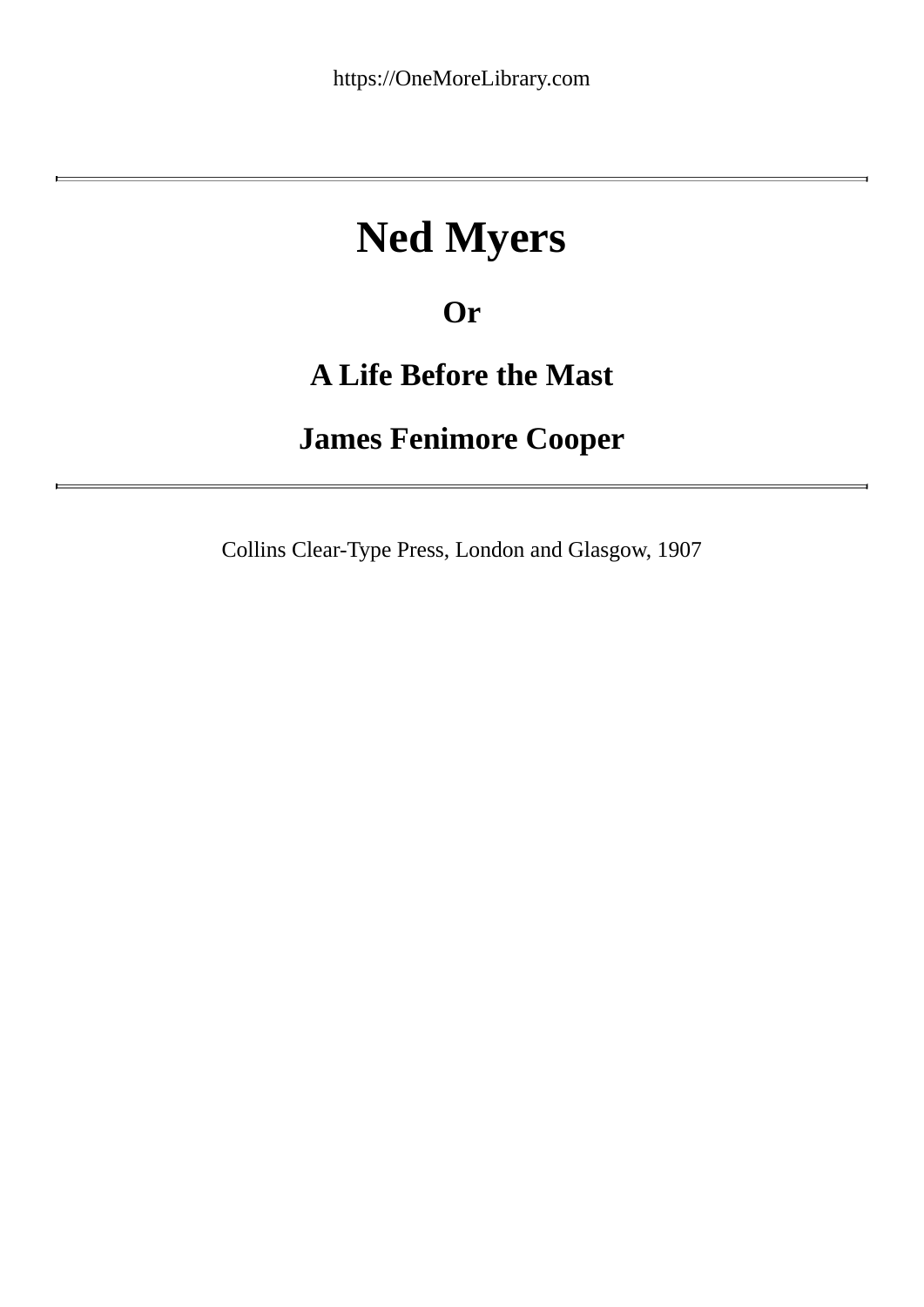#### Thou unrelenting Past! Strong are the barriers round thy dark domain, And fetters sure and fast Hold all that enter thy unbreathing reign. *BRYANT*.

Entered, according to the Act of Congress, in the year 1843, by

J. FENIMORE COOPER,

in the clerk's office of the District Court of the United States for the Northern district of New York.

#### **PREFACE**

It is an old remark, that the life of any man, could the incidents be faithfully told, would possess interest and instruction for the general reader. The conviction of the perfect truth of this saying, has induced the writer to commit to paper, the vicissitudes, escapes, and opinions of one of his old shipmates, as a sure means of giving the public some just notions of the career of a common sailor. In connection with the amusement that many will find in following a foremast Jack in his perils and voyages, however, it is hoped that the experience and moral change of Myers may have a salutary influence on the minds of some of those whose fortunes have been, or are likely to be, cast in a mould similar to that of this old salt.

As the reader will feel a natural desire to understand how far the editor can vouch for the truth of that which he has here written, and to be informed on the subject of the circumstances that have brought him acquainted with the individual whose adventures form the subject of this little work, as much shall be told as may be necessary to a proper understanding of these two points.

First, then, as to the writer's own knowledge of the career of the subject of his present work. In the year 1806, the editor, then a lad, fresh from Yale, and destined for the navy, made his first voyage in a merchantman, with a view to get some practical knowledge of his profession. This was the fashion of the day, though its utility, on the whole, may very well be questioned. The voyage was a long one, including some six or eight passages, and extending to near the close of the year 1807. On board the ship was Myers, an apprentice to the captain. Ned, as Myers was uniformly called, was a lad, as well as the writer; and, as a matter of course, the intimacy of a ship existed between them. Ned, however, was the junior, and was not then compelled to face all the hardships and servitude that fell to the lot of the writer.

Once, only, after the crew was broken up, did the writer and Ned actually see each other,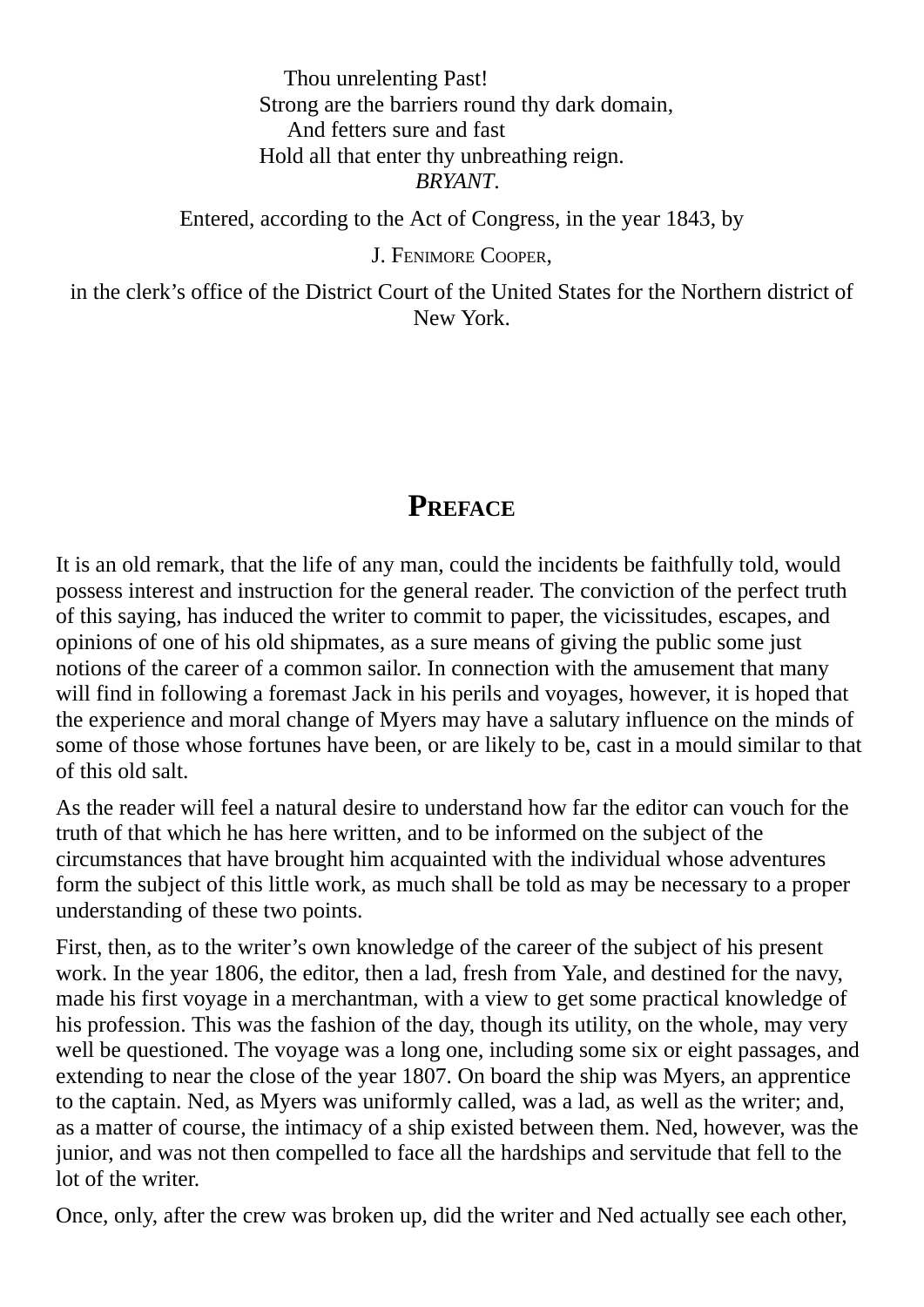and that only for a short time. This was in 1809. In 1833, they were, for half an hour, on board the same ship, without knowing the fact at the time. A few months since, Ned, rightly imagining that the author of the Pilot must be his old shipmate, wrote the former a letter to ascertain the truth. The correspondence produced a meeting, and the meeting a visit from Ned to the editor. It was in consequence of the revelations made in this visit that the writer determined to produce the following work.

The writer has the utmost confidence in all the statements of Ned, so far as intention is concerned. Should he not be mistaken on some points, he is an exception to the great rule which governs the opinions and recollections of the rest of the human family. Still, nothing is related that the writer has any reasons for distrusting. In a few instances he has interposed his own greater knowledge of the world between Ned's more limited experience and the narrative; but, this has been done cautiously, and only in cases in which there can be little doubt that the narrator has been deceived by appearances, or misled by ignorance. The reader, however, is not to infer that Ned has no greater information than usually falls to the share of a foremast hand. This is far from being the case. When first known to the writer, his knowledge was materially above that of the ordinary class of lads in his situation; giving ample proof that he had held intercourse with persons of a condition in life, if not positively of the rank of gentlemen, of one that was not much below it. In a word, his intelligence on general subjects was such as might justly render him the subject of remark on board a ship. Although much of his after-life was thrown away, portions of it passed in improvement; leaving Ned, at this moment, a man of quick apprehension, considerable knowledge, and of singularly shrewd comments. If to this be added the sound and accurate moral principles that now appear to govern both his acts and his opinions, we find a man every way entitled to speak for himself; the want of the habit of communicating his thoughts to the public, alone excepted.

In this book, the writer has endeavoured to adhere as closely to the very language of his subject, as circumstances will at all allow; and in many places he feels confident that no art of his own could, in any respect, improve it.

It is probable that a good deal of distrust will exist on the subject of the individual whom Ned supposes to have been one of his god-fathers. On this head the writer can only say, that the account which Myers has given in this work, is substantially the same as that which he gave the editor nearly forty years ago, at an age and under circumstances that forbid the idea of any intentional deception. The account is confirmed by his sister, who is the oldest of the two children, and who retains a distinct recollection of the prince, as indeed does Ned himself. The writer supposes these deserted orphans to have been born out of wedlock—though he has no direct proof to this effect—and there is nothing singular in the circumstance of a man of the highest rank, that of a sovereign excepted, appearing at the font in behalf of the child of a dependant. A member of the royal family, indeed, might be expected to do this, to favour one widely separated from him by birth and station, sooner than to oblige a noble, who might possibly presume on the condescension.

It remains only to renew the declaration, that every part of this narrative is supposed to be true. The memory of Ned may occasionally fail him; and, as for his opinions, they doubtless are sometimes erroneous; but the writer has the fullest conviction that it is the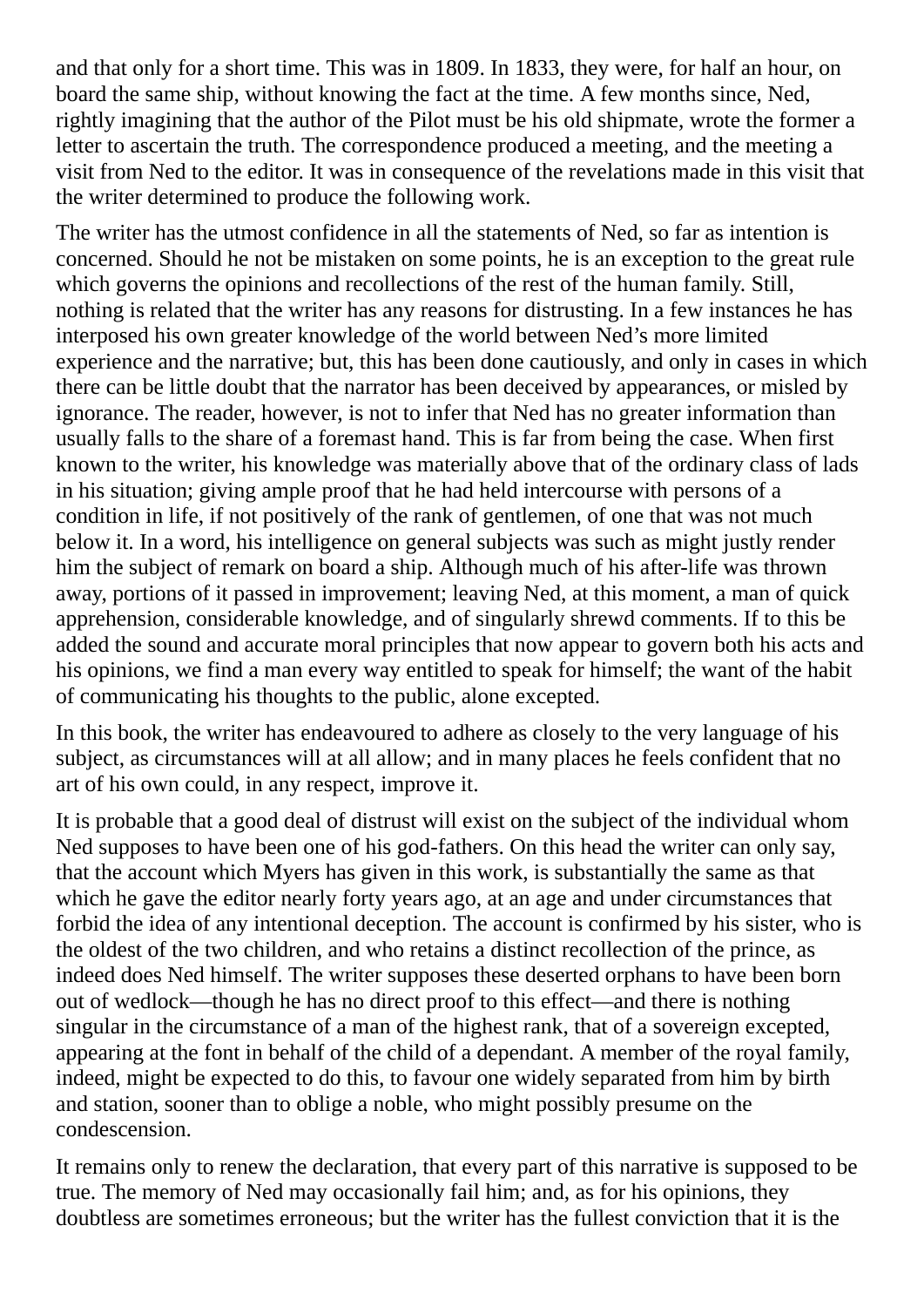intention of the Old Salt to relate nothing that he does hot believe to have occurred, or to express an unjust sentiment. On the subject of his reformation, so far as "the tree is to be known by its fruits" it is entirely sincere; the language, deportment, habits, and consistency of this well-meaning tar, being those of a cheerful and confiding Christian, without the smallest disposition to cant or exaggeration. In this particular, he is a living proof of the efficacy of faith, and of the power of the Holy Spirit to enlighten the darkest understanding, and to quicken the most apathetic conscience.

# **NED MYERS.**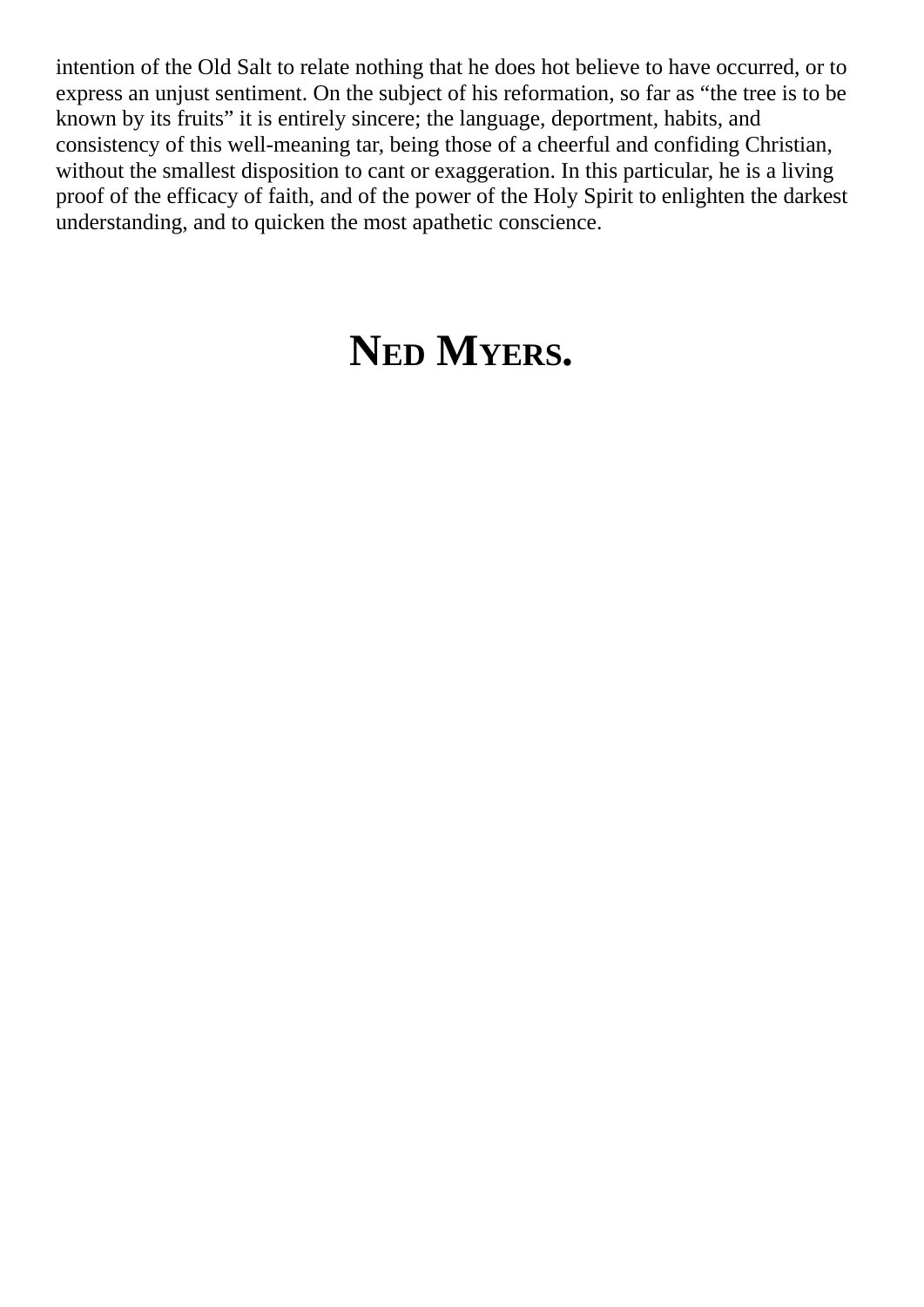### **CHAPTER I.**

In consenting to lay before the world the experience of a common seaman, and, I may add, of one who has been such a sinner as the calling is only too apt to produce, I trust that no feeling of vanity has had an undue influence. I love the seas; and it is a pleasure to me to converse about them, and of the scenes I have witnessed, and of the hardships I have undergone on their bosom, in various parts of the world. Meeting with an old shipmate who is disposed to put into proper form the facts which I can give him, and believing that my narrative may be useful to some of those who follow the same pursuit as that in which I have been so long engaged, I see no evil in the course I am now taking, while I humbly trust it may be the means of effecting some little good. God grant that the pictures I shall feel bound to draw of my own past degradation and failings, contrasted as they must be with my present contentment and hopes, may induce some one, at least, of my readers to abandon the excesses so common among seamen, and to turn their eyes in the direction of those great truths which are so powerful to reform, and so convincing when regarded with humility, and with a just understanding of our own weaknesses.

I know nothing of my family, except through my own youthful recollections, and the accounts I have received from my sister. My father I slightly remember; but of my mother I retain no distinct impressions. The latter must have died while I was very young. The former, I was in the habit of often seeing, until I reached my fifth or sixth year. He was a soldier, and belonged to the twenty-third regimen of foot, in the service of the King of Great Britain.[1] The fourth son of this monarch, Prince Edward as he was then called, or the Duke of Kent as he was afterwards styled, commanded the corps, and accompanied it to the British American colonies, where it was stationed for many years.

I was born in Quebec, between the years 1792 and 1794; probably in 1793. Of the rank of my father in the regiment, I am unable to speak, though I feel pretty confident he was a commissioned officer. He was much with the prince; and I remember that, on parade, where I have often seen him, he was in the habit of passing frequently from the prince to the ranks—a circumstance that induces my old shipmate to think he may have been the adjutant. My father, I have always understood, was a native of Hanover, and the son of a clergyman in that country. My mother, also, was said to be a German, though very little is now known of her by any of the family. She is described to me as living much alone, as being occupied in pursuits very different from those of my father, and as being greatly averse to the life of a soldier.

I was baptized in the Church of England, and, from earliest boyhood, have always been given to understand that His Royal Highness, Prince Edward, the father of Queen Victoria, stood for me at the font; Major Walker, of the same regiment, being the other god-father, and Mrs. Walker, his wife, my god-mother. My real names are Edward Robert Meyers; those received in baptism having been given me by my two sponsors, after themselves. This christening, like my birth, occurred in Quebec. I have, however, called myself Edward, or Ned, Myers, ever since I took to the sea.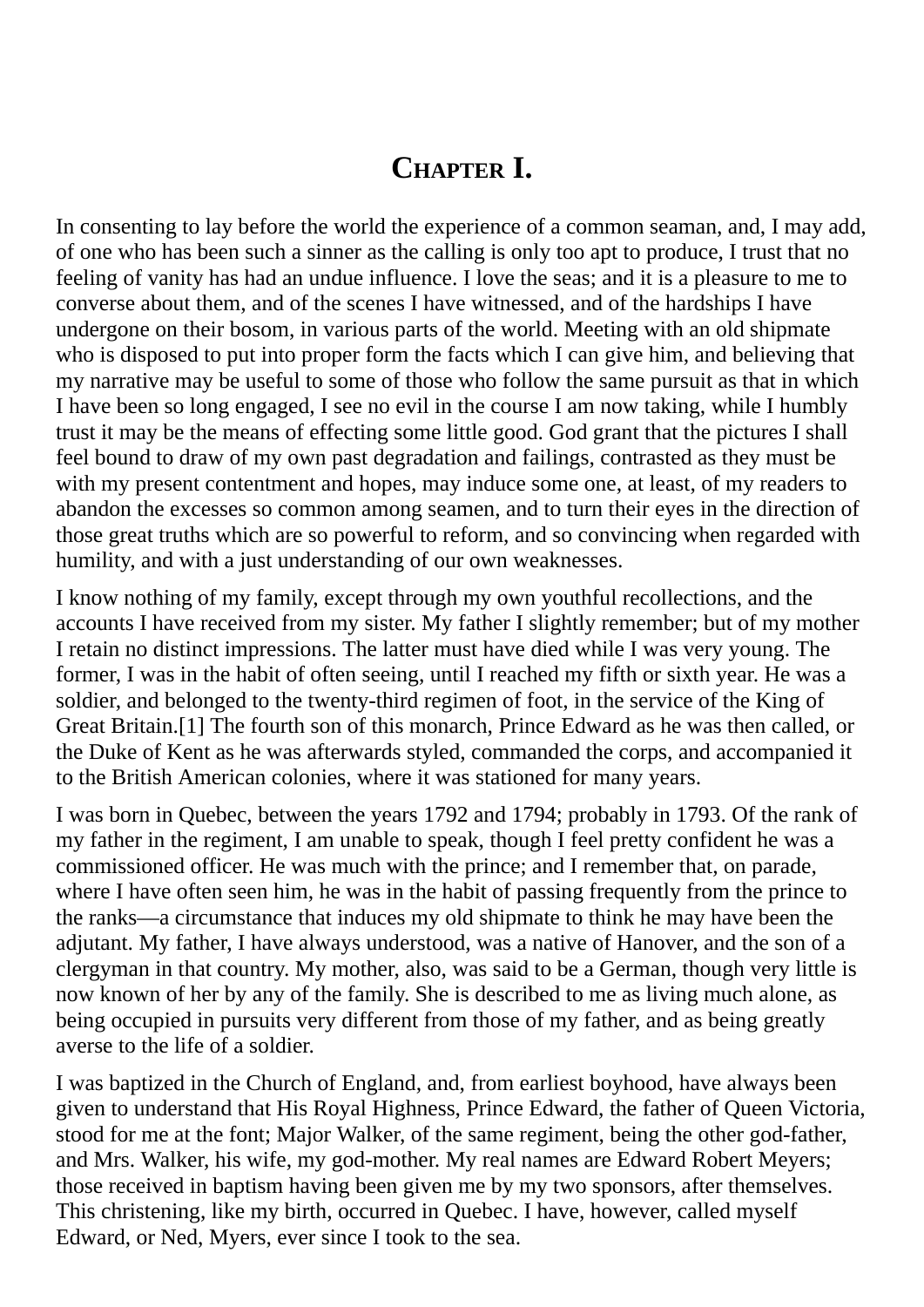Before I was old enough to receive impressions to be retained, the regiment removed to Halifax. My father accompanied it; and, of course, his two children, my sister Harriet and myself, were taken to Nova Scotia. Of the period of my life that was passed in Halifax, I retain tolerably distinct recollections; more especially of the later years. The prince and my father both remained with the regiment for a considerable time; though all quitted Halifax several years before I left it myself. I remember Prince Edward perfectly well. He sometimes resided at a house called The Lodge, a little out of town; and I was often taken out to see him. He also had a residence in town. He took a good deal of notice of me; raising me in his arms, and kissing me. When he passed our house, I would run to him; and he would lead me through the streets himself. On more than one occasion, he led me off, and sent for the regimental tailor; directing suits of clothes to be made for me, after his own taste. He was a large man; of commanding presence, and frequently wore a star on the breast of his coat. He was not then called the Duke of Kent, but Prince Edward, or *The* Prince. A lady lived with him at the Lodge; but who she was, I do not know.

At this time, my mother must have been dead; for of *her* I retain no recollection whatever. I think, my father left Halifax some time before the prince. Major Walker, too, went to England; leaving Mrs. Walker in Nova Scotia, for some time. Whether my father went away with a part of the regiment to which he belonged, or not, I cannot say but I well remember a conversation between the prince, the major and Mrs. Walker, in which they spoke of the loss of a transport, and of Meyers's saving several men. This must have been at the time when my father quitted Nova Scotia; to which province, I think, he never could have returned. Neither my sister, nor myself, ever saw him afterwards. We have understood that he was killed in battle; though when, or where, we do not know. My old shipmate, the editor, however, thinks it must have been in Canada; as letters were received from a friend in Quebec, after I had quitted Nova Scotia, inquiring after us children, and stating that the effects of my father were in that town, and ought to belong to us. This letter gave my sister the first account of his death; though it was not addressed to her, but to those in whose care she had been left. This property was never recovered; and my shipmate, who writes this account, thinks there may have been legal difficulties in the way.

Previously to quitting the province of Nova Scotia, my father placed Harriet and myself in the house of a Mr. Marchinton, to live. This gentleman was a clergyman, who had no regular parish, but who preached in a chapel of his own. He sent us both to school, and otherwise took charge of us. I am not aware of the precise time when the prince left Halifax, but it must have been when I was five or six years old—probably about the year 1798 or 1799.[2]

From that time I continued at Mr. Marchinton's, attending school, and busied, as is usual with boys of that age, until the year 1805. I fear I was naturally disposed to idleness and self-indulgence, for I became restive and impatient under the restraints of the schoolmaster, and of the gentleman in whose family I had been left. I do not know that I had any just grounds of complaint against Mr. Marchinton; but his rigorous discipline disgusted me; principally, I am now inclined to believe, because it was not agreeable to me to be kept under any rigid moral restraint. I do not think I was very vicious; and, I know, I was far from being of a captious temperament; but I loved to be my own master; and I particularly disliked everything like religious government. Mr. Marchinton, moreover,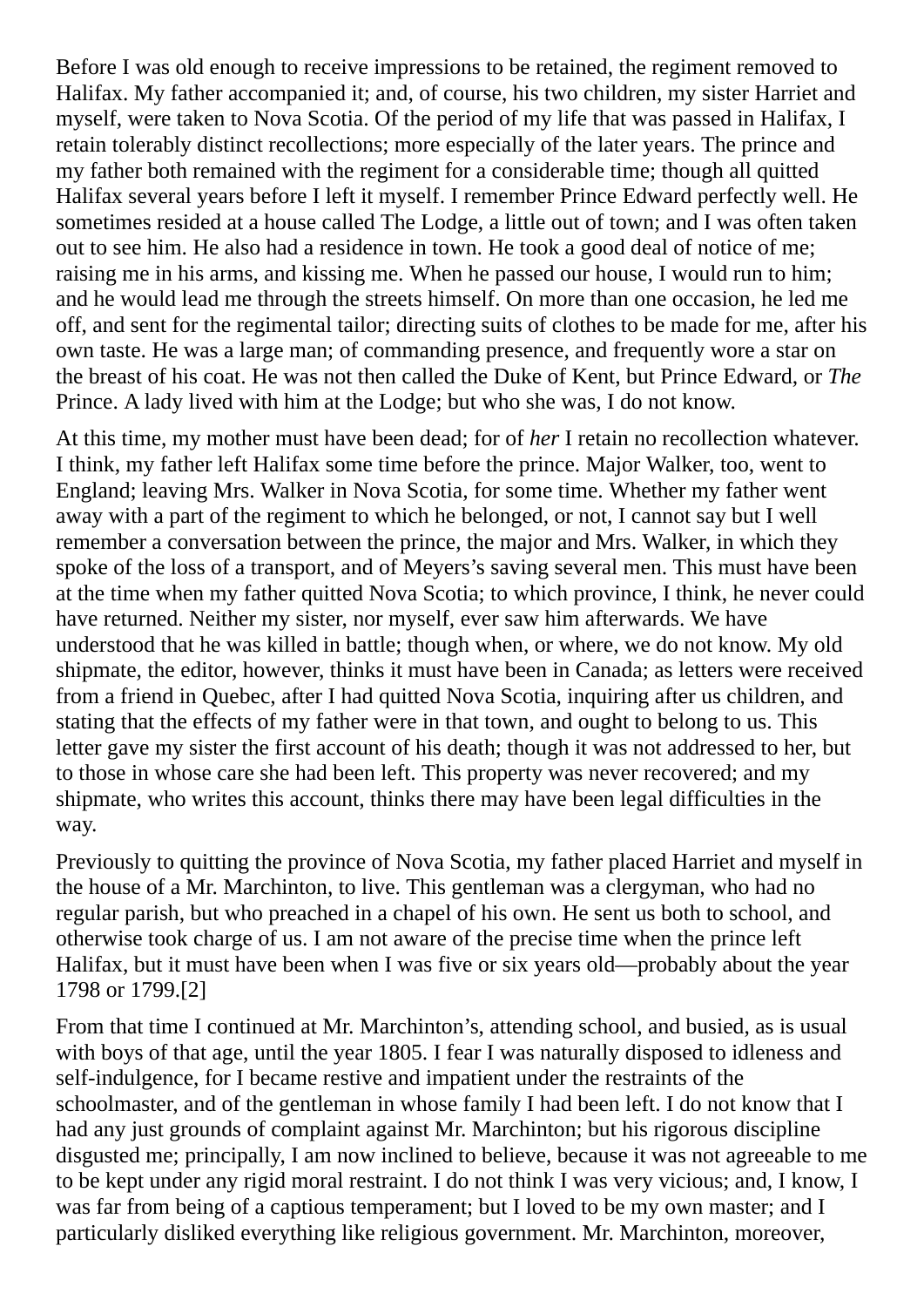kept me out of the streets; and it was my disposition to be an idler, and at play. It is possible he may have been a little too severe for one of my temperament; though, I fear, nature gave me a roving and changeful mind.

At that time the English cruisers sent in many American vessels as prizes. Our house was near the water; and I was greatly in the habit of strolling along the wharves, whenever an opportunity occurred; Mr. Marchinton owning a good deal of property in that part of the town. The Cambrian frigate had a midshipman, a little older than myself, who had been a schoolmate of mine. This lad, whose name was Bowen, was sent in as the nominal prizemaster of a brig loaded with coffee; and I no sooner learned the fact, than I began to pay him visits. Young Bowen encouraged me greatly, in a wish that now arose within me, to become a sailor. I listened eagerly to the history of his adventures, and felt the usual boyish emulation. Mr. Marchinton seemed averse to my following the profession, and these visits became frequent and stealthy; my wishes, most probably, increasing, in proportion as they seemed difficult of accomplishment.

I soon began to climb the rigging of the brig, ascending to the mast-heads. One day Mr. Marchinton saw me quite at the main-truck; and, calling me down, I got a severe flogging for my dexterity and enterprise. It sometimes happens that punishment produces a result exactly opposite to that which was intended; and so it turned out in the present instance. My desire to be a sailor increased in consequence of this very flogging; and I now began seriously to think of running away, in order to get to sea, as well as to escape a confinement on shore, that, to me, seemed unreasonable. Another prize, called the Amsterdam Packet, a Philadelphia ship, had been sent in by, I believe, the Cleopatra, Sir Robert Laurie. On board this ship were two American lads, apprentices. With these boys I soon formed an intimacy; and their stories of the sea, and their accounts of the States, coupled with the restraints I fancied I endured, gave rise to a strong desire to see their country, as well as to become a sailor. They had little to do, and enjoyed great liberty, going and coming much as they pleased. This idleness seemed, to me, to form the summit of human happiness. I did not often dare to play truant; and the school became odious to me. According to my recollections, this desire for a change must have existed near, or quite a twelvemonth; being constantly fed by the arrival and departure of vessels directly before my eyes, ere I set about the concocting of a serious plan to escape.

My project was put in execution in the summer of 1805, when I could not have been more than eleven years old, if, indeed, quite as old. I was in the market one day, and overheard some American seamen, who had been brought in, conversing of a schooner that was on the point of leaving Halifax, for New York. This vessel belonged to North Carolina, and had been captured by the Driver, some time before, but had been liberated by a decision of the Admiralty Court. The men I overheard talking about her, intended taking their passages back to their own country in the craft. This seemed to me a good opportunity to effect my purpose, and I went from the market, itself, down to the schooner. The mate was on board alone, and I took courage, and asked him if he did not want to ship a boy. My dress and appearance were both against me, as I had never done any work, and was in the ordinary attire of a better class lad on shore. The mate began to laugh at me, and to joke me on my desire to go to sea, questioning me about my knowledge. I was willing to do anything; but, perceiving that I made little impression, I resorted to bribery. Prince Edward had made me a present, before he left Halifax, of a beautiful little fowling-piece, which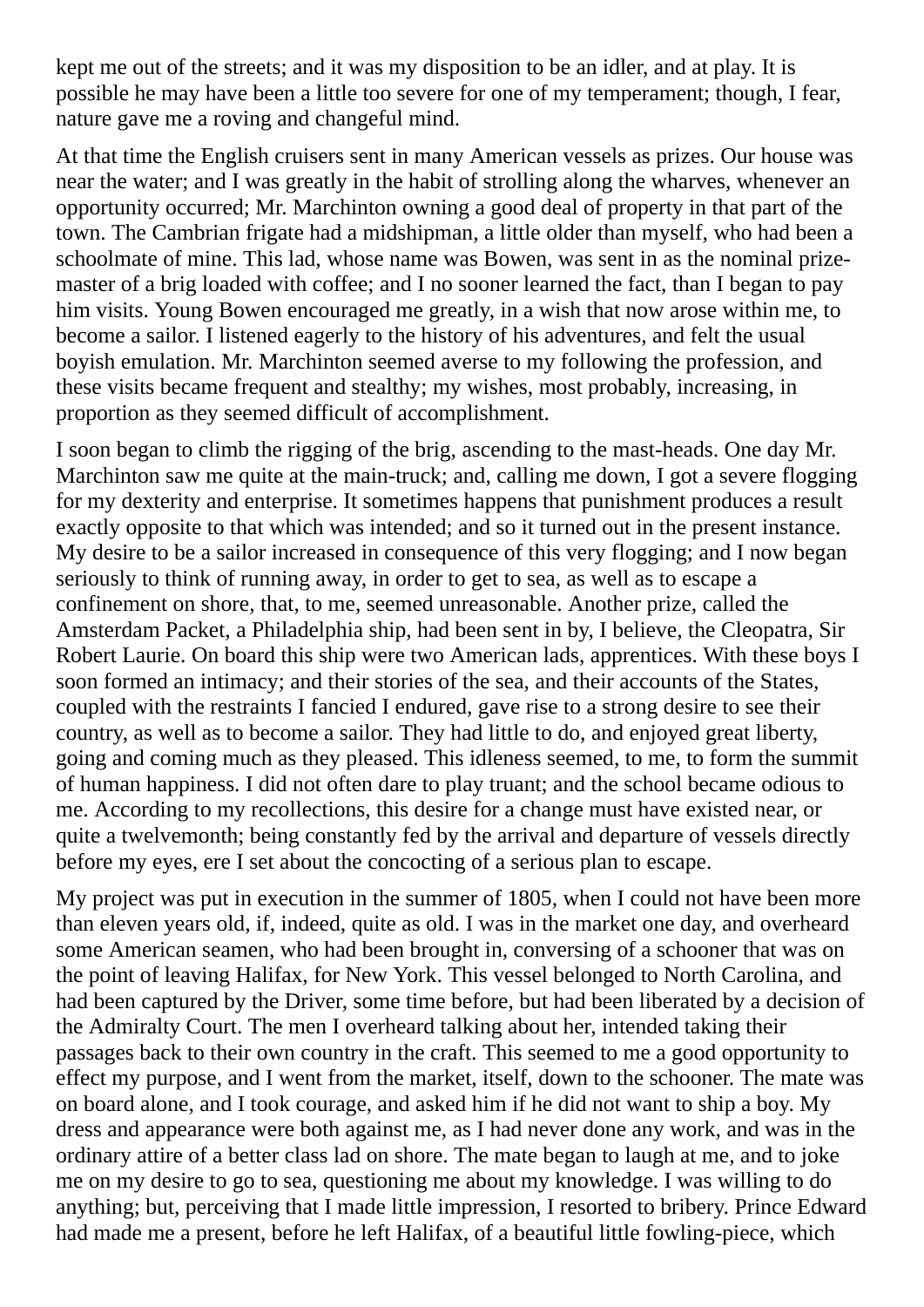was in my own possession; and I mentioned to the mate that I was the owner of such an article, and would give it to him if he would consent to secrete me in the schooner, and carry me to New York. This bait took, and I was told to bring the fowling, piece on board, and let the mate see it. That night I carried the bribe, as agreed on, to this man, who was perfectly satisfied with its appearance, and we struck a bargain on the spot. I then returned to the house, and collected a few of my clothes. I knew that my sister, Harriet, was making some shirts for me, and I stole into her room, and brought away two of them, which were all I could find. My wardrobe was not large when I left the house, and I had taken the precaution of carrying the articles out one at a time, and of secreting them in an empty cask in the yard. When I thought I had got clothes enough, I made them into a bundle, and carried them down to the schooner. The mate then cleared out a locker in the cabin, in which there were some potatoes, and told me I must make up my mind to pass a few hours in that narrow berth. Too thoughtless to raise any objections, I cheerfully consented, and took my leave of him with the understanding that I was to be on board, again, early in the morning.

Before going to bed, I desired a black servant of Mr. Marchinton's to call me about daybreak, as I desired to go out and pick berries. This was done, and I was up and dressed before any other member of the family was stirring. I lost no time, but quitted the house, and walked deliberately down to the schooner. No one was up on board of her, and I was obliged to give the mate a call, myself. This man now seemed disposed to draw back from his bargain, and I had to use a good deal of persuasion before I could prevail on him to be as good as his word. He did not like to part with the fowling-piece, but seemed to think it would be fairly purchased, could he persuade me to run away. At length he yielded, and I got into the locker, where I was covered with potatoes.

I was a good while in this uncomfortable situation, before there were any signs of the vessel's quitting the wharf. I began to grow heartily tired of the confinement, and the love of change revived within me in a new form. The potatoes were heavy for me to bear, and the confined air rendered my prison almost insupportable. I was on the point of coming out of prison, when the noise on deck gave me the comfortable assurance that the people had come on board, and that the schooner was about to sail. I could hear men conversing, and, after a period of time that seemed an age, I felt satisfied the schooner was fairly under way. I heard a hail from one of the forts as we passed down the harbour, and, not long after, the Driver, the very sloop of war that had sent the vessel in, met her, and quite naturally hailed her old prize, also. All this I heard in my prison, and it served to reconcile me to the confinement. As everything was right, the ship did not detain us, and we were permitted to proceed.

It was noon before I was released. Going on deck, I found that the schooner was at sea. Nothing of Halifax was visible but a tower or two, that were very familiar objects to me. I confess I now began to regret the step I had taken, and, could I have been landed, it is probable my roving disposition would have received a salutary check. It was too late, however, and I was compelled to continue in the thorny and difficult path on which I had so thoughtlessly entered. I often look back to this moment, and try to imagine what might have been my fortunes, had I never taken this unlucky step. What the prince might have done for me, it is impossible to say; though I think it probable that, after the death of my father, I should have been forgotten, as seems to have been the case with my sister, who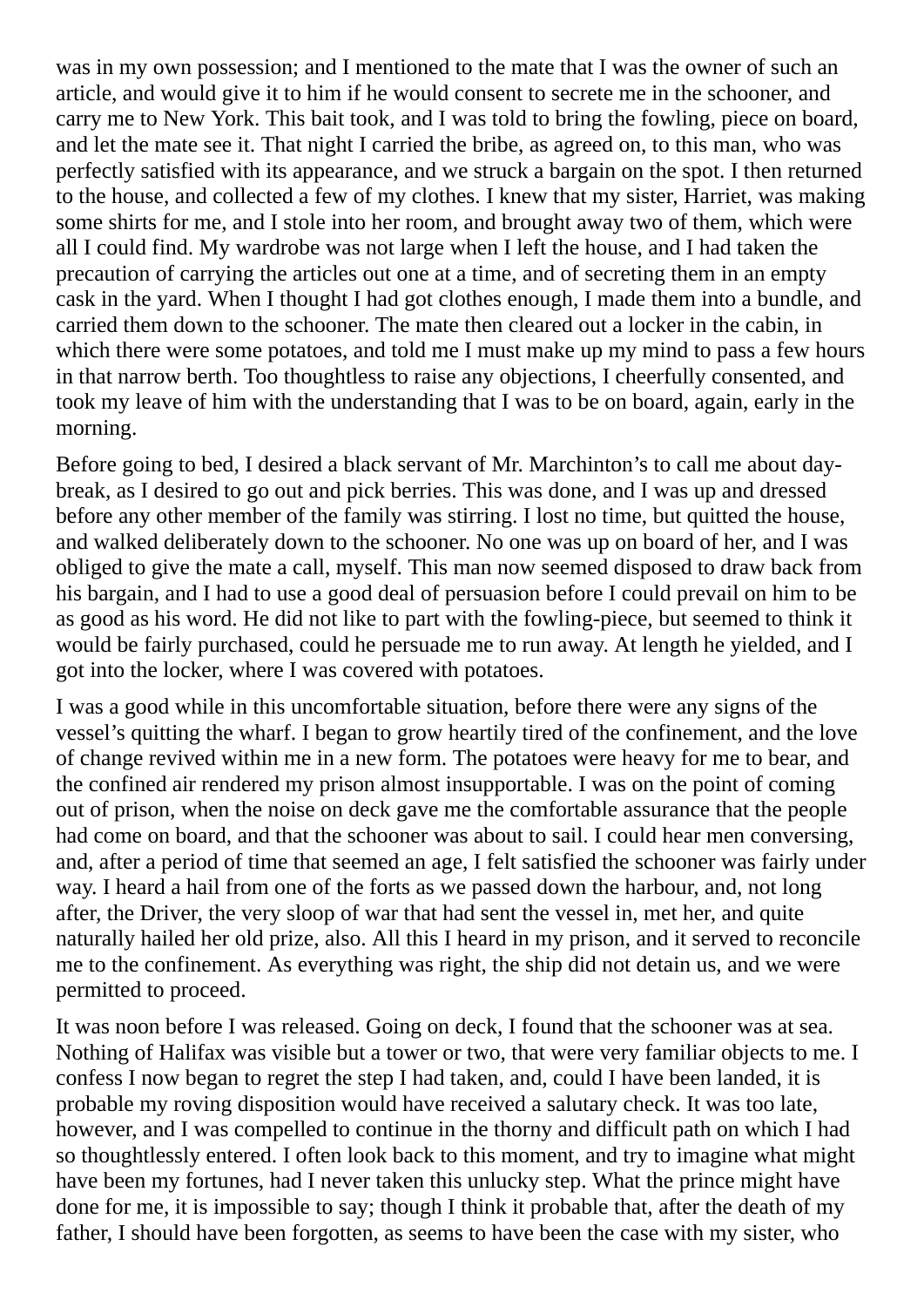gradually fell from being considered and treated as one of the family in which she lived, into a sort of upper servant.

I have learned, latterly, that Mr. Marchinton had a great search made for me. It was his impression I was drowned, and several places were dragged for my body. This opinion lasted until news of my being in New York reached the family.

My appearance on deck gave rise to a great many jokes between the captain of the schooner, and his mate. I was a good deal laughed at, but not badly treated, on the whole. My office was to be that of cook—by no means a very difficult task in that craft, the camboose consisting of two pots set in bricks, and the dishes being very simple. In the cabin, sassafras was used for tea, and boiled pork and beef composed the dinner. The first day, I was excused from entering on the duties of my office, on account of sea-sickness; but, the next morning, I set about the work in good earnest. We had a long passage, and my situation was not very pleasant. The schooner was wet, and the seas she shipped would put out my fire. There was a deck load of shingles, and I soon discovered that these made excellent kindling wood; but it was against the rules of the craft to burn cargo, and my friend the mate had bestowed a few kicks on me before I learned to make the distinction. In other respects, I did tolerably well; and, at the end of about ten days, we entered Sandy Hook.

Such was my first passage at sea, or, at least, the first I can remember, though I understand we were taken from Quebec to Halifax by water. I was not cured of the wish to roam by this experiment, though, at that age, impressions are easily received, and as readily lost. Some idea may be formed of my recklessness, and ignorance of such matters, at this time, from the circumstance that I do not remember ever to have known the name of the vessel in which I left Nova Scotia. Change and adventure were my motives, and it never occurred to me to inquire into a fact that was so immaterial to one of my temperament. To this hour, I am ignorant on the subject.

The schooner came up, and hauled in abreast of Fly Market. She did not come close to the wharf, but made fast, temporarily, at its end, outside of two or three other vessels. This took place not long after breakfast. I set about the preparations for dinner, which was ready, as usual, at twelve o'clock. While the crew were eating this meal, I had nothing to do, and, seeing a number of boys on the wharf, I went ashore, landing for the first time in this, my adopted country. I was without hat, coat, or shoes; my feet having become sore from marching about among the shingles. The boys were licking molasses from some hogsheads, and I joined in the occupation with great industry. I might have been occupied in this manner, and in talking with the boys, an hour or more, when I bethought me of my duty on board. On looking for the schooner, she was gone! Her people, no doubt, thought I was below, and did not miss me, and she had been carried to some other berth; where, I did not know. I could not find her, nor did I ever see her again.

Such, then, was my entrance on a new scene. Had I known enough to follow the wharves, doubtless I should have found the vessel; but, after a short search, I returned to the boys and the molasses.

That I was concerned at finding myself in a strange place, without a farthing in my pockets—without hat, shoes or coat, is certain—but it is wonderful how little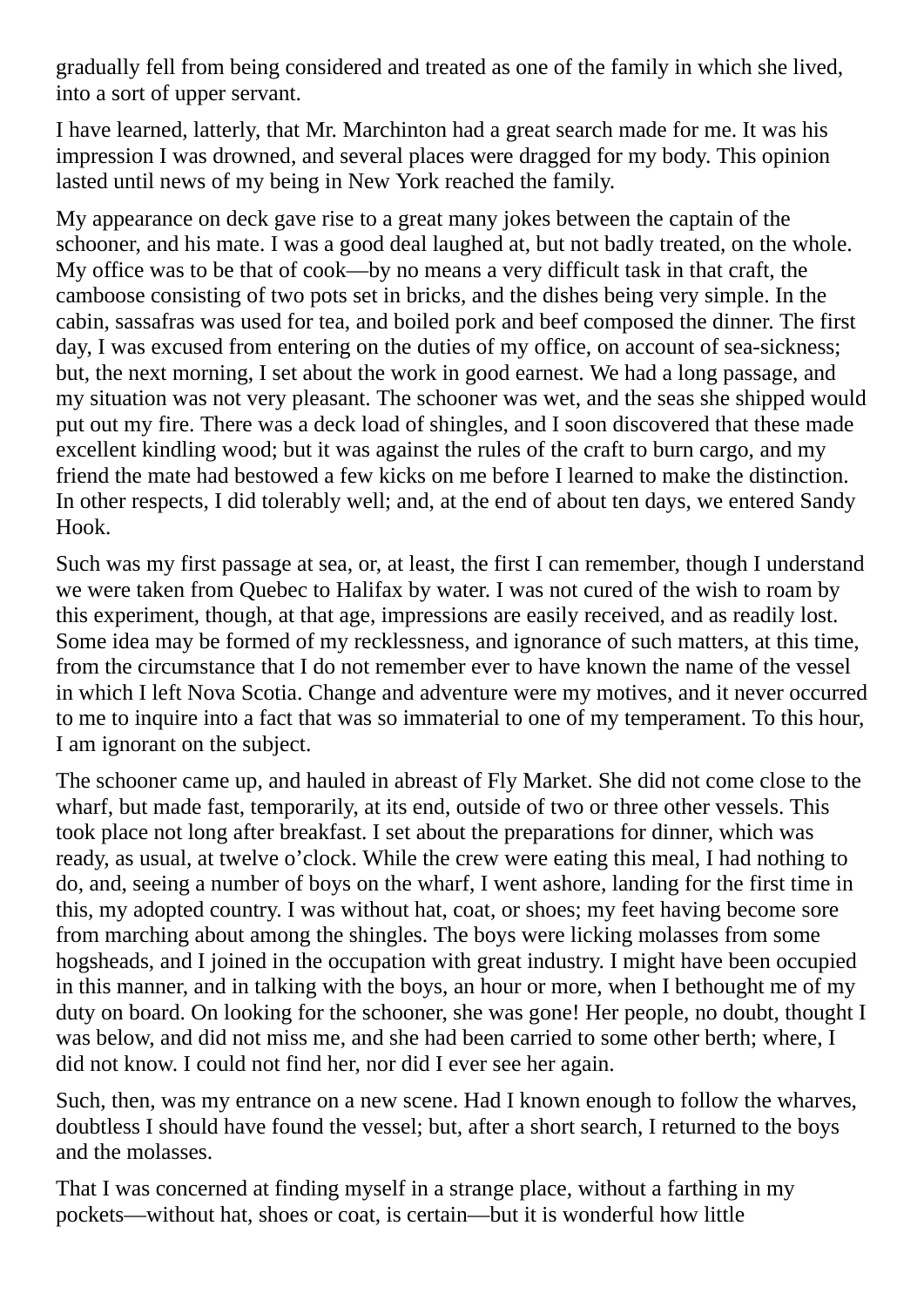apprehension I felt. I knew nothing, and feared nothing. While licking the molasses, I told the boys my situation; and I met with a great deal of sympathy among them. The word passed from one to the other, that a "poor English boy had lost his vessel, and did not know where to go to pass the night." One promised me a supper; and, as for lodgings, the general opinion seemed to be, that I might find a berth under one of the butchers' stalls, in the adjacent market. I had different projects for myself, however.

There was a family of the name of Clark, then residing in New York, that I had known in Halifax. I remembered to have heard my sister, Harriet, speaking of them, not long before I quitted home, and that she said they lived in, or near, Fly Market. I knew we were at Fly Market; and the name recalled these people. I inquired, accordingly, if any one knew such a family; but met with no success in discovering them. They were strangers; and no one knew them. It was now near sunset; and I determined to look for these people myself. On this errand, then, I set off; walking up the market until I reached Maiden Lane. While strolling along the street, I heard a female voice suddenly exclaim: "Lord! here is Edward Myers, without anything on him!" At the next instant, Susan Clark, one of the daughters, came running into the street; and presently I was in the house, surrounded by the whole family.

Of course, I was closely questioned; and I told the whole truth. The Clarks were extremely kind to me, offering me clothes, and desiring to keep me with them; but I did not like the family, owing to old quarrels with the boys, and a certain sternness in the father, who had made complaints of my stealing his fruit, while in Halifax. I was innocent; and the whole proceeding had made me regard Mr. Clark as a sort of enemy. My principal motive, in inquiring for the family, was to learn where a certain Dr. Heizer[3] lived. This gentleman was a German, who had formerly been in the army; and I knew he was then in New York. In him I had more confidence; and I determined to throw myself on his kindness.

After declining a great many offers, I got the address of Dr. Heizer, and proceeded in quest of his residence, just as I was. It was moonlight, and I went through the streets with boyish confidence. My route lay up Broadway, and my destination was one of its corners and Hester Street. In 1805, this was nearly out of town, being near Canal street. I had been told to look for a bridge, which then stood in Broadway, and which answered for a landmark, in my new navigation. The bridge I found easily; and, making inquiries at a house, I was told the family I sought lived next door.

The Heizers were greatly surprised at my appearance. I was questioned, of course; and told them the naked truth. I knew concealment would be useless; was naturally frank, notwithstanding what I had just done; and I began to feel the want of friends. I was fed; and that same evening, Dr. and Mrs. Heizer led me down Broadway, and equipped me in a neat suit of clothes. Within a week, I was sent regularly to school.

I never knew what Dr. Heizer did, in relation to my arrival. I cannot but think that he communicated the circumstances to Mr. Marchinton, who was well known to him; though, Harriet tell me, the first intelligence they got of me was of a much later date, and came from another source. Let this be as it might, I was kindly treated; living, in all respects, as if I were one of the family. There was no son; and they all seemed to consider me as one.

I remained in this family the autumn of 1805, and the winter and spring of 1806. I soon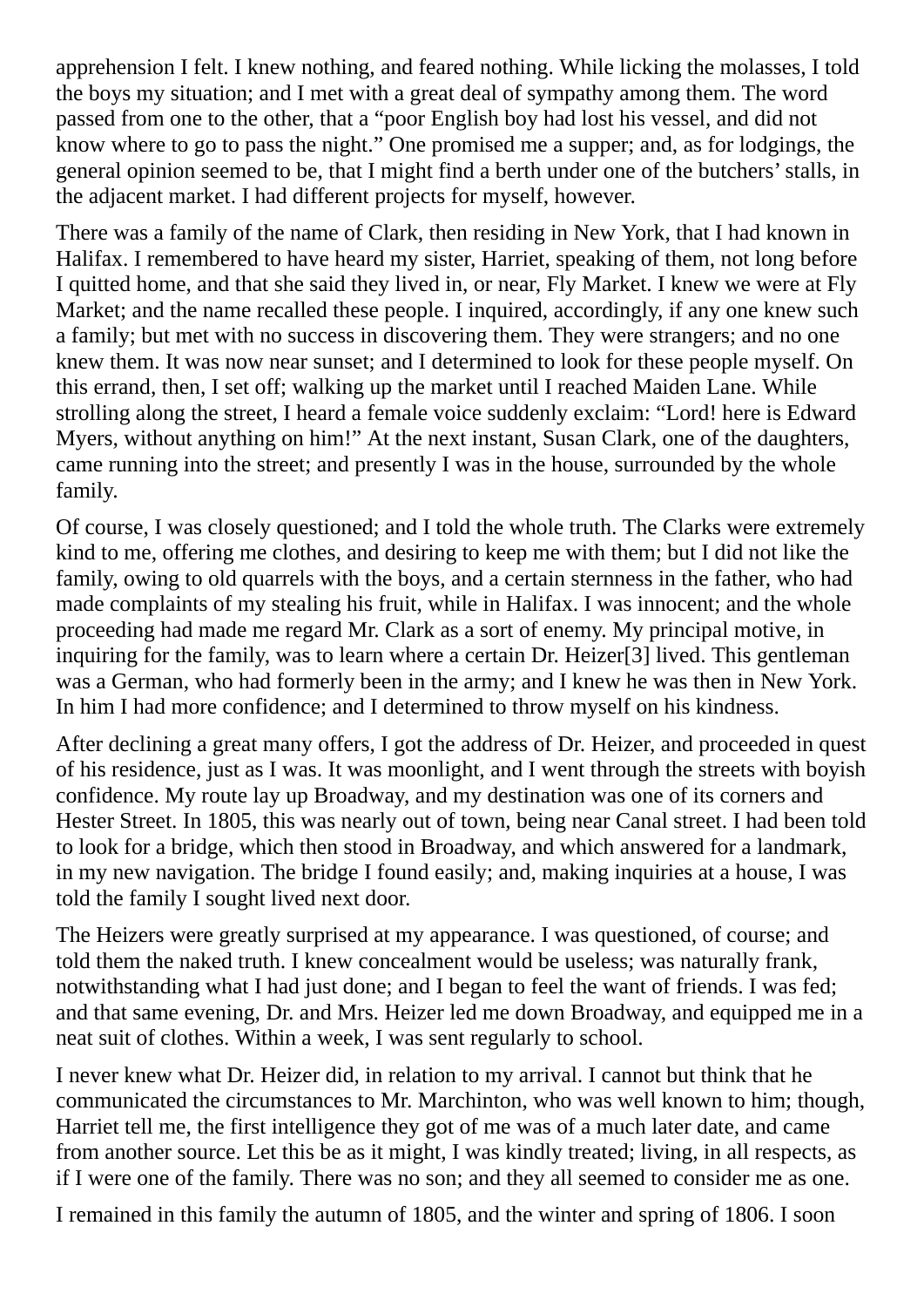tired of school, and began to play truant; generally wandering along the wharves, gazing at the ships. Dr. Heizer soon learned this; and, watching me, discovered the propensity I still retained for the sea. He and Mrs. Heizer now took me aside, and endeavoured to persuade me to return to Halifax; but I had become more and more averse to taking this backward step. To own the truth, I had fearful misgivings on the subject of floggings; and I dreaded a long course of severity and discipline. It is certain, that, while rigid rules of conduct are very necessary to some dispositions, there are others with which they do not succeed. Mine was of the latter class; for, I think, I am more easily led, than driven. At all events, I had a horror of going back; and refused to listen to the proposal. After a good deal of conversation, and many efforts at persuasion, Dr. Heizer consented to let me go to sea, from New York; or affected to consent; I never knew which.

The Leander, Miranda's flag-ship, in his abortive attempt to create a revolution in Spanish-America, was then lying in the Hudson; and Dr. Heizer, who was acquainted with some one connected with her, placed me in this ship, with the understanding I was to go in her to Holland. I passed the day on board; going up to my new employer's house, for my meals, and to sleep. This course of life may have lasted a fortnight; when I became heartily tired of it. I found I had a mistress, now, as well as a master. The former set me to cleaning knives, boots, candlesticks, and other similar employments; converting me into a sort of scullion. My pride revolted at this. I have since thought it possible, all this was done to create disgust, and to induce me to return to Mr. Marchinton; but it had a very contrary effect.

My desire was to be a sailor. One Sunday I had been on board the ship, and, after assisting the mate to show the bunting fore and aft, I went back to the house. Here my mistress met me with a double allowance of knives to clean. We had a quarrel on the subject; I protesting against all such work. But to clean the knives I was compelled. About half were thrown over the fence, into the adjoining yard; and, cleaning what remained, I took my hat, went to the doctor's, and saw no more of my mistress, or of the Leander.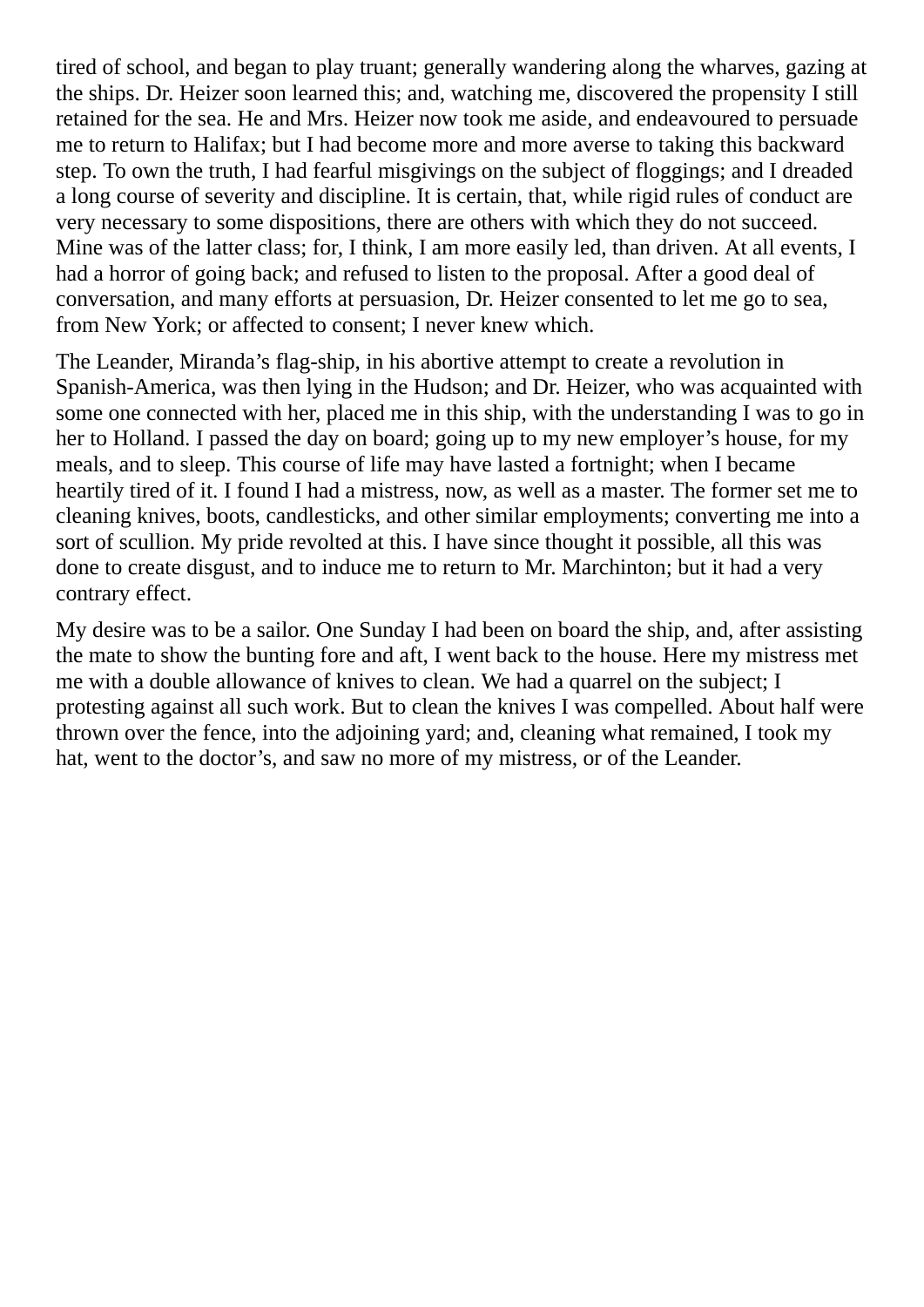### **CHAPTER II.**

An explanation took place. Dr. and Mrs. Heizer remonstrated about my conduct, and endeavoured, once more, to persuade me to return to Mr. Marchinton's. A great deal was told me of the kind intentions of that gentleman, and concerning what I might expect from the protection and patronage of my god-father, the Duke of Kent. I cannot help thinking, now, that much of the favour which was extended towards me at that early period of life, was owing to the circumstance that the prince had consented to stand for me at my baptism. He was a great disciplinarian—so great, indeed, I remember to have heard, as to cause more than one mutiny—and my father being a German, and coming from a people that carried military subordination to extremes, it is highly probable I was indebted, for this compliment, to a similarity of tastes between the two. I cared little for all this, however, in 1805, and thought far less of being protected by a prince of the blood royal, than of going to sea, and especially of escaping from the moral discipline of Mr. Marchinton. Finding his arguments vain, Dr. Heizer sent me to school again, where I continued a few months longer.

All this time, my taste for ships rather increased than diminished. At every opportunity I was on the wharves, studying the different craft, and endeavouring to understand their rig. One day I saw a British ensign, and, while looking at it, with a feeling of strong disgust, I heard myself called by name. A glance told me that I was seen by a Halifax man, and I ran away, under the apprehension that he might, by some means, seize me and carry me back. My feelings on this head were all alive, and that very day one of the young ladies said, in a melancholy way, "*Edouard,*" "Halifax." These girls spoke scarcely any English, having been born in Martinique; and they talked much together in French, looking at me occasionally, as if I were the subject of their discourse. It is probable conscience was at the bottom of this conceit of mine; but the latter now became so strong, as to induce me to determine to look out for a vessel for myself, and be off again. With this view, I quitted a negro who had been sent with me to market, under the pretence of going to school, but went along the wharves until I found a ship that took my fancy. She was called the Sterling, and there was a singularly good-looking mate on her deck, of the name of Irish, who was a native of Nantucket. The ship was commanded by Capt. John Johnston, of Wiscasset, in Maine, and belonged to his father and himself.

I went on board the Sterling, and, after looking about for some time, I ventured to offer myself to Mr. Irish, as a boy who wished to ship. I was questioned, of course, but evaded any very close answers. After some conversation, Capt. Johnston came on board, and Mr. Irish told him what I wanted. My examination now became much closer, and I found myself driven to sheer fabrication in order to effect my purposes. During my intercourse with different sea-going lads of Halifax, I had learned the particulars of the capture of the Cleopatra 32, by the French frigate Ville de Milan 38, and her recapture by the Leander 50, which ship captured the Ville de Milan at the same time. I said my father had been a serjeant of marines, and was killed in the action—that I had run away when the ships got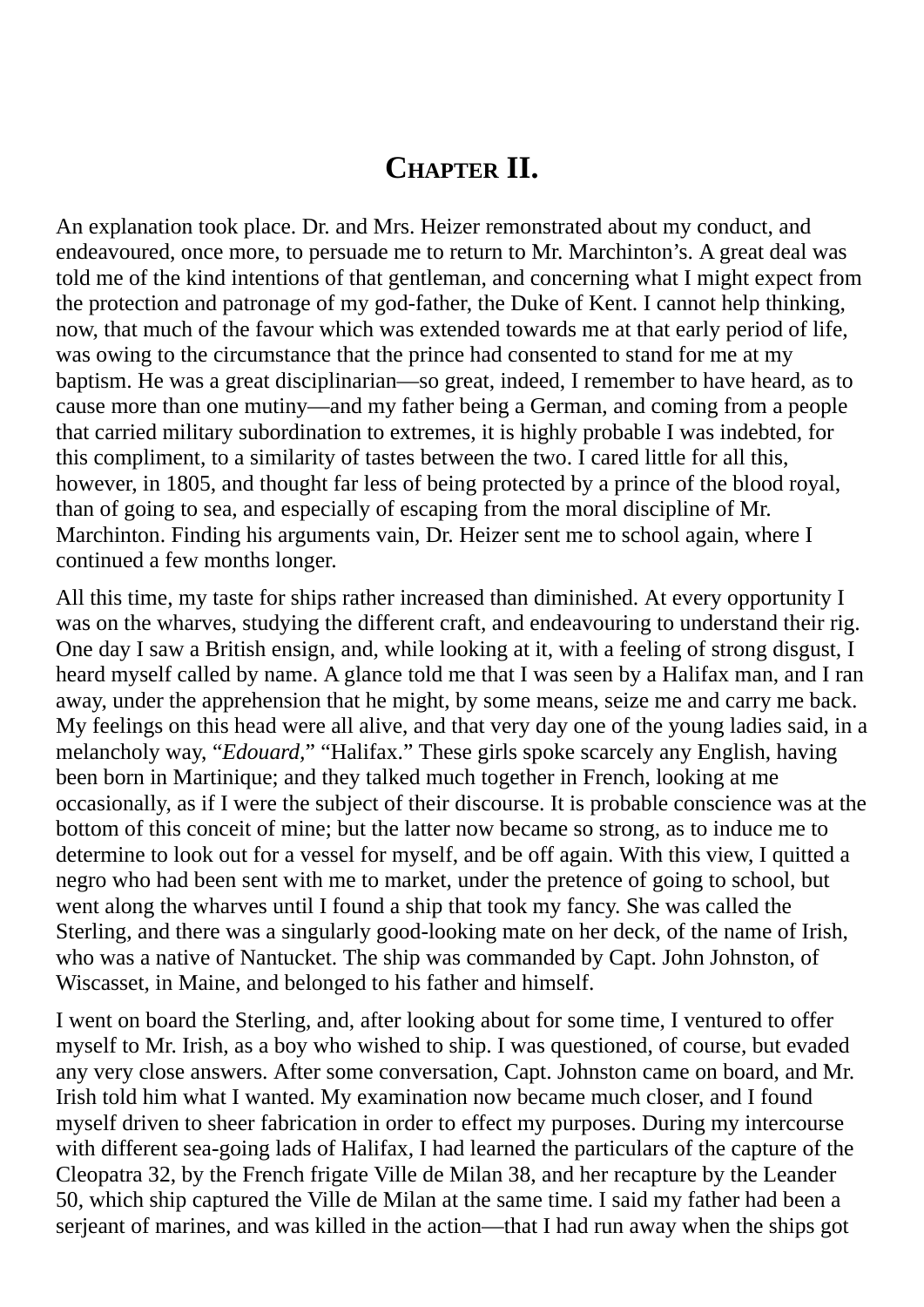in, and that I wished to be bound to some American ship-master, in order to become a regularly-trained seaman. This story so far imposed on Capt. Johnston as to induce him to listen to my proposals, and in part to accept them. We parted with an understanding that I was to get my clothes, and come on board the vessel.

It was twelve at noon when I got back to Dr. Heizer's. My first business was to get my clothes into the yard, a few at a time; after which I ate my dinner with the family. As soon as we rose from table, I stole away with my bundle, leaving these kind people to believe I had returned to school. I never saw one of them afterwards! On my return to New York, several years later, I learned they had all gone to Martinique to live. I should not have quitted this excellent family in so clandestine a manner, had I not been haunted with the notion that I was about to be sent back to Halifax, a place I now actually hated.

Capt. Johnston received me good-naturedly, and that night I slept and supped at the Old Coffee House, Old Slip—his own lodgings. He seemed pleased with me, and I was delighted with him. The next day he took me to a slop-shop, and I was rigged like a sailor, and was put in the cabin, where I was to begin my service in the regular way. A boy named Daniel McCoy was in the ship, and had been out to Russia in her, as cabin-boy, the last voyage. He was now to be sent into the forecastle, and was ordered to instruct me in my duty.

I was now comparatively happy, though anxious to be bound to Capt. Johnston, and still more so to be fairly at sea. The Sterling had a good, old-fashioned cabin, as cabins went in 1806; and I ran about her state-room, rummaged her lockers, and scampered up and down her companion-way, with as much satisfaction as if they had all belonged to a palace. Dan McCoy was every day on board, and we had the accommodations of the ship very much to ourselves. Two or three days later, Capt. Johnston took me to the proper place, and I was put under regular indentures, to serve until I was twenty-one. I now felt more confidence in my situation, knowing that Dr. Heizer had no legal authority over me. The work I did, in no manner offended my dignity, for it was on ship-board, and belonged properly to my duty as a cabin-boy.

The Sterling soon began to take in her cargo. She was to receive a freight of flour, for Cowes and a market. Not only was the hold filled, but the state-room and cabin, leaving barely room to climb over the barrels to reach the berths. A place was left, just inside of the cabin door, for the table. Passengers were not common in that day, while commerce was pushed to the utmost. Our sails were bending when the consignee, followed by another merchant, came down to the ship, accompanied by a youth, who, it was understood, wished also to be received in the vessel. This youth was named Cooper, and was never called by any other appellation in the ship. He was accepted by Capt. Johnston, signed the articles, and the next day he joined us, in sailor's rig. He never came to the cabin, but was immediately employed forward, in such service as he was able to perform. It was afterwards understood that he was destined for the navy.

The very day that Cooper joined us, was one of deep disgrace to me. The small stores came on board for the cabin, and Dan McCoy persuaded me to try the flavour of a bottle of cherry-bounce. I did not drink much, but the little I swallowed made me completely drunk. This was the first time I ever was in that miserable and disgraceful plight; would to God I could also say it was the last! The last it was, however, for several years; that is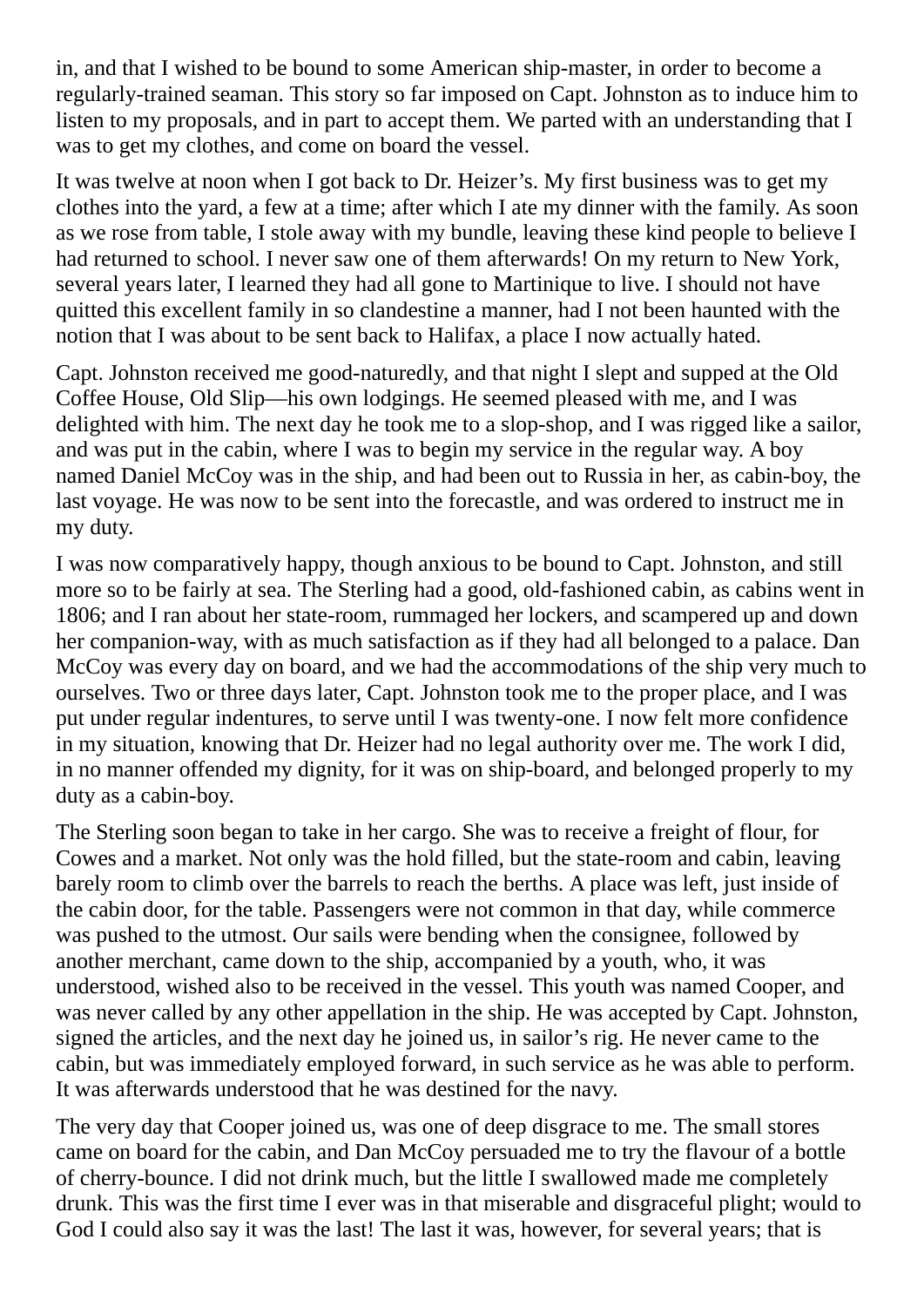some comfort. I thank my Divine Master that I have lived to see the hour when intoxicating liquors have ceased to have any command over me, and when, indeed, they never pass my lips. Capt. Johnston did not flog me for this act of folly, merely pulling my ears a little, and sharply reprimanding me; both he and Mr. Irish seeming to understand that my condition had proceeded from the weakness of my head. Dan was the principal sufferer, as, to say the truth, he ought to have been. He was rope's-ended for his pains.

Next day the stevedores took the ship in to the stream, and the crew came on board. The assembling of the crew of a merchantman, in that day, was a melancholy sight. The men came off, bearing about them the signs of the excesses of which they had been guilty while on shore; some listless and stupid, others still labouring under the effects of liquor, and some in that fearful condition which seamen themselves term having the "horrors." Our crew was neither better nor worse than that of other ships. It was also a sample of the mixed character of the crews of American vessels during the height of her neutral trade. The captain, chief-mate, cook, and four of those forward, were American born; while the second-mate was a Portuguese. The boys were, one Scotch, and one a Canadian; and there were a Spaniard, a Prussian, a Dane, and an Englishman, in the forecastle. There was also an Englishman who worked his passage, having been the cooper of a whaler that was wrecked. As Dan McCoy was sent forward, too, this put ten in the forecastle, besides the cook, and left five aft, including the master of another wrecked English vessel, whom we took out as a passenger.

That afternoon we lifted our anchor, and dropped down abreast of Governor's Island, where we brought up. Next day all hands were called to get under way, and, as soon as the anchor was short, the mate told Cooper and myself to go up and loose the fore-top-sail. I went on one yard-arm and Cooper went on the other. In a few minutes the second mate came up, hallooing to us to "avast," and laughing. Cooper was hard at work at the "robins," and would soon have had his half of the sail down in the top, had he been let alone; while I was taking the gaskets from the yard, with the intention of bringing them carefully down on deck, where it struck me they would be quite safe. Luckily for us, the men were too busy heaving, and too stupid, to be very critical, and we escaped much ridicule. In a week we both knew better.

The ship only got to the quarantine ground that day, but in the morning we went to sea. Our passage was long and stormy. The ship was on a bow-line most of the time, and we were something like forty days from land to land. Nothing extraordinary occurred, however, and we finally made the Bill of Portland. The weather came on thick, but we found a pilot, and ran into St. Helen's Roads and anchored. The captain got into his boat, and taking four men pulled ashore, to look for his orders at Cowes.

That afternoon it cleared off, and we found a pilot lying a little outside of us. About sunset a man-of-war's cutter came alongside, and Mr. Irish was ordered to muster the crew. The English lieutenant, who was tolerably bowsed up, took his seat behind the cabin table, while the men came down, and stood in the companion-way passage, to be overhauled. Most of the foreigners had gone in the boat, but two of the Americans that remained were uncommonly fine-looking men, and were both prime seamen. One, whose name was Thomas Cook, was a six-footer, and had the air of a thorough sea-dog. He filled the lieutenant's eye mightily, and Cook was very coolly told to gather his dunnage, as he was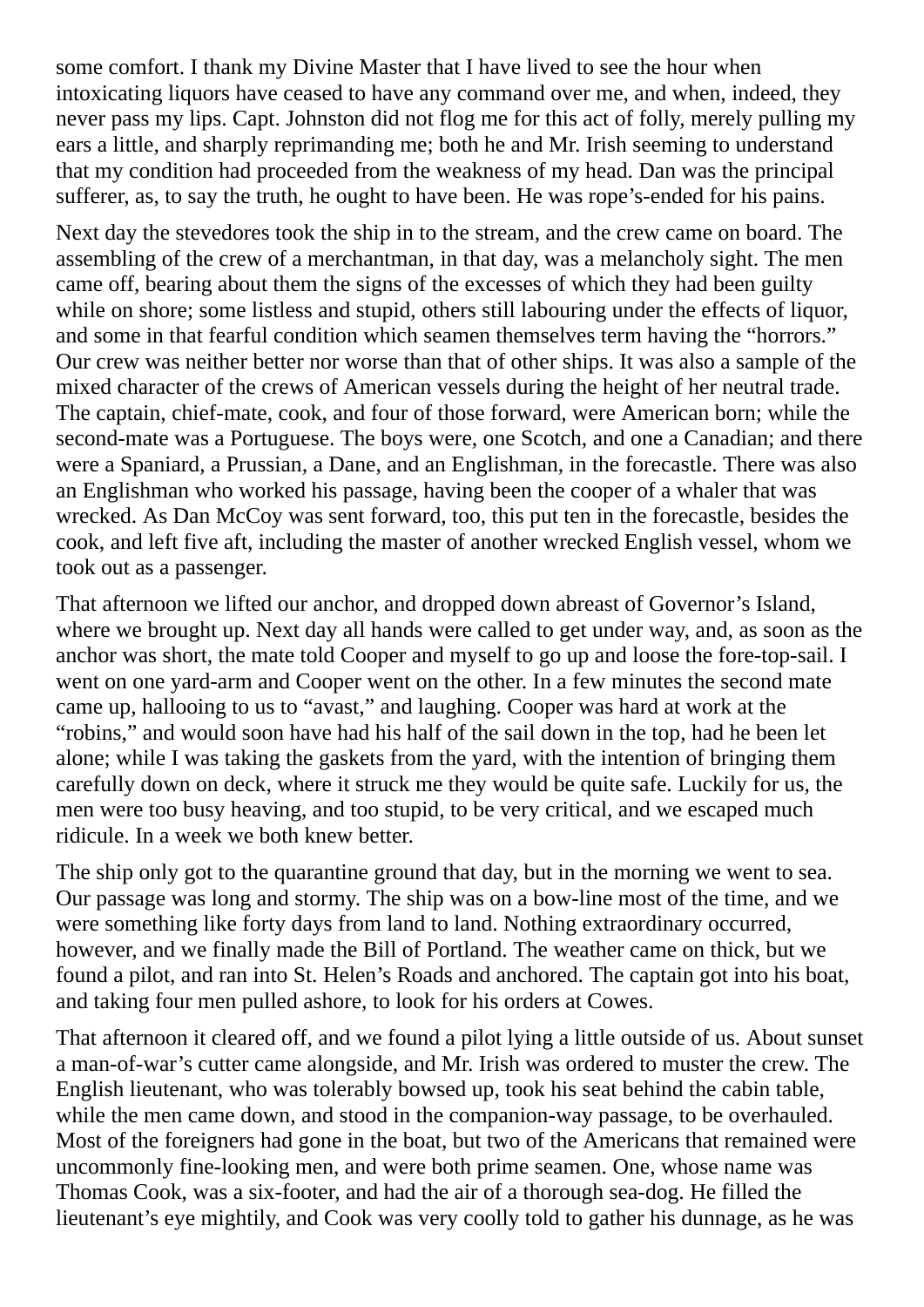wanted. Cook pointed to his protection, but the lieutenant answered—"Oh! these things are nothing—anybody can have one for two dollars, in New York. You are an Englishman, and the King has need of your services." Cook now took out of his pocket a certificate, that was signed by Sir John Beresford, stating that Thomas Cook had been discharged from His Maj. Ship Cambrian, after a pretty long service in her, because he had satisfactorily proved that he was a native-born American. The lieutenant could not very well dishonour this document, and he reluctantly let Cook go, keeping his protection, however. He next selected Isaac Gaines, a native New Yorker, a man whose father and friends were known to the captain. But Gaines had no discharge like that of Cook's, and the poor fellow was obliged to rowse up his chest and get into the cutter. This he did with tears in his eyes, and to the regret of all on board, he being one of the best men in the ship. We asked the boat's crew to what vessel they belonged, and they gave us the name of a sixty-four in the offing, but we observed, as they pulled away from us, that they took the direction of another ship. This was the last I ever saw, or heard, of Isaac Gaines. Cook went on with us, and one day, while in London, he went with Cooper to Somerset House to get an order for some prize-money, to which he was entitled for his service in the Cambrian, as was shown by his discharge. The clerk asked him to leave the certificate, and call a day or two later, when he would have searched out the amount. This was done, and Cook, being now without certificate or protection, was pressed on his way back to the ship. We never heard of him, either. Such was often the fate of sailors, in that day, who were with you one day, and lost for ever the next.

Captain Johnston did not get back to the ship for four-and-twenty hours. He brought orders for us to go up to London; and, the wind being fair, and almost a gale, we got under way, and were off as soon as possible. The next morning we were in the straits of Dover; the wind light, but fair. This was at a moment when all England was in arms, in anticipation of an invasion from France. Forty odd sail of vessels of war were counted from our ship, as the day dawned, that had been cruising in the narrow waters, during the night, to prevent a surprise.

We worked our way up to London, with the tides, and were carried into London dock; where we discharged. This was my first visit to the modern Babylon, of course; but I had little opportunity of seeing much. I had one or two cruises, of a Sunday, in tow of Cooper, who soon became a branch pilot, in those waters, about the parks and west end but I was too young to learn much, or to observe much. Most of us went to see the monument, St. Paul's, and the lions; and Cooper put himself in charge of a beef-eater, and took a look at the arsenals, jewels and armoury. He had a rum time of it, in his sailor rig, but hoisted in a wonderful deal of gibberish, according to his own account of his cruise.

Captain Johnston now got a freight for the ship, and we hauled into the stream, abreast of the dock-gates, and took in shingle ballast. The Prussian, Dane, second mate, and the English cooper, all left us, in London. We got a Philadelphian, a chap from Maine, who had just been discharged from an English man-of-war, and an Irish lad, in their places. In January we sailed, making the best of our way for the straits of Gibraltar. The passage was stormy—the Bay of Biscay, in particular, giving us a touch of its qualities. It was marked by only two incidents, however, out of the usual way. While running down the coast of Portugal, with the land in sight, we made an armed felucca astern, and to windward. This vessel gave chase; and, the captain disliking her appearance, we carried hard, in order to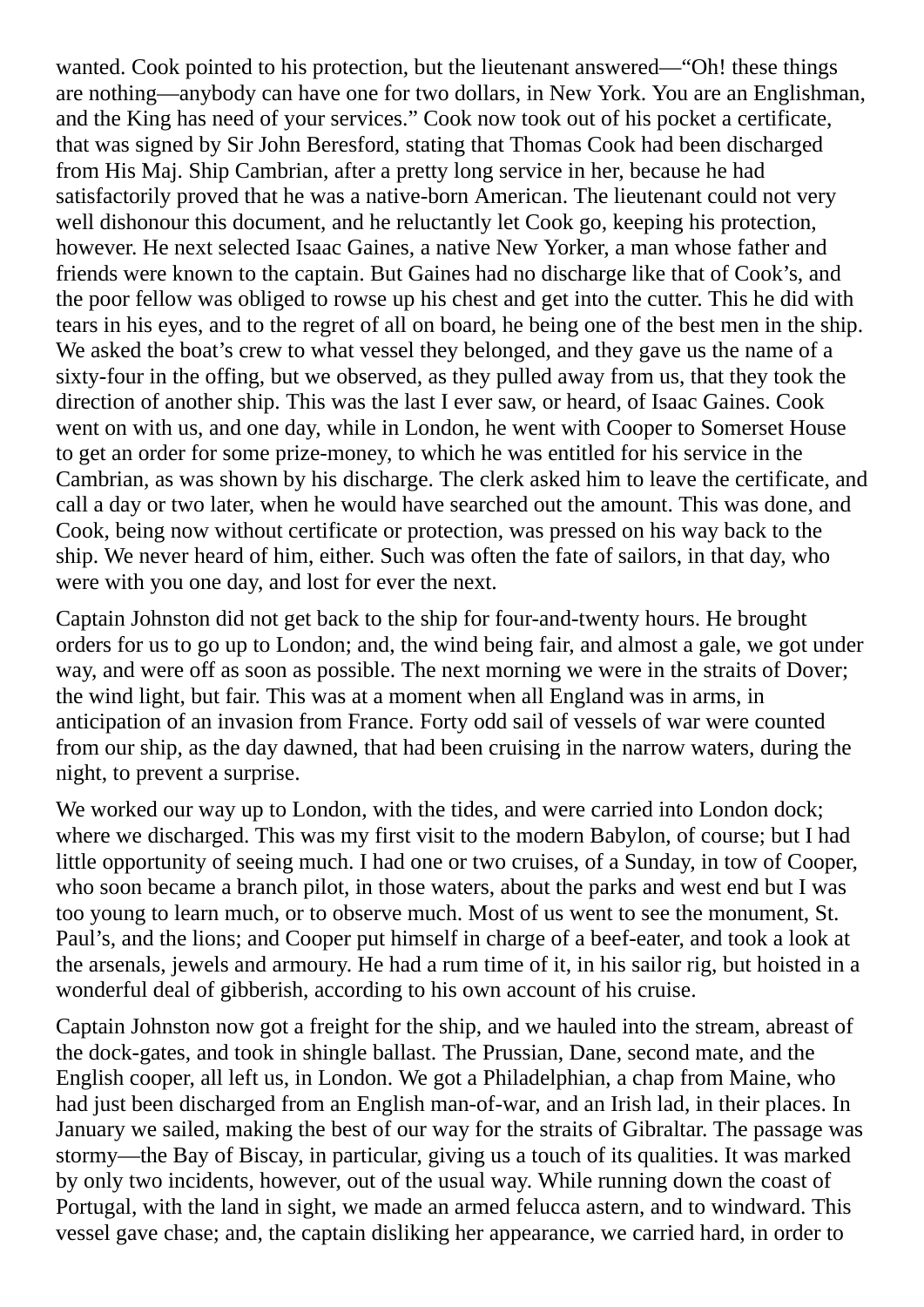avoid her. The weather was thick, and it blew fresh, occasionally, in squalls. Whenever it lulled, the felucca gained on us, we having, a very little, the advantage in the puffs. At length the felucca began to fire; and, finding that his shot were coming pretty near, Captain Johnston, knowing that he was in ballast, thought it wisest to heave-to. Ten minutes after our main-top-sail was aback, the felucca ranged up close under our lee; hailed, and ordered us to send a boat, with our papers, on board her. A more rascallylooking craft never gave such an order to an unarmed merchantman. As our ship rose on a sea, and he fell into the trough, we could look directly down upon his decks, and thus form some notion of what we were to expect, when he got possession of us. His people were in red caps and shirts, and appeared to be composed of the rakings of such places as Gibraltar, Cadiz and Lisbon. He had ten long guns; and pikes, pistols and muskets, were plenty with him. On the end of each latine-yard was a chap on the look-out, who occasionally turned his eyes towards us, as if to anticipate the gleanings. That we should be plundered, every one expected; and it was quite likely we might be ill-treated. As soon as we hove-to, Captain Johnston gave me the best spy-glass, with orders to hand it to Cooper, to hide. The latter buried it in the shingle ballast. We, in the cabin, concealed a bag of guineas so effectually, that, after all was over, we could not find it ourselves.

The jolly-boat had been stowed in the launch, on account of the rough weather we had expected to meet, and tackles had to be got aloft before we could hoist it out. This consumed some time, during which there was a lull. The felucca, seeing us busy at this work, waited patiently until we had got the boat over the side, and into the water. Cooper, Dan McCoy, Big Dan, and Spanish Joe, then got into her; and the captain had actually passed his writing-desk into the boat, and had his leg on the rail, to go over the side himself, when a squall struck the ship. The men were called out of the boat to clew down the topsails, and a quarter of an hour passed in taking care of the vessel. By this time the squall had passed, and it lightened up a little. There lay the felucca, waiting for the boat; and the men were reluctantly going into the latter again, when the commander of the felucca waved his hand to us, his craft fell off and filled, wing-and-wing, skimming away towards the coast, like a duck. We stood gaping and staring at her, not knowing what to make of this manoeuvre, when "bang!" went a heavy gun, a little on our weather quarter. The shot passed our wake, for we had filled our topsail, and it went skipping from sea to sea, after the felucca. Turning our eyes in the direction of the report, we saw a frigate running down upon the felucca, carrying studding-sails on both sides, with the water foaming up to her hawse-holes. As she passed our stern, she showed an English ensign, but took no other notice of us, continuing on after the felucca, and occasionally measuring her distance with a shot. Both vessels soon disappeared in the mist, though we heard guns for some time. As for ourselves, we jogged along on our course, wishing good luck to the Englishman. The felucca showed no ensign, the whole day. Our guineas were found, some weeks later, in a bread-locker, after we had fairly eaten our way down to them.

The other adventure occurred very soon after this escape; for, though the felucca may have had a commission, she was a pirate in appearance, and most probably in her practices. The thick westerly weather continued until we had passed the Straits. The night we were abreast of Cape Trafalgar, the captain came on deck in the middle watch, and, hailing the forecastle, ordered a sharp look-out kept, as we must be running through Lord Collingwood's fleet. The words were hardly out of his mouth, when Spanish Joe sung out,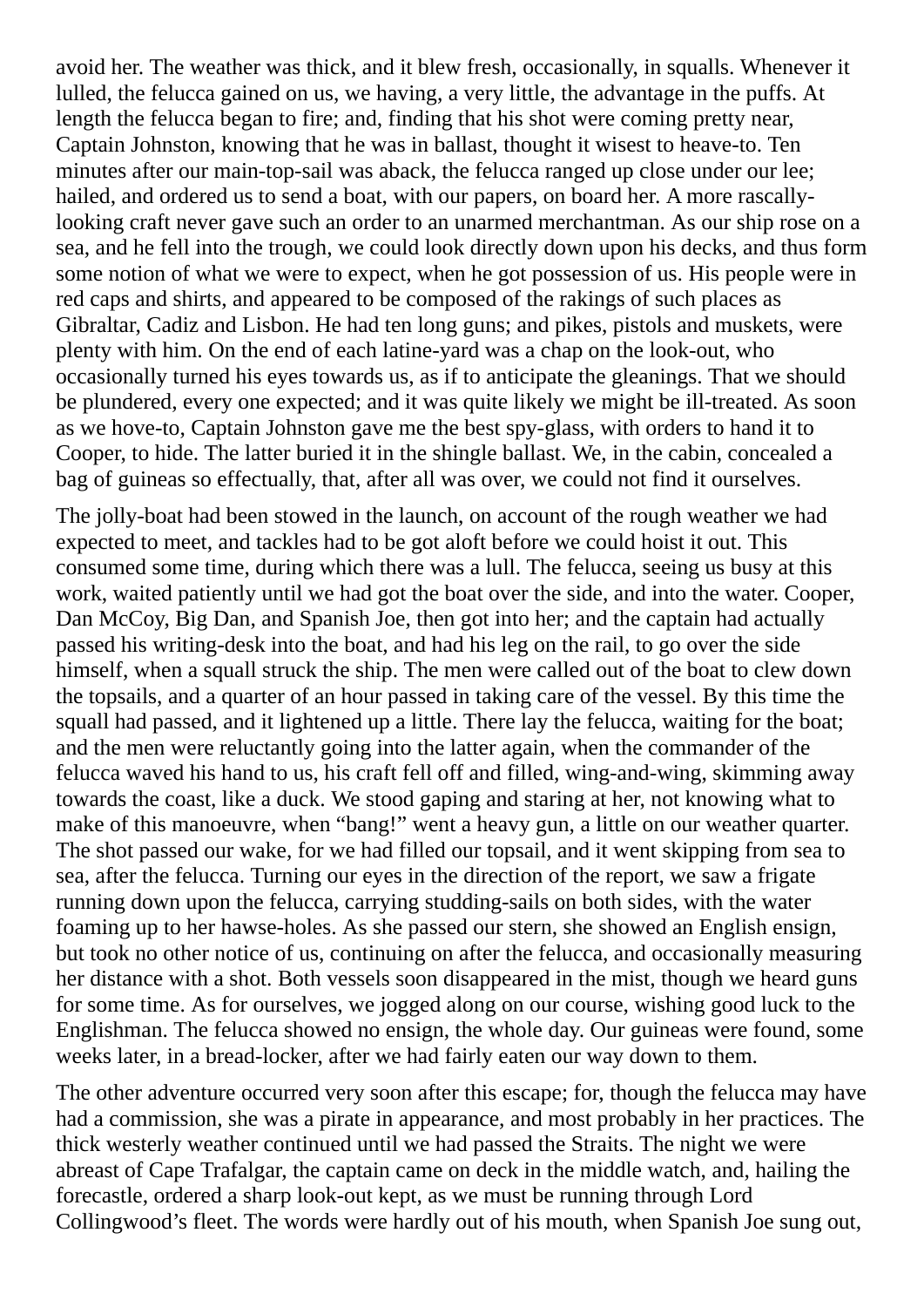"sail ho!" There she was, sure enough, travelling right down upon us, in a line that threatened to take us between the fore and main masts. The captain ordered our helm hard up, and yelled for Cooper to bring up the cabin lantern. The youngster made one leap down the ladder, just scraping the steps with his heels, and was in the mizzen rigging with the light, in half a minute. That saved us. So near was the stranger, that we plainly heard the officer of the deck call out to his own quarter-master to "port, hard a-port—*hard* aport, and be d–-d to you!" Hard a-port it was, and a two-decker came brushing along on our weather beam—so near, that, when she lifted on the seas, it seemed as if the muzzles of her guns would smash our rails. The Sterling did not behave well on this occasion, for, getting a yaw to windward, she seemed disposed to go right into the Englishman, before she would mind her helm. After the man-of-war hailed, and got our answer, her officer quaintly remarked that we were "close on board him." It blew too fresh for boats, and we were suffered to pass without being boarded.

The ship proceeded up to Carthagena, and went in. Here we were put in quarantine for several days. The port was full of heavy ships of war, several of which were three-deckers; and an arrival direct from London made quite a sensation among them. We had divers visits from the officers, though I do not know what it all amounted to. From Carthagena we were sent down the coast to a little place called Aguilas, where we began to take in a cargo of barilla. At night we would discharge our shingle ballast into the water, contrary to law; and, in the day, we took in cargo. So clear was the water, that our night's work might easily be seen next morning, lying beneath the ship. As we lay in a roadstead, it mattered little, few vessels touching at the port. While at this place, there was an alarm of an attack from an English man-of-war that was seen in the offing, and priests enough turned out to defend an ordinary town.

We got about half our freight at this little village, and then came down as low as Almeria, an old Moorish town, just below Cape de Gatte, for the remainder. Here we lay several weeks, finishing stowing our cargo. I went ashore almost every day to market, and had an opportunity of seeing something of the Spaniards. Our ship lay a good distance off, and we landed at a quarantine station, half a mile, at least, from the water-gate, to which we were compelled to walk along the beach.

One of my journeys to the town produced a little adventure. The captain had ordered Cooper to boil some pitch at the galley. By some accident, the pot was capsized, and the ship came near being burned. A fresh pot was now provided, and Cooper and Dan McCoy were sent ashore, at the station, with orders to boil down pitch on the land. There was no wharf, and it was always necessary to get ashore through a surf. The bay is merely an elbow, half the winds blowing in from the open sea. Sometimes, therefore, landing is ticklish work and requires much skill. I went ashore with the pitch, and proceeded into the town on my errands, whilst the two lads lighted their fire and began to boil down. When all was ready, it was seen there was a good deal of swell, and that the breakers looked squally. The orders, however, were to go off, on such occasions, and not to wait, as delay generally made matters worse. We got into the boat, accordingly, and shoved off. For a minute, or more, things went well enough, when a breaker took the bows of the jolly-boat, lifted her nearly on end, and turned her keel uppermost. One scarcely knows how he gets out of such a scrape. We all came ashore, however, heels over head, people, pot, boat, and oars. The experiment was renewed, less the pitch and a pair of new shoes of mine, and it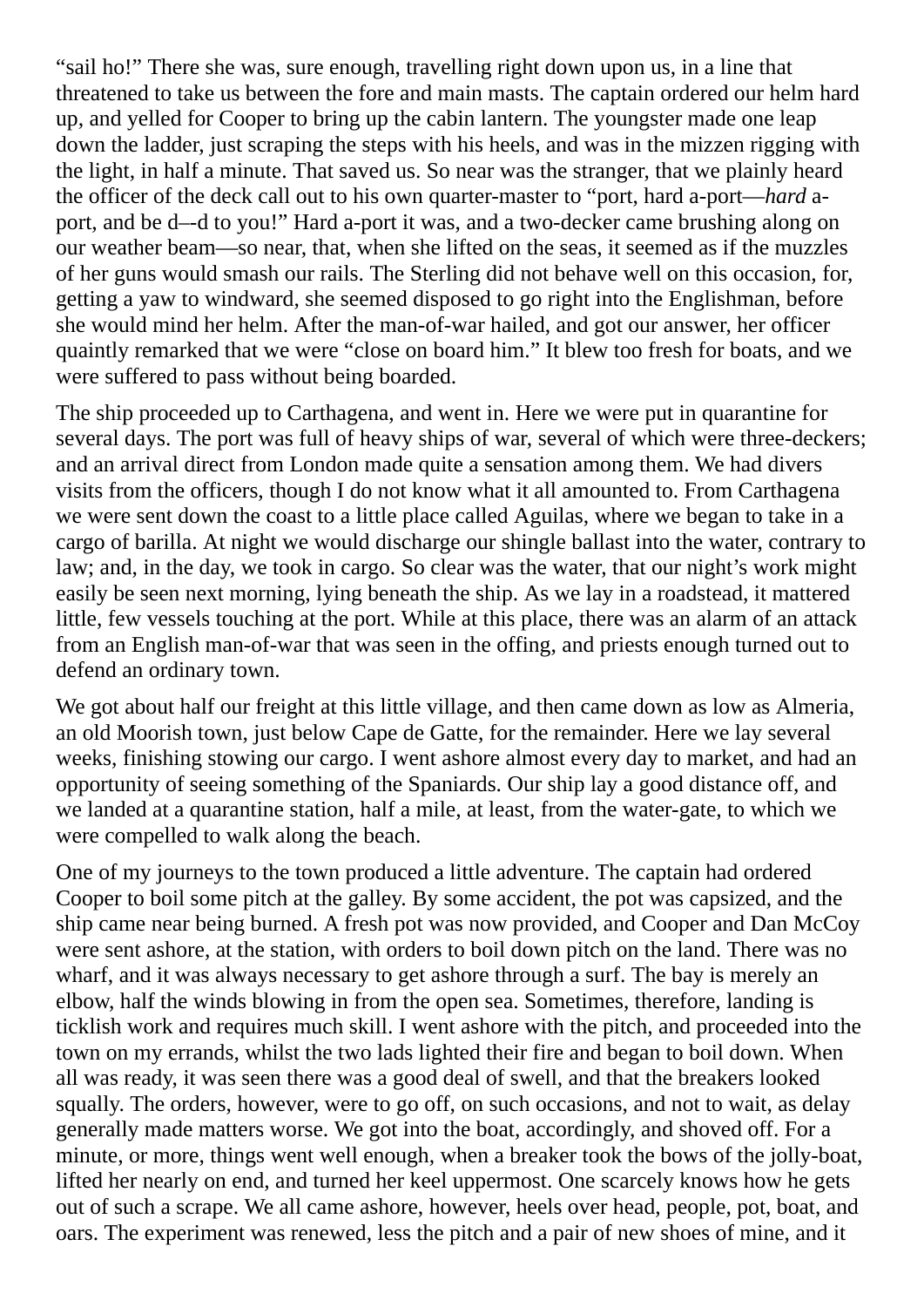met with exactly the same result. On a third effort, the boat got through the surf and we succeeded in reaching the ship. These are the sorts of scenes that harden lads, and make them fond of risks. I could not swim a stroke, and certainly would have been drowned had not the Mediterranean cast me ashore, as if disdaining to take a life of so little value to anybody but myself.

After lying several weeks at Almeria, the ship got under way for England again. We had fresh westerly gales, and beat to and fro, between Europe and Africa, for some time, when we got a Levanter that shoved us out into the Atlantic at a furious rate. In the Straits we passed a squadron of Portuguese frigates, that was cruising against the Algerines. It was the practice of these ships to lie at the Rock until it blew strong enough from the eastward to carry vessels through the Gut, when they weighed and kept in the offing until the wind shifted. This was blockading the Atlantic against their enemies, and the Mediterranean against their own ships.

We had a long passage and were short of salt provisions. Falling in with an American in the Bay of Biscay, we got a barrel of beef which lasted us in. When near the chops of the channel, with a light southerly wind, we made a sail in our wake, that came up with us hand over hand. She went nearly two feet to our one, the barilla pressing the Sterling down into the water, and making her very dull, more especially in light airs. When the stranger got near enough, we saw that he was pumping, the water running out of his scuppers in a constant stream. He was several hours in sight, the whole time pumping. This ship passed within a cable's-length of us, without taking any more notice of us than if we had been a mile-stone. She was an English two-decker, and we could distinguish the features of her men, as they stood in the waist, apparently taking breath after their trial at the pumps. She dropped a hawse-bucket, and we picked it up, when she was about half a mile ahead of us. It had the broad-arrow on it, and a custom-house officer seeing it, some time after, was disposed to seize it as a prize.

We never knew the name of this ship, but there was something proud and stately in her manner of passing us, in her distress, without so much as a hail. It is true, we could have done her no good, and her object, doubtless, was to get into dock as soon as possible. Some thought she had been in action, and was going home to repair damages that could not be remedied at sea.

Soon after this vessel was seen, we had proof how difficult it is to judge of a ship's size at sea. A vessel was made ahead, standing directly for us. Mr. Irish soon pronounced her a sloop of war. Half an hour later she grew into a frigate, but when she came abeam she showed three tiers of ports, being a ninety. This ship also passed without deigning to take any notice of us.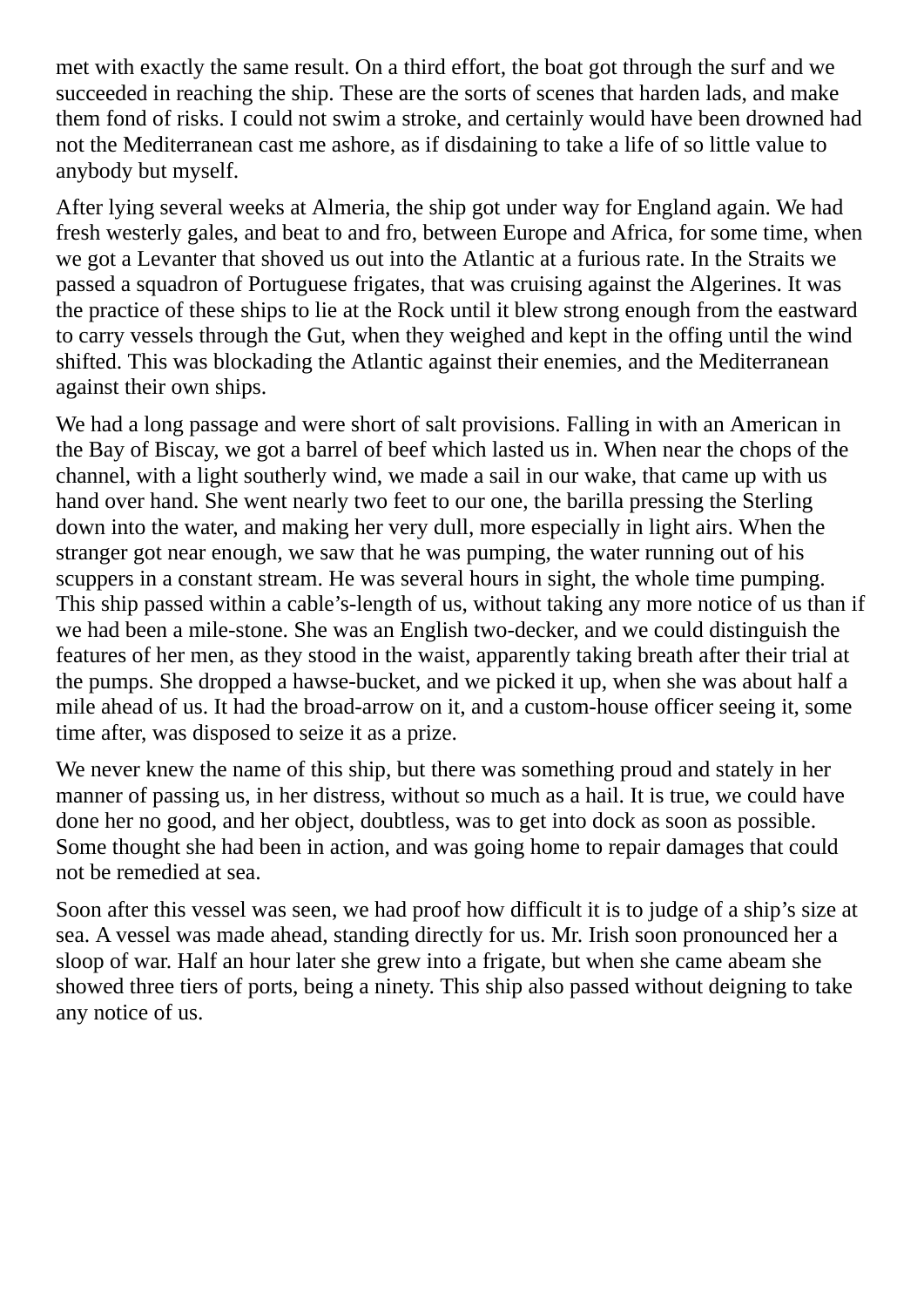### **CHAPTER III.**

We made the Land's End in fine weather, and with a fair wind. Instead of keeping up channel, however, our ship hauled in for the land. Cooper was at the helm, and the captain asked him if he knew of any one on board who had ever been into Falmouth. He was told that Philadelphia Bill had been pointing out the different head-lands on the forecastle, and that, by his own account, he had sailed a long time out of the port. This Bill was a man of fifty, steady, trust-worthy, quiet, and respected by every man in the ship. He had taken a great liking to Cooper, whom he used to teach how to knot and splice, and other niceties of the calling, and Cooper often took him ashore with him, and amused him with historical anecdotes of the different places we visited. In short, the intimacy between them was as great as well could be, seeing the difference in their educations and ages. But, even to Cooper, Bill always called himself a Philadelphian. In appearance, indeed, he resembled one of those whom we call Yankees, in America, more than anything else.

Bill was now sent for and questioned. He seemed uneasy, but admitted he could take the ship into Falmouth. There was nothing in the way, but a rock abreast Pendennis Castle, but it was easy to give that a berth. We now learned that the captain had made up his mind to go into this port and ride out the quarantine to which all Mediterranean vessels were subject. Bill took us in very quietly, and the ship was ordered up a few miles above the town, to a bay where vessels rode out their quarantine. The next day a doctor's boat came alongside, and we were ordered to show ourselves, and flourish our limbs, in order to make it evident we were alive and kicking. There were four men in the boat, and, as it turned out, every one of them recognised Bill, who was born within a few miles of the very spot where the ship lay, and had a wife then living a great deal nearer to him than he desired. It was this wife—there happening to be too much of her—that had driven the poor fellow to America, twenty years before, and which rendered him unwilling to live in his native country. By private means, Bill managed to have some communication with the men in the boat, and got their promises not to betray him. This was done by signs altogether, speaking being quite out of the question.

We were near, or quite, a fortnight in quarantine; after which the ship dropped down abreast of the town. This was of a Saturday, and Sunday, a portion of the crew were permitted to go ashore. Bill was of the number, and when he returned he admitted that he had been so much excited at finding himself in the place, that he had been a little indiscreet. That night he was very uncomfortable, but nothing occurred to molest any of us. The next morning all seemed right, and Bill began to be himself again; often wishing, however, that the anchor was aweigh, and the ship turning out of the harbour. We soon got at work, and began to work down to the mouth of the haven, with a light breeze. The moment we were clear of the points, or head-lands, we could make a fair wind of it up channel. The ship was in stays, pretty well down, tinder Pendennis, and the order had been given to swing the head yards. Bill and Cooper were pulling together at the fore-top-sail brace, when the report of a musket was heard quite near the ship. Bill let go the brace,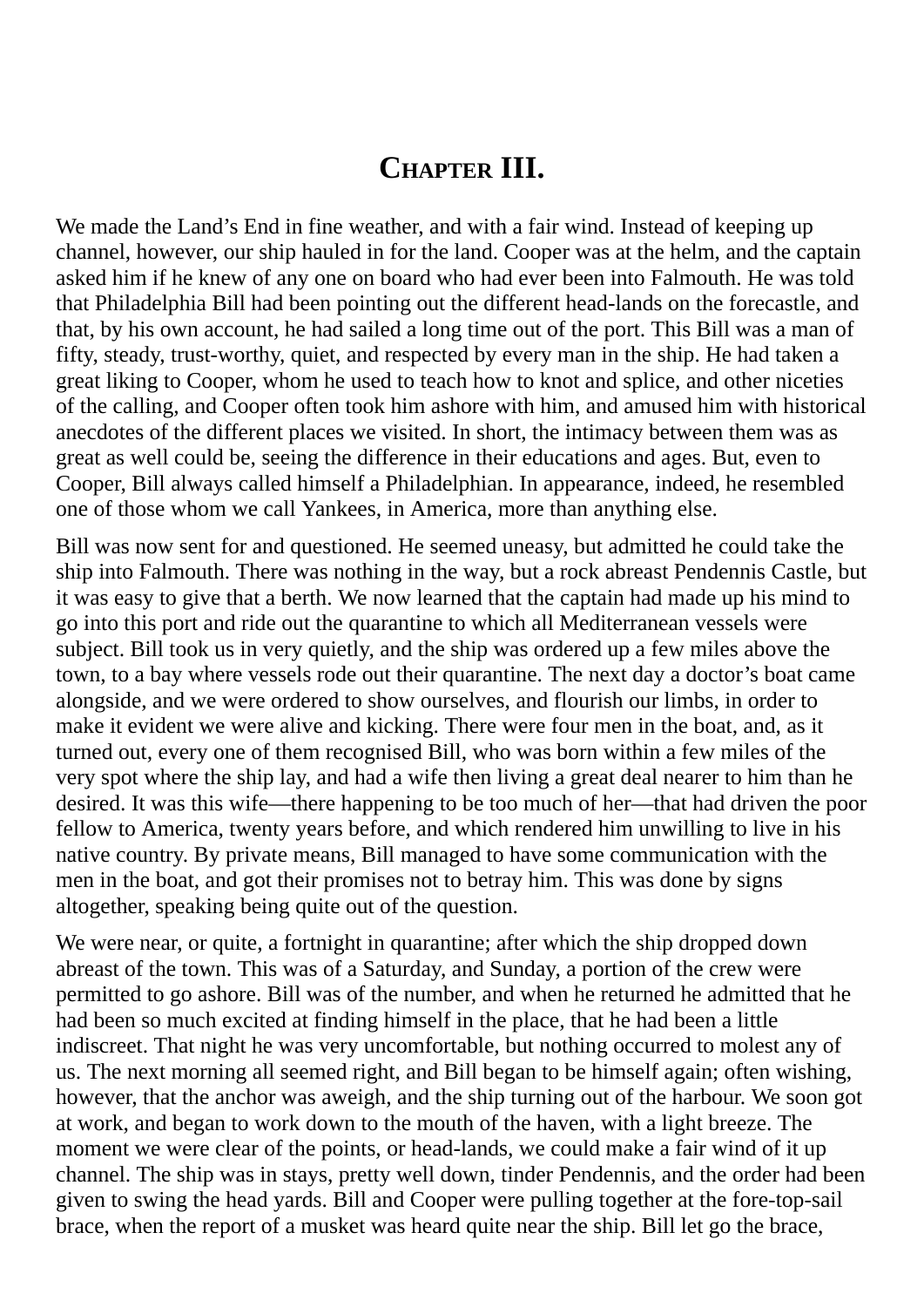turned as white as a sheet, and exclaimed, "I'm gone!" At first, the men near him thought he was shot, but a gesture towards the boat which had fired, explained his meaning. The order was given to belay the head braces, and we waited the result in silence.

The press-gang was soon on board us, and its officer asked to have the crew mustered. This humiliating order was obeyed, and all hands of us were called aft. The officer seemed easily satisfied, until he came to Bill. "What countryman are *you?*" he asked. "An American—a Philadelphian," answered Bill. "You are an Englishman." "No, sir; I was born—" "Over here, across the bay," interrupted the officer, with a cool smile, "where your dear wife is at this moment. Your name is \_\_\_\_\_\_\_\_\_\_\_\_\_\_, and you are well known in Falmouth. Get your clothes, and be ready to go in the boat."

This settled the matter. Captain Johnston paid Bill his wages, his chest was lowered into the boat, and the poor fellow took an affectionate leave of his shipmates. He told those around him that his fate was sealed. He was too old to outlive a war that appeared to have no end, and they would never trust *him* on shore. "My foot will never touch the land again," he said to Cooper, as he squeezed his young friend's hand, "and I am to live and die, with a ship for my prison."

The loss of poor Bill made us all sad; but there was no remedy. We got into the offing, and squared away for the river again. When we reached London, the ship discharged down at Limehouse, where she lay in a tier of Americans for some time. We then took in a little ballast, and went up opposite to the dock gates once more. We next docked and cleaned the ship, on the Deptford side, and then hauled into the wet-dock in which we had discharged our flour.

Here the ship lay part of May, all of June, and most of July, taking in freight for Philadelphia, as it offered. This gave our people a good deal of spare time, and we were allowed to go ashore whenever we were not wanted. Cooper now took me in tow, and many a drift I had with him and Dan McCoy up to St. Paul's, the parks, palaces, and the Abbey. A little accident that happened about this time, attached me to Cooper more than common, and made me more desirous than ever to cruise in his company.

I was alone, on deck, one Sunday, when I saw a little dog running about on board a vessel that lay outside of us. Around the neck of this animal, some one has fastened a sixpence, by a bit of riband rove through a hole. I thought this sixpence might be made better use of, in purchasing some cherries, for which I had a strong longing, and I gave chase. In attempting to return to our own ship, with the dog, I fell into the water, between the two vessels. I could not swim a stroke; and I sang out, lustily, for help. As good luck would have it, Cooper came on board at that precise instant; and, hearing my outcry, he sprang down between the ships, and rescued me from drowning. I thought I was gone; and my condition made an impression on me that never will be lost. Had not Cooper accidentally appeared, just as he did, Ned Myers's yarn would have ended with this paragraph. I ought to add, that the sixpence got clear, the dog swimming away with it.

I had another escape from drowning, while we lay in the docks, having fallen overboard from the jolly-boat, while making an attempt at sculling. I forget, now, how I was saved; but then I had the boat and the oar to hold on to. In the end, it will be seen by what a terrific lesson I finally learned to swim.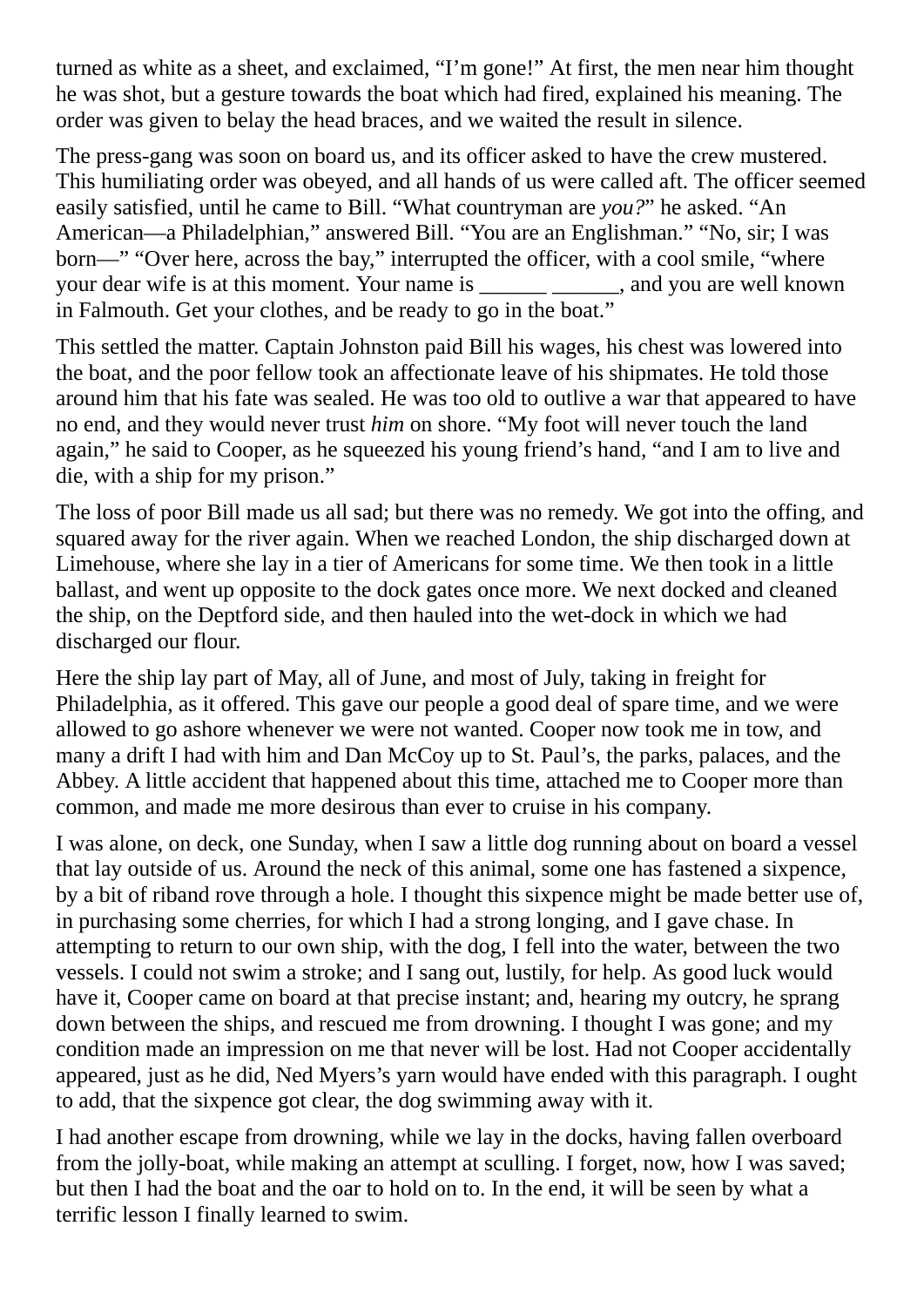One Sunday we were drifting up around the palace; and then it was that I told Cooper that the Duke of Kent was my god-father. He tried to persuade me to make a call; saying I could do no less than pay this respect to the prince. I had half a mind to try my hand at a visit; but felt too shy, and too much afraid. Had I done as Cooper so strongly urged me to do, one cannot say what might have been the consequences, or what change might have been brought about in my fortunes.[4]

One day Mr. Irish was in high glee, having received a message from Captain Johnston, to inform him that the latter was pressed! The captain used to dress in a blue long-tog, drabbreeches and top-boots, when he went ashore. "He thought he could pass for a gentleman from the country," said Mr. Irish, laughing, "but them press-gang chaps smelt the tar in his very boots!" Cooper was sent to the rendezvous, with the captain's desk and papers, and the latter was liberated. We all liked the captain, who was kind and considerate in his treatment of all hands; but it was fine fun for us to have "the old fellow" pressed—"*old fellow"* of six or eight-and-twenty, as he was then.

About the last of July, we left London, bound home. Our crew had again undergone some changes. We shipped a second mate, a New-England man. Jim Russel left us. We had lost Bill; and, another Bill, a dull Irish lad, who had gone to Spain, quitted us also. Our crew consisted of only Spanish Joe; Big Dan; Little Dan; Stephen, the Kennebunk man; Cooper; a Swede, shipped in London; a man whose name I have forgotten; and a young man who passed by the name of Davis, but who was, in truth,——, a son of the pilot who had brought us in, and taken us out, each time we passed up or down the river. This Davis had sailed in a coaster belonging to his father, and had got pressed in Sir Home Popham's South-American squadron. They made him a midshipman; but, disliking the sea, he was determined to go to America. We had to smuggle him out of the country, on account of the press-gang; he making his appearance on board us, suddenly, one night, in the river.

The Sterling was short-handed this passage, mustering but four hands in a watch. Notwithstanding, we often reefed in the watch, though Cooper and Little Dan were both scarcely more than boys. Our mates used to go aloft, and both were active, powerful men. The cook, too, was a famous fellow at a drag. In these delicate times, when two or three days of watch and watch knock up a set of young men, one looks back with pride to a passage like this, when fourteen men and boys—four of the latter—brought a good sized ship across the ocean, reefing in the watch, weathering many a gale, and thinking nothing of it. I presume half our people, on a pinch, could have brought the Sterling in. One of the boys I have mentioned was named John Pugh, a little fellow the captain had taken as an apprentice in London, and who was now at sea for the first time in his life.

We had a long passage. Every inch of the way to the Downs was tide-work. Here we lay several days, waiting far a wind. It blew fresh from the southwest-half of that summer, and the captain was not willing to go out with a foul wind. We were surrounded with vessels of war, most of the Channel Fleet being at anchor around us. This made a gay scene, and we had plenty of music, and plenty of saluting. One day all hands turned-to together, and fired starboard and larboard, until we could see nothing but a few mast-heads. What it all meant I never heard, but it made a famous smoke, and a tremendous noise.

A frigate came in, and anchored just ahead of us. She lowered a boat, and sent a reefer alongside to inform us that she was His Majesty's ship–-; that she had lost all her anchors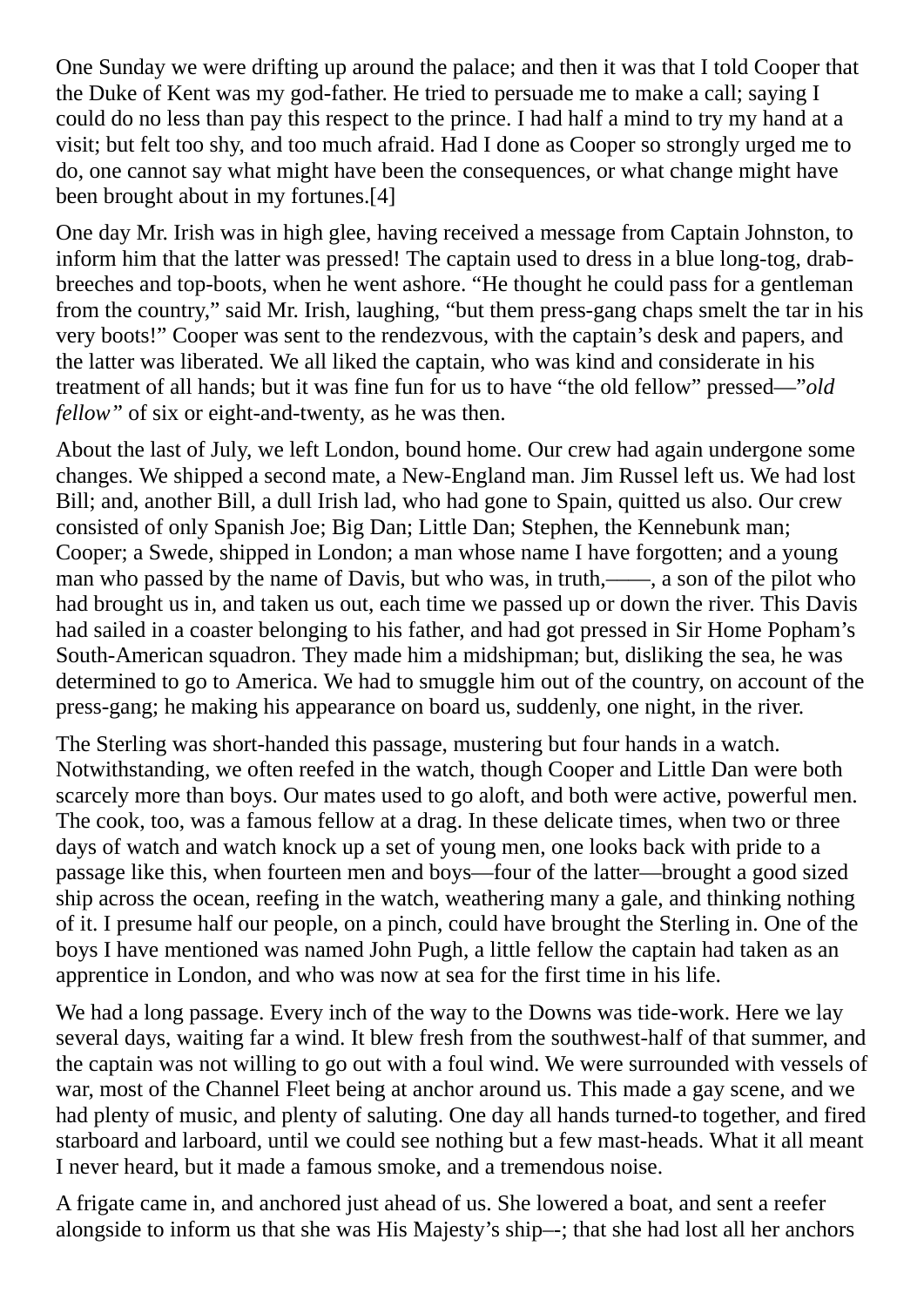but the stream, and she might strike adrift, and he advised us to get out of her way. The captain held on that day, however, but next morning she came into us, sure enough. The ships did not get clear without some trouble, and we thought it wisest to shift our berth. Once aweigh, the captain thought it best to turn out of the Downs, which we did, working through the Straits, and anchoring under Dungeness, as soon as the flood made. Here we lay until near sunset, when we got under way to try our hand upon the ebb. I believe the skipper had made up his mind to tide it down to the Land's End, rather than remain idle any longer. There was a sloop of war lying in-shore of us, a mile or so, and just as we stretched out from under the land, she began to telegraph with a signal station ashore. Soon after, she weighed, and came out, also. In the middle watch we passed this ship, on opposite tacks, and learned that an embargo had been laid, and that we had only saved our distance by some ten or fifteen minutes! This embargo was to prevent the intelligence of the Copenhagen expedition from reaching the Danes. That very day, we passed a convoy of transports, carrying a brigade from Pendennis Castle to Yarmouth, in order to join the main fleet. A gun-brig brought us to, and came near pressing the Swede, under the pretence that being allies of his king, England had a right to his services. Had not the man been as obstinate as a bull, and positively refused to go, I do believe we should have lost him. He was ordered into the boat at least half-a-dozen times, but swore he would not budge. Cooper had a little row with this boarding officer, but was silenced by the captain.

After the news received from the sloop of war, it may be supposed we did not venture to anchor anywhere on English ground. Keeping the channel, we passed the Isle of Wight several times, losing on the flood, the distance made on the ebb. At length we got a slant and fetched out into the Atlantic, heading well to the southward, however. Our passage was long, even after we got clear, the winds carrying us down as low as Corvo, which island we made, and then taking us well north again. We had one very heavy blow that forced us to scud, the Sterling being one of the wettest ships that ever floated, when heading up to the sea.

When near the American coast, we spoke an English brig that gave us an account of the affair between the Leopard and the Chesapeake, though he made his own countrymen come out second-best. Bitter were the revilings of Mr. Irish when the pilot told us the real state of the case. As was usual with this ship's luck, we tided it up the bay and river, and got safe alongside of the wharf at Philadelphia, at last. Here our crew was broken up, of course, and, with the exception of Jack Pugh, my brother apprentice, and Cooper, I never saw a single soul of them afterwards. Most of them went on to New York, and were swallowed up in the great vortex of seamen. Mr. Irish, I heard, died the next voyage he made, chief mate of an Indiaman. He was a prime fellow, and fit to command a ship.

Such was my first voyage at sea, for I count the passage round from Halifax as nothing. I had been kept in the cabin, it is true, but our work had been of the most active kind. The Sterling must have brought up, and been got under way, between fifty and a hundred times; and as for tacking, waring, chappelling round, and box-hauling, we had so much of it by the channel pilots, that the old barky scarce knew which end was going foremost. In that day, a ship did not get from the Forelands up to London without some trouble, and great was our envy of the large blocks and light cordage of the colliers, which made such easy work for their men. We singled much of our rigging, the second voyage up the river, ourselves, and it was a great relief to the people. A set of grass foresheets, too, that we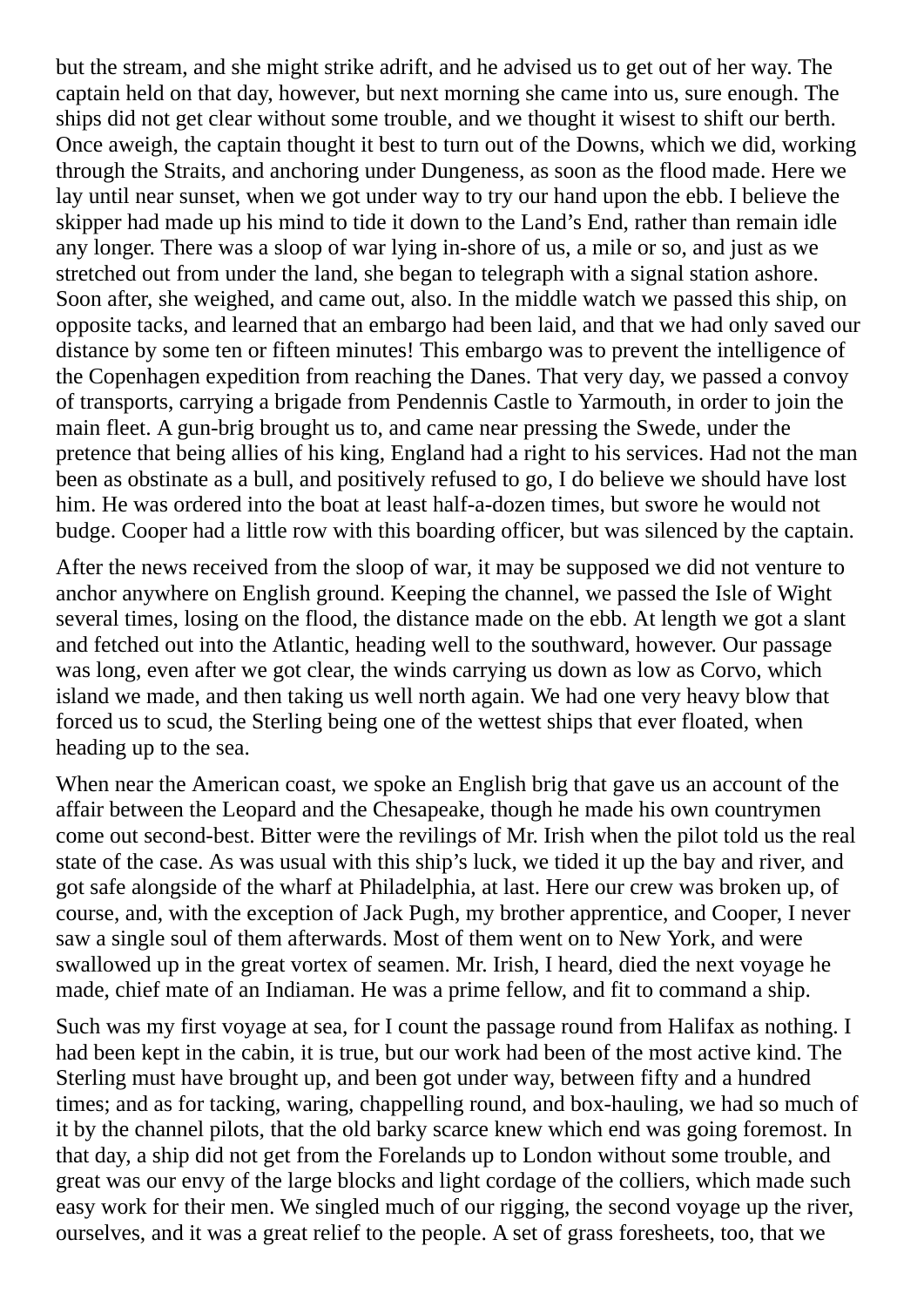bought in Spain, got to be great favourites, though, in the end, they cost the ship the life of a very valuable man.

Captain Johnston now determined to send me to Wiscasset, that I might go to school. A Wiscasset schooner, called the Clarissa, had come into Philadelphia, with freight from the West Indies, and she was about to sail for home in ballast. I was put on board as a passenger, and we sailed about a week after the ship got in from London. Jack Pugh staid behind, the Sterling being about to load for Ireland. On board the Clarissa I made the acquaintance of a Philadelphian born, who was an apprentice to the master of the schooner, of the name of Jack Mallet. He was a little older than myself, and we soon became intimate, and, in time, were fated to see many strange things in company.

The Clarissa went, by the Vineyard Sound and the Shoals, into Boston. Here she landed a few crates, and then sailed for Wiscasset, where we arrived after a pretty long passage. I was kindly received by the mother and family of Captain Johnston, and immediately sent to school. Shortly after, we heard of the embargo, and, the Clarissa being laid up, Jack Mallet became one of my school-mates. We soon learned that the Sterling had not been able to get out, and, ere long, Jack Pugh joined our party. A little later, Captain Johnston arrived, to go into the commercial quarantine with the rest of us.

This was the long embargo, as sailors called it, and it did not terminate until Erskine's arrangement was made, in 1809. All this time I remained in Wiscasset, at school, well treated, and, if anything, too much indulged. Captain Johnston remained at home all this time, also, and, having nothing else to do, he set about looking out for a wife. We had, at school, Jack Pugh, Jack Mallet, and Bill Swett, the latter being a lad a little older than myself, and a nephew of the captain's. I was now sixteen, and had nearly gotten my growth.

As soon as the embargo was removed, Captain Johnston, accompanied by Swett, started for Philadelphia, to bring the ship round to New York. From that place he intended to sail for Liverpool, where Jack Pugh and myself were to join him, sailing in a ship called the Columbia. This plan was changed, however, and we were sent round by sea to join the Sterling again, in the port where I had first found her.

As this was near three years after I had quitted the Hel zer's so unceremoniously, I went to look for them. Their old neighbours told me they had been gone to Martinique, about a twelvemonth. This was the last intelligence I ever heard of them. Bill Swett was now put into the cabin, and Jack Pugh and myself were sent regularly to duty before the mast. We lived in the steerage, and had cabin fare; but, otherwise, had the fortunes of foremast Jacks. Our freight was wheat in the lower hold, flour betwixt decks, and cotton on deck. The ship was very deep. Our crew was good, but both our mates were foreigners.

Nothing occurred until we got near soundings, when it came on to blow very heavy from the southward and westward. The ship was running under a close-reefed main-topsail and foresail, with a tremendous sea on. Just as night set in, one Harry, a Prussian, came on deck from his supper to relieve the wheel, and, fetching a lurch as he went aft, he brought up against the launch, and thence down against our grass fore-sheet, which had been so great a favourite in the London passages. This rope had been stretched above the deck load for a ridge rope, but, being rotten, it gave way when the poor Prussian struck it, and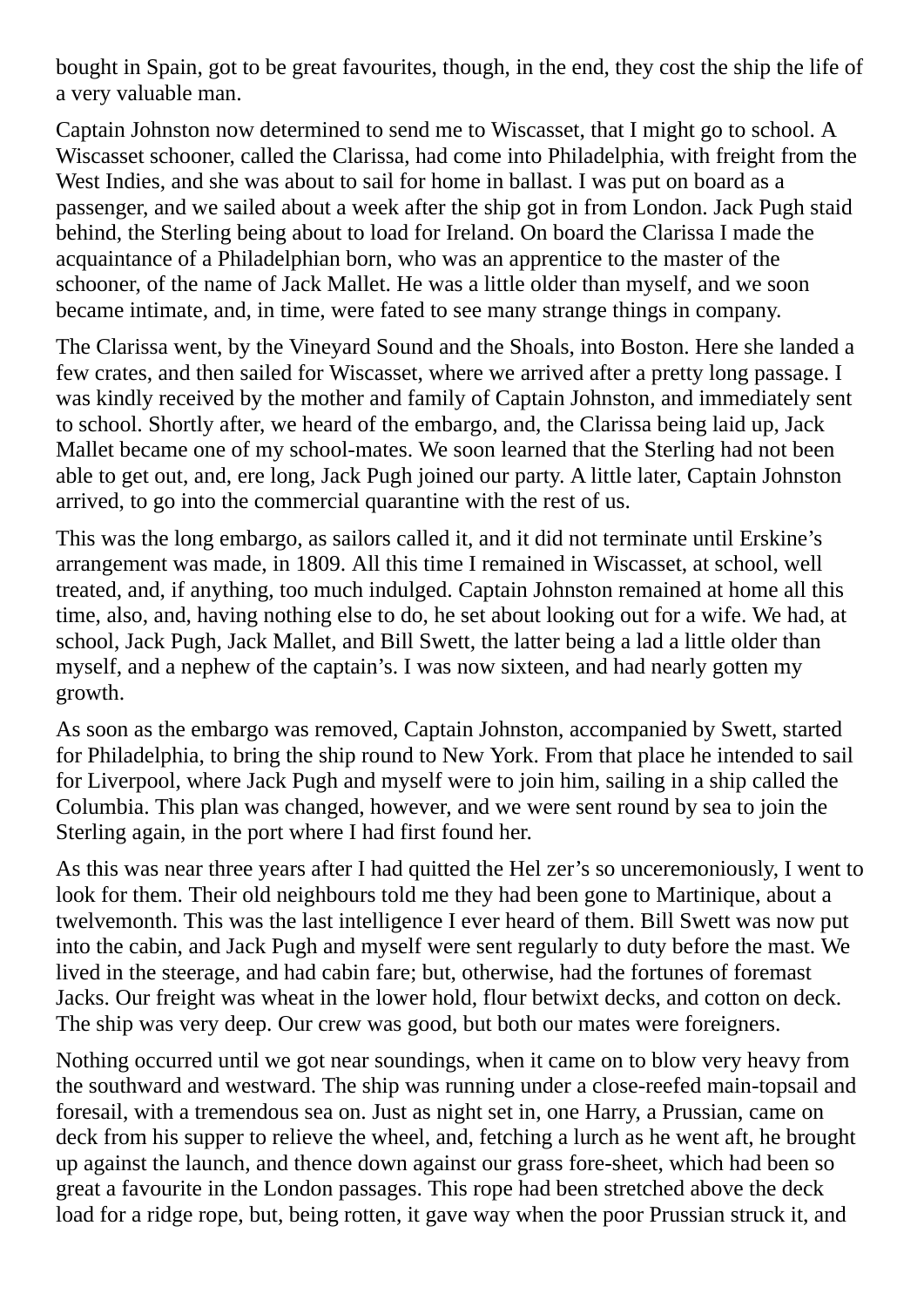he went into the sea. We could do no more than throw him the sky-light, which was large; but the ship went foaming ahead, leaving the poor fellow to his fate, in the midst of the hissing waters. Some of our people thought they saw poor Harry on the sky-light, but this could not have made much difference in such a raging sea. It was impossible to round-to, and as for a boat's living, it was out of the question. This was the first man I saw lost at sea, and, notwithstanding the severity of the gale, and the danger of the ship herself, the fate of this excellent man made us all melancholy. The captain felt it bitterly, as was evident from his manner. Still, the thing was unavoidable.

We had begun to shorten sail early in the afternoon, and Harry was lost in the first dogwatch. A little later the larboard fore-sheet went, and the sail was split. All hands were called, and the rags were rolled up, and the gaskets passed. The ship now laboured so awfully that she began to leak. The swell was so high that we did not dare to come by the wind, and the seas would come in, just about the main chains, meet in board and travel out over her bows in a way to threaten everything that could be moved. We lads were lashed at the pumps, and ordered to keep at work; and to make matters worse, the wheat began to work its way into the pump-well. While things were in this state, the main-top-sail split, leaving the ship without a rag of sail on her.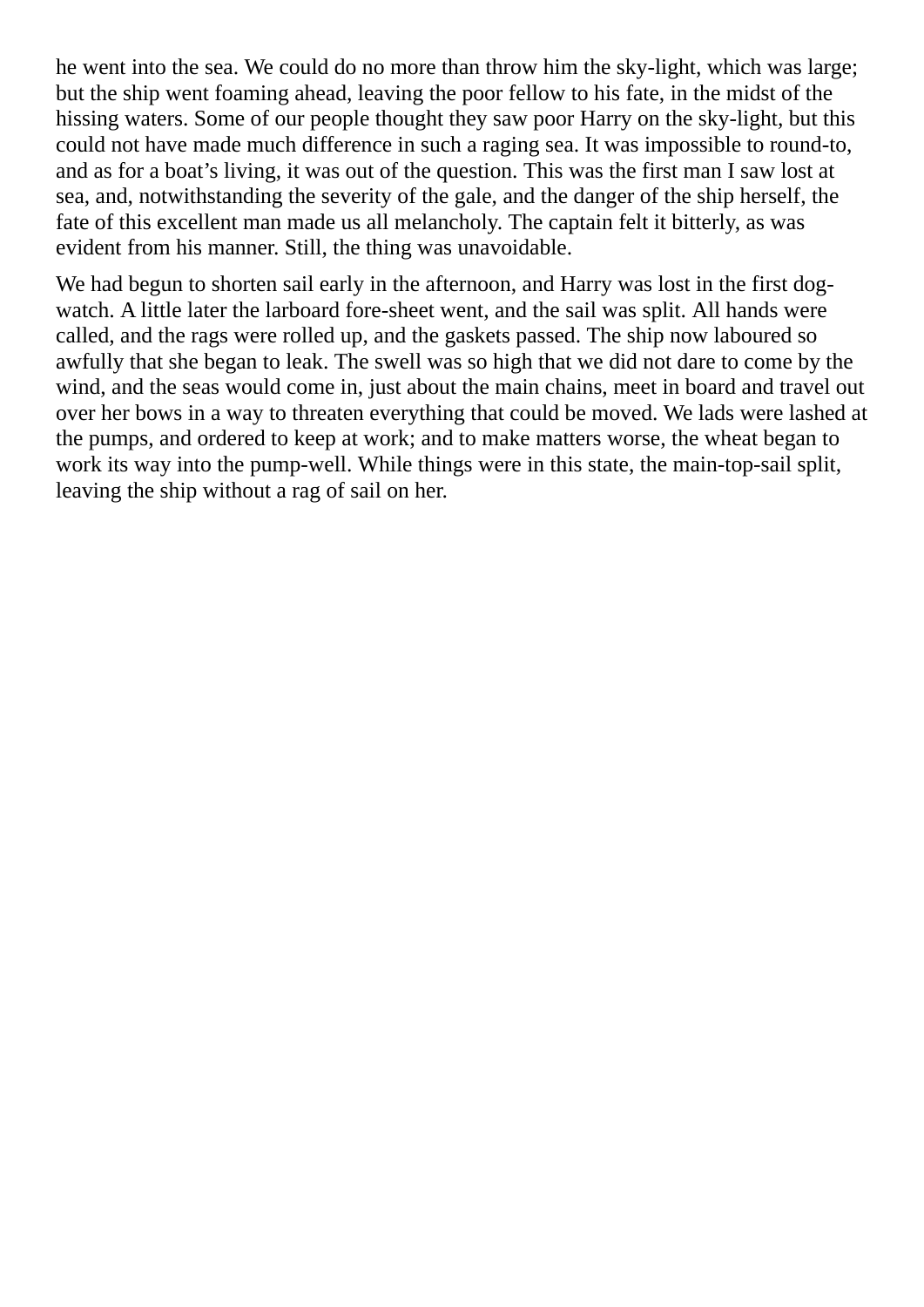The Sterling loved to be under water, even in moderate weather. Many a time have I seen her send the water aft, into the quarter-deck scuppers, and, as for diving, no loon was quicker than she. Now, that she was deep and was rolling her deck-load to the water, it was time to think of lightening her. The cotton was thrown overboard as fast as we could, and what the men could not start the seas did. After a while we eased the ship sensibly, and it was well we did; the wheat choking the pumps so often, that we had little opportunity for getting out the water.

I do not now recollect at what hour of this fearful night, Captain Johnston shouted out to us all to "look out"—and "hold on." The ship was broaching-to. Fortunately she did this at a lucky moment, and, always lying-to well, though wet, we made much better weather on deck. The mizzen-staysail was now set to keep her from falling off into the troughs of the sea. Still the wind blew as hard as ever. First one sail, then another, got loose, and a hard time we had to keep the canvass to the yards. Then the fore-top-mast went, with a heavy lurch, and soon after the main, carrying with it the mizzen-top-gallant-mast. We owed this to the embargo, in my judgment, the ship's rigging having got damaged lying dry so long. We were all night clearing the wreck, and the men who used the hatchets, told us that the wind would cant their tools so violently that they sometimes struck on the eyes, instead of the edge. The gale fairly seemed like a hard substance.

We passed a fearful night, working at the pumps, and endeavouring to take care of the ship. Next morning it moderated a little, and the vessel was got before the wind, which was perfectly fair. She could carry but little sail; though we got up top-gallant-masts for top-masts, as soon as the sea would permit. About four, I saw the land myself and pointed it out to the mate. It was Cape Clear, and we were heading for it as straight as we could go. We hauled up to clear it, and ran into the Irish channel. A large fleet of vessels had gathered in and near the chops of the channel, in readiness to run into Liverpool by a particular day that had been named in the law opening the trade, and great had been the destruction among them. I do not remember the number of the ships we saw, but there must have been more than a hundred. It was afterwards reported, that near fifty vessels were wrecked on the Irish coast. Almost every craft we fell in with was more or less dismasted, and one vessel, a ship called the Liberty, was reported to have gone down, with every soul on board her.

The weather becoming moderate, all hands of us went into Liverpool, the best way we could. The Sterling had good luck in getting up, though we lay some time in the river before we were able to get into dock. When we got out the cargo, we found it much damaged, particularly the wheat. The last was so hot that we could not bear our feet among it. We got it all out in a few days, when we went into a dry dock, and repaired.

This visit to Liverpool scattered our crew as if it had been so much dust in a squall. Most of our men were pressed, and those that were not, ran. But one man, us boys excepted, stuck by the ship. The chief mate—a foreigner, though of what country I never could discover—lived at a house kept by a handsome landlady. To oblige this lady, he ordered William Swett and myself to carry a bucket-full of salt, each, up to her house. The salt came out of the harness-cask, and we took it ashore openly, but we were stopped on the quay by a custom-house officer, who threatened to seize the ship. Such was the penalty for landing two buckets of Liverpool salt at Liverpool!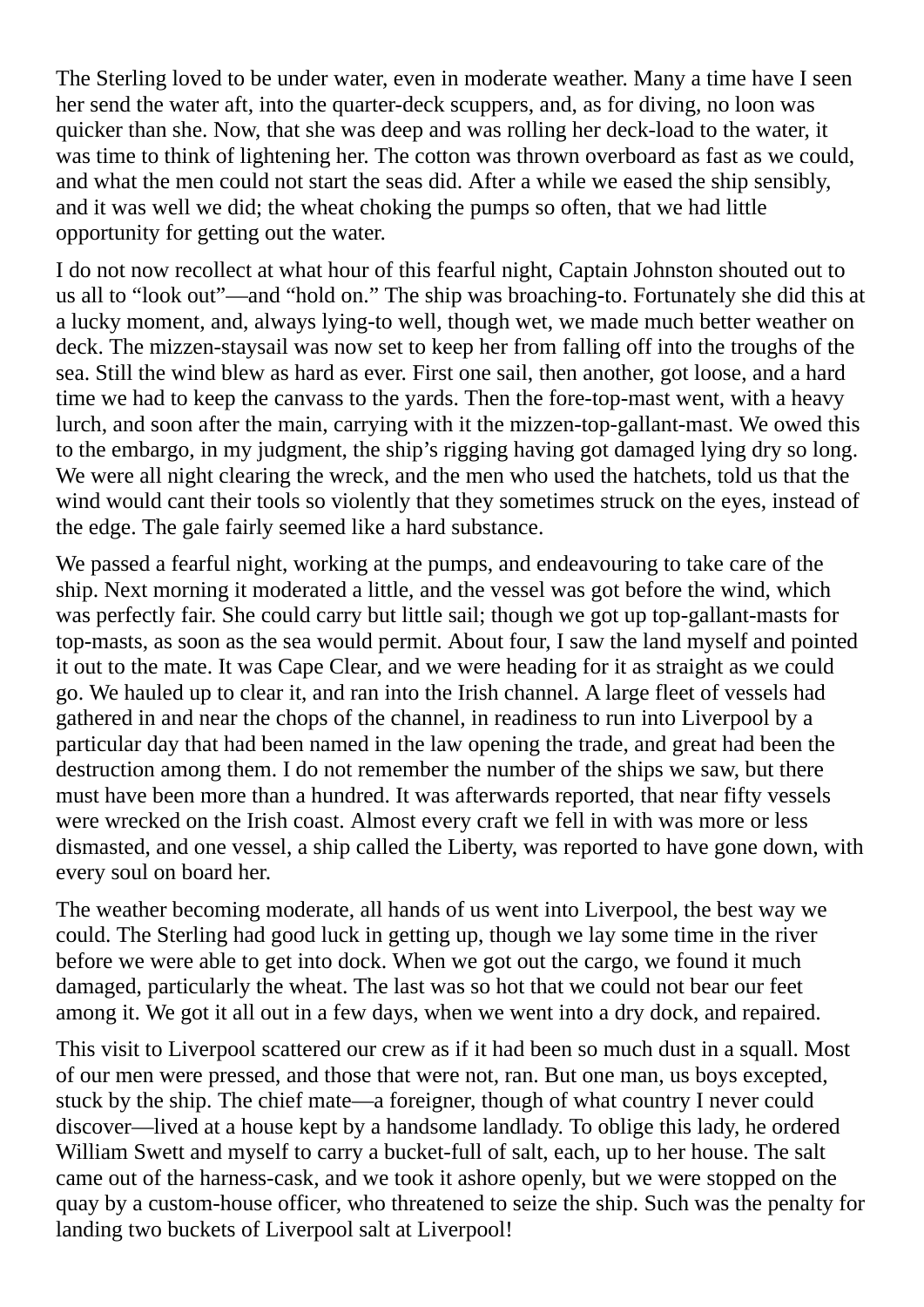Captain Johnston had the matter explained, and he discharged the mate. Next day, the discharged man and the second mate were pressed. We got the last, who was a Swede, clear; and the chief mate, in the end, made his escape, and found his way back to New York. Among those impressed, was Jack Pugh, who having been bound in London, we did not dare show his papers. The captain tried hard to get the boy clear, but without success. I never saw poor Jack after this; though I learn he ran from the market-boat of the guardship, made his way back to Wiscasset, where he stayed some time, then shipped, and was lost at sea.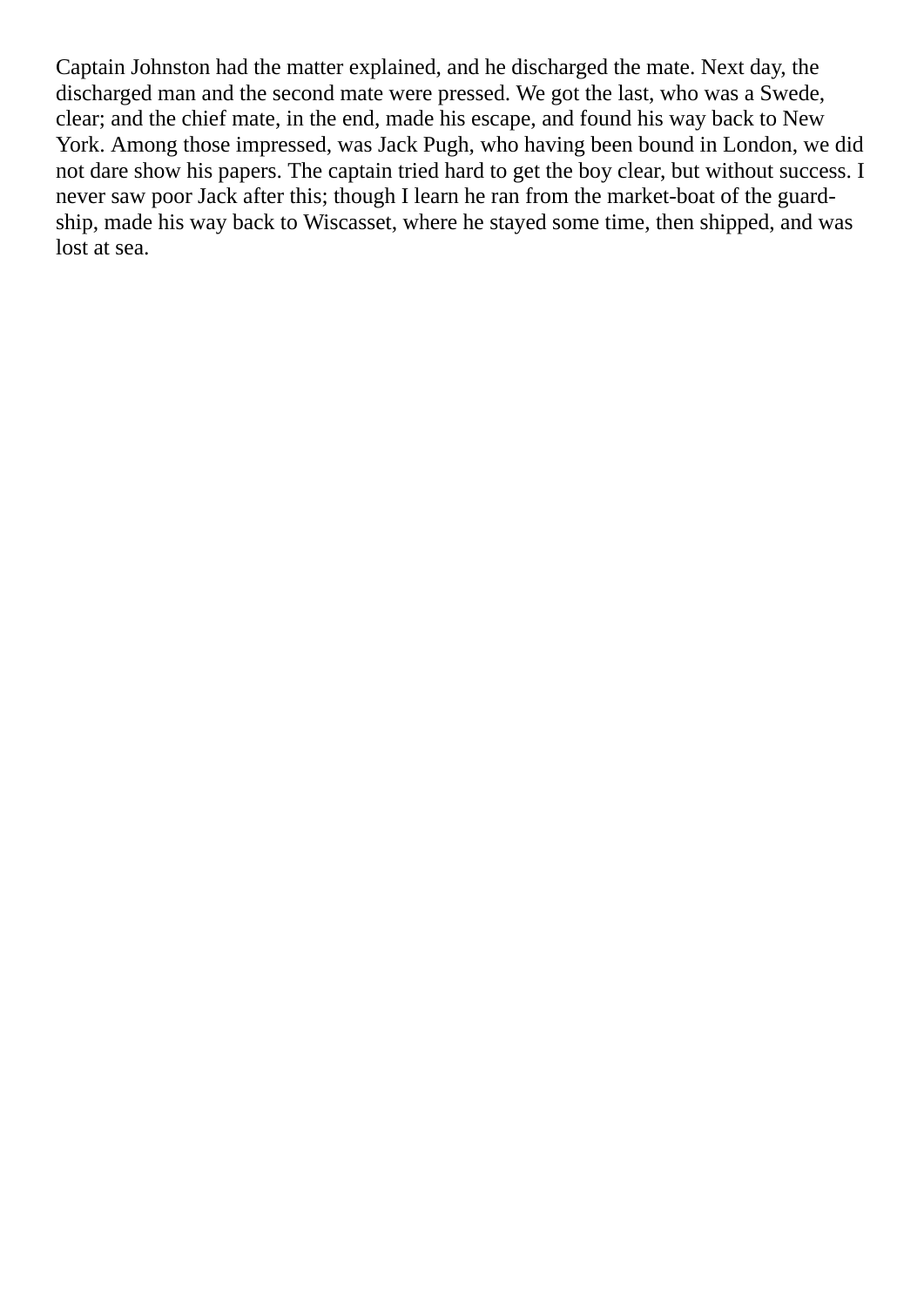### **CHAPTER IV.**

At length we got a new crew, and sailed for home. We had several passengers on board, masters of American ships who could go back themselves, but not carry their vessels with them, on account of certain liberties the last had taken with the laws. These persons were called "embargo captains." One of them, a Captain B–-, kept Captain Johnston's watch, and got so much into his confidence and favour, that he gave him the vessel in the end. The passage home was stormy and long, but offered nothing remarkable. A nonimportation law had been passed during our absence, and our ship was seized in New York in consequence of having a cargo of English salt. We had taken the precaution, however, to have the salt cleared in Liverpool, and put afloat before the day named in the law, and got clear after a detention of two months. Salt rose so much in the interval, that the seizure turned out to be a good thing for the owners.

While the ship was lying off the Battery, on her return from this voyage, and before she had hauled in, a boat came alongside with a young man in her in naval uniform. This was Cooper, who, in pulling across to go aboard his own vessel, had recognised our mastheads, and now came to look at us. This was the last time I met him, until the year 1843; or, for thirty-four years.

We now loaded with naval stores, and cleared again for Liverpool. Bill Swett did not make this voyage with us, the cook acting as steward. We had good passages out and home, experiencing no detention or accidents. In the spring of 1810, Captain Johnston gave the ship to Captain B–-, who carried us to Liverpool for the third time. Nothing took place this voyage either, worthy of being mentioned, the ship getting back in good season. We now took in a cargo of staves for Limerick. Off the Hook we were brought-to by the Indian sloop-of-war, one of the Halifax cruisers, a squadron in company. Several vessels were coming out at the same time, and among them were several of the clippers in the French trade. The Amiable Matilda and the Colt went to windward of the Englishmen as if the last had been at anchor; but the Tameahmeah, when nearest to the English, got her yards locked in stays, and was captured. We saw all this, and felt, as was natural to men who beheld such things enacted at the mouth of their own port. Our passages both ways were pleasant, and nothing occurred out of the usual course. I fell in with a press-gang, however, in Limerick, which would have nabbed me, but for a party of Irishmen, who showed fight and frightened the fellows so much that I got clear. Once before, I had been in the hands of these vermin in Liverpool, but Captain Johnston had got me clear by means of my indentures. I was acting as second-mate this voyage.

On our return home, the ship was ordered to Charleston to get a cargo of yellow pine, under a contract. Captain B–- was still in command, my old master, Captain Johnston, being then at home, occupied in building a new ship. I never saw this kind-hearted and indulgent seaman until the year 1842, when I made a journey to Wiscasset expressly to see him. Captain B— and myself were never very good friends, and I was getting to be impatient of his authority; but I still stuck by the ship.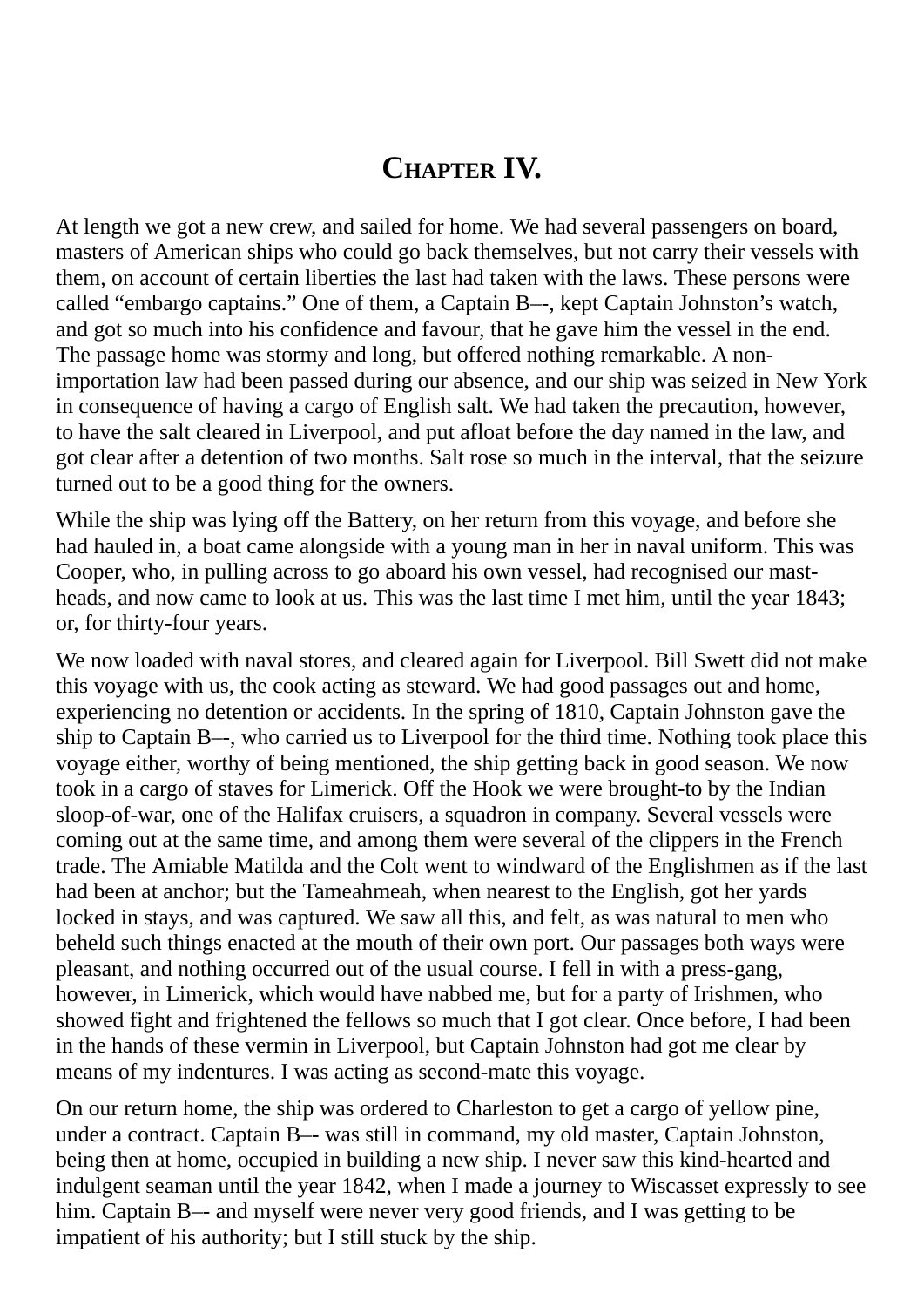We had an ordinary run to Charleston, and began to prepare for the reception of our cargo. At this time, there were two French privateers on the southern coast, that did a great deal of damage to our trade. One went into Savannah, and got burned, for her pains; and the other came into Charleston, and narrowly escaped the same fate. A mob collected—made a fire-raft, and came alongside of our ship, demanding some tar. To own the truth, though then clothed with all the dignity of a "Dicky," [5] I liked the fun, and offered no resistance. Bill Swett had come in, in a ship called the United States; and he was on board the Sterling, at the time, on a visit to me. We two, off hatches, and whipped a barrel of tar on deck; which we turned over to the raftsmen, with our hearty good wishes for their success. All this was, legally, very wrong; but, I still think, it was not so very far from being morally just; at least, as regards the privateersmen. The attempt failed, however, and those implicated were blamed a great deal more than they would have been, had they burned up the Frenchmen's eye-bolts. It is bad to fail, in a legal undertaking; but success is indispensable for forgiveness, to one that is illegal.

That night, Captain B–- and the chief mate, came down upon me, like a gust, for having parted with the tar. They concluded their lecture, by threatening to work me up. Bill Swett was by, and he got his share of the dose. When we were left to ourselves, we held a council of war, about future proceedings. Our crew had run, to a man, the cook excepted, as usually happens, in Charleston; and we brought in the cook, as a counsellor. This man told me, that he had overheard the captain and mate laying a plan to give me a threshing, as soon as I had turned in. Bill, now, frankly proposed that I should run, as well as himself; for he had already left his ship; and our plan was soon laid. Bill went ashore, and brought a boat down under the bows of the ship, and I passed my dunnage into her, by going through the forecastle; I then left the Sterling, for ever, never putting my foot on board of her again. I saw her, once or twice, afterwards, at a distance, and she always looked like a sort of home to me. She was subsequently lost, on the eastern coast, Captain Johnston still owning her, and being actually on board her, though only as a passenger. I had been out in her twelve times, from country to country, besides several short runs, from port to port. She always seemed natural to me; and I had got to know every timber and stick about her. I felt more, in quitting this ship, than I did in quitting Halifax. This desertion was the third great error of my life. The first was, quitting those with whom I had been left by my father; the second, abandoning my good friends, the Heizers; and the third, leaving the Sterling. Had Captain Johnston been in the ship, I never should have dreamed of running. He was always kind to me, and if he failed in justice, it was on the side of indulgence. Had I continued with him, I make no doubt, my career would have been very different from what it has since turned out to be; and, I fear, I must refer one of the very bad habits, that afterwards marred my fortunes, that of drinking too much, to this act. Still, it will be remembered, I was only nineteen, loved adventure, and detested Captain B–-.

After this exploit, Swett and I kept housed for a week. He then got into a ship called the President, and I into another called the Tontine, and both sailed for New York, where we arrived within a few days of each other. We now shipped together in a vessel called the Jane, bound to Limerick. This was near the close of the year 1811. Our passage out was tremendously bad, and we met with some serious accidents to our people. We were not far from the mouth of the Irish channel when the ship broached-to, in scudding under the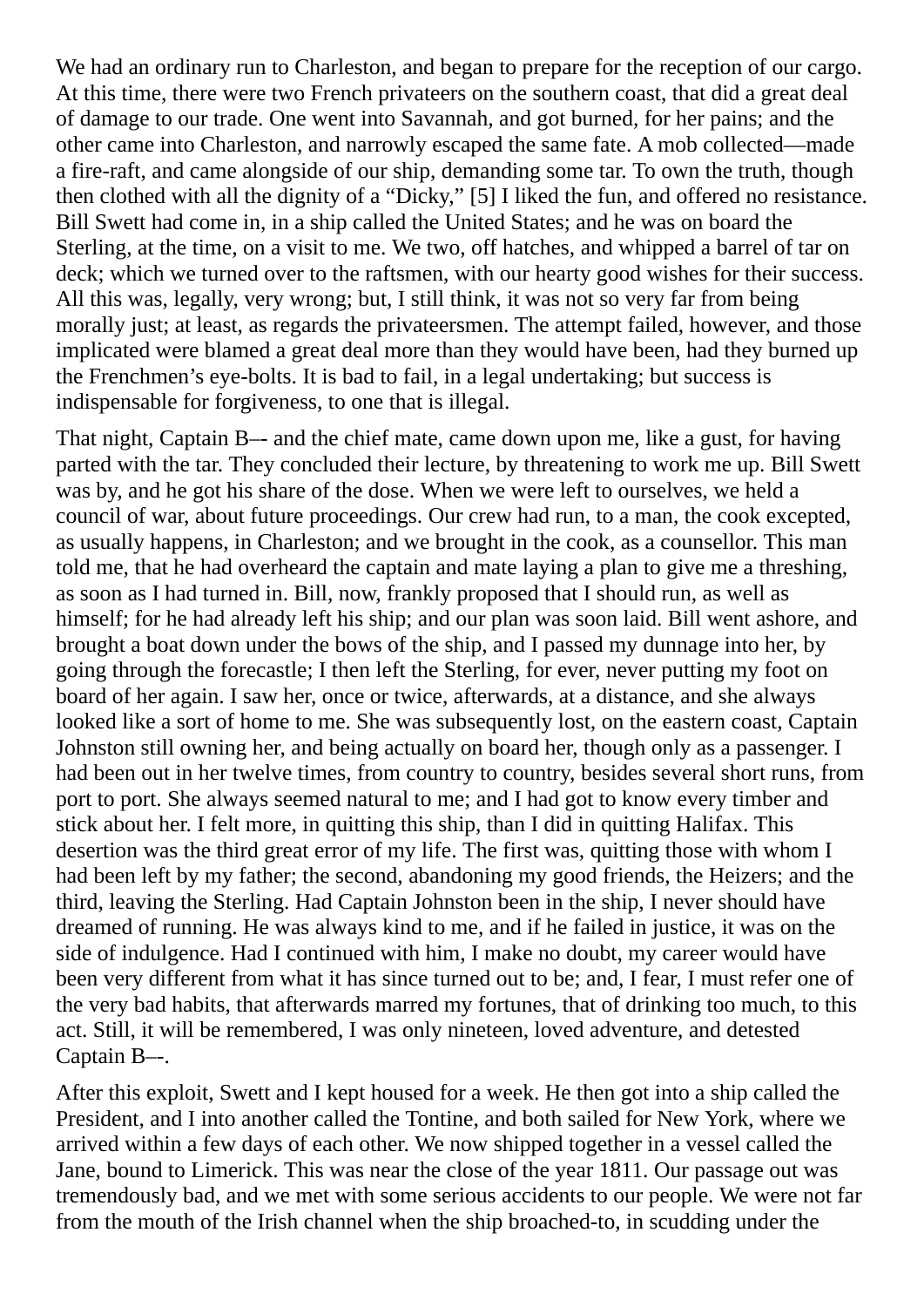foresail and main-top-sail, Bill Swett being at the helm. The watch below ran on deck and hauled up the foresail, without orders, to prevent the ship from going down stern foremost, the yards being square. As the ship came-to, she took a sea in on her starboard side, which drove poor Bill to leeward, under some water-casks and boards, beating in two of his ribs. Both mates were injured also, and were off duty in consequence for several weeks. The plank sheer was ripped off the vessel from aft to amidships, as neatly as if it had been done by the carpenters. We could look down among the timbers the same as if the vessel were on the stocks.

The men braced up the after-yards, and then the ship was lying-to under a close-reefed main-top-sail. After this, she did well enough. We now passed the hurt below, and got tarred canvass over the timber-heads, and managed to keep out the water. Next day we made sail for our port. It blowing too fresh to get a pilot, we ran into a roadstead at the mouth of the Shannon, and anchored with both bowers. We rode out the gale, and then went up to Limerick. Here all hands got well, and returned to duty. In due time, we sailed for home in ballast. As we came into the Hook, we were hailed by a gun-boat, and heard of the "Little Embargo."

The question now came up seriously between Bill and myself, what was best to be done. I was for going to Wiscasset, like two prodigals, own our fault, and endeavour to amend. Bill thought otherwise. Now we were cast ashore, without employment, he thought it more manly to try and shift for ourselves. He had an uncle who was a captain of artillery, and who was then stationed on Governor's Island, and we took him into our councils. This gentleman treated us kindly, and kept us with him on the island for two days. Finding his nephew bent on doing something for himself, he gave us a letter to Lt. Trenchard, of the navy, by whom we were both shipped for the service. Swett got a master's-mate's berth, and I was offered the same, but felt too much afraid of myself to accept it. I entered the navy, then, for the first time, as a common Jack.

This was a very short time before war was declared, and a large flotilla of gun-boats was getting ready for the New York station. Bill was put on board of No. 112, and I was ordered to No. 107, Sailing-Master Costigan. Soon after, we were all employed in fitting the Essex for sea; and while thus occupied the Declaration of War actually arrived. On this occasion I got drunk, for the second time in my life. A quantity of whiskey was started into a tub, and all hands drank to the success of the conflict. A little upset me, then, nor would I have drunk anything, but for the persuasions of some of my Wiscasset acquaintances, of whom there were several in the ship. I advise all young men, who feel no desire to drink, to follow their own propensities, and not to yield themselves up, body and soul, to the thoughtless persuasions of others. There is no real good-fellowship in swilling rum and whiskey; but the taste, once acquired, is hard to cure. I never drank much, as to quantity, but a little filled me with the love of mischief, and that little served to press me down for all the more valuable years of my life; valuable, as to the advancement of my worldly interests, though I can scarcely say I began really to live, as a creature of God's should live, to honour his name and serve his ends, until the year 1839.

After the Essex was fitted out, the flotilla cruised in the Sound, and was kept generally on the look-out, about the waters of New York. Towards the end of the season, our boat, with several others, was lying abreast of the Yard, when orders came off to meet the Yard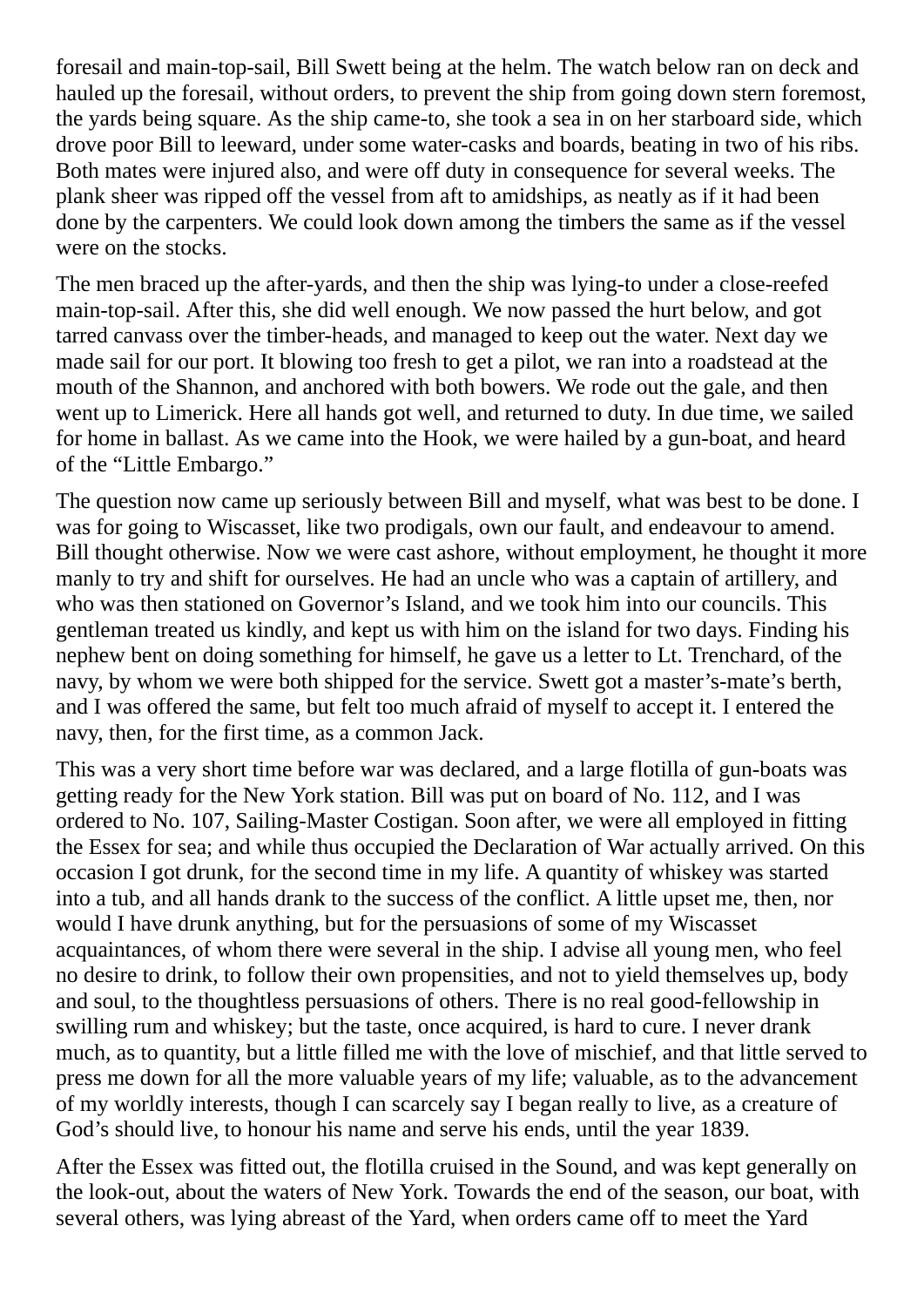Commander, Captain Chauncey, on the wharf. Here, this officer addressed us, and said he was about to proceed to Lake Ontario, to take command, and asking who would volunteer to go with him. This was agreeable news to us, for we hated the gun-boats, and would go anywhere to be quit of them. Every man and boy volunteered. We got twenty-four hours' liberty, with a few dollars in money, and when this scrape was over every man returned, and we embarked in a sloop for Albany. Our draft contained near 140 men, and was commanded by Mr. Mix, then a sailing-master, but who died a commander a few years since. Messrs. Osgood and Mallaby were also with us, and two midshipmen, viz: Messrs. Sands and Livingston. The former of these young gentlemen is now a commander, but I do not know what became of Mr. Livingston. We had also two master's-mates, Messrs. Bogardus and Emory.

On reaching Albany, we paid a visit to the Governor, gave him three cheers, got some good cheer in return, and were all stowed in wagons, a mess in each, before his door. We now took to our land tacks, and a merry time we had of it. Our first day's run was to a place called Schenectady, and here the officers found an empty house, and berthed us all together, fastening the doors. This did not suit our notions of a land cruise, and we began to grumble. There was a regular hard horse of a boatswain's-mate with us, of the name of McNally. This man had been in the service a long time, and was a thorough man-of-war's man. Fie had collected twenty-four of us, whom he called his 'disciples,' and shamed am I to say, I was one. McNally called all hands on the upper deck, as he called it, that is to say, in the garret, and made us a speech. He said this was no way to treat volunteers, and proposed that we should "unship the awning." We rigged pries, and, first singing out, "stand from under," hove one half of the roof into the street, and the other into the garden. We then gave three cheers at our success. The officers now came down, and gave us a lecture. But we made out so good a case, that they let us run till morning, when every soul was back and mustered in the wagons. In this way we went through the country, cracking our jokes, laughing, and noting all oddities that crossed our course. I believe we were ten or twelve days working our way through the state, to Oswego. At Onondago Lake we got into boats, and did better than in the wagons. At a village on the lake shore, the people were very bitter against us, and we had some difficulty. The word went among us they were Scotch, from the Canadas, but of this I know nothing. We heard in the morning, however, that most of our officers were in limbo, and we crossed and marched up a hill, intending to burn, sink, and destroy, if they were not liberated. Mischief was prevented by the appearance of Mr. Mix, with the other gentlemen, and we pushed off without coming to blows.

It came on to rain very hard, and we fetched up at a solitary house in the woods, and tried to get quarters. These were denied us, and we were told to shift for ourselves. This we did in a large barn, where we made good stowage until morning. In the night, we caught the owner coming about with a lantern to set fire to the barn, and we carried him down to a boat, and lashed him there until morning, letting the rain wash all the combustible matter out of him. That day we reached Oswego Falls, where a party of us were stationed some time, running boats over, and carrying stores across the portage.

When everything reached Oswego, all hands turned to, to equip some lake craft that had been bought for the service. These were schooners, salt droggers, of about sixty or eighty tons. All we did at Oswego, however, was to load these vessels, some six or eight in all,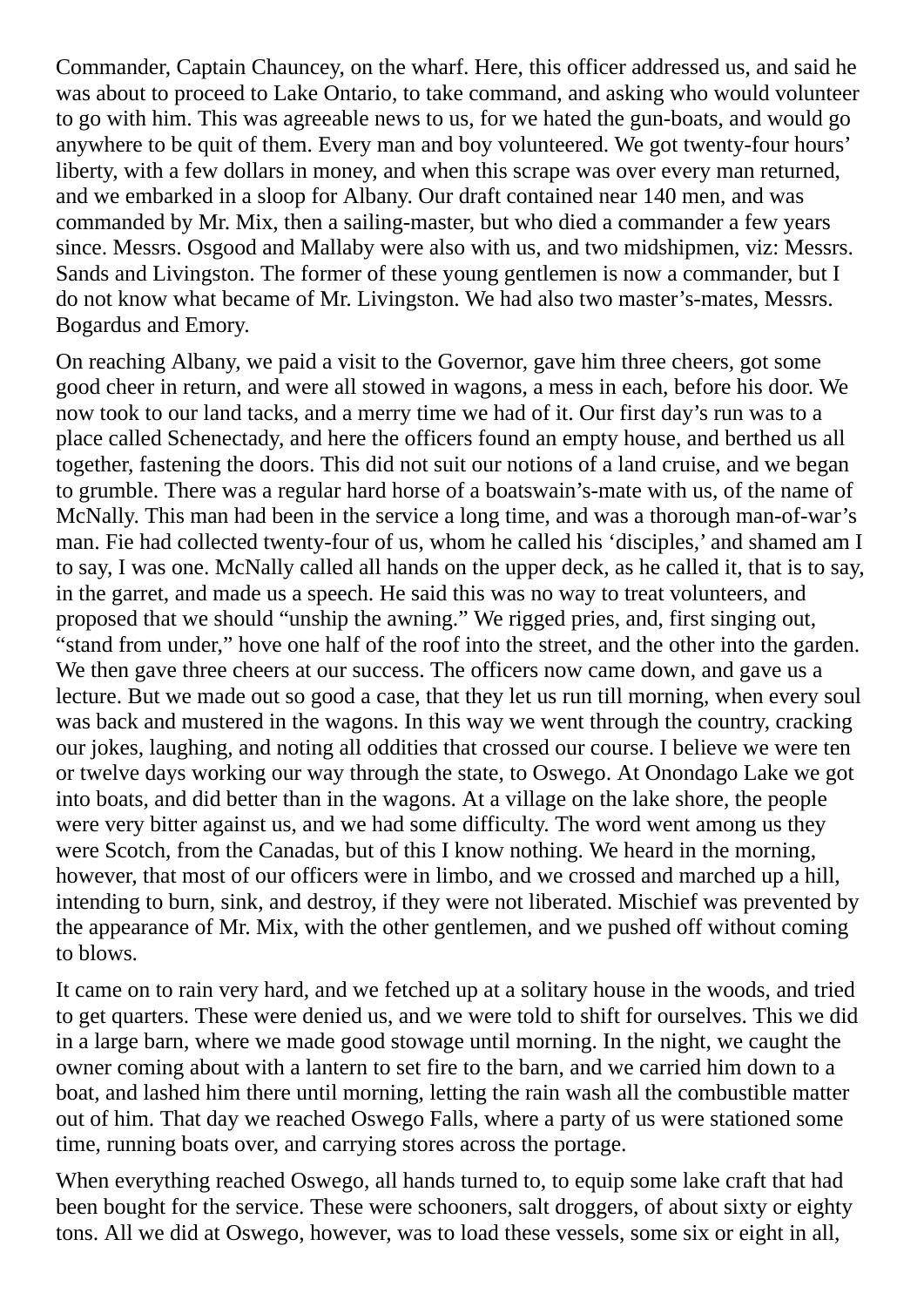and put to sea. I went off in one of the first, a vessel called the Fair American. Having no armaments, we sailed in the night, to avoid John Bull's cruisers, of which there were several out at the time. As we got in with some islands, at no great distance from Sackett's Harbour, we fell in with the Oneida's launch, which was always kept in the offing at night, rowing, or sailing, guard. Bill Swett was in her, and we then met for the first time on fresh water. I now learned that Jack Mallet was on the station, too, whom I had not fallen in with since we parted at Wiscasset, more than three years before. A fortnight later I found him, acting as boatswain of the Julia, Sailing-Master Trant, a craft I have every reason to remember as long as I shall live.

The day after I reached the harbour, I was ordered on board the Scourge. This vessel was English-built, and had been captured before the war, and condemned, for violating the revenue laws, under the name of the Lord Nelson, by the Oneida 16, Lt. Com. Woolsey the only cruiser we then had on the lake. This craft was unfit for her duty, but time pressed, and no better offered. Bulwarks had been raised on her, and she mounted eight sixes, in regular broadside. Her accommodations were bad enough, and she was so tender, that we could do little or nothing with her in a blow. It was often prognosticated that she would prove our coffin. Besides Mr. Osgood, who was put in command of this vessel, we had Mr. Bogardus, and Mr. Livingston, as officers. We must have had about forty-five souls on board, all told. We did not get this schooner out that season, however.

The commodore arriving, and an expedition against Kingston being in the wind, a party of us volunteered from the Scourge, to go on board the Oneida. This was in November, rather a latish month for active service on those waters. The brig went out in company with the Conquest, Hamilton, Governor Tompkins, Port, Julia, and Growler, schooners. These last craft were all merchantmen, mostly without quarters, and scarcely fit for the duty on which they were employed. The Oneida was a warm little brig, of sixteen 24 lb. carronades, but as dull as a transport. She had been built to cross the bars of the American harbours, and would not travel to windward.

We went off the False Ducks, where we made the Royal George, a ship the English had built expressly to overlay the Oneida, two or three years before, and which was big enough to eat us. Her officers, however, did not belong to the Royal Navy; and we made such a show of schooners, that, though she had herself a vessel or two in company, she did not choose to wait for us. We chased her into the Bay of Quinté, and there we lost her in the darkness. Next morning, however, we saw her at anchor in the channel that leads to Kingston. A general chase now commenced, and we ran down into the bay, and engaged the ship and batteries, as close as we could well get. The firing was sharp on both sides, and it lasted a great while. I was stationed at a gun, as her second captain, and was too busy to see much; but I know we kept our piece speaking as fast as we could, for a good bit. We drove the Royal George from a second anchorage, quite up to a berth abreast of the town; and it was said that her people actually deserted her, at one time. We gave her nothing but round-shot from our gun, and these we gave her with all our hearts. Whenever we noticed the shore, a stand of grape was added.

I know nothing of the damage done the enemy. We had the best of it, so far as I could see; and I think, if the weather had not compelled us to haul off, something serious might have been done. As it was, we beat out with flying colours, and anchored a few miles from the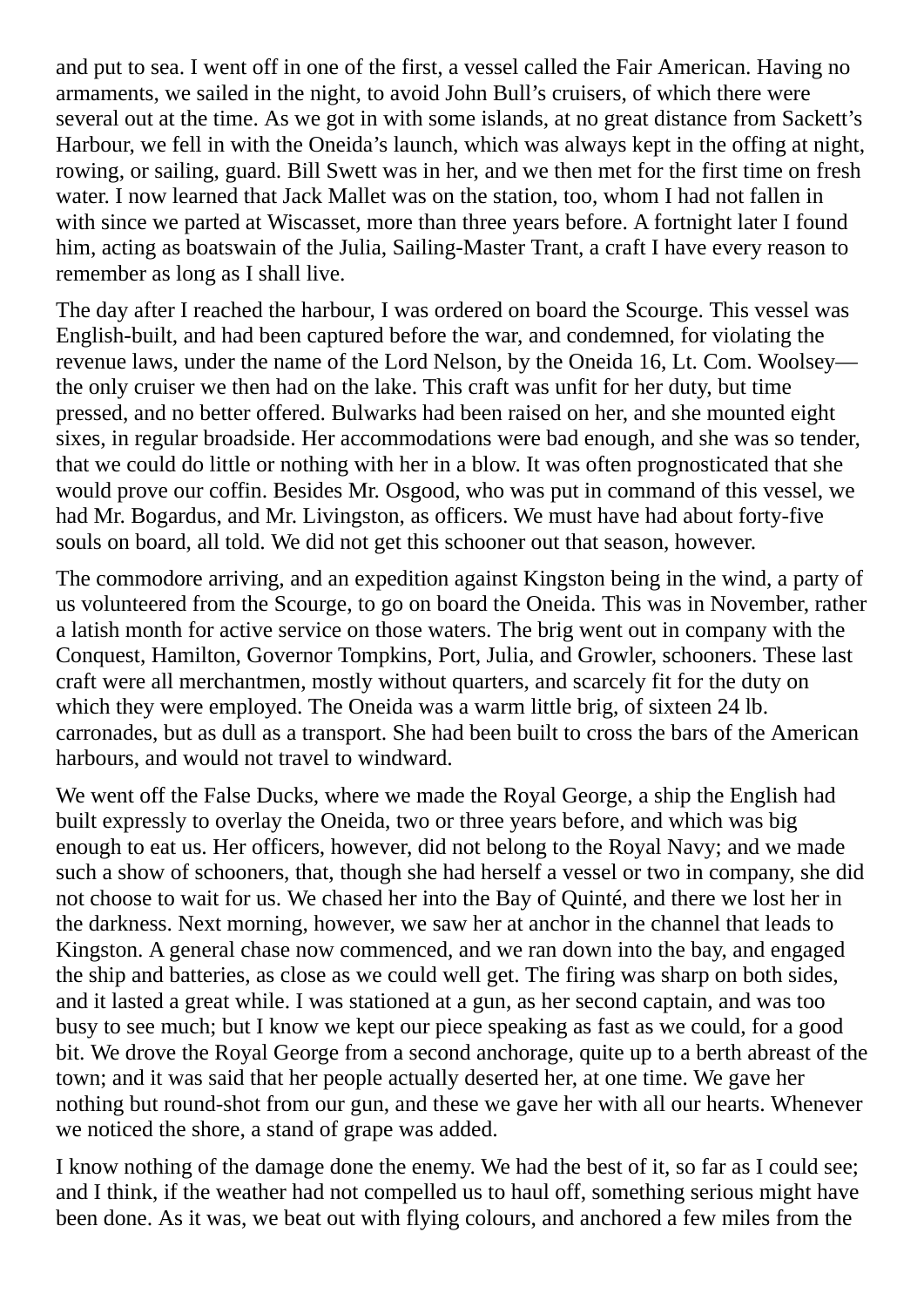light.

These were the first shot I ever saw fired in anger. Our brig had one man killed and three wounded, and she was somewhat injured aloft. One shot came in not far from my gun, and scattered lots of cat-tails, breaking in the hammock-cloths. This was the nearest chance I ran, that day; and, on the whole, I think we escaped pretty well. On our return to the harbour, the ten Scourges who had volunteered for the cruise, returned to their own schooner. None of us were hurt, though all of us were half frozen, the water freezing as fast as it fell.

Shortly after both sides went into winter quarters, and both sides commenced building. We launched a ship called the Madison, about this time, and we laid the keel of another, that was named the Pike. What John Bull was about is more than I can say, though the next season showed he had not been idle. The navigation did not absolutely close, notwithstanding, until December.

Our vessels were moored about the harbour, and we were all frozen in, as a matter of course. Around each craft, however, a space was kept cut, to form a sort of ditch, in order to prevent being boarded. Parties were regularly stationed to defend the Madison, and, in the days, we worked at her rigging, and at that of the Pike, in gangs. Our larboard guns were landed, and placed in a block-house, while the starboard were kept mounted. My station was that of captain of one of the guns that remained.

The winter lasted more than four months, and we made good times of it. We often went after wood, and occasionally we knocked over a deer. We had a target out on the lake, and this we practised on, making ourselves rather expert cannoneers. Now and then they rowsed us out on a false alarm, but I know of no serious attempt's being made by the enemy, to molest us.

The lake was fit to navigate about the middle of April. Somewhere about the 20th[6] the soldiers began to embark, to the number of 1700 men. A company came on board the Scourge, and they filled us chock-a-block. It came on to blow, and we were obliged to keep these poor fellows, cramped as we were, most of the time on deck, exposed to rain and storm. On the 25th we got out, rather a showy force altogether, though there was not much service in our small craft. We had a ship, a brig, and twelve schooners, fourteen sail in all. The next morning we were off Little York, having sailed with a fair wind. All hands anchored about a mile from the beach. I volunteered to go in a boat, to carry soldiers ashore. Each of us brought across the lake two of these boats in tow, but we had lost one of ours, dragging her after us in a staggering breeze. I got into the one that was left, and we put half our soldiers in her, and shoved off. We had little or no order in landing, each boat pulling as hard as she could. The English blazed away at us, concealed in a wood, and our men fired back again from the boat. I never was more disappointed in men, than I was in the soldiers. They were mostly tall, pale-looking Yankees, half dead with sickness and the bad weather—so mealy, indeed, that half of them could not take their grog, which, by this time, I had got to think a bad sign. As soon as they got near the enemy, however, they became wide awake, pointed out to each other where to aim, and many of them actually jumped into the water, in order to get the sooner ashore. No men could have behaved better, for I confess frankly I did not like the work at all. It is no fun to pull in under a sharp fire, with one's back to his enemy, and nothing but an oar to amuse himself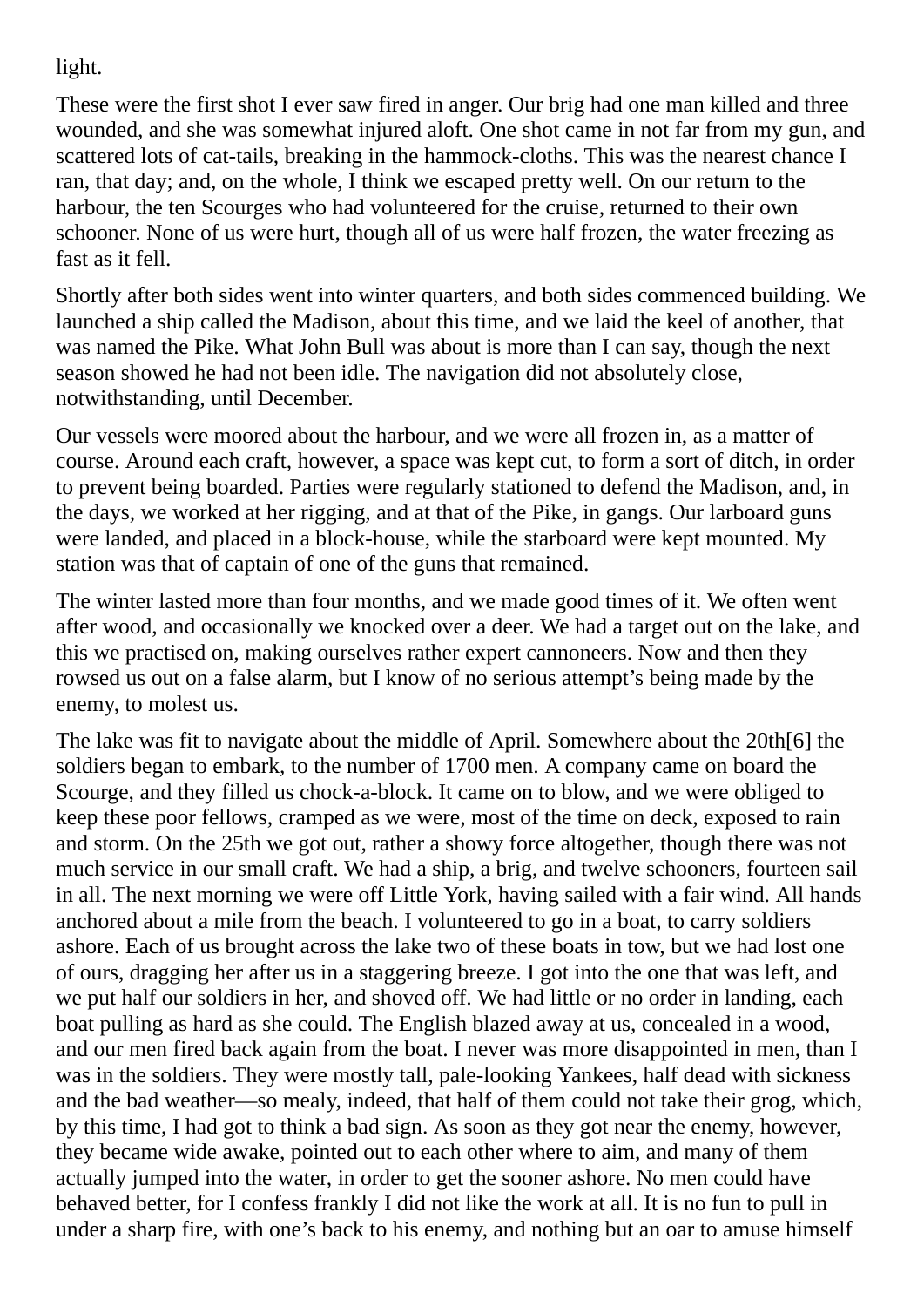with. The shot flew pretty thick, and two of our oars were split. This was all done with musketry, no heavy guns being used at this place. I landed twice in this way, but the danger was principally in the first affair. There was fighting up on the bank, but it gave us no trouble. Mr. Livingston commanded the boat.

When we got back to the schooner, we found her lifting her anchors. Several of the smaller craft were now ordered up the bay, to open on the batteries nearer to the town. We were the third from the van, and we all anchored within canister range. We heard a magazine blow up, as we stood in, and this brought three cheers from us. We now had some sharp work with the batteries, keeping up a steady fire. The schooner ahead of us had to cut, and she shifted her berth outside of us. The leading schooner, however, held on. In the midst of it all, we heard cheers down the line, and presently we saw the commodore pulling in among us, in his gig. He came on board us, and we greeted him with three cheers. While he was on the quarter-deck, a hot shot struck the upper part of the after-port, cut all the boarding-pikes adrift from the main-boom, and wounded a man named Lemuel Bryant, who leaped from his quarters and fell at my feet. His clothes were all on fire when he fell, and, after putting them out, the commodore himself ordered me to pass him below. The old man spoke encouragingly to us, and a little thing took place that drew his attention to my crew. Two of the trucks of the gun we were fighting had been carried away, and I determined to shift over its opposite. My crew were five negroes, strapping fellows, and as strong as jackasses. The gun was called the Black Joke. Shoving the disabled gun out of the way, these chaps crossed the deck, unhooked the breechings and gun-tackles, raised the piece from the deck, and placed it in the vacant port. The commodore commended us, and called out, "that is quick work, my lads!" In less than three minutes, I am certain, we were playing on the enemy with the fresh gun.

As for the old man, he pulled through the fire as coolly as if it were only a snow-balling scrape, though many a poor fellow lost the number of his mess in the boats that day. When he left us, we cheered him again. He had not left us long, before we heard an awful explosion on shore. Stones as big as my two fists fell on board of us, though nobody was hurt by them. We cheered, thinking some dire calamity had befallen the enemy. The firing ceased soon after this explosion, though one English gun held on, under the bank, for some little time.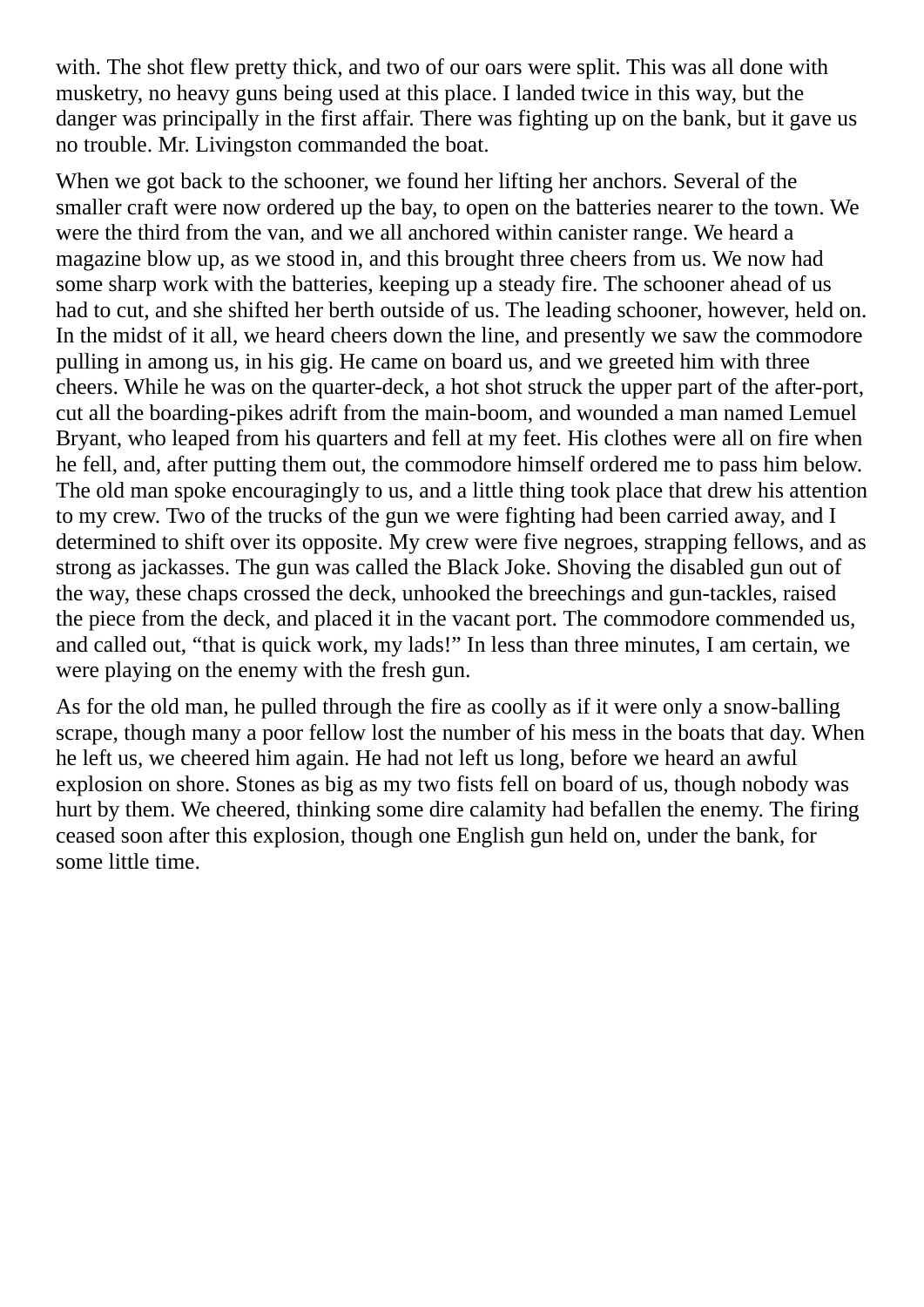### **CHAPTER V.**

We did not know the cause of the last explosion, until after the firing ceased. I had seen an awful black cloud, and objects in the air that I took for men; but little did we imagine the explosion had cost us so dear. Our schooner lay at no great distance from the common landing, and no sooner were we certain of the success of the day, than Mr. Osgood ordered his boat's crew called away, and he landed. As I belonged to the boat, I had an early opportunity of entering the town.

We found the place deserted. With the exception of our own men, I found but one living being in it. This was an old woman whom I discovered stowed away in a potatoe locker, in the government house. I saw tables set, and eggs in the cups, but no inhabitant. Our orders were of the most severe kind, not to plunder, and we did not touch a morsel of food even. The liquor, however, was too much for our poor natures, and a parcel of us had broke bulk in a better sort of grocery, when some officers came in and stove the casks. I made sail, and got out of the company. The army had gone in pursuit of the enemy, with the exception of a few riflemen, who, being now at liberty, found their way into the place.

I ought to feel ashamed, and do feel ashamed of what occurred that night; but I must relate it, lest I feel more ashamed for concealing the truth. We had spliced the main-brace pretty freely throughout the day, and the pull I got in the grocery just made me ripe for mischief. When we got aboard the schooner again, we found a canoe that had drifted athwart-hawse and had been secured. My gun's crew, the Black Jokers, wished to have some fun in the town, and they proposed to me to take a cruise ashore. We had few officers on board, and the boatswain, a boat swain's mate in fact, consented to let us leave. We all went ashore in this canoe, then, and were soon alongside of a wharf. On landing, we were near a large store, and looking in at a window, we saw a man sitting asleep, with a gun in the hollow of his arm. His head was on the counter, and there was a lamp burning. One of the blacks pitched through the window, and was on him in a moment. The rest followed, and we made him a prisoner. The poor fellow said he had come to look after his property, and he was told no one would hurt him. My blacks now began to look about them, and to help themselves to such articles as they thought they wanted. I confess I helped myself to some tea and sugar, nor will I deny that I was in such a state as to think the whole good fun. We carried off one canoe load, and even returned for a second. Of course such an exploit could not have been effected without letting all in the secret share; and one boat-load of plunder was not enough. The negroes began to drink, however, and I was sober enough to see the consequences, if they were left ashore any longer. Some riflemen came in, too, and I succeeded in getting my jokers away.

The recklessness of sailors may be seen in our conduct. All we received for our plunder was some eight or ten gallons of whiskey, when we got back to the harbour, and this at the risk of being flogged through the fleet! It seemed to us to be a scrape, and that was a sufficient excuse for disobeying orders, and for committing a crime. For myself, I was influenced more by the love of mischief, and a weak desire to have it said I was foremost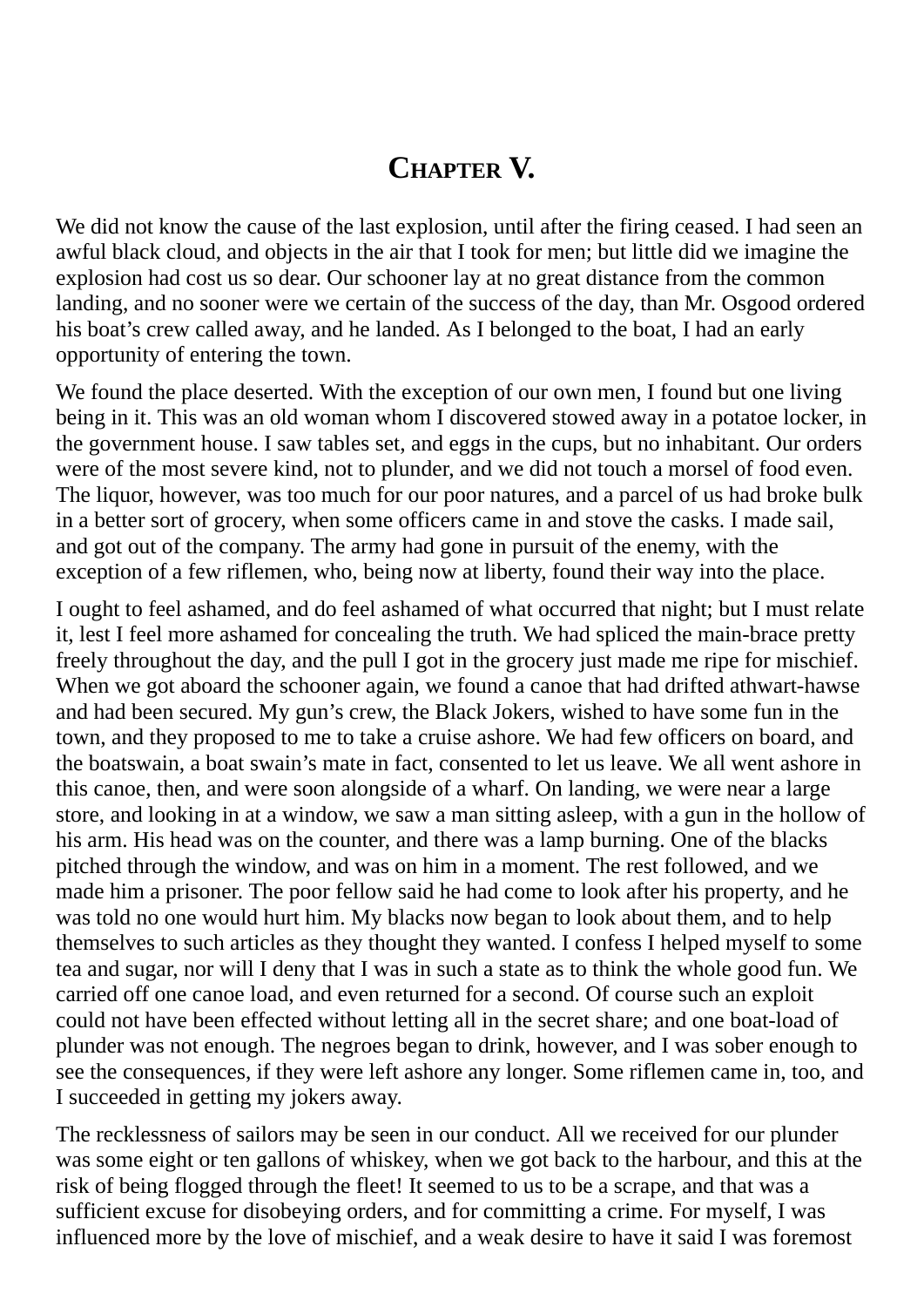in such an exploit, than from any mercenary motive. Notwithstanding the severity of the orders, and one or two pretty sharp examples of punishment inflicted by the commodore, the Black Jokers were not the only plunderers ashore that night. One master's-mate had the buttons taken off his coat, for stealing a feather bed, besides being obliged to carry it back again. Of course he was a shipped master's-mate.

I was ashore every day while the squadron remained in the port. Our schooner never shifted her berth from the last one she occupied in the battle, and that was pretty well up the bay. I paid a visit to the gun that had troubled us all so much, and which we could not silence, for it was under a bank, near the landing-place. It was a long French eighteen, and did better service, that day, than any other piece of John Bull's. I think it hulled us several times.

I walked over the ground where the explosion took place. It was a dreadful sight; the dead being so mutilated that it was scarcely possible to tell their colour. I saw gun-barrels bent nearly double. I think we saw Sir Roger Sheafe, the British General, galloping across the field, by himself, a few minutes before the explosion. At all events, we saw a mounted officer, and fired at him. He galloped up to the government-house, dismounted, went in, remained a short time, and then galloped out of town. All this I saw; and the old woman in the potato-locker told me the general had been in the house a short time before we landed. Her account agreed with the appearance of the officer I saw; though I will not pretend to be certain it was General Sheafe.

I ought to mention the kindness of the commodore to the poor of York. As most of the inhabitants came back to their habitations the next day, the poor were suffering for food. Our men were ordered to roll barrels of salt meat and barrels of bread to their doors, from the government stores that fell into our hands. We captured an immense amount of these stores, a portion of which we carried away. We sunk many guns in the lake; and as for the powder, *that* had taken care of itself. Among other things we took, was the body of an English officer, preserved in rum, which, they said, was General Brock's. I saw it hoisted out of the Duke of Gloucester, the man-of-war brig we captured, at Sackett's Harbour, and saw the body put in a fresh cask. I am ashamed to say, that some of our men were inclined to drink the old rum.

We burned a large corvette, that was nearly ready for launching, and otherwise did the enemy a good deal of harm. The inhabitants that returned were very submissive, and thankful for what they received. As for the man of the red store, I never saw him after the night he was plundered, nor was anything ever said of the scrape.

Our troops had lost near three hundred men in the attack, the wounded included; and as a great many of these green soldiers were now sick from exposure, the army was much reduced in force. We took the troops on board on the 1st of May, but could not sail, on account of a gale, until the 8th, which made the matter worse. Then we got under way, and crossed the lake, landing the soldiers a few miles to the eastward of Fort Niagara. Our schooner now went to the Harbour, along with the commodore, though some of the craft remained near the head of the lake. Here we took in another lot of soldiers, placed two more large batteaux in tow, and sailed for the army again. We had good passages both ways, and this duty was done within a few days. While at the Harbour, I got a message to go and visit Bill Swett, but the poor fellow died without my being able to see him. I heard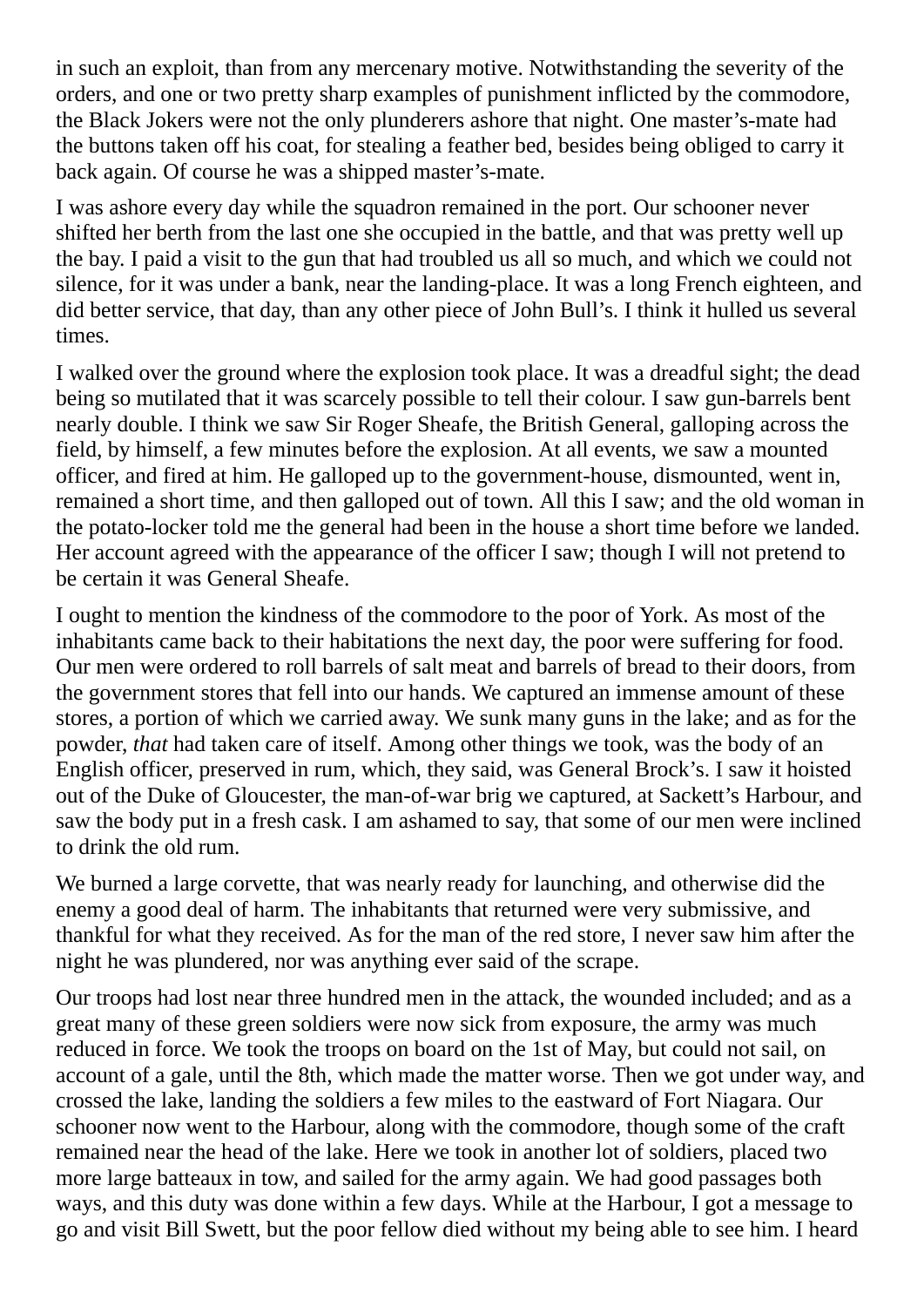he was hurt at York, but never could come at the truth.

On the 27th May, the army got into the batteaux, formed in two divisions, and commenced pulling towards the mouth of the Niagara. The morning was foggy, with a light wind, and the vessels getting under way, kept company with the boats, a little outside of them. The schooners were closest in, and some of them opened on Fort George, while others kept along the coast, scouring the shore with grape and canister as they moved ahead. The Scourge came to an anchor a short distance above the place selected for the landing, and sprung her broadside to the shore. We now kept up a steady fire with grape and canister, until the boats had got in-shore and were engaged with the enemy, when we threw roundshot, over the heads of our own men, upon the English. As soon as Colonel Scott was ashore, we sprung our broadside upon a two-gun battery that had been pretty busy, and we silenced that among us. This affair, for our craft, was nothing like that of York, though I was told the vessels nearer the river had warmer berths of it. We had no one hurt, though we were hulled once or twice. A little rigging was cut; but we set this down as light work compared to what the old Black Joke had seen that day month. There was a little sharp fighting ashore, but our men were too strong for the enemy, when they could fairly get their feet on solid ground.

Just after we had anchored, Mr. Bogardus was sent aloft to ascertain if any enemy were to be seen. At first he found nobody; but, after a little while, he called out to have my gun fired at a little thicket of brushwood that lay on an inclined plain, near the water. Mr. Osgood came and elevated the gun, and I touched it off. We had been looking out for the blink of muskets, which was one certain guide to find a soldier; and the moment we sent this grist of grape and canister into those bushes, the place lighted up as if a thousand muskets were there. We then gave the chaps the remainder of our broadside. We peppered that wood well, and did a good deal of harm to the troops stationed at the place.

The wind blew on shore, and began to increase; and the commodore now threw out a signal for the boats to land, to take care of the batteaux that were thumping on the beach, and then for their crews to assist in taking care of the wounded. Of course I went in my own boat, Mr. Bogardus having charge of her. We left the schooner, just as we quitted our guns, black with powder, in our shirts and trowsers, though we took the precaution to carry our boarding-belts, with a brace of pistols each, and a cutlass. On landing, we first hauled up the boats, taking some dead and wounded men out of them, and laying them on the beach.

We were now ordered to divide ourselves into groups of three, and go over the ground, pick up the wounded, and carry them to a large house that had been selected as a hospital. My party consisted of Bill Southard, Simeon Grant, and myself, we being messmates. The first man we fell in with, was a young English soldier, who was seated on the bank, quite near the lake. He was badly hurt, and sat leaning his head on his hands. He begged for water, and I took his cap down to the lake and filled it, giving him a drink; then washing his face. This revived him, and he offered us his canteen, in which was some excellent Jamaica. To us chaps, who got nothing better than whiskey, this was a rare treat, and we emptied the remainder of his half pint, at a pull apiece. After tapping this rum, we carried the poor lad up to the house, and turned him over to the doctors. We found the rooms filled with wounded already, and the American and English doctors hard at work on them.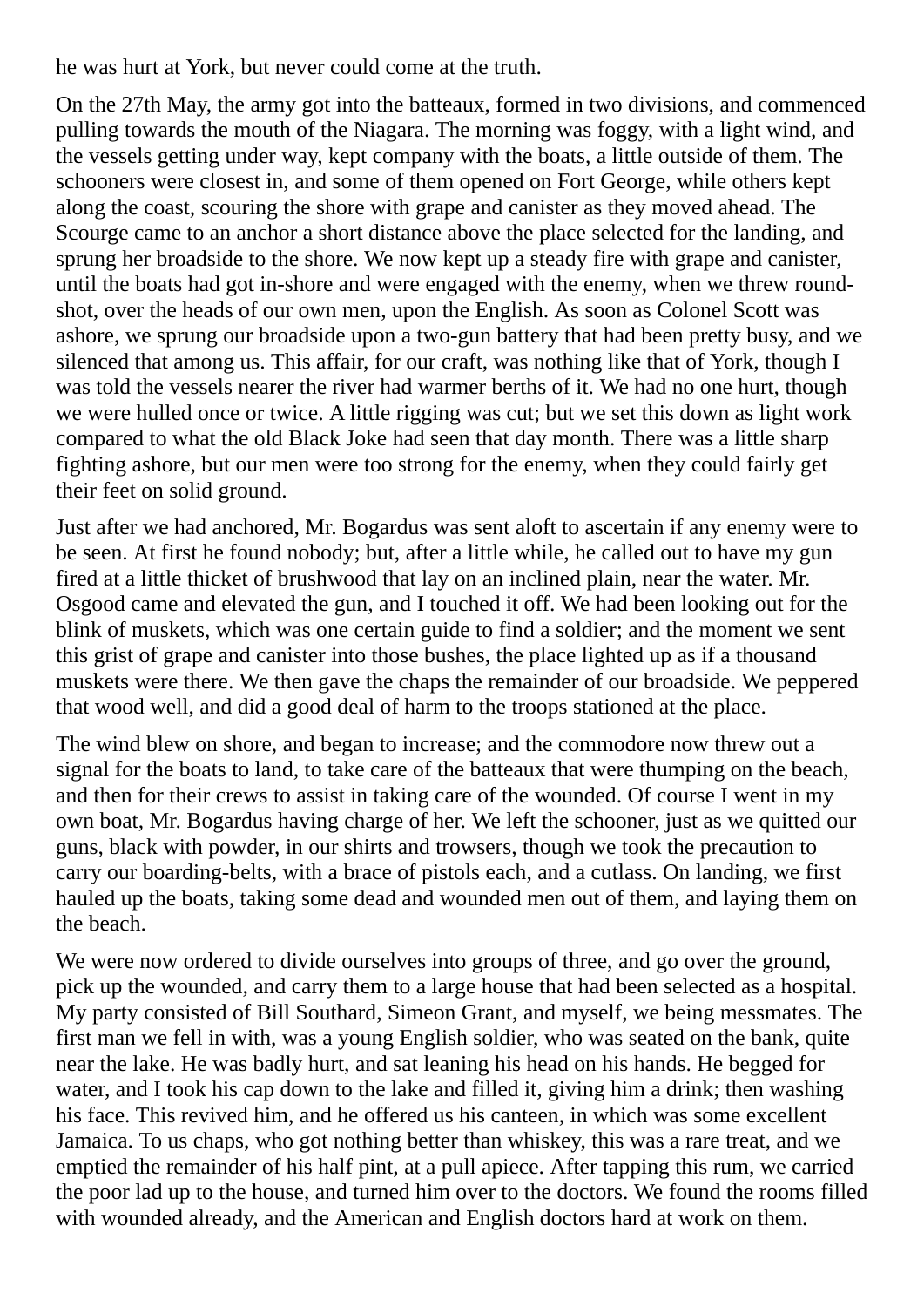As we left the hospital, we agreed to get a canteen apiece, and go round among the dead, and fill them with Jamaica. When our canteens were about a third full, we came upon a young American rifleman, who was lying under an appletree. He was hit in the head, and was in a very bad way. We were all three much struck with the appearance of this young man, and I now remember him as one of the handsomest youths I had ever seen. His wound did not bleed, though I thought the brains were oozing out, and I felt so much sympathy for him, that I washed his hurt with the rum. I fear I did him harm, but my motive was good. Bill Southard ran to find a surgeon, of whom several were operating out on the field. The young man kept saying "no use," and he mentioned "father and mother," "Vermont." He even gave me the names of his parents, but I was too much in the wind, from the use of rum, to remember them. We might have been half an hour with this young rifleman, busy on him most of the time, when he murmured a few words, gave me one of the sweetest smiles I ever saw on a man's face, and made no more signs of life. I kept at work, notwithstanding, until Bill got back with the doctor. The latter cast an eye on the rifleman, pronounced him dead, and coolly walked away.

There was a bridge, in a sort of a swamp, that we had fired on for some time, and we now moved down to it, just to see what we had done. We found a good many dead, and several horses in the mire, but no wounded. We kept emptying canteens, as we went along, until our own would hold no more. On our return from the bridge, we went to a brook in order to mix some grog, and then we got a full view of the offing. Not a craft was to be seen! Everything had weighed and disappeared. This discovery knocked us all aback, and we were quite at a loss how to proceed. We agreed, however, to pass through a bit of woods, and get into the town, it being now quite late in the day. There we knew we should find the army, and might get tidings of the fleet. The battle-ground was now nearly deserted, and to own the truth we were, all three, at least two sheets in the wind. Still I remember everything, for my stomach would never allow me to get beastly drunk; it rejecting any very great quantity of liquor. As we went through the wood, open pine trees, we came across an officer lying dead, with one leg over his horse, which was dead also. I went up to the body, turned it over, and examined it for a canteen, but found none. We made a few idle remarks, and proceeded.

In quitting the place, I led the party; and, as we went through a little thicket, I heard female voices. This startled me a little; and, on looking round, I saw a white female dress, belonging to a person who was evidently endeavouring to conceal herself from us. I was now alone, and walked up to the women, when I found two; one, a lady, in dress and manner, and the other a person that I have always supposed was her servant. The first was in white; the last in a dark calico. They were both under thirty, judging from their looks; and the lady was exceedingly well-looking They were much alarmed; and, as I came up, the lady asked me if I would hurt her. I told her no; and that no person should harm her, while she remained with us. This relieved her, and she was able to give an account of her errand on the field of battle. Our looks, half intoxicated, and begrimed with the smoke of a battle, as we were, certainly were enough to alarm her; but I do not think one of the three would have hesitated about fighting for a female, that they thus found weeping, in this manner, in the open field. The maid was crying also. Simeon Grant, and Southard, did make use of some improper language, at first; but I brought them up, and they said they were sorry, and would go all lengths, with me, to protect the women. The fact was, these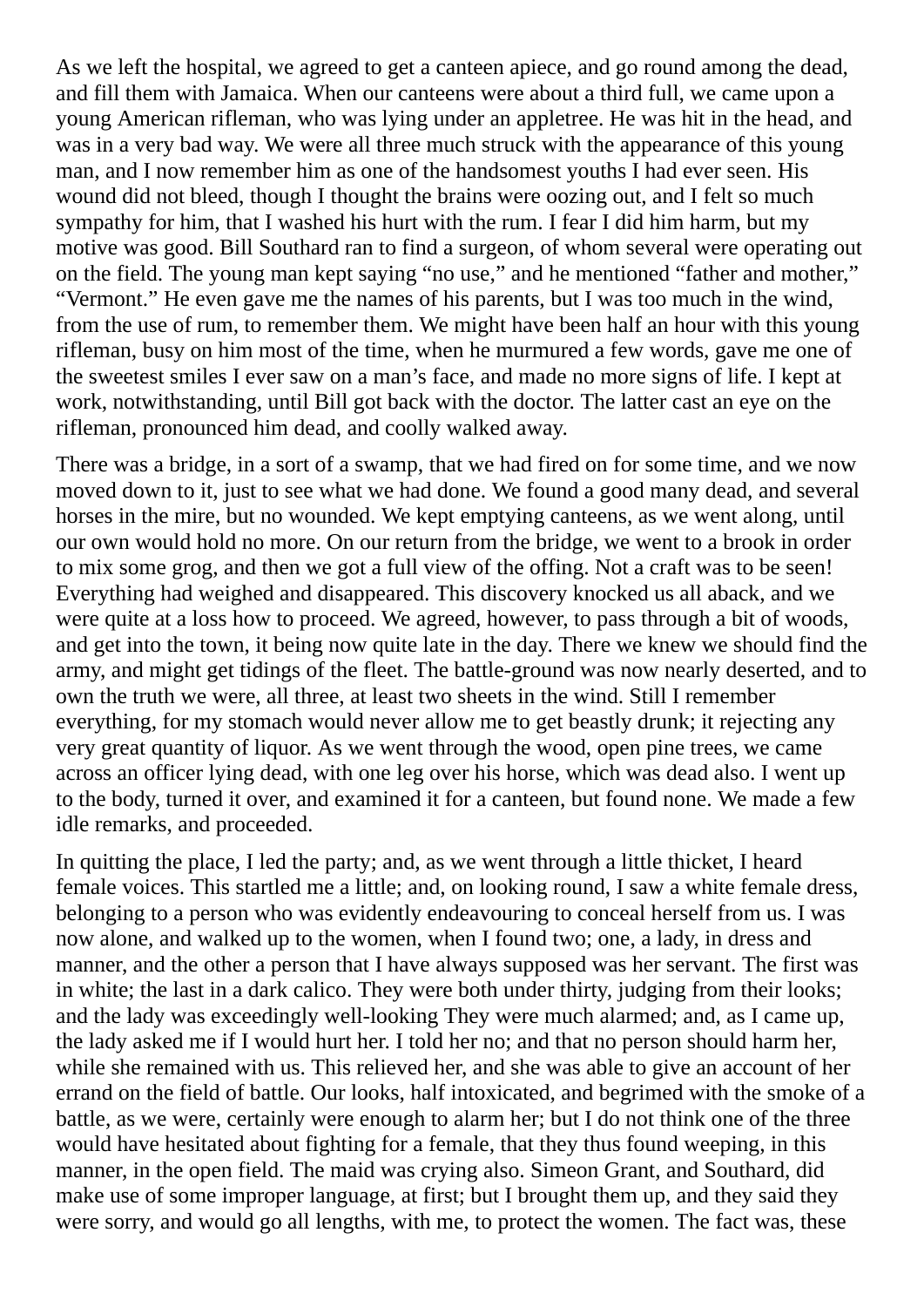men supposed we had fallen in with common camp followers; but I had seen too much of officers' wives, in my boyhood, not to know that this was one.

The lady then told her story. She had just come from Kingston, to join her husband; having arrived but a few hours before. She did not see her husband, but she had heard he was left wounded on the field; and she had come out in the hope of finding him. She then described him, as an officer mounted, with a particular dress, and inquired if we had met with any such person, on the field. We told her of the horseman we had just left; and led her back to the spot. The moment the lady saw the body, she threw herself on it, and began to weep and mourn over it, in a very touching manner. The maid, too, was almost as bad as the mistress. We were all so much affected, in spite of the rum, that, I believe, all three of us shed tears. We said all we could, to console her, and swore we would stand by her until she was safe back among her friends.

It was a good bit before we could persuade the lady to quit her husband's body. She took a miniature from his neck, and I drew his purse and watch from him and handed them to her. She wanted me to keep the purse, but this we all three refused, up and down. We had hauled our manly tacks aboard, and had no thoughts of plunder. Even the maid urged us to keep the money, but we would have nothing to do with it. I shall freely own my faults; I hope I shall be believed when I relate facts that show I am not altogether without proper feelings.

The officer had been hit somewhere about the hip, and the horse must have been killed by another grape-shot, fired from the same gun. We laid the body of the first over in such a manner as to get a good look at him, but we did not draw the leg from under the horse.[7]

When we succeeded in persuading the lady to quit her husband's body, we shaped our course for the light-house. Glad were we three tars to see the mast-heads of the shipping in the river, as we came near the banks of the Niagara. The house at the light was empty; but, on my hailing, a woman's voice answered from the cellar. It was an old woman who had taken shelter from shot down in the hold, the rest of the family having slipped and run. We now got some milk for the lady, who continued in tears most of the time. Sometimes she would knock off crying for a bit, when she seemed to have some distrust of us; but, on the whole, we made very good weather in company. After staying about half an hour at the light-house, we left it for the town, my advice to the lady being to put herself under the protection of some of our officers. I told her if the news of what had happened reached the commodore, she might depend on her husband's being buried with the honours of war, and said such other things to comfort her as came to the mind of a man who had been sailing so near the wind.

I forgot to relate one part of the adventure. Before we had got fairly clear of the woods, we fell in with four of Forsyth's men, notoriously the wickedest corps in the army. These fellows began to crack their jokes at the expense of the two females, and we came near having a brush with them. When we spoke of our pistols, and of our determination to use them, before we would let our convoy come to harm, these chaps laughed at our pop-guns, and told us they had such things as 'rifles.' This was true enough, and had we come to broadsides, I make no doubt they would have knocked us over like so many snipes. I began to reason with them, on the impropriety of offending respectable females; and one of the fellows, who was a kind of corporal, or something of that sort, shook my hand, said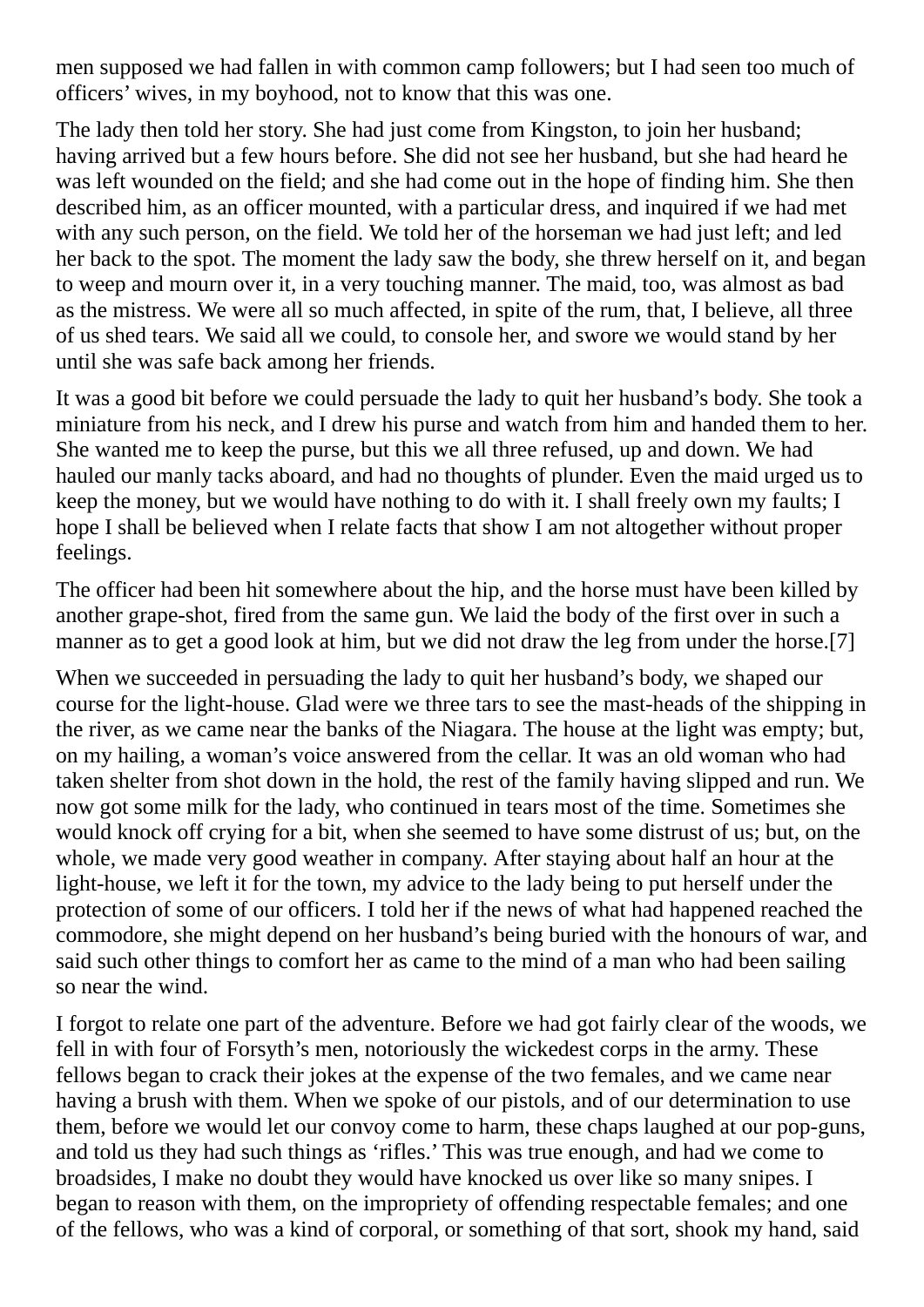I was right, and offered to be friends. So we spliced the main-brace, and parted. Glad enough was the lady to be rid of them so easily. In these squalls she would bring up in her tears, and then when all went smooth again, she would break out afresh.

After quitting the light, we made the best of our way for the town. Just as we reached it, we fell in with a party of soldier-officers, and we turned the lady and her woman over to their care. These gentlemen said a good word in our favour, and here we parted company with our convoy, never hearing, or seeing, anything of either afterwards.

By this time it was near dark, and Bill Southard and I began to look out for the Scourge. She was anchored in the river, with the rest of the fleet, and we went down upon a wharf to make a signal for a boat. On the way we saw a woman crying before a watch-maker's shop, and a party of Forsyth's close by. On enquiry, we learned these fellows had threatened to rob her shop. We had been such defenders of the sex, that we could not think of deserting this woman, and we swore we would stand by her, too. We should have had a skirmish here, I do believe, had not one or two rifle officers hove in sight, when the whole party made sail from us. We turned the woman over to these gentlemen, who said, "ay, there are some of our vagabonds, again." One of them said it would be better to call in their parties, and before we reached the water we heard the bugle sounding the recall.

They had given us up on board the schooner. A report of some Indians being out had reached her, and we three were set down as scalped. Thank God, I've got all the hair on my head yet, and battered as my old hulk has got to be, and shattered as are my timbers, it is as black as a raven's wing at this moment. This, my old shipmate, who is logging this yarn, says he thinks is a proof my mother was a French Canadian, though such is not the fact, as it has been told to me.

Those riflemen were regular scamps. Just before we went down to the wharf, we saw one walking sentinel before the door of a sort of barracks. On drawing near and asking what was going on inside, we were told we had nothing to do with their fun ashore, that we might look in at a window, however, but should not go in. We took him at his word; a merry scene it was inside. The English officers' dunnage had been broken into, and there was a party of the corps strutting about in uniform coats and feathers. We thought it best to give these dare-devils a berth, and so we left them. One was never safe with them on the field of battle, friend or enemy.

We met a large party of marines on the wharf, marching up under Major Smith. They were going to protect the people of the town from further mischief. Mr. Osgood was glad enough to see us, and we got plenty of praise for what we had done with the women. As for the canteens, we had to empty them, after treating the crew of the boat that was sent to take us off. I did not enter the town after that night.

We lay some time in the Niagara, the commodore going to the harbour to get the Pike ready. Captain Crane took the rest of us off Kingston, where we were joined by the commodore, and made sail again for the Niagara. Here Colonel Scott embarked with a body of troops, and we went to Burlington Bay to carry the heights. They were found to be too strong; and the men, after landing, returned to the vessels. We then went to York, again, and took possession of the place a second time. Here we destroyed several boats, and stores, set fire to the barracks, and did the enemy a good deal of damage otherwise;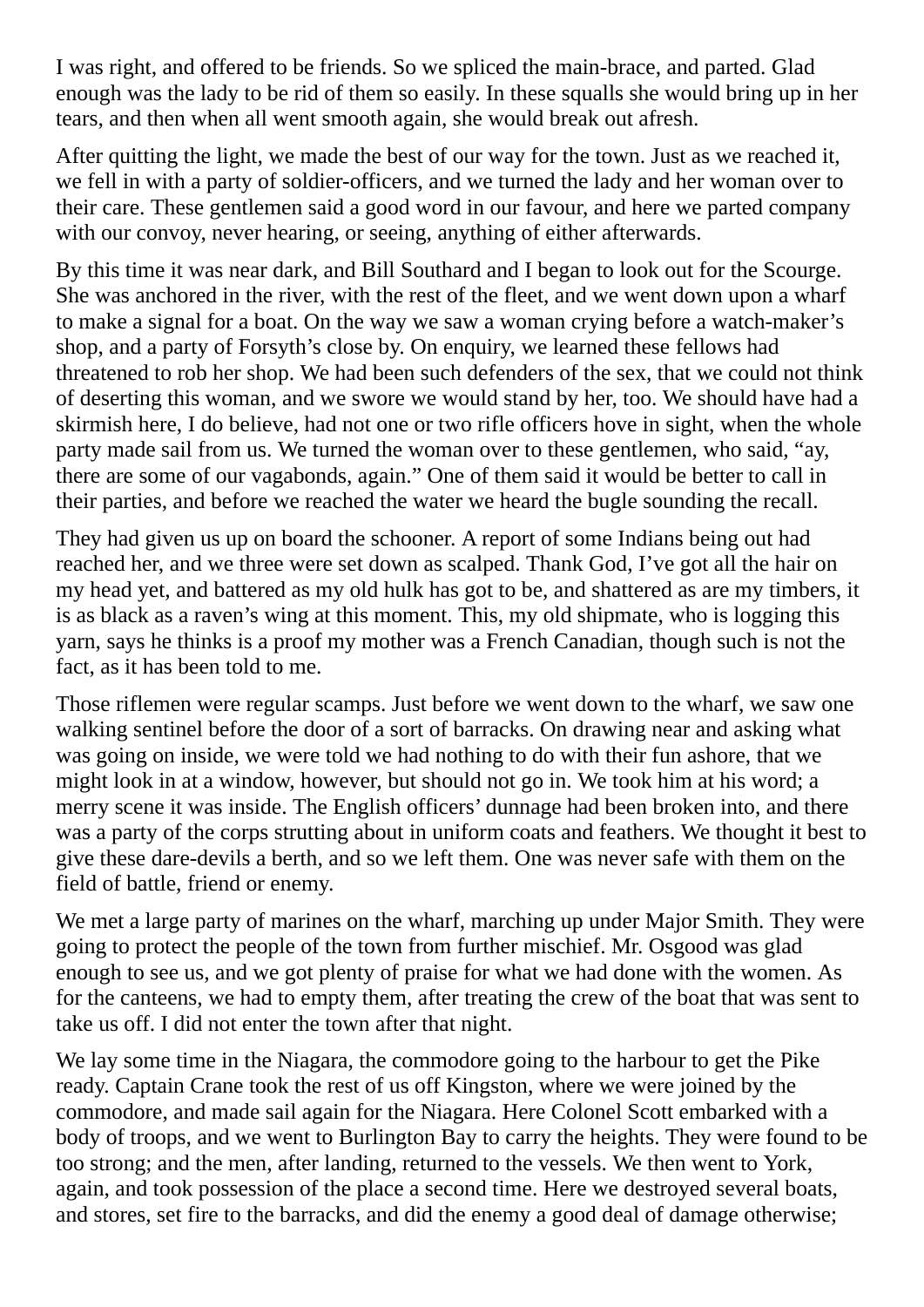after which we left the place. Two or three days later we crossed the lake and landed the soldiers, again, at Fort Niagara.

Early in August, while we were still in the river, Sir James Yeo hove in sight with two ships, two brigs, and two schooners. We had thirteen sail in all, such as they were, and immediately got under way, and manoeuvred for the weather-gauge. All the enemy's vessels had regular quarters, and the ships were stout craft. Our squadron sailed very unequally, some being pretty fast, and others as dull as droggers. Nor were we more than half fitted out. On board the Scourge the only square-sail we had, was made out of an English marquée we had laid our hands on at York, the first time we were there. I ought to say, too, that we got two small brass guns at York, four-pounders, I believe, which Mr. Osgood clapped into our two spare ports forward. This gave us ten guns in all, sixes and fours. I remember that Jack Mallet laughed at us heartily for the fuss we made with our pop-guns, as he called them, while we were working upon the English batteries, saying we might just as well have spared our powder, as for any good we did. He belonged to the Julia, which had a long thirty-two, forward, which they called the "Old Sow," and one smart eighteen aft. She had two sixes in her waist, also; but *they* disdained to use *them.*

While we were up at the harbour, the last time, Mr. Mix who had married a sister of Mr. Osgood, took a party of us in a boat, and we went up Black River, shooting. The two gentlemen landed, and as we were coming down the river, we saw something swimming, which proved to be a bear. We had no arms, but we pulled over the beast, and had a regular squaw-fight with him. We were an hour at work with this animal, the fellow coming very near mastering us. I struck at his nose with an iron tiller fifty times, but he warded the blow like a boxer. He broke our boat-hook, and once or twice, he came near boarding us. At length a wood-boat gave us an axe, and with this we killed him. Mr. Osgood had this bear skinned, and said he should send the skin to his family, If he did, it must have been one of the last memorials it ever got from him.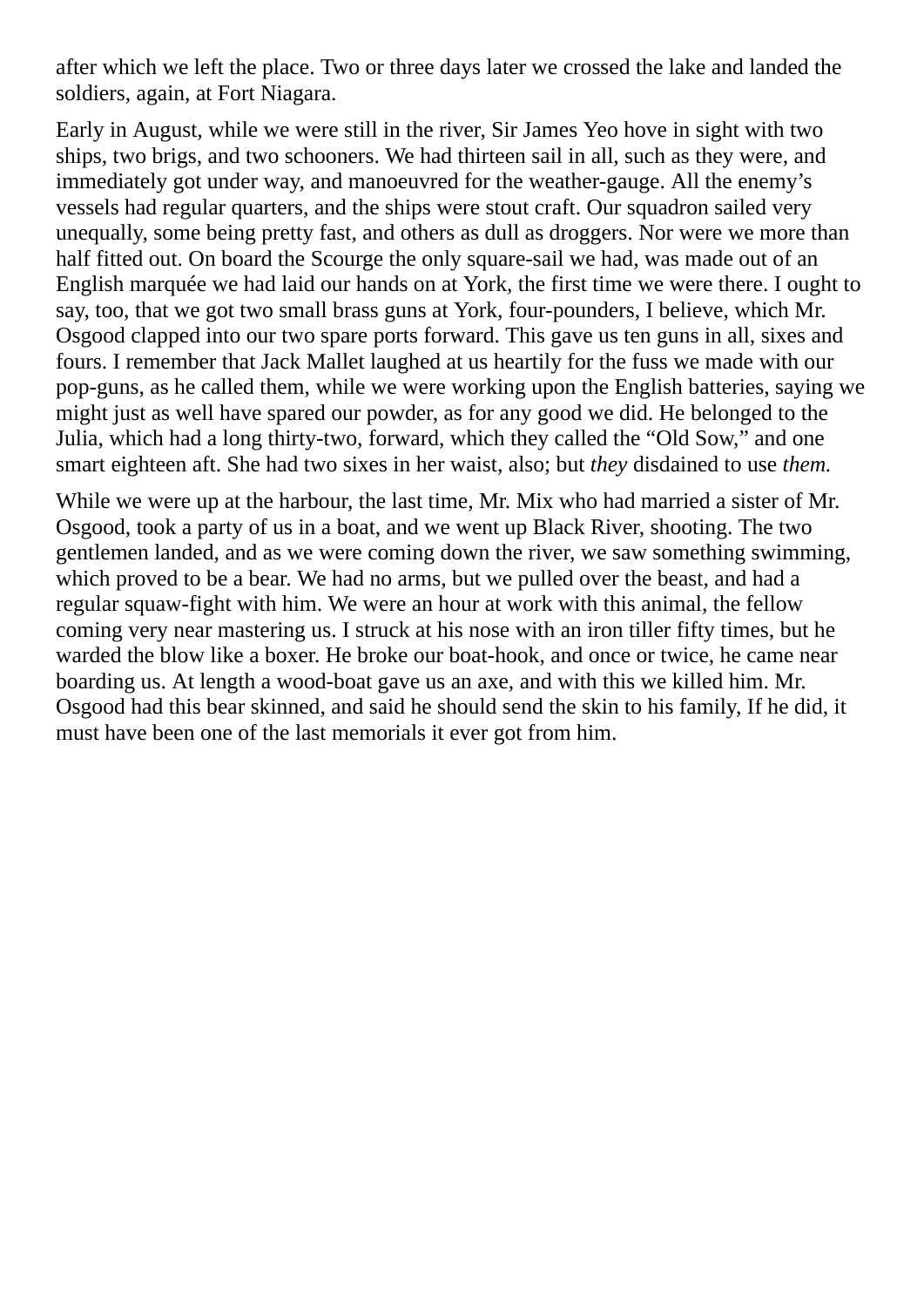## **CHAPTER VI.**

I left the two fleets manoeuvring for the wind, in the last chapter. About nine o'clock, the Pike got abeam of the Wolfe, Sir James Yeo's own ship, hoisted her ensign, and fired a few guns to try the range of her shot. The distance was too great to engage. At this time our sternmost vessels were two leagues off, and the commodore wore round, and hauled up on the other tack. The enemy did the same but, perceiving that our leading ships were likely to weather on him, he tacked, and hauled off to the northward. We stood on in pursuit, tacking too; but the wind soon fell, and about sunset it was quite calm.

Throughout the day, the Scourge had as much as she could do to keep anywhere near her station. As for the old Oneida, she could not be kept within a long distance of her proper berth. We were sweeping, at odd times, for hours that day. Towards evening, all the light craft were doing the same, to close with the commodore. Our object was to get together, lest the enemy should cut off some of our small vessels during the night.

Before dark the whole line was formed again, with the exception of the Oneida, which was still astern, towing. She ought to have been near the commodore, but could not get there. A little before sunset, Mr. Osgood ordered us to pull in our sweeps, and to take a spell. It was a lovely evening, not a cloud visible, and the lake being as smooth as a looking-glass. The English fleet was but a short distance to the northward of us; so near, indeed, that we could almost count their ports. They were becalmed, like ourselves, and a little scattered.

We took in our sweeps as ordered, laying them athwart the deck, in readiness to be used when wanted. The vessels ahead and astern of us were, generally, within speaking distance. Just as the sun went below the horizon, George Turnblatt, a Swede, who was our gunner, came to me, and said he thought we ought to secure our guns; for we had been cleared for action all day, and the crew at quarters. We were still at quarters, in name; but the petty officers were allowed to move about, and as much license was given to the people as was wanted. I answered that I would gladly secure mine if he would get an order for it; but as we were still at quarters, and there lay John Bull, we might get a slap at him in the night. On this the gunner said he would go aft, and speak to Mr. Osgood on the subject. He did so, but met the captain (as we always called Mr. Osgood) at the break of the quarter-deck. When George had told his errand, the captain looked at the heavens, and remarked that the night was so calm, there could be no great use in securing the guns, and the English were so near we should certainly engage, if there came a breeze; that the men would sleep at their quarters, of course, and would be ready to take care of their guns; but that he might catch a turn with the side-tackle-falls around the pommelions of the guns, which would be sufficient. He then ordered the boatswain to call all hands aft, to the break of the quarter-deck.

As soon as the people had collected, Mr. Osgood said—"You must be pretty well fagged out, men; I think we may have a hard night's work, yet, and I wish you to get your suppers, and then catch as much sleep as you can, at your guns." He then ordered the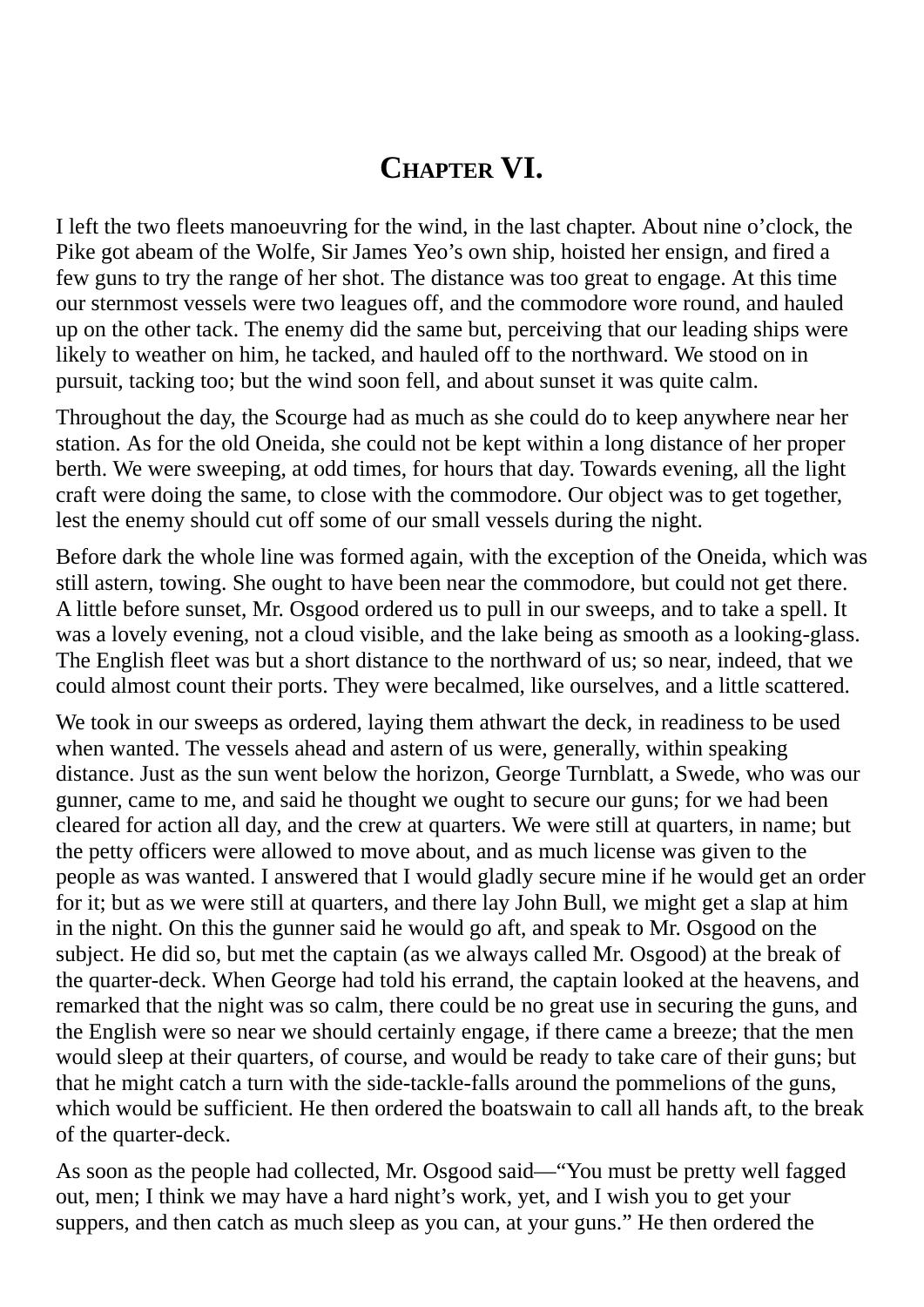purser's steward to splice the main-brace. These were the last words I ever heard from Mr. Osgood. As soon as he gave the order, he went below leaving the deck in charge of Mr. Bogardus. All our old crew were on board but Mr. Livingston, who had left us, and Simeon Grant, one of my companions in the cruise over the battle-ground at Fort George. Grant had cut his hand off, in a saw-mill, while we were last at the Harbour, and had been left behind in the hospital. There was a pilot on board, who used to keep a look-out occasionally, and sometimes the boatswain had the watch.

The schooner, at this time, was under her mainsail, jib, and fore-top-sail. The foresail was brailed, and the foot stopped, and the flying-jib was stowed. None of the halyards were racked, nor sheets stoppered. This was a precaution we always took, on account of the craft's being so tender.

We first spliced the main-brace and then got our suppers, eating between the guns, where we generally messed, indeed. One of my messmates, Tom Goldsmith, was captain of the gun next to me, and as we sat there finishing our suppers, I says to him, "Tom, bring up that rug that you pinned at Little York, and that will do for both of us to stow ourselves away under." Tom went down and got the rug, which was an article for the camp that he had laid hands on, and it made us a capital bed-quilt. As all hands were pretty well tired, we lay down, with our heads on shot-boxes, and soon went to sleep.

In speaking of the canvass that was set, I ought to have said something of the state of our decks. The guns had the side-tackles fastened as I have mentioned. There was a box of canister, and another of grape, at each gun, besides extra stands of both, under the shotracks. There was also one grummet of round-shot at every gun, besides the racks being filled. Each gun's crew slept at the gun and its opposite, thus dividing the people pretty equally on both sides of the deck. Those who were stationed below, slept below. I think it probable that, as the night grew cool, as it always does on the fresh waters, some of the men stole below to get warmer berths. This was easily done in that craft, as we had but two regular officers on board, the acting boatswain and gunner being little more than two of ourselves.

I was soon asleep, as sound as if lying in the bed of a king. How long my nap lasted, or what took place in the interval, I cannot say. I awoke, however, in consequence of large drops of rain falling on my face. Tom Goldsmith awoke at the same moment. When I opened my eyes, it was so dark I could not see the length of the deck. I arose and spoke to Tom, telling him it was about to rain, and that I meant to go down and get a nip, out of a little stuff we kept in our mess-chest, and that I would bring up the bottle if he wanted a taste. Tom answered, "this is nothing; we're neither pepper nor salt." One of the black men spoke, and asked me to bring up the bottle, and give him a nip, too. All this took half a minute, perhaps. I now remember to have heard a strange rushing noise to windward as I went towards the forward hatch, though it made no impression on me at the time. We had been lying between the starboard guns, which was the weather side of the vessel, if there were any weather side to it, there not being a breath of air, and no motion to the water, and I passed round to the larboard side, in order to find the ladder, which led up in that direction. The hatch was so small that two men could not pass at a time, and I felt my way to it, in no haste. One hand was on the bitts, and a foot was on the ladder, when a flash of lightning almost blinded me. The thunder came at the next instant, and with it a rushing of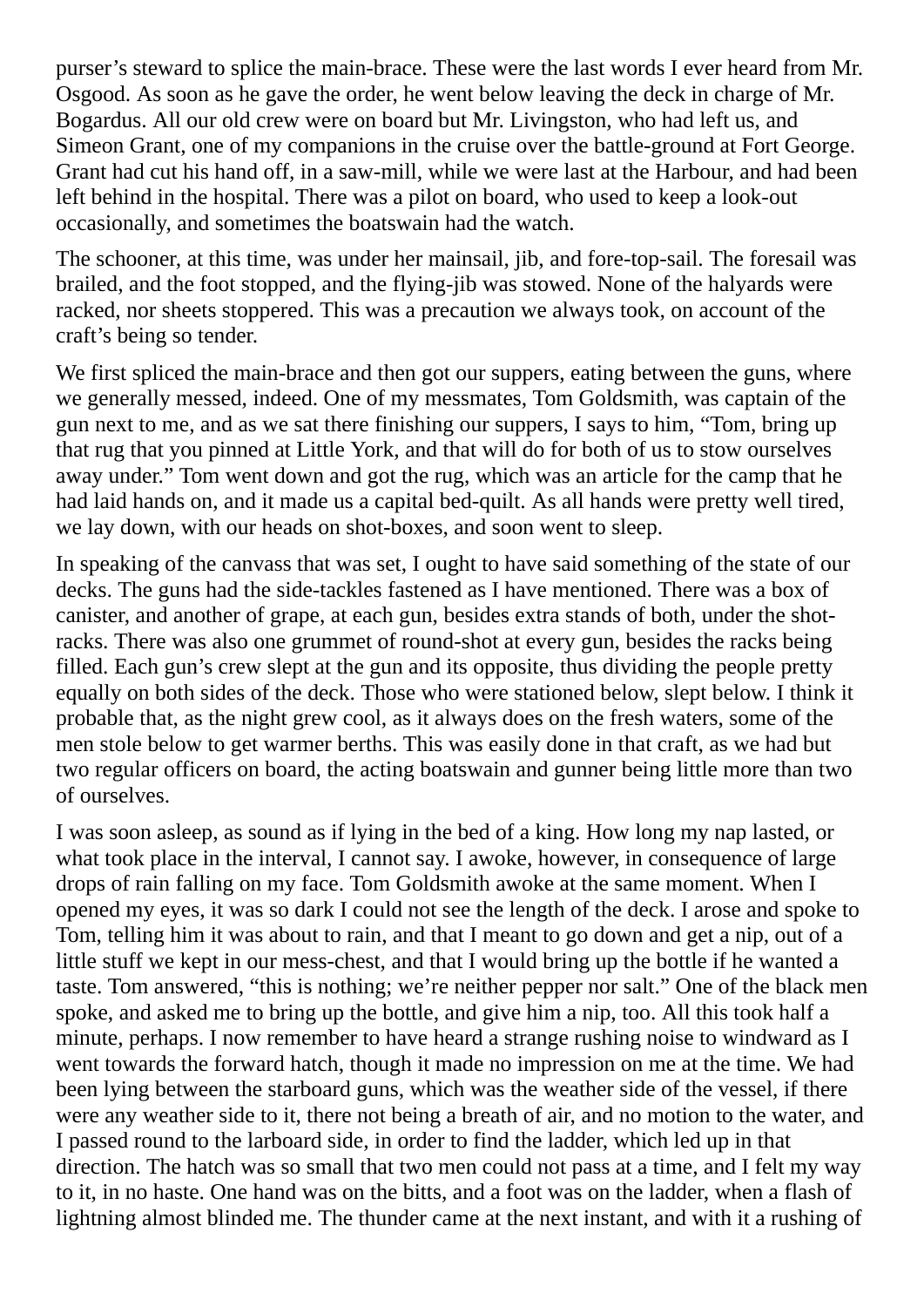winds that fairly smothered the clap.

The instant I was aware there was a squall, I sprang for the jib-sheet. Being captain of the forecastle, I knew where to find it, and throw it loose at a jerk. In doing this, I jumped on a man named Leonard Lewis, and called on him to lend me a hand. I next let fly the larboard, or lee top-sail-sheet, got hold of the clew-line, and, assisted by Lewis, got the clew half up. All this time I kept shouting to the man at the wheel to put his helm "hard down." The water was now up to my breast, and I knew the schooner must go over. Lewis had not said a word, but I called out to him to shift for himself, and belaying the clew-line, in hauling myself forward of the foremast, I received a blow from the jib-sheet that came near breaking my left arm. I did not feel the effect of this blow at the time, though the arm has since been operated on, to extract a tumour produced by this very injury.

All this occupied less than a minute. The flashes of lightning were incessant, and nearly blinded me. Our decks seemed on fire, and yet I could see nothing. I heard no hail, no order, no call; but the schooner was filled with the shrieks and cries of the men to leeward, who were lying jammed under the guns, shot-boxes, shot, and other heavy things that had gone down as the vessel fell over. The starboard second gun, from forward, had capsized, and come down directly over the forward hatch, and I caught a glimpse of a man struggling to get past it. Apprehension of this gun had induced me to drag myself forward of the mast, where I received the blow mentioned.

I succeeded in hauling myself up to windward, and in getting into the schooner's forechannels. Here I met William Deer, the boatswain, and a black boy of the name of Philips, who was the powder-boy of our gun. "Deer, she's gone!" I said. The boatswain made no answer, but walked out on the fore-rigging, towards the mast-head. He probably had some vague notion that the schooner's masts would be out of water if she went down, and took this course as the safest. The boy was in the chains the last I saw of him.

I now crawled aft, on the upper side of the bulwarks, amid a most awful and infernal din of thunder, and shrieks, and dazzling flashes of lightning; the wind blowing all the while like a tornado. When I reached the port of my own gun, I put a foot in, thinking to step on the muzzle of the piece; but it had gone to leeward with all the rest, and I fell through the port, until I brought up with my arms. I struggled up again, and continued working my way aft. As I got abreast of the main-mast, I saw some one had let run the halyards. I soon reached the beckets of the sweeps, and found four in them. I could not swim a stroke, and it crossed my mind to get one of the sweeps to keep me afloat. In striving to jerk the becket clear, it parted, and the forward ends of the four sweeps rolled down the schooner's side into the water. This caused the other ends to slide, and all the sweeps got away from me. I then crawled quite aft, as far as the fashion-piece. The water was pouring down the cabin companion-way like a sluice; and as I stood, for an instant, on the fashion-piece, I saw Mr. Osgood, with his head and part of his shoulders through one of the cabin windows, struggling to get out. He must have been within six feet of me. I saw him but a moment, by means of a flash of lightning, and I think he must have seen me. At the same time, there was a man visible on the end of the main-boom, holding on by the clew of the sail. I do not know who it was. This man probably saw me, and that I was about to spring; for he called out, "Don't jump overboard!—don't jump overboard! The schooner is righting."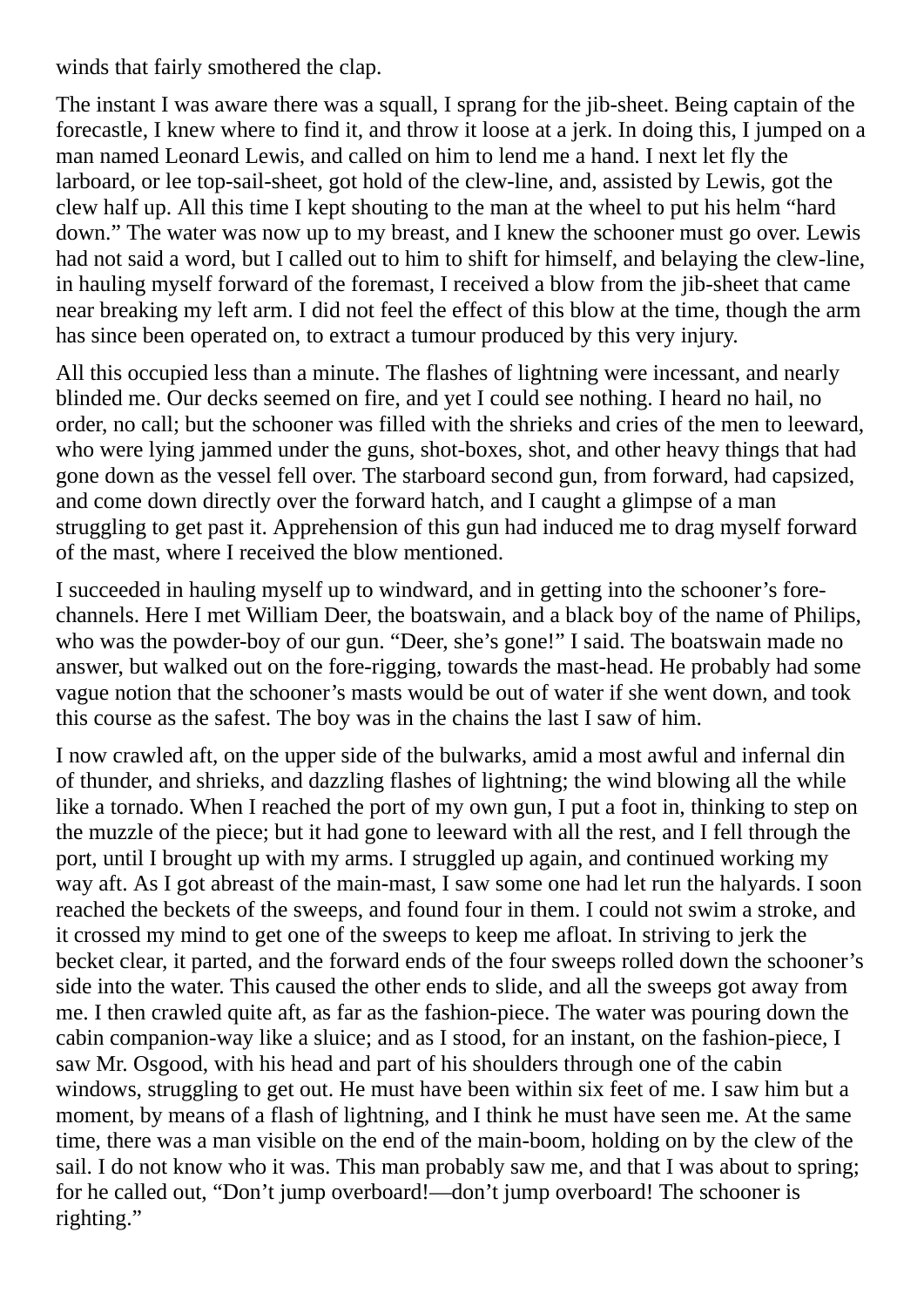I was not in a state of mind to reflect much on anything. I do not think more than three or four minutes, if as many, had passed since the squall struck us, and there I was standing on the vessel's quarter, led by Providence more than by any discretion of my own. It now came across me that if the schooner should right she was filled, and must go down, and that she might carry me with her in the suction. I made a spring, therefore, and fell into the water several feet from the place where I had stood. It is my opinion the schooner sunk as I left her. I went down some distance myself, and when I came up to the surface, I began to swim vigorously for the first time in my life. I think I swam several yards, but of course will not pretend to be certain of such a thing, at such a moment, until I felt my hand hit something hard. I made another stroke, and felt my hand pass down the side of an object that I knew at once was a clincher-built boat. I belonged to this boat, and I now recollected that she had been towing astern. Until that instant I had not thought of her, but thus was I led in the dark to the best possible means of saving my life. I made a grab at the gunwale, and caught it in the stern-sheets. Had I swum another yard, I should have passed the boat, and missed her altogether! I got in without any difficulty, being all alive and much excited.

My first look was for the schooner. She had disappeared, and I supposed she was just settling under water. It rained as if the flood-gates of heaven were opened, and it lightened awfully. It did not seem to me that there was a breath of air, and the water was unruffled, the effects of the rain excepted. All this I saw, as it might be, at a glance. But my chief concern was to preserve my own life. I was cockswain of this very boat, and had made it fast to this taffrail that same afternoon, with a round turn and two half-hitches, by its best painter. Of course I expected the vessel would drag the boat down with her, for I had no knife to cut the painter. There was a gang-board in the boat, however, which lay fore and aft, and I thought this might keep me afloat until some of the fleet should pick me up. To clear this gang-board, then, and get it into the water, was my first object. I ran forward to throw off the lazy-painter that was coiled on its end, and in doing this I caught the boat's painter in my hand, by accident. A pull satisfied me that it was all clear! Some one on board must have cast off this painter, and then lost his chance of getting into the boat by an accident. At all events, I was safe, and I now dared to look about me.

My only chance of seeing, was during the flashes; and these left me almost blind. I had thrown the gang-board into the water, and I now called out to encourage the men, telling them I was in the boat. I could hear many around me, and, occasionally, I saw the heads of men, struggling in the lake. There being no proper place to scull in, I got an oar in the after rullock, and made out to scull a little, in that fashion. I now saw a man quite near the boat; and, hauling in the oar, made a spring amidships, catching this poor fellow by the collar. He was very near gone; and I had a great deal of difficulty in getting him in over the gunwale. Our joint weight brought the boat down, so low, that she shipped a good deal of water. This turned out to be Leonard Lewis, the young man who had helped me to clew up the fore-topsail. He could not stand, and spoke with difficulty. I asked him to crawl aft, out of the water; which he did, lying down in the stern-sheets.

I now looked about me, and heard another; leaning over the gunwale, I got a glimpse of a man, struggling, quite near the boat. I caught him by the collar, too; and had to drag him in very much in the way I had done with Lewis. This proved to be Lemuel Bryant, the man who had been wounded by a hot shot, at York, as already mentioned while the commodore was on board us. His wound had not yet healed, but he was less exhausted than Lewis. He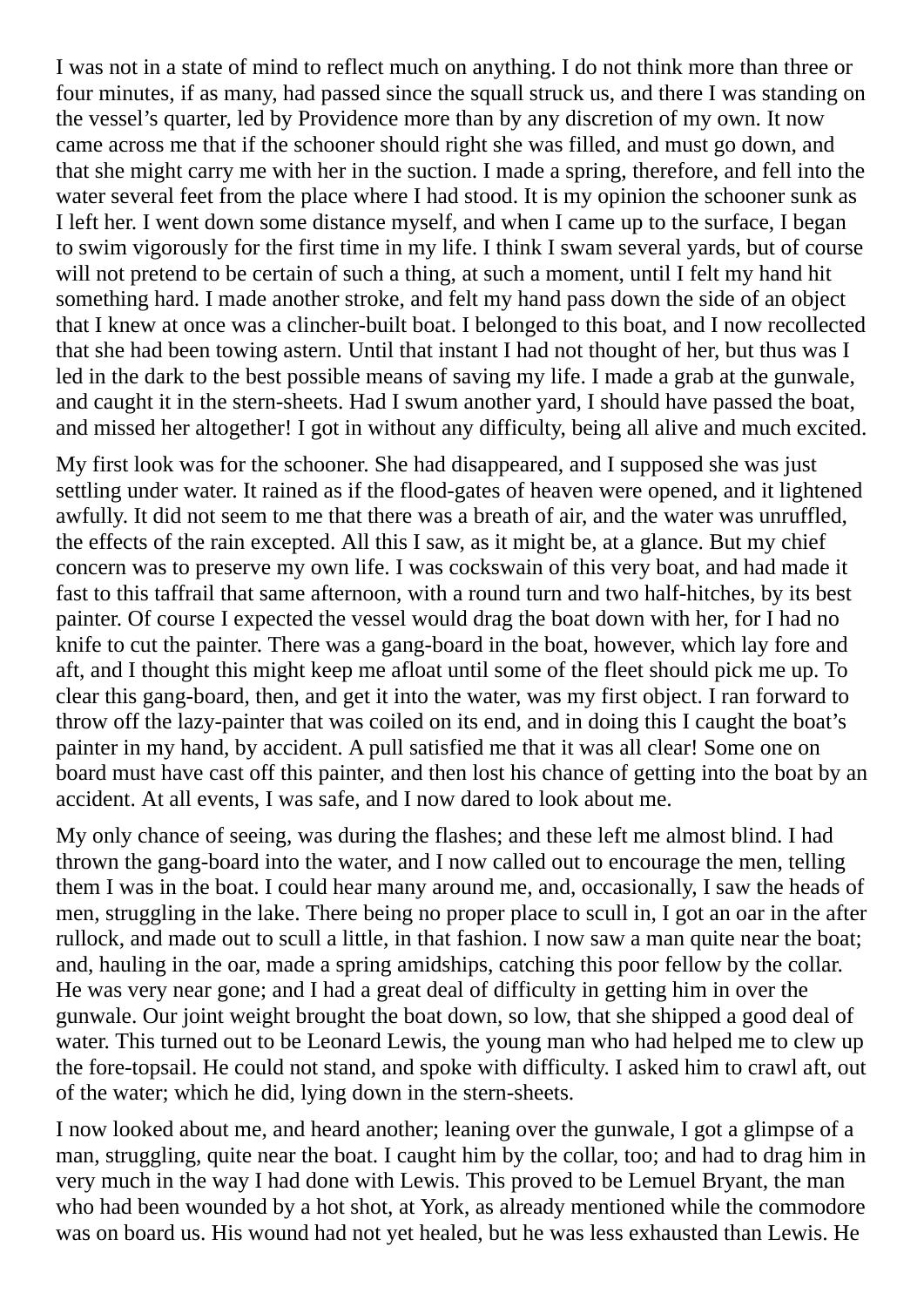could not help me, however, lying down in the bottom of the boat, the instant he was able.

For a few moments, I now heard no more in the water; and I began to scull again. By my calculation, I moved a few yards, and must have got over the spot where the schooner went down. Here, in the flashes, I saw many heads, the men swimming in confusion, and at random. By this time, little was said, the whole scene being one of fearful struggling and frightful silence. It still rained; but the flashes were less frequent, and less fierce. They told me, afterwards, in the squadron, that it thundered awfully; but I cannot say I heard a clap, after I struck the water. The next man caught the boat himself. It was a mulatto, from Martinique, who was Mr. Osgood's steward; and I helped him in. He was much exhausted, though an excellent swimmer; but alarm nearly deprived him of his strength. He kept saying, "Oh! Masser Ned—Oh! Masser Ned!" and lay down in the bottom of the boat, like the two others; I taking care to shove him over to the larboard side, so as to trim our small craft.

I kept calling out, to encourage the swimmers, and presently I heard a voice, saying, "Ned, I'm here, close by you." This was Tom Goldsmith, a messmate, and the very man under whose rug I had been sleeping, at quarters. He did not want much help, getting in, pretty much, by himself. I asked him, if he were able to help me. "Yes, Ned," he answered, "I'll stand by you to the last; what shall I do?" I told him to take his tarpaulin, and to bail the boat, which, by this time, was a third full of water. This he did, while I sculled a little ahead. "Ned," says Tom, "she's gone down with her colours flying, for her pennant came near getting a round turn about my body, and carrying me down with her. Davy has made a good haul, and he gave us a close shave; but he didn't get you and me." In this manner did this thoughtless sailor express himself, as soon as rescued from the grasp of death! Seeing something on the water, I asked Tom to take my oar, while I sprang to the gunwale, and caught Mr. Bogardus, the master's mate, who was clinging to one of the sweeps. I hauled him in, and he told me, he thought, some one had hold of the other end of the sweep. It was so dark, however, we could not see even that distance. I hauled the sweep along, until I found Ebenezer Duffy, a mulatto, and the ship's cook. He could not swim a stroke; and was nearly gone. I got him in, alone, Tom bailing, lest the boat, which was quite small, should swamp with us.

As the boat drifted along, she reached another man, whom I caught also by the collar. I was afraid to haul this person in amidships, the boat being now so deep, and so small, and so I dragged him ahead, and hauled him in over the bows. This was the pilot, whose name I never knew. He was a lake-man, and had been aboard us the whole summer. The poor fellow was almost gone, and like all the rest, with the exception of Tom, he lay down and said not a word.

We had now as many in the boat as it would carry, and Tom and myself thought it would not do to take in any more. It is true, we saw no more, everything around us appearing still as death, the pattering of the rain excepted. Tom began to bail again, and I commenced hallooing. I sculled about several minutes, thinking of giving others a tow, or of even hauling in one or two more, after we got the water out of the boat; but we found no one else. I think it probable I sculled away from the spot, as there was nothing to guide me. I suppose, however, that by this time, all the Scourges had gone down, for no more were ever heard from.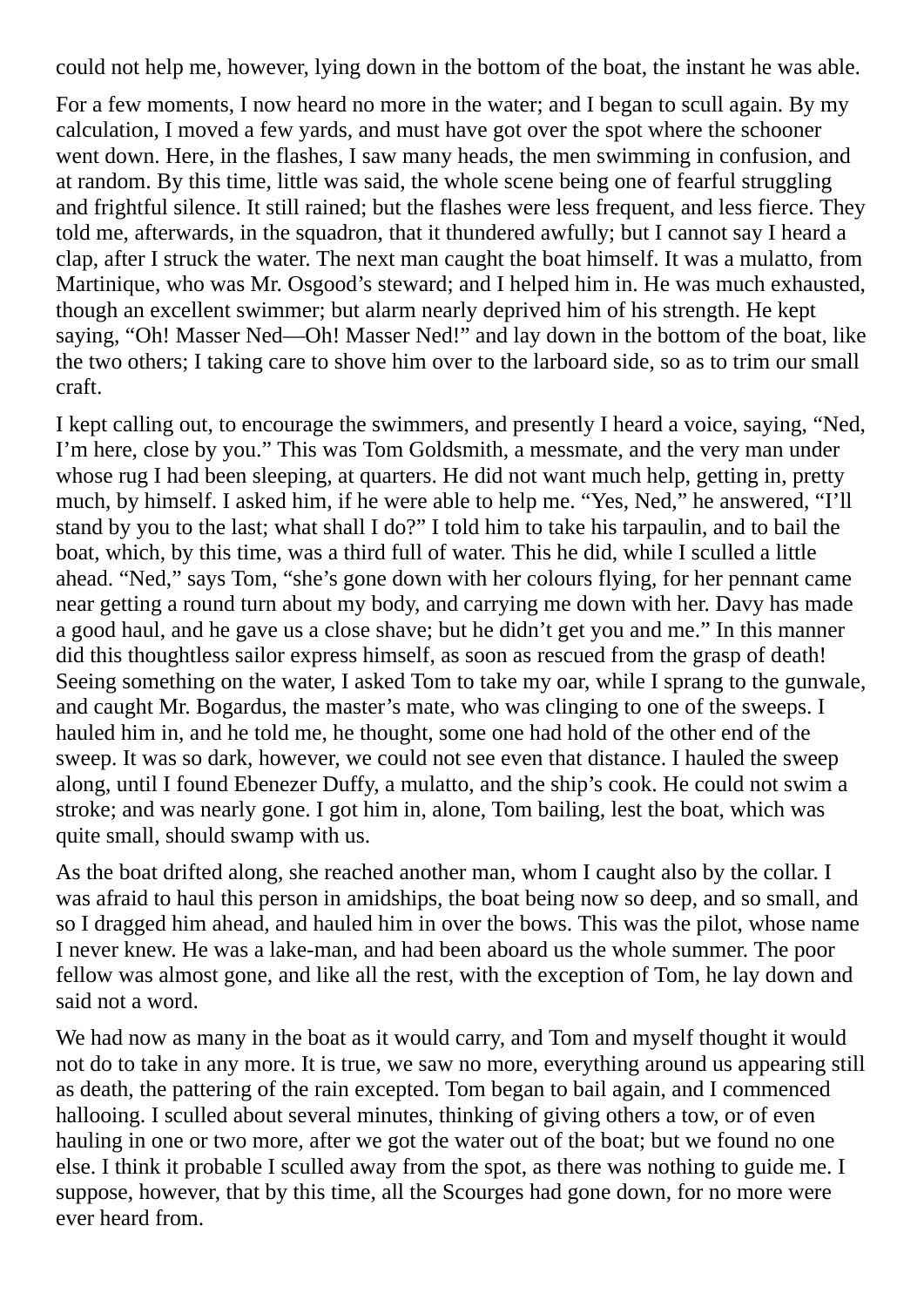Tom Goldsmith and myself now put our heads together as to what was best to be done. We were both afraid of falling into the enemy's hands, for, they might have bore up in the squall, and run down near us. On the whole, however, we thought the distance between the two squadrons was too great for this; at all events, something must be done at once. So we began to row, in what direction even we did not know. It still rained as hard as it could pour, though there was not a breath of wind. The lightning came now at considerable intervals, and the gust was evidently passing away towards the broader parts of the lake. While we were rowing and talking about our chance of falling in with the enemy, Tom cried out to me to "avast-pulling." He had seen a vessel, by a flash, and he thought she was English, from her size. As he said she was a schooner, however, I thought it must be one of our own craft, and got her direction from him. At the next flash I saw her, and felt satisfied she belonged to us. Before we began to pull, however, we were hailed "boat ahoy!" I answered. "If you pull another stroke, I'll fire into you"—came back—"what boat's that? Lay on your oars, or I'll fire into you." It was clear we were mistaken ourselves for an enemy, and I called out to know what schooner it was. No answer was given, though the threat to fire was repeated, if we pulled another stroke. I now turned to Tom and said, "I know that voice—that is old Trant." Tom thought "we were in the wrong shop." I now sung out, "This is the Scourge's boat—our schooner has gone down, and we want to come alongside." A voice next called from the schooner—"Is that you, Ned?" This I knew was my old shipmate and school-fellow, Jack Mallet, who was acting as boatswain of the Julia, the schooner commanded by sailing-master James Trant, one of the oddities of the service, and a man with whom the blow often came as soon as the word. I had known Mr. Trant's voice, and felt more afraid he would fire into us, than I had done of anything which had occurred that fearful night. Mr. Trant, himself now called out—"Ohho; give way, boys, and come alongside." This we did, and a very few strokes took us up to the Julia, where we were received with the utmost kindness. The men were passed out of the boat, while I gave Mr. Trant an account of all that had happened. This took but a minute or two.

Mr. Trant now inquired in what direction the Scourge had gone down, and, as soon as I had told him, in the best manner I could, he called out to Jack Mallet—"Oh-ho, Mallet take four hands, and go in the boat and see what you can do—take a lantern, and I will show a light on the water's edge, so you may know me." Mallet did as ordered, and was off in less than three minutes after we got alongside. Mr. Trant, who was much humoured, had no officer in the Julia, unless Mallet could be called one. He was an Irishman by birth, but had been in the American navy ever since the revolution, dying a lieutenant, a few years after this war. Perhaps no man in the navy was more generally known, or excited more amusement by his oddities, or more respect for his courage. He had come on the lake with the commodore, with whom he was a great pet, and had been active in all the fights and affairs that had yet taken place. His religion was to hate an Englishman.

Mr. Trant now called the Scourges aft, and asked more of the particulars. He then gave us a glass of grog all round, and made his own crew splice the main-brace. The Julias now offered us dry clothes. I got a change from Jack Reilly, who had been an old messmate, and with whom I had always been on good terms. It knocked off raining, but we shifted ourselves at the galley fire below. I then went on deck, and presently we heard the boat pulling back. It soon came alongside, bringing in it four more men that had been found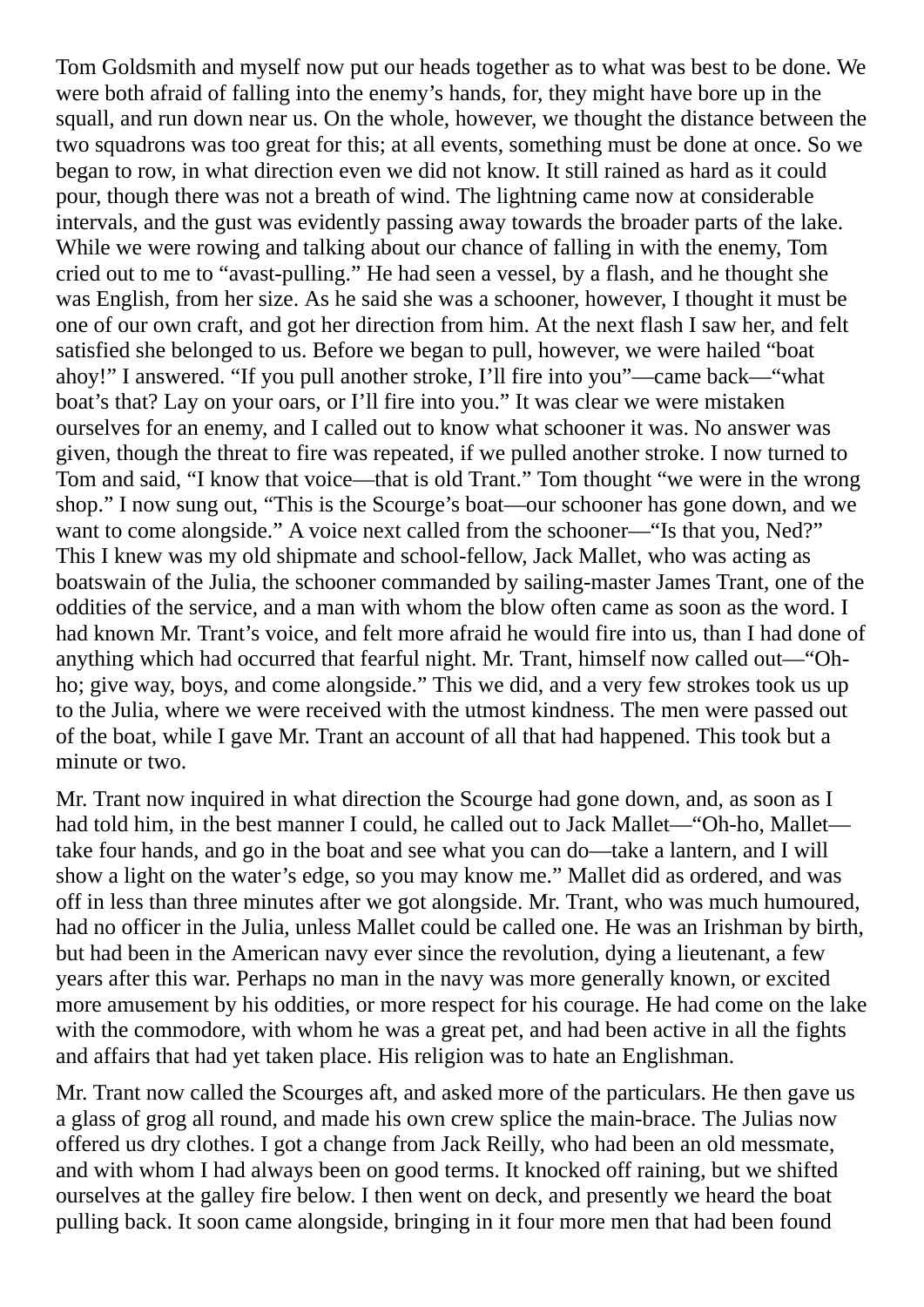floating about on sweeps and gratings. On inquiry, it turned out that these men belonged to the Hamilton, Lt. Winter—a schooner that had gone down in the same squall that carried us over. These men were very much exhausted, too, and we all went below, and were told to turn in.

I had been so much excited during the scenes through which I had just passed, and had been so much stimulated by grog, that, as yet, I had not felt much of the depression natural to such events. I even slept soundly that night, nor did I turn out until six the next morning.

When I got on deck, there was a fine breeze; it was a lovely day, and the lake was perfectly smooth. Our fleet was in a good line, in pretty close order, with the exception of the Governor Tompkins, Lieutenant Tom Brown, which was a little to leeward, but carrying a press of sail to close with the commodore. Mr. Trant perceiving that the Tompkins wished to speak us in passing, brailed his foresail and let her luff up close under our lee. "Two of the schooners, the Hamilton and the Scourge, have gone down in the night," called out Mr. Brown; "for I have picked up four of the Hamilton's." "Oh-ho!" answered Mr. Trant—"That's no news at all! for I have picked up *twelve*; eight of the Scourge's, and four of the Hamilton's—aft fore-sheet."

These were all that were ever saved from the two schooners, which must have had near a hundred souls on board them. The two commanders, Lieutenant Winter and Mr, Osgood were both lost, and with Mr. Winter went down I believe, one or two young gentlemen. The squadron could not have moved much between the time when the accidents happened and that when I came on deck, or we must have come round and gone over the same ground again, for we now passed many relics of the scene, floating about in the water. I saw spunges, gratings, sweeps, hats, &c., scattered about, and in passing ahead we saw one of the latter that we tried to catch; Mr. Trant ordering it done, as he said it must have been Lieutenant Winter's. We did not succeed, however; nor was any article taken on board. A good look-out was kept for men, from aloft, but none were seen from any of the vessels. The lake had swallowed up the rest of the two crews; and the Scourge, as had been often predicted, had literally become a coffin to a large portion of her people.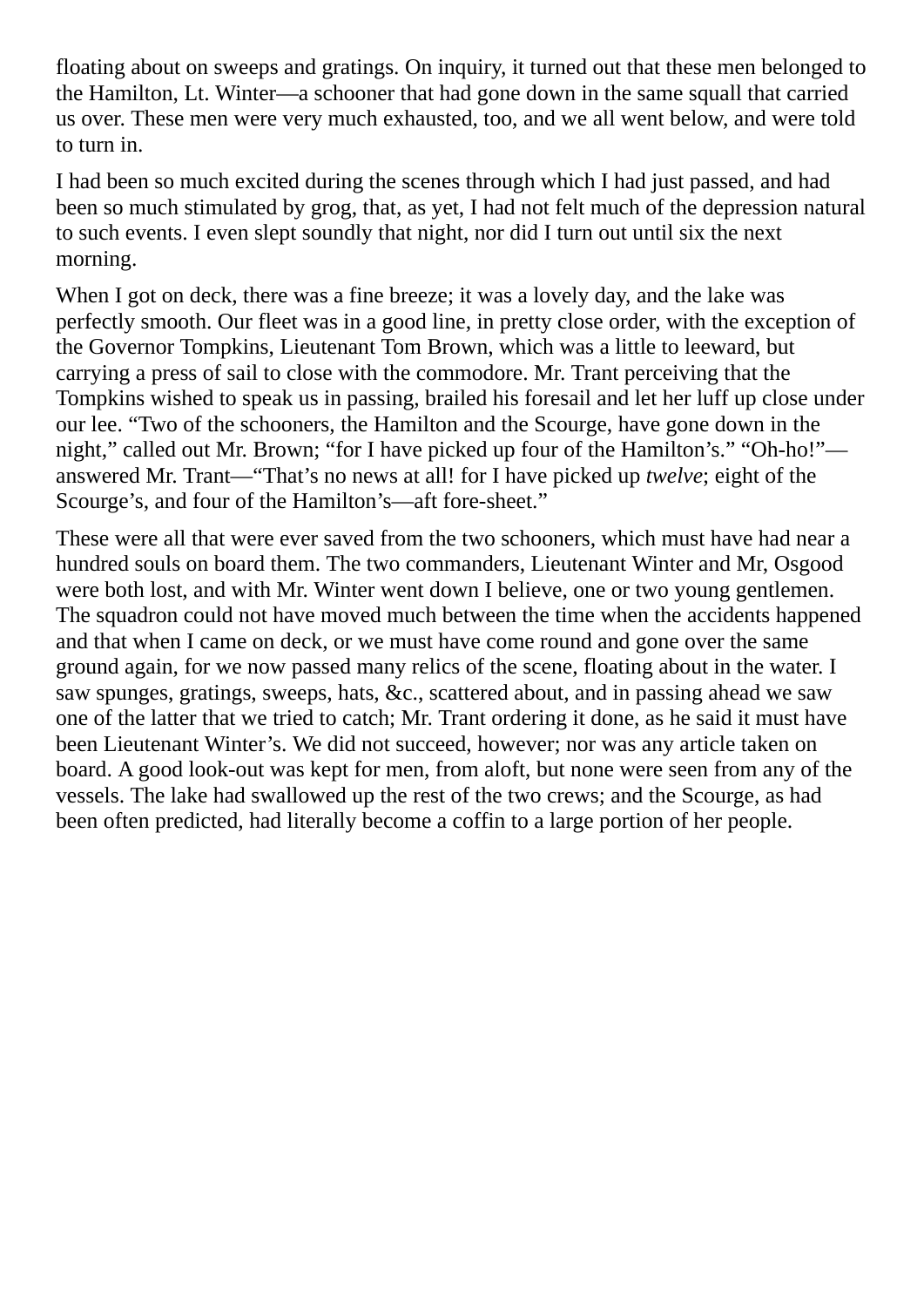There was a good deal of manoeuvring between the two fleets this day, and some efforts were made to engage; but, to own the truth, I felt so melancholy about the loss of so many shipmates, that I did not take much notice of what passed. All my Black Jokers were drowned, and nothing remained of the craft and people with which and whom I had been associated all summer. Bill Southard, too, was among the lost, as indeed were all my messmates but Tom Goldsmith and Lemuel Bryant. I had very serious and proper impressions for the moment; but my new shipmates, some of whom had been old shipmates in other crafts, managed to cheer me up with grog. The effect was not durable, and in a short time I ceased to think of what had happened. I have probably reflected more on the merciful manner in which my life was spared, amid a scene so terrific, within the last five years, than I did in the twenty-five that immediately followed the accidents.

The fleet went in, off the Niagara, and anchored. Mr. Trant now mustered the remaining Scourges, and told us he wanted just our number of hands, and that he meant to get an order to keep us in the Julia. In the meantime, he should station and quarter us. I was stationed at the braces, and quartered at the long thirty-two as second loader. The Julia mounted a long thirty-two, and an eighteen on pivots, besides two sixes in the waist. The last were little used, as I have already mentioned. She was a small, but a fast schooner, and had about forty souls on board. She was altogether a better craft than the Scourge, though destitute of any quarters, but a low rail with wash-boards, and carrying fewer guns.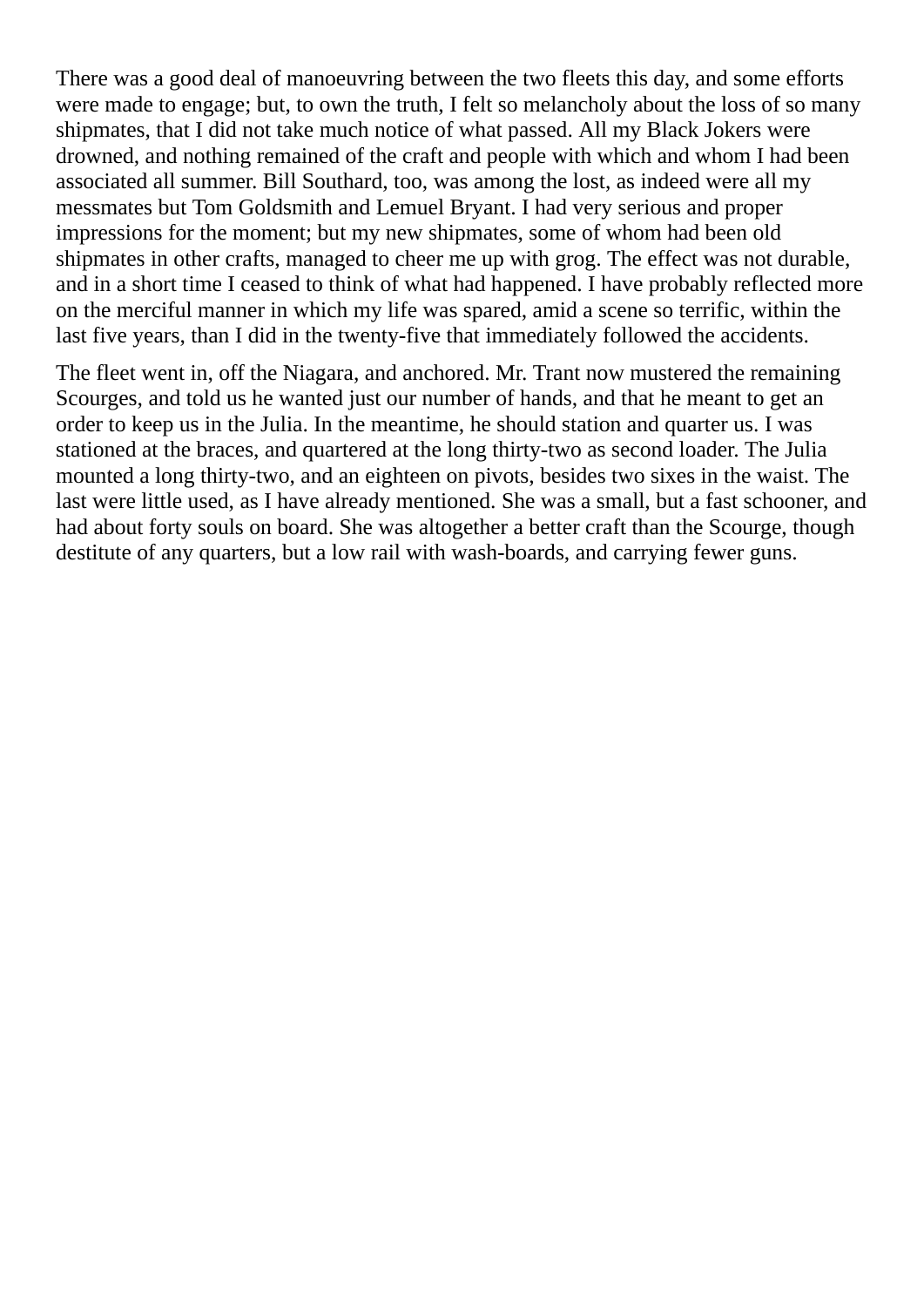## **CHAPTER VII.**

I never knew what became of the four Hamiltons that were picked up by the Julia's boat, though I suppose they were put in some other vessel along with their shipmates; nor did I ever learn the particulars of the loss of this schooner, beyond the fact that her topsailsheets were stoppered, and her halyards racked. This much I learned from the men who were brought on board the Julia, who said that their craft was ready, in all respects, for action. Some seamen have thought this wrong, and some right; but, in my opinion, it made but little difference in such a gust as that which passed over us. What was remarkable, the Julia, which could not have been far from the Scourge when we went over, felt no great matter of wind, just luffing up, and shaking her sails, to be rid of it!

We lay only one night off the mouth of the Niagara. The next morning the squadron weighed, and stood out in pursuit of the English. The weather was very variable, and we could not get within reach of Sir James all that day. This was the 9th of August. The Scourge had gone down on the night of the 7th, or the morning of the 8th, I never knew which. On the morning of the 10th, however, we were under the north shore, and to windward of John Bull. The Commodore now took the Asp, and the Madison the Fair American, in tow, and we all kept away, expecting certainly a general action. But the wind shifted, bringing the English to windward. The afternoon was calm; or had variable airs. Towards sunset, the enemy was becalmed under the American shore, and we got a breeze from the southward. We now closed, and at 6 formed our line for engaging. We continued to close until 7, when the wind came out fresh at S.W., putting John again to windward.

I can hardly tell what followed, there was so much manoeuvring and shifting of berths. Both squadrons were standing across the lake, the enemy being to windward, and a little astern of us. We now passed within hail of the commodore, who gave us orders to form a new line of battle, which we did in the following manner. One line, composed of the smallest schooners, was formed to windward, while the ships, brig, and two heaviest schooners, formed another line to leeward. We had the weathermost line, having the Growler, Lieutenant Deacon, for the vessel next astern of us. This much I could see, though I did not understand the object. I now learn the plan was for the weather line to engage the enemy, and then, by edging away, draw them down upon the lee line, which line contained our principal force. According to the orders, we ought to have rather edged off, as soon as the English began to fire, in order to draw them down upon the commodore; but it will be seen that our schooner pursued a very different course.

It must have been near midnight, when the enemy began to fire at the Fair American, the sternmost vessel of our weather line. We were a long bit ahead of her, and did not engage for some time. The firing became pretty smart astern, but we stood on, without engaging, the enemy not yet being far enough ahead for us. After a while, the four sternmost schooners of our line kept off, according to orders, but the Julia and Growler still stood on. I suppose the English kept off, too, at the same time, as the commodore had expected. At any rate, we found ourselves so well up with the enemy, that, instead of bearing up, Mr.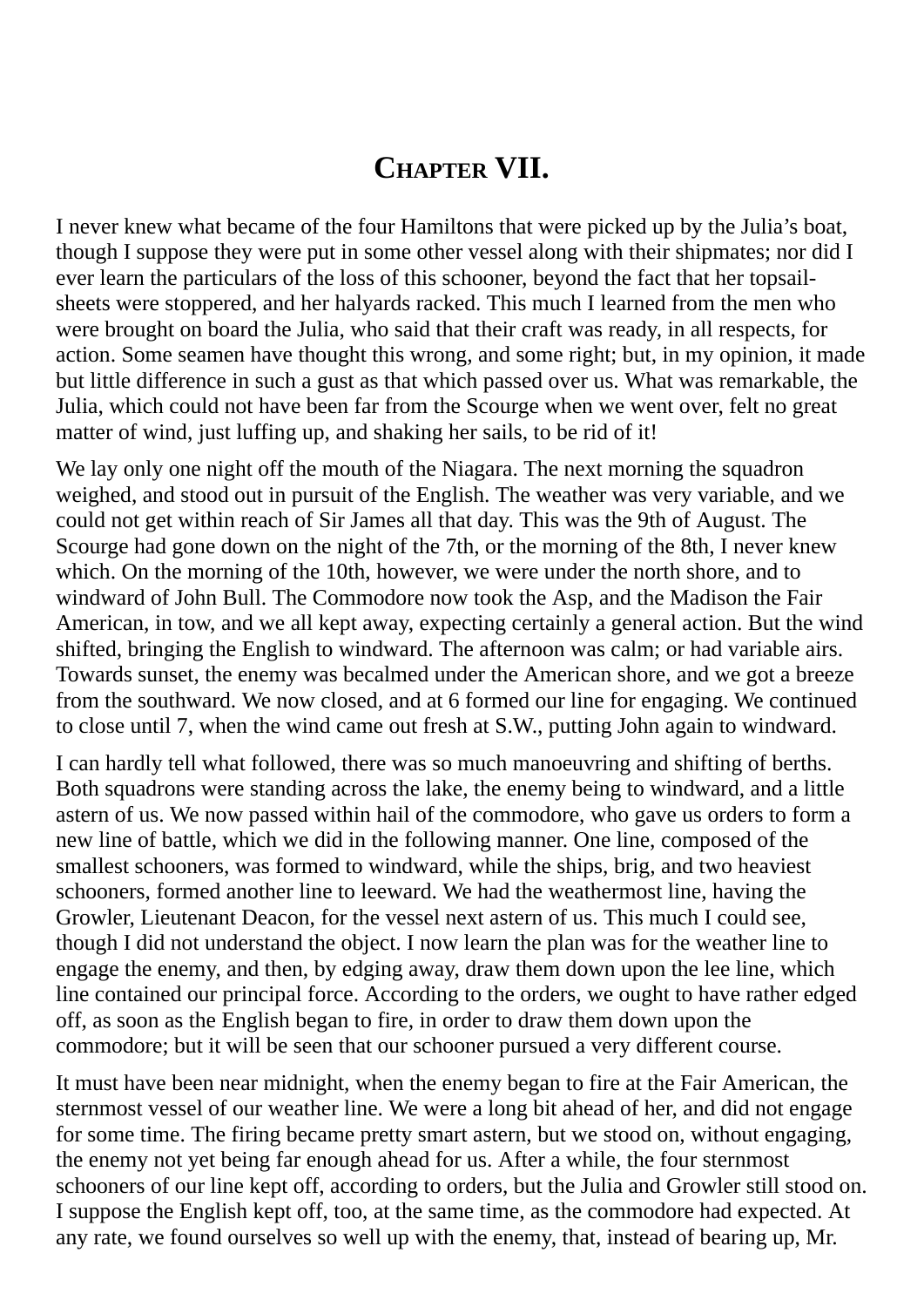Trant tacked in the Julia, and the Growler came round after us. We now began to fire on the headmost ships of the enemy, which were coming on towards us. We were able to lay past the enemy on this tack, and fairly got to windward of them. When we were a little on John Bull's weather bow, we brailed the foresail, and gave him several rounds, within a pretty fair distance. The enemy answered us, and, from that moment, he seemed to give up all thoughts of the vessels to leeward of him, turning his whole attention on the Julia and Growler.

The English fleet stood on the same tack, until it had got between us and our own line, when it went about in chase of us. We now began to make short tacks to windward; the enemy separating so as to spread a wide clew, in order that they might prevent our getting past, by turning their line and running to leeward. As for keeping to windward, we had no difficulty—occasionally brailing our foresail, and even edging off, now and then, to be certain that our shot would tell. In moderate weather, the Julia was the fastest vessel in the American squadron, the Lady of the Lake excepted; and the Growler was far from being dull. Had there been room, I make no doubt we might have kept clear of John Bull, with the greatest ease; touching him up with our long, heavy guns, from time to time, as it suited us. I have often thought that Mr. Trant forgot we were between the enemy and the land, and that he fancied himself out at sea. It was a hazy, moonlight morning, and we did not see anything of the main, though it turned out to be nearer to us than we wished.

All hands were now turning to windward; the two schooners still edging off, occasionally, and firing. The enemy's shot went far beyond us, and did us some mischief, though nothing that was not immediately repaired. The main throat-halyards, on board the Julia, were shot away, as was the clew of the mainsail. It is probable the enemy did not keep his luff, towards the last, on account of the land.

Our two schooners kept quite near each other, sometimes one being to windward, sometimes the other. It happened that the Growler was a short distance to windward of us, when we first became aware of the nature of our critical situation. She up helm, and, running down within hail, Lieutenant Deacon informed Mr. Trant he had just sounded in two fathoms, and that he could see lights ashore. He thought there must be Indians, in great numbers, in this vicinity, and that we must, at all events, avoid the land. "What do you think we had best do?" asked Lieutenant Deacon. "Run the gauntlet," called out Mr. Trant. "Very well, sir: which shall lead?" "I'll lead the van," answered Mr. Trant, and then all was settled.

We now up helm, and steered for a vacancy among the British vessels. The enemy seemed to expect us, for they formed in two lines, leaving us room to enter between them. When we bore up, even in these critical circumstances, it was under our mainsail, fore-top-sail, jib, flying-jib, and foresail. So insufficient were the equipments of these small craft, that we had neither square-sail nor studding-sails on board us. I never saw a studding-sail in any of the schooners, the Scourge excepted.

The Julia and Growler now ran down, the former leading, half a cable's-length apart. When we entered between the two lines of the enemy, we were within short canisterrange, and got it smartly on both tacks. The two English ships were to leeward, each leading a line; and we had a brig, and three large, regular man-of-war schooners, to get past, with the certainty of meeting the Wolfe and Royal George, should we succeed in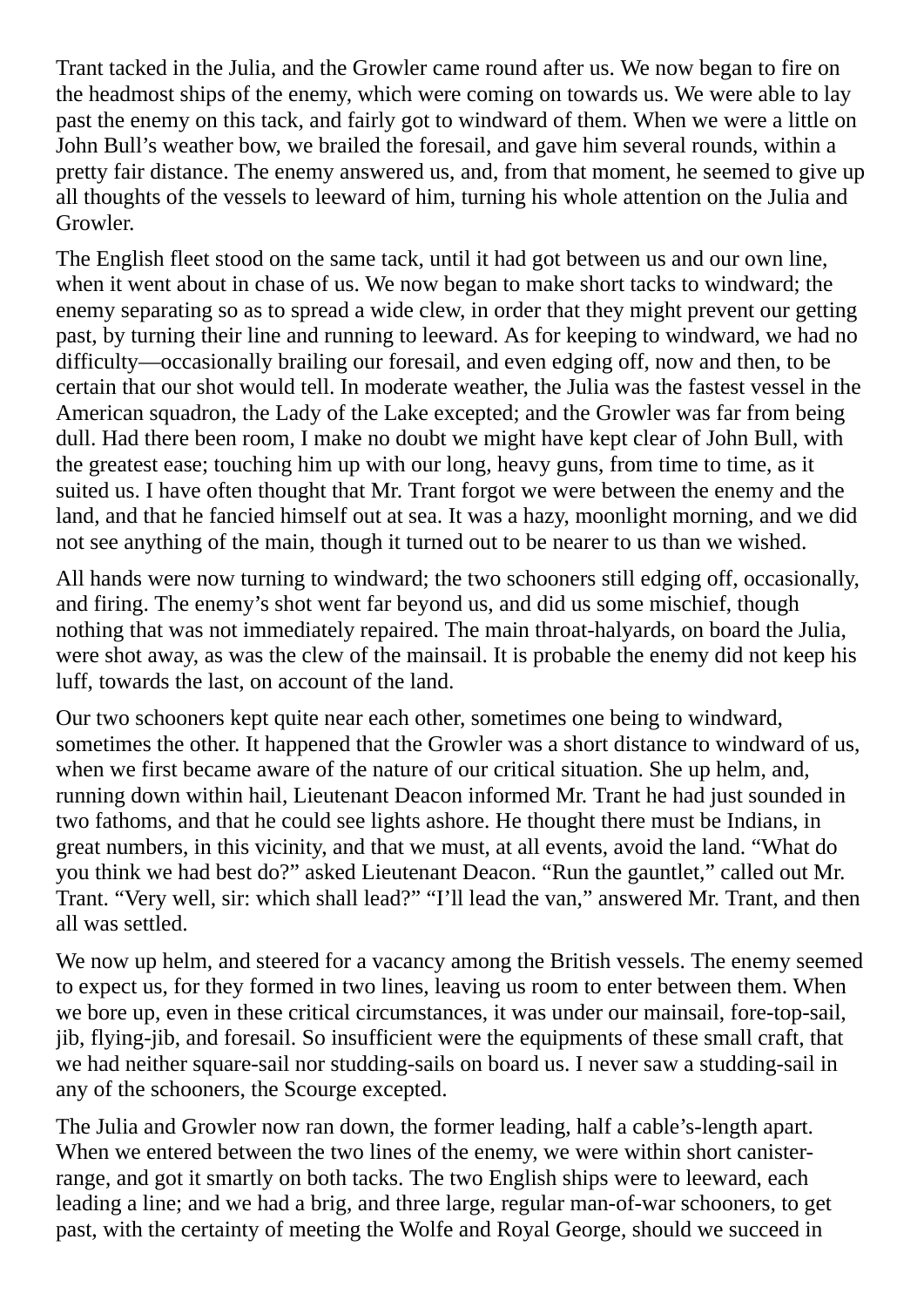clearing these four craft. Both of us kept up a heavy fire, swivelling our guns round, so as not to neglect any one. As we drew near the ships, however, we paid them the compliment of throwing all the heavy shot at them, as was due to their rank and size.

For a few minutes we fared pretty well; but we were no sooner well entered between the lines, than we got it, hot and hard. Our rigging began to come down about our ears, and one shot passed a few feet above our heads, cutting both topsail-sheets, and scooping a bit of wood as big as a thirty-two pound shot, out of the foremast. I went up on one side, myself, to knot one of these sheets, and, while aloft, discovered the injury that had been done to the spar. Soon after, the tack of the mainsail caught fire, from a wad of one of the Englishmen; for, by this time, we were close at it. I think, indeed, that the nearness of the enemy alone prevented our decks from being entirely swept. The grape and canister were passing just above our heads like hail, and the foresail was literally in ribands. The halyards being gone, the mainsail came down by the run, and the jib settled as low as it could. The topsail-yard was on the cap, and the schooner now came up into the wind.

All this time, we kept working the guns. The old man went from one gun to the other, pointing each himself, as it was ready. He was at the eighteen when things were getting near the worst, and, as he left her, he called out to her crew to "fill her—fill her to the muzzle!" He then came to our gun, which was already loaded with one round, a stand of grape, and a case of canister shot. This I know, for I put them all in with my own hands. At this time, the Melville, a brig of the enemy's, was close up with us, firing upon our decks from her fore-top. She was coming up on our larboard quarter, while a large schooner was nearing us fast on the starboard. Mr. Trant directed our gun to be elevated so as to sweep the brig's forecastle, and then he called out, "Now's the time, lads—fire at the b–-s! fire away at 'em!" But no match was to be found! Some one had thrown both overboard. By this time the brig's jib-boom was over our quarter, and the English were actually coming on board of us. The enemy were now all round us. The Wolfe, herself, was within hail, and still firing. The last I saw of any of our people, was Mallet passing forward, and I sat down on the slide of the thirty-two, myself, sullen as a bear. Two or three of the English passed me, without saying anything. Even at this instant, a volley of bullets came out of the brig's fore-top, and struck all around me; some hitting the deck, and others the gun itself. Just then, an English officer came up, and said—"What are you doing here, you Yankee?" I felt exceedingly savage, and answered, "Looking at your fools firing upon their own men." "Take that for your sauce," he said, giving me a thrust with his sword, as he spoke. The point of the cutlass just passed my hip-bone, and gave me a smart flesh-wound. The hurt was not dangerous, though it bled freely, and was some weeks in healing. I now rose to go below, and heard a hail from one of the ships—the Wolfe, as I took her to be. "Have you struck?" demanded some one. The officer who had hurt me now called out, "Don't fire into us, sir, for I'm on board, and have got possession." The officer from the ship next asked, "Is there anybody alive on board her?" To which the prize-officer answered, "I don't know, sir, I've seen but one man, as yet."

I now went down below. First, I got a bandage on my wound, to stop the bleeding, and then I had an opportunity to look about me. A party of English was below, and some of our men having joined them, the heads were knocked out of two barrels of whiskey. The kids and bread-bags were procured, and all hands, without distinction of country, sat down to enjoy themselves. Some even began to sing, and, as for good-fellowship, it was just as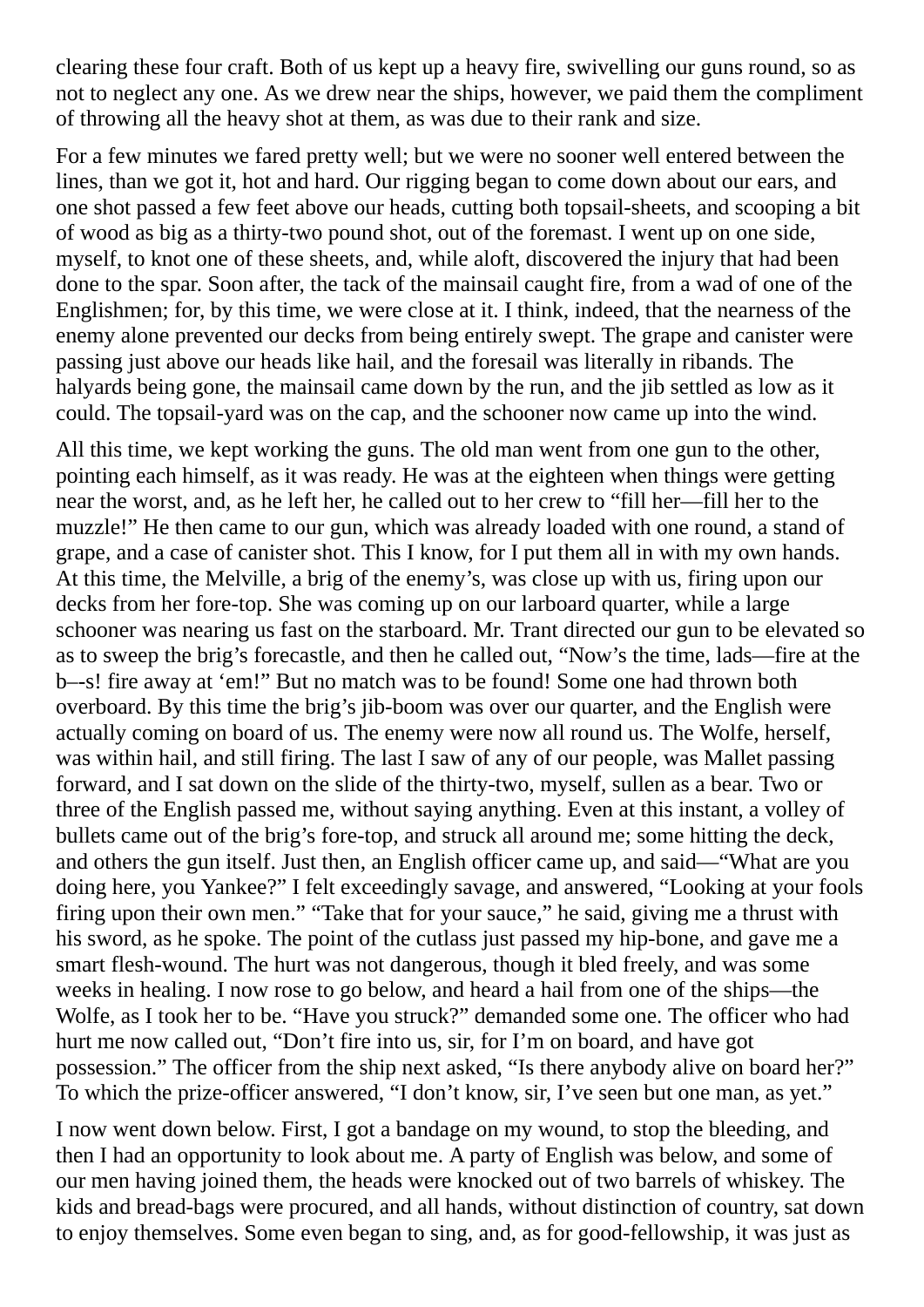marked, as it would have been in a jollification ashore.

In a few minutes the officer who had hurt me jumped down among us. The instant he saw what we were at, he sang out—"Halloo! here's high life below stairs!" Then he called to another officer to bear a hand down and see the fun. Some one sung out from among ourselves to "dowse the glim." The lights were put out, and then the two officers capsized the whiskey. While this was doing, most of the Englishmen ran up the forward hatch. We Julias all remained below.

In less than an hour we were sent on board the enemy's vessels. I was carried to the Royal George, but Mr. Trant was taken on board the Wolfe. The Growler had lost her bowsprit, and was otherwise damaged, and had been forced to strike also. She had a man killed, and I believe one or two wounded.[8] On board of us, not a man, besides myself, had been touched! We seemed to have been preserved by a miracle, for every one of the enemy had a slap at us, and, for some time, we were within pistol-shot. Then we had no quarters at all, being perfectly exposed to grape and canister. The enemy must have fired too high, for nothing else could have saved us.

In July, while I still belonged to the Scourge, I had been sent with a boat's crew, under Mr. Bogardus, on board an English flag of truce that had come into the Harbour. While in this vessel, our boat's crew were "hail-fellows-well-met" with the Englishmen, and we had agreed among us to take care of each other, should either side happen to be taken. I had been on board the Royal George but a short time, when two of these very men came up to me with some grog and some grub; and next morning they brought me my bitters. I saw no more of them, however, except when they came to shake hands with us at the gangway, as we were leaving the ship.

After breakfast, next morning, we were all called aft to the ward-room, one at a time. I was pumped as to the force of the Americans, the names of the vessels, the numbers of the crews, and the names of the commanders. I answered a little saucily, and was ordered out of the ward-room. As I was quitting the place, I was called back by one of the lieutenants, whose appearance I did not like from the first. Although it was now eight years since I left Halifax, and we had both so much altered, I took this gentleman for Mr. Bowen, the very midshipman of the Cleopatra, who had been my schoolmate, and whom I had known on board the prize-brig I have mentioned.

This officer asked me where I was born. I told him New York. He said he knew better, and asked my name. I told him it was what he found it on the muster-roll, and that by which I had been called. He said I knew better, and that I should hear more of this, hereafter. If this were my old school-fellow, he knew that I was always called Edward Robert Meyers, whereas I had dropped the middle name, and now called myself Myers. He may not, however, have been the person I took him for, and might have mistaken me for some one else; for I never had an opportunity of ascertaining any more about him.

We got into Little York, and were sent ashore that evening. I can say nothing of our squadron, having been kept below the whole time I was on board the Royal George. I could not find out whether we did the enemy any harm, or not, the night we were taken; though I remember that a sixty-eight pound carronade, that stood near the gang-way of the Royal George, was dismounted, the night I passed into her. It looked to me as if the trucks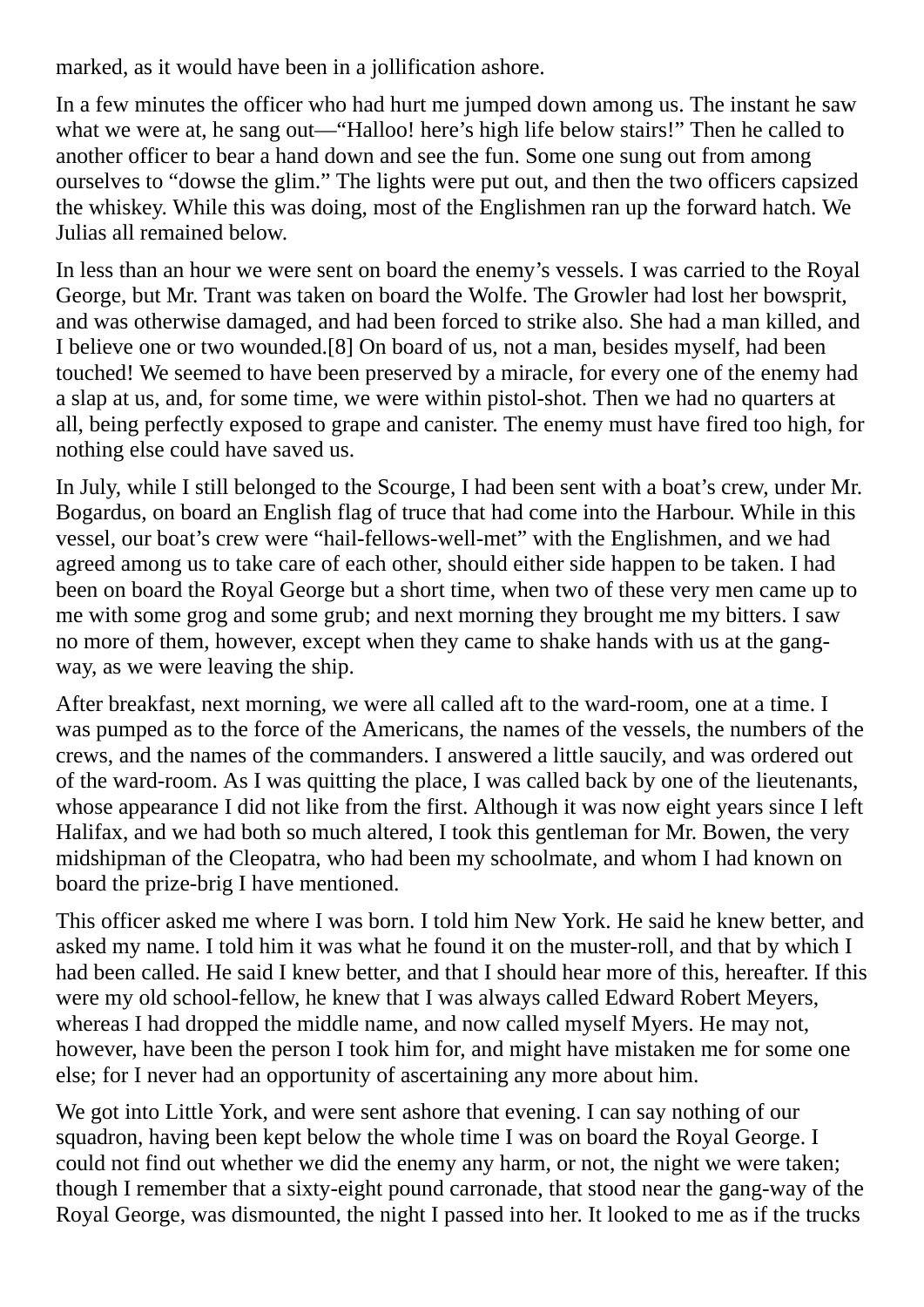were gone. This I know, that the ship was more than usually screened off; though for what reason I will not pretend to say.

At York, we were put in the gaol, where we were kept three weeks. Our treatment was every way bad, with the exception that we were not crowded. As to food, we were kept "six upon four" the whole time I was prisoner.[9] The bread was bad, and the pork little better. While in this gaol, a party of drunken Indians gave us a volley, in passing; but luckily it did us no harm.

At the end of three weeks, we received a haversack apiece, and two days' allowance. Our clothes were taken from us, and the men were told they would get them below; a thing that happened to very few of us, I believe. As for myself, I was luckily without anything to lose; my effects having gone down in the Scourge. All I had on earth was a shirt and two handkerchiefs, and an old slouched hat, that I had got in exchange for a Scotch cap that had been given to me in the Julia. I was without shoes, and so continued until I reached Halifax. All this gave me little concern; my spirits being elastic, and my disposition gay. My great trouble was the apprehension of being known, through the recollections of the officer I have mentioned.

We now commenced our march for Kingston, under the guard of a company of the Glengarians and a party of Indians. The last kept on our flanks, and it was understood they would shoot and scalp any man who left the ranks. We marched two and two, being something like eighty prisoners. It was hard work for the first day or two, the road being nothing but an Indian trail, and our lodging-places the open air. My feet became very sore, and, as for food, we had to eat our pork raw, there being nothing to cook in. The soldiers fared no better than ourselves, however, with the exception of being on full allowance. It seems that our provisions were sent by water, and left for us at particular places; for every eight-and-forty hours we touched the lake shore, and found them ready for us. They were left on the beach without any guard, or any one near them. In this way we picked up our supplies the whole distance.

At the dépôt, Mr. Bogardus and the pilot found a boat, and managed to get into her, and put out into the lake. After being absent a day and night, they were driven in by rough weather, and fell into the hands of a party of dragoons who were escorting Sir George Prevost along the lake shore. We found them at a sort of tavern, where were the English Governor and his escort at the time. They were sent back among us, with two American army officers, who had fallen into the hands of the Indians, and had been most foully treated. One of these officers was wounded in the arm.

The night of the day we fell in with Sir George Prevost, we passed through a hamlet, and slept just without it. As we entered the village the guard played Yankee Doodle, winding up with the Rogue's March. As we went through the place, I got leave to go to a house and ask for a drink of milk. The woman of this house said they had been expecting us for two days, and that they had been saving their milk expressly to give us. I got as much as I wanted, and a small loaf of bread in the bargain, as did several others with me. These people seemed to me to be all well affected to the Americans, and much disposed to treat us kindly. We slept on a barn floor that night.

We were much provoked at the insult of playing the Rogue's March. Jack Reilly and I laid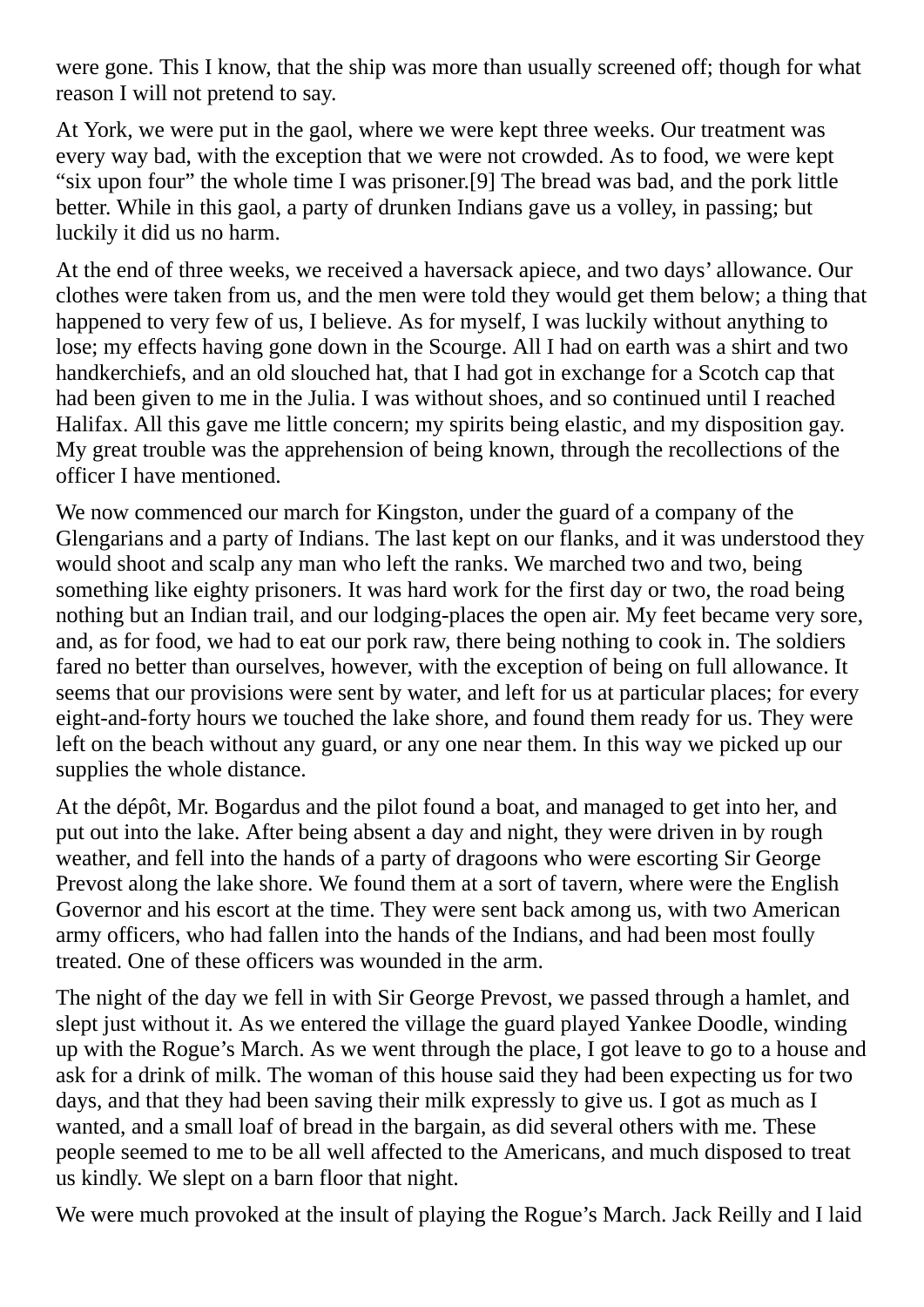a plan to have our revenge, should it be repeated. Two or three days later we had the same tune, at another village, and I caught up a couple of large stones, ran ahead, and dashed them through both ends of the drum, before the boy, who was beating it, knew what I was about. Jack snatched the fife out of the other boy's hand, and it was passed from one to another among us, until it reached one who threw it over the railing of a bridge. After this, we had no more music, good or bad. Not a word was said to any of us about this affair, and I really think the officers were ashamed of themselves.

After a march of several days we came to a hamlet, not a great distance from Kingston. I saw a good many geese about, and took a fancy to have one for supper. I told Mallet if he would cook a goose, I would tip one over. The matter was arranged between us, and picking up a club I made a dash at a flock, and knocked a bird over. I caught up the goose and ran, when my fellow-prisoners called out to me to dodge, which I did, behind a stump, not knowing from what quarter the danger might come. It was well I did, for two Indians fired at me, one hitting the stump, and the other ball passing just over my head. A militia officer now galloped up, and drove back the Indians who were running up to me, to look after the scalp, I suppose. This officer remonstrated with me, but spoke mildly and even kindly. I told him I was hungry, and that I wanted a warm mess. "But you are committing a robbery," he said. "If I am, I'm robbing an enemy." "You do not know but it may be a friend," was his significant answer. "Well, if I am, *he*'ll not grudge me the goose," says I. On hearing this, the officer laughed, and asked me how I meant to cook the goose. I told him that one of my messmates had promised to do this for me. He then bade me carry the goose into the ranks, and to come to him when we halted at night. I did this, and he gave us a pan, some potatoes, onions, &c., out of which we made the only good mess we got on our march. I may say this was the last hearty and really palatable meal I made until I reached Halifax, a period of several weeks.

While Jack Mallet was cooking the goose, I went in behind a pile of boards, attended by a soldier to watch me, and, while there, I saw an ivory rule lying on the boards, with fifteen pence alongside of it. These I pinned, as a lawful prize, being in an enemy's country. The money served to buy us some bread. The rule was bartered for half a gallon of rum. This made us a merry night, taking all things together.

We made no halt at Kingston, though the Indians left us. We now marched through a settled country, with some militia for our guards. Our treatment was much better than it had been, the people of the country treating us kindly. When we were abreast of the Thousand Islands, Mr. Bogardus and the pilot made another attempt to escape, and got fairly off. These were the only two who did succeed. How they effected it I cannot say, but I know they escaped. I never saw either afterwards.

At the Long Sault, we were all put in boats, with a Canadian pilot in each end. The militia staid behind, and down we went; they say at the rate of nine miles in fifteen minutes. We found a new guard at the foot of the rapids. This was done, beyond a doubt, to save us and themselves, though we thought hard of it at the time, for it appeared to us, as if they thrust us into a danger they did not like to run themselves. I have since heard that even ladies travelling, used to go down these formidable rapids in the same way; and that, with skilful pilots, there is little or no danger.

When we reached Montreal we were confined in a gaol where we remained three weeks.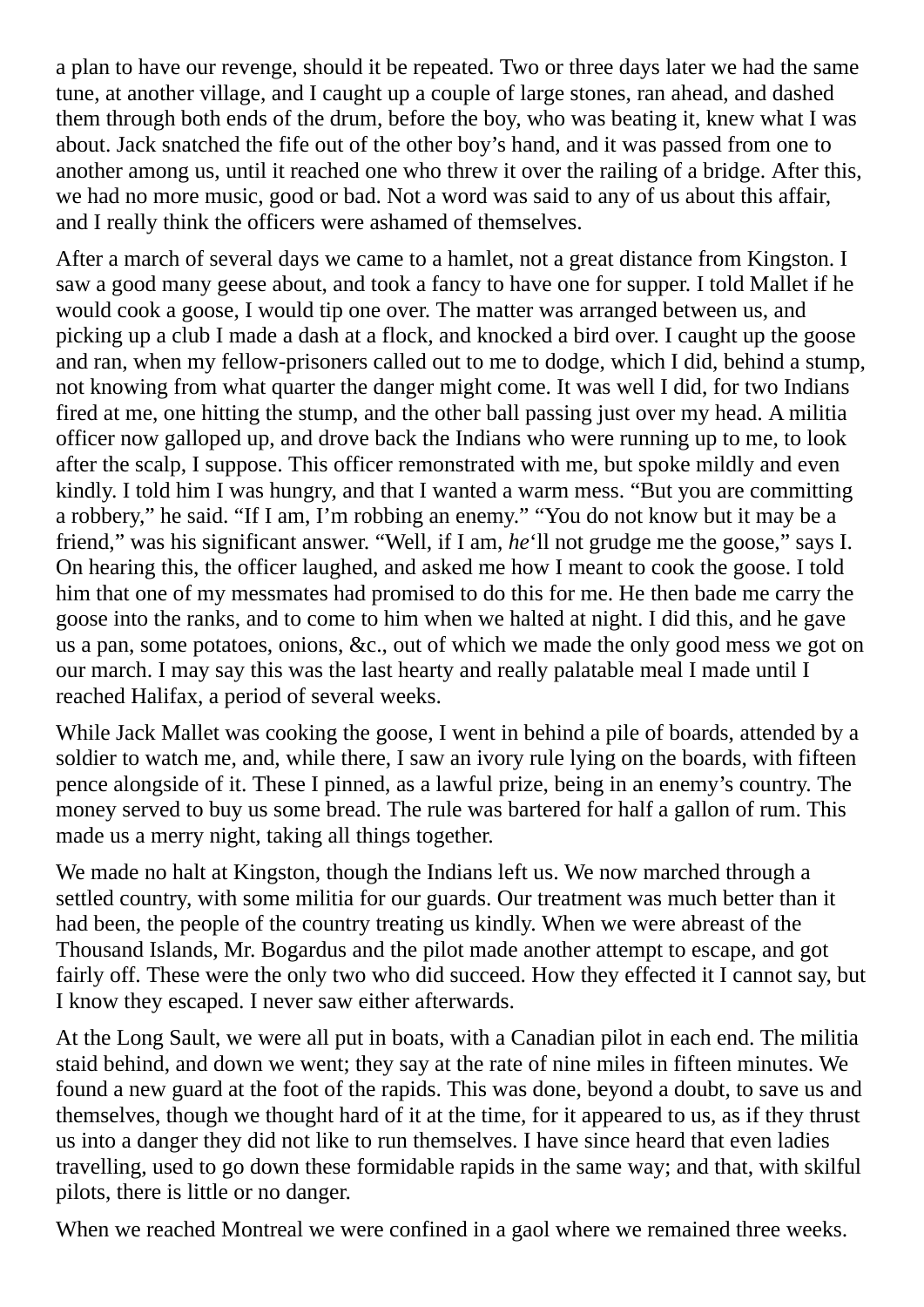There was an American lady confined in this building, though she had more liberty than we, and from her we received much aid. She sent us soap, and she gave me bandages &c., for my hurt. Occasionally she gave us little things to eat. I never knew her name, but heard she had two sons in the American army, and that she had been detected in corresponding with them.

We remained at Montreal two or three weeks, and then were sent down to Quebec, where we were put on board of prison-ships. I was sent to the Lord Cathcart, and most of the Julia's men with me. Our provisions were very bad, and the mortality among us was great. The bread was intolerably bad. Mr. Trant came to see us, privately, and he brought some salt with him, which was a great relief to us. Jack Mallet asked him whether some of us might not go to work on board a transport, that lay just astern of us, in order to get something; better to eat. Mr. Trant said yes, and eight of us went on board this craft, every day, getting provisions and grog for our pay. At sunset, we returned regularly to the Cathcart. I got a second shirt and a pair of trowsers in this way.

About a fortnight after this arrangement, the Surprise, 32, and a sloop-of-war, came in, anchoring some distance below the town. These ships sent their boats up to the prisonships to examine them for men. After going through those vessels, they came on board the transport, and finding us fresh, clean, fed and tolerably clad, they pronounced us all Englishmen, and carried us on board the frigate. We were not permitted even to go and take leave of our shipmates. Of the eight men thus taken, five were native Americans, one was from Mozambique, one I suppose to have been an English subject born, but long settled in America; and, as for me, the reader knows as much of my origin as I know myself.

We were asked if we would go to duty on board the Surprise, and we all refused. We were then put in close con finement, on the berth-deck, under the charge of a sentry. In a day or two, the ship sailed; and off Cape Breton we met with a heavy gale, in which the people suffered severely with snow and cold. The ship was kept off the land, with great difficulty. After all, we prisoners saved the ship, though I think it likely the injury originally came from some of us. The breechings of two of the guns had been cut, and the guns broke adrift in the height of the gale. All the crew were on deck, and the sentinel permitting it, we went up and smothered the guns with hammocks. We were now allowed to go about deck, but this lasted a short time, the whole of us being sent below, again, as soon as the gale abated.

On reaching Halifax, we were all put on board of the Regulus transport, bound to Bermuda. Here we eight were thrown into irons, under the accusation of being British subjects. At the end of twenty-four hours, however, the captain came to us, and offered to let us out of irons, and to give us ship's treatment, if we would help in working the vessel to Bermuda. I have since thought we were ironed merely to extort this arrangement from us. We consulted together; and, thinking a chance might offer to get possession of the Regulus, which had only a few Canadians in her, and was to be convoyed by the Pictou schooner, we consented. We were now turned up to duty, and I got the first pair of shoes that had been on my feet since the Scourge sunk from under me.

The reader will imagine I had not been in the harbour of Halifax, without a strong desire to ascertain something about those I had left behind me, in that town. I was nervously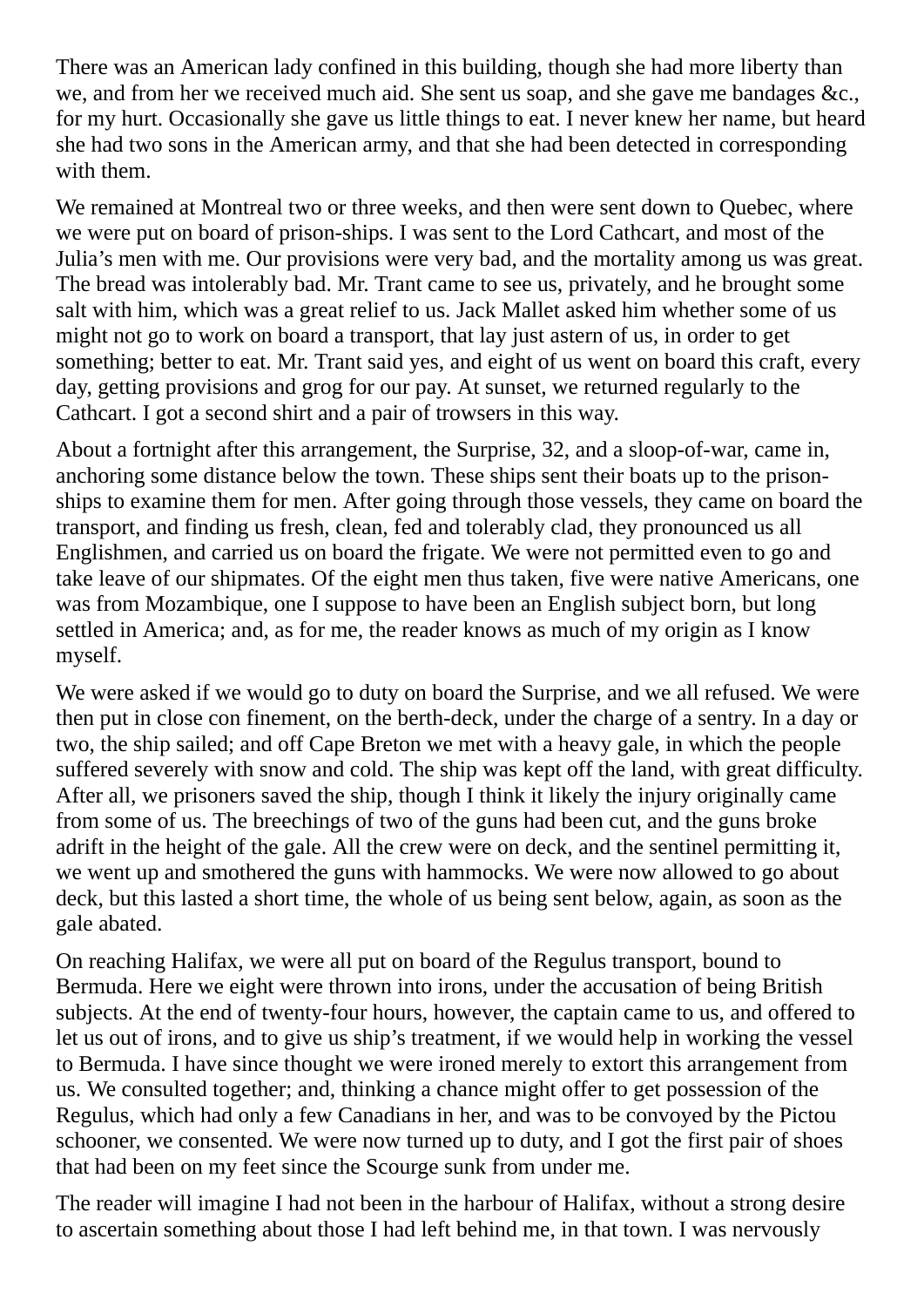afraid of being discovered, and yet had a feverish wish to go ashore. The manner in which I gratified this wish, and the consequences to which it led, will be seen in the sequel.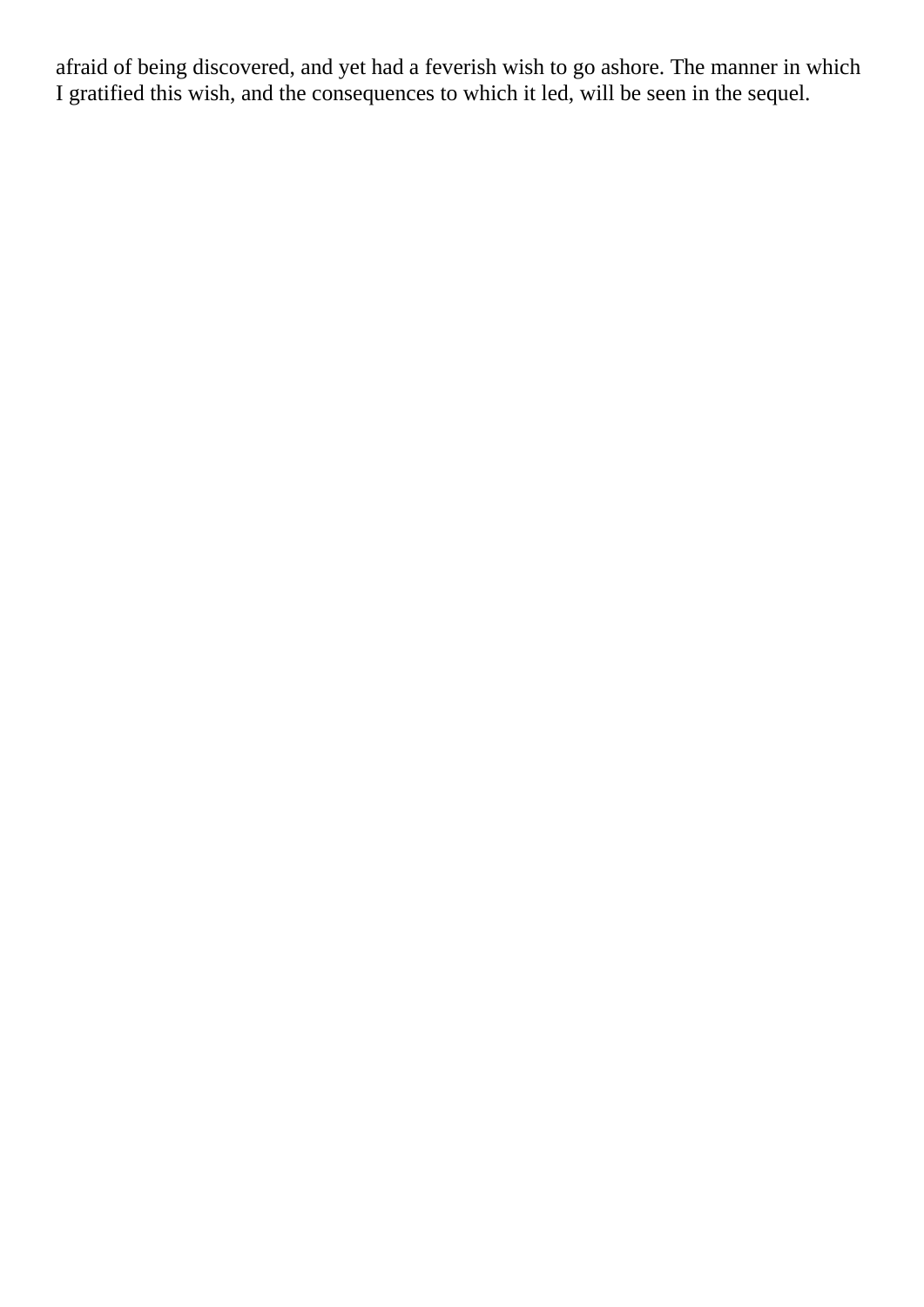## **CHAPTER VIII.**

Jack Mallet had long known my history. He was my confidant, and entered into all my feelings. The night we went to duty on board the transport, a boat was lying alongside of the ship, and the weather being thick, it afforded a good opportunity for gratifying my longing. Jack and myself got in, after putting our heads together, and stole off undetected. I pulled directly up to the wharf of Mr. Marchinton, and at once found myself at home. I will not pretend to describe my sensations, but they were a strange mixture of apprehension, disquiet, hope, and natural attachment. I wished much to see my sister, but was afraid to venture on that.

There was a family, however, of the name of Fraser, that lived near the shore, with which I had been well acquainted, and in whose members I had great confidence. They were respectable in position, its head being called a judge, and they were all intimate with the Marchintons. To the Frasers, then, I went; Jack keeping me company. I was afraid, if I knocked, the servant would not let me in, appearing, as I did, in the dress of a common sailor; so I opened the street-door without any ceremony, and went directly to that of the parlour, which I entered before there was time to stop me. Jack brought up in the entry.

Mrs. Fraser and her daughter were seated together, on a settee, and the judge was reading at a table. My sudden apparition astonished them, and all three gazed at me in silence. Mr. Fraser then said, "In the name of heaven, where did you come from, Edward!" I told him I had been in the American service, but that I now belonged to an English transport that was to sail in the morning, and that I had just come ashore to inquire how all hands did; particularly my sister. He told me that my sister was living, a married woman, in Halifax; that Mr. Marchinton was dead, and had grieved very much at my disappearance; that I was supposed to be dead. He then gave me much advice as to my future course, and reminded me how much I had lost by my early mistakes. He was particularly anxious I should quit my adopted country, and wished me to remain in Halifax. He offered to send a servant with me to find my sister, but I was afraid to let my presence be known to so many. I begged my visit might be kept a secret, as I felt ashamed of being seen in so humble circumstances. I was well treated, as was Jack Mallet, both of us receiving wine and cake, &c. Mr. Fraser also gave me a guinea, and as I went away, Mrs. Fraser slipped a pound note into my hand. The latter said to me, in a whisper—"I know what you are afraid of, but I shall tell Harriet of your visit; she will be secret."

I staid about an hour, receiving every mark of kindness from these excellent and respectable people, leaving them to believe we were to sail in the morning. When we got back to the transport no one knew of our absence, and nothing was ever said of our taking the boat. The Regulus did not sail for twenty hours after this, but I had no more communication with the shore. We got to sea, at last, two transports, under the convoy of the Pictou.

During the whole passage, we eight prisoners kept a sharp look-out for a chance to get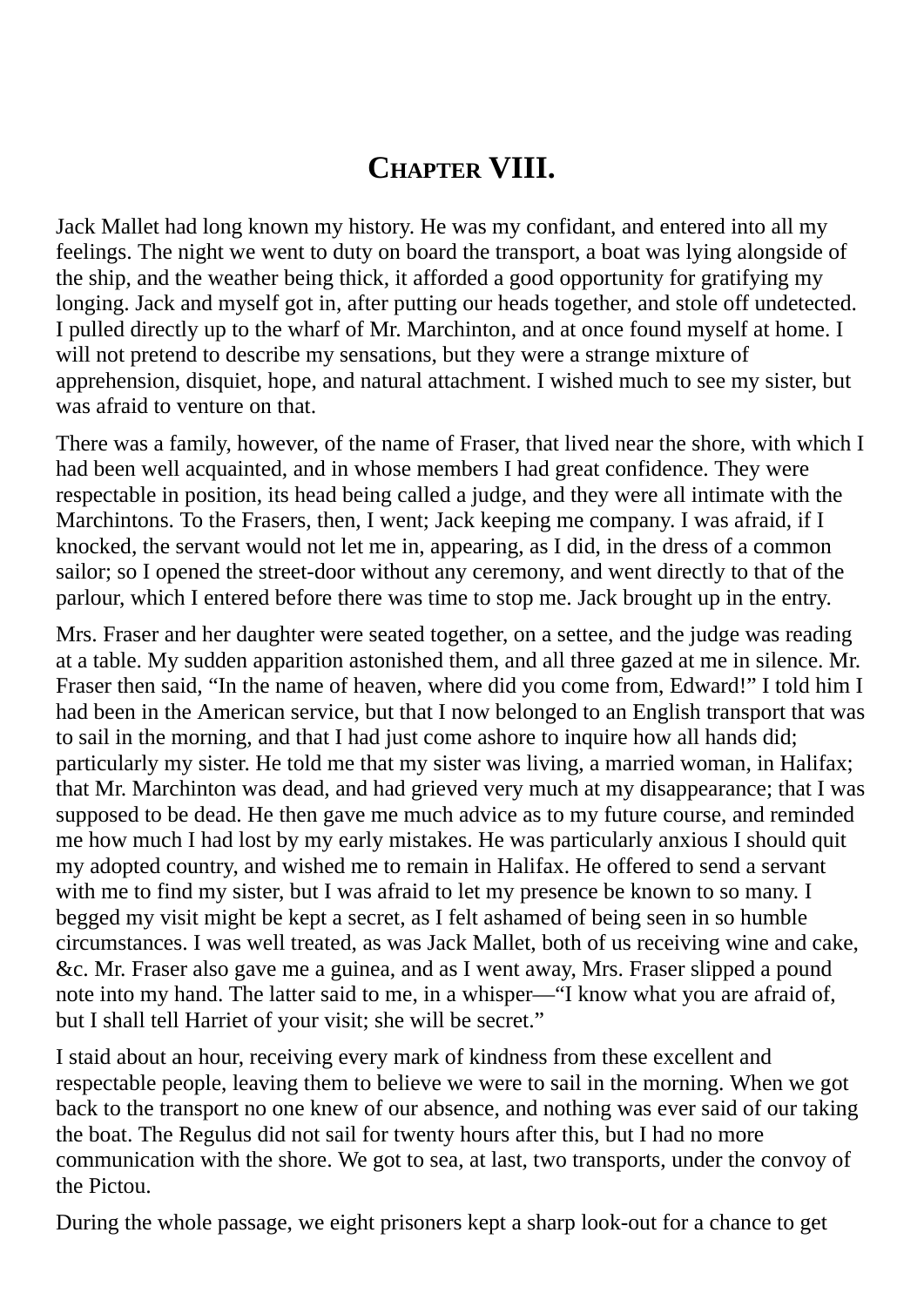possession of the ship. We were closely watched, there being a lieutenant and his boat's crew on board, besides the Canadians, the master, mate, &c. All the arms were secreted, and nothing was left at hand, that we could use in a rising.

About mid passage, it blowing fresh, with the ship under double-reefed topsails, I was at the weather, with one of the Canadians at the lee, wheel. Mallet was at work in the larboard, or weather, mizen chains, ready to lend me a hand. At this moment the Pictou came up under our lee, to speak us in relation to carrying a light during the night. Her masts swung so she could not carry one herself, and her commander wished us to carry our top-light, he keeping near it, instead of our keeping near him. The schooner came very close to us, it blowing heavily, and Mallet called out, "Ned, now is your time. Up helm and into him. A couple of seas will send him down." This was said loud enough to be heard, though all on deck were attending to the schooner; and, as for the Canadian, he did not understand English. I managed to get the helm hard up, and Mallet jumped inboard. The ship fell off fast; but the lieutenant, who was on board as an agent, was standing in the companion-way with his wife, and, the instant he saw what I had done, he ran aft, struck me a sharp blow, and put the helm hard down with his own hands. This saved the Pictou, though there was a great outcry on board her. The lieutenant's wife screamed, and there was a pretty uproar for a minute, in every direction. As the Regulus luffed-to, her jibboom-end just cleared the Pictou's forward rigging, and a man might almost have jumped from the ship to the schooner, as we got alongside of each other. Another minute, and we should have travelled over His Majesty's schooner, like a rail-road car going over a squash.

The lieutenant now denounced us, and we prisoners were all put in irons. I am merely relating facts. How far we were right, I leave others to decide; but it must be remembered that Jack had, in that day, a mortal enmity to a British man-of-war, which was a little too apt to lay hands on all that she fell in with, on the high seas. Perhaps severe moralists might say that we had entered into a bargain with the captain of the Regulus, not to make war on him during the passage; in answer to which, we can reply that we were not attacking *him*, but the Pictou. Our intention, it must be confessed, however, was to seize the Regulus in the confusion. Had we been better treated as prisoners, our tempers might not have been so savage. But we got no good treatment, except for our own work; and, being hedged in in this manner, common sailors reason very much as they feel. We were not permitted to go at large again, in the Regulus, in which the English were very right, as Jack Mallet, in particular, was a man to put his shipmates up to almost any enterprise.

The anchor was hardly down, at Bermuda, before a signal was made to the Goliah, razée, for a boat, and we were sent on board that ship. This was a cruising vessel, and she went to sea next morning. We were distributed about the ship, and ordered to go to work. The intention, evidently, was to swallow us all in the enormous maw of the British navy. We refused to do duty, however, to a man; most of our fellows being pretty bold, as native Americans. We were a fortnight in this situation, the greater part of the time playing green, with our tin pots slung round our necks. We did so much of this, that the people began to laugh at us, as real Johnny Raws, though the old salts knew better. The last even helped us along, some giving us clothes, extra grog, and otherwise being very kind to us. The officers treated us pretty well, too, all things considered. None of us got flogged, nor were we even threatened with the gang-way. At length the plan was changed. The boatswain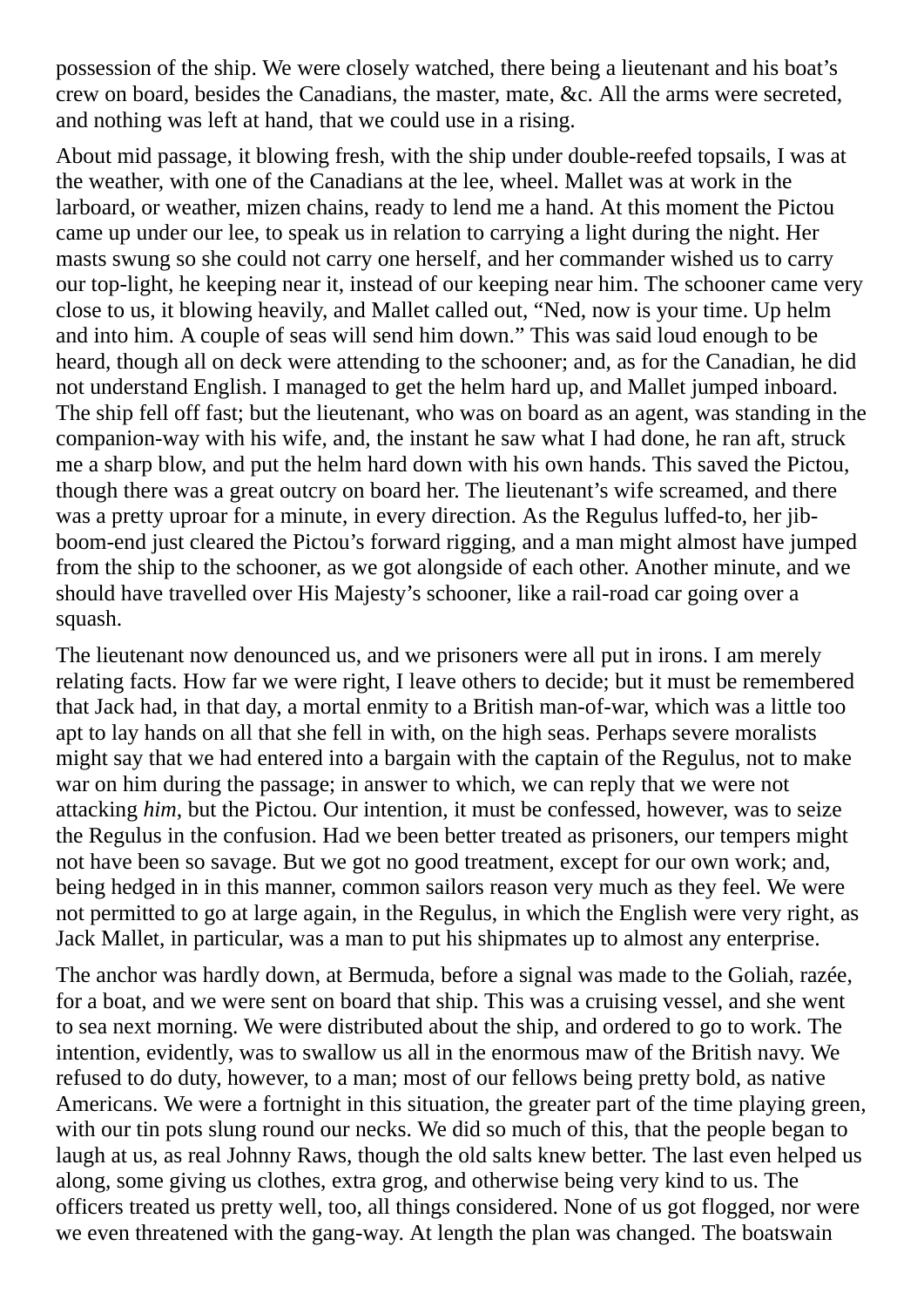was asked if he got anything out of us, and, making a bad report, we were sent down to the lower gun-deck, under a sentry's charge, and put at "six upon four," again. Here we remained until the ship went into Bermuda, after a six weeks' cruise. This vessel, an old seventy-four cut down, did not answer, for she was soon after sent to England. I overheard her officers, from our berth near the bulkhead, wishing to fall in with the President, Commodore Rodgers—a vessel they fancied they could easily handle. I cannot say they could not, but one day an elderly man among them spoke very rationally on the subject, saying, they *might*, or they might *not* get the best of it in such a fight. For his part, he did not wish to see any such craft, with the miserable crew they had in the Goliah.

We found the Ramilies, Sir Thomas Hardy, lying in Bermuda roads. This ship sent a boat, which took us on board the Ardent, 64, which was then used as a prison-ship. About a week before we reached this vessel an American midshipman got hold of a boat, and effected his escape, actually making the passage between Bermuda and Cape Henry all alone, by himself.[10] In consequence of this unusual occurrence, a bright look out was kept on all the boats, thus defeating one of our plans, which was to get off in the same way. When we reached the Ardent, we found but four Americans in her. After we had been on board her about a week, three men joined us, who had given themselves up on board English men-of-war, as native Americans. One of these men, whose name was Baily, had been fourteen years in the English service, into which he had been pressed, his protection having been torn up before his face. He was a Connecticut man, and had given himself up at the commencement of the war, getting three dozen for his pains. He was then sent on the Halifax station, where he gave himself up again. He received three dozen more, then had his shirt thrown over his back and was sent to us. I saw the back and the shirt, myself, and Baily said he would keep the last to be buried with him. Bradbury and Patrick were served very much in the same manner. I saw all their backs, and give the remainder of the story, as they gave it to me. Baily and Bradbury got off in season to join the Constitution, and to make the last cruise in her during this war. I afterwards fell in with Bradbury, who mentioned this circumstance to me.

It is good to have these things known, for I do believe the English nation would be averse to men's receiving such treatment, could they fairly be made to understand it. It surely is bad enough to be compelled to fight the battles of a foreign country, without being flogged for not fighting them when they happen to be against one's own people. For myself, I was born, of German parents, in the English territory, it is true; but America was, and ever has been, the country of my choice, and, while yet a child, I may say, I decided for myself to sail under the American flag; and, if my father had a right to make an Englishman of me, by taking service under the English crown, I think I had a right to make myself what I pleased, when he had left me to get on as I could, without his counsel and advice.

After being about three weeks in the Ardent, we eight prisoners were sent on board the Ramilies, to be tried as Englishmen who had been fighting against their king. The trial took place on board the Asia, 74, a flag-ship; but we lived in the Ramilies, during the time the investigation was going on. Sir Thomas Hardy held several conversations with me, on the quarter-deck, in which he manifested great kindness of feeling. He inquired whether I was really an American; but I evaded any direct answer. I told him, however, that I had been an apprentice, in New York, in the employment of Jacob Barker; which was true, in one sense, as Mr. Barker was the consignee of the Sterling, and knew of my indentures. I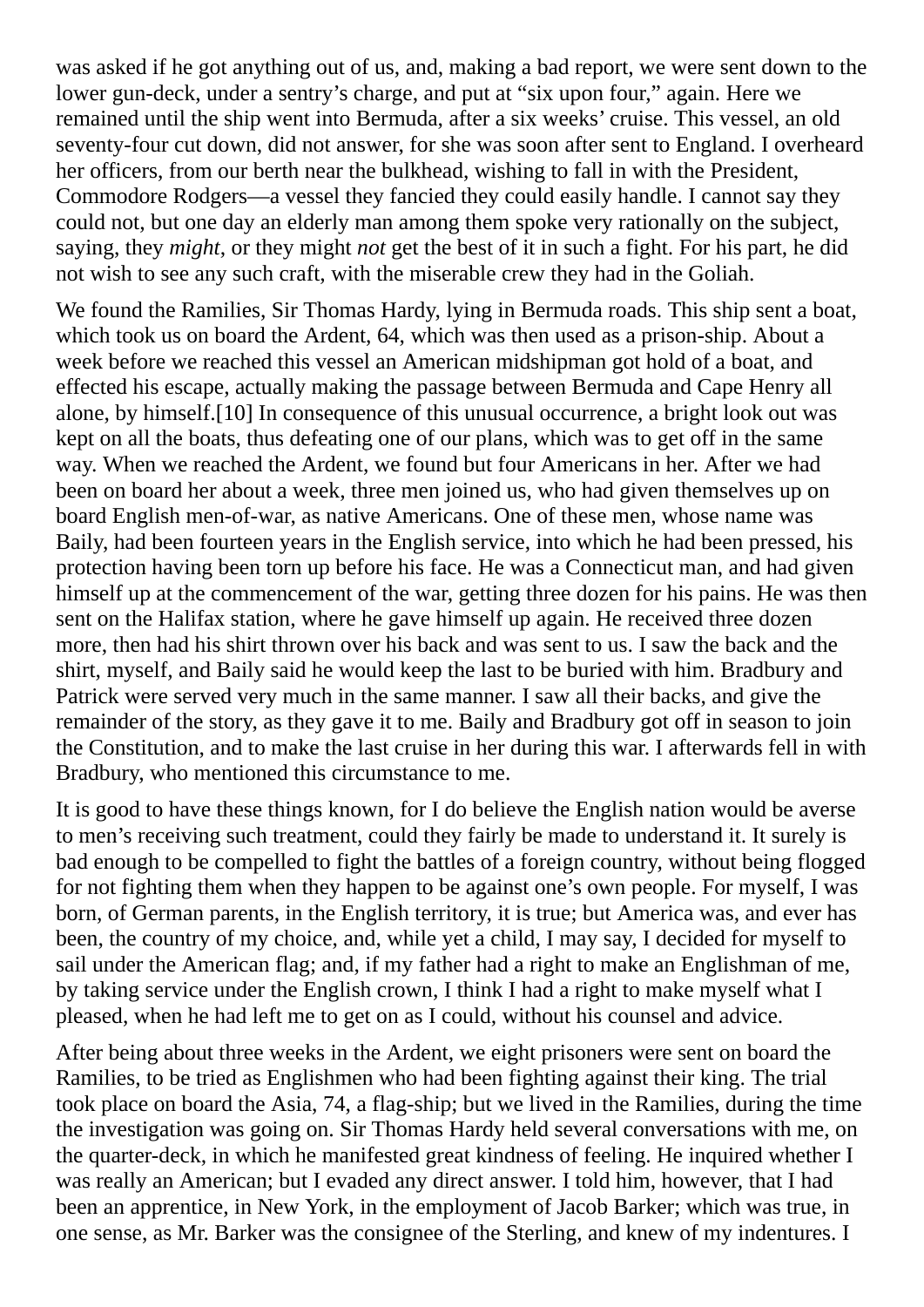mentioned him, as a person more likely to be known than Captain Johnston. Sir Thomas said he had some knowledge of Mr. Barker; and, I think, I have heard that they were, in some way, connected. This was laying an anchor to-windward, as it turned out, in the end.

We were all on board the Asia, for trial, or investigation, two days, before I was sent for into the cabin. I was very much frightened; and scarce knew what I said, or did. It is a cruel thing to leave sailors without counsel, on such occasions; though the officers behaved very kindly and considerately to me; and, I believe, to all of us. There were several officers seated round a table; and all were in swabs. They said, the gentleman who presided, was a Sir Borlase Warren, the admiral on the station.[11] This gentleman, whoever he was, probably saw that I was frightened. He slewed himself round, in his chair, and said to me; "My man, you need not be alarmed; we know *who* you are, and *what* you are; but your apprenticeship will be of great service to you." This was not said, however, until Sir Thomas Hardy had got out the story of my being an apprentice in Jacob Barker's employ, again, before them all, in the cabin. I was told to send for a copy of my indentures, by one of the white-washed Swedes, that sailed between Bermuda and New York. This I did, that very day. I was in the cabin of the Asia, half an hour, perhaps; and I felt greatly relieved, when I got out of it. It was decided, in my presence, to send me back among the prisoners, on board the Ardent. The same decision was made, as to the whole eight of us, that had come on in the Regulus.

When we got back to the Ramilies, Sir Thomas Hardy had some more conversation with me. I have thought, ever since, that he knew something about my birth, and of my being the prince's godson. He wished me to join the British service, seemingly, very much, and encouraged me with the hope of being promoted. But, it is due to myself, to say, I held out against it all. I do not believe America had a truer heart, in her service, than mine; and I do not think an English commission would have bought me. I have nothing to hope, from saying this, for I am now old, and a cripple but, as I have sat down to relate the truth, let the truth be told, whether it tell for, or against me.

We were now sent back to the Ardent; where we remained three weeks, or a month, longer. During this time we got our papers from New York; I receiving a copy of my indentures, together with the sum of ten dollars; which reached me through Sir Thomas Hardy, as I understood. Nothing more was ever said, to any of the eight, about their being Englishmen; the whole of us being treated as prisoners of war. Prisoners arrived fast, until we had four hundred in the Ardent. The old Ruby, a forty-four, on two decks, was obliged to receive some of them. Most of these prisoners were privateersmen; though there were a few soldiers, and some citizens that had been picked up in Chesapeake Bay. Before we left Bermuda, the crew of a French frigate was put into the Ardent, to the number of near four hundred men. In the whole, we must have had eight hundred souls, and all on one deck. This was close stowage, and I was heartily glad when I quitted the ship.

Soon after the French arrived, four hundred of us Americans were put on board transports, and we sailed for Halifax, under the convoy of the Ramilies. A day or two after we got out, we fell in with an American privateer, which continued hovering around us for several days. As this was a bold fellow, frequently coming within gun-shot, and sporting his sticks and canvass in all sorts of ways, Sir Thomas Hardy felt afraid he would get one of the four transports, and he took all us prisoners into the Ramilies. We staid in the ship the rest of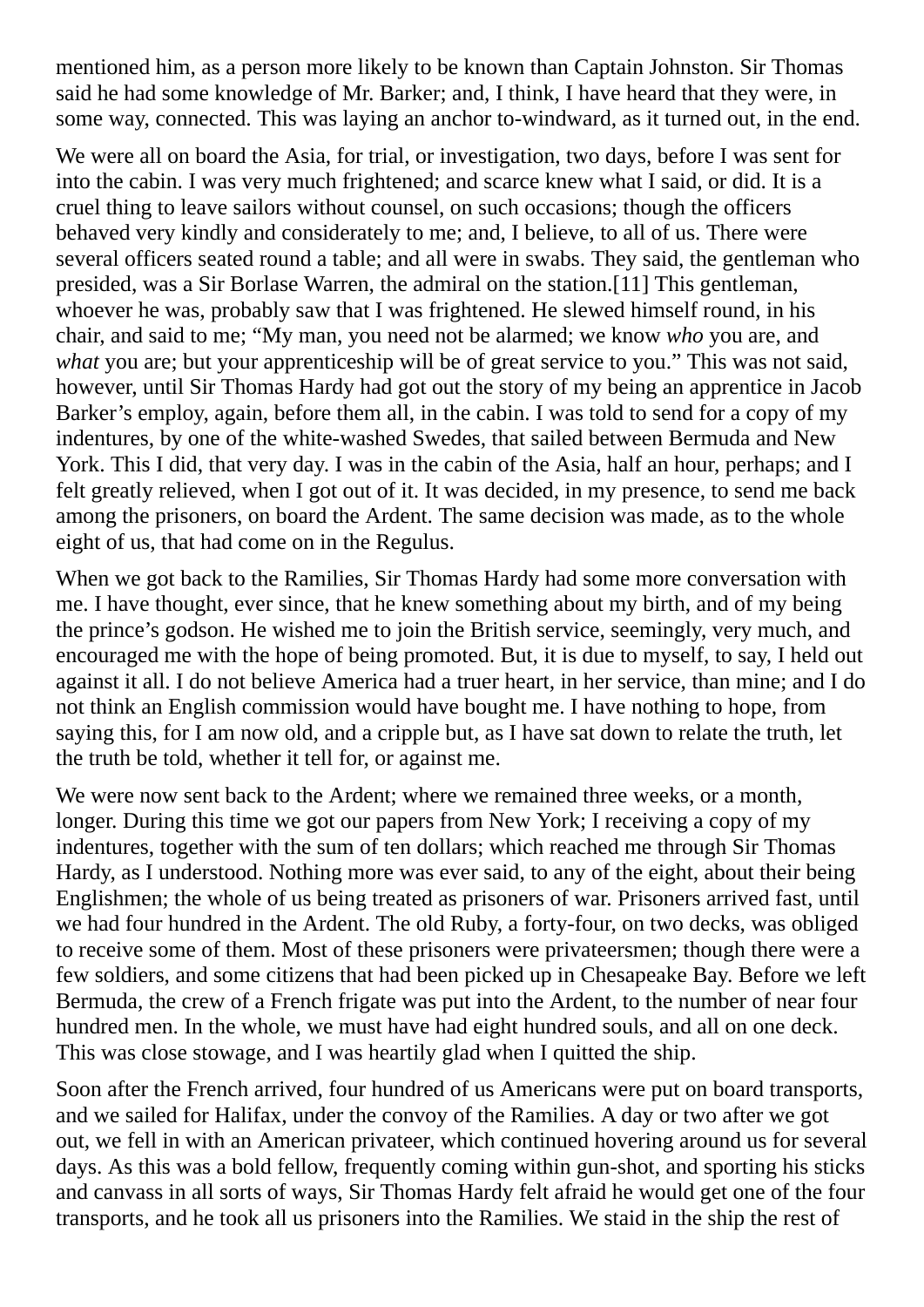the passage, and when we went into Halifax it was all alone, the four transports having disappeared. Two of them subsequently got in; but I think the other two were actually taken by that saucy fellow.

The prisoners, at first, had great liberty allowed them, on board the Ramilies. On all occasions, Sir Thomas Hardy treated the Americans well. A party of marines was stationed on the poop, and another on the forecastle, and the ship's people had arms; but this was all the precaution that was used. The opportunity tempted some of our men to plan a rising, with a view to seize the ship. Privateer officers were at the head of this scheme, which was communicated to me, among others, soon after the plot was laid. Most of the prisoners knew of the intention, and everybody seemed to enter into the affair with hearty good-will. Our design was to rise at the end of the second dog-watch, overcome the crew, and carry the ship upon our own coast. If unable to pass the blockading squadrons, we intended to run her ashore. The people of the Ramilies outnumbered us by near onehalf, and they had arms, it is true; but we trusted to the effect of a surprise, and something to the disposition of most English sailors to get quit of their own service. Had the attempt been made, from what I saw of the crew, I think our main trouble would have been with the officers and the marines. We were prevented from trying the experiment, however, in consequence of having been betrayed by some one who was in the secret, the whole of us being suddenly sent into the cable tiers and amongst the water casks, under the vigilant care of sentinels posted in the wings. After that, we were allowed to come on deck singly, only, and then under a sentinel's charge. When Sir Thomas spoke to us concerning this change of treatment, he did not abuse us for our plan, but was mild and reasonable, while he reminded us of the necessity of what he was doing. I have no idea he would have been in the least injured, had we got possession of the ship; for, to the last, our people praised him, and the treatment they received, while under his orders.

Before we were sent below, Sir Thomas spoke to me again, on the subject of my joining the English service. He was quite earnest about it, and reasoned with me like a father; but I was determined not to yield. I did not like England, and I did like America. My birth in Quebec was a thing I could not help; but having chosen to serve under the American flag, and having done so now for years, I did not choose to go over to the enemy.

At Halifax, fifteen or twenty of us were sent on board the old Centurion, 44, Lord Anson's ship, as retaliation-men. We eight were of the number. We found something like thirty more in the ship, all retaliation-men, like ourselves. Those we found in the Centurion did not appear to me to be foremast Jacks, but struck me as being citizens from ashore. We were well treated, however, suffering no other confinement than that of the ship. We were on "six upon four," it is true, like other prisoners, but our own country gave us small stores, and extra bread and beef. In the way of grub, we fared like sailor kings. At the end of three weeks, we eight lakesmen were sent to Melville Island, among the great herd of prisoners. I cannot explain the reason of all these changes; but I know that when the gate was shut on us, the turnkey said we had gone into a home that would last as long as the war lasted.

Melville is an island of more than a mile in circumference, with low, rocky shores. It lies about three miles from the town of Halifax, but not in sight. It is connected with the main by a bridge that is thrown across a narrow passage of something like a quarter of a mile in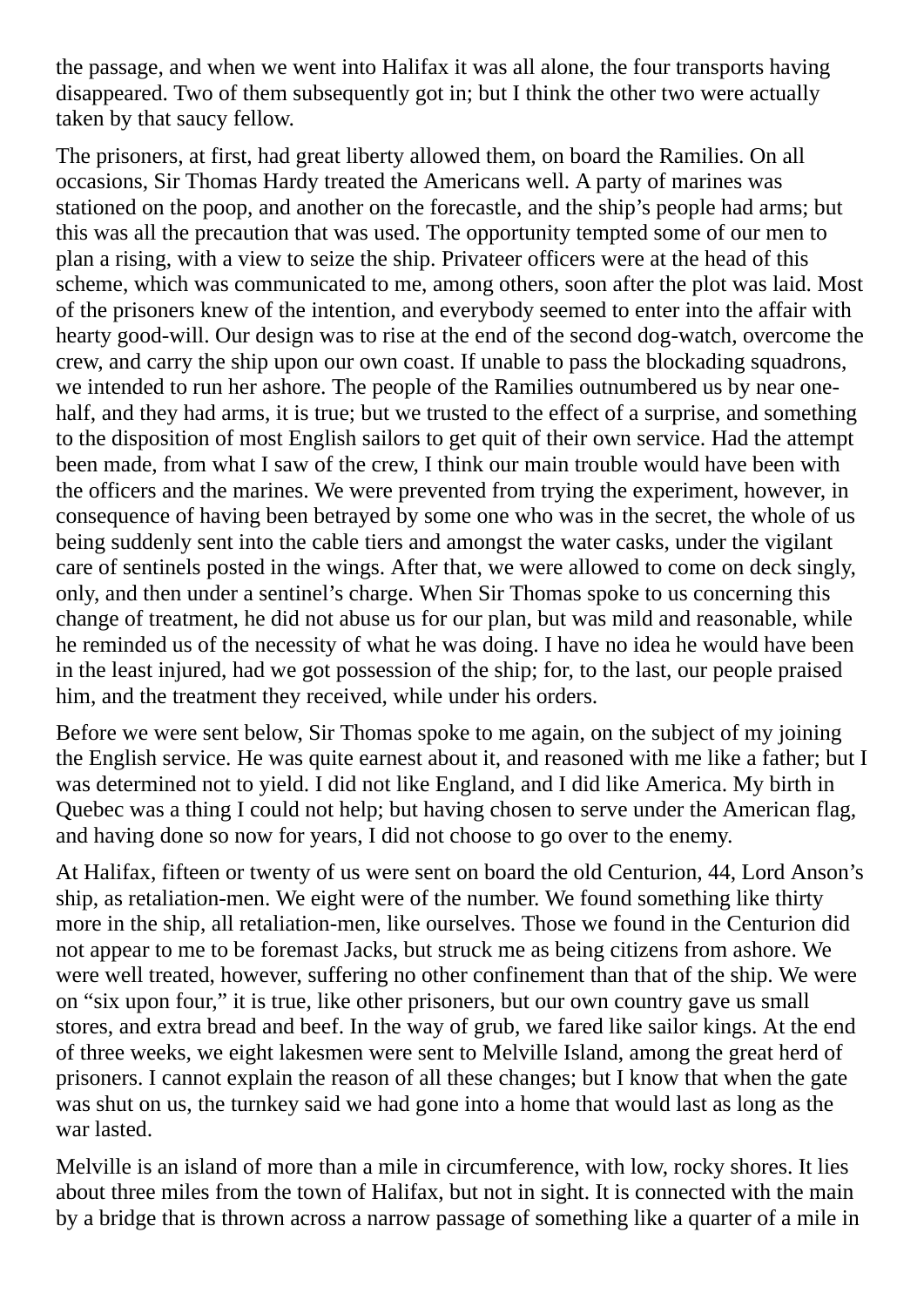width. In the centre of the island is an eminence, which was occupied by the garrison, and had some artillery. This eminence commanded the whole island. Another post on the main, also, commanded the prisoners' barracks. These barracks were ordinary wooden buildings, enclosed on the side of the island with a strong stone wall, and on the side of the post on the main, by high, open palisades. Of course, a sufficient guard was maintained.

It was said there were about twelve hundred Americans on the island, when I passed the gate. Among them were a few French, some of whom were a part of the crew of the Ville de Milan, the ship that had been taken before I first left Halifax; or more than eight years previously to this time. This did, indeed, look like the place's being a home to a poor fellow, and I did not relish the circumstance at all. Among our people were soldiers, sailors, and 'long-shore-men'. There was no difference in the treatment, which, for a prison, was good. We got only "six upon four" from the English, of course; but our own country made up the difference here, as on board the Centurion. They had a prison dress, with one leg of the trowsers yellow and the other blue, &c.; but we would not stand that. Our agent managed the matter so that we got regular jackets and trowsers of the true old colour. The poor Frenchmen looked like peacocks in their dress, but we did not envy them their finery.

I had been on the island about a fortnight, when I was told by Jack Mallet that a woman, whom he thought to be my sister, was at the gate. Jack knew my whole history, and came to his opinion from a resemblance that he saw between me and the person who had inquired for me. I refused to go to the gate, however, to see who it was, and Jack was sent back to tell the woman that I had been left behind at Bermuda. He was directed to throw in a few hints about the expediency of her not coming back to look for me, and that it would be better if she never named me. All this was done, I getting a berth from which I could see the female. I knew her in a moment, although she was married, and had a son with her, and my heart was very near giving way, especially when I saw her shedding tears. She went away from the gate, however, going up on the ramparts, from which she could look down into the prison-yard. There she remained an hour, as if she wished to satisfy her own eyes as to the truth of Jack's story; but I took good care to keep out of her sight.

As I knew there was little hope of an exchange of prisoners, I now began to think of the means of making my escape. Jack Mallet dared not attempt to swim, on account of the rheumatism and cramps, having narrowly escaped drowning at Bermuda, and he could not join in our schemes. As for myself, I have been able to swim ever since danger taught me the important lesson, the night the Scourge went down. Money would be necessary to aid me in escaping, and Jack and I put our heads together, in order to raise some. I had still the ten dollars given me by Sir Thomas Hardy, and I commenced operations by purchasing shares in a dice-board, a *vingt et un* table, and a quino table.[12] Jack Mallet and I, also, set up a shop, on a capital of three dollars. We sold smoked herring, pipes, tobacco, segars, spruce beer, and, as chances of smuggling it in offered, now and then a little Jamaica. All this time, the number of the prisoners increased, until, in the end, we got to have a full prison, when they began to send them to England. Only one of the Julias was sent away, however, all the rest remaining at Melville Island, from some cause I cannot explain.

I cannot say we made money very fast. On every shilling won at dice, we received a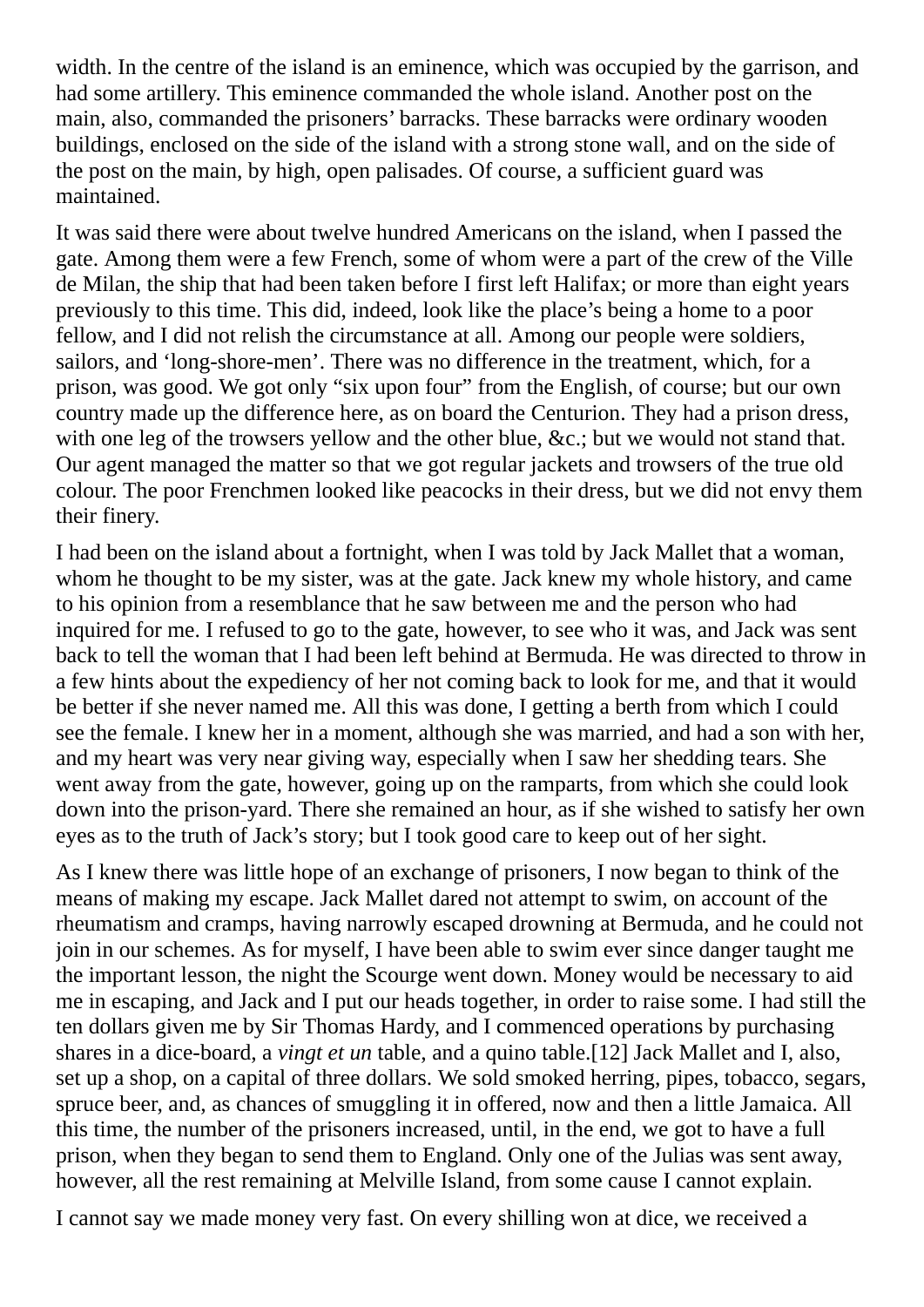penny; at *vingt et un*, the commission was the same; as it was also at the other games. New cards, however, brought a little higher rate. All this was wrong I *now* know, but *then* it gave me very little trouble. I hope I would not do the same thing over again, even to make my escape from Melville Island, but one never knows to what distress may drive him.

Some person among the American prisoners—a soldier it was said—commenced counterfeiting Spanish dollars. I am afraid most of us helped to circulate them. We thought it no harm to cheat the people of the canteens, for we knew they were doing all they could to cheat us. This was prison morality, in war-time, and I say nothing in its favour; though, for myself, I will own I felt more of the consciousness of wrong-doing in holding the shares in the gambling establishments, than in giving bad dollars for poor rum. The counterfeiting business was destroyed by one of the dollars happening to break, as some of the officers were pitching them; when, on examination, it turned out that most of the money in the prison was bad. It was said the people of the canteens had about four hundred of the dollars, when they came to overhaul their lockers. A good many found their way into Halifax.

My trade lasted all winter—(that of 1813—14,) and by March I had gained the sum of eighty French crowns. Dollars I was afraid to hold on account of the base money. The ice now began to give way, and a few of us, who had been discussing the matter all winter, set about forming serious plans to escape. My confederates were a man of the name of Johnson, who had been taken in the Snapdragon privateer, and an Irishman of the name of Littlefield. Barnet, the Mozambique man, joined us also, making four in all. It was quite early in the month, when we made the attempt. Our windows were long, and had perpendicular bars of wrought iron to secure them, but no cross-bars. There was no glass; but outside shutters, that we could open at our pleasure. Outside of the windows were sentinels, and there were two rows of pickets between us and the shore.

I put my crowns in a belt around my waist. Another belt, or skin, was filled with rum, for the double purpose of buoying me in the water, and of comforting me when ashore. At that day, I found rum one of the great blessings of life; now I look upon it as one of the greatest evils. My companions made similar provisions of money and rum, though neither was as rich as myself. I left Mallet and Leonard Lewis my heirs at law if I escaped, and my trustees should I be caught. Lewis was a young man of better origin than most in the prison, and I have always thought some calamity drove him to the seas. He was in ill health, and did not appear to be destined to a long life. He would have joined us, heart and hand, but was not strong enough to endure the fatigue which we well knew we must undergo, before we could get clear.

The night selected for the attempt was so cold, dark, and dismal, as to drive all the sentinels into their boxes. It rained hard, in the bargain. About eight, or as soon as the lights were out, we got the lanyards of our hammocks around two of the window bars, and using a bit of fire-wood for a heaver, we easily brought them together. This left room for our bodies to pass out, without any difficulty. Jack Mallet, and those we left behind, hove the bars straight again, so that the keepers were at a loss to know how we had got off. We met with no obstacle between the prison and the water. The pickets we removed, having cut them in the day-time. In a word, all four of us reached the shore of the Island in two or three minutes after we had taken leave of our messmates. The difficulty lay before us. We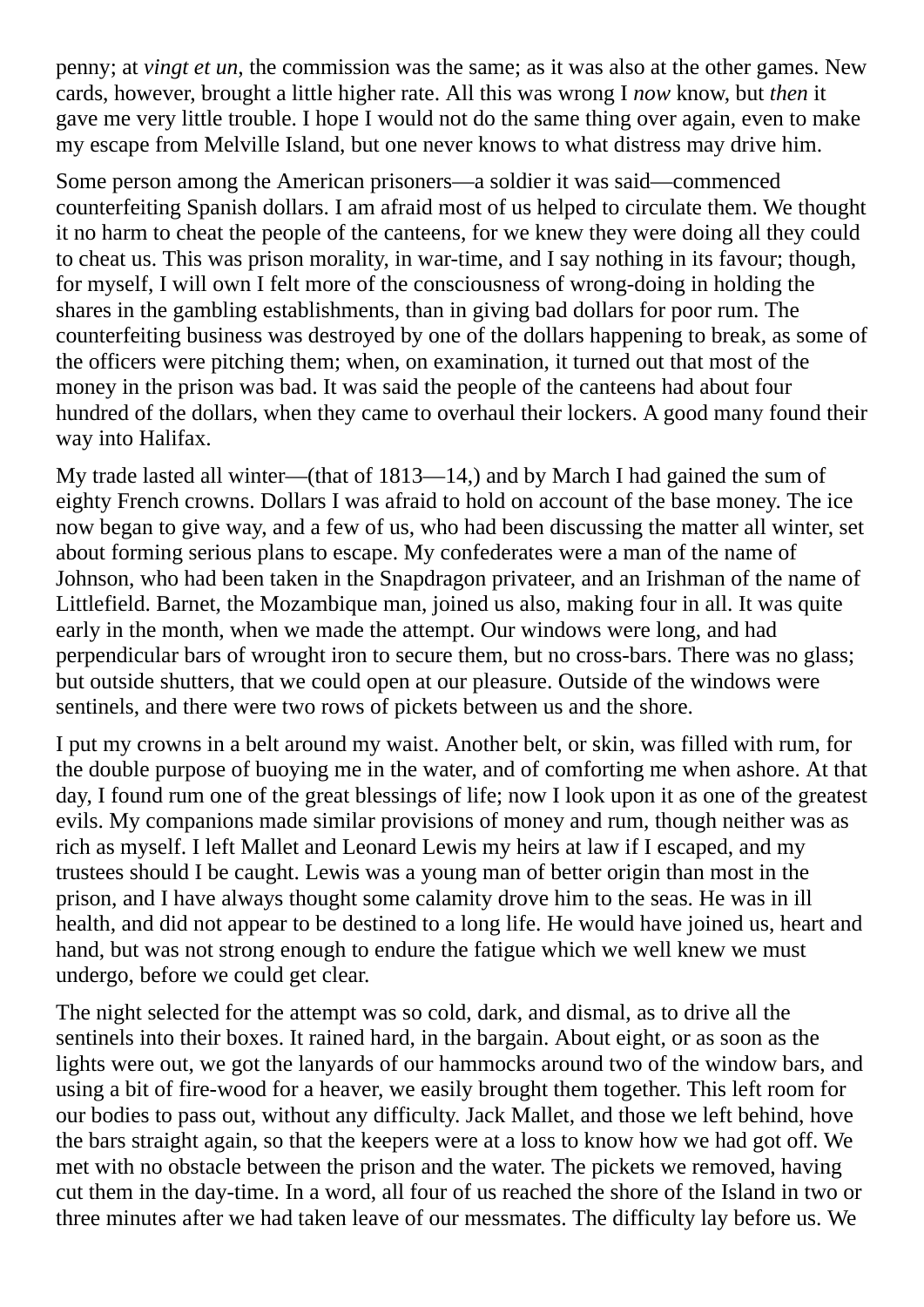entered into the water, at once, and began to swim. When I was a few rods from the place of landing, which was quite near the guard-house, on the main, Johnson began to sing out that he was drowning. I told him to be quiet, but it was of no use. The guard on the main heard him, and commenced firing, and of course we swam all the harder. Three of us were soon ashore, and, knowing the roads well, I led them in a direction to avoid the soldiers. By running into the woods, we got clear, though poor Johnson fell again into the hands of the enemy. He deserved it for bawling as he did; it being the duty of a man in such circumstances to lie with a shut mouth.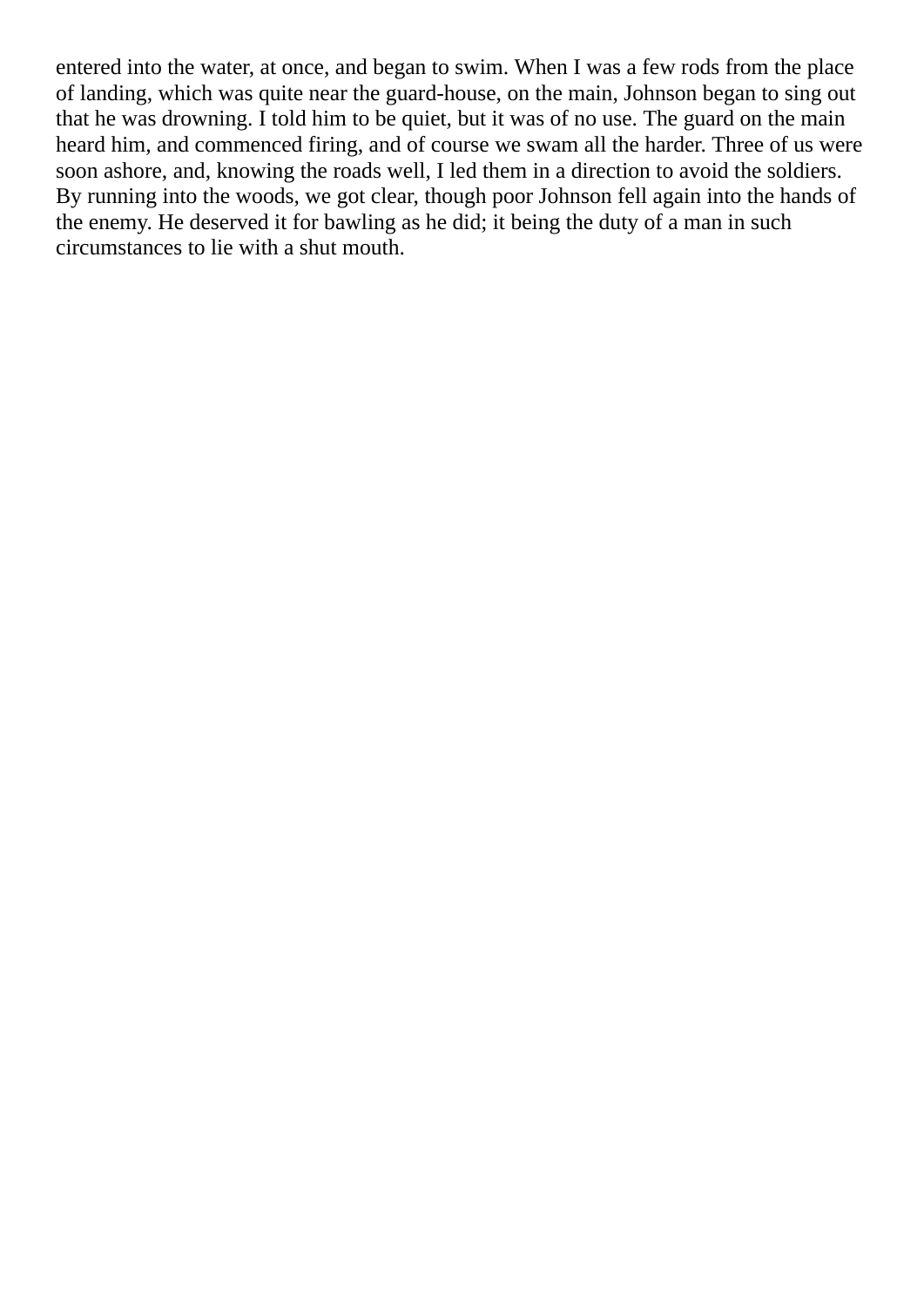## **CHAPTER IX.**

The three who had escaped ran, for a quarter of a mile, in the woods, when we brought up, and took a drink. Hearing no more firing, or any further alarm, we now consulted as to our future course. There were some mills at the head of the bay, about four miles from the guard-house, and I led the party thither. We reached the place towards morning, and found a berth in them before any one was stirring. We hid ourselves in an old granary; but no person appeared near the place throughout the next day. We had put a little bread and a few herrings in our hats, and on these we subsisted. The rum cheered us up, and, if rum ever did good, I think it was to us on that occasion. We slept soundly, with one man on the look-out; a rule we observed the whole time we were out. It stopped raining in the course of the day, though the weather was bitter cold.

Next night we got under way, and walked in a direction which led us within three miles of the town. In doing this, we passed the Prince's Lodge, a place where I had often been, and the sight of which reminded me of home, and of my childish days. There was no use in regrets, however, and we pushed ahead. The men saw my melancholy, and they questioned me; but I evaded the answer, pretending that nothing ailed me. There was a tavern about a league from the town, kept by a man of the name of Grant, and Littlefield ventured into it. He bought a small cheese and a loaf of bread; getting off clear, though not unsuspected. This helped us along famously, and we pushed on as fast as we could. Before morning we came near a bridge, on which there was a sentinel posted, with a guard-house near its end. To avoid this danger, we turned the guard-house, striking the river above the bridge. Here we met two Indians, and fell into discourse with them. Our rum now served us a better turn than ever, buying the Indians in a minute. We told these chaps we were deserters from the Bulwark, 74, and begged them to help us along. At first, they thought we were Yankees, whom they evidently disliked, and that right heartily; but the story of the desertion took, and made them disposed to serve us.

These two Indians led us down to the bed of the river, and actually carried us beneath the bridge, on the side of the river next the guard, where we found a party of about thirty of these red-skins, men, women and children. Here we stayed no less than three days; faring extremely well, having fish, bread, butter, and other common food. The weather was very bad, and we did not like to turn out in it, besides, thinking the search for us might be less keen after a short delay. All this time, we were within a few rods of the guard, hearing the sentinels cry "all's well," from half-hour to half-hour. We were free with our rum, and, as much as we dared to be, with our money. These people never betrayed us.

The third night we left the bridge, guided by a young Indian. He led us about two miles up the river, passing through the Maroon town in the night, after which he left us. We wished him to keep on with us for some distance further, but he refused. He quitted us near morning, and we turned into a deserted log-house, on the banks of the river, where we passed the day. The country was thinly populated, and the houses we saw were poor and mean. We must now have been about five-and-twenty miles from Halifax.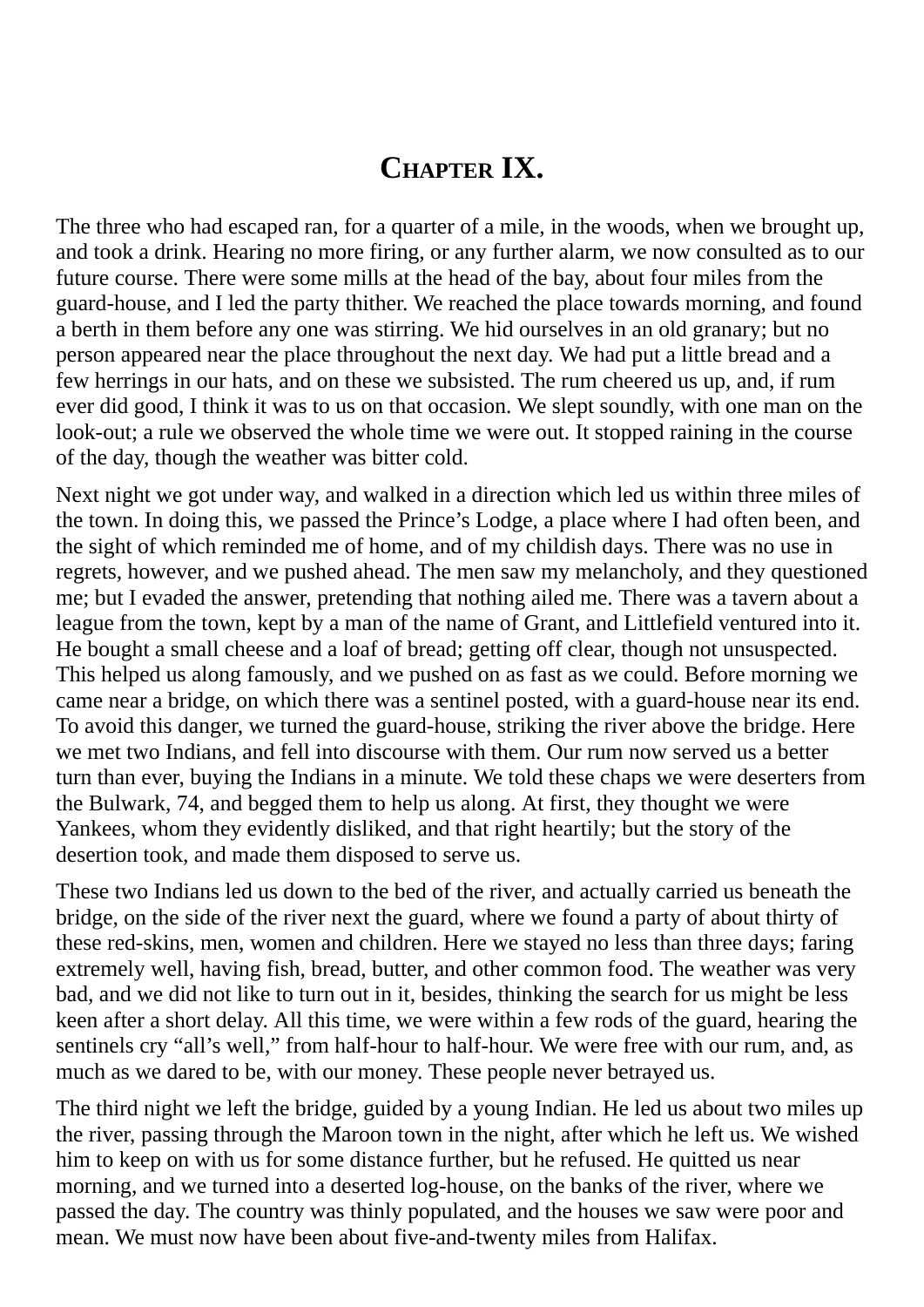Our object was to cross the neck of land between the Atlantic and the Bay of Fundy, and to get to Annapolis Royal, where we expected to be able to procure a boat, by fair means if we could, by stealth if necessary, and cross over to the American shore. We had still a long road before us, and had some little difficulty to find the way. The Indians, however, gave us directions that greatly assisted us; and we travelled a long bit, and pretty fast all that night. In the morning, the country had more the appearance of being peopled and cultivated, and I suspected we were getting into the vicinity of Horton, a place through which it would be indispensable to pass. The weather became bad again, and it was necessary to make a halt. Coming near a log-house, we sent Littlefield ahead to make some inquiries of a woman who appeared to be in it alone. On his return, he reported well of the woman. He had told her we were deserters from the Bulwark, and had promised to pay her if she would let us stay about her premises that day, and get us something to eat. The woman had consented to our occupying an out-house, and had agreed to buy the provisions. We now took possession of the out-house, where the woman visited us, and getting some money, she left us in quest of food. We were uneasy during her absence, but she came back with some meat, eggs, bread, and butter, at the end of an hour, and all seemed right. We made two comfortable meals in this out-house, where we remained until near evening. I had the look-out about noon, and I saw a man hanging about the house, and took the alarm. The man did not stay long, however, and I got a nap as soon as he disappeared. About four we were all up, and one of us taking a look, saw this same man, and two others, go into the house. The woman had already told us that a party of soldiers had gone ahead, in pursuit of three Yankee runaways; that four had broken prison, but one had been retaken, and the rest were still out. This left little doubt that she knew who we were; and we thought it best to steal away, at once, lest the men in the house should be consulting with her, at that very moment, about selling us for the reward, which we know was always four pounds ahead. The out-house was near the river, and there was a good deal of brush growing along the banks, and we succeeded in getting away unseen.

We went down to the margin, under the bank, and pursued our way along the stream. Before it was dark we came in sight of the bridge, for which we had been travelling ever since we left the other bridge, and were sorry to see a sentry-box on it. We now halted for a council, and came to a determination to wait until dark, and then advance. This we did, getting under this bridge, as we had done with the other. We had no Indians, however, to comfort and feed us.

I had known a good deal of this part of the country when a boy, from the circumstance that Mr. Marchinton had a large farm, near a place called Cornwallis, on the Bay, where I had even spent whole summers with the family. This bridge I recollected well; and I remembered there was a ford a little on one side of it, when the tide was out. The tides are tremendous in this part of the world, and we did not dare to steal a boat here, lest we should be caught in one of the bores, as they are called, when the tide came in. It was now half ebb, and we resolved to wait, and try the? ford.

It was quite dark when we left the bridge, and we had a delicate bit of work before us. The naked flats were very wide, and we sallied out, with the bridge as our guide. I was up to my middle in mud, at times, but the water was not very deep. We must have been near an hour in the mud, for we were not exactly on the proper ford, of course, and made bad navigation of it in the dark. But we were afraid to lose sight of the bridge, lest we should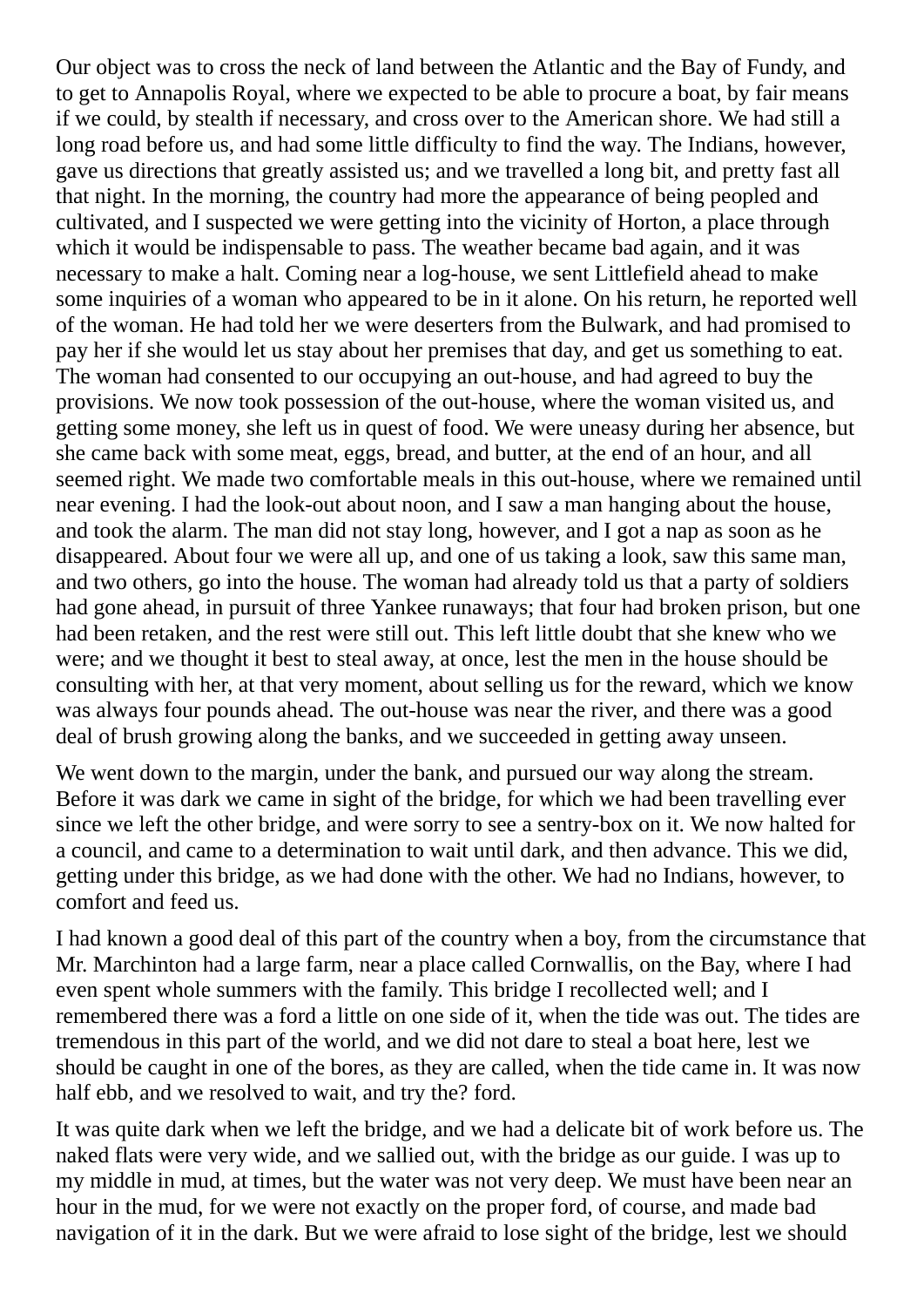get all adrift.

At length we reached the firm ground, covered with mud and chilled with cold. We found the road, and the village of Horton, and skirted the last, until all was clear. Then we took to the road, and carried sail hard all night. Whenever we saw any one, we hid ourselves, but we met few while travelling. Next morning we walked until we came to a deserted saw-mill, which I also remembered, and here we halted for the day. No one troubled us, nor did I see any one; but Littlefield said that a man drove a herd of cattle past, during his watch on deck.

I told my companions that night, if they would be busy, we might reach Cornwallis, where I should be at home. We were pretty well fagged, and wanted rest, for Jack is no great traveller ashore; and I promised the lads a good snug berth at Mr. Marchinton's farm. We pushed ahead briskly, in consequence, and I led the party up to the farm, just as day was dawning. A Newfoundland dog, named Hunter, met us with some ferocity; but, on my calling him by name, he was pacified, and began to leap on me, and to caress me. I have always thought that dog knew me, after an absence of so many years. There was no time to waste with dogs, however, and we took the way to the barn. We had wit enough not to get on the hay, but to throw ourselves on a mow filled with straw, as the first was probably in use. Here we went to sleep, with one man on the look-out. This was the warmest and most comfortable rest we had got since quitting the island, from which we had now been absent or nine days.

We remained one night and two days in the barn. The workmen entered it often, and even stayed some time on the barn-floor; but no one seemed to think of ascending our mow. The dog kept much about the place, and I was greatly afraid he would be the means of betraying us. Our provisions were getting low, and, the night we were at the farm I sallied out, accompanied by Barnet, and we made our way into the dairy. Here we found a pan of bread, milk, cheese, butter, eggs, and codfish. Of course, we took our fill of milk; but Barnet got hold of a vessel of sour cream, and came near hallooing out, when he had taken a good pull at it. As we returned to the barn, the geese set up an outcry, and glad enough was I to find myself safe on the mow again, without being discovered. Next day, however, we overheard the men in the barn speaking of the robbery, and complaining, in particular, of the uselessness of the dog. I did not know any of these persons, although a young man appeared among them, this day, who I fancied had been a playfellow of mine, when a boy. I could not trust him, or any one else there; and all the advantage we got from the farm, was through my knowledge of the localities, and of the habits of the place.

I had never been further on the road between Halifax and Annapolis, than to Cornwallis. The rest of the distance was unknown to me, though I was familiar with the route which went out of Cornwallis, and which was called the Annapolis road. It was a fine star-light evening, and we made good headway. We all felt refreshed, and journeyed on full stomachs. We did not meet a soul, though we travelled through a well-settled country. The next morning we halted in a wood, the weather being warm and pleasant. Here we slept and rested as usual, and were off again at night. Littlefield pinned three fowls as we went along, declaring that he intended to have a warm mess next day, and he got off without discoverv. About four o'clock in the morning, we fell in with a river, and left the highway, following the banks of the stream for a short distance. It now came on to blow and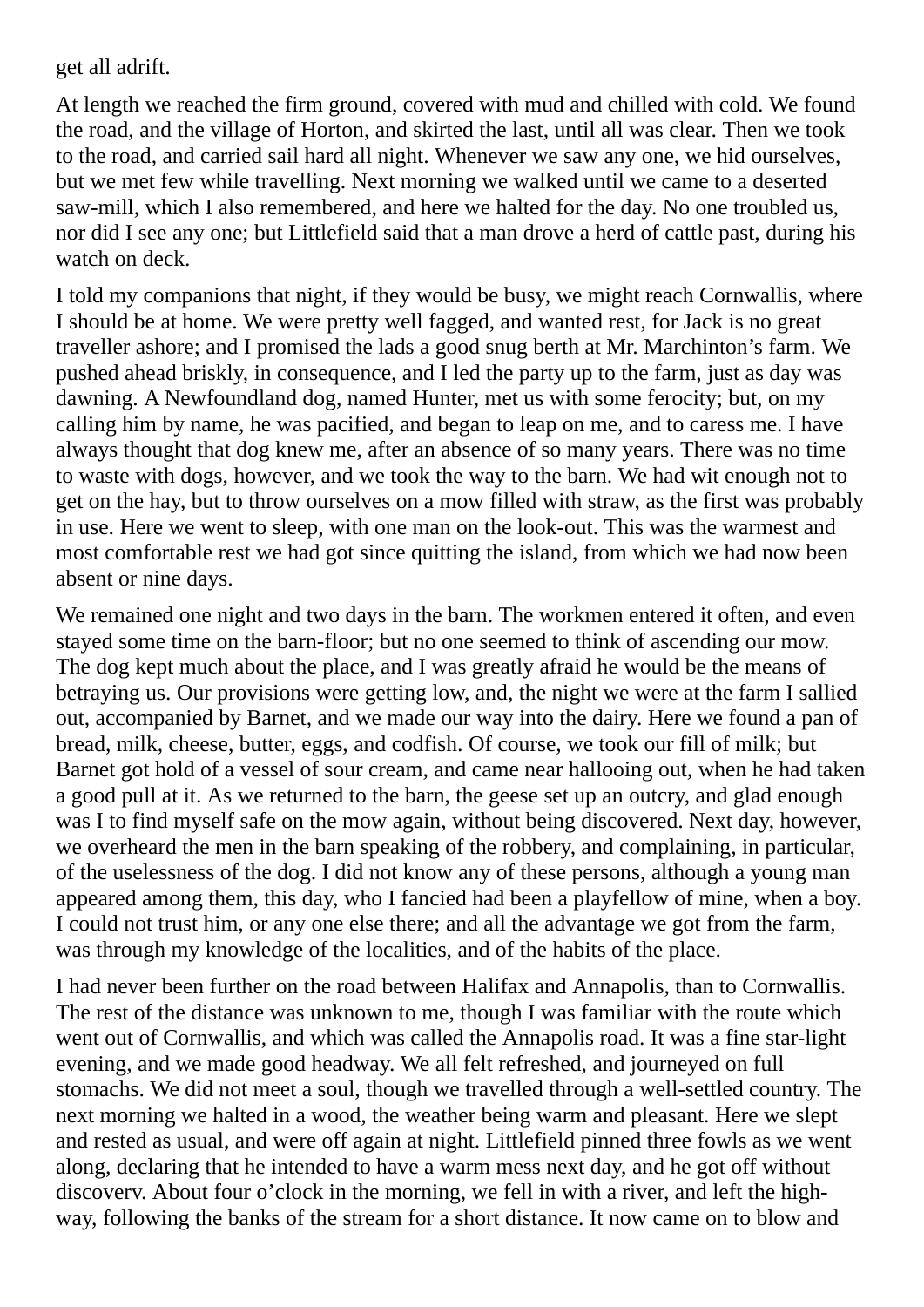rain, with the wind on shore, and we saw it would not do to get a boat and go out in such a time. There was a rising ground, in a thick wood, near us, and we went up the hill to pass the day. We had seen two men pulling ashore in a good-looking boat, and it was our determination to get this boat, and shape our course down stream to the Bay, as soon as it moderated. From the hill, we could overlook the river, and the adjacent country. We saw the fishermen land, take their sail and oars out of the boat, haul the latter up, turn her over, and stow their sails and oars beneath her. They had a breaker of fresh water, too, and everything seemed fitted for our purposes. We liked the craft, and, what is more, we liked the cruise.

We could not see the town of Annapolis, which turned out to be up-stream from us, though we afterwards ascertained that we were within a mile or two of it. The fishermen walked in the direction of the town, and disappeared. All we wanted now was tolerably good weather, with a fair wind, or, at least, with less wind. The blow had driven in the fishermen, and we thought it wise to be governed by their experience. Nothing occurred in the course of the day, the weather remaining the same, and we being exposed to the rain, with no other cover than trees without leaves. There were many pines, however, and they gave us a little shelter.

At dusk, Littlefield lighted a fire, and began to cook his fowls. The supper was soon ready, and we eat it with a good relish. We then went to sleep, leaving Barnet on the look-out. I had just got into a good sleep, when I was awoke by the tramp of horses, and the shouting of men. On springing up, I found that a party of five horsemen were upon us. One called out—"Here they are—we've found them at last." This left no doubt of their errand, and we were all retaken. Our arms were tied, and we were made to mount behind the horsemen, when they rode off with us, taking the road by which we had come. We went but a few miles that night, when we halted.

We were taken the whole distance to Halifax, in this manner, riding on great-coats, without stirrups, the horses on a smart walk. We did not go by Cornwallis, which, it seems, was not the nearest road; but we passed through Horton, and crossed the bridge, beneath which we had Waded through the mud. At Horton we passed a night. We were confined in a sort of a prison, that was covered with mud. We did not like our berths; and, finding that the logs, of which the building was made, were rotten, we actually worked our way through them, and got fairly out. Littlefield, who was as reckless an Irishman as ever lived, swore he would set fire to the place; which he did, by returning through the hole we had made, and getting up into a loft, that was dry and combustible. But for this silly act, we might have escaped; and, as it was, we did get off for the rest of the night, being caught, next morning, nearly down, again, by the bridge at Windsor.

This time, our treatment was a good deal worse, than at first. A sharp look-out was kept, and they got us back to Halifax, without any more adventures. We were pretty well fagged; though we had to taper off with the black hole, and bread and water, for the next ten days; the regular punishment for such misdemeanors as ours. At the end of the ten days, we were let out, and came together again. Our return brought about a great deal of discussion; and, not a little criticism, as to the prudence of our course. To hear the chaps talk, one would think every man among them could have got off, had he been in our situation; though none of them did any better; several having got off the island, in our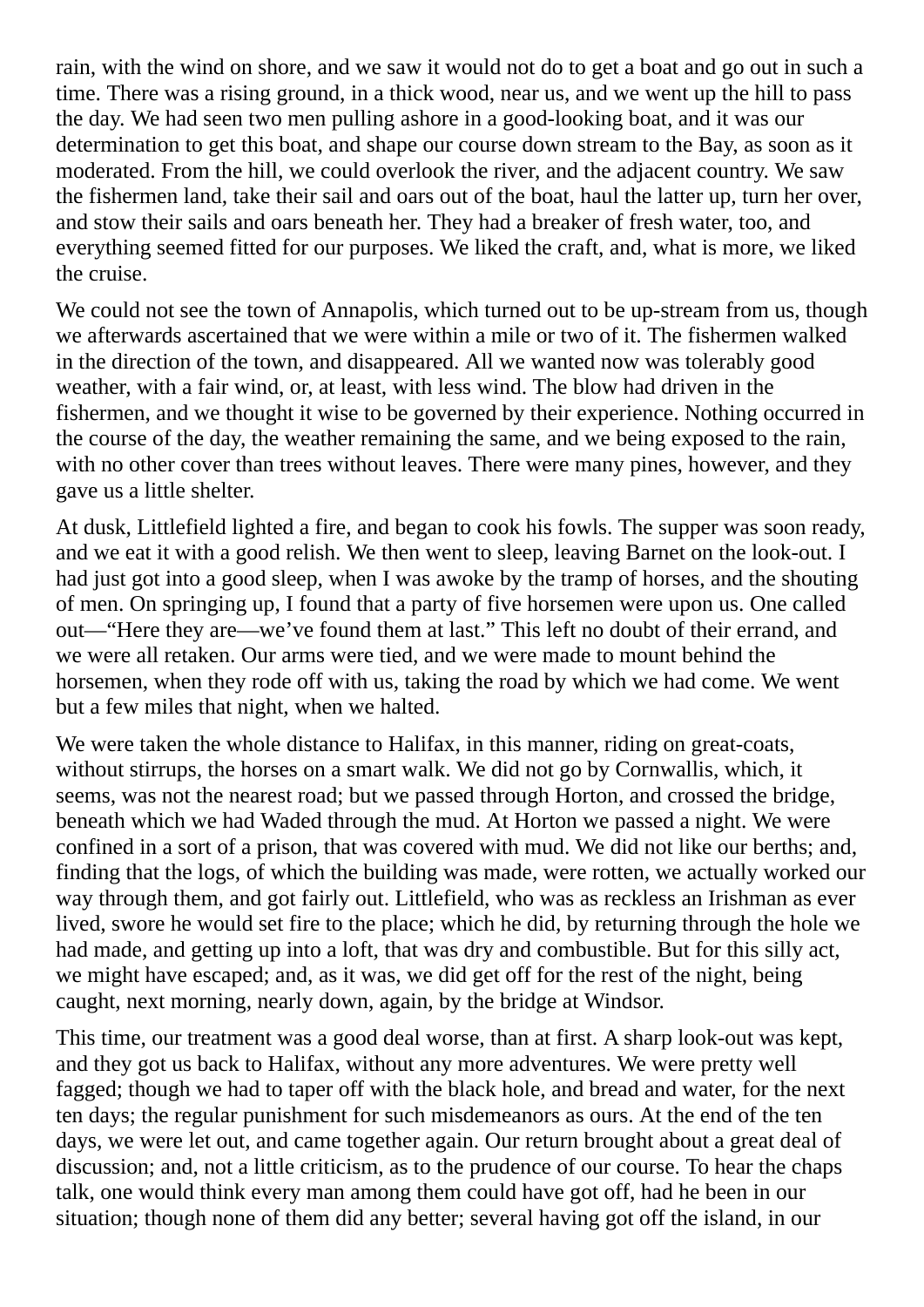absence, and been retaken, within the first day or two. While I was in prison, however, I remember but one man who got entirely clear. This was a privateers-man, from Marblehead; who did get fairly off; though he was back again, in six weeks, having been taken once more, a few days out.

We adventurers were pretty savage, about our failure; and, the moment we were out of the black hole, we began to lay our heads together for a new trial. My idea was, to steer a different course, in the new attempt; making the best of our way towards Liverpool, which lay to the southward, coastwise. This would leave us on the Atlantic, it was true; but our notion was, to ship in a small privateer, called the Liverpool, and then run our chance of getting off from her; as she was constantly crossing over to the American coast. As this craft was quite small, and often had but few hands in her, we did not know but we might get hold of the schooner itself. Then there was some probability of being put in a coaster; which we might run away with. At all events, any chance seemed better to us, than that of remaining in prison, until the end of war that might last years, or until we got to be greyheaded. I remembered, when the Ville de Milan was brought into Halifax; this was a year, or two, before I went to sea; and yet here were some of her people still, on Melville Island!

I renewed my trade as soon as out of the Black Hole, but did not give up the idea of escaping. Leonard Lewis and Jack Mallet were the only men we let into the secret. They both declined joining us; Mallet on account of his dread of the water, and Lewis, because certain he could not outlive the fatigue; but they wished us good luck, and aided us all they could. With Johnson we would have no further concern.

The keepers did not ascertain the means by which we had left the barracks, though they had seen the cut pickets of course. We did not attempt, therefore, to cut through again, but resolved to climb. The English had strengthened the pickets with cross-pieces, which were a great assistance to *us*, and I now desire to express my thanks for the same. We waited for a warm, but dark and rainy night in May, before we commenced our new movement. We had still plenty of money, I having brought back with me to prison forty crowns, and having driven a thriving trade in the interval. We got out through the bars, precisely as we had done before, and at the very same window. This was a small job. After climbing the pickets, either Littlefield or Barnet dropped on the outside, a little too carelessly, and was overheard. The sentinel immediately called for the corporal of the guard, but we were in the water, swimming quite near the bridge, and some little distance from the guard-house on the main. There was a stir on the island, while we were in the water, but we all got ashore, safe and unseen.

We took to the same woods as before, but turned south instead of west. Our route brought us along by the waterside, and we travelled hard all that night. Littlefield pretended to be our guide, but we got lost, and remained two days and nights in the woods, without food, and completely at fault as to which way to steer. At length we ventured out into a highway, by open day-light, and good luck threw an old Irish seaman, who then lived by fishing in [missing]. After a little conversation, we told this old man we were deserters from a vessel of war, and he seemed to like us all the better for it. He had served himself, and had a son impressed, and seemed to like the English navy little better than we did ourselves. He took us to a hut on the beach, and fed us with fish, potatoes, and bread,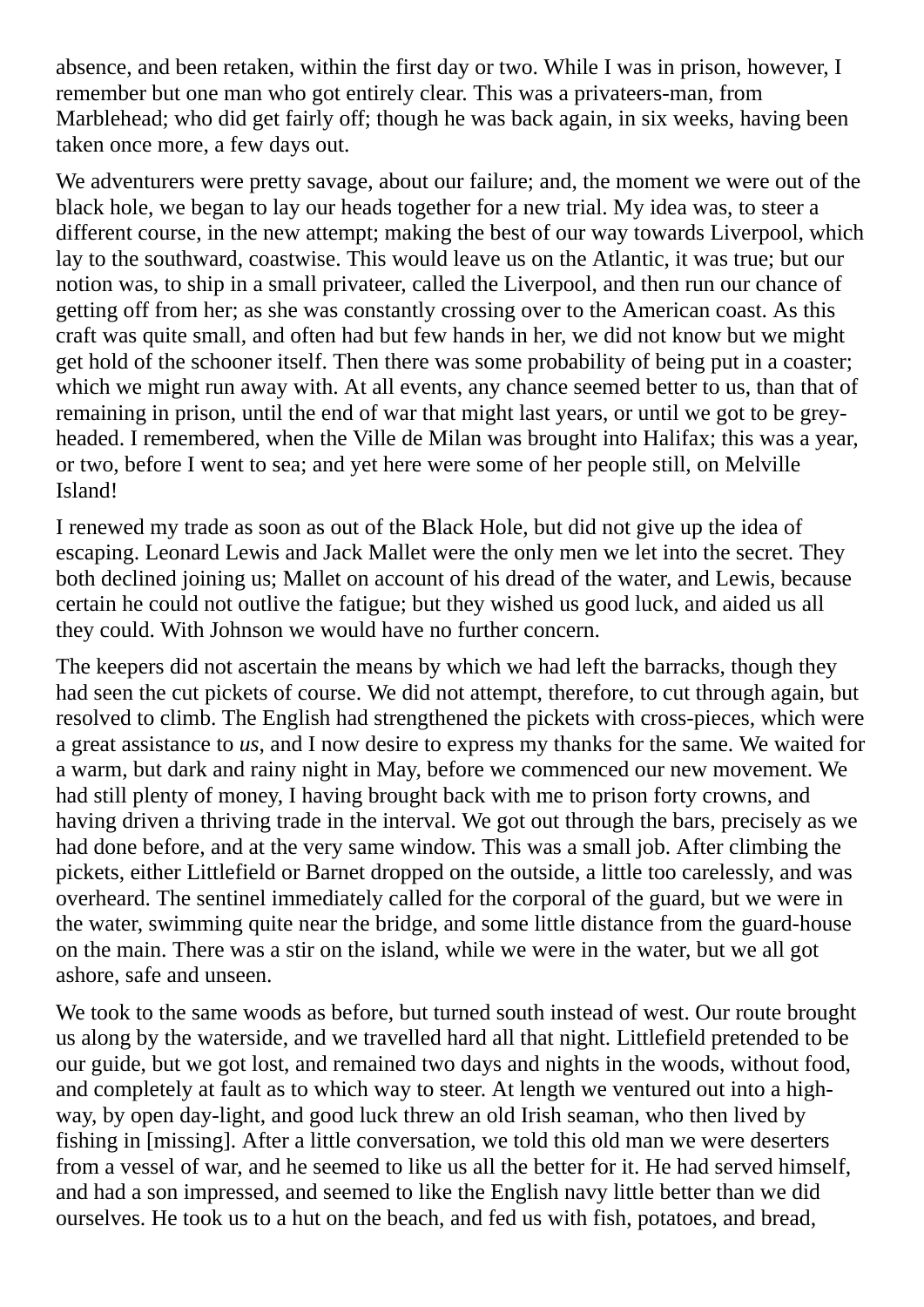giving us a very comfortable and hearty meal. We remained in this hut until sunset, receiving a great deal of useful advice from the old man, and then we left him. We used some precaution in travelling, sleeping in the woods; but we kept moving by day as well as by night, and halting only when tired, and a good place offered. We were not very well off for food, though we brought a little from the fisherman's hut, and found quantities of winter-berries by the way-side.

We entered Liverpool about eight at night, and went immediately to the rendezvous of the privateer, giving a little girl a shilling to be our guide. The keeper of the rendezvous received us gladly, and we shipped immediately. Of course we were lodged and fed, in waiting for the schooner to come in. Each of us got four pounds bounty, and both parties seemed delighted with the bargain. To own the truth, we now began to drink, and the next day was pretty much a blank with us all. The second day, after breakfast, the landlord rushed into our room with a newspaper in his hand, and broke out upon us, with a pretty string of names, denouncing us for having told him we were deserters, when we were only runaway Yankees! The twelve pounds troubled him, and he demanded it back. We laughed at him, and advised him to be quiet and put us aboard the privateer. He then told us the guard was after us, hot-foot, and that it was too late. This proved to be true enough, for, in less than an hour an officer and a platoon of men had us in custody. We had some fun in hearing the officer give it to the landlord, who still kept talking about his twelve pounds. The officer told him plainly that he was rightly served, for attempting to smuggle off deserters, and I suppose this was the reason no one endeavoured to get the money away from us, except by words. We kept the twelve pounds, right or wrong.

We were now put in a coaster, and sent to Halifax by water. We were in irons, but otherwise were well enough treated. We were kept in the Navy-yard guard-house, at Halifax, several hours, and were visited by a great many officers. These gentlemen were curious to hear our story, and we let them have it, very frankly. They laughed, and said, generally, we were not to be blamed for trying to get off, if their own look-outs were so bad as to let us. We did not tell them, however, by what means we passed out of the prison-barracks. Among the officers who came and spoke to us, was an admiral, Sir Isaac Coffin. This gentleman was a native American, and was then in Halifax to assist the Nantucket men, whom he managed to get exchanged. His own nephew was said to be among them; but him he would not serve, as he had been captured in a privateer. Had he been captured in a man-of-war, or a merchantman, he would have done all he could for him; but, as it was, he let him go to Dartmoor—at least, this was the story in the prison. The old gentleman spoke very mildly to us, and said he could not blame us for attempting to escape. I do not think he had ever heard of the twelve pounds; though none of the navy officers were sorry that the privateer's-men should be punished. As for us, we considered them all enemies alike, on whom it was fair enough to live in a time of war.

We were sent back to the island, and were quarantined again; though it was for twenty days, this time. When we got pratique, we learned that some one had told of the manner in which we got out of prison, and cross-bars had been placed in all the windows, making them so many "nine of diamonds." This was blocking the channel, and there was no more chance for getting off in that way.

A grand conspiracy was now formed, which was worthy of the men in prison. The plan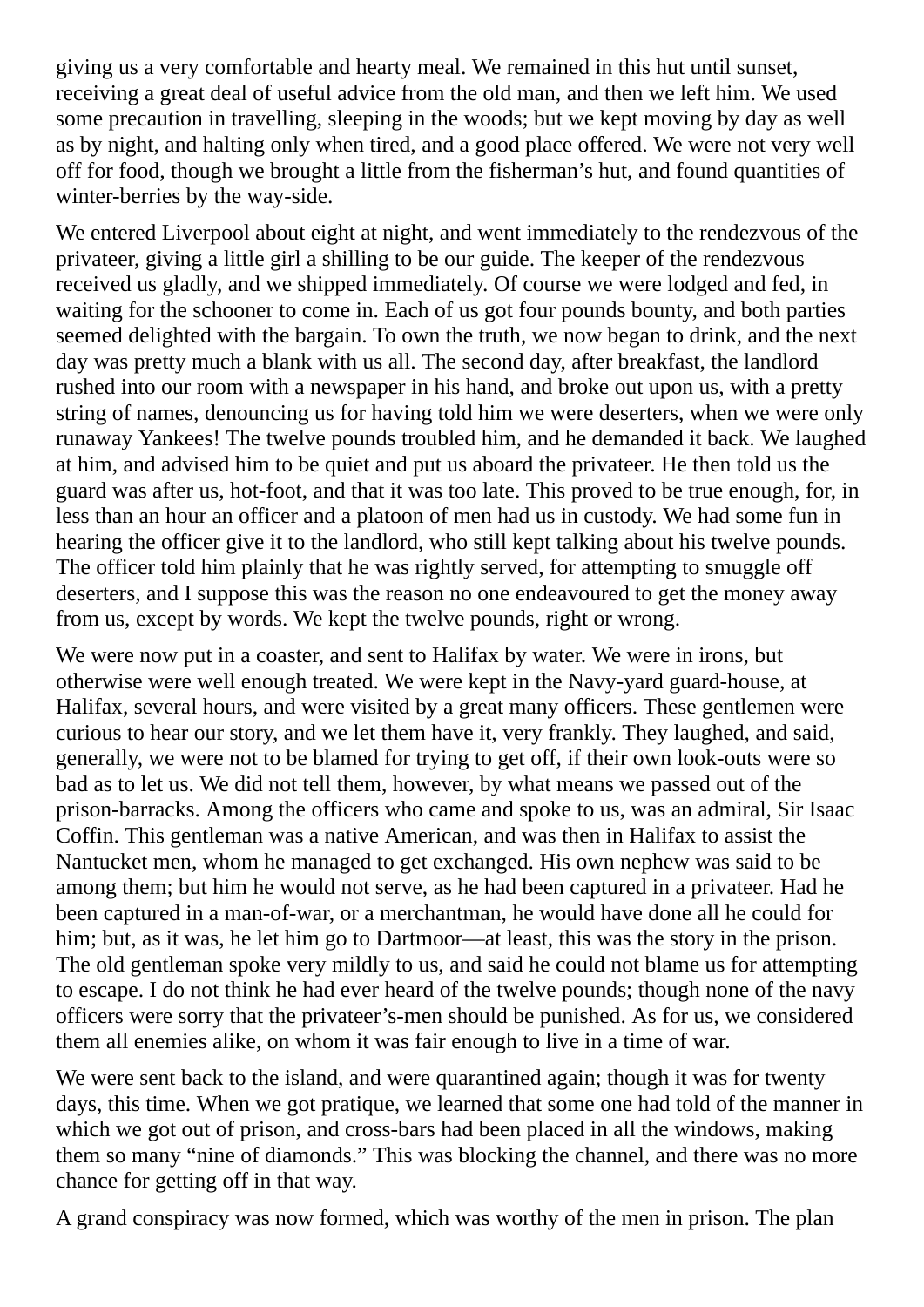was to get possession of Halifax itself, and go off in triumph. We were eighteen hundred prisoners in all; though not very well off for officers. About fifty of us entered into the plan, at first; nor did we let in any recruits for something like six weeks. A Mr. Crowninshield, of Salem, was the head man among as, he having been an officer in a privateer. There were a good many privateer officers in the prison, but they were berthed over-head, and were intended to be separated from us at night. The floor was lifted between us, however, and we held our communications by these means. The officers came down at night, and lent us a hand with the work.

The scheme was very simple, though I do not think it was at all difficult of execution. The black-hole cells were beneath the prison, and we broke through the floor, into one of them, from our bay. A large mess-chest concealed the process, in the day-time. We worked in gangs of six, digging and passing up the dirt into the night-tubs. These tubs we were permitted to empty, every morning, in a tide's way, and thus we got rid of the dirt. At the end of two months we had dug a passage, wide enough for two abreast, some twenty or thirty yards, and were nearly ready to come up to the surface. We now began to recruit, swearing in each man. On the whole, we had got about four hundred names, when the project was defeated, by that great enemy which destroys so many similar schemes, treachery. We were betrayed, as was supposed by one of our own number.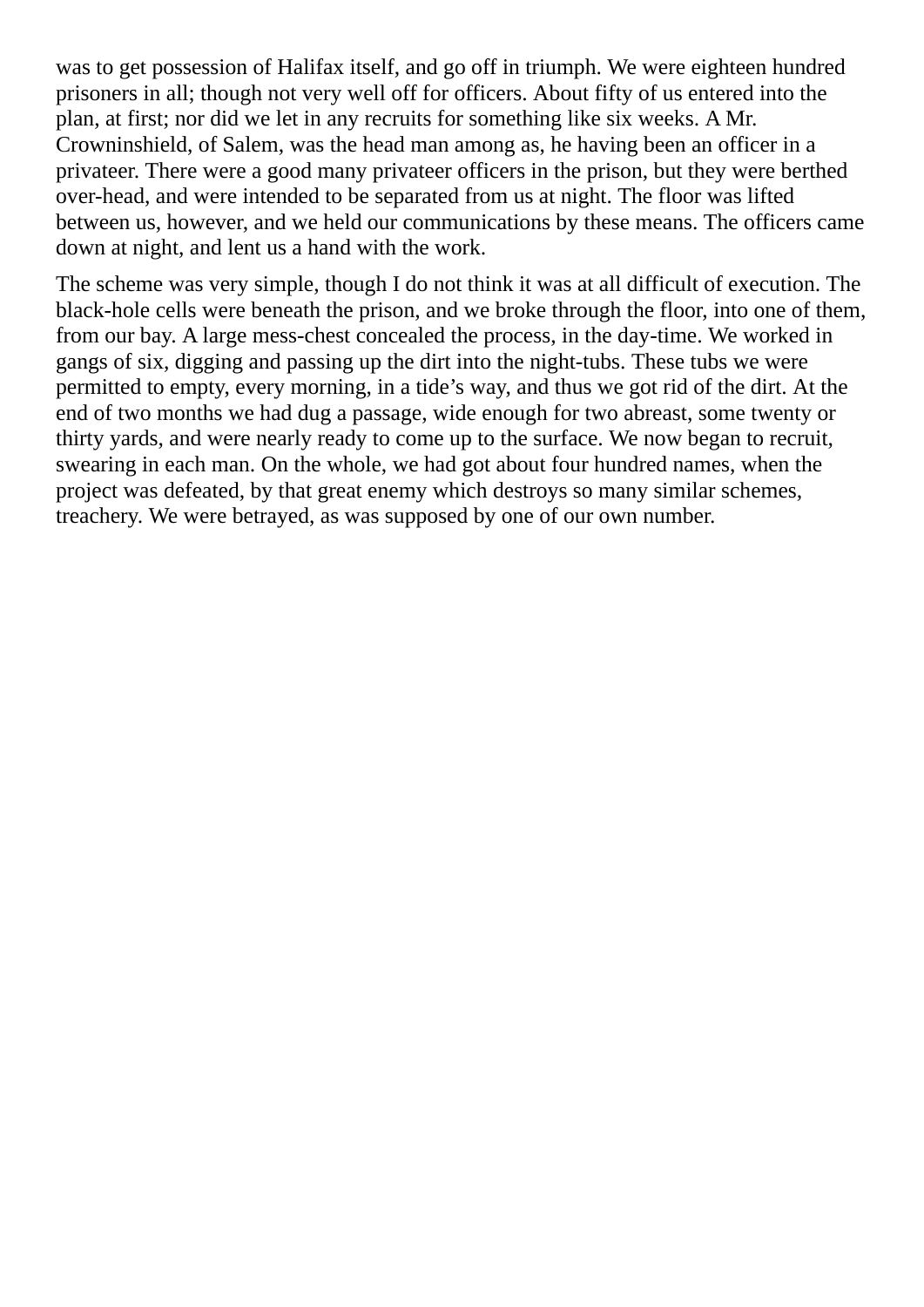Had we got out, the plan was to seize the heights of the island, and get possession of the guns. This effected, it would have been easy to subdue the guard. We then would have pushed for Citadel Hill, which commanded Halifax. Had we succeeded there, we should have given John Bull a great deal of trouble, though no one could say what would have been the result. Hundreds would probably have got off, in different craft, even had the great plan failed. We were not permitted to try the experiment, however, for one day we were all turned out, and a party of English officers, army and navy, entered the barracks, removed the mess-chest, and surveyed our mine at their leisure. A draft of six hundred was sent from the prison that day, and was shipped for Dartmoor; and, by the end of the week, our whole number was reduced to some three or four hundred souls. One of the Julias went in this draft, but all the rest of us were kept at Halifax. For some reason or other, the English seemed to keep their eyes on us.

I never gave up the hope of escaping, and the excitement of the hope was beneficial to both body and mind. We were too well watched, however, and conversation at night was even forbidden. Most of the officers were gone and this threw me pretty much on my own resources. I have forgotten to say that Lemuel Bryant, the man who fell at the breech of my gun, at Little York, and whom I afterwards hauled into the Scourge's boat, got off, very early after our arrival at Halifax. He made two that got quite clear, instead of the one I have already mentioned. Bryant's escape was so clever, as to deserve notice.

One day a party of some thirty soldiers was called out for exchange, under a capitulation. Among the names was that of Lemuel Bryant, but the man happened to be dead. Our Bryant had found this out, beforehand, and he rigged himself soldier-fashion, and answered to the name. It is probable he ascertained the fact, by means of some relationship, which brought him in contact with the soldier previously to his death. He met with no difficulty, and I have never seen him since. I have heard he is still living, and that he receives a pension for the hurt he received at York. Well does he deserve it, for no man ever had a narrower chance for his life.

Nothing new, worthy of notice, occurred for several months, until one evening in March, 1815, we heard a great rejoicing in Halifax; and, presently, a turnkey appeared on the walls, and called out that England and America had made peace! We gave three cheers, and passed the night happy enough. We had a bit of a row with the turnkeys about locking us in again, for we were fierce for liberty; but we were forced to submit for another night.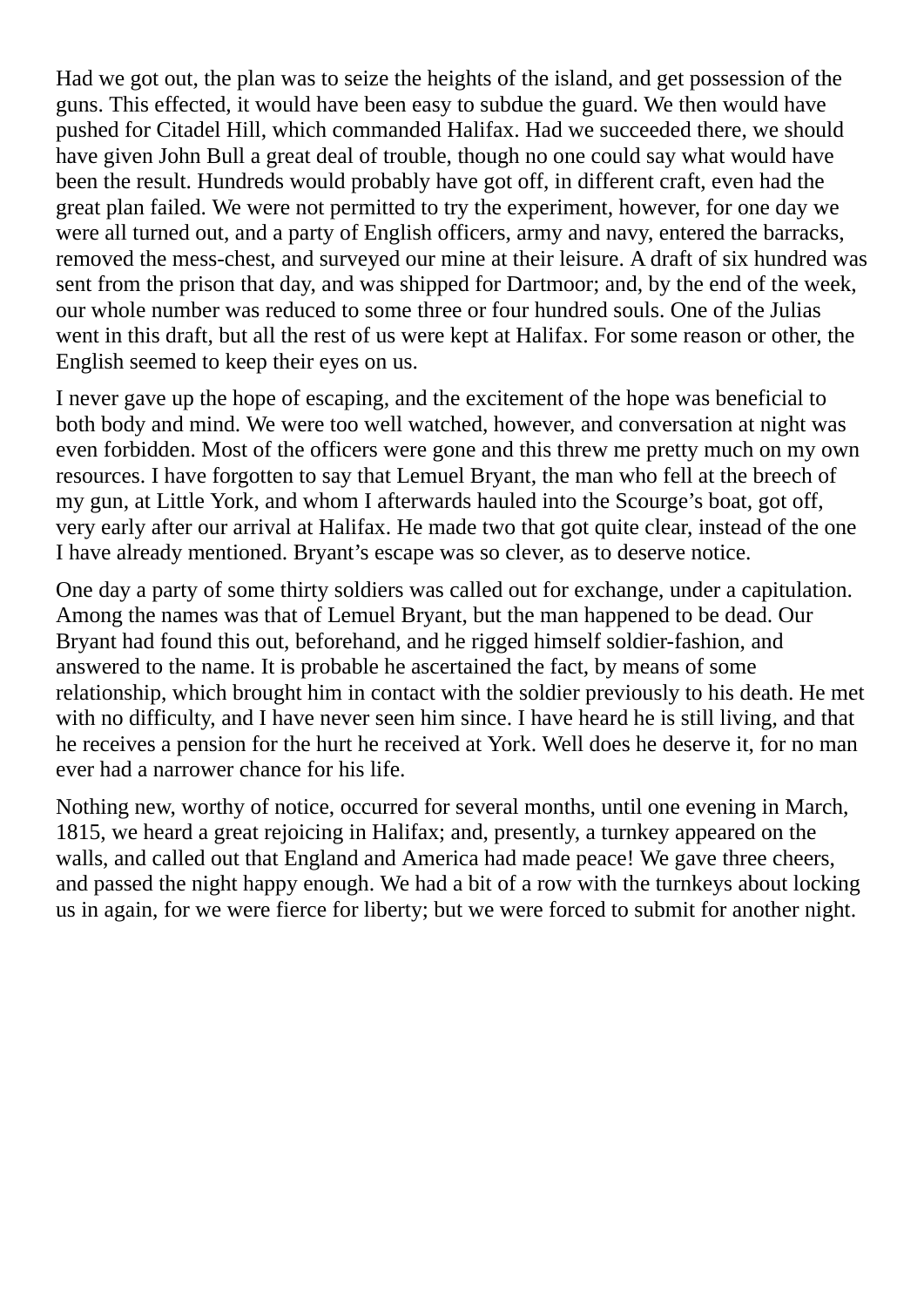# **CHAPTER X.**

The following morning, eight of the names that stood first on the prison-roll were called off, to know if the men would consent to work a liberated Swedish brig to New York. I was one of the eight, as was Jack Mallet and Barnet. Wilcox, one of those who had gone with us to Bermuda, had died, and the rest were left on the island. I never fell in with Leonard Lewis, Littlefield, or any of the rest of those chaps, after I quitted the prison. Lewis, I think, could not have lived long; and as for Littlefield, I heard of him, afterwards, as belonging to the Washington 74.

The Swede, whose name was the Venus, was lying at the end of Marchinton's wharf, a place that had been so familiar to me in boyhood. We all went on board, and I was not sorry to find that we were to haul into the stream immediately. I had an extraordinary aversion to Halifax, which my late confinement had not diminished, and had no wish to see a living soul in it. Jack Mallet, however, took on himself the office of paying my sister a visit, and of telling her where I was to be found. This he did contrary to my wishes, and without my knowledge; though I think he meant to do me a favour. The very day we hauled into the stream, a boat came alongside us, and I saw, at a glance, that Harriet was in it. I said a few words to her, requesting her not to come on board, but promising to visit her that evening, which I did.

I stayed several hours with my sister, whom I found living with her husband. She did not mention my father's name to me, at all; and I learned nothing of my other friends, if I ever had any, or of my family. Her husband was a tailor, and they gave me a good outfit of clothes, and treated me with great kindness. It struck me that the unaccountable silence of my father about us children, had brought my sister down in the world a little, but it was no affair of mine; and, as for myself, I cared for no one. After passing the evening with the family, I went on board again, without turning to the right or left to see a single soul more. Even the Frasers were not visited, so strong was my dislike to have anything to do with Halifax.

The Venus took on board several passengers, among whom were three or four officers of the navy. Lieutenant Rapp, and a midshipman Randolph were among them, and there were also several merchant-masters of the party. We sailed two days after I joined the brig, and had a ten or twelve days' passage. The moment the Venus was alongside the wharf, at New York, we all left, and found ourselves free men once more. I had been a prisoner nineteen months, and that was quite enough for me for the remainder of my life.

We United States' men reported ourselves, the next day to Captain Evans, the commandment of the Brooklyn Yard, and, after giving in our names, we were advised to go on board the Epervier, which was then fitting out for the Mediterranean, under the command of Captain Downes. To this we objected, however, as we wanted a cruise ashore, before we took to the water again. This was a lucky decision of ours, though scarcely to be defended as to our views: the Epervier being lost, and all hands perishing, a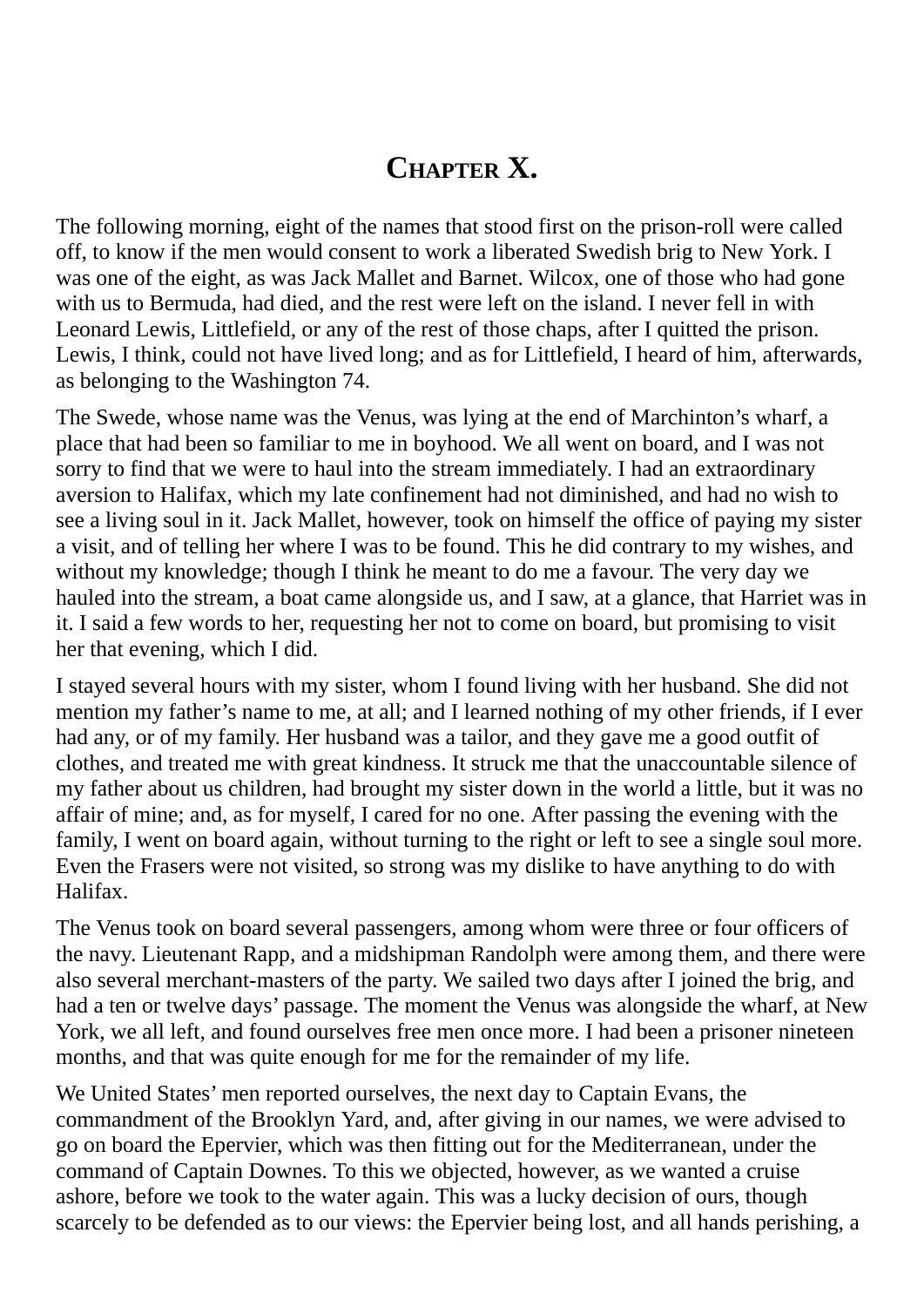few months later, on her return passage from the Straits.

Captain Evans then directed us to report ourselves daily, which we did. But the press of business at Washington prevented our cases from being attended to; and being destitute of money, while wages were high, we determined, with Captain Evans' approbation, to make a voyage, each, in the merchant service, and to get our accounts settled on our return. Jack Mallet, Barnet and I, shipped, therefore, in another brig called the Venus, that was bound on a sealing voyage, as was thought, in some part of the world where seals were said to be plenty. We were ignorant of the work, or we might have discovered there was a deception intended, from the outfit of the vessel. She had no salt even, while she had plenty of crosscut saws, iron dogs, chains, &c. The brig sailed, however, and stood across the Atlantic, as if in good earnest. When near the Cape de Verds, the captain called us aft, and told us he thought the season too far advanced for sealing, and that, if we would consent, he would run down to St. Domingo, and make an arrangement with some one there to cut mahogany on shares, with fustick and lignum-vitæ. The secret was now out; but what could we poor salts do? The work we were asked to do turned out to be extremely laborious; and I suppose we had been deceived on account of the difficulty of getting men, just at that time, for such a voyage. There we were, in the midst of the ocean, and we agreed to the proposal, pretty much as a matter of course.

The brig now bore up, and stood for St. Domingo. She first went in to the city of St. Domingo, where the arrangements were made, and Spaniards were got to help to cut the wood, when we sailed for a bay, of which I have forgotten the name, and anchored near the shore. The trees were sawed down, about ten miles up a river, and floated to its bar, across which they had to be hauled by studding-sail halyards, through the surf; one man hauling two logs at a time, made into a sort of raft. Sharks abounded, and we had to keep a bright look-out, lest they got a leg while we were busy with the logs. I had a narrow escape from two while we lay at St. Domingo. A man fell overboard, and I went after him, succeeding in catching the poor fellow. A boat was dropped astern to pick us up, and, as we hauled the man in, two large sharks came up close alongside. This affair had set us drinking, and I got a good deal of punch aboard. The idea of remaining in the brig was unpleasant to me, and I had thought of quitting her for some days. A small schooner bound to America, and short of hands, lay near us; and I had told the captain I would come and join him that night. Jack Mallet and the rest tried to persuade me not to go, but I had too much punch and grog in me to listen to reason. When all hands aft were asleep, therefore, I let myself down into the water, and swam quite a cable's-length to the schooner. One of the men was looking out for me. He heard me in the water, and stood ready to receive me. As I drew near the schooner, this man threw me a rope, and helped me up the side, but, as soon as I was on the deck, he told me to look behind me. I did so, and there I saw an enormous shark swimming about, a fellow that was sixteen or eighteen feet long. This shark, I was told, had kept company with me as long as I had been in sight from the schooner. I cannot well describe the effect that was produced on me by this discovery. When I entered the water, I was under the influence of liquor, but this escape sobered me in a minute; so much so, indeed, that I insisted on being put in a boat, and sent back to the brig, which was done. I was a little influenced in this, however, by some reluctance that was manifested to keep me on board the schooner. I got on board the Venus without being discovered, and came to a resolution to stick by the craft until the voyage was up.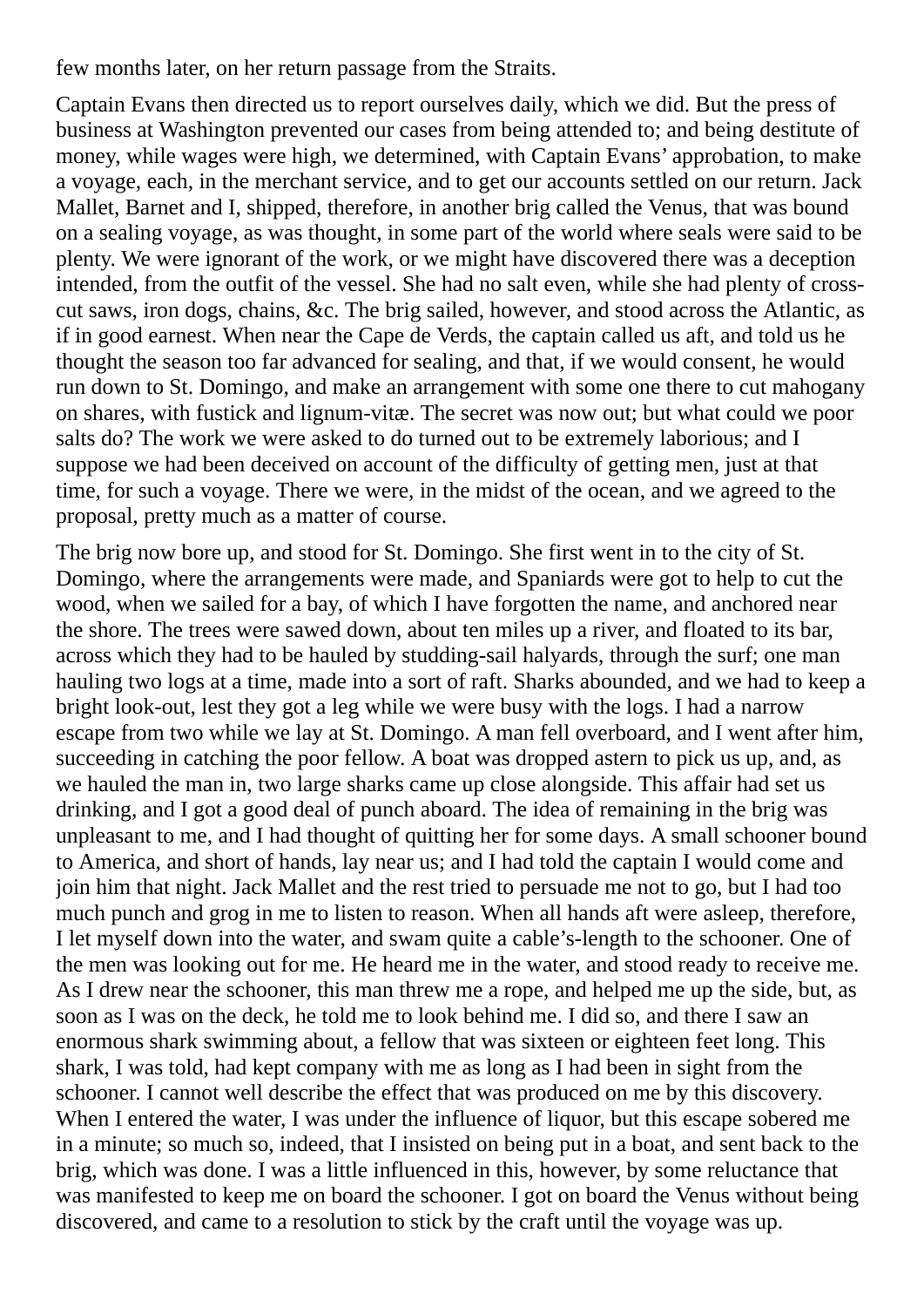We filled up with mahogany, and took in a heavy deck-load, in the course of four months, which was a most laborious process. When ready, the brig sailed for New York, We encountered a heavy gale, about a week out, which swept away our deck-load, bulwarks, &c. At this time, the master, supercargo, mate, cook, and three of the crew, were down with the fever; leaving Mallet, Barnet and myself, to take care of the brig. We three brought the vessel up as far as Barnegat, where we procured assistance, and she arrived safe at the quarantine ground.

As soon as we got pratique, Mallet, Barnet and myself, went up to town to look after our affairs, leaving the brig below. The owners gave us thirty dollars each, to begin upon. We ascertained that our landlord had received our wages from government, and held it ready for us, sailor fashion. I also sold my share in the Venus' voyage for one hundred and twenty dollars. This gave me, in all, about five hundred dollars, which money lasted me between five and six weeks! How true is it, that "sailors make their money like horses, and spend it like asses!" I cannot say this prodigal waste of my means afforded me any substantial gratification. I have experienced more real pleasure from one day passed in a way of which my conscience could approve, than from all the loose and thoughtless follies, in which I was then in the habit of indulging when ashore, of a whole life. The manner in which this hard-earned gold was thrown away, may serve to warn some brother tar of the dangers that beset me; and let the reader understand the real wants of so large a body of his fellow-creatures.

On turning out in the morning, I felt an approach to that which seamen call the "horrors," and continued in this state, until I had swallowed several glasses of rum. I had no appetite for breakfast, and life was sustained principally by drink. Half of the time I ate no dinner, and when I did, it was almost drowned in grog. Occasionally I drove out in a coach, or a gig, and generally had something extra to pay for damages. One of these cruises cost me forty dollars, and I shall always think I was given a horse that sailed crab-fashion, on purpose to do me out of the money. At night, I generally went to the play, and felt bound to treat the landlord and his family to tickets and refreshments. We always had a coach to go in, and it was a reasonable night that cost me only ten dollars. At first I was a sort of "king among beggars;" but as the money went, Ned's importance went with it, until, one day, the virtuous landlord intimated to me that it would be well, as I happened to be sober, to overhaul our accounts. He then began to read from his books, ten dollars for this, twenty dollars for that, and thirty for the other, until I was soon tired, and wanted to know how much was left. I had still fifty dollars, even according to his account of the matter; and as that might last a week, with good management, I wanted to hear no more about the items.

All this time, I was separated from my old shipmates, being left comparatively among strangers. Jack Mallet had gone to join his friends in Philadelphia, and Barnet went south, whither I cannot say. I never fell in with either of them again, it being the fate of seamen to encounter the greatest risks and hardships in company, and then to cut adrift from each other, with little ceremony, never to meet again. I was still young, being scarcely two-andtwenty, and might, even then, have hauled in my oars, and come to be an officer and a man.

As I knew I must go to sea, as soon as the accounts were balanced, I began to think a little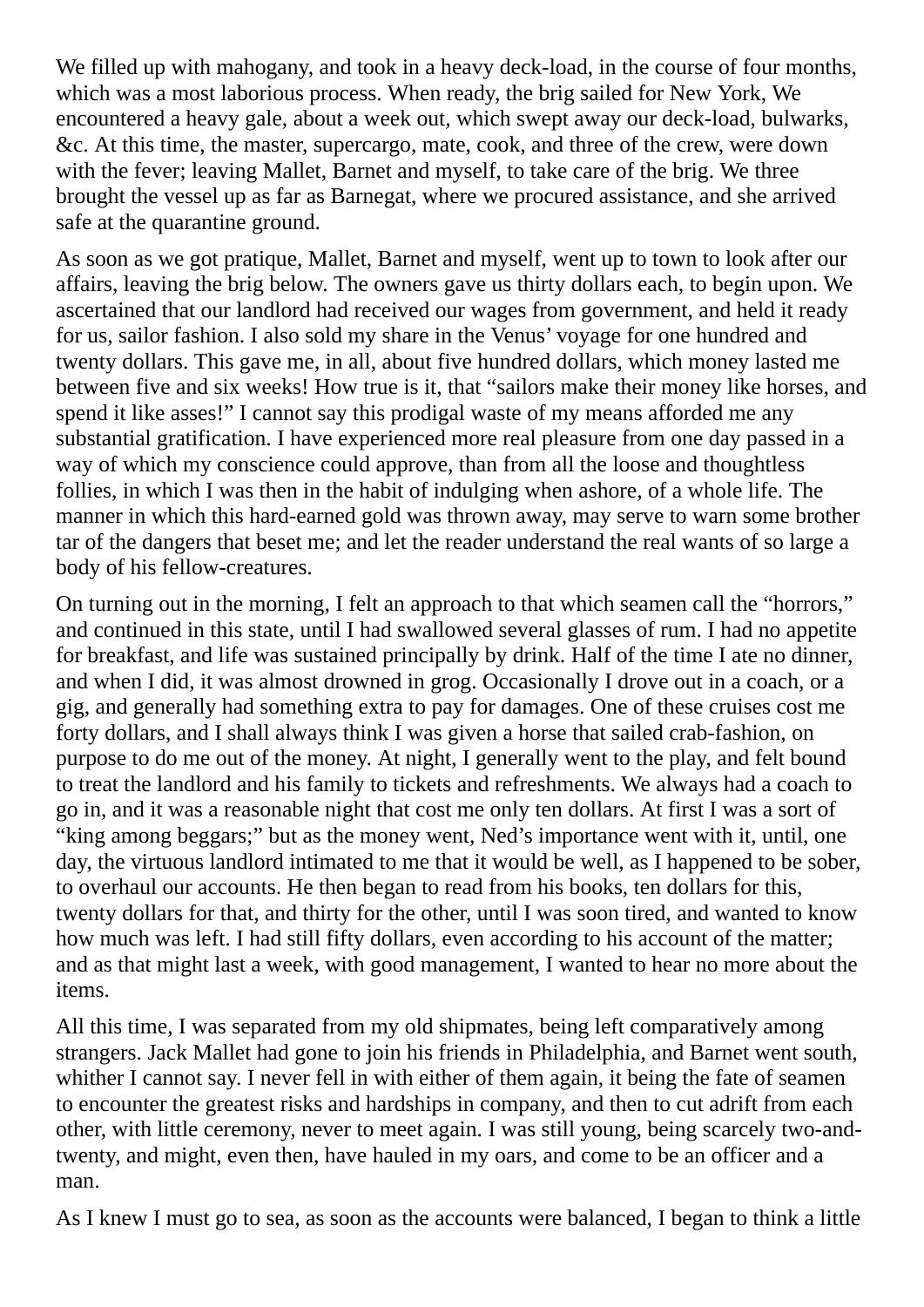seriously of my prospects. Dissipation had wearied me, and I wanted to go a voyage of a length that would prevent my falling soon into the same course of folly and vice. I had often bitter thoughts as to my conduct, nor was I entirely free from reflection on the subject of my peculiar situation. I might be said to be without a friend, or relative, in the world. "When my hat was on, my house was thatched." Of my father, I knew nothing; I have since ascertained he must then have been dead. My sister was little to me, and I never expected to see her again. The separation from all my old lakers, too, gave me some trouble, for I never met with one of them after parting from Barnet and Mallet, with the exception of Tom Goldsmith and Jack Reilly. Tom and I fell in with each other, on my return from St. Domingo, in the streets of New York, and had a yarn of two hours, about old times. This was all I ever saw of Tom. He had suffered a good deal with the English, who kept him in Kingston, Upper Canada, until the peace, when they let him go with the rest. As for Reilly, we have been in harbour together, in our old age, and I may speak of him again.

Under the feelings I have mentioned, as soon as the looks of my landlord let me know that there were no more shot in the locker, I shipped in a South Sea whaler, named the Edward, that was expected to be absent between two and three years. She was a small vessel, and carried only three boats. I got a pretty good outfit from my landlord, though most of the articles were second-hand. We parted good friends, however, and I came back to him, and played the same silly game more than once. He was not a bad *landlord*, as landlords then went, and I make no doubt he took better care of my money than I should have done myself. On the whole, this class of men are not as bad as they seem, though there are precious rascals among them. The respectable sailor landlord is quite as good, in his way, as one could expect, all things considered.

The voyage I made in the Edward was one of very little interest, the ship being exceedingly successful. The usage and living were good, and the whaling must have been good too, or we never should have been back again, as soon as we were. We went round the Horn, and took our first whale between the coast of South America and that of New Holland. I must have been present at the striking of thirty fish, but never met with any accident. I pulled a mid-ship oar, being a new hand at the business, and had little else to do, but keep clear of the line, and look out for my paddle. The voyage is now so common, and the mode of taking whales is so well known, that I shall say little about either. We went off the coast of Japan, as it is called, though a long bit from the land, and we made New Holland, though without touching. The return passage was by the Cape of Good Hope and St. Helena. We let go our anchor but once the whole voyage, and that was at Puna, at the mouth of the Guayaquil river, on the coast of Chili. We lay there a week, but, with this exception, the Edward was actually under her canvass the whole voyage, or eighteen months. We did intend to anchor at St. Helena, but were forbidden on account of Bonaparte, who was then a prisoner on the Island. As we stood in, we were met by a manof-war brig, that kept close to us until we had sunk the heights, on our passage off again. We were not permitted even to send a boat in, for fresh grub.

I sold my voyage in the Edward for two hundred and fifty dollars, and went back to my landlord, in Water street. Of course, everybody was glad to see me, a sailor's importance in such places being estimated by the length of his voyage. In Wall street they used to call a man "a hundred thousand dollar man," and in Water, "an eighteen months, or a two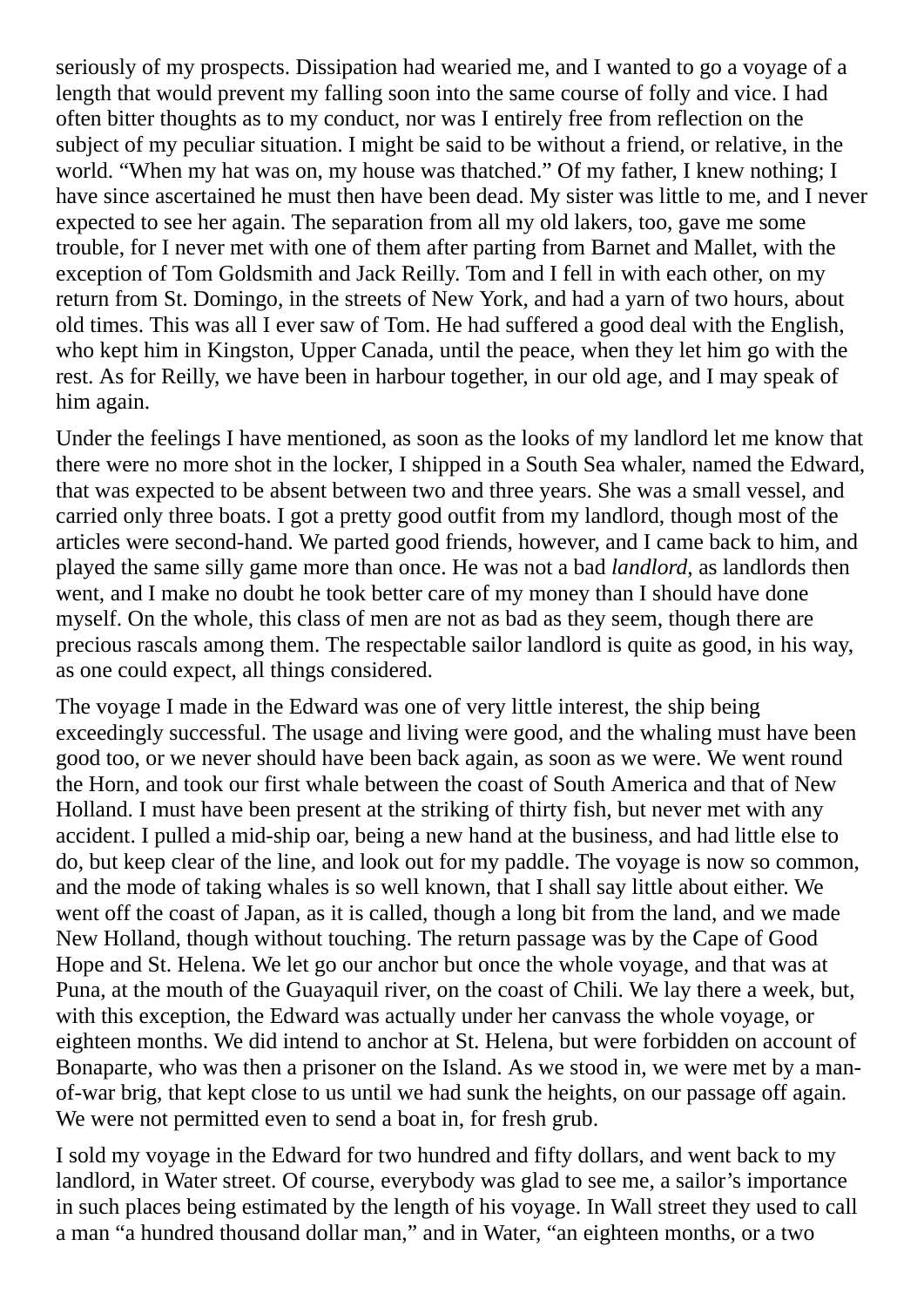years' voyage man." As none but whalers, Indiamen, and Statesmen could hold out so long, we were all A. No. 1, for a fortnight or three weeks. The man-of-war's-man is generally most esteemed, his cruise lasting three years; the *lucky* whaler comes next, and the Canton-man third. The Edward had been a lucky ship, and, insomuch, I had been a lucky fellow. I behaved far better this time, however, than I had done on my return from St. Domingo. I kept sober more, did not spend my money as foolishly or as fast, and did not wait to be kicked out of doors, before I thought of getting some more. When I shipped anew, I actually left a hundred dollars behind me in my landlord's hands; a very extraordinary thing for Jack, and what is equally worthy of notice, I got it all again, on my next return from sea.

My steadiness was owing, in a great measure, to the following circumstances. I fell in with two old acquaintances, who had been in prison with me, of the names of Tibbets and Wilson. This Tibbets was not the man who had been sent to Bermuda with me, but another of the same name. These men had belonged to the Gov. Tompkins privateer, and had received a considerable sum in prize-money, on returning home. They had used their money discreetly, having purchased an English prize-brig, at a low price, and fitted her out. On board the Tompkins, both had been foremost hands, and in prison they had messed in our bay, so that we had been hail-fellows-well-met; on Melville Island. After getting this brig ready, they had been to the West Indies in her, and were now about to sail for Ireland. They wished me to go with them, and gave me so much good advice, on the subject of taking care of my money, that it produced the effect I have just mentioned.

The name of the prize-brig was the Susan, though I forget from what small eastern port she hailed. She was of about two hundred tons burthen, but must have-been old and rotten. Tibbets was master, and Wilson was chief-mate. I shipped as a sort of second-mate, keeping a watch, though I lived forward at my own request. We must have sailed about January, 1818, bound to Belfast. There were fourteen of us, altogether, on board, most of us down-easters. Our run off the coast was with a strong north-west gale, which compelled us to heave-to, the sea being too high for scudding. Finding that the vessel laboured very much, however, and leaked badly, we kept off again, and scudded for the rest of the blow. On the whole, we got out of this difficulty pretty well. We got but two observations the whole passage, but in the afternoon of the twenty-third day out, we made the coast of Ireland, close aboard, in thick weather; the wind directly on shore, blowing a gale. The brig was under close-reefed topsails, running free, at the time, and we found it necessary to haul up. We now discovered the defects of old canvass and old rigging, splitting the fore-topsail, foresail, and fore-topmast-staysail, besides carrying away sheets, &c. We succeeded in hauling up the foresail, however, and I went upon the yard and mended it, after a fashion. It was now nearly night, and it blew in a way "to need two men to hold one man's hair on his head." I cannot say I thought much of our situation, my principal concern being to get below, with some warm, dry clothes on. We saw nothing of the land after the first half-hour, but at midnight we wore ship, and came up on the larboard tack. The brig had hardly got round before the fore-tack went, and the foresail split into ribands. We let the sail blow from the yard. By this time, things began to look very serious, though, for some reason, I felt no great alarm. The case was different with Tibbets and Wilson, who were uneasy about Cape Clear. I had had a bit of a spat with them about waring, believing, myself, that we should have gone clear of the Cape, on the starboard tack. This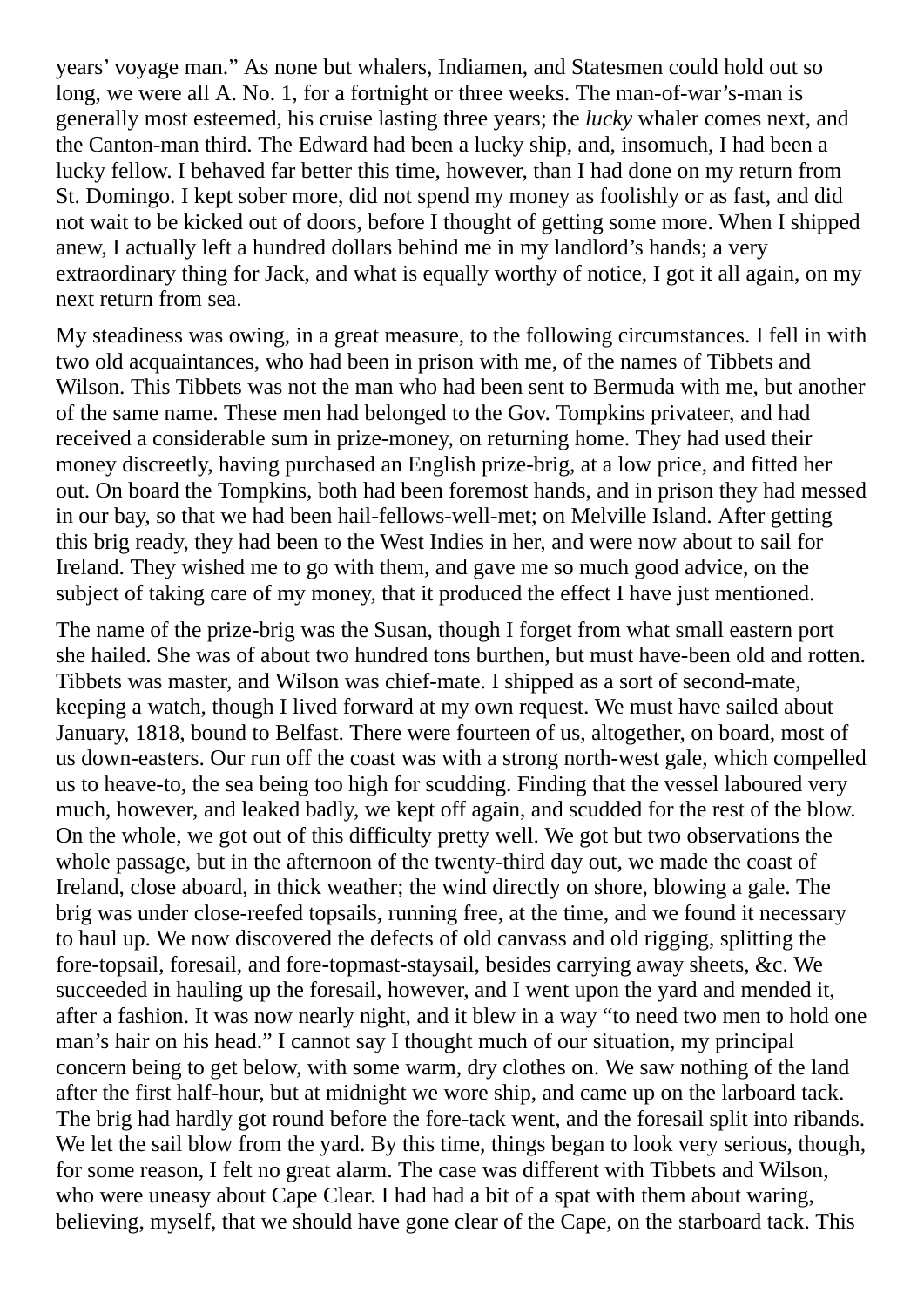prevented them saying much to me, and we had little communication with each other that night. To own the truth, I was sorry I had shipped in such a craft. Her owners were too poor to give a sea-going vessel a proper outfit, and they were too near my own level to create respect.

The fore-topsail had been mended as well as the foresail, and was set anew. The sheets went, however, about two in the morning, and the sail flew from the reef-band like a bit of muslin torn by a shop-boy. The brig now had nothing set but a close-reefed main-topsail, and this I expected, every minute, would follow the other canvass. It rained, blew tremendously, and the sea was making constant breaches over us. Most of the men were fagged out, some going below, while others, who remained on deck, did, or *could* do, nothing. At the same time, it was so dark that we could not see the length of the vessel.

I now went aft to speak to Tibbets, telling him I thought it was all over with us. He had still some hope, as the bay was deep, and he thought light might return before we got to the bottom of it. I was of a different opinion, believing the brig then to be within the influence of the ground-swell, though not absolutely within the breakers. All this time the people were quiet, and there was no drinking. Indeed, I hardly saw any one moving about. It was an hour after the conversation with Tibbets, that I was standing, holding on by the weather-main-clew-garnet, when I got a glimpse of breakers directly under our lee. I sung out, "there's breakers, and everybody must shift for himself." At the next instant, the brig rose on a sea, settled in the trough, and struck. The blow threw me off my feet, though I held on to the clew-garnet. Then I heard the crash of the foremast as it went down to leeward. The brig rolled over on her beam-ends, but righted at the next sea, drove in some distance, and down she came again, with a force that threatened to break her up. I bethought me of the main-mast, and managed to get forward as far as the bitts, in order to be out of its way. It was well I did, as I felt a movement as if her upper works were parting from the bottom. I was near no one, and the last person I saw, or spoke to on board, was Tibbets, who was then standing in the companion-way. This was an hour before the brig struck.

There might have been an interval of half a minute between the time I reached the windlass, and that in which I saw a tremendous white foaming sea rolling down upon the vessel. At this ominous sight, I instinctively seized the bitts for protection. I can remember the rushing of the water down upon me, and have some faint impressions of passing through a mass of rigging, but this is all. When I came to my senses, it was in an Irish mud-cabin, with an old woman and her daughter taking care of me. My head was bandaged, and most of the hair had been cut off in front I was stiff and sore all over me. Fortunately, none of my bones were broken.

The account given me of what had passed, was this. I was found by the old man, who lived in the hut, a fisherman and the husband of my nurse, with some other persons, lying on my face, between two shelves of rock. There was nothing very near me, not even a bit of wood, or a rope. Two lads that belonged to the brig were found not far from me, both alive, though both badly hurt, one of them having had his thigh broken. Of the rest of the fourteen souls on board the Susan, there were no traces. I never heard that even their bodies were found. Tibbets and Wilson had gone with their old prize, and anything but a prize did she prove to me. I lost a good outfit, and, after belonging to her about three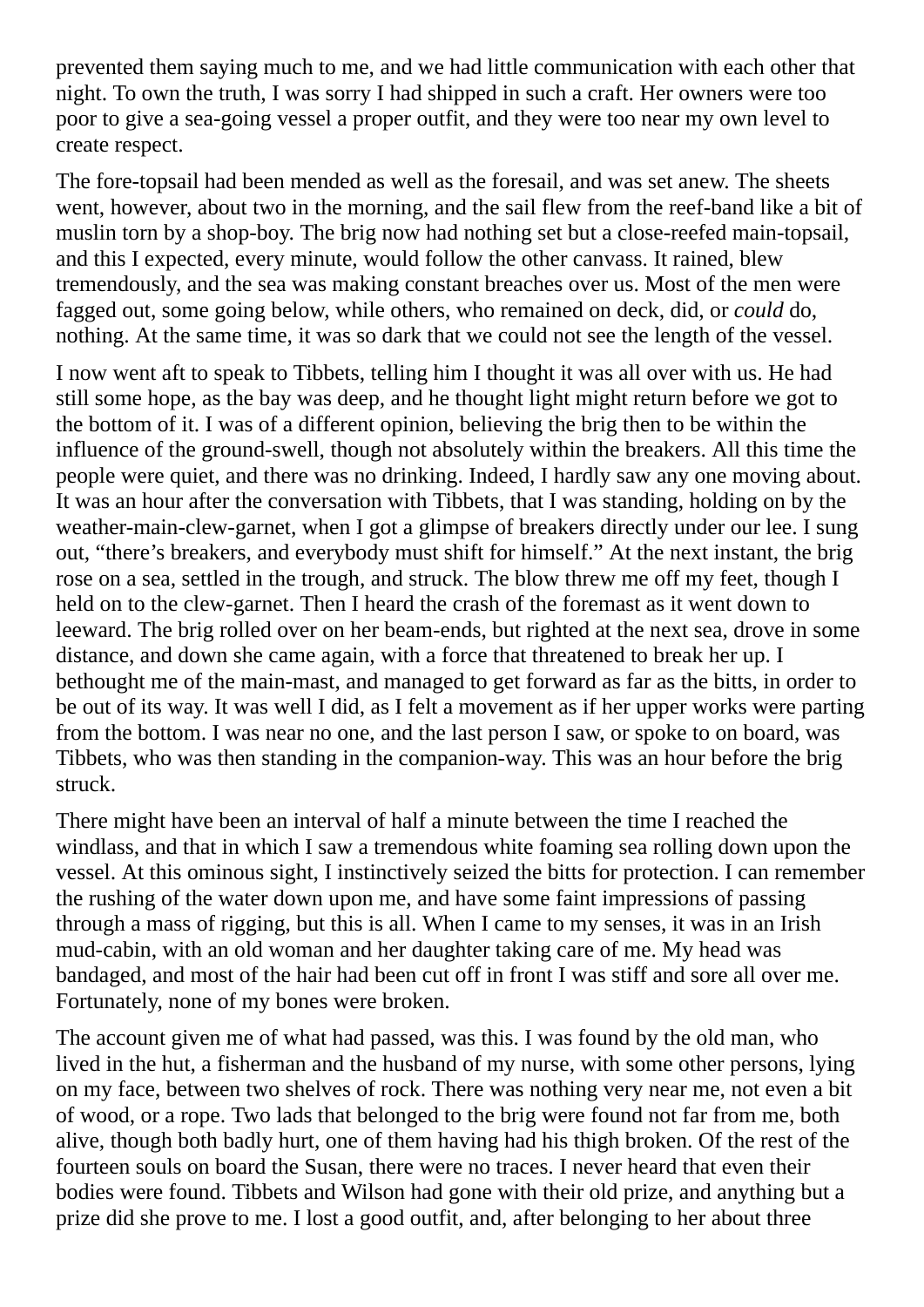weeks, here was I left naked on the shores of Ireland, I am sorry to say, my feelings were those of repining, rather than of gratitude. Of religion I had hardly a notion, and I am afraid that all which had been driven into me in childhood, was already lost. In this state of mind, I naturally felt more of the hardships I had endured, than of the mercy that had been shown me. I look back with shame at the hardness of heart which rendered me insensible to the many mercies I had received, in escaping so often from the perils of my calling.

It was three days after the wreck, before I left my bed. Nothing could have been kinder than the treatment I received from those poor Irish people. Certainly no reward was before them, but that which Heaven gives the merciful; and yet I could not have been more cared for, had I been their own son. They fed me, nursed me, and warmed me, without receiving any other return from me than my thanks. I staid with them three weeks, doing nothing on account of the bruises I had received. The Susan's had been a thorough wreck. Not enough of her could be found, of which to build a launch. Her cargo was as effectually destroyed as her hull, and, to say the truth, it took but little to break her up. As for the two lads, I could not get as far as the cabin in which they had been put. It was two or three miles along the coast, and, having no shoes, I could not walk that distance over the sharp stones. Several messages passed between us, but I never saw a single soul that belonged to the brig, after the last look I had of Tibbets in the companion-way.

A coaster passing near the cabin, and it falling calm, the fisherman went off to her, told my story, and got a passage for me to Liverpool. I now took my leave of these honest people, giving them all I had—my sincere thanks—and went on board the sloop. Here I was well treated, nor did any one expect me to work. We reached Liverpool the second day, and I went and hunted up Molly Hutson, the landlady with whom the crew of the Sterling had lodged, when Captain B–- had her. The old woman helped me to some clothes, received me well, and seemed sorry for my misfortunes. As it would not do to remain idle, however, I shipped on board the Robert Burns, and sailed for New York within the week. I got no wages, but met with excellent treatment, and had a very short winter passage. In less than three months after I left him, I was back again with my old landlord, who gave me my hundred dollars without any difficulty. I had sailed with him in the Sterling, and he always seemed to think of me a little differently from what landlords generally think of Jack.

A good deal was said among my associates, now, about the advantages of making a voyage to the coast of Ireland for the purpose of smuggling tobacco, and I determined to try my hand at one. Of the morality of smuggling I have nothing to say. I would not make such a voyage now, if I know myself; but poor sailors are not taught to make just distinctions in such things, and the merchants must take their share of the shame. I fear there are few merchants, and fewer seamen, man-of-war officers excepted, who will not smuggle.[13]

I laid out most of my hundred dollars, in getting a new outfit, and then shipped in a small pilot-boat-built schooner, called the M'Donough, bound to Ireland, to supply such honest fellows as my old fisherman with good tobacco, cheap. Our cargo was in small bales, being the raw material, intended to be passed by hand. We had seventeen hands before the mast, but carried no armament, pistols, &c., excepted. The schooner sailed like a witch, carrying only two gaff-topsails. We made the land in fourteen days after we left the Hook,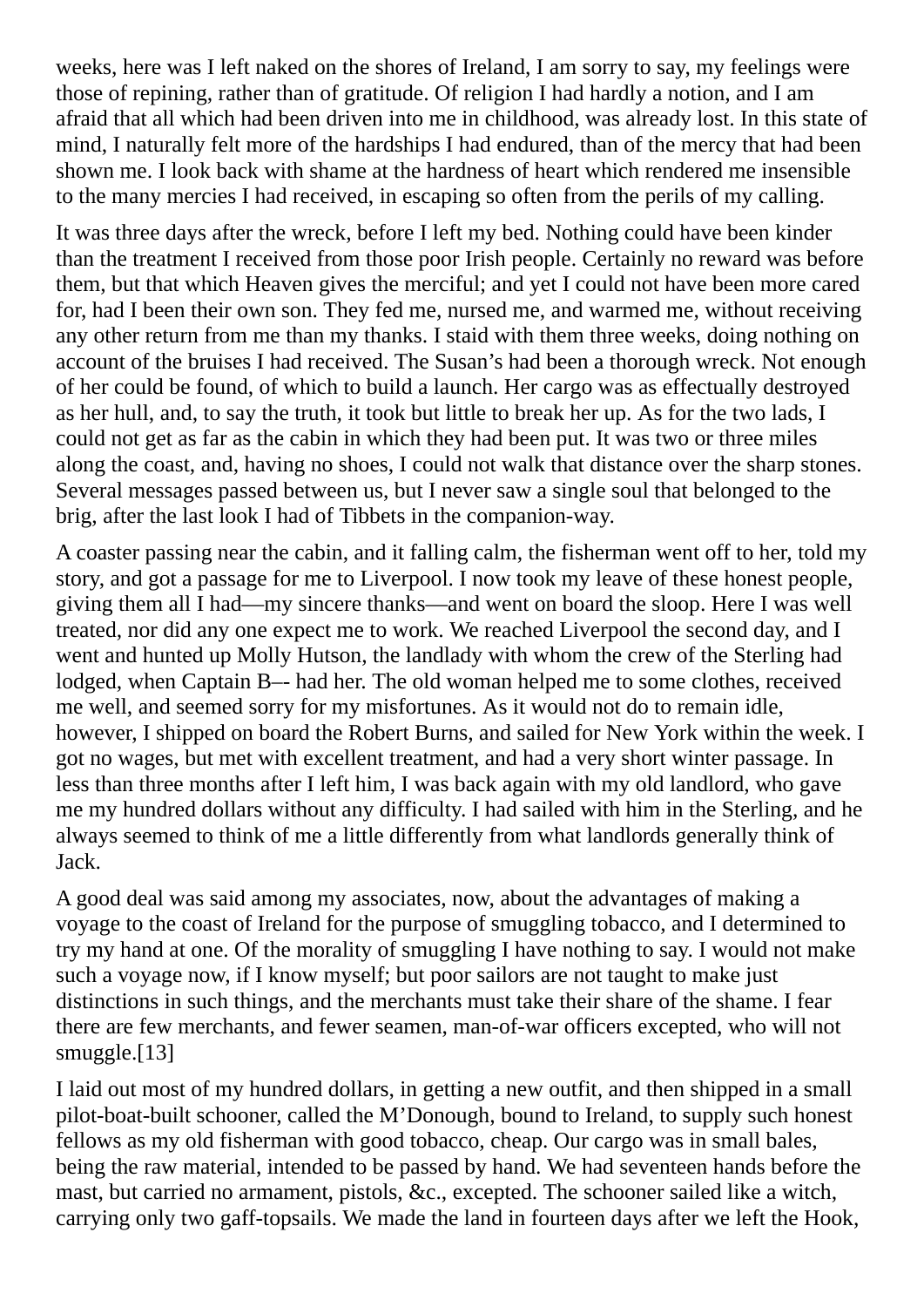our port being Tory Island, off the north-west coast of Ireland. We arrived in the day-time, and showed a signal, which was answered in the course of the day, by a smoke on some rocks. A large boat then came off to us, and we filled her with tobacco the same evening. In the course of the night, we had despatched four or five more boats, loaded with the same cargo; but, as day approached, we hauled our wind, and stood off the land. Next night we went in, again, and met more boats, and the succeeding morning we hauled off, as before. When we saw a boat, we hailed and asked "if they were outward bound." If the answer was satisfactory, we brailed the foresail and permitted the boat to come alongside. In this manner we continued shoving cargo ashore, for quite a week, sometimes falling in with only one boat of a night, and, at others, with three or four; just as it might happen. We had got about two-thirds of the tobacco out, and a boat had just left us, on the morning of the sixth or seventh day, when we saw a man-of-war brig coming round Tory Island, in chase. At this sight, we hauled up close on a wind, it blowing very fresh. As the English never employed any but the fastest cruisers for this station, we had a scratching time of it. The brig sailed very fast, and out-carried us; but our little schooner held on well. For two days and one night we had it, tack and tack, with her. The brig certainly gained on us, our craft carrying a balanced reefed-mainsail, bonnet off the foresail and one reef in, and bonnet off the jib. The flying-jib was inboard. At sunset, on the second night, the brig was so near us, we could see her people, and it was blowing fresher than ever. This was just her play, while ours was in more moderate weather. Our skipper got uneasy, now, and determined to try a trick. It set in dark and rainy; and, as soon as we lost sight of the brig, we tacked, stood on a short distance, lowered everything, and extinguished all our lights. We lay in this situation three hours, when we stuck the craft down again for Tory Island, as straight as we could go. I never knew what became of the brig, which may be chasing us yet, for aught I know for I saw no more of her. Next day we had the signal flying again, and the smoke came up from the same rock, as before. It took us three days longer to get all the tobacco ashore, in consequence of some trouble on the island; but it all went in the end, and went clear, as I was told, one or two boat-loads excepted. The cargo was no sooner out, than we made sail for New York, where we arrived in another short passage. We were absent but little more than two months, and my wages and presents came to near one hundred dollars. I never tried the tobacco trade again.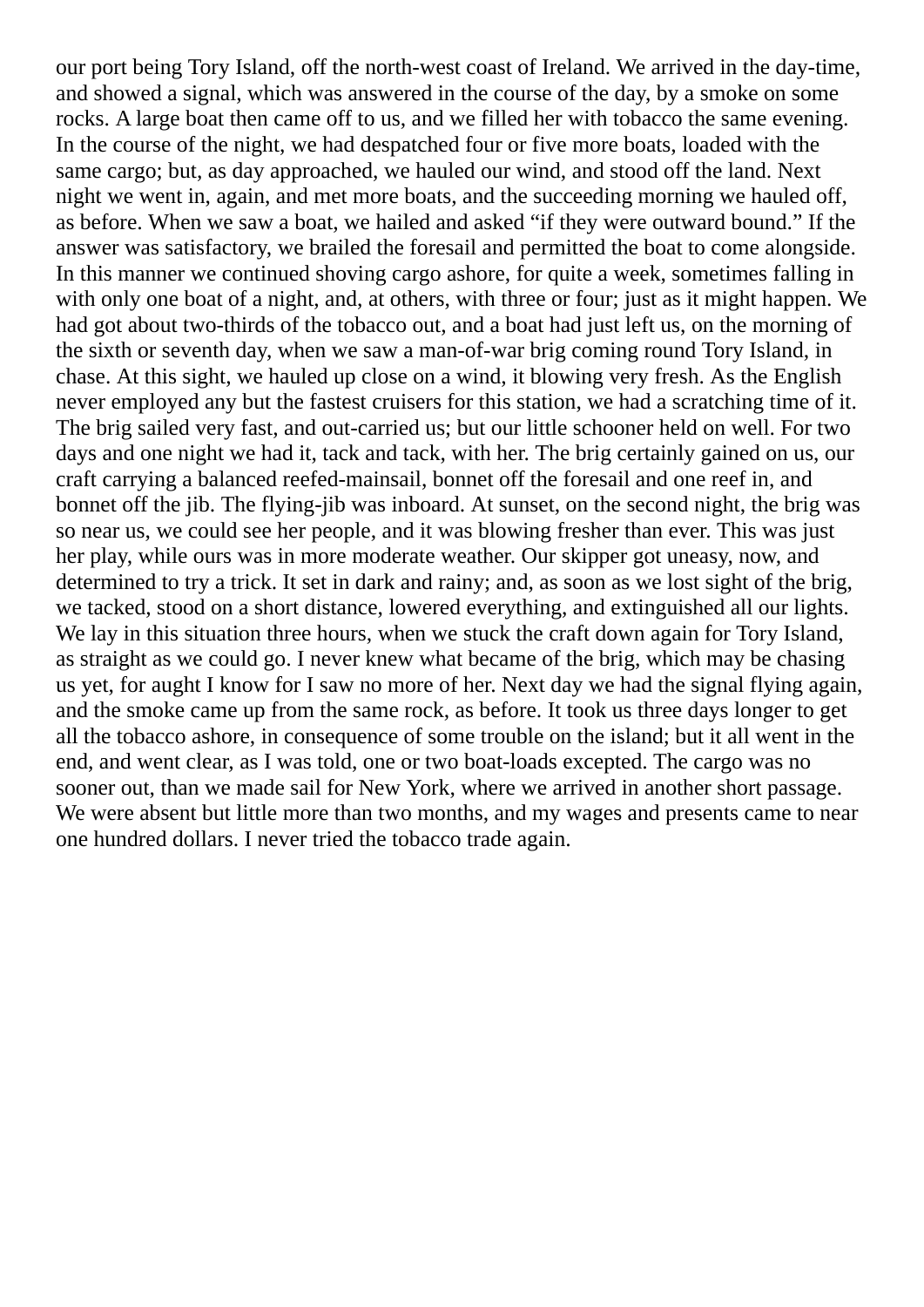#### **CHAPTER XI.**

I now stayed ashore two months. I had determined to study navigation, and to try to get off the forecastle, in which wise course I was encouraged by several discreet friends. I had fallen in with a young woman of respectable character and agreeable person, and, to own the truth, was completely in irons with her. I believe a mother is a good deal more on the look-out than a father, in such matters; for I was overhauled by the old woman, and questioned as to my intentions about Sarah, whereas the old man was somewhat more moderate. I confessed my wish to marry her daughter; but the old woman thought I was too wild, which was not Sarah's opinion, I believe. Had we been left to ourselves, we should have got married; though I was really desirous of going out once as an officer, before I took so important a step. I have sometimes suspected that Sarah's parents had a hand in getting me shipped, again, as they were intimate with the captain who now proposed to take me with him as his second-mate. I consented to go, with some reluctance; but, on the whole, thought it was the best thing I could do. My reluctance proceeded from desire to remain with Sarah, when the time came; though the berth was exactly the thing I wanted, whenever I reasoned coolly on the subject.

I shipped, accordingly, in a vessel of the Costers', called the William and Jane, bound to Holland and Canton, as her second-mate. My leave-taking with Sarah was very tender; and I believe we both felt much grieved at the necessity of parting. Nothing occurred on the passage out worth mentioning. I got along with my duty well enough, for I had been broken-in on, board the Sterling, and one or two other vessels. We went to the Texel, but found some difficulty in procuring dollars, which caused us to return to New York, after getting only twenty thousand. We had no other return cargo, with the exception of a little gin. We were absent five months; and I found Sarah as pretty, and as true, as ever. I did not quit the vessel, however; but, finding my knowledge of the lunars too limited, I was obliged to go backward a little—becoming third-mate. We were a month in New York, and it was pretty hard work to keep from eloping with Sarah; but I clawed off the breakers as well as I could. I gave her a silver thimble, and told her to take it to a smith, and get our joint names cut on it, which she did. The consequences of this act will be seen in the end.

We had a little breeze on board the ship before we could get off; the people refusing to sail with a new first-mate that had joined her. It ended by getting another mate, when we went to sea. I believe that no other vessel ever went out with such articles as our crew insisted on. The men stipulated for three quarts of water a day, and the forenoon's watch below. All this was put in black and white, and it gave us some trouble before we got to our destination.

Our passage out was a very long one, lasting two hundred and ten days. When we got into the trades, we stripped one mast after the other, to a girt-line, overhauling everything, and actually getting new gangs of rigging up over the lower-mast-heads. We were a long time about it, but lost little or nothing in distance, as the ship was going before the wind the whole time, with everything packed on the masts that were rigged. Before overhauling the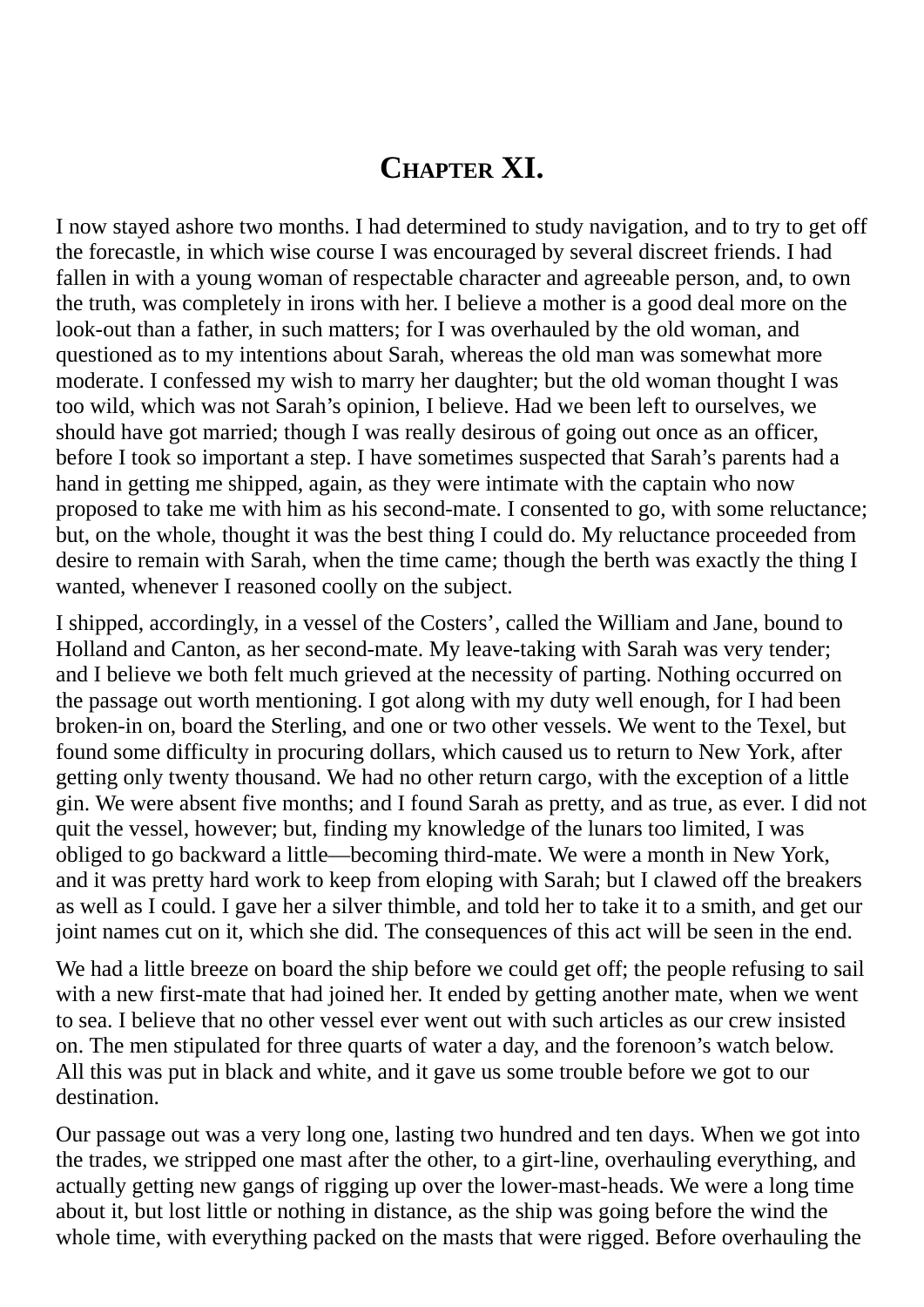rigging, we fell in with an English ship, called the General Blucher, and kept company with her for quite a fortnight. While the two ships were together, we were chased by a strange brig, that kept in sight three or four days, evidently watching us, and both vessels suspected him of being a pirate. As we had six guns, and thirty-one souls, and the Blucher was, at least, as strong, the two captains thought, by standing by each other, they might beat the fellow off, should he attack us. The brig frequently came near enough to get a good look at us, and then dropped astern. He continued this game several days, until he suddenly hauled his wind, and left us. Our ship would have been a famous prize; having, it was said, no less than two hundred and fifty thousand Spanish dollars on board.

We parted company with the Blucher, in a heavy gale; our ship bearing up for Rio. After getting rid of some of our ballast, however, and changing the cargo of pig-lead, our vessel was easier, and did not go in. Nothing further occurred, worth mentioning, until we got off Van Diemen's Land. Two days after seeing the land, a boy fell from the fore-top-gallant yard, while reeving the studding-sail halyards. I had just turned in, after eating my dinner, having the watch below, when I heard the cry of "a man overboard!" Running on deck, as I was, I jumped into a quarter-boat, followed by four men, and we were immediately lowered down. The ship was rounded-to, and I heard the poor fellow calling out to me by name, to save him. I saw him, astern, very plainly, while on the ship's quarter; but lost sight of him, as soon as the boat was in the water. The sky-light-hood had been thrown overboard, and was floating in the ship's wake. We steered for that; but could neither see nor hear anything more of the poor fellow. We got his hat, and we picked up the hood of the sky-light, but could not find the boy. He had, unquestionably, gone down before we reached the spot where he had been floating, as his hat must have pointed out the place. We got the hat first; and then, seeing nothing of the lad, we pulled back to take in the hood; which was quite large. While employed in taking it in, a squall passed over the boat; which nearly blew it away from us. Being very busy in securing the hood, no one had leisure to look about; but the duty was no sooner done, than one of the men called out, that he could not see the ship! Sure enough, the William and Jane had disappeared! and there we were, left in the middle of the ocean, in a six-oared pinnace, without a morsel of food, and I myself, without hat, shoes, jacket or trowsers. In a word, I had nothing on me but my drawers and a flannel shirt. Fortunately, the captain kept a breaker of fresh water in each boat, and we had a small supply of this great requisite;—enough, perhaps, to last five men two or three days.

All our boats had sails; but those of the pinnace had been spread on the quarter-deck, to dry; and we had nothing but the ash to depend on. At first, we pulled to leeward; but the weather was so thick, we could not see a cable's-length; and our search for the vessel, in that direction, proved useless. At the end of an hour or two, we ceased rowing, and held a consultation. I proposed to pull in the direction of the land; which was pulling to windward. If the ship should search for us, it would certainly be in that quarter; and if we should miss her, altogether, our only chance was in reaching the shore. There, we might find something to eat; of which there was little hope, out on the ocean. The men did not relish the idea of quitting the spot; but, after some talk, they came into my plan.

It remained thick weather all that afternoon, night, and succeeding day, until about noon. We were without a compass, and steered by the direction of the wind and sea. Occasionally it lightened up a little, so as to show us a star or two, or during the day to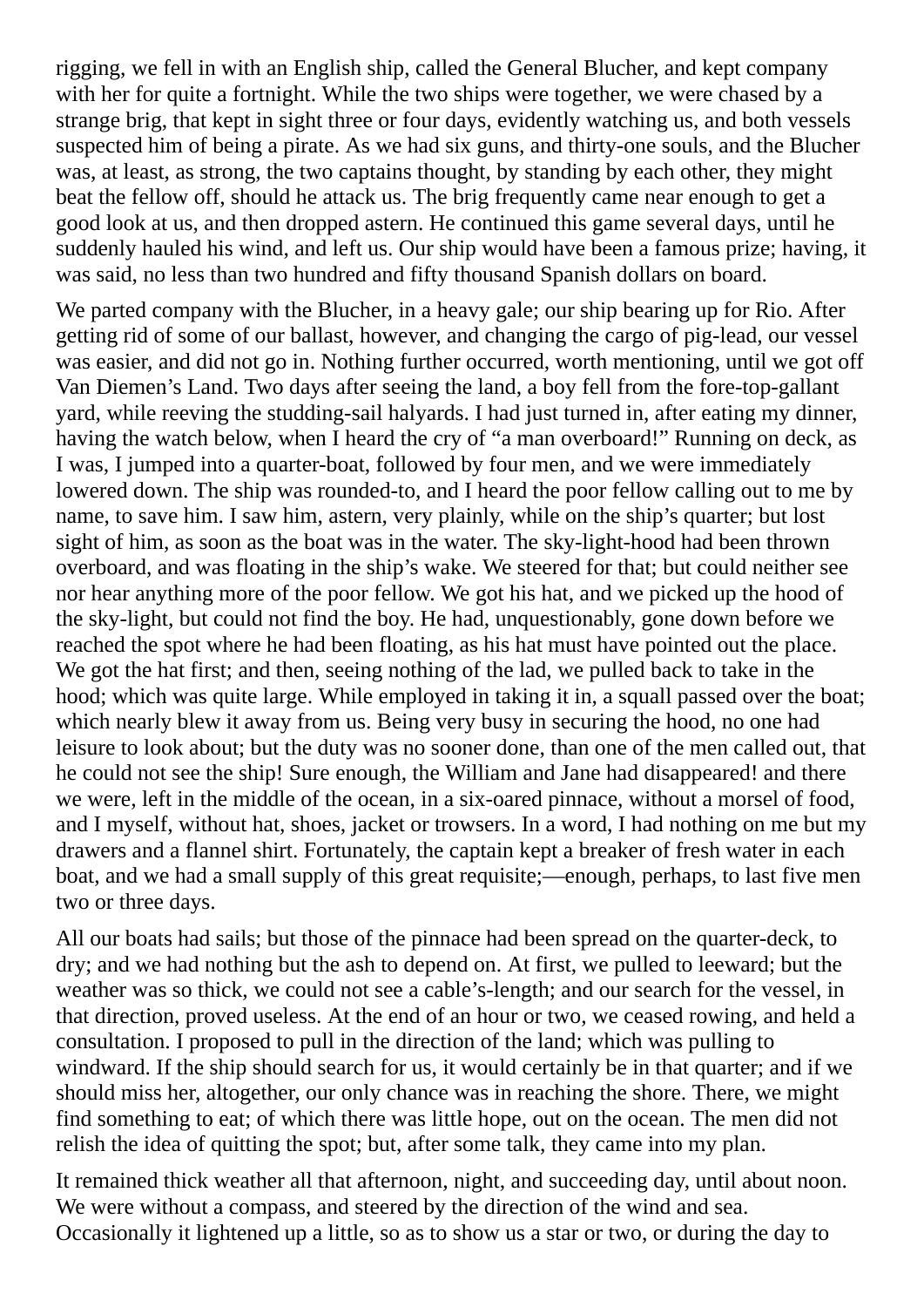permit us to see a few miles around the boat; but we got no glimpse of the ship. It blew so heavily that we made no great progress, in my judgment doing very little more than keeping the boat head to sea. Could we have pulled four oars, this might not have been the case, but we took it watch and watch, two men pulling, while two tried to get a little rest, under the shelter of the hood. I steered as long as I could, but was compelled to row part of the time to keep myself warm. In this manner were passed about six-and-twenty of the most unpleasant hours of my life, when some of us thought they heard the report of a distant gun. I did not believe it; but, after listening attentively some ten or fifteen minutes, another report was heard, beyond all dispute, dead to leeward of us!

This signal produced a wonderful effect on us all. The four oars were manned, and away we went before the wind and sea, as fast as we could pull, I steering for the reports as they came heavily up to windward at intervals of about a quarter of an hour. Three or four of these guns were heard, each report sounding nearer than the other, to our great joy, until I got a glimpse of the ship, about two miles distant from us. She was on the starboard tack, close hauled, a proof she was in search of us, with top-gallant-sails set over single-reefed topsails. She was drawing ahead of us fast, however, and had we not seen her as we did, we should have crossed her wake, and been lost without a hope, by running to leeward. We altered our course the instant she was seen; but what could a boat do in such a sea, pulling after a fast ship under such canvass? Perhaps we felt more keen anxiety, after we saw the ship, than we did before, since we beheld all the risk we ran. Never shall I forget the sensations with which I saw her start her main-tack and haul up the sail! The foresail and top-gallant-sail followed, and then the main-yard came round, and laid the topsail aback! Everything seemed to fly on board her, and we knew we were safe. In a few minutes we were alongside. The boat was at the davits, the helm was up, and the old barky squared away for China.

We in the boat were all pretty well fagged out with hunger, toil, and exposure. I was the worst off, having so little clothing in cool weather, and I think another day would have destroyed us all, unless we had taken refuge in the well-known dreadful alternative of seamen. The captain was delighted to see us, as indeed were all hands. They had determined to turn to windward, on short tacks, until they made the land, the best thing that could have been done, and the course that actually saved us.

When we got into the latitude of Port Jackson, the crew was put on two quarts of water a man, three quarts having been stipulated for in the articles. This produced a mutiny, the men refusing duty. This was awkward enough, in that distant sea. The captain took advantage of the men's going below, however, to secure the scuttle and keep them there. He then mustered us, who lived aft, six men and three boys, and laid the question before us, *whether we would take the ship into Canton*, or go into Port Jackson, and get some water. He admitted we were about seventy-five days run from Cauton, but he himself leaned to the plan of continuing on our course. We saw all the difficulties before us, and told him of them.

There were twenty men below, and to carry them eight or ten thousand miles in that situation, would have been troublesome, to say the least, and might have caused the death of some among them. We were armed, and had no apprehensions of the people, but we did not like to work a ship of five hundred tons with so few hands, one-third of whom were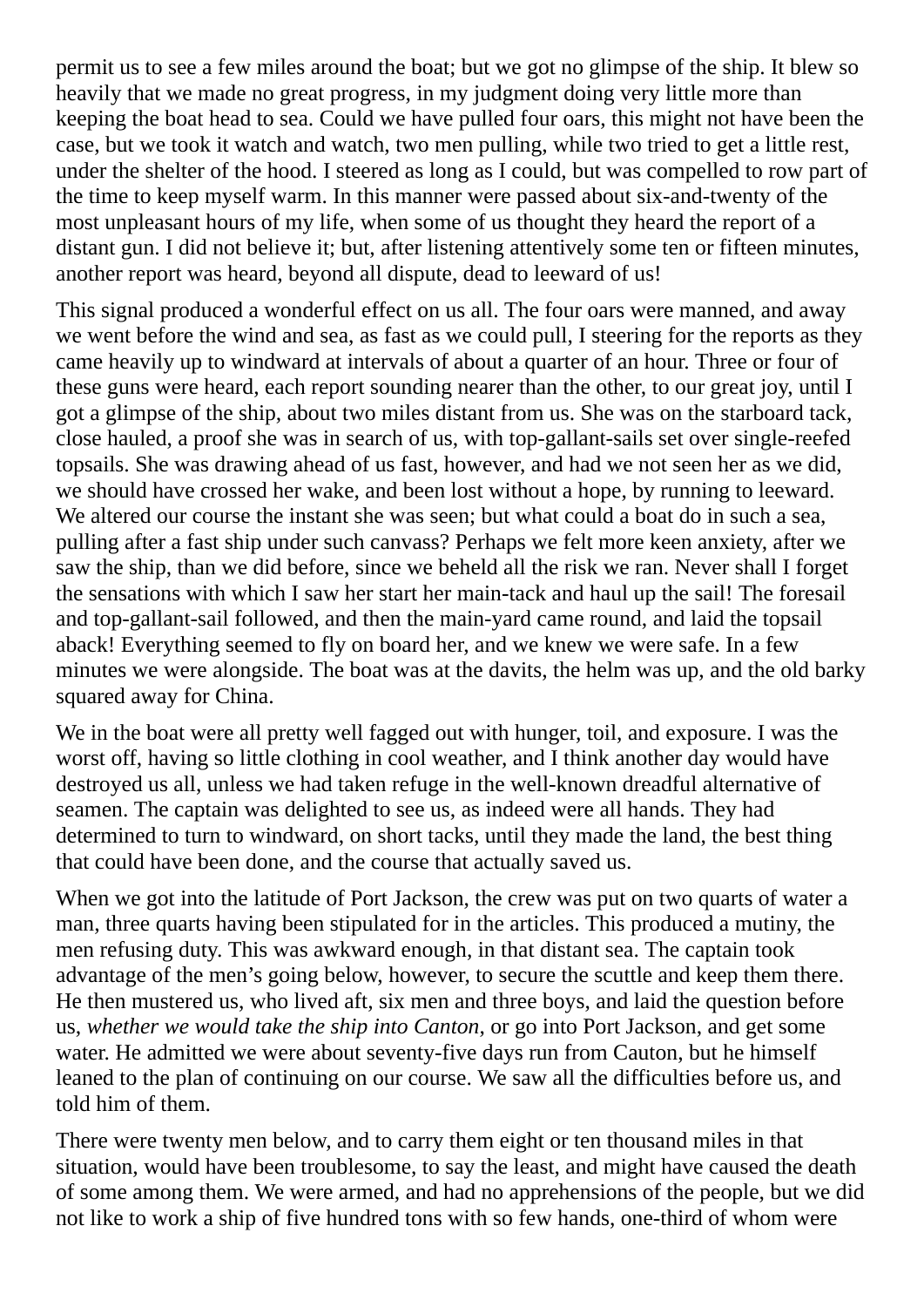boys, so great a distance. The crew, moreover, had a good deal of right on their side, the articles stipulating that they should have the water, and this water was to be had a short distance to windward.

The captain yielded to our reasoning, and we beat up to Port Jackson, where we arrived in three or four days. The people were then sent to prison, as mutineers, and we watered the ship. We were in port a fortnight, thus occupied. All this time the men were in gaol. No men were to be had, and then arose the question about trusting the old crew. There was no choice, and, the ship being ready to sail, we received the people on board again, and turned them all to duty. We had no further trouble with them, however, the fellows behaving perfectly well, as men commonly will, who have been once put down. No mutiny is dangerous when the officers are apprized of its existence, and are fairly ready to meet it. The king's name is a tower of strength.

We arrived at Canton in due time, and found our cargo ready for us. We took it in, and sailed again, for the Texel, in three weeks. Our passage to Europe was two hundred and eleven days, but we met with no accident. At the Texel I found two letters from New York, one being from Sarah, and the other from a female friend. Sarah was married to the very silversmith who had engraven our names on the thimble! This man saw her for the first time, when she carried that miserable thimble to him, fell in love with her, and, being in good circumstances, her friends prevailed on her to have him. Her letter to me admitted her error, and confessed her unhappiness; but there was no remedy. I did not like the idea of returning to New York, under the circumstances, and resolved to quit the ship. I got my discharge, therefore, from the William and Jane, and left her, never seeing the vessel afterwards.

There was a small Baltimore ship, called the Wabash, at the Texel, getting ready for Canton, and I entered on board her, as a foremast Jack, again. My plan was to quit her in China, and to remain beyond the Capes for ever. The disappointment in my matrimonial plans had soured me, and I wanted to get as far from America as I could. This was the turning point of my life, and was to settle my position in my calling. I was now twentyseven, and when a man gets stern-way on him, at that age, he must sail a good craft ever to work his way into his proper berth again.

The Wabash had a good passage out, without any unusual occurrence. On her arrival at Canton, I told the captain my views, and he allowed me to go. I was now adrift in the Imperial Empire, with a couple of hundred dollars in my pocket, and a chest full of good clothes. So far all was well, and I began to look about me for a berth. We had found an English country ship lying at Whampao, smuggling opium, and I got on board of her, as third-mate, a few days after I quitted the Wabash. This was the first and only time I ever sailed under the English flag, for I do not call my other passages in English vessels, sailing *under* the flag, though it was waving over my head. My new ship was the Hope, of Calcutta, commanded by Captain Kid, or Kyd, I forget which. The vessel was built of teak, and had been a frigate in the Portuguese service. She was so old no one knew exactly when she was built, but sailed like a witch. Her crew consisted principally of Lascars, with a few Europeans and negroes, as is usual in those craft. My wages did not amount to much in dollars, but everything was so cheap, they counted up in the long run. I had perquisites, too, which amounted to something handsome. They kept a very good table.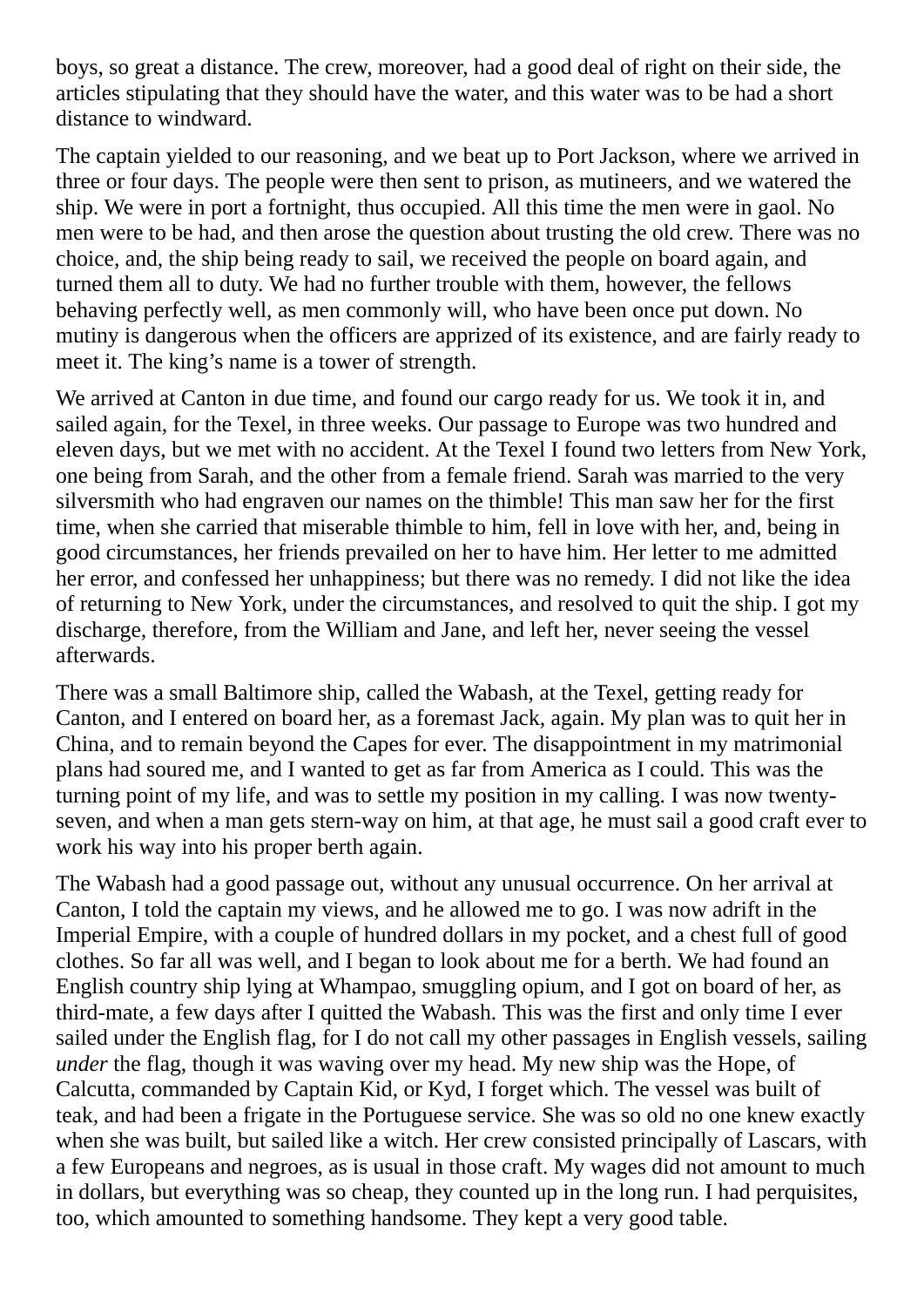The Hope had a good deal of opium, when I joined her, and it was all to be smuggled before we sailed. As this trade has made a great deal of noise, latterly, I will relate the manner in which we disposed of the drug. Of the morality of this species of commerce, I have no more to say in its defence, than I had of the tobacco voyage, unless it be to aver that were I compelled, now, to embark in one of the two, it should be to give the countrymen of my honest fisherman cheap tobacco, in preference to making the Chinese drunk on opium.

Our opium was packed in wooden boxes of forty cylinders, weighing about ten pounds each cylinder. Of course each box weighed about four hundred pounds. The main cargo was cotton, and salt-petre, and ebony; but there were four hundred boxes of this opium.

The sales of the article were made by the captain, up at the factory. They seldom exceeded six or eight boxes at a time, and were oftener two or three. The purchaser then brought, or sent, an order on board the ship, for the delivery of the opium. He also provided bags. The custom-house officers did not remain in the ship, as in other countries, but were on board a large armed boat, hanging astern. These crafts are called Hoppoo boats. This arrangement left us tolerably free to do as we pleased, on board. If an officer happened to come on board, however, we had early notice of it, of course. As third-mate, it was my duty to see the boxes taken out of the hold, and the opium delivered. The box was opened, and the cylinders counted off, and stowed in the bags, which were of sizes convenient to handle. All this was done on the gun-deck, the purchaser receiving possession of his opium, on board us. It was his loss, if anything failed afterwards.

As soon as the buyer had his opium in the bags, he placed the latter near two or three open ports, amidships, and hung out a signal to the shore. This signal was soon answered, and then it was look out for the smuggling boats! These smuggling boats are long, swift, craft, that have double-banked paddles, frequently to the number of sixty men. They are armed, and are swift as arrows. When all is ready, they appear suddenly on the water, and dash alongside of the vessel for which they are bound, and find the labourers of the purchaser standing at the ports, with the bags of cylinders ready. These bags are thrown into the boat, the purchaser and his men tumble after them, and away she paddles, like a racer. The whole operation occupies but a minute or two.

As soon as the Hoppoo boat sees what is going on, it begins to blow conches. This gives the alarm, and then follows a chase from an armed custom-house boat, of which there are many constantly plying about. It always appeared to me that the custom-house people were either afraid of the smugglers, or that they were paid for not doing their duty. I never saw any fight, or seizure, though I am told such sometimes happen. I suppose it is in China, as it is in other parts of the world; that men occasionally do their whole duty, but that they oftener do not. If the connivance of custom-house officers will justify smuggling in China, it will justify smuggling in London, and possibly in New York.

We not only smuggled cargo out, but we smuggled cargo in. The favourite prohibited article was a species of metal, that came in plates, like tin, or copper, of which we took in large quantities. It was brought to us by the smuggling-boats, and thrown on board, very much as the opium was taken out, and we stowed it away in the hold. All this was done in the day-time, but I never heard of any one's following the article into the ship. Once there, it appeared to be considered safe. Then we got sycee silver, which was prohibited for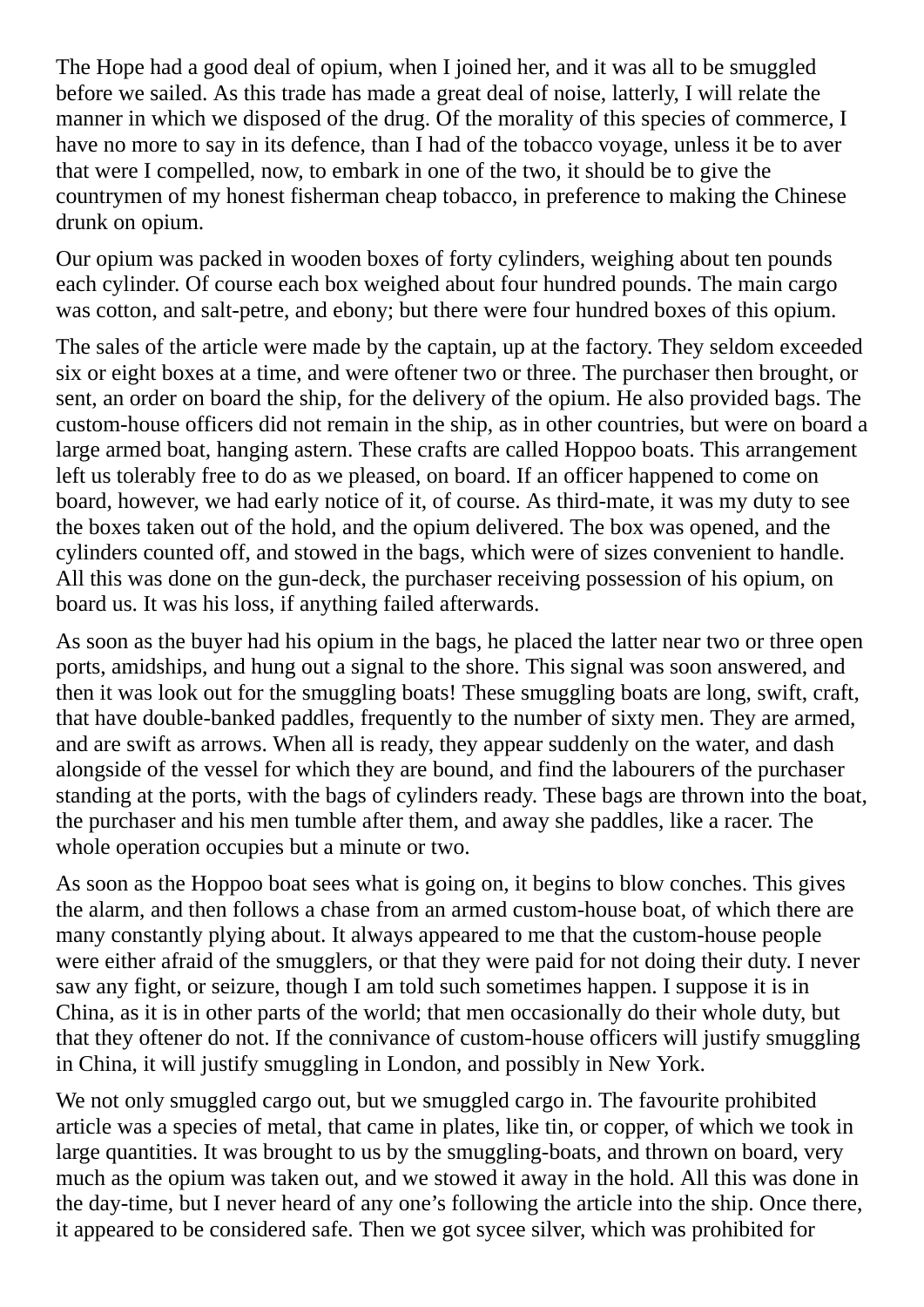exportation. All came on board in the same manner. For every box of opium sold, the mate got a china dollar as a perquisite. Of course my share on four hundred boxes came to one hundred and thirty-three of these dollars, or about one hundred and sixteen of our own. I am ashamed to say there was a great deal of cheating all round, each party evidently regarding the other as rogues, and, instead of "doing as they *would* be done by," doing as they *thought* they *were* done by.

The Hope sailed as soon as the opium was sold, about a month, and had a quick passage to Calcutta. I now began to pick up a little Bengalee, and, before I left the trade, could work a ship very well in the language. The Lascars were more like monkeys than men aloft, though they wanted strength. A topsail, that six of our common men would furl, would employ twenty of them. This was partly from habit, perhaps, though they actually want physical force. They eat little besides rice, and are small in frame. We had a curious mode of punishing them, when slack, aloft. Our standing rigging was of grass, and wiry enough to cut even hands that were used to it. The ratlines were not seized to the forward and after shrouds, by means of eyes, as is done in our vessels, but were made fast by a round turn, and stopping back the ends. We used to take down all the ratlines, and make the darkies go up without them. In doing this, they took the rigging between the great and second toe, and walked up, instead of shinning it, like Christians. This soon gave them sore toes, and they would beg hard to have the ratlines replaced. On the whole, they were easily managed, and were respectful and obedient. We had near a hundred of these fellows in the Hope, and kept them at work by means of a boatswain and four mates, all countrymen of their own. In addition, we had about thirty more souls, including the Europeans— Christians, as we were called!

At Calcutta we loaded with cotton, and returned to Canton, having another short passage. We had no opium in the ship, this time, it being out of season; but we smuggled cargo in, as before. We lay at Whampao a few weeks, and returned to Calcutta. By this time the Hope was dying of old age, and Captain Kyd began to think, if he did not bury her, she might bury him. Her beams actually dropped, as we removed the cotton at Canton, though she still remained tight. But it would have been dangerous to encounter heavy weather in her.

A new ship, called the Hopping Castle, had been built by Captain Kyd's father-in-law, expressly for him. She was a stout large vessel, and promised to sail well. The officers wore all transferred to her; but most of the old Lascars refused to ship, on account of a quarrel with the boatswain. This compelled us to ship a new set of these men, most of whom were strangers to us.

By a law of Calcutta, if anything happens to a vessel before she gets to sea, the people retain the two months' advance it is customary to give them. This rule brought us into difficulty. The Hopping Castle cleared for Bombay, with a light cargo. We had dropped down the river, discharged the pilot, and made sail on our course, when a fire suddenly broke up out of the fore-hatch. A quantity of grass junk, and two or three cables of the same material, were in that part of the ship, and they all burnt like tinder. I went with the other officers and threw overboard the powder, but it was useless to attempt extinguishing the flames. Luckily, there were two pilot brigs still near us, and they came alongside and received all hands. The Hopping Castle burnt to the water's edge, and we saw her wreck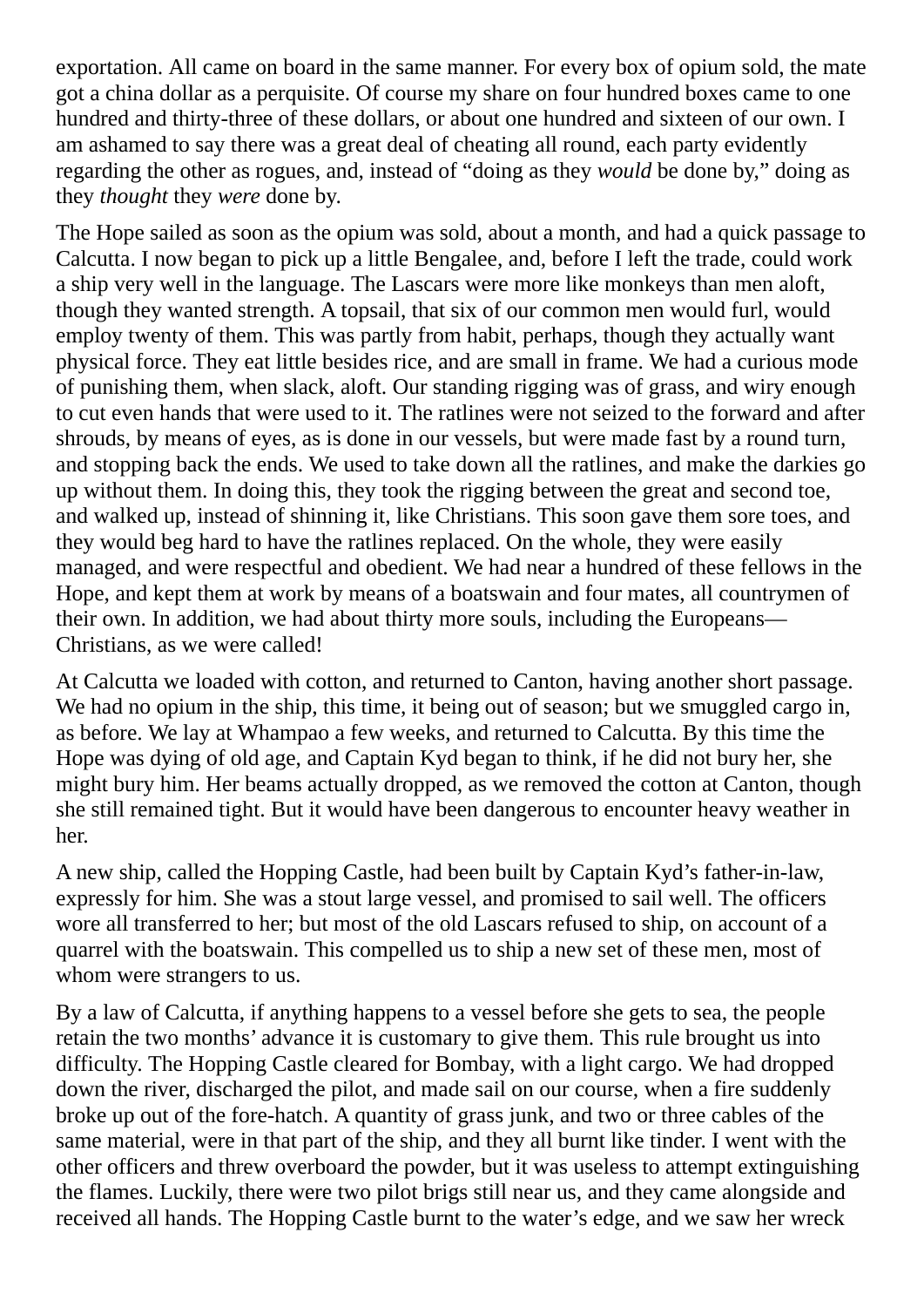go down. This was a short career for so fine a ship, and it gave us all great pain; all but the rascals of Lascars. I lost everything I had in the world in her, but a few clothes I saved in a small trunk. I had little or no money, Calcutta being no place for economy. In a country in which it is a distinction to be a white man, and *called* a Christian, one must maintain his dignity by a little extravagance.

Captain Kyd felt satisfied that the Lascars had set his ship on fire, and he had us all landed on Tiger Island. Here the serang, or boatswain, took the matter in hand, and attempted to find out the facts. I was present at the proceeding, and witnessed it all. It was so remarkable as to deserve being mentioned. The men were drawn up in rings, of twenty or thirty each, and the boatswain stood in the centre. He then put a little white powder into each man's hand, and ordered him to spit in it. The idea was that the innocent men would spit without any difficulty, while the mouths of the guilty would become too dry and husky to allow them to comply. At any rate, the serang picked out ten men as guilty, and they were sent to Calcutta to be tried. I was told, afterwards, that all these ten men admitted their guilt, criminated two more, and that the whole twelve were subsequently hanged in chains, near Castle William. Of the legal trial and execution I know nothing, unless by report; but the trial by spittle, I saw with my own eyes; and it was evident the Lascars looked upon it as a very serious matter. I never saw criminals in court betray more uneasiness, than these fellows, while the serang was busy with them.

I was now out of employment. Captain Kyd wished me to go on an indigo plantation, offering me high wages. I never drank at sea, and had behaved in a way to gain his confidence, I believe, so that he urged me a good deal to accept his offers. I would not consent, however, being afraid of death. There was a Philadelphia ship, called the Benjamin Rush, at Calcutta, and I determined to join her. By this time, I felt less on the subject of my disappointment, and had a desire to see home, again. I shipped, accordingly, in the vessel mentioned, as a foremast hand. We sailed soon after, and had a pleasant passage to the Capes of the Delaware, which I now entered, again, for the first time since I had done so on my return from my original voyage on the Sterling.

As soon as paid off, I proceeded to New York. I was short of cash; and, my old landlord being dead, I had to look about me for a new ship. This time, I went in a brig, called the Boxer, a clipper, belonging to John Jacob Astor, bound to Canton. This proved to be a pleasant and successful voyage, so far as the vessel was concerned, at least; the brig being back at New York, again, eight months after we sailed. I went in her before the mast.

My money was soon gone; and I was obliged to ship again. I now went as second-mate, in the Trio; an old English prize-ship, belonging to David Dunham. We were bound to Batavia, and sailed in January. After being a short time at sea, we found all our water gone, with the exception of one cask. The remainder had been lost by the bursting of the hoops, in consequence of the water's having frozen. We went on a short allowance; and suffered a good deal by the privation. Our supercargo, a young gentleman of the name of Croes, came near dying. We went on, however, intending to go into one of the Cape de Verdes. We got up our casks, and repaired them, in the meanwhile. Off the Island of Fuego, we hove to, and found we could get no water. We got a few goats, and a little fruit; but were compelled to proceed. Luckily, it came on to rain very hard, and we stopped all the scuppers, filling every cask we had, in this easy manner. We began about eight at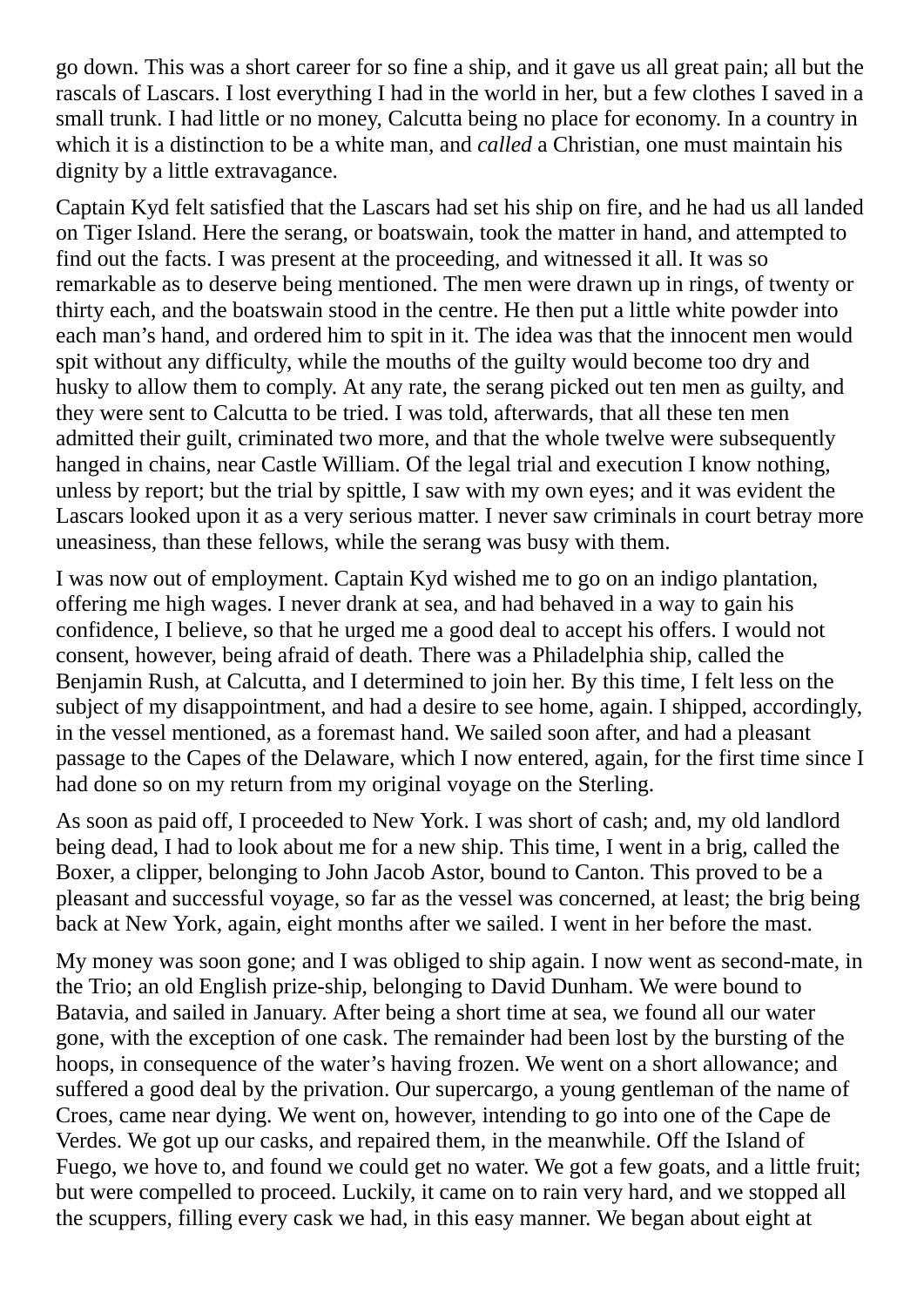night, and were through before morning. Capital water it proved; and it lasted us to Batavia. There, indeed, it would even have brought a premium; being so much better than anything to be had in that port. It changed; but sweetened itself very soon.

We first went into Batavia, and entered the ship; after which, we sailed for a roadstead, called Terragall, to take in rice. The vessel was in ballast, and had brought money to make her purchases with. We got our cargo off in boats, and sailed for Batavia, to clear; all within a few weeks. The second night out, the ship struck, in fair weather, and a moderate sea, on a mud-bank; and brought up all standing. We first endeavoured to force the vessel over the bank; but this did not succeed; and, the tide leaving her, the ship fell over on her bilge; bringing her gunwales under water. Luckily, she lay quiet; though a good deal strained. The captain now took a boat, and four men, and pulled ashore, to get prows, to lighten the vessel. We had but eight men before the mast, and six aft. This, of course, left only nine souls on board. That night nothing occurred; but, in the morning early, two piratical prows approached, and showed a disposition to board us. Mr. Croes was the person who saved the ship. He stuck up handspikes, and other objects, about deck; putting hats and caps on them, so as to make us appear very strong-handed. At the same time, we got a couple of sixes to bear on the prows; and succeeded in keeping them at a safe distance. They hovered about until sunset, when they left us; pulling ashore. Just as they were quitting us, twenty-seven boats hove in sight; and we made a signal to them, which was not answered. We set them down as enemies, too; but, as they came nearer, we perceived our own boat among them, and felt certain it was the captain.

We discharged everything betwixt decks into the boats, that night, and got the ship afloat before morning. We now hove clear of the bank, restowed the cargo, and made sail for Batavia. The ship leaked badly, and kept us hard at the pumps. As there were no means for repairing the vessel where we were, it was resolved to take in extra hands, ship two boxpumps, and carry the vessel to the Isle of France, in order to repair her. I did not like the prospect of such a passage, and confess I played "old soldier" to get rid of it. I contrived to get, on a sick ticket, into the hospital, and the ship sailed without me. At the Isle of France, the Trio was condemned; her hulk being, in truth, much worse than my own, docked though I was.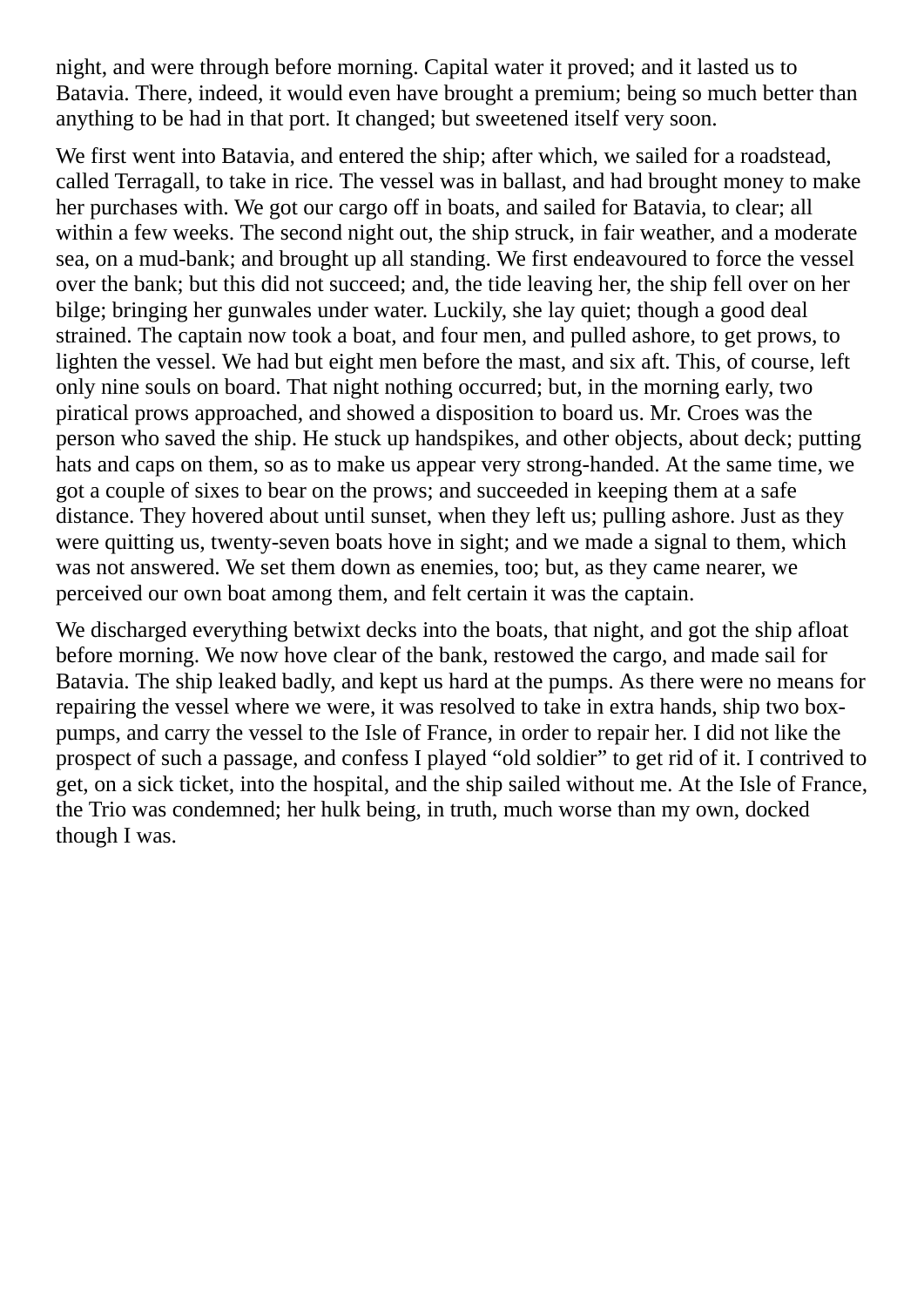### **CHAPTER XII.**

As soon as the Trio was off, I got well. Little did I then think of the great risk I ran in going ashore; for it was almost certain death for an European to land, for any length of time, at that season. Still less did I, or *could* I, anticipate what was to happen to myself, in this very hospital, a few years later; or how long I was to be one of its truly suffering, and, I hope, repentant inmates. The consul was frank enough to tell me that I had been shamming Abraham; and I so far imitated his sincerity as distinctly to state, it was quite true. I thought the old Trio ought to have been left on the bank, where Providence had placed her; but, it being the pleasure of her captain and the supercargo to take her bones to the Isle of France for burial, I did not choose to go so far, weeping through the pumps, to attend her funeral.

As the consul held my wages, and refused to give me any money, I was compelled to get on board some vessel as soon as I could. Batavia was not a place for an American constitution, and I was glad to be off. I shipped, before the mast, in the Clyde, of Salem, a good little ship, with good living and good treatment. We sailed immediately, but not soon enough to escape the Batavia fever. Two of the crew died, about a week out, and were buried in the Straits of Banca. The day we lost sight of Java Head, it came on to blow fresh, and we had to take in the jib, and double-reef the topsails. A man of the name of Day went down on the bowsprit shrouds to clear the jib-sheets, when the ship made a heavy pitch, and washed him away. The second mate and myself got into the boat, and were lowered as soon as the ship was rounded-to. There was a very heavy sea on, but we succeeded in finding the poor fellow, who was swimming with great apparent strength. His face was towards the boat, and, as we came near, I rose, and threw the blade of my oar towards him, calling out to him to be of good cheer. At this instant, Day seemed to spring nearly his length out of water, and immediately sunk. What caused this extraordinary effort, and sudden failure, was never known. I have sometimes thought a shark must have struck him, though I saw neither blood nor fish. The man was hopelessly lost, and we returned to the ship, feeling as seamen always feel on such occasions.

A few days later, another man died of the fever. This left but five of us in the forecastle, with the ship a long way to the eastward of the Cape of Good Hope. Before we got up with the Cape, another foremast hand went crazy, and, instead of helping us, became a cause of much trouble for the rest of the passage. In the end, he died, mad. We had now only three men in a watch, the officers included; and of course, it was trick and trick at the helm. Notwithstanding all this, we did very well, having a good run, until we got on the coast, which we reached in the month of January. A north-wester drove us off, and we had a pretty tough week of it, but brought the ship up to the Hook, at the end of that time, and anchored her safely in the East River. The Clyde must have been a ship of about three hundred tons, and, including every one on board, nine of us sailed her from the eastward of the Cape to her port, without any serious difficulty.

I did not stay long ashore, for the money went like smoke, but shipped in a brig called the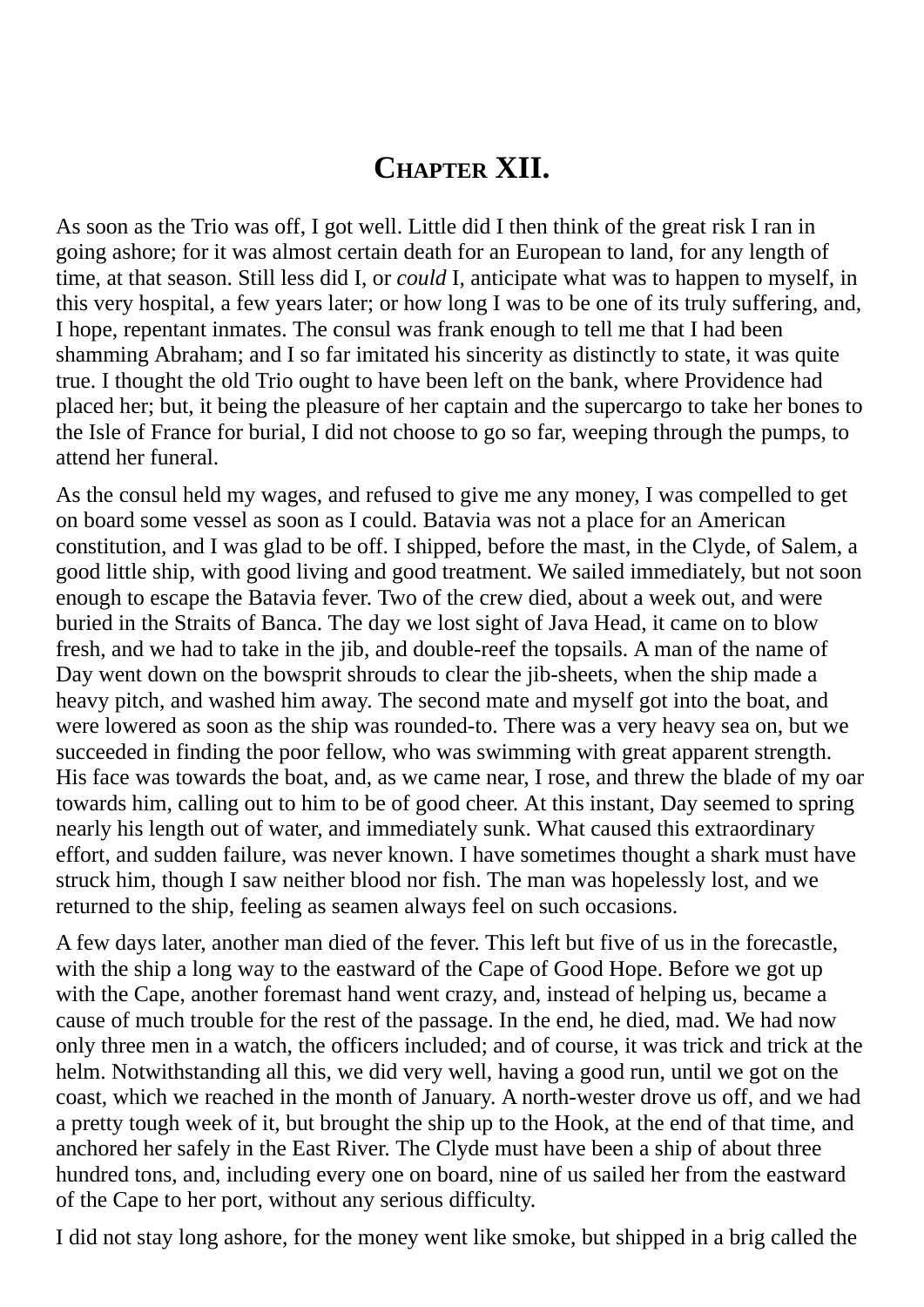Margaret, bound to Belfast. This vessel struck in the Irish channel, but she was backed off with little difficulty, and got safe into her port. The return passage was pleasant, and without any accident.

Such a voyage left little to spend, and I was soon on the look-out for a fresh berth. I shipped this time as mate, in a brig called the William Henry, bound on a smuggling voyage to the coast of Spain. We took in tobacco, segars, &c. &c., and the brig dropped down to Staten Island. Here I quarrelled with the captain about some cotton wick, and I threw up my situation. I knew there were more ships than parish churches, and felt no concern about finding a place in one, up at town. The balance of my advance was paid back, and I left the smuggling trade, like an honest man. I only wish this change of purpose had proceeded from a better motive.

My next windfall was Jack's berth on board a beautiful little schooner called the Ida, that was to sail for Curaçoa, in the hope of being purchased by the governor of the island or a yacht. I expected to find my way to the Spanish main, after the craft was sold. We got out without any accident, going into port of a Sunday morning. The same morning, an English frigate and a sloop-of-war came in and anchored. That afternoon these vessels commenced giving liberty to their men. We were alongside of a wharf, and, in the afternoon, our crew took a drift in some public gardens in the suburbs of the town. Here an incident occurred that is sufficiently singular to be mentioned.

I was by myself in the garden, ruminating on the past, and, I suppose, looking melancholy and in the market, when I perceived an English man-of-war's-man eyeing me pretty closely. After a while, he came up, and fell into discourse with me. Something that fell from him made me distrust him from the first, and I acted with great caution. After sounding me for some time, he inquired if I had any berth. I told him, no. He then went on, little by little, until he got such answers as gave him confidence, when he let me into the secret of his real object. He said he belonged to the frigate, and had liberty until next morning—that he and four of his shipmates who were ashore, had determined to get possession of the pretty little Yankee schooner that was lying alongside of the Telegraph, at the wharf, and carry her down to Laguayra. All this was to be done that night, and he wished me to join the party. By what fell from this man, I made no doubt his design was to turn pirate, after he had sold the flour then in the Ida. I encouraged him to so on, and we drank together, until he let me into his whole plan. The scheme was to come on board the schooner, after the crew had turned in, to fasten all hands below, set the foresail and jib, and run out with the land-breeze; a thing that was feasible enough, considering there is never any watch kept in merchant-vessels that lie at wharves.

After a long talk, I consented to join the enterprise, and agreed to be, at nine o'clock, on board the Telegraph, a Philadelphia ship, outside of which our schooner lay. This vessel had a crew of blacks, and, as most of them were then ashore, it was supposed many would not return to her that night. My conspirator observed—"the Yankees that belong to the schooner are up yonder in the garden, and will be half drunk, so they will all be sound asleep, and can give us little trouble." I remember he professed to have no intention of hurting any of us, but merely to run away with us, and sell the craft from under us. We parted with a clear understanding of the manner in which everything was to be done.

I know no other reason why this man chose to select me for his companion in such an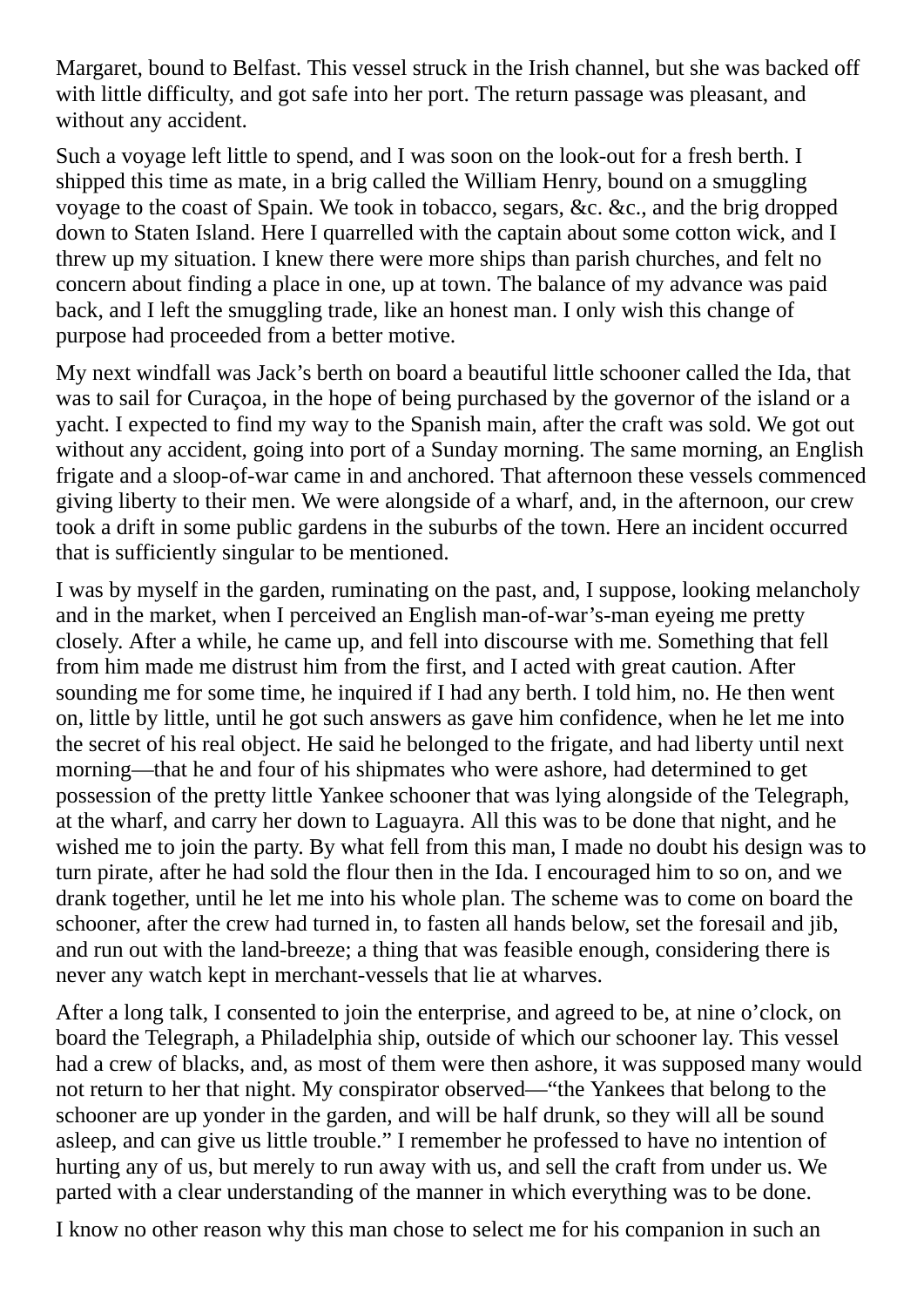adventure, than the circumstance that I happened to be alone, and perhaps I may have looked a little under the weather. He was no sooner gone, however, than I managed to get near my shipmates, and to call them out of the garden, one by one. As we went away, I told them all that had happened, and we laid our counter-plot. When we reached the Telegraph, it was near night, and finding only two of the blacks on board her, we let them into the secret, and they joined us, heart and hand. We got something to drink, as a matter of course, and tried to pass the time as well as we could, until the hour for springing the mine should arrive.

Pretty punctually to the hour, we heard footsteps on the quay, and then a gang of men stopped alongside of the ship. We stowed ourselves under the bulwarks, and presently the gentlemen came on board, one by one. The negroes were too impatient, however, springing out upon their prey a little too soon. We secured three of the rascals, but two escaped us, by jumping down upon the quay and running. Considering we were all captains, this was doing pretty well.

Our three chaps were Englishmen, and I make no doubt belonged to the frigate, as stated. As soon as they were fairly pinned, and they understood there was no officer among us, they began to beg. They said their lives would be forfeited if we gave them up, and they entreated us to let them go. We kept them about half an hour, and finally yielded to their solicitations, giving them their liberty again. They were very thankful for their escape, especially as I told them what had passed between myself and the man in the garden. This fellow was one of the two that escaped, and had the appearance of a man who might very well become a leader among pirates.

The next day the two men-of-war went to sea, and I make no doubt carried off the intended pirates in them. As for us seamen, we never told our own officers anything about the affair, for I was not quite satisfied with myself, after letting the scoundrels go. One scarcely knows what to do in such a case, as one does not like to be the means of getting a fellow-creature hanged, or of letting a rogue escape. A pirate, of all scoundrels, deserves no mercy, and yet Jack does not relish the idea of being a sort of Jack Ketch, neither. If the thing were to be done over again, I think I should hold on to my prisoners.

We discharged our cargo of flour, and failing in the attempt to sell the schooner, we took in dye-wood, and returned to New York. I now made a serious attempt to alter my mode of living, and to try to get up a few rounds of the great ladder of life. Hitherto, I had felt a singular indifference whether I went to sea as an officer, or as a foremast Jack, with the exception of the time I had a marriage with Sarah in view. But I was now drawing near to thirty, and if anything was to be done, it must be done at once. Looking about me, I found a brig called the Hippomenes, bound to Gibraltar, and back. I shipped before the mast, but kept a reckoning, and did all I could to qualify myself to become an officer. We had a winter passage out, but a pleasant one home. Nothing worthy of being recorded, however, occurred. I still continued to be tolerably correct, and after a short stay on shore, I shipped in the Belle Savage, commanded by one of the liberated Halifax prisoners, who had come home in the Swede, at the time of my own return. This person agreed to take me as chief mate, and I shipped accordingly. The Belle Savage was a regular Curacoa trader, and we sailed ten or twelve days after the Hippomenes got in. Our passages both ways were pleasant and safe, and I stuck by the craft, endeavouring to be less thoughtless and careless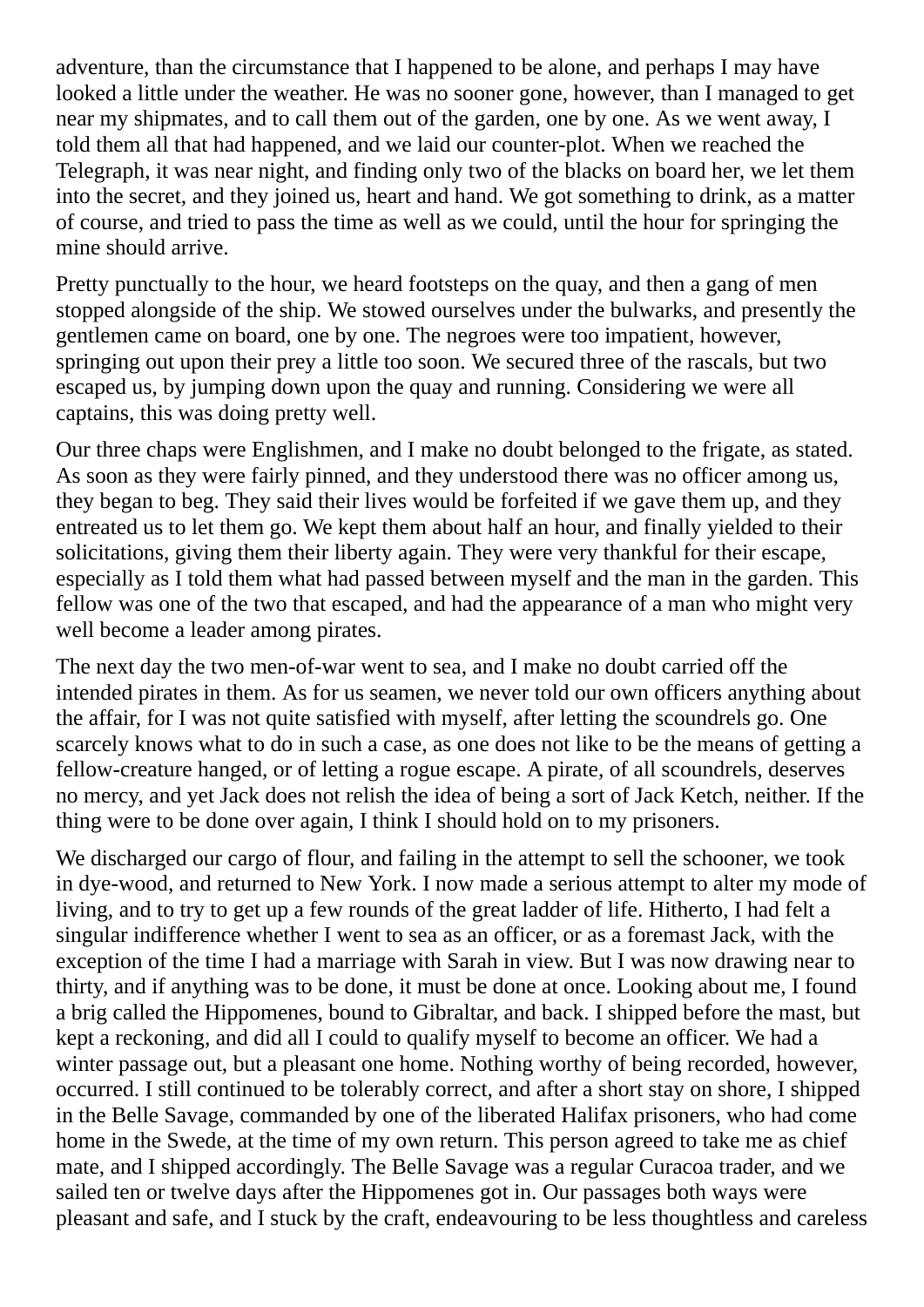about myself. I cannot say, however, I had any very serious plans for making provision for old age, my maxim being to live as I went along.

Our second passage out to Curacoa, in the Belle Savage, was pleasant, and brought about nothing worthy of being mentioned. At Curacoa we took in mahogany, and in so doing a particularly large log got away from us, and slid, end on, against the side of the vessel. We saw no consequences at the time, and went on to fill up, with different articles, principally dye-woods, coffee, cocoa, &c. We got some passengers, among whom was a Jew merchant, who had a considerable amount of money on board. When ready, we sailed, being thirty souls in all, crew and passengers included.

The Belle Savage had cleared the islands, and was standing on her course, one day, with a fair wind and a five or six knot breeze, under a fore-top-mast studding-sail, everything looking bright and prosperous. The brig must have been about a day's run to the southward of Bermuda. It was my watch below, but having just breakfasted, I was on deck, and looking about me carelessly, I was struck with the appearance of the vessel's being deeper than common. I had a little conversation about it, with a man in the forechains, who thought the same thing. This man leaned over, in order to get a better look, when he called out that he could see that we had started a butt! I went over, immediately, and got a look at this serious injury. A butt had started, sure enough, just under the chains, but so low down as to be quite out of our reach. The plank had started quite an inch, and it was loosened as much as two feet, forward and aft. We sounded the pumps, as soon as possible, and found the brig was half full of water!

All hands were now called to get both the boats afloat, and there was certainly no time to be lost. The water rose over the cabin-floor while we were doing it. We did not stand to get up tackles, but cut away the rail and launched the long-boat by hand. We got the passengers, men, women, children, and servants into her, as fast as possible, and followed ourselves. Fortunately, there had been a brig in company for some time, and she was now less than two leagues ahead of us, outsailing the Belle Savage a little. We had hoisted our ensign, union down, as a signal of distress, and well knew she must see that our craft had sunk, after it happened, if she did not observe our ensign. She perceived the signal, however, and could not fail to notice the manner in which the brig was all adrift, as soon as we deserted the helm. The strange brig had hauled up for us even before we got out the launch. This rendered any supply of food or water unnecessary, and we were soon ready to shove off. I was in the small boat, with three men. We pulled off a little distance, and lay looking at our sinking craft with saddened eyes. Even the gold, that precious dust which lures so many souls to eternal perdition, was abandoned in the hurry to save the remnants of lives to be passed on earth. The Belle Savage settled quite slowly into the ocean, one sail disappearing after another, her main-royal being the last thing that went out of sight, looking like the lug of a man-of-war's boat on the water. It is a solemn thing to see a craft thus swallowed up in the great vortex of the ocean.

The brig in sight proved to be the Mary, of New York, from St. Thomas, bound home. She received us kindly, and six days later landed us all at no great distance from Fulton Market. When my foot touched the wharf, my whole estate was under my hat, and my pockets were as empty as a vessel with a swept hold. On the wharf, itself, I saw a man who had been second-mate of the Tontine, the little ship in which I had sailed when I first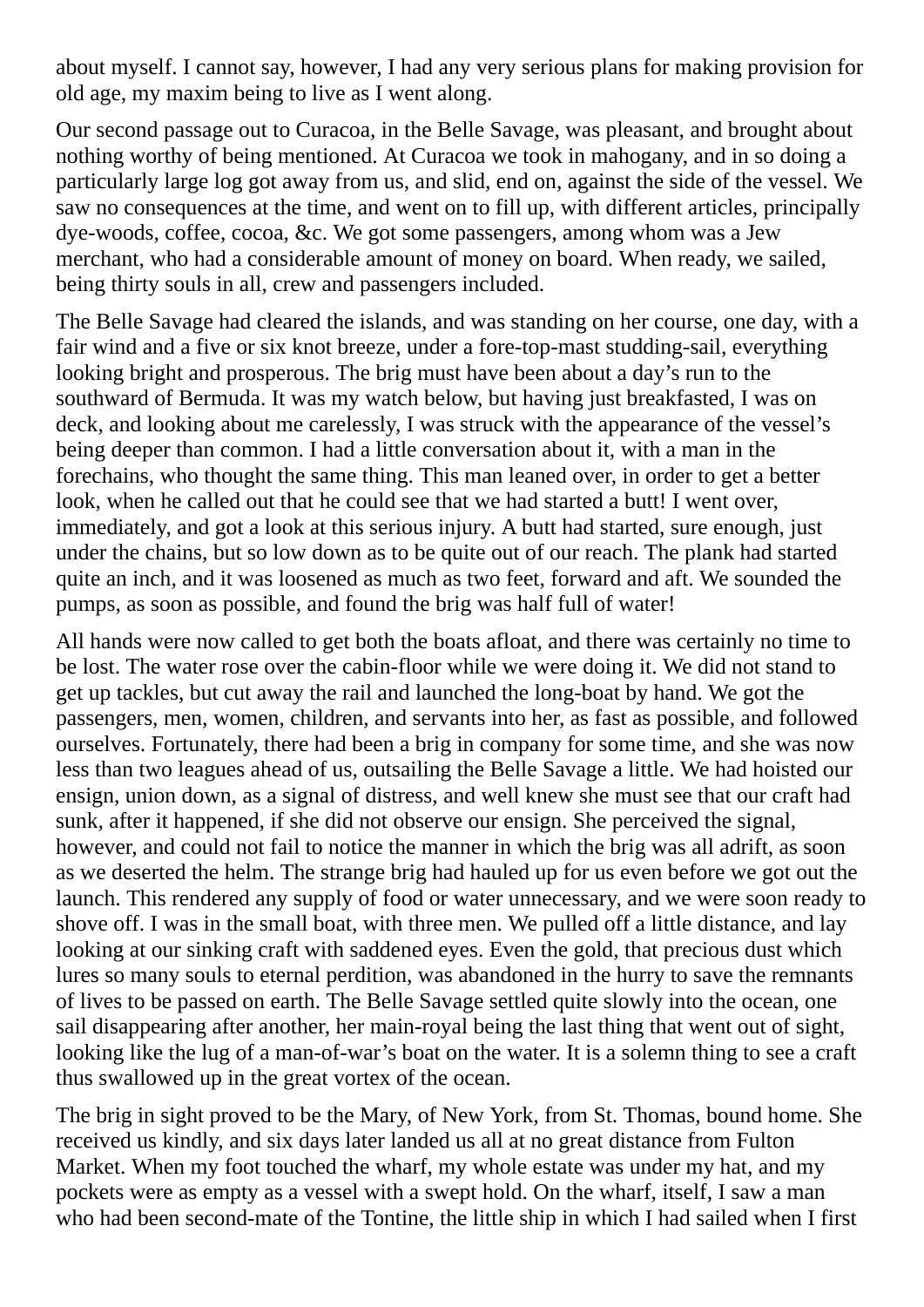ran from the Sterling. He was now master of a brig called the Mechanic, that was loading near by, for Trinidad de Cuba. He heard my story, and shipped me on the spot, at nine dollars a month, as a forward hand. I began to think I was born to bad luck, and being almost naked, was in nowise particular what became of me. I had not the means of getting a mate's outfit, though I might possibly have got credit; but at no period of my life did I run in debt. Here, then, my craft got stern-way on her again, and I had a long bit of rough water to go over.

The Mechanic sailed four or five days after the Mary arrived, and I travelled the old road over again. Nothing happened until we got to the southward of Cuba. But my bad luck had thrown me into the West India trade at the very moment when piracy was coming to its height in those seas, though I never thought on the subject at all. Off the Isle of Pines, one morning, we made a schooner and a sloop, in-shore of us, and both bore up in chase. We knew them to be pirates, and crowded sail dead before the wind to get clear. The captain determined, if necessary, to run down as far as Jamaica, where he expected to fall in with some of the English cruisers. The schooner sailed very fast, and was for coming up with us, but they made the mistake of setting a flying-topsail on board her, and from that moment we dropped her. It was thought in our brig, that the little craft buried too much, with such a pressure aloft. The chase lasted all day, a Sunday, and a part of the night; but the following morning nothing was to be seen of either of our pursuers. Our captain, whose name was Ray, thought he knew who commanded the schooner, a man who had been his enemy, and it was believed the pirates knew our brig, as she was a regular trader to Trinidad. This made our captain more ticklish, and was the reason he was off so soon.

When we found the coast clear, we hauled up, again, and made our port without further molestation. The chase was so common a thing, that little was said about the affair. We discharged, took in a new cargo, and sailed for home in due time. Care was had in sailing at an early hour, and we sent a boat out to look if the coast were clear, before we put to sea. We met with no interruption, however, reaching New York in due time.

Captain Ray was desirous I should stick by the brig; but, for some reason I cannot explain, I felt averse to returning to Trinidad. I liked the vessel well enough, was fond of the captain, and thought little of the pirates; and yet I felt an unaccountable reluctance to reshipping in the craft. It was well I had this feeling, for, I have since heard, this very schooner got the brig the next passage out, murdered all hands, and burnt the vessel, in sight of the port! I set this escape down, as one of the many unmerited favours I have received from Providence.

My next berth was that of second-mate on board a new ship, in the Charleston trade, called the Franklin. I made the voyage, and, for a novelty, did not run in the southern port, which was a rare circumstance in that place.

I got but twelve dollars, as dickey, in the Franklin, and left her to get twenty, with the same berth, on board a ship called the Foster, commanded by the same master as had commanded the Jane, in my former voyage to Ireland. The Foster was bound to Belfast, which port we reached without any accident. We took in salt, and a few boxes of linens, for Norfolk; arrived safe, discharged, and went up the James river to City Point, after a cargo of tobacco. Thence we sailed for Rotterdam. The ship brought back a quantity of gin to New York, and this gin caused me some trouble. We had a tremendous passage home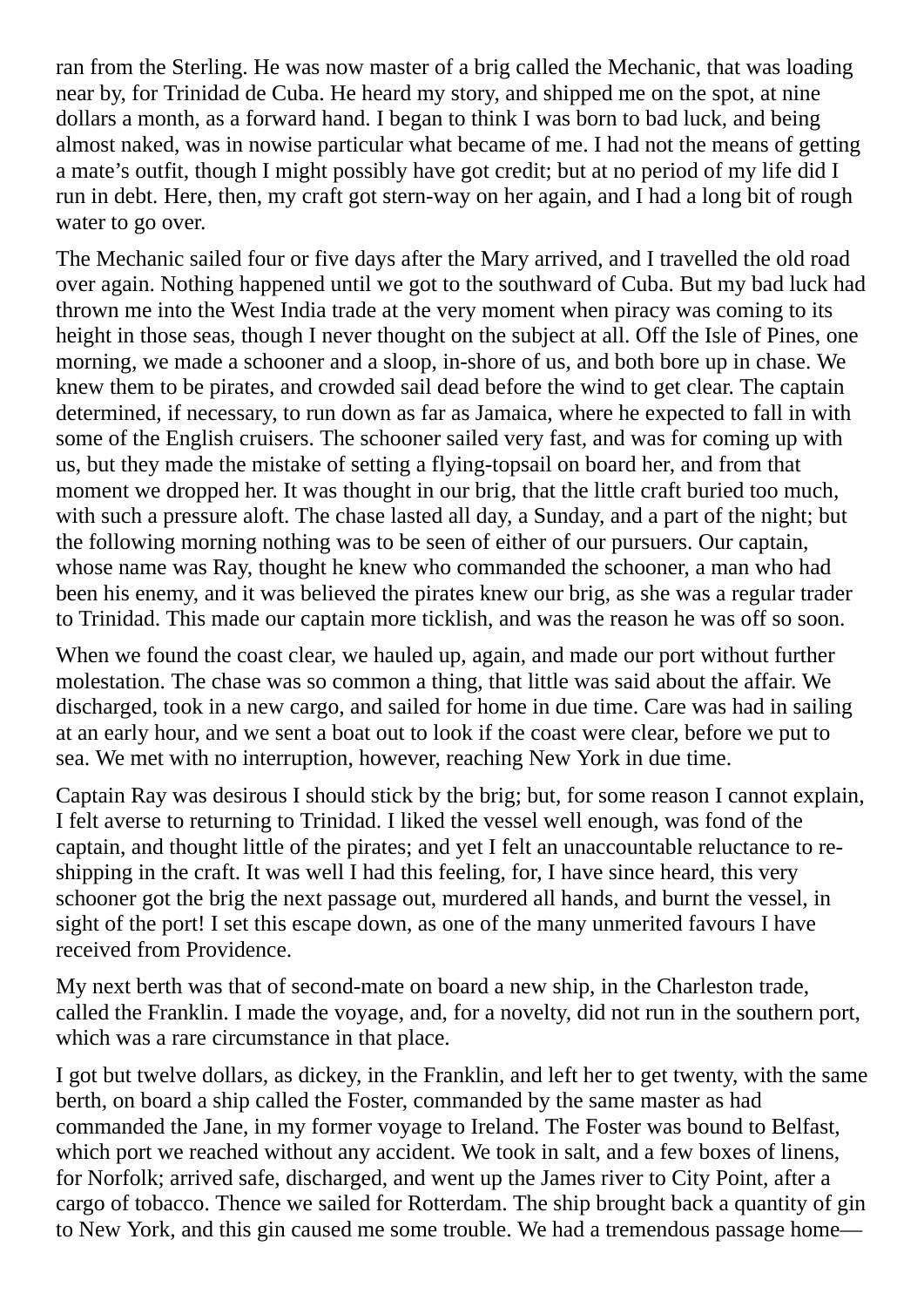one of the worst I ever experienced at sea. The ship's rudder got loose, and was secured with difficulty. We had to reef all three of our top-masts, also, to save the spars; after which we could only carry double-reefed topsails. It was in the dead of winter, and the winds hung to the westward for a long time. The cook, a surly negro, was slack in duty, and refused to make scous for us, though there were plenty of potatoes on board. All the people but five were off duty, and it came hard on those who kept watch. We determined, at length, to bring the black to his senses, and I had him seized to the windlass. Everybody but the captain took three clips at him; the fellow being regularly cobbed, according to sea usage. This was lawful punishment for a cook.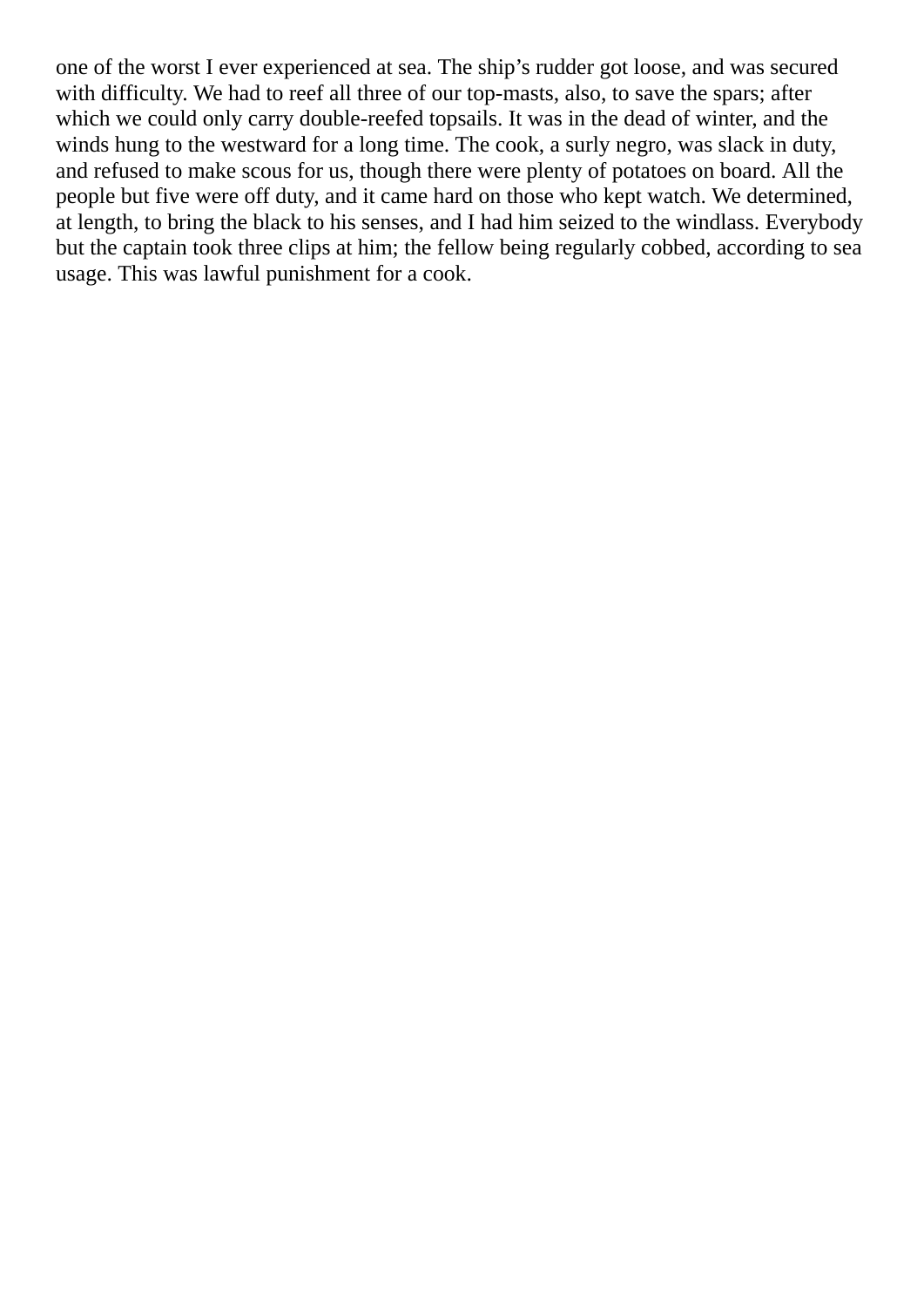We got our scous after this, but the negro logged the whole transaction, as one may suppose. He was particularly set against me, as I had been ringleader in the cobbing. The weather continued bad, the watches were much fagged, and the ship gave no grog. At length I could stand it no longer, or thought I could not; and I led down betwixt decks, tapped a cask of gin, introduced the stem of a clean pipe and took a nip at the bowl. All my watch smoked this pipe pretty regularly, first at one cask and then at another, until we got into port. The larboard watch did the same, and I do think the strong liquor helped us along that time. As bad luck would have it, the cook's wood was stowed among the casks, and, one morning, just as the last of us had knocked off smoking, we saw the wool of this gentleman heaving in sight, through the hatch by which we went down. Still, nothing was said until we came to be paid off, when the darky came out with his yarn. I owned it all, and insisted we never could have brought the ship in, unless we had got the gin. I do believe both captain and owner were sorry we had been complained of, but they could not overlook the matter. I was mulcted five-and-twenty dollars, and left the ship. I know I did wrong, and I know that the owners did what was right; but I cannot help thinking, bad as gin is on a long pull, that this did us good. I was not driven from the ship; on the contrary, both master and Owners wished me to remain; but I felt a little savage, and quitted their employment.

That I did not carry a very bad character away with me, is to be proved by the fact that I shipped, the same day, on board the Washington, a vessel bound to London, and which lay directly alongside of the Foster. I had the same berth as that I had just left, with the advantage of getting better wages. This voyage carried me to London for the first time since I left it in the Sterling. Too many years had elapsed, in the interval, for me to find any old acquaintances; and I had grown from a boy to a man. Here I got a little insight into the business of carrying passengers, our ship bringing more or less, each passage. I stuck by the Washington a year, making no less than three voyages in her; the last, as her chief mate. Nothing occurred worth mentioning in the four first passages across the Atlantic; but the fifth produced a little more variety.

The Washington had proved to be a leaky ship, every passage I made in her. We had docked her twice in London, and it had done her good. The first week out, on the fifth passage, the ship proved tight, but the weather was moderate. It came on to blow heavily, however, when we got to the eastward of the Banks; and the vessel, which was scudding under her close-reefed main-topsail and foresail, laboured so much, that I became uneasy. I knew she was overloaded, and was afraid of the effects of a gale. It was my practice to keep one pump ready for sounding the wells, and I never neglected this duty in my watch. When the gale was at the height, in my forenoon's watch below, I felt so uncomfortable, that I turned out and went on deck, in nothing but my trowsers, to sound, although I had sounded less than two hours before, and found the water at the sucking-height, only. To my surprise, it was now three feet!

This change was so great and so sudden, all of us thought there must be some mistake. I carried the rod below, to dry it, and covered the lower part with ashes. I could not have been busy in drying the rod more than ten or fifteen minutes, when it was lowered again. The water had risen several inches in that short period!

All this looked very serious; and I began to think a third raft was to founder under me.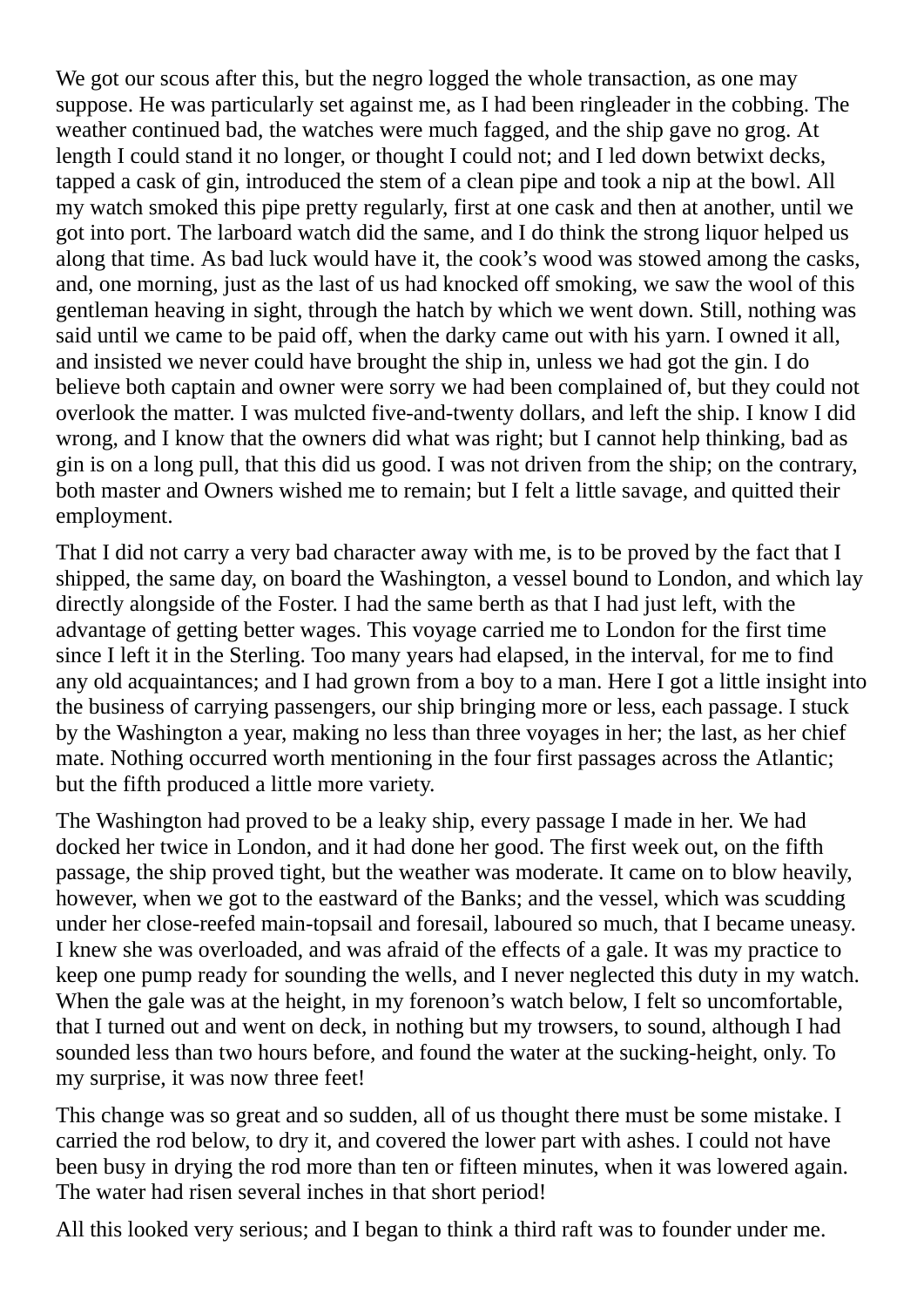After a short consultation it was determined to lighten the ship. The foresail was hauled up, the men got into the rigging to keep clear of the seas, and the vessel was rounded-to. We then knocked away the wash-boards in the wake of the two hatches, and began to tumble the barrels of turpentine on deck. I never felt so strong in my life, nor did so much work in so short a time. During the labour I went below to splice the main-brace, and, after putting a second-mate's nip of brandy into my glass, filled it, as I supposed, with water, drinking it all down without stopping to breathe. It turned out that my water was high-proof gin; yet this draught had no more effect on me than if it had been so much cold water. In ordinary times, it would have made me roaring drunk.

We tumbled up all the cargo from betwixt decks, landing it on deck, where it rolled into the sea of itself, and were about to begin upon the lower hold, when the captain called out avast, as the pumps gained fast. Half an hour later, they sucked. This was joyful news, indeed, for I had begun to think we should be driven to the boats. Among the cargo were some pickled calf-skins. In the height of the danger I caught the cook knocking the head out of a cask, and stowing some of the skins in a tub. Asking the reason why he did this, he told me he wanted to take some of those fine skins home with him! It was a pity they should be lost!

As soon as the pumps sucked, the ship was kept away to her course, and she proved to be as tight as a bottle. Eight or ten days later, while running on our course under studdingsails, we made a large vessel ahead, going before the wind like ourselves, but carrying reefed topsails, with top-gallant-sails over them, and her ensign whipped. Of course we neared her fast, and as we came up with her, saw that she was full of men, and that her crew were pumping and bailing. We knew how to pity the poor fellows, and running alongside, demanded the news. We were answered first with three cheers, after which we heard their story.

The vessel was an English bark, full of soldiers, bound to New Brunswick. She had sprung a leak, like ourselves, and was only kept afloat by constant pumping and bailing. She had put back for England on account of the wind and the distance. Our captain was asked to keep near the transport, and we shortened sail accordingly. For three days and nights the two vessels ran side by side, within hail; our passengers and officers drinking to theirs, and *vice versâ,* at dinner. On the fourth day, the weather being fine, the wind fair, and our reckoning making us near the channel, we told the Englishman we would run ahead, make the land, and heave-to. We stood in so far that the poor fellows owned afterwards they thought we had left them. This was not our intention, however, for we no sooner made the land than we hauled up, and brought them the joyful news of its vicinity. They cheered us again, as we closed with them, and both ships jogged on in company.

Next morning, being well in with the land, and many vessels in sight, the Englishmen desired us to make sail, as they could carry their bark into Falmouth. We did so, and reached London, in due time. On our return to New York, the Washington was sold, and I lost my preferment in that employment, though I went with a character to another vessel, and got the same berth.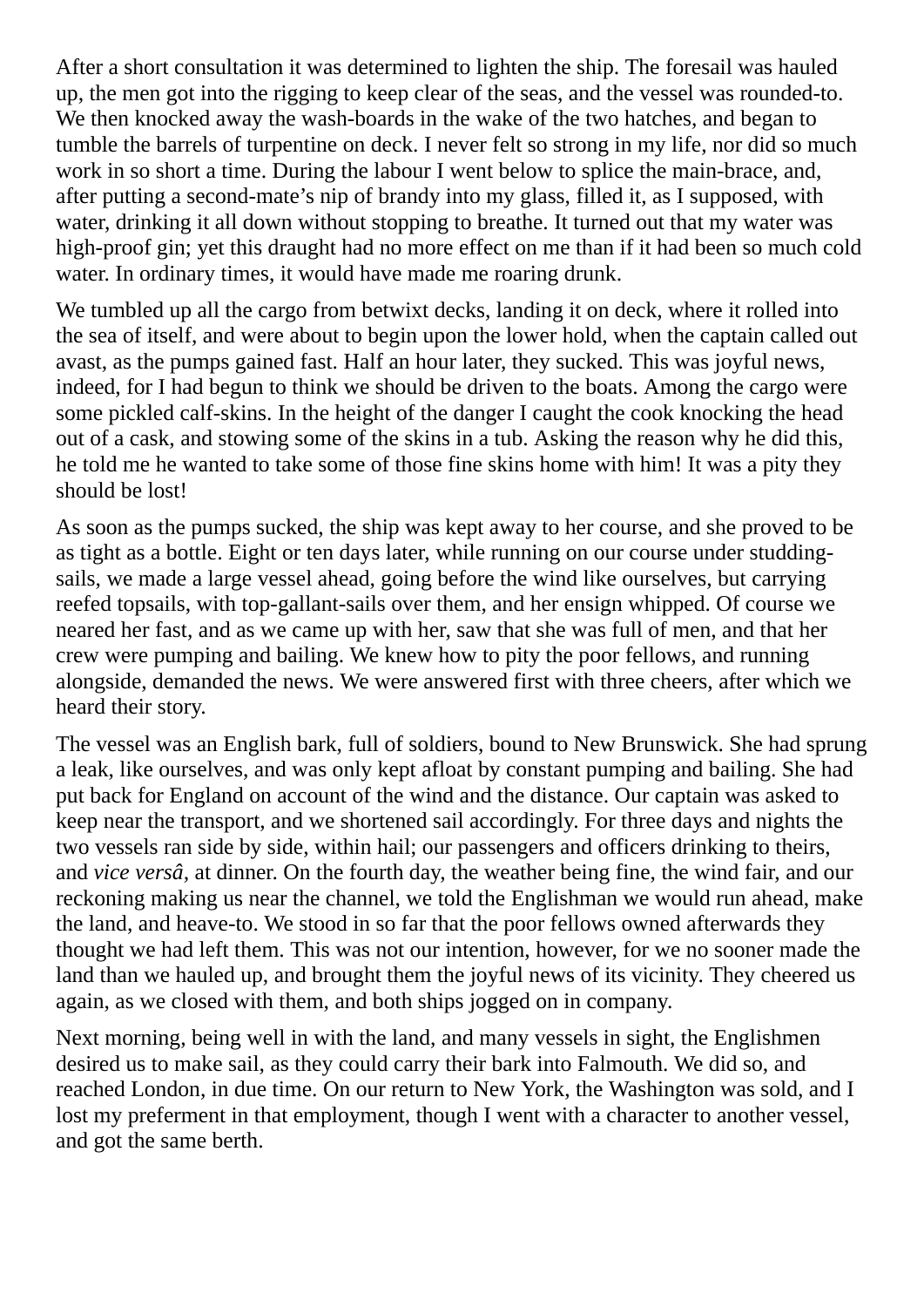# **CHAPTER XIII.**

My next craft was the Camillus, a ship that was bound to Greenock, via Charleston. We got to the latter port without accident, and took in a cargo of cotton. The ship was all ready for sailing of a Saturday, and the captain had gone ashore, telling me he would be on board early in the morning, when we could haul out and go to sea, should the wind be favourable. I gave the people their Saturday's night, and went into the cabin to freshen the nip, myself. I took a glass or two, and certainly had more in me than is good for a man, though I was far from being downright drunk. In a word, I had too much, though I could have carried a good deal more, on a pinch. The steward had gone ashore, and there being no second-mate, I was all alone.

In this state of things, I heard a noise, and went on deck to inquire what was the matter. My old ship, the Franklin, was shifting her berth, and her jib-boom had come foul of our taffrail. After some hailing, I got on the taffrail to shove our neighbour off, when, by some carelessness of my own, I fell head-foremost, hitting the gunwale of the boat, which was hanging, about half way up to the davits, into the water. The tide set me away, and carried me between the wharf and the ship astern of us, which happened to be the William Thompson, Captain Thompson, owner Thompson, mate Thompson, and all Thompson, as Mathews used to have it. Captain Thompson was reading near the cabin windows, and he luckily heard me groan. Giving the alarm, a boat was got round, and I taken in. As the night was dark, and I lost all consciousness after the fall, I consider this escape as standing second only to that from the shark in the West Indies, and old Trant's gun, the night the Scourge went down. I did not recover my recollection for several hours. This was not the effect of liquor, but of the fall, as I remember everything distinctly that occurred before I went from the taffrail. Still I confess that liquor did all the mischief, as I had drunk just enough to make me careless.

In the morning, I found myself disabled in the left arm, and I went to a doctor. This gentleman said he never told a fellow what ailed him until he got his whack. I gave him a dollar, and he then let me into the secret. My collar-bone was broken. "And, now," says he, "for another dollar I'll patch you up." I turned out the other Spaniard, when he was as good as his word. Going in the ship, however, was out of the question, and I was obliged to get a young man to go on board the Camillus in my place; thus losing the voyage and my berth.

I was now ashore, with two or three months of drift before me. Since the time I joined the Washington, I had been going regularly ahead, and I do think had I been able to stick by the Camillus, I might have brought up a master. I had laid up money, and being employed while in port, I was gradually losing my taste for sailor amusements, and getting more respect for myself. That fall from the Jaffrail was a sad drawback for me, and I never recovered the lee-way it brought about.

I was more than two months ashore, behaving myself rationally on account of my arm. At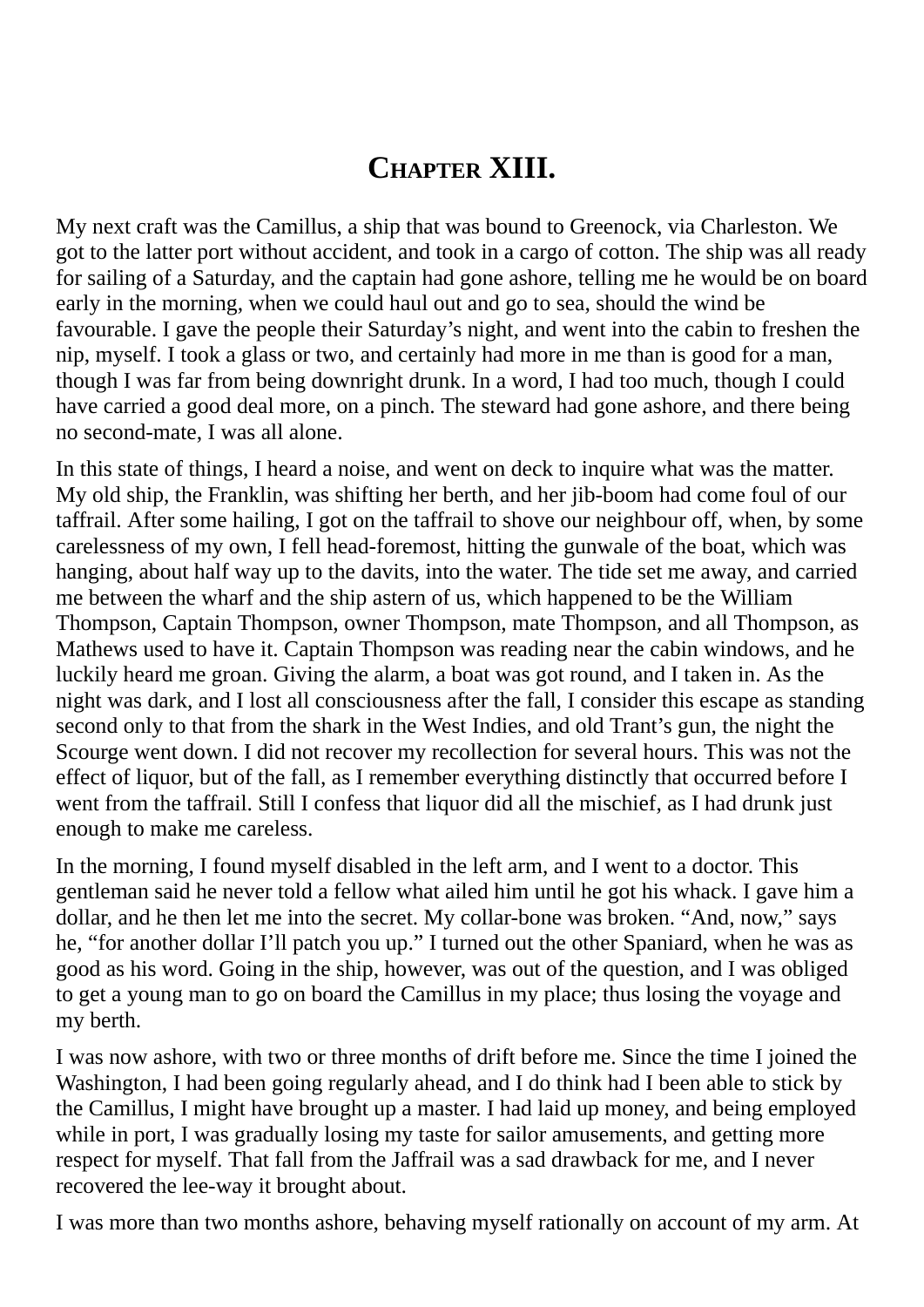the end of that time, I went on board the Sally, a ship also bound to Greenock, as her second-mate. This vessel belonged to Charleston, and it was intended she should return to her own port. The voyage turned out well, and my arm got as strong as ever. On reaching Charleston, I left the craft, which was laid up, and shipped in a schooner of the same name, bound to St. Domingo, as her chief mate. This was no great craft, certainly, though she proved a tight, wholesome sea-boat. We went out without any accident, arriving in safety at Cape Henry. After discharging cargo, and smuggling on board a quantity of doubloons—four hundred and eighty, it was said—we got under way for the island of Cuba. We intended to go into Matanzas, and kept along the coast. After crossing the Windward Passage, we reached Cuba; and were standing on, with a light wind, under our square-sail, the morning of the third day out, when we saw a large boat, carrying two sails, standing out from the shore, evidently in chase of the schooner. We had on board eight souls, viz. the owner, a Frenchman, who had been a dragoon in the service of his own country, but who was now between seventy and eighty; the captain, myself, a boy, the cook, and four men forward. We could see that there were nine men in the boat. We had no arms in the schooner, not even a pistol, and the men in the boat had muskets. We did not ascertain this last fact, however, for some time. I thought the strangers pirates the moment I saw them come out from under the land, but the captain maintained that they were turtlemen. The boat was rowing, and came up with us, hand over hand. When near, they commenced firing muskets at us, to drive us below. All the crew forward, with the cook, ran down into the forecastle, leaving no one on deck but the captain, the old Frenchman, and myself. The boy got into the companion-way.

What the others did on deck, as these gentry came alongside, amusing themselves with keeping up a smart fire of musketry, I do not know; but my own occupation was to dodge behind the foremast. It was not long, however, before they came tumbling in, and immediately got possession of the schooner. One or two came forward and secured the forecastle hatch, to keep the people down. Then they probably felt that they were masters. One chap drew a fearful-looking knife, long, slender, sharp and glittering, and he cut the halyards of the square-sail. All the men I saw in the schooner struck me as Americans, or English, affecting to be Spaniards. There is such a difference in the height, complexion, and general appearance of the people of Spain, and those of the two other countries, without reference to the manner of speaking, that I do not think I could be mistaken. I saw but one man among these pirates, whom I took for a real Spaniard. It is true their faces were all blacked to disguise them, but one could get enough glimpses of the skin to judge of the true colour. There was no negro among them.

The chap who cut away the square-sail halyards, I felt certain was no Spaniard. The sail was no sooner down, than he ran his knife along the head, below the bolt-rope, as if to cut away the cloth with the least trouble to himself. I was standing near, and asked him why he destroyed the sail; if he wanted it, why he did not take it whole? At this, he turned short round upon me, raised his arm, and struck a heavy blow at me with his fearful-looking knife. The point of the deadly weapon struck square on my breast-bone! I fell, partly through the force of the blow, and partly from policy; for I thought it safest to be lying on my back. I got several hearty kicks, in addition to this fierce attack, together with sundry curses in broken Spanish. I spoke in English, of course; and that the man understood me was clear enough by the expression of his countenance, and his act. The wound was slight,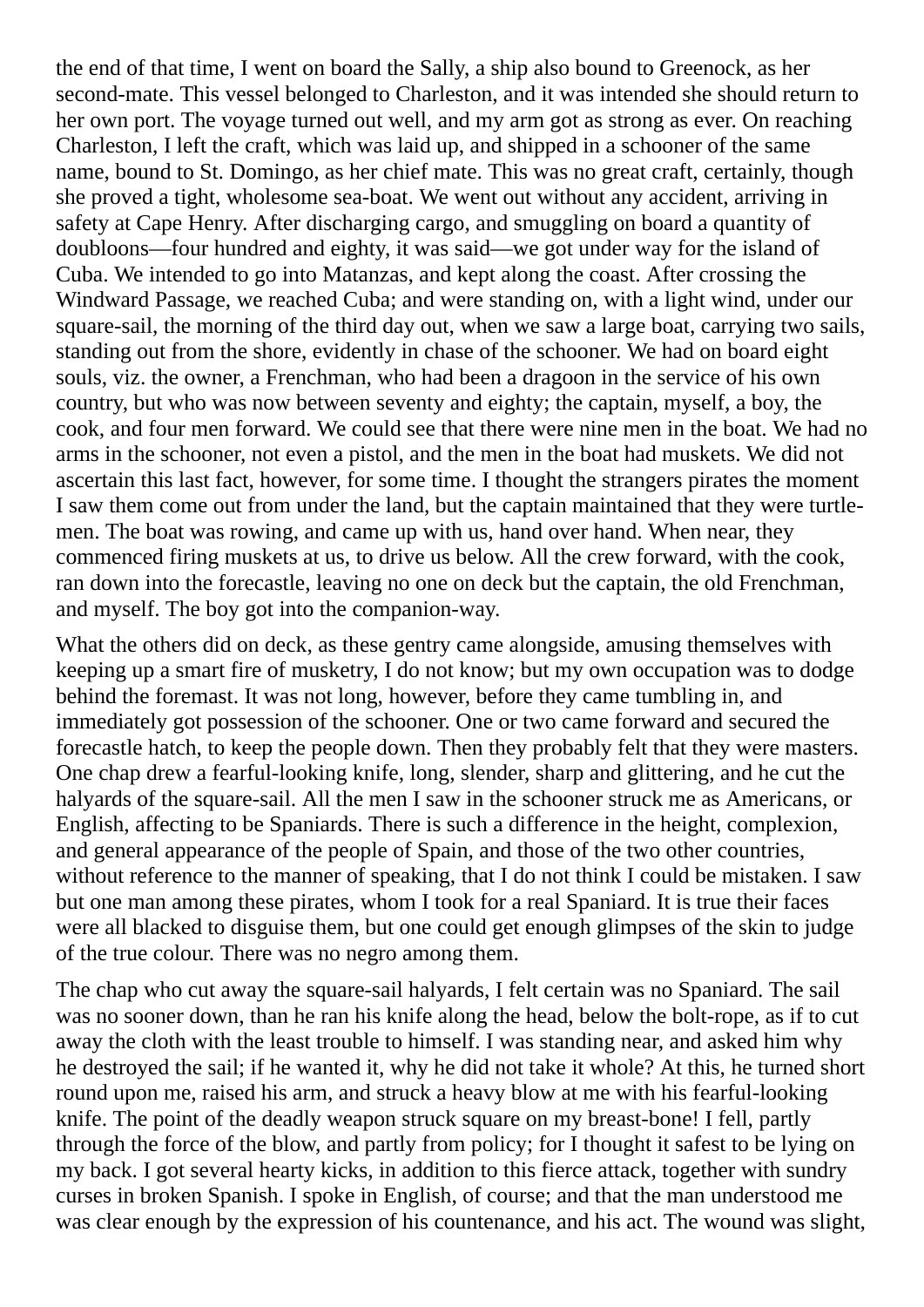though it bled a good deal, covering my shirt and trowsers with blood, as much as if I had been run through the heart. An inch or two, either way, in the direction of the knife, would certainly have killed me.

I do not know what might haye been the end of this affair, had not one of the pirates come forward, at this critical instant, and checked my assailant by shaking a finger at him. This man, I feel very certain, I knew. I will not mention his name, as there is a doubt; but I cannot think I was mistaken. If I am right, he was a young man from Connecticut, who sailed one voyage to Liverpool with me in The Sterling. With that young man I had been very intimate, and was oftener with him ashore than with any other of the crew. His face was blackened, like those of all his companions, but this did not conceal his air, manner, size, eyes and voice. When he spoke, it was in a jargon of broken English and broken Spanish, such as no man accustomed to either language from infancy would have used. The same was true as to all the rest I heard speak, with the exception of an old fellow in the boat, whom I shall presently have occasion to mention, again.

The man I took to be my old shipmate, also seemed to know me. I was but a lad when I quitted the Sterling, it is true; but they tell me I have not altered a great deal in general appearance. My hair is still black; and then, when I was in the very prime of life, it must have been easy to recognize me. So strongly was I impressed, at the time, that I saw an old acquaintance, I was about to call him by name, when, luckily, it crossed my mind this might be dangerous. The pirates wished clearly to be unknown, and it was wisest to let them think they were so. My supposed shipmate, however, proved my friend, and I received no more personal ill treatment after he had spoken to his companion. I sometimes think he was the means, indeed, of saving all our lives. He asked me if there was any money, and, on my denying it, he told me they knew better: the schooner was in ballast, and must have got something for her outward cargo. I refused to tell, and he ordered me into their boat, whither the captain had been sent before me. In doing all this, his manner wore an appearance, to me, of assumed severity.

The poor old Frenchman fared worse. They seemed to know he was owner, and probably thought he could give the best account of the money. At any rate, he was unmercifully flogged, though he held out to the last, refusing to betray his doubloons. The boy was next attacked-with threats of throwing him overboard. This extracted the secret, and the doubloons were soon discovered.

The captain and myself had been stowed under a half-deck, in the boat, but as soon as the money was found, the old Spaniard, who stood sentinel over us, was told to let us out, that we might see the fun. There were the eight scoundrels, paraded around the trunk of the schooner, dividing the doubloons. As soon as this was done, we were told to come alongside with our boat, which had been used to carry us to the piratical craft. The captain got on board the Sally and I was ordered to scull the rogues, in one gang, back to their own craft. The scamps were in high spirits, seeming much pleased with their haul. They cracked a good many jokes at our expense, but were so well satisfied with their gold, that they left the square-sail behind them. They had robbed the cabin, however, carrying off, for me, a quadrant, a watch, and a large portion of my clothes. The forecastle had not been entered, though the men had four hundred dollars lying under a pile of dirt and old junk, to keep them out of sight.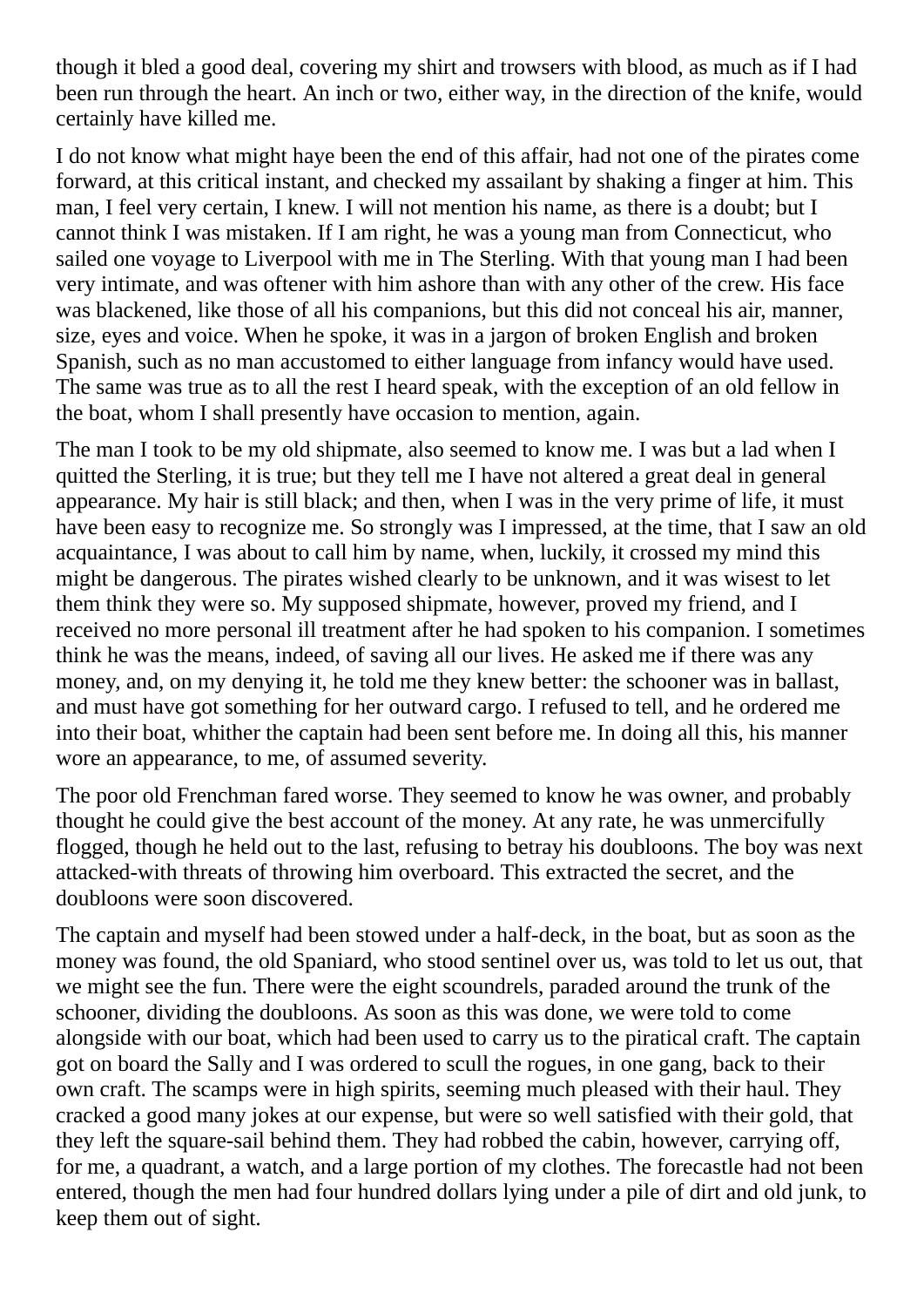My supposed shipmate bore me in mind to the last. When we reached his craft, he poured out a glass of brandy and offered it to me. I was afraid to drink, thinking it might be poisoned. He seemed to understand me, and swallowed it himself, in a significant manner. This gave me courage, and I took the next nip without hesitation. He then told me to shove off, which I did without waiting for a second order. The pirates pulled away at the same time.

We were a melancholy party, as soon as we found ourselves left to ourselves. The old Frenchman was sad enough, and all of us pitied him. He made no complaint of the boy, notwithstanding, and little was said among us about the robbery. My wound proved trifling, though the old man was so bruised and beaten that he could scarcely walk.

As soon as a breeze came, we went into Charleston, having no means to buy the cargo we had intended to get at Matanzas. This was the first time I was ever actually boarded by a pirate, although I had had several narrow escapes before. The first was in the Sterling, off the coast of Portugal; the next was in the William and Jane, outward bound to Canton; the third was on the bank, in the Trio, off the coast of Java; and the fourth, in the Mechanic, on the other side of Cuba. It was not the last of my affairs with them, however, as will be seen in the sequel.

I went out in the Sally again, making a voyage to Matanzas and back, without any accident, or incident, worth mentioning. I still intended to remain in this schooner, the captain and I agreeing perfectly well, had I not been driven out of her by one of those unlucky accidents, of which so many have laid me athwart-hawse.

We were discharging sugar at Charleston, in very heavy casks. The tide being in, the vessel's rail was higher than the wharf, and we landed the casks on the rail, from which they were rolled down some planks to the shore. Two negroes were stationed on the wharf to receive the casks, and to ease them down. One of these fellows was in the practice of running up the planks, instead of standing at their side and holding on to the end of the hogsheads. I remonstrated with him several times about the danger he ran, but he paid no attention to what I said. At length my words came true; a cask got away from the men, and rolled directly over this negro, flattening him like a bit of dough.

This was clearly an accident, and no one thought of accusing me of any connection with it. But the owner of the black looked upon him as one would look upon a hack-horse that had been lamed, or killed; and he came down to the schooner, on hearing that his man was done for, swearing I should pay for him! As for paying the price of an athletic "nigger," it was even more impossible for me, than it would seem it is for the great State of Pennsylvania to pay the interest on its debt; and, disliking a lawsuit, I carried my dunnage on board another vessel that same afternoon, and agreed to work my passage to New York, as her second-mate.

The vessel I now went on board of was the Commodore Rodgers, a regular liner between the two ports. We sailed next morning, and I paid for the poor "nigger" with the foretopsail. The ship's husband was on board as we hauled out, a man who was much in the habit of abusing the mates. On this occasion he was particularly abusive to our chief mate; so much so, indeed, that I remonstrated with the latter on his forbearance. Nothing came of it, however, though I could not forget the character of the man who had used such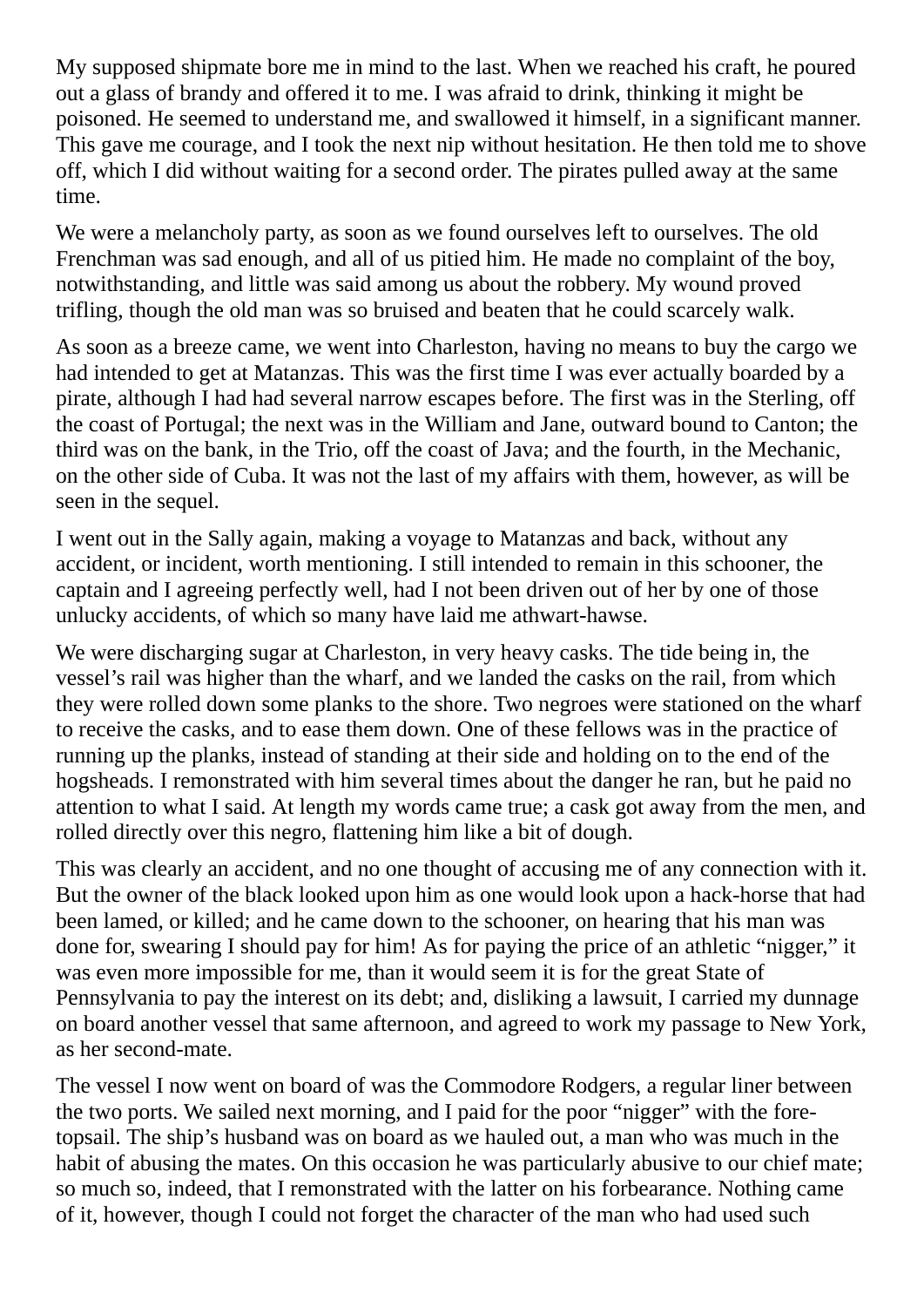language. When we reached New York, our chief mate left us, and I was offered the berth. It was a little hazardous to go back to Charleston, but wages were low, and business dull, the yellow fever being in New York, and I thought, by a little management, I might give my "nigger owner" a sufficient berth. I accordingly agreed to go.

When we got back to Charleston, our ship lay at her own wharf, and I saw nothing of my chap. He worked up town, and we lay low down, But another misfortune befel me, that led even to worse consequences. The ship's husband, who was so foul-mouthed, was as busy as ever, blackguarding right and left, and finding fault with everything. Our cargo was nearly out, and this man and I had a row about some kegs of white lead. In the course of the dialogue, he called me "a saucy son of a b—h." This was too much for my temper, and I seized him and sent him down the hatchway. The fall was not great, and some hemp lay in the wake of the hatch; but the chap's collar-bone went. He sung out like a singingmaster, but I did not stop to chime in. Throwing my slate on deck in a high passion, I left the ship and went ashore. I fell in with the captain on the wharf, told him my story, got a promise from him to send me my clothes, and vanished. In an hour or two, half the constables in Charleston were in chase of me. I kept so close they could not find me, lying snug for a couple of days.

This state of things could not last for ever. The constables were not half so ferocious as they seemed; for one of them managed to get me off, on board a coaster, called the Gov. Russel; where I engaged, I may say, as chief mate and all hands. The Gov. Russel was a Buford trader, making trips about fifteen or twenty leagues long. This was the smallest navigation, and the smallest craft, a gun-boat excepted, with which I ever had anything to do. The crew consisted of two negroes, both slaves to the owner, while the captain and myself were aft. Whether she would have held so many, or not, I never knew, as the captain did not join, while I belonged to her. The schooner lay three miles below the town; and, in so much, was a good craft for me; as no one would think of following an old Canton trader into such a 'long-shore-looking thing. We busied ourselves in painting her, and in overhauling her rigging, while the ship's husband, and his myrmidons, amused themselves in searching for me up in town.

I had been on board the Gov. Russel three days, when it came on to blow from the southward and westward, in true southern style. The gale came on butt-end foremost; and was thought to be as severe, as anything seen in the port for many a year. Most of the shipping broke adrift from the wharves; and everything that was anchored, a man-of-war and a revenue-cutter excepted, struck adrift, or dragged. As for ourselves, we were lying at single anchor; and soon began to walk down towards the bar. I let go the spare anchor; but she snapped her cables, as if they had been pack-thread; and away she went to leeward. Making sail was out of the question, had any been bent, as ours were not; and I had to let her travel her own road.

All this happened at night; when it was so dark, one could not see, between the spray, the storm and the hour, the length of the craft. I knew we were going towards the ocean; and my great cause of apprehension was the bar. Looking for the channel, was out of the question; I did not know it, in the first place; and, had I been a branch-pilot, I could not find it in the dark. I never was more completely adrift, in my life, ashore or afloat. We passed a most anxious hour, or two; the schooner driving, broadside-to, I knew not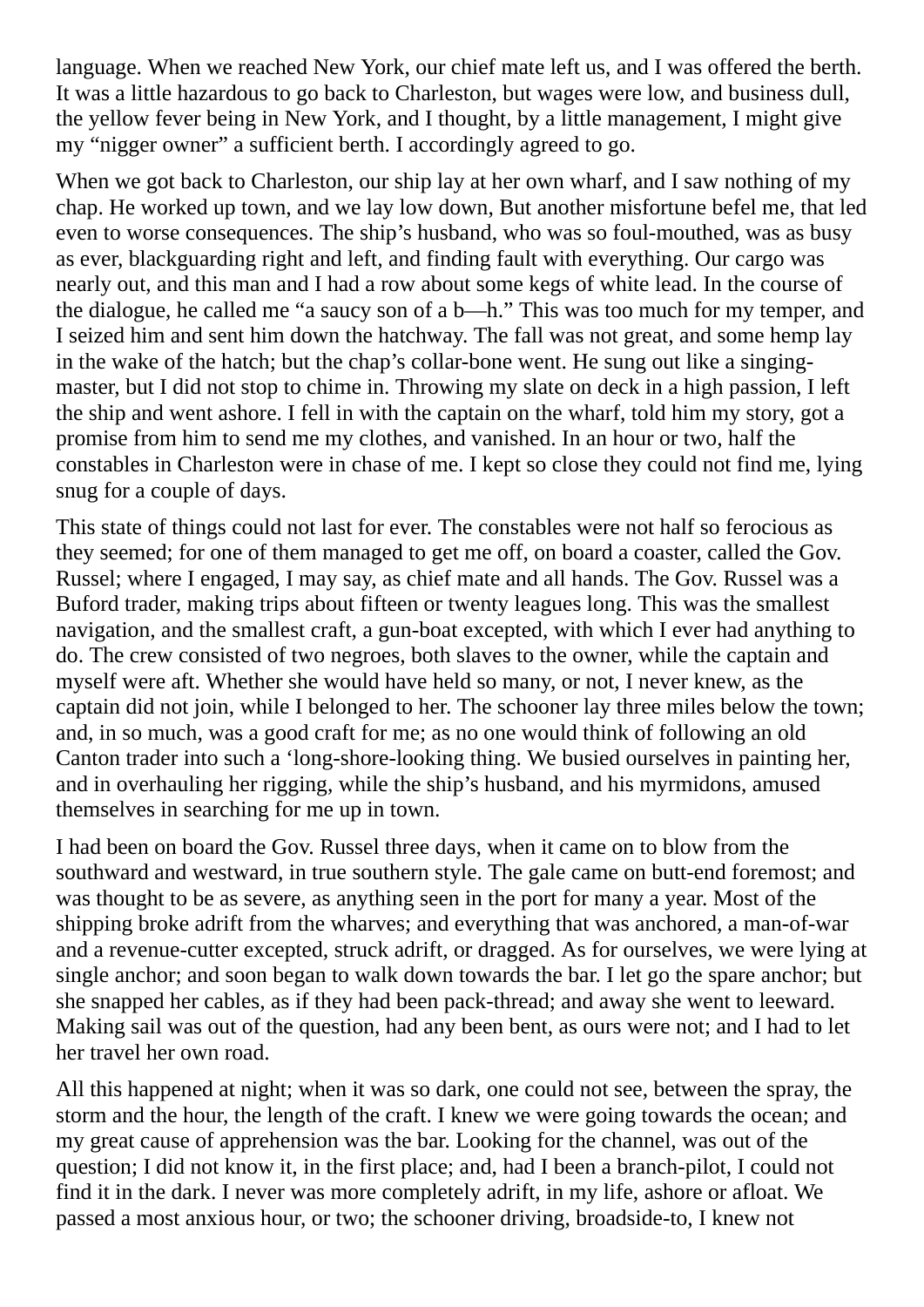whither, or to what fate. The two blacks were frightened out of their wits; and were of no assistance to me.

At length, I felt the keel come down upon the sands; and then I knew we were on the bar. This happened amid a whirlwind of spray; with nothing visible but the white foam of the waters, and the breakers around us. The first blow threw both masts out of the steps: ripping up the decks to a considerable extent. The next minute we were on our beam-ends; the sea making a clear breach over us. All we could do, was to hold on; and this we did with difficulty. I and the two blacks got on the weather-quarter of the schooner, where we lashed ourselves with the main-sheet. As this was a stout rope, something must part, before we could be washed away. The craft made but two raps on the bar, when she drifted clear.

I now knew we were at sea, and were drifting directly off the coast. As we got into deep water, the sea did not make such terrible surges over us; though they continued to break over our quarter. The masts were thumping away; but for this I cared little, the hold being full of water already. Sink we could not, having a wept hold, and being built, in a great measure, of pine. The schooner floated with about five feet of her quarter-deck above water. Her bows had settled the most; and this gave us rather a better chance aft.

Fortunately, we got the worst of this blow at the first go off. The wind began to lessen in strength soon after we passed the bar, and by day-light it only blew a stiff breeze. No land was in sight, though I knew, by the colour of the water, that we could not be a very great distance from the coast. We had come out on an ebb-tide, and this had set us off the land, but all that southern coast is so low, that it was not to be seen from the surface of the ocean at any great distance.

The day that succeeded was sad and dreary enough. The weather was fine, the sun coming out even hot upon us, but the wind continued to blow fresh off the land, and we were drifting further out, every instant, upon the bosom of the ocean. Our only hope was in falling in with some coaster, and I began to dread drifting outside of their track. We were without food or water, and were partly seated on the rail, and partly supported by the main-sheet. Neither of us attempted to change his berth that day. Little was said between us, though I occasionally encouraged the negroes to hold on, as something would yet pick us up. I had a feeling of security on this head that was unreasonable, perhaps; but a sanguine temperament has ever made me a little too indifferent to consequences.

Night brought no change, unless it was to diminish the force of the wind. A short time before the sun set, one of the negroes said to me, "Masser Ned, John gone." I was forward of the two blacks, and was not looking at them at the time; I suppose I may have been dozing; but, on looking up, I found that one of the negroes had, indeed, disappeared. How this happened I cannot say, as he appeared to be well lashed; but I suppose he worked himself free, and being exhausted, he fell into the water, and sunk before I could get a glimpse of him. There was nothing to be done, however, and the loss of this man had a tendency to make me think our situation worse than it had before seemed to be. Some persons, all good Christians I should suppose, will feel some curiosity to know whether a man in my situations had no disposition to take a religious view of his case, and whether his conscience did not apprise him of the chances of perdition that seemed to stare him in the face. In answer to this, I am compelled to say that no such thoughts came over me. In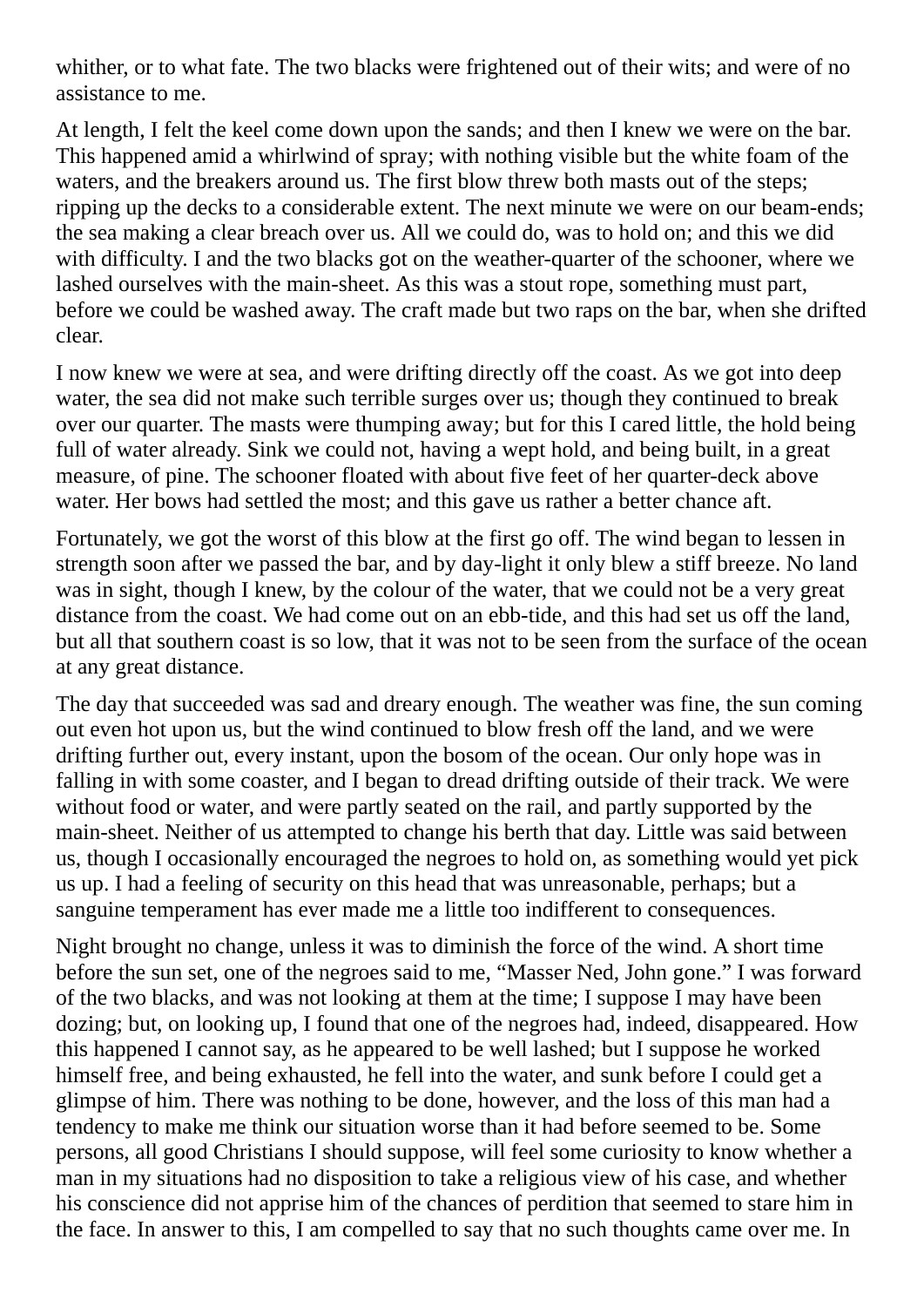all my risks and emergencies, I am not sensible of having given a thought to my Maker. I had a sense of fear, an apprehension of death, and an instinctive desire to save my life, but no consciousness of the necessity of calling on any being to save my soul. Notwithstanding all the lessons I had received in childhood, I was pretty nearly in the situation of one who had never heard the name of the Saviour mentioned. The extent of my reflections on such subjects, was the self-delusion of believing that I was to save myself—I had done no great harm, according to the notions of sailors; had not robbed; had not murdered; and had observed the mariner's code of morals, so far as I understood them; and this gave me a sort of *claim* on the mercy of God. In a word, the future condition of my soul gave me no trouble whatever.

I dare say my two companions on this little wreck had the same indifference on this subject, as I felt myself. I heard no prayer, no appeal to God for mercy, nothing indeed from any of us, to show that we thought at all on the subject. Hunger gave me a little trouble, and during the second night I would fall into a doze, and wake myself up by dreaming of eating meals that were peculiarly grateful to me. I have had the same thing happen on other occasions, when on short allowance of food. Neither of the blacks said anything on the subject of animal suffering, and the one that was lost, went out, as it might be, like a candle.

The sun rose on the morning of the second day bright and clear. The wind shifted about this time, to a gentle breeze from the southward and eastward. This was a little encouraging, as it was setting the schooner in-shore again, but I could discover nothing in sight. There was still a good deal of sea going, and we were so low in the water, that our range of sight was very limited.

It was late in the forenoon, when the negro called out, suddenly, "Massa Ned, dere a vessel!" Almost at the same instant, I heard voices calling out; and, looking round I saw a small coasting schooner, almost upon us. She was coming down before the wind, had evidently seen us some time before we saw her, and now ranged up under our lee, and hove-to. The schooner down boat, and took us on board without any delay. We moved with difficulty, and I found my limbs so stiff as to be scarcely manageable. The black was in a much worse state than I was myself, and I think twelve hours longer would have destroyed both of us.

The schooner that picked us up was manned entirely with blacks, and was bound into Charleston. At the time she fell in with us, we must have been twenty miles from the bar, it taking us all the afternoon, with a fair wind, to reach it. We went below, and as soon as I got in the cabin, I discovered a kettle of boiled rice, on which I pounced like a hawk. The negroes wished to get it away from me, thinking I should injure myself; but I would not part with it. The sweetest meal I ever had in my life, was this rice, a fair portion of which, however, I gave to my companion. We had not fasted long enough materially to weaken our stomachs, and no ill consequences followed from the indulgence. After eating heartily, we both lay down on the cabin floor, and went to sleep. We reached the wharf about eight in the evening. Just within the bar, the schooner was spoken by a craft that was going out in search of the Gov. Russel. The blacks told her people where the wreck was to be found, and the craft stood out to sea.

I was strong enough to walk up to my boarding-house, where I went again into quarantine.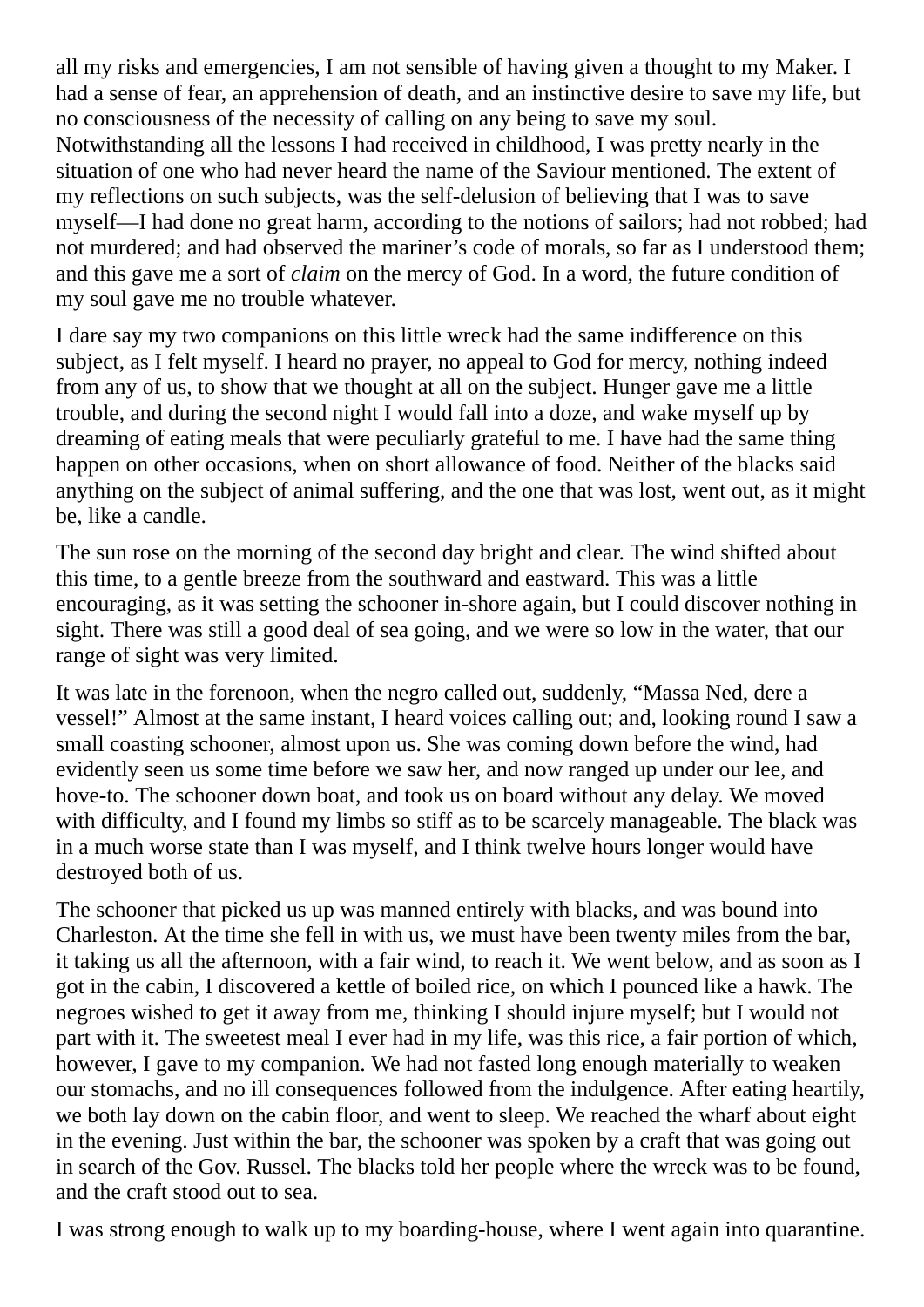The Gov. Russel was found, towed into port, was repaired, and went about her business, as usual, in the Buford trade. I never saw her or her captain again, however. I parted with the negro that was saved with me, on the wharf, and never heard anything about him afterwards, either. Such is the life of a sailor!

I was still afraid of the constables. So much damage had been done to more important shipping, and so many lives lost, however, that little was said of the escape of the Gov. Russel. Then I was not known in this schooner by my surname. When I threw the ship's husband down the hold, I was Mr. Myers; when wrecked in the coaster, only Ned.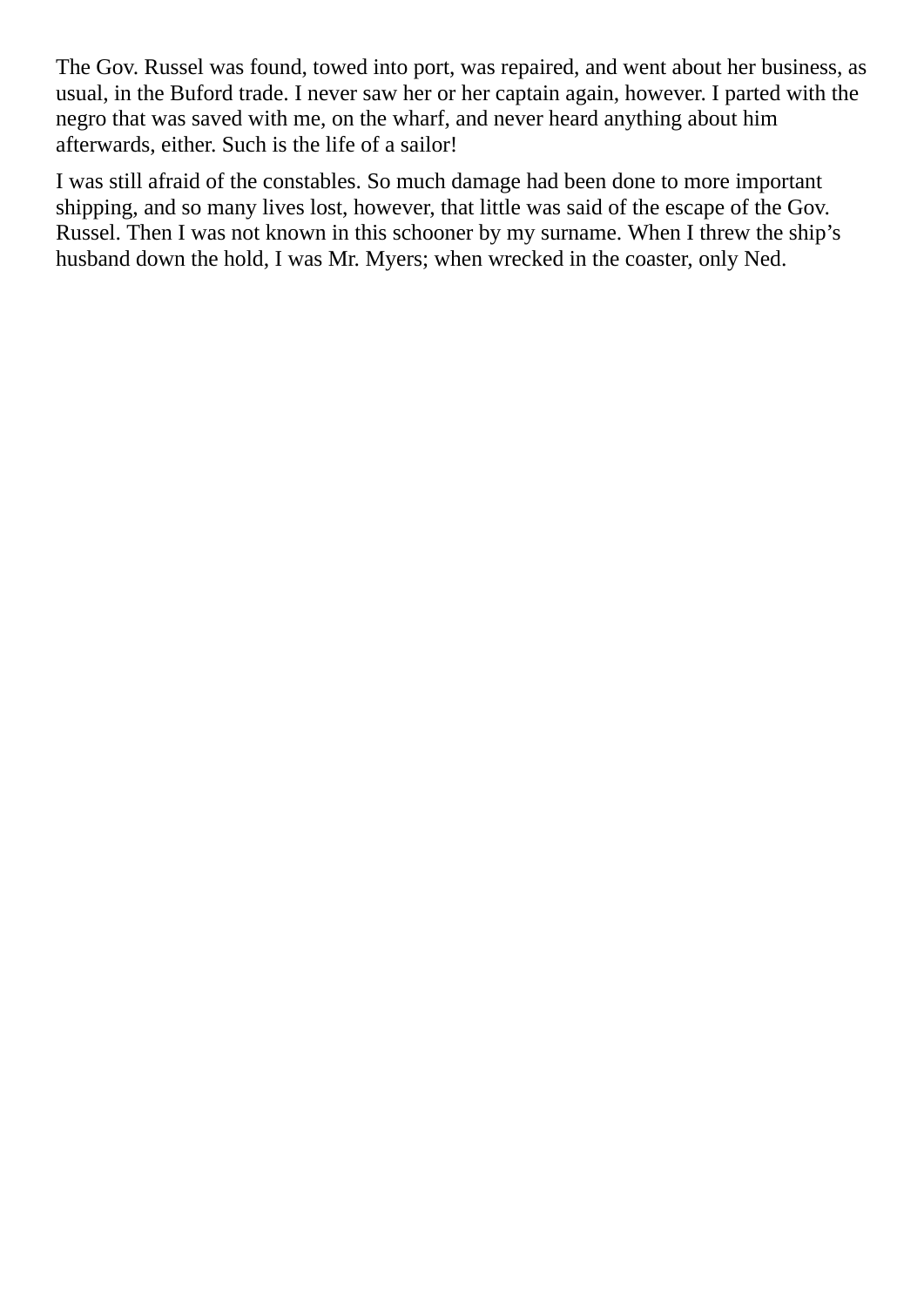### **CHAPTER XIV.**

Notwithstanding my comparative insignificance, there was no real security in remaining long in Charleston, and it was my strong desire to quit the place. As "beggars cannot be choosers," I was glad to get on board the schooner Carpenter, bound to St. Mary's and Philadelphia, for, and with, ship-timber, as a foremast hand. I got on board undetected, and we sailed the same day. Nothing occurred until after we left St. Mary's, when we met with a singular accident. A few days out, it blowing heavy at the time, our deck-load pressed so hard upon the beams as to loosen them, and the schooner filled as far as her cargo yellow pine—would allow. This calamity proceeded from the fact, that the negroes who stowed the craft neglected to wedge up the beams; a precaution that should never be forgotten, with a heavy weight on deck. No very serious consequences followed, however, as we managed to drive the craft ahead, and finally got her into Philadelphia, with all her cargo on board. We did not lose a stick, which showed that our captain was game, and did not like to let go when he had once got hold. This person was a down-easter, and was well acquainted with the Johnstons and Wiscasset. He tried hard to persuade me to continue in the schooner as mate, with a view to carrying me back to my old friends; but I turned a deaf ear to his advice. To own the truth, I was afraid to go back to Wiscassett. My own desertion could not well be excused, and then I was apprehensive the family might attribute to me the desertion and death of young Swett. He had been my senior, it is true, and was as able to influence me as I was to influence him; but conscience is a thing so sensitive, that, when we do wrong, it is apt to throw the whole error into our faces.

Quitting the Carpenter in Philadelphia, therefore, I went to live in a respectable boardinghouse, and engaged to go out in a brig called the Margaret, working on board as a rigger and stevedore, until she should be ready to sail. My berth was to be that of mate. The owner of this brig was as notorious, in his way, as the ship's husband in Charleston I had heard his character, and was determined, if he attempted to ride me, as he was said to do many of his mates, and even captains, he should find himself mounted on a hard-going animal. One day, things came to a crisis. The owner was on the wharf, with me, and such a string of abuse as he launched out upon me, I never before listened to. A crowd collected, and my blood got up. I seized the man, and dropped him off the wharf into the water, alongside of some hoop-poles, that I knew must prevent any accident. In this last respect, I was sufficiently careful, though the ducking was very thorough. The crowd gave three cheers, which I considered as a proof I was not so very wrong. Nothing was said of any suit on this occasion; but I walked off, and went directly on board a ship called the Coromandel, on which I had had an eye, as a lee, for several days. In this vessel I shipped as second-mate; carrying with me all the better character for the ducking given to the notorious––—.

The Coromandel was bound to Cadiz, and thence round the Horn. The outward bound cargo was flour, but to which ports we were going in South America, I was ignorant. Our crew were all blacks, the officers excepted. We had a good passage, until we got off Cape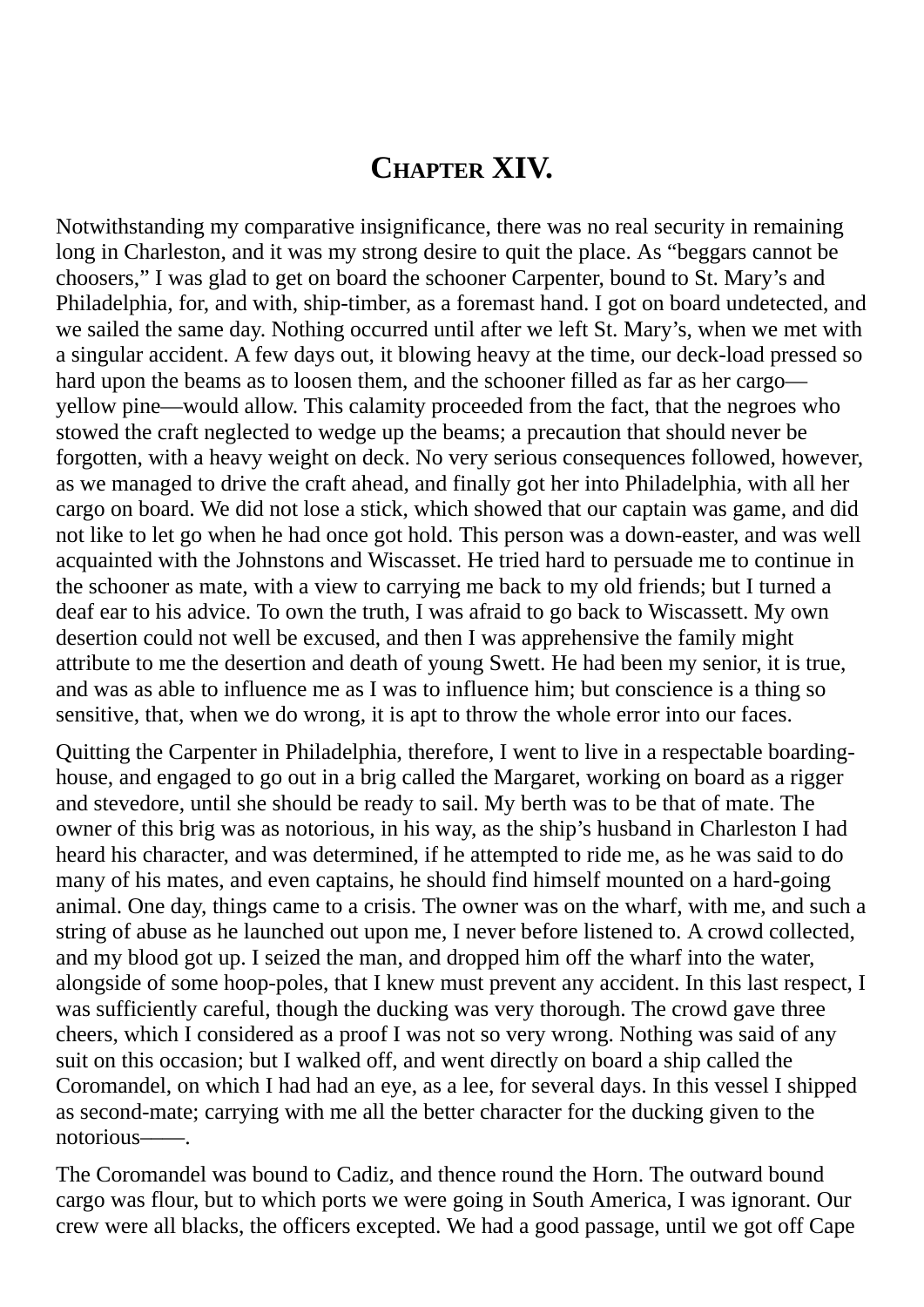Trafalgar, when it came on to blow heavily, directly on end. We lay-to off the Cape two days, and then ran into Gibraltar, and anchored. Here we lay about a fortnight, when there came on a gale from the south-west, which sent a tremendous sea in from the Atlantic. This gale commenced in the afternoon, and blew very heavily all that night. The force of the wind increased, little by little, until it began to tell seriously among the shipping, of which a great number were lying in front of the Rock. The second day of the gale, our ship was pitching bows under, sending the water aft to the taffrail, while many other craft struck adrift, or foundered at their anchors. The Coromandel had one chain cable, and this was out. It was the only cable we used for the first twenty-four hours. As the gale increased, however, it was thought necessary to let go the sheet-anchor, which had a hempen cable bent to it. Our chain, indeed, was said to be the first that was ever used out of Philadelphia, though it had then been in the ship for some time, and had proved itself a faithful servant the voyage before. Unfortunately, most of the chain was out before we let go the sheet-anchor, and there was no possibility of getting out a scope of the hempen cable. Dragging on shore, where we lay, was pretty much out of the question, as the bottom shelved inward, and the anchor, to come home, must have gone up hill.[14]

In this manner the Coromandel rode for two nights and two days, the sea getting worse and worse, and the wind, it anything, rather increasing. We took the weight of the last in squalls, some of which were terrific. By this time the bay was well cleared of craft, nearly everything having sunk, or gone ashore. An English packet lay directly ahead of us, rather more than a cable's length distant, and she held on like ourselves. The Governor Brooks, of Boston, lay over nearer to Algesiras, where the sea and wind were a little broken, and, of course, she made better weather than ourselves.

About eight o'clock, the third night, I was in the cabin, when the men on deck sung out that the chain had gone. At this time the ship had been pitching her spritsail-yard under water, and it blew a little hurricane. We were on deck in a moment, all hands paying out sheet. We brought the ship up with this cable, but not until she got it nearly to the better end. Unfortunately, we had got into shoal water, or what became shoal water by the depth of the troughs. It was said, afterwards, we were in five fathoms water at this time, but for this I will not vouch. It seems too much water for what happened. Our anchor, however, did actually lie in sixteen fathoms.

We had hardly paid out the cable, before the ship came down upon the bottom, on an even keel, apparently, with a force that almost threw those on deck off their feet. These blows were repeated, from time to time, at intervals of several minutes, some of the thumps being much heavier than others. The English packet must have struck adrift at the same time with ourselves, for she came down upon us, letting go an anchor in a way to overlay our cable. I suppose the rocks and this sawing together, parted our hempen cable, and away we went towards the shore, broadside-to. As the ship drifted in, she continued to thump; but, luckily for us, the sea made no breaches over her. The old Coromandel was a very strong ship, and she continued working her way in-shore, until she lay in a good substantial berth, without any motion. We manned the pumps, and kept the ship tolerably free of water, though she lay over considerably. The English packet followed us in, going ashore more towards the Spanish lines. This vessel bilged, and lost some of her crew. As for ourselves, we had a comfortable berth, considering the manner in which we had got into it. No apprehension was felt for our personal safety, and perfect order was observed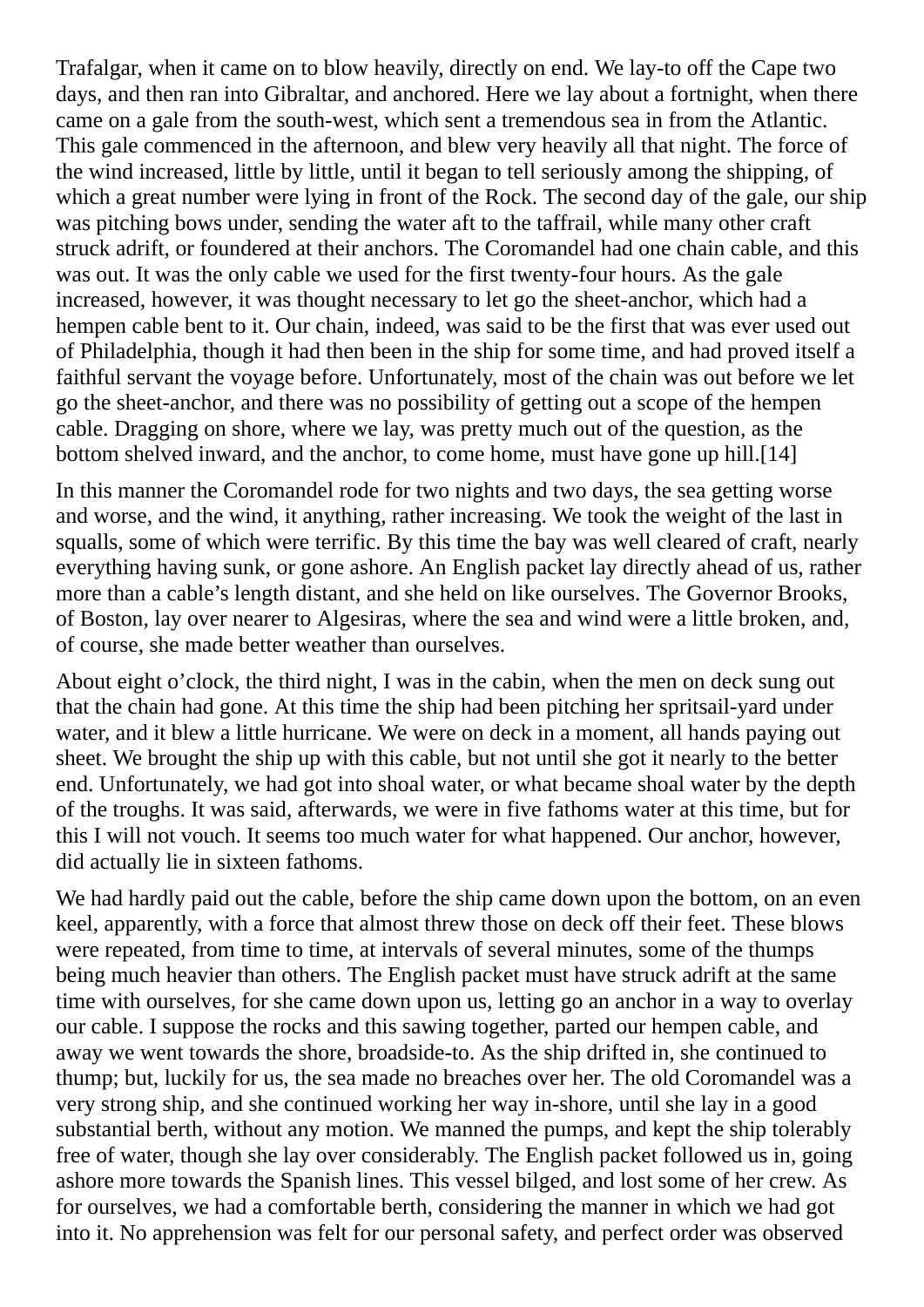on board. The men worked as usual, nor was there any extra liquor drunk.

That night the gale broke, and before morning it had materially moderated. Lighters were brought alongside, and we began to discharge our flour into them. The cargo was all discharged, and all in good order, so far as the water was concerned; though several of the keelson bolts were driven into the ground tier of barrels. I am almost afraid to tell this story, but I know it to be true, as I released the barrels with my own hands. As soon as clear, the ship was hove off into deep water, on the top of a high tide, and was found to leak so much as to need a shore-gang at the pumps to keep her afloat. She was accordingly sold for the benefit of the underwriters. She was subsequently docked and sent to sea.

Of course, this broke up our voyage. The captain advised me to take a second-mate's berth in the Governor Brooks, the only American that escaped the gale, and I did so. This vessel was a brig, bound round the Horn, also, and a large, new craft. I know of no other vessel, that lay in front of the Rock that rode out this gale; and she did it with two hempen cables out, partly protected, however, by a good berth. There was a Swede that came back next day to her anchorage, which was said to have got back-strapped, behind the Rock, by some legerdemain, and so escaped also. I do not know how many lives were lost on this occasion; but the destruction of property must have been very great.

Three weeks after the gale, the Governor Brooks sailed. We had a hard time in doubling the Cape, being a fortnight knocking about between Falkland and the Main. We were one hundred and forty-four days out, touching nowhere, until we anchored at Callao. We found flour, of which our cargo was composed, at seven dollars a barrel, with seven dollars duty. The Franklin 74, was lying here, with the Aurora English frigate, the castle being at war with the people inland. Our flour was landed, and what became of it is more than I can tell.

We now took in ballast, and ran down to Guayaquil. Here an affair occurred that might very well have given me the most serious cause of regret, all the days of my life. Our steward was a Portuguese negro, of the most vicious and surly temper. Most of the people and officers were really afraid of him. One evening, the captain and chief mate being both ashore, I was sitting on deck, idle, and I took a fancy to a glass of grog. I ordered the steward, accordingly, to pour me out one, and bring it up. The man pretended that the captain had carried off the keys, and no rum was to be had. I thought this a little extraordinary; and, as one would be very apt to be, felt much hurt at the circumstance. I had never been drunk in the craft, and was not a drunkard in one sense of the term, at all; seldom drinking so as to affect me, except when on a frolic, ashore.

As I sat brooding over this fancied insult, however, I smelt rum; and looking down the sky-light, saw this same steward passing forward with a pot filled with the liquor. I was fairly blinded with passion. Running down, I met the fellow, just as he was coming out of the cabin, and brought him up all standing. The man carried a knife along his leg, a weapon that had caused a good deal of uneasiness in the brig, and he now reached down to get it. Seeing there was no time to parley, I raised him from the floor, and threw him down with great force, his head coming under. There he lay like a log, and all my efforts with vinegar and water had no visible effect.

I now thought the man dead. He gave no sign of life that I could detect, and fear of the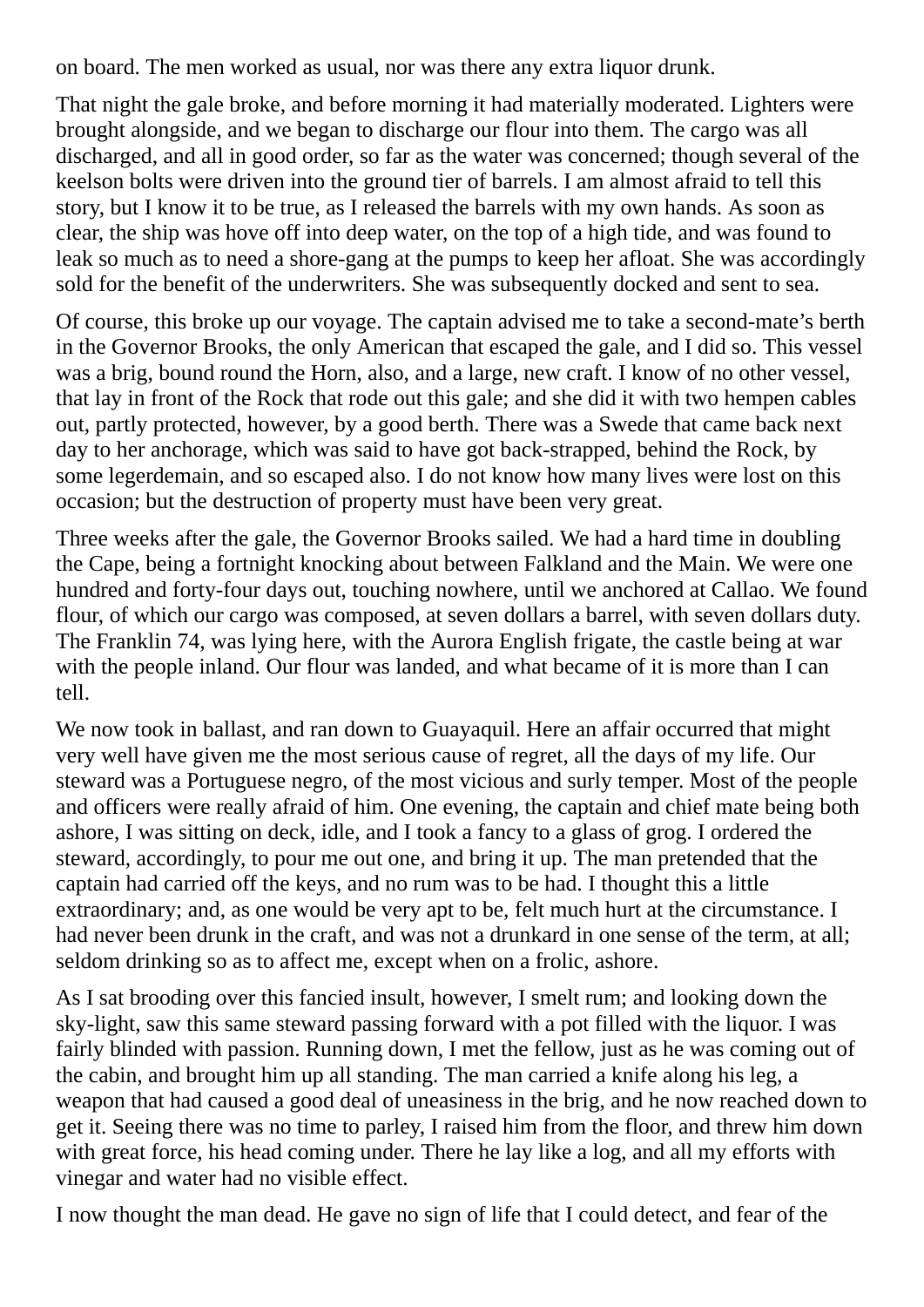consequences came over me. The devil put it into my head to throw the body overboard, as the most effectual means of concealing what I had done. The steward had threatened to run, by swimming, more than once, and I believe had been detected in making such an attempt; and I fancied if I could get the body through one of the cabin-windows, it would seem as if he had been drowned in carrying his project into execution. I tried all I could first to restore the steward to life; but failing of this, I actually began to drag him aft, in order to force his body out of a cabin-window. The transom was high, and the man very heavy; so I was a good while in dragging the load up to the necessary height. Just as I got it there, the fellow gave a groan, and I felt a relief that I had never before experienced. It seemed to me like a reprieve from the gallows.

I now took the steward down, upon one of the lower transoms, where he sat rubbing his head a few minutes, I watching him closely the whole time. At length he got up, and staggered out of the cabin. He went and turned in, and I saw no more of him until next day. As it turned out, good, instead of harm, resulted from this affair; the black being ever afterwards greatly afraid of me. If I did not break his neck, I broke his temper; and the captain used to threaten to set me at him, whenever he behaved amiss. I owned the whole affair to the captain and mate, both of whom laughed heartily at what had happened, though I rejoiced, in my inmost heart, that it was no worse.

The brig loaded with cocao, in bulk, at Guayaquil, and sailed for Cadiz. The passage was a fine one, as we doubled the Horn at midsummer. On this occasion we beat round the cape, under top-gallant-sails. The weather was so fine, we stood close in to get the benefit of the currents, after tacking, as it seemed to me, within a league of the land. Our passage to Cadiz lasted one hundred and forty-one, or two, days, being nearly the same length as that out though much smoother.

The French had just got possession of Cadiz, as we got in, and we found the white flag flying. We lay here a month, and then went round to the Rock. After passing a week at Gibraltar, to take in some dollars, we sailed for New Orleans, in ballast. As I had been on twenty-two dollars a month, there was a pretty good whack coming to me, as soon as we reached an American port, and I felt a desire to spend it, before I went to sea again. They wished me to stick by the brig, which was going the very same voyage over; but I could not make up my mind to travel so long a road, with a pocket full of money. I had passed so many years at sea, that a short land cruise was getting to be grateful, as a novelty.

The only craft I could get on board of, to come round into my own latitude, in order to enjoy myself in the old way, was an eastern schooner, called the James. On board this vessel I shipped as mate, bound to Philadelphia. She was the most meagre craft, in the way of outfit, I ever put to sea in. Her boat would not swim, and she had not a spare spar on board her. In this style, we went jogging along north, until we were met by a north-west gale, between Bermuda and Cape Hatteras, which forced us to heave-to. During this gale, I had a proof of the truth that "where the treasure is, there will the heart be also."

I was standing leaning on the rail, and looking over the schooner's quarter, when I saw what I supposed to be a plank come up alongside! The idea of sailing in a craft of which the bottom was literally dropping out, was not very pleasant, and I thought all was lost. I cannot explain the folly of my conduct, except by supposing that my many escapes at sea, had brought me to imagine I was to be saved, myself, let what would happen to all the rest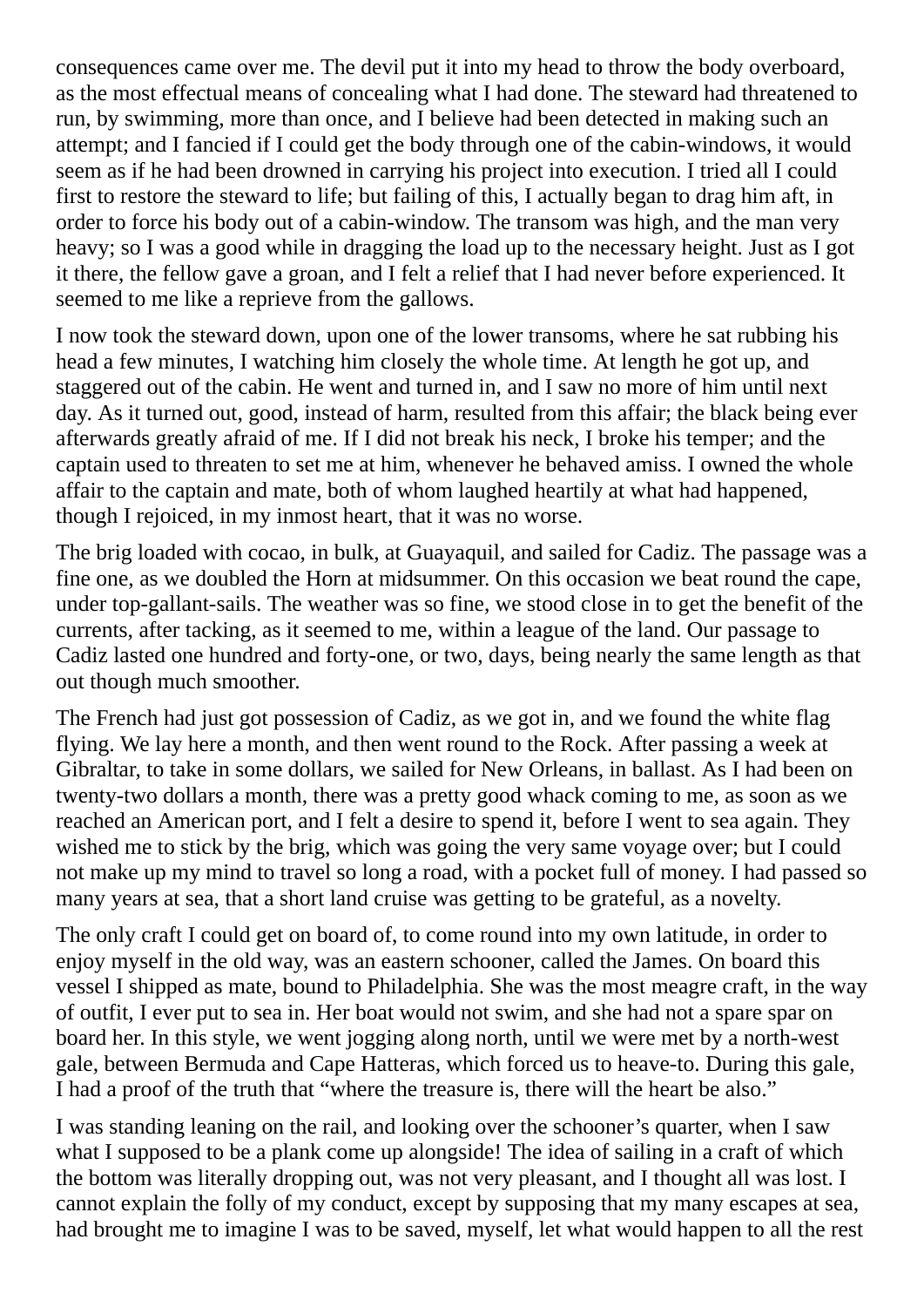on board. Without stopping to reflect, I ran below and secured my dollars. Tearing up a blanket, I made a belt, and lashed about twenty-five pounds weight of silver to my body, with the prospect before me of swimming two or three hundred miles with it, before I could get ashore. As for boat, or spars, the former would not float, and of the last there was not one. I now look back on my acts of this day with wonder, for I had forgotten all my habitual knowledge of vessels, in the desire to save the paltry dollars. For the first and only time in my life I felt avaricious, and lost sight of everything in money!

It was my duty to sound the pumps, but this I did not deem necessary. No sooner were the dollars secure, or, rather, ready to anchor me in the bottom of the ocean, than I remembered the captain. He was asleep, and waking him up, I told him what had happened. The old man, a dry, drawling, cool, down-easter, laughed in my face for my pains, telling me I had seen one of the sheeting-boards, with which he had had the bottom of the schooner covered, to protect it from the worms, at Campeachy, and that I need be under no concern about the schooner's bottom. This was the simple truth, and I cast off the dollars, again, with a sneaking consciousness of not having done my duty. I suppose all men have moments when they are not exactly themselves, in which they act very differently from what it has been their practice to act. On this occasion, I was not alarmed for myself, but I thought the course I took was necessary to save that dross which lures so many to perdition. Avarice blinded me to the secrets of my own trade.

I had come all the way from New Orleans to Philadelphia, to spend my four hundred dollars to my satisfaction. For two months I lived respectably, and actually began to go to church. I did not live in a boarding-house, but in a private family. My landlady was a pious woman, and a member of the Dutch Reformed Church, but her husband was a Universalist. I must say, I liked the doctrine of the last the best, as it made smooth water for the whole cruise. I usually went with the man to church of a morning, which was falling among shoals, as a poor fellow was striving to get into port. I received a great deal of good advice from my landlady, however, and it made so much impression on me as to influence my conduct; though I cannot say it really touched my heart. I became more considerate, and better mannered, if I were not truly repentant for my sins. These two months were passed more rationally than any time of mine on shore, since the hour when I ran from the Sterling.

The James was still lying in Philadelphia, undergoing repairs, and waiting for freight; but being now ready for sea, I shipped in her again, on a voyage to St. Thomas, with a cargo of flour. When we sailed, I left near a hundred dollars behind me, besides carrying some money to sea; the good effects of good company. At St. Thomas we discharged, and took in ballast for Turk's Island, where we got a cargo of salt, returning with it to Philadelphia. My conduct had been such on board this schooner, that her commander, who was her owner, and very old, having determined to knock off going to sea, tried to persuade me to stick by the craft, promising to make me her captain as soon as he could carry her down east, where she belonged. I now think I made a great mistake in not accepting this offer, though I was honestly diffident about my knowledge of navigation. I never had a clear understanding of the lunars, though I worked hard to master them. It is true, chronometers were coming into general use, in large vessels, and I could work the time; but a chronometer was a thing never heard of on board the James. Attachment to the larger towns, and a dislike for little voyages, had as much influence on me as anything else. I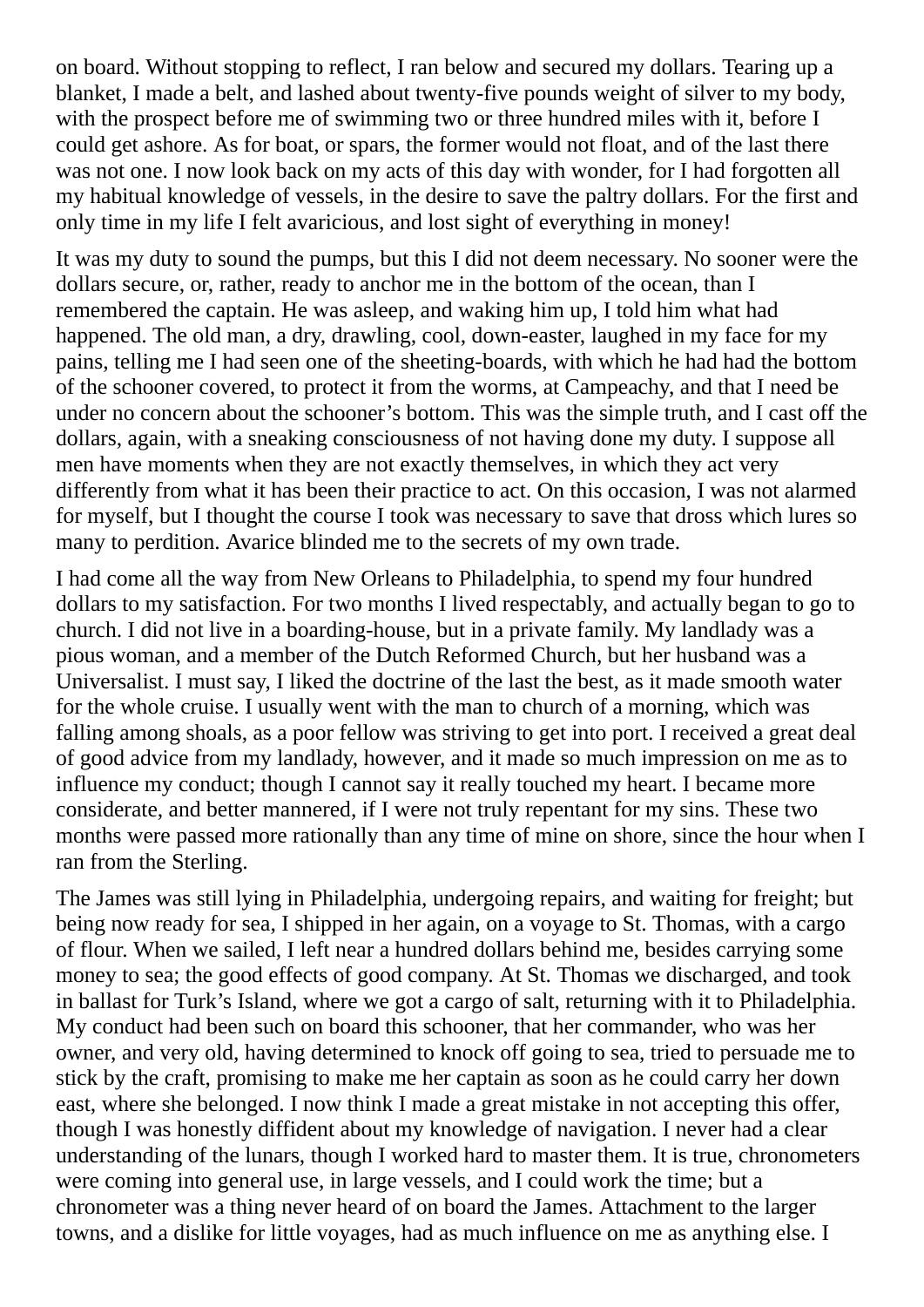declined the offer; the only direct one ever made me to command any sort of craft, and remained what I am. I had a little contempt, too, for vessels of such a rig and outfit, which probably had its influence. I liked rich owners.

On my return to Philadelphia, I found the family in which I had last lived much deranged by illness. I got my money, but was obliged to look for new lodgings. The respectable people with whom I had been before, did not keep lodgers, I being their only boarder; but I now went to a regular sailor's boarding-house. There was a little aristocracy, it is true, in my new lodgings, to which none but mates, dickies, and thorough salts came; but this was getting into the hurricane latitudes as to morals. I returned to all my old habits, throwing the dollars right and left, and forgetting all about even a Universalist church.

A month cleaned me out, in such company. I spent every cent I had, with the exception of about fifteen dollars, that I had laid by as nest-eggs. I then shipped as second-mate, in the Rebecca Simms, a ship bound to St. Jago de Cuba, with flour. The voyage lasted four months; producing nothing of moment, but a little affair that was personal to myself, and which cost me nearly all my wages. The steward was a saucy black; and, on one occasion, in bad weather, he neglected to give me anything warm for breakfast. I took an opportunity to give him a taste of the end of the main-clew-garnet, as an admonisher; and there the matter ended, so long as I remained in the ship. It seemed quite right, to all on board, but the steward. He bore the matter in mind, and set a whole pack of quakers on me, as soon as we got in. The suit was tried; and it cost me sixty dollars, in damages, beside legal charges. I dare say it was all right, according to law and evidence; but I feel certain, just such a rubbing down, once a week, would have been very useful to that same steward. Well-meaning men often do quite as much harm, in this world, as the evildisposed. Philanthropists of this school should not forget, that, if colour is no sufficient reason why a man should be always wrong, it is no sufficient reason why he should be always right.

The lawsuit drove me to sea, again, in a very short time. Finding no better berth, and feeling very savage at the blindness of justice, I shipped before the mast, in the Superior, an Indiaman, of quite eight hundred tons, bound to Canton. This was the pleasantest voyage I ever made to sea, in a merchantman, so far as the weather, and, I may say, usage, were concerned. We lost our top-gallant-masts, homeward bound; but this was the only accident that occurred. The ship was gone nine months; the passage from Whampao to the capes having been made in ninety-four days. When we got in, the owners had failed, and there was no money forthcoming, at the moment. To remain, and libel the ship, was dull business; so, leaving a power of attorney behind me, I went on board a schooner, called the Sophia, bound to Vera Cruz, as foremast Jack.

The Sophia was a clipper; and made the run out in a few days. We went into Vera Cruz; but found it nearly deserted. Our cargo went ashore a little irregularly; sometimes by day, and sometimes by night; being assorted, and suited to all classes of customers. As soon as ready, we sailed for Philadelphia, again; where we arrived, after an absence of only two months.

I now got my wages for the Canton voyage; but they lasted me only a fortnight! It was necessary to go to sea, again; and I went on board the Caledonia; once more bound to Canton. This voyage lasted eleven months; but, like most China voyages, produced no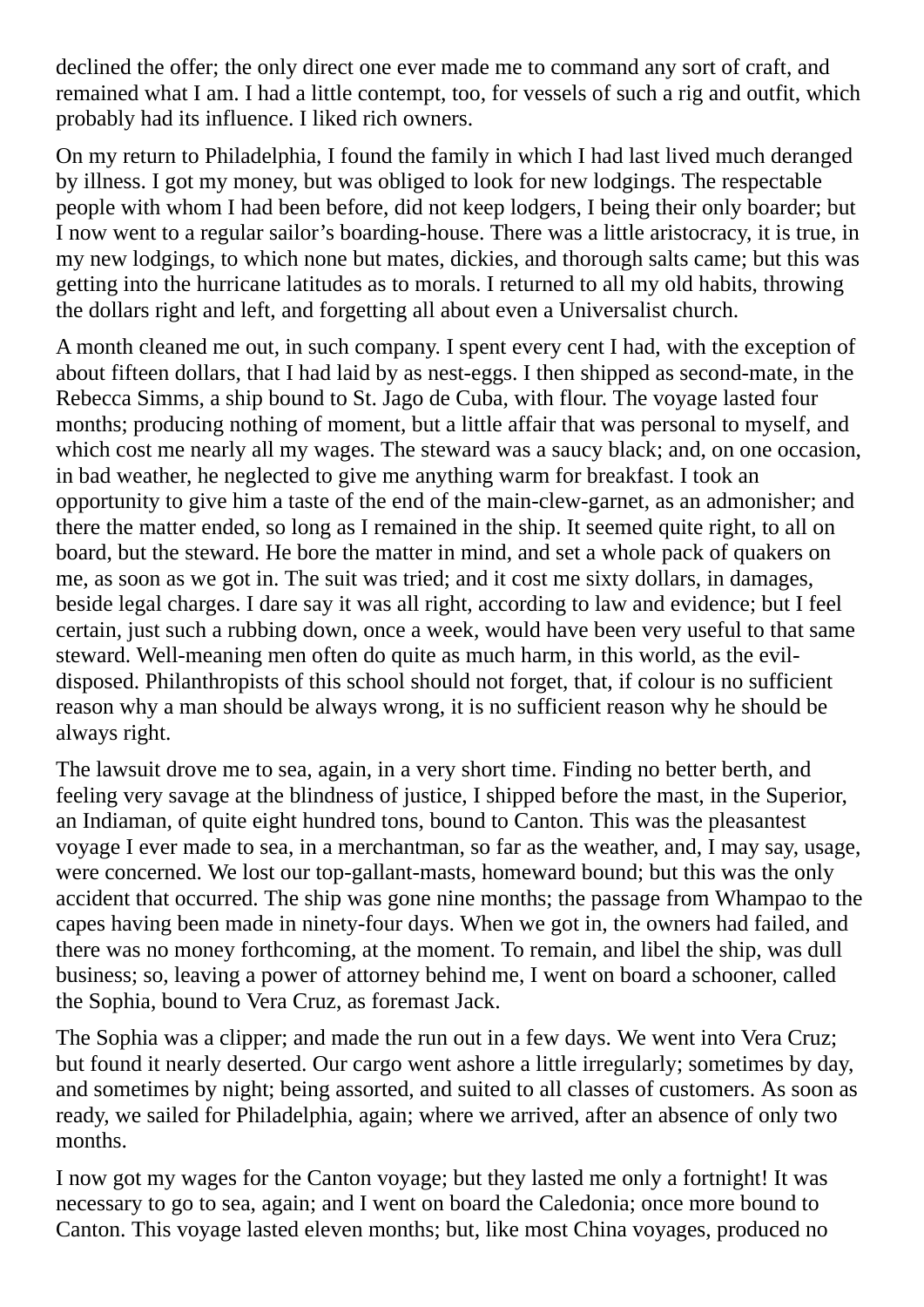event of importance. We lost our top-gallant-masts, this time, too; but that is nothing unusual, off Good Hope. I can say but little, in favour of the ship, or the treatment.

On getting back to Philadelphia, the money went in the old way. I occasionally walked round to see my good religious friends, with whom I had once lived, but they ceased to have any great influence over my conduct. As soon as necessary, I shipped in the Delaware, a vessel bound to Savannah and Liverpool. Southern fashion, I ran from this vessel in Savannah, owing her nothing, however, but was obliged to leave my protection behind, as it was in the captain's hands. I cannot give any reason but caprice for quitting this ship. The usage was excellent, and the wages high; yet run I did. As long as the Delaware remained in port, I kept stowed away; but, as soon as she sailed, I came out into the world, and walked about the wharves as big as an owner.

I now went on board a ship called the Tobacco Plant, bound to Liverpool and Philadelphia, for two dollars a month less wages, worse treatment, and no grog. So much for following the fashion. The voyage produced nothing to be mentioned.

On my return to Philadelphia, I resolved to shift my ground, and try a new tack. I was now thirty-four, and began to give up all thoughts of getting a lift in my profession. I had got so many stern-boards on me, every time I was going ahead, and was so completely alone in the world, that I had become indifferent, and had made up my mind to take things as they offered. As for money, my rule had come to be, to spend it as I got it, and go to sea for more. "If I tumbled overboard," I said to myself, "there is none to cry over me;" therefore let things jog on their own course. All the disposition to morality that had been aroused within me, at Philadelphia, was completely gone, and I thought as little of church and of religion, as ever. It is true I had bought a Bible on board the Superior, and I was in the practice of reading in it, from time to time, though it was only the narratives, such as those of Sampson and Goliah, that formed any interest for me. The history of Jonah and the whale, I read at least twenty times. I cannot remember that the morality, or thought, or devotion of a single passage ever struck me on these occasions. In word, I read this sacred book for amusement, and not for light.

I now wanted change, and began to think of going back to the navy, by way of novelty. I had been round the world once, had been to Canton five times, doubling the Cape, round the Horn twice, to Batavia once, the West-Indies, on the Spanish main, and had crossed the Atlantic so often, that I thought I knew all the mile-stones. I had seen but little of the Mediterranean, and fancied a man-of-war's cruise would show me those seas. Most of the Tobacco Plants had shipped in Philadelphia, and I determined to go with them, to go in the navy. There is a fashion in all things, and just then it was the fashion to enter in the service.

I was shipped by Lieutenant M'Kean, now Commander M'Kean, a grandson of the old Governor of Pennsylvania, as they tell me. All hands of us were sent on board the Cyane, an English prize twenty-gun ship, where we remained about six weeks. A draft was then made, and more than a hundred of us were sent round to Norfolk, in a sloop, to join the Delaware, 80, then fitting out for the Mediterranean. We found the ship lying alongside the Navy-yard wharf, and after passing one night in the receiving-ship, were sent on board the two-decker. The Delaware soon hauled out, and was turned over to Captain Downes, the very officer who had almost persuaded me to go in that ill-fated brig, the Epervier.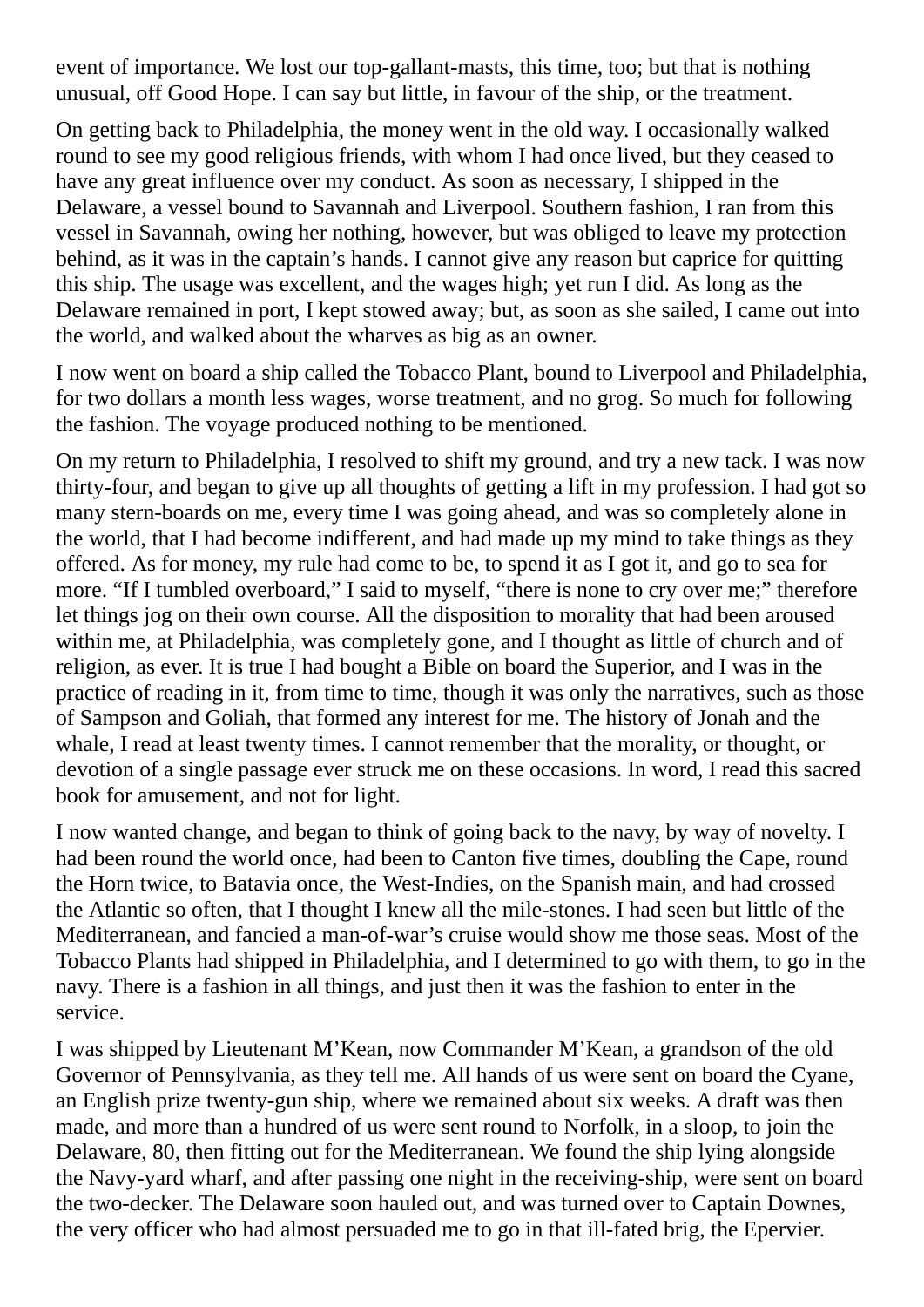I was stationed on the Delaware's forecastle, and was soon ordered to do second captain's duty. We had for lieutenants on board, Mr. Ramage, first, Messrs. Williamson, Ten Eick, Shubrick, Byrne, Chauncey, Harris, and several whose names I have forgotten. Mr. Ramage has since been cashiered, I understand; and Messrs. Ten Eick, Shubrick, Chauncey, Harris, and Byrne, are now all commanders.

The ship sailed in the winter of 1828, in the month of January I think, having on board the Prince of Musignano, and his family, who were going to Italy. This gentleman was Charles Bonaparte, eldest son of Lucien, Prince of Canino, they tell me, and is now Prince of Canino himself. He had been living some time in America, and got a passage in our ship, on account of the difficulty of travelling in Europe, for one of his name and family. He was the first, and only Prince I ever had for a shipmate.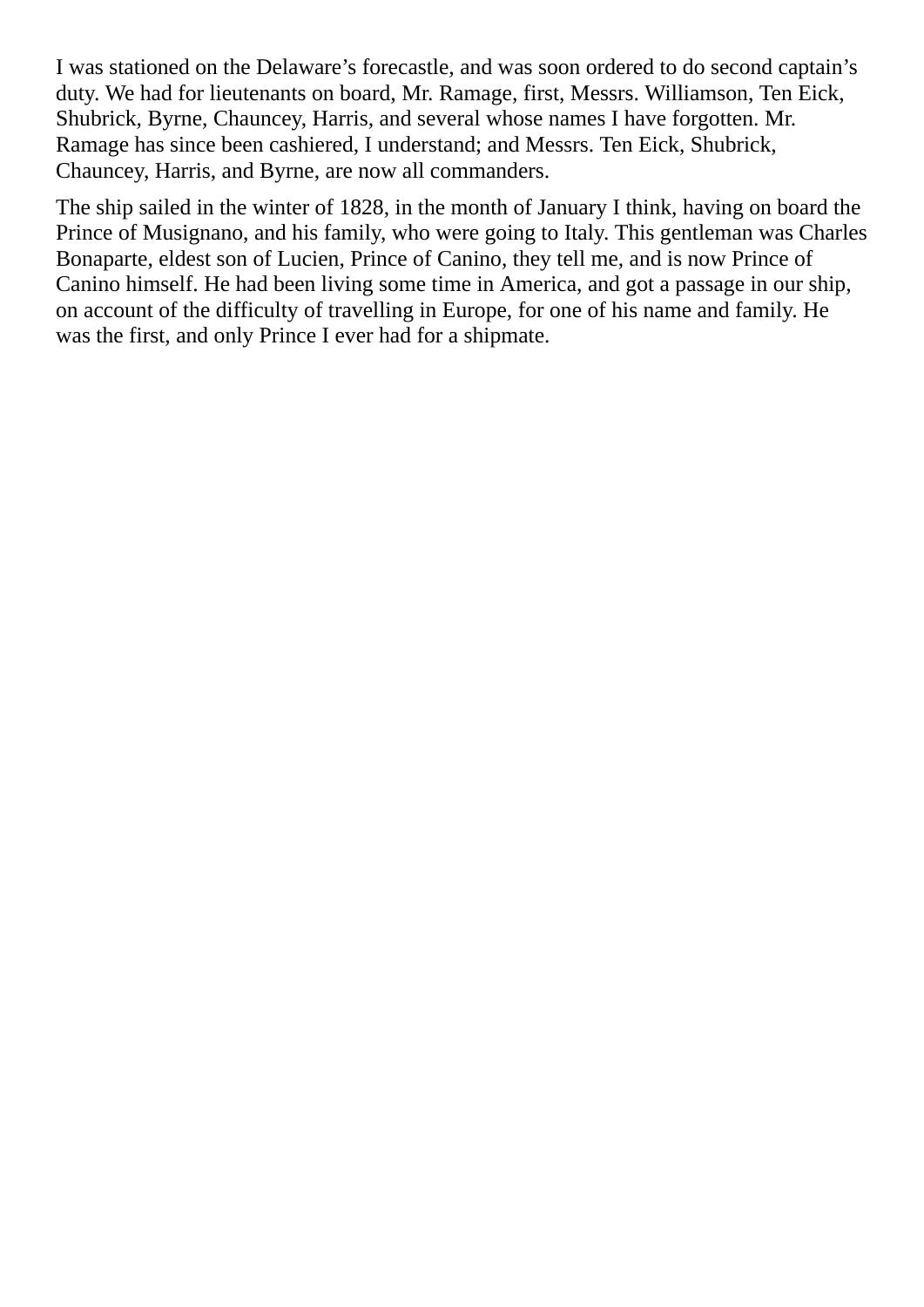## **CHAPTER XV.**

Our passage out in the Delaware was very rough, the ship rolling heavily. It was the first time she had been at sea, and it required some little time to get her trim and sailing. She turned out, however, to be a good vessel; sailing fairly, steering well, and proving an excellent sea-boat. We went into Algesiras, where we lay only twenty-four hours. We then sailed for Mahon, but were met by orders off the port, to proceed to Leghorn and land our passengers. I have been told this was done on account of the Princess of Musignano's being a daughter of the ex-King of Spain, and it was not thought delicate to bring her within the territory of the reigning king. I have even heard that the commodore was offered an order of knighthood for the delicacy he manifested on this occasion, which offer he declined accepting, as a matter of course.

The ship had a good run from off Mahon to Leghorn where we anchored in the outer roads. We landed the passengers the afternoon of the day we arrived. That very night it came on to blow heavily from the northward and eastward, or a little off shore, according to the best of my recollection. This was the first time I ever saw preparations made to send down lower yards, and to house top-masts—merchantmen not being strong-handed enough to cut such capers with their sticks. We had three anchors ahead, if not four, the ship labouring a good deal. We lost one man from the starboard forechains, by his getting caught in the buoy-rope, as we let go a sheet-anchor. The poor fellow could not be picked up, on account of the sea and the darkness of the night, though an attempt was made to save him.

The next day the weather moderated a little, and we got under way for Mahon. Our passage down was pleasant, and this time we went in. Captain Downes now left us, and Commodore Crane hoisted his broad-pennant on board us. The ship now lay a long time in port. The commodore went aloft in one of the sloops, and was absent several months. I was told he was employed in making a treaty with the Turks, but us poor Jacks knew little of such matters. On his return, there was a regular blow-up with the first-lieutenant, who left the ship, to nobody's regret, so far as I know. Mr. Mix, who had led our party to the lakes in 1812, and was with us in all my lake service, and who was Mr. Osgood's brotherin-law, now joined us as first-lieutenant. I had got to be first-captain of the forecastle, a berth I held to the end of the cruise.

The treatment on board this ship was excellent. The happiest time I ever spent at sea, was in the Delaware. After Mr. Mix took Mr. Ramage's place, everybody seemed contented, and I never knew a better satisfied ship's company. The third year out, we had a long cruise off Cape de Gatte, keeping the ship under her canvass quite three months. We took in supplies at sea, the object being to keep us from getting rusty. On the fourth of July we had a regular holiday. At four in the morning, the ship was close in under the north shore, and we wore off the land. Sail was then shortened. After this, we had music, and more saluting and grog. The day was passed merrily, and I do not remember a fight, or a black eye, in the ship.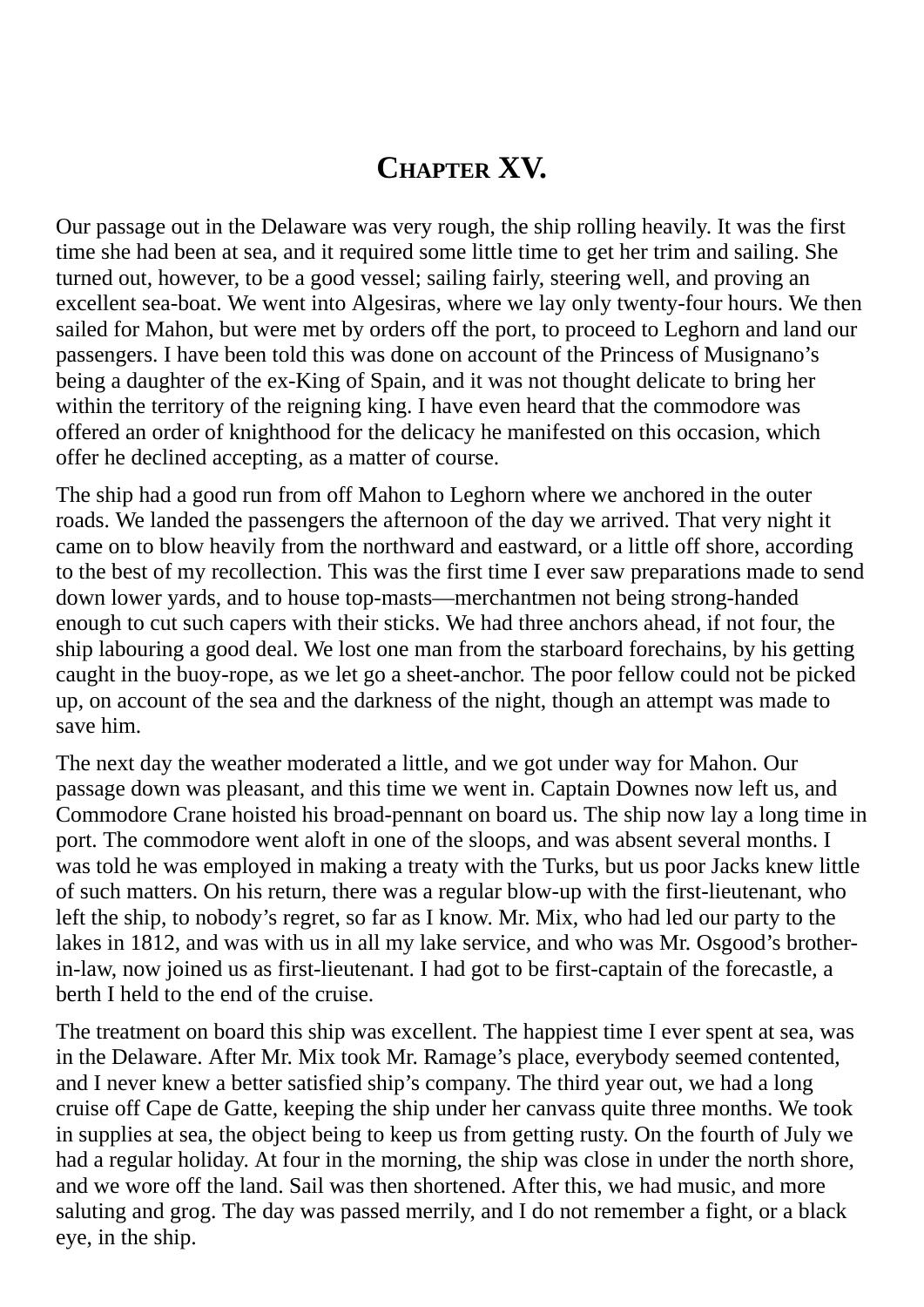I volunteered to go one cruise in the Warren, under Mr. Byrne. The present Commodore Kearny commanded this ship, and he took us down to the Rock. The reason of our volunteering was this. The men-of-war of the Dutch and the French, rendezvoused at Mahon, as well as ourselves. The French and our people had several rows ashore. Which was right and which wrong, I cannot say, as it was the Java's men, and not the Delaware's, that were engaged in them, on our side. One of the Javas was run through the body, and a French officer got killed. It was said the French suspected us of a design of sending away the man who killed their officer, and meant to stop the Warren, which was bound to the Rock on duty. All I know is, that two French brigs anchored at the mouth of the harbour, and some of us were called on to volunteer. Forty-five of us did so, and went on board the sloop.

After the Warren got under way, we went to quarters, manning both batteries. In this manner we stood down between the two French brigs, with top-gallant-sails furled and the courses in the brails. We passed directly between the two brigs, keeping a broadside trained upon each; but nothing was said, or done, to us. We anchored first at the Rock, but next day crossed over to the Spanish coast. In a short time we returned to Mahon, and we volunteers went back to the Delaware. The two brigs had gone, but there was still a considerable French force in port. Nothing came of the difficulty, however, so far as I could see or hear.

In the season of 1830, the Constellation, Commodore Biddle, came out, and our ship and Commodore were relieved. We had a run up as far as Sicily, however, before this took place, and went off Tripoli. There I saw a wreck, lying across the bay, that they told me was the bones of the Philadelphia frigate. We were also at Leghorn, several weeks, the commodore going to some baths in the neighbourhood, for his health.

Among other ports, the Delaware visited Carthagena, Malta, and Syracuse. At the latter place, the ship lay six weeks, I should think. This was the season of our arrival out. Here we underwent a course of severe exercise, that brought the crew up to a high state of discipline. At four in the morning, we would turn out, and commence our work. All the manoeuvres of unmooring, making sail, reefing, furling, and packing on her again, were gone through, until the people got so much accustomed to work together, the great secret of the efficiency of a man-of-war, that the officer of the deck was forced to sing out "belay!" before the yards were up by a foot, lest the men should spring the spars. When we got through this drill, the commodore told us we would do, and that he was not ashamed to show us alongside of anything that floated. I do not pretend to give our movements in the order in which they occurred, however, nor am I quite certain what year it was the commodore went up to Smyrna. On reflection, it may have been later than I have stated.

Our cruise off Cape de Gatte was one of the last things we did; and when we came back to Mahon, we took in supplies for America. We made the southern passage home and anchored in Hampton Roads, in the winter of 1831. I believe the whole crew of the Delaware was sorry when the cruise was up. There are always a certain number of longshore chaps in a man-of-war, who are never satisfied with discipline, and the wholesome restraints of a ship; but as for us old salts, I never heard one give the Delaware a bad name. We had heard an awful report of the commodore, who was called a "burster," and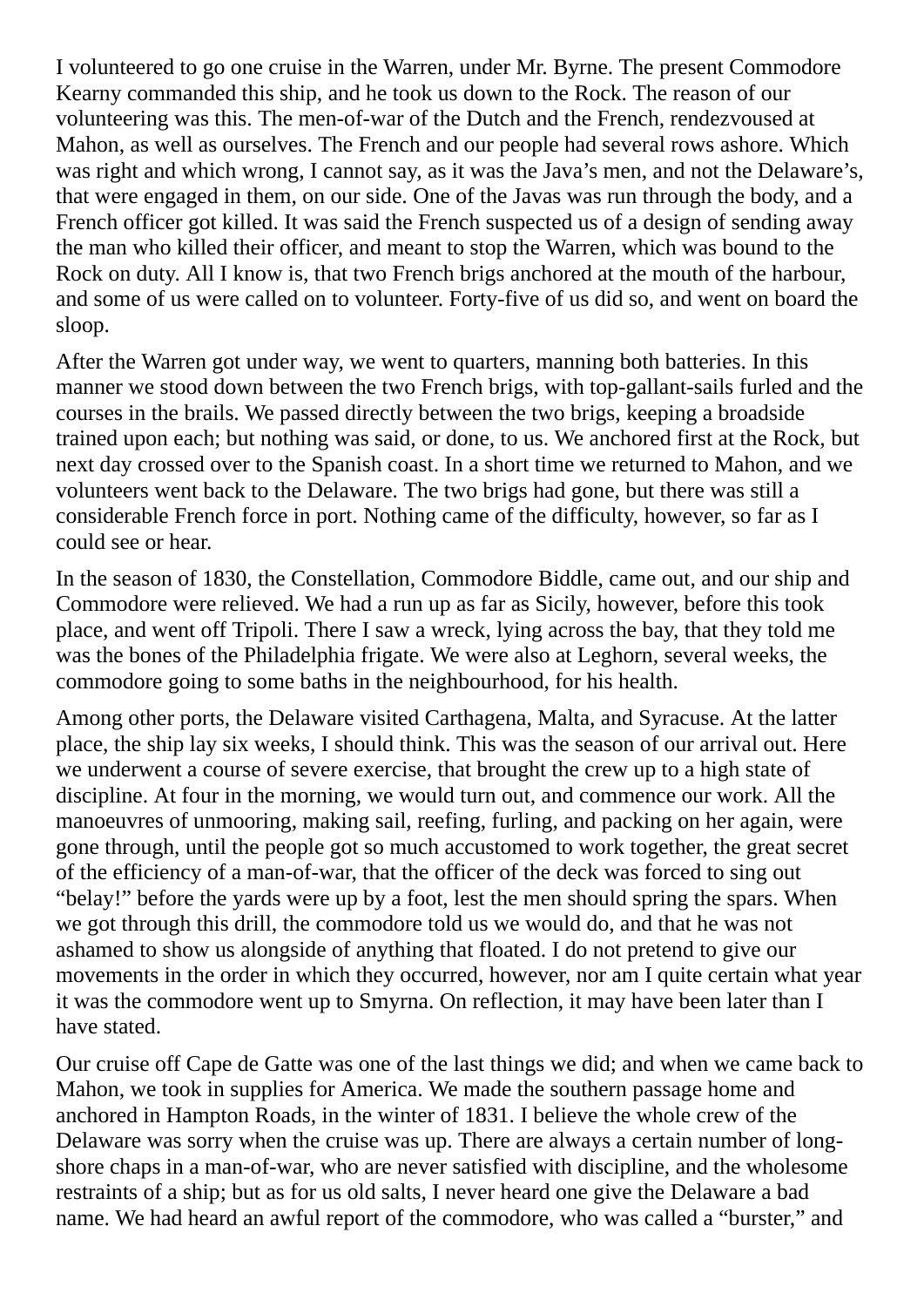expected sharp times under him; and his manner of taking possession was of a nature to alarm us. All hands had been called to receive him, and the first words he said were "Call all hands to witness punishment." A pin might have been heard falling among us, for this sounded ominous. It was to clear the brig, only, Captain Downes having left three men in it, whom he would not release on quitting the vessel. The offences were serious, and could not be overlooked. These three chaps got it; but there was only one other man brought regularly to the gang-way while I was in the ship, and he was under the sentence of a court, and belonged to the Warren. As soon as the brig was cleared, the commodore told us we should be treated as we treated others, and then turned away among the officers. The next day we found we were to live under a just rule, and that satisfied us. One of the great causes of the contentment that reigned in the ship, was the method, and the regularity of the hours observed. The men knew on what they could calculate, in ordinary times, and this left them their own masters within certain hours. I repeat, she was the happiest ship I ever served in, though I have always found good treatment in the navy.

I can say conscientiously, that were my life to be passed over again, without the hope of commanding a vessel, it should be passed in the navy. The food is better, the service is lighter, the treatment is better, if a man behave himself at all well, he is better cared for, has a port under his lee in case of accidents, and gets good, steady, wages, with the certainty of being paid. If his ship is lost, his wages are safe; and if he gets hurt, he is pensioned. Then he is pretty certain of having gentlemen over him, and that is a great deal for any man. He has good quarters below; and if he serve in a ship as large as a frigate, he has a cover over his head, half the time, at least, in bad weather. This is the honest opinion of one who has served in all sorts of crafts, liners, Indiamen, coasters, smugglers, whalers, and transient ships. I have been in a ship of the line, two frigates, three sloops of war, and several smaller craft; and such is the result of all my experience in Uncle Sam's navy. No man can go to sea and always meet with fair-weather, but he will get as little of foul in one of our vessels of war, as in any craft that floats, if a man only behave himself. I think the American merchantmen give better wages than are to be found in other services; and I think the American men-of-war, as a rule, give better treatment than the American merchantman. God bless the flag, I say, and this, too, without the fear of being hanged!

The Delaware lay two or three weeks in the Roads before she went up to the Yard. At the latter place we began to strip the ship. While thus employed, we were told that seventyfive of us, whose times were not quite out, were to be drafted for the Brandywine 44, then fitting out at New York, for a short cruise in the Gulf. This was bad news, for Jack likes a swing ashore after a long service abroad. Go we must, and did, however. We were sent round to New York in a schooner, and found the frigate still lying at the Yard. We were hulked on board the Hudson until she was ready to receive us, when we were sent to our new vessel. Captain Ballard commanded the Brandywine, and among her lieutenants, Mr. M'Kenny was the first. This is a fine ship, and she got her name from the battle in which La Fayette was wounded in this country, having been first fitted out to carry him to France, after his last visit to America. She is a first-class frigate, mounting thirty long thirty-two's on her gun-deck; and I conceive it to be some honour to a sailor to have it in his power to say he has been captain of the forecastle in such a ship, for I was rated in this frigate the same as I had been rated in the Delaware; with this difference, that, for my service in the Brandywine, I received my regular eighteen dollars a month as a petty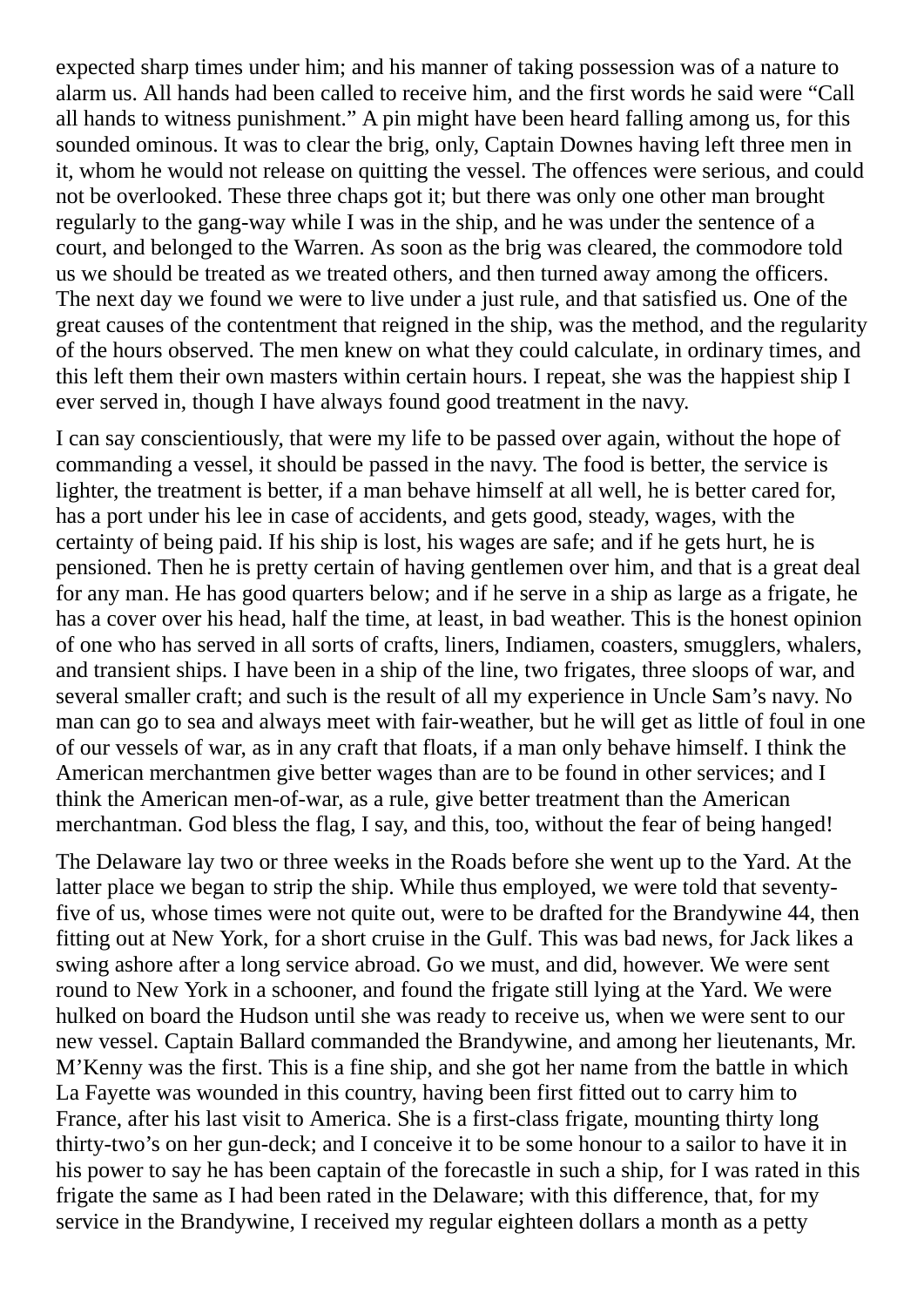officer; whereas, though actually captain of the Delaware's forecastle for quite two years, and second-captain nearly all the rest of the time I was in the ship, I never got more than seaman's wages, or twelve dollars a month. I do not know how this happened, though I supposed it to have arisen from some mistake connected with the circumstance that I was paid off for my services in the Delaware, by the purser of the frigate. This was in consequence of the transfer.

The Brandywine sailed in March for the Gulf. Our cruise lasted about five months, during which time we went to Vera Cruz, Pensacola, and the Havana. We appeared to me to be a single ship, as we were never in squadron, and saw no broad-pennant. No accident happened, the cruise being altogether pleasant. The ship returned to Norfolk, and twentyfive of us, principally old Delawares, were discharged, our times being out. We all of us intended to return to the frigate, after a cruise ashore, and we chartered a schooner to carry us to Philadelphia in a body, determining not to part company.

The morning the schooner sailed, I was leading the whole party along one of the streets of Norfolk, when I saw something white lying in the middle of the carriage-way. It turned out to be an old messmate, Jack Dove, who had been discharged three days before, and had left us to go to Philadelphia, but had been brought up by King Grog. While we were overhauling the poor fellow, who could not speak, his landlady came out to us, and told us that he had eat nothing for three days, and did nothing but drink. She begged us to take care of him, as he disregarded all she said. This honest woman gave us Jack's wages to a cent, for I knew what they had come to; and we made a collection of ten dollars for her, calculating that Jack must have swallowed that much in three days. Jack we took with us, bag and hammock; but he would eat nothing on the passage, calling out constantly for drink. We gave him liquor, thinking it would do him good; but he grew worse, and, when we reached Philadelphia, he was sent to the hospital. Here, in the course of a few days, he died.

Never, in all my folly and excesses, did I give myself so much up to drink, as when I reached Philadelphia this time. I was not quite as bad as Jack Dove, but I soon lost my appetite, living principally on liquor. When we heard of Jack's death, we proposed among ourselves to give him a sailor's funeral. We turned out, accordingly, to the number if a hundred, or more, in blue jackets and white trowsers, and marched up to the hospital in a body. I was one of the leaders in this arrangement, and felt much interest in it, as Jack had been my messmate; but, the instant I saw his coffin, a fit of the "horrors" came over me, and I actually left the place, running down street towards the river, as if pursued by devils. Luckily, I stopped to rest on the stoop of a druggist. The worthy man took me in, gave me some soda water, and some good advice. When a little strengthened, I made my way home, but gave up at the door. Then followed a severe indisposition, which kept me in bed for a fortnight, during which I suffered the torments of the damned.

I have had two or three visits from the "horrors," in the course of my life, but nothing to equal this attack. I came near following Jack Dove to the grave; but God, in His mercy, spared me from such an end. It is not possible for one who has never experienced the effects of his excesses, in this particular form, to get any correct notions of the sufferings I endured. Among other conceits, I thought the colour which the tar usually leaves on seamen's nails, was the sign that I had the yellow fever. This idea haunted me for days,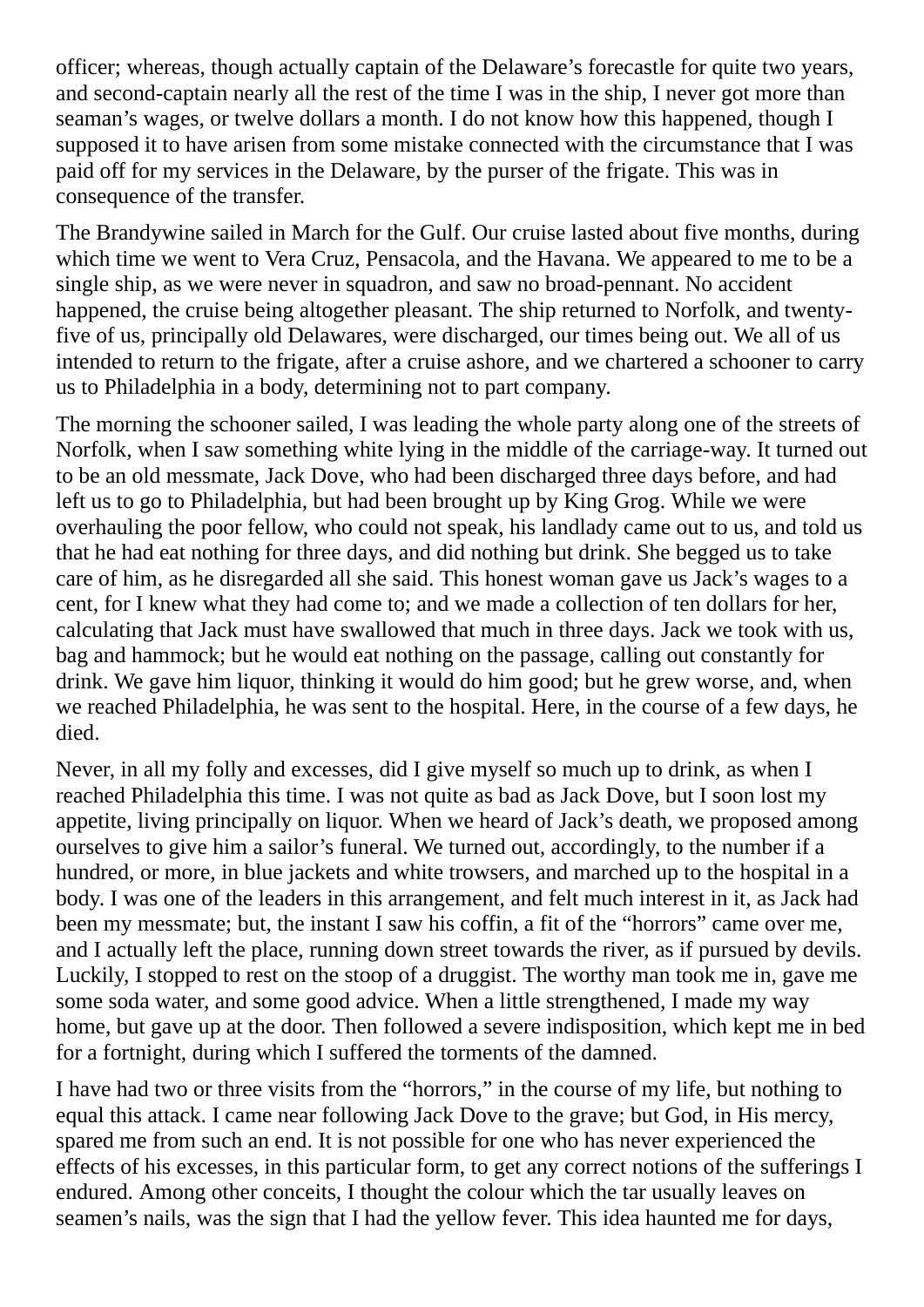and gave me great uneasiness. In short, I was like a man suspended over a yawning chasm, expecting, every instant, to fall and be dashed to pieces, and yet, who could not die.

For some time after my recovery, I could not bear the smell of liquor; but evil companions lured me back to my old habits. I was soon in a bad way again, and it was only owing to the necessity of going to sea, that I had not a return of the dreadful malady. When I shipped in the Delaware, I had left my watch, quadrant, and good clothes, to the value of near two hundred dollars, with my present landlord, and he now restored them all to me, safe and sound. I made considerable additions to the stock of clothes, and when I again went to sea, left the whole, and more, with the same landlord.

Our plan of going back to the Brandywine was altered by circumstances; and a party of us shipped in the Monongahela, a Liverpool liner, out of Philadelphia. The cabin of this vessel was taken by two gentlemen, going to visit Europe, viz.: Mr. Hare Powell and Mr. Edward Burd; and getting these passengers, with their families, on board, the ship sailed. By this time, I had pretty much given up the hope of preferment, and did not trouble myself whether I lived forward or aft. I joined the Monongahela as a forward hand, therefore, quite as well satisfied as if her chief mate.

We left the Delaware in the month of August, and, a short time out, encountered one of the heaviest gales of wind I ever witnessed at sea. It came on from the eastward, and would have driven us ashore, had not the wind suddenly shifted to south-west. The ship was lying-to, under bare poles, pressed down upon the water in such a way that she lay almost as steady as if in a river; nor did the force of the wind allow the sea to get up. A part of the time, our lee lower yard-arms were nearly in the water. We had everything aloft, but sending them down was quite out of the question. It was not possible, at one time, for a man to go aloft at all. I tried it myself, and could with difficulty keep my feet on the ratlins. I make no doubt I should have been blown out of the top, could I have reached it, did I let go my hold to do any work.

We had sailed in company with the Kensington, a corvette belonging to the Emperor of Russia, and saw a ship, during the gale, that was said to be she. The Kensington was dismasted, and had to return to refit, but we did not part a rope-yarn. When the wind shifted, we were on soundings; and, it still continuing to blow a gale, we set the maintopsail close-reefed, and the foresail, and shoved the vessel off the land at the rate of a steam-boat. After this, the wind favoured us, and our passage out was very short. We stayed but a few days in Liverpool; took in passengers, and got back to Philadelphia, after an absence of a little more than two months. The Kensington's report of the gale, and of our situation, had caused much uneasiness in Philadelphia, but our two passages were so short, that we brought the news of our safety.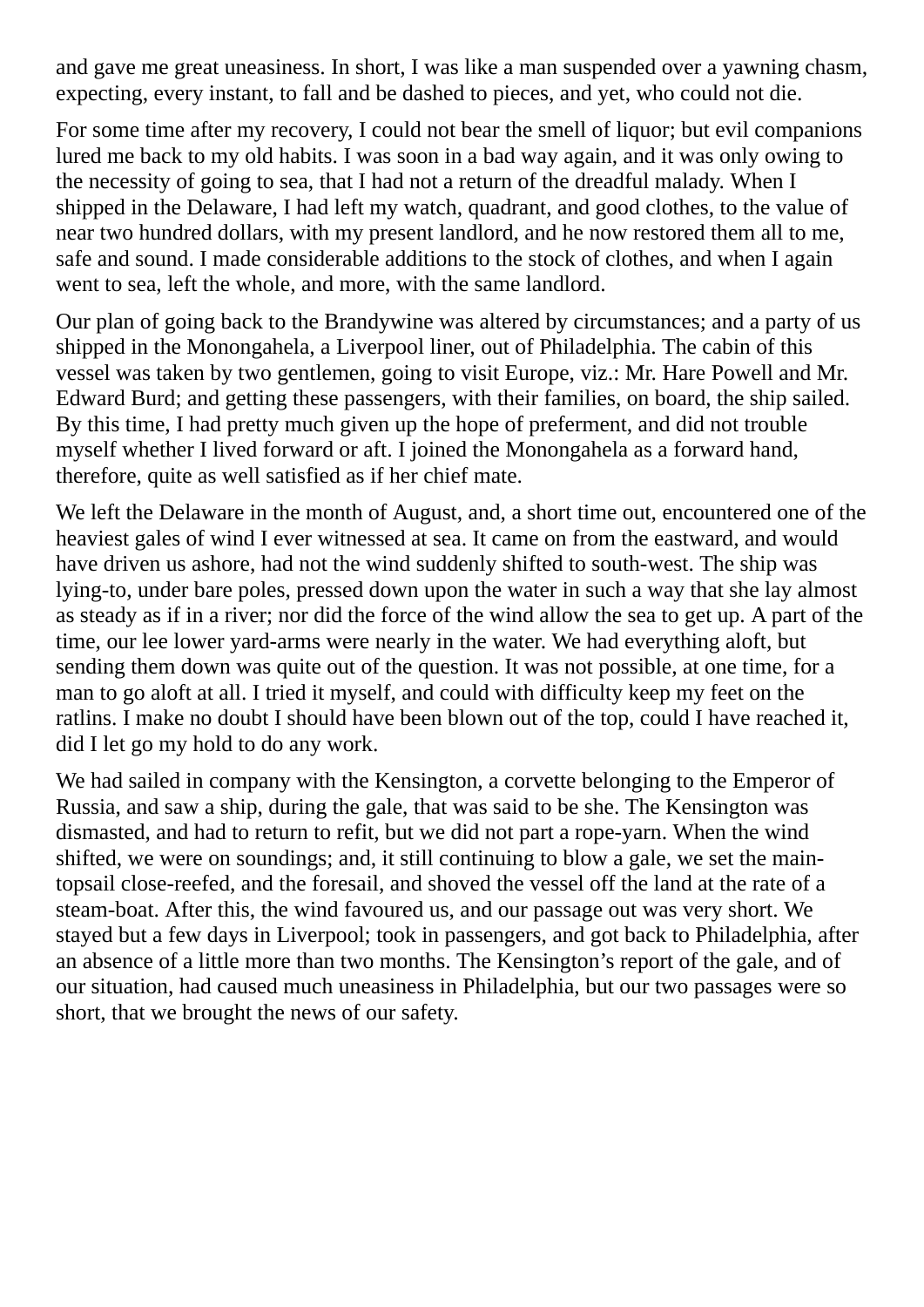I now inquired for the Brandywine, but found she had sailed for the Mediterranean. It was my intention to have gone on board her, but missing this ship, and a set of officers that I knew, I looked out for a merchantman. I found a brig called the Amelia, bound to Bordeaux, and shipped in her before the mast.

The Amelia had a bad passage out. It was in the autumn, and the brig leaked badly. This kept us a great deal at the pumps, an occupation that a sailor does anything but delight in. I am of opinion that pumping a leaky ship is the most detestable work in the world. Nothing but the dread of drowning ought to make a man do it, although some men will pump to save their property. As for myself, I am not certain I would take twenty-four hours of hard pumping to save any sum I shall probably ever own, or ever did own.

After a long passage, we made the Cordovan, but, the wind blowing heavy off the land, we could not get in for near a fortnight. Not a pilot would come out, and if they had, it would have done us no good. After a while, the wind shifted, and we got into the river, and up to the town. We took in a return cargo of brandy, and sailed for Philadelphia. Our homeward-bound passage was long and stormy, but we made the capes, at last. Here we were boarded by a pilot, who told us we were too late; the Delaware had frozen up, and we had to keep away, with a South-east wind, for New York. We had a bad time of it, as soon as night came on. The gale increased, blowing directly into the bight, and we had to haul up under close-reefed topsails and reefed foresail, to claw off the land. The weather was very thick, and the night dark, and all we could do was to get round, when the land gave us a hint it was time. This we generally did in five fathoms water. We had to ware, for the brig would not tack under such short canvass, and, of course, lost much ground in so doing. About three in the morning we knew that it was nearly up with us. The soundings gave warning of this, and we got round, on what I supposed would be the Amelia's last leg. But Providence took care of us, when we could not help ourselves. The wind came out at north-west, as it might be by word of command; the mist cleared up, and we saw the lights, for the first time, close aboard us. The brig was taken aback, but we got her round, shortened sail, and hove her to, under a closed-reefed main-topsail. We now got it from the north-west, making very bad weather. The gale must have set us a long way to leeward, as we did not get in for a fortnight. We shipped a heavy sea, that stove our boat, and almost swept the decks. We were out of pork and beef, and our fire-wood was nearly gone. The binnacle was also gone. As good luck would have it, we killed a porpoise, soon after the wind shifted, and on this we lived, in a great measure, for more than a week, sometimes cooking it, but oftener eating it raw. At length the wind shifted, and we got in.

I was no sooner out of this difficulty, than a hasty temper got me into another. While still in the stream, an Irish boatman called me a "Yankee son of a—," and I lent him a clip. The fellow sued me, and, contriving to catch me before I left the vessel, I was sent to jail, for the first and only time in my life. This turned out to be a new and very revolting school for me. I was sent among as precious a set of rascals as New York could furnish. Their conversation was very edifying. One would tell how he cut the hoses of the engines at fires, with razor-blades fastened to his shoes; another, how many pocket-books he and his associates had taken at this or that fire; and a third, the mariner of breaking open stores, and the best mode of disposing of stolen goods. The cool, open, impudent manner in which these fellows spoke of such transactions, fairly astounded me. They must have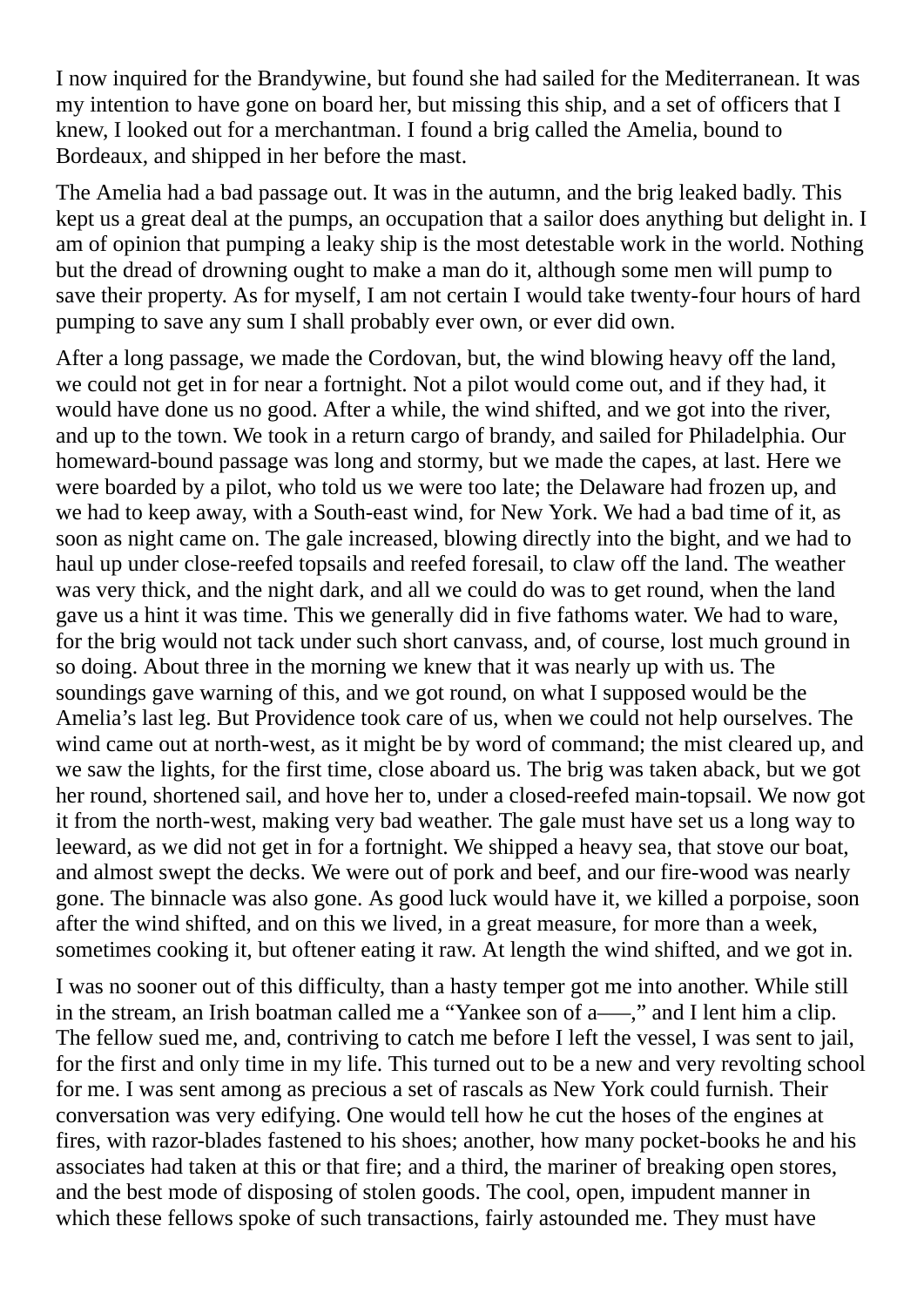thought I was in jail for some crime similar to their own, or they would not have talked so freely before a stranger. These chaps seemed to value a man by the enormity and number of his crimes.

At length the captain and my landlord found out where I had been sent, and I was immediately bailed. Glad enough was I to get out of prison, and still more so to get out of the company I found in it. Such association is enough to undermine the morals of a saint, in a week or two. And yet these fellows were well dressed, and well enough looking, and might very well pass for a sort of gentlemen, with those who had seen but little of men of the true quality.

I had got enough of law, and wished to push the matter no farther. The Irishman was sent for, and I compromised with him on the spot. The whole affair cost me my entire wages, and I was bound over to keep the peace, for, I do not know how long. This scrape compelled me to weigh my anchor at a short notice, as there is no living in New York without money. I went on board the Sully, therefore—a Havre liner—a day or two after getting out of the atmosphere of the City Hall. They may talk of Batavia, if they please; but in my judgement, it is the healthiest place of the two,

Our passages, out and home, produced nothing worth mentioning, and I left the ship in New York. My wages went in the old way, and then I shipped in a schooner called the Susan and Mary, that was about to sail for Buenos Ayres, in the expectation that she would be sold there. The craft was a good one, though our passage out was very long. On reaching our port, I took my discharge, under the impression the vessel would be sold. A notion now came over me, that I would join the Buenos Ayrean navy, in order to see what sort of a service it was. I knew it was a mixed American and English affair, and, by this time, I had become very reckless as to my own fate. I wished to do nothing very wrong, but was incapable of doing anything that was very right.

My windfall carried me on board a schooner, of eight or ten guns, called the Suradaha. I did not ship, making an arrangement by which I was to be left to decide for myself, whether I would remain in her, or not. Although a pretty good craft, I soon got enough of this service. In one week I was thoroughly disgusted, and left the schooner. It is well I did, as there was a "*revolution*" on board of her, a few days later, and she was carried up the river, and, as I was told, was there sunk. With her, sunk all my laurels in that service.

The Susan and Mary was not sold, but took in hides for New York. I returned to her, therefore, and we sailed for home in due time. The passage proved long, but mild, and we were compelled to run in, off Point Petre, Gaudaloupe, where we took in some provisions. After this, nothing occurred until we reached New York.

I now shifted the name of my craft, end for end, joining a half-rigged brig, called the Mary and Susan. I gained little by the change, this vessel being just the worst-looking hooker I did ever sail in. Still she was tight, strong enough, and not a very bad sailing vessel. But, for some reason or other, externals were not regarded, and we made anything but a holiday appearance on the water. I had seen the time when I would disdain to go chief-mate of such a looking craft; but I now shipped in her as a common hand.

We sailed for Para, in Brazil, a port nearly under the line, having gunpowder, dry-goods, &c. Our passage, until we came near the coast of South America, was good, and nothing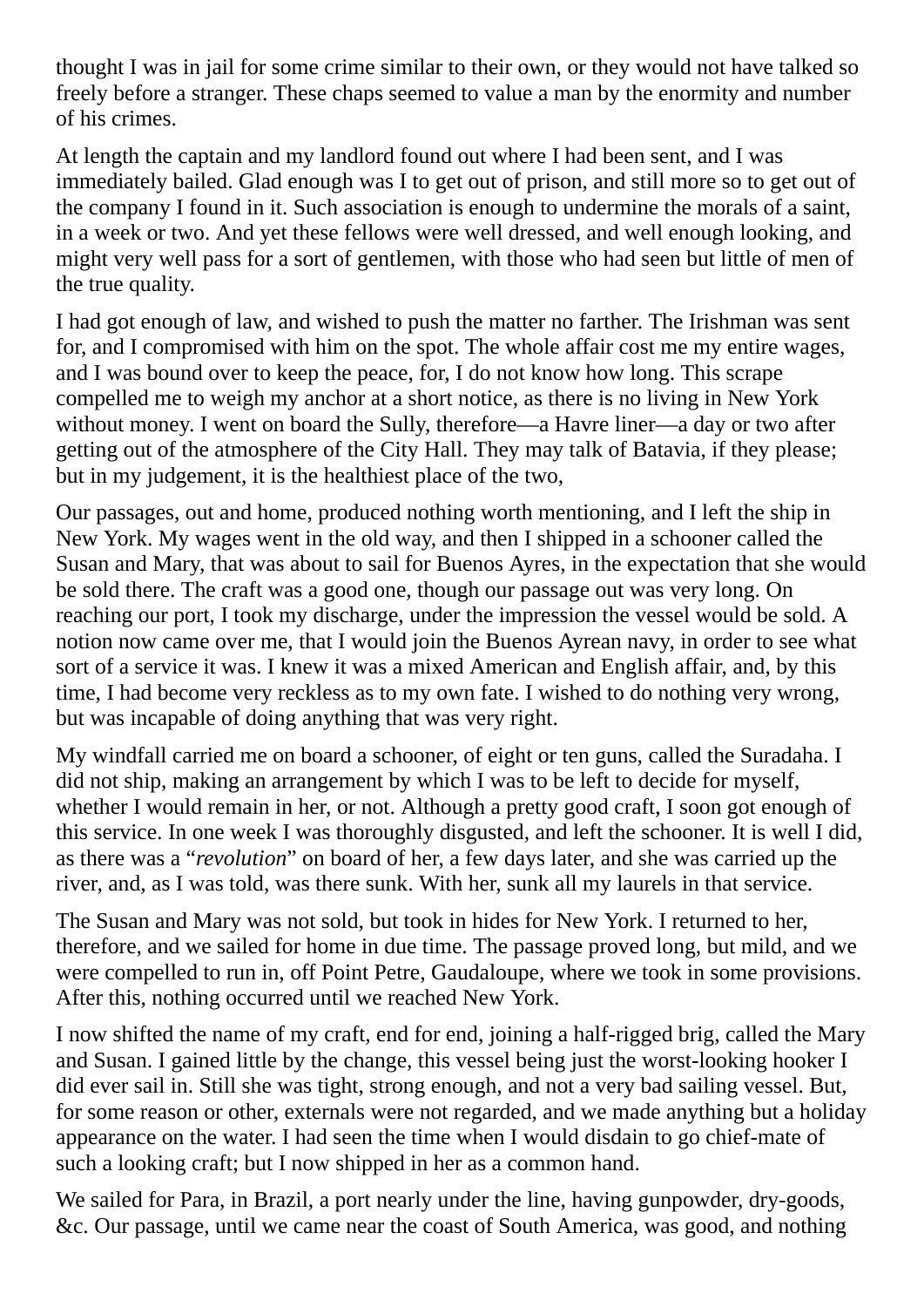occurred to mention. When under the line, however, we made a rakish-looking schooner, carrying two topsails, one forenoon. We made no effort to escape, knowing it to be useless. The schooner set a Spanish ensign, and brought us to. We were ordered to lower our boat and to go on board the schooner, which were done. I happened to be at the helm, and remained in the Mary and Susan. The strangers ordered our people out of the boat, and sent an armed party in her, on board us. These men rummaged about for a short time, and then were hailed from their vessel to know if we promised well. Our looks deceived the head man of the boarders, who answered that we were *very* poor. On receiving this information, the captain of the schooner ordered his boarding party to quit us. Our boat came back, but was ordered to return and bring another gang of the strangers. This time we were questioned about canvass, but got off by concealing the truth. We had thirty bolts on board, but produced only one. The bolt shown did not happen to suit, and the strangers again left us. We were told not to make sail until we received notice by signal, and the schooner hauled her wind. After standing on some time, however, these gentry seemed indisposed to quit us, for they came down again, and rounded to on our weather-beam. We were now questioned about our longitude, and whether we had a chronometer. We gave the former, but had nothing like the latter on board. Telling us once more not to make sail without the signal, the schooner left us, standing on until fairly out of sight. We waited until she sunk her topsails, and then went on our course.

None of us doubted that this fellow was a pirate. The men on board us were an ill-looking set of rascals, of all countries. They spoke Spanish, but we gave them credit for being a mixture. Our escape was probably owing to our appearance, which promised anything but a rich booty. Our dry-goods and powder were concealed in casks under he ballast, and I suppose the papers were not particularly minute. At any rate, when we get into Para, most of the cargo went out of our schooner privately, being landed from lighters. We had a passenger, who passed for some revolutionary man, who also landed secretly. This gentleman was in a good deal of concern about the pirates, keeping himself hid while they were near us.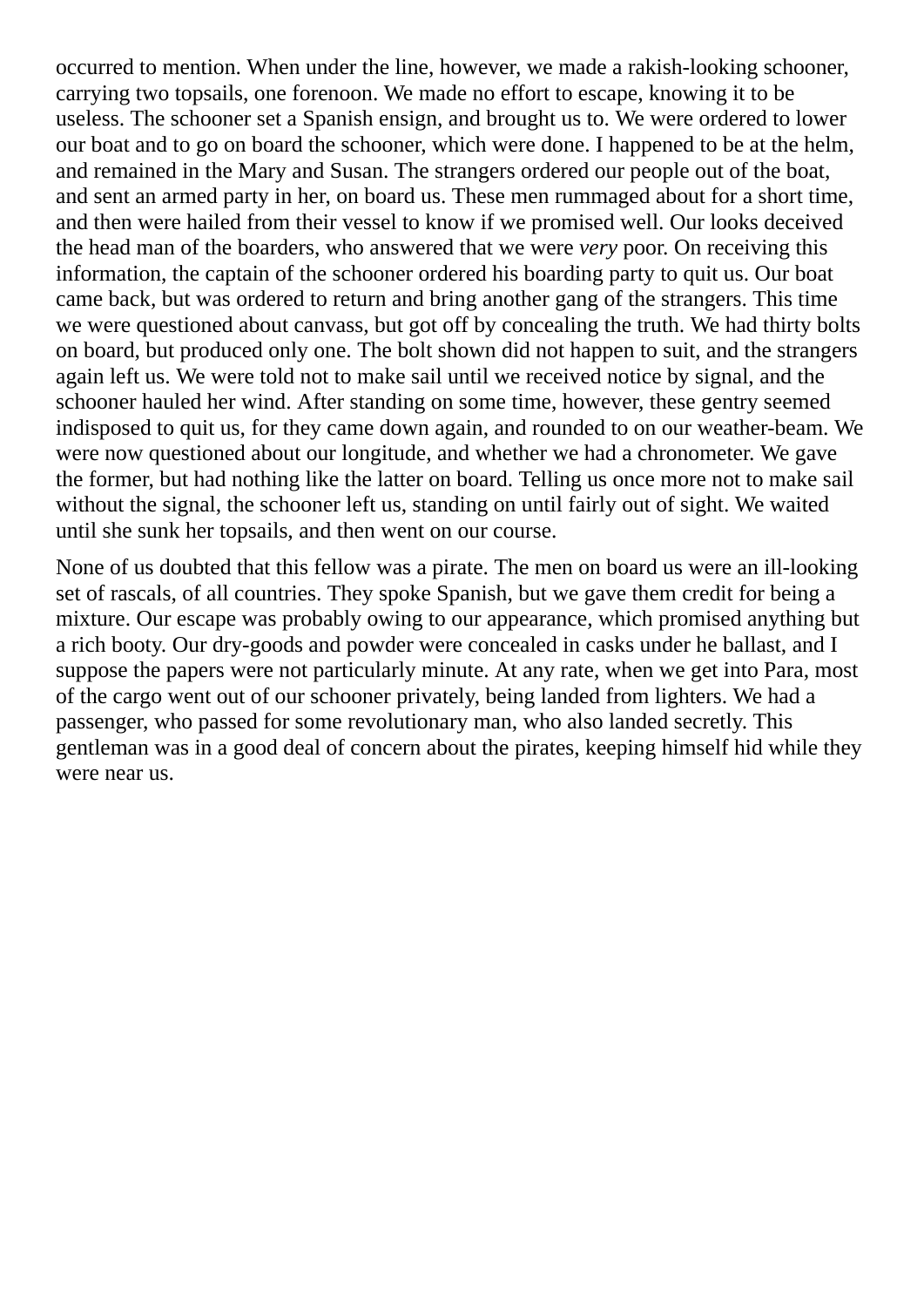## **CHAPTER XVI.**

Our passage from Para was good until the brig reached the latitude of Bermuda. Here, one morning, for the first time in this craft, Sundays excepted, we got a forenoon watch below. I was profiting by the opportunity to do a little work for myself, when the mate, an inexperienced young man, who was connected with the owners, came and ordered us up to help jibe ship. It was easy enough to do this in the watch, but he thought differently. As an old seaman, I do not hesitate to say that the order was both inconsiderate and unnecessary; though I do not wish to appear even to justify my own conduct, on the occasion. A hasty temper is one of my besetting weaknesses, and, at that time, I was in no degree influenced by any considerations of a moral nature, as connected with language. Exceedingly exasperated at this interference with our comfort, I did not hesitate to tell the mate my opinion of his order. Warming with my own complaints, I soon became fearfully profane and denunciatory. I called down curses on the brig, and all that belonged to her, not hesitating about wishing that she might founder at sea, and carry all hands of us to the bottom of the ocean. In a word, I indulged in all that looseness and profanity of the tongue, which is common enough with those who feel no restraints on the subject, and who are highly exasperated.

I do think the extent to which I carried my curses and wishes, on this occasion, frightened the officers. They said nothing, but let me curse myself out, to my heart's content. A man soon wearies of so bootless a task, and the storm passed off, like one in the heavens, with a low rumbling. I gave myself no concern about the matter afterwards, but things took their course until noon. While the people were at dinner, the mate came forward again, however, and called all hands to shorten sail. Going on deck, I saw a very menacing black cloud astern, and went to work, with a will, to discharge a duty that everybody could see was necessary.

We gathered in the canvass as fast as we could; but, before we could get through, and while I was lending a hand to furl the foresail, the squall struck the brig. I call it a squall, but it was more like the tail of a hurricane. Most of our canvass blew from the gaskets, the cloth going in ribands. The foresail and fore-topsail we managed to save, but all our light canvass went. I was still aloft when the brig broached-to. As she came up to the wind, the fore-topmast went over to leeward, being carried away at the cap. All the hamper came down, and began to thresh against the larboard side of the lower rigging. Just at this instant, a sea seemed to strike the brig under her bilge, and fairly throw her on her beamends.

All this appeared to me to be the work of only a minute. I had scrambled to windward, to get out of the way of the wreck, and stood with one foot on the upper side of the bitts, holding on, to steady myself, by some of the running rigging. This was being in a very different attitude, but on the precise spot, where, two or three hours before, I had called on the Almighty to pour out his vials of wrath upon the vessel, myself, and all she contained! At that fearful instant, conscience pricked me, and I felt both shame and dread, at my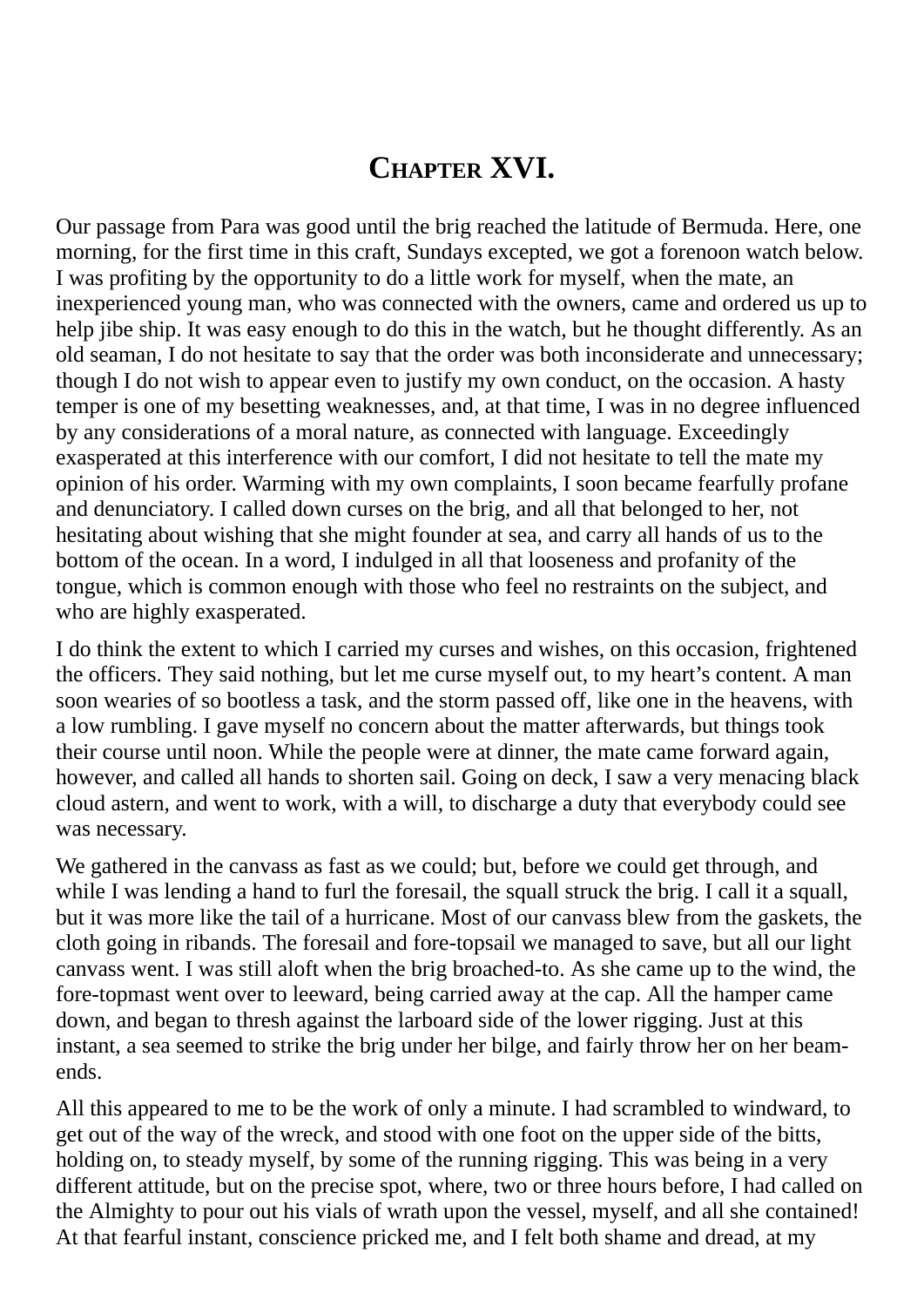recent language. It seemed to me as if I had been heard, and that my impious prayers were about to be granted. In the bitterness of my heart, I vowed, should my life be spared, never to be guilty of such gross profanity, again.

These feelings, however, occupied me but a moment. I was too much of a real sea-dog to be standing idle at a time like that. There was but one man before the mast on whom I could call for anything in such a strait, and that was a New Yorker, of the name of Jack Neal. This man was near me, and I suggested to him the plan of getting the fore-topmast staysail loose, notwithstanding the mast was gone, in the hope it might blow open, and help the brig's bows round. Jack was a fellow to act, and he succeeded in loosening the sail, which did blow out in a way greatly to help us, as I think. I then proposed we should clamber aft, and try to get the helm up. This we did, also; though I question if the rudder could have had much power, in the position in which the brig lay.

Either owing to the fore-top-mast staysail, or to some providential sea, the vessel did fall off, however, and presently she righted, coming up with great force, with a heavy roll to windward. The staysail helped us, I feel persuaded, as the stay had got taut in the wreck, and the wind had blown out the hanks. The brig's helm being hard up, as soon as she got way, the craft flew round like a top, coming up on the other tack, in spite of us, and throwing her nearly over again. She did not come fairly down, however, though I thought she was gone, for an instant.

Finding it possible to move, I now ran forward, and succeeded in stopping the wreck into the rigging and bitts. At this time the brig minded her helm, and fell off, coming under command. To help us, the head of the spencer got loose, from the throat-brail up, and, blowing out against the wreck, the whole formed, together, a body of hamper, that acted as a sort of sail, which helped the brig to keep clear of the seas. By close attention to the helm, we were enabled to prevent the vessel from broaching-to again, and, of course, managed to sail her on her bottom. About sunset, it moderated, and, next morning, the weather was fine. We then went to work, and rigged jury-masts; reaching New York a few days later.

Had this accident occurred to our vessel in the night, as did that to the Scourge, our fate would probably have been decided in a few minutes. As it was, half an hour, in the sort of sea that was going, would have finished her. As for my repentance, if I can use the term on such an occasion, and for such a feeling, it was more lasting than thorough. I have never been so fearfully profane since; and often, when I have felt the disposition to give way to passion in this revolting form, my feelings, as I stood by those bitts, have recurred to my mind—my vow has been remembered, and I hope, together, they did some good, until I was made to see the general errors of my life, and the necessity of throwing all my sins on the merciful interposition of my Saviour.

I was not as reckless and extravagant, this time, in port, as I had usually been, of late years. I shipped, before my money was all gone, on board the Henry Kneeland, for Liverpool, viâ New Orleans. On reaching the latter port, all hands of us were beset by the land-sharks, in the shape of landlords, who told us how much better we should be off by running, than by sticking by the ship. We listened to these tales, and went in a body. What made the matter worse, and our conduct the less excusable, was the fact, that we got good wages and good treatment in the Henry Kneeland. The landlords came with two boats, in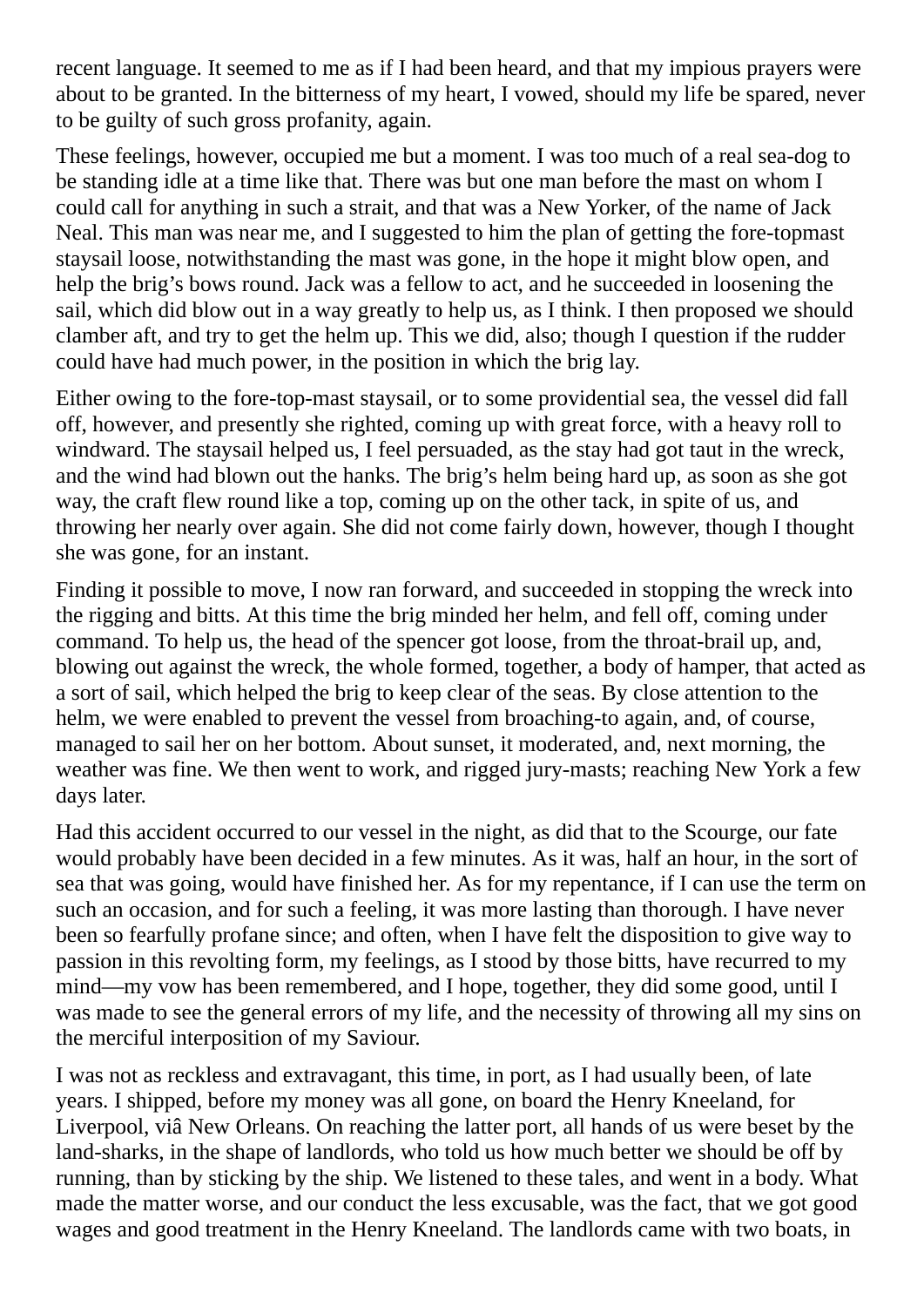the night; we passed our dunnage down to them, and away we went, leaving only one man on board. The very next day we all shipped on board the Marian, United States' Revenue Cutter, where I was rated a quarter-mate, at fifteen dollars a month; leaving seventeen to obtain this preferment!

We got a good craft for our money, however. She was a large comfortable schooner, that mounted a few light guns, and our duty was far from heavy. The treatment turned out to be good, also, as some relief to our folly. One of our Henry Kneelands died of the "horrors" before we got to sea, and we buried him at the watering-place, near the lower bar. I must have been about four months in the Marion, during which time we visited the different keys, and went into Key West. At this place, our crew became sickly, and I was landed among others, and sent to a boarding-house. It was near a month before we could get the crew together again, when we sailed for Norfolk. At Norfolk, six of us had relapses, and were sent to the hospital; the cutter sailing without us. I never saw the craft afterwards.

I was but a fortnight in the hospital, the disease being only the fever and ague. Just as I came out, the Alert, the New York cutter, came in, and I was sent on board her. This separated me from all the Henry Kneelands but one old man. The Alert was bound south, on duty connected with the nullification troubles; and, soon after I joined her, she sailed for Charleston, South Carolina. Here a little fleet of cutters soon collected; no less than seven of us being at anchor in the waters of South Carolina, to prevent any breach of the tariff laws. When I had been on board the Alert about a month, a new cutter called the Jackson, came in from New York, and being the finest craft on the station, our officers and crew were transferred to her in a body; our captain being the senior of all the revenue captains present.

I must have been at least six months in the waters of South Carolina, thus employed. We never went to sea, but occasionally dropped down as far as Rebellion Roads. We were not allowed to go ashore, except on rare occasions, and towards the last, matters got to be so serious, that we almost looked upon ourselves as in an enemy's country. Commodore Elliott joined the station in the Natchez sloop-of-war, and the Experiment, man-of-war schooner, also arrived and remained. After the arrival of the Natchez, the Commodore took command of all hands of us afloat, and we were kept in a state of high preparation for service. We were occasionally at quarters, nights, though I never exactly knew the reasons. It was said attacks on us were anticipated. General Scott was in the fort, and matters looked very warlike, for several weeks.

At length we got the joyful news that nullification had been thrown overboard, and that no more was to be apprehended. It seems that the crews of the different cutters had been increased for this particular service; but, now it was over, there were more men employed than Government had needed. We were told, in consequence, that those among us who wished our discharges, might have them on application.

I had been long enough in this 'long-shore service, and applied to be discharged, under this provision. My time was so near out, however, that I should have got away soon, in regular course.

I now went ashore at Charleston, and had my swig, as long as the money lasted. I gave myself no trouble about the ship's husband, whose collar-bone I had broken; nor do I now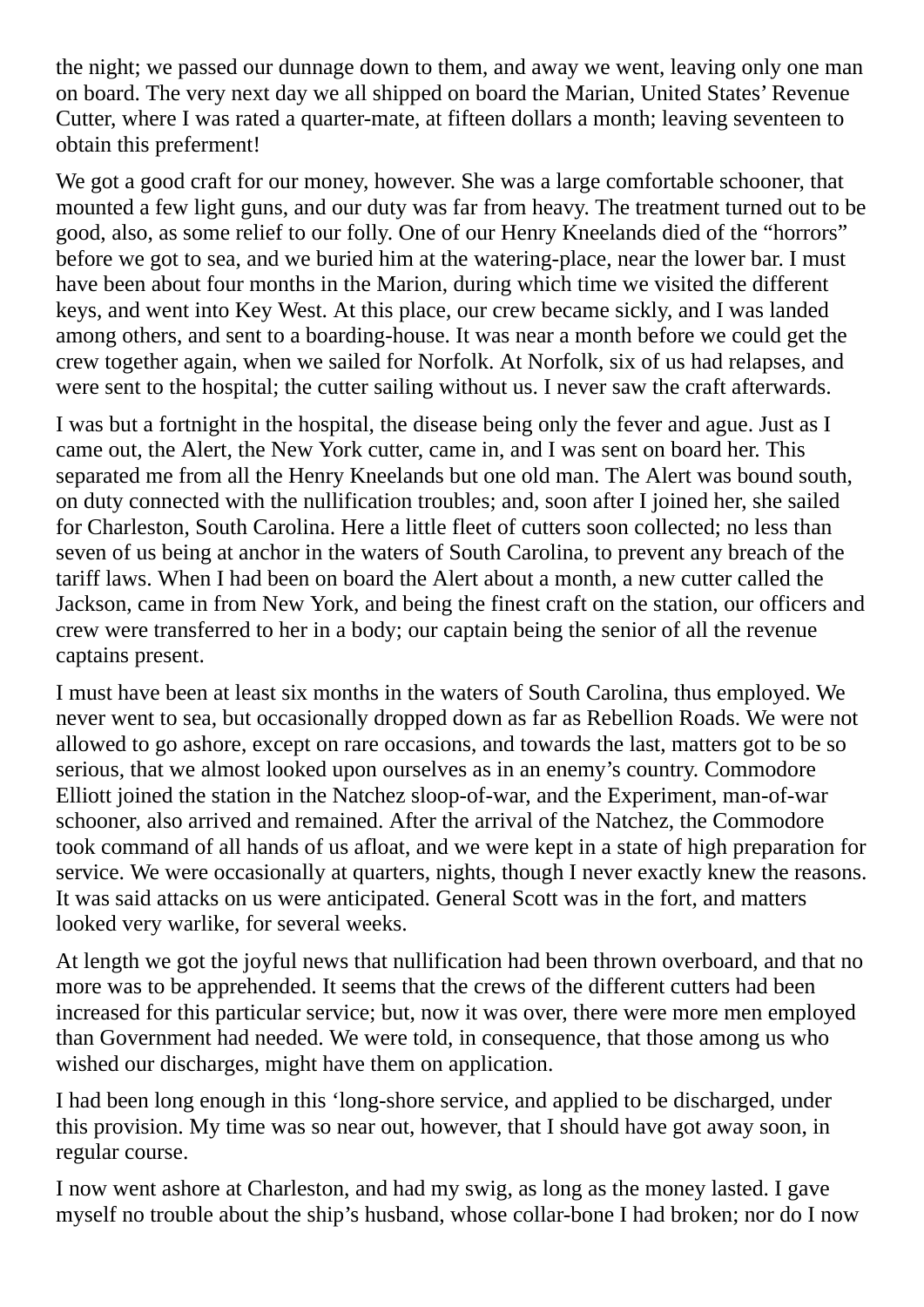know whether he was then living, or dead. In a word, I thought only of the present time; the past and the future being equally indifferent to me. My old landlord was dead; and I fell altogether into the hands of a new set. I never took the precaution to change my name, at any period of my life, with the exception, that I dropped the Robert, in signing shippingarticles. I also wrote my name Myers, instead of Meyers, as, I have been informed by my sister, was the true spelling. But this proceeded from ignorance, and not from intention. In all times, and seasons, and weathers, and services, I have sailed as Ned Myers; and as nothing else.

It soon became necessary to ship again; and I went on board the Harriet and Jesse, which was bound to Havre de Grace. This proved to be a pleasant, easy voyage; the ship coming back to New York filled with passengers, who were called Swiss; but most of whom, as I understand, came from Wurtemberg, Alsace, and the countries on the Rhine. On reaching New York, I went on to Philadelphia, to obtain the effects I had left there, when I went out in the Amelia. But my landlord was dead; his family was scattered; and my property had disappeared. I never knew who got it; but a quadrant, watch, and some entirely new clothes, went in the wreck. I suppose I lost, at least, two hundred dollars, in this way. What odds did it make to me? it would have gone in grog, if it had not gone in this manner.

I staid but a short time in Philadelphia, joining a brig, called the Topaz, bound to Havana. We arrived out, after a short passage; and here I was exposed to as strong a temptation to commit crime, as a poor fellow need encounter. A beautiful American-built brig, was lying in port, bound to Africa, for slaves. She was the loveliest craft I ever laid eyes on; and the very sight of her gave me a longing to go in her. She offered forty dollars a month, with the privilege of a slave and a half. I went so far as to try to get on board her; but met with some difficulty, in having my things seized. The captain found it out; and, by pointing out to me the danger I ran, succeeded in changing my mind.

I will not deny, that I knew the trade was immoral; but so is smuggling; and I viewed them pretty much as the same thing, in this sense. I am now told, that the law of this country pronounces the American citizen, who goes in a slaver, a pirate; and treats him as such; which, to me, seems very extraordinary. I do not understand, how a Spaniard can do that, and be no pirate, which makes an American a pirate, if he be guilty of it. I feel certain, that very few sailors know in what light the law views slaving. Now, piracy is robbing, on the high seas, and has always been contrary to law; but slaving was encouraged by all nations, a short time since; and we poor tars look upon the change, as nothing but a change in policy. As for myself, I should have gone in that brig, in utter ignorance of the risks I ran, and believing myself to be about as guilty, in a moral sense, as I was when I smuggled tobacco, on the coast of Ireland, or opium in Canton. [15]

As the Topaz was coming out of the port of Havana, homeward bound, and just as she was abreast of the Moro, the brig carried away her bobstay. I was busy in helping to unreeve the stay, when I was seized with sudden and violent cramps. This attack proved to be the cholera, which came near carrying me off. The captain had me taken aft, where I was attended with the greatest care. God be praised for his mercy! I got well, though scarcely able to do any more duty before we got in.

A short voyage gives short commons; and I was soon obliged to look out for another craft. This time I shipped in the Erie, Captain Funk, a Havre liner, and sailed soon after. This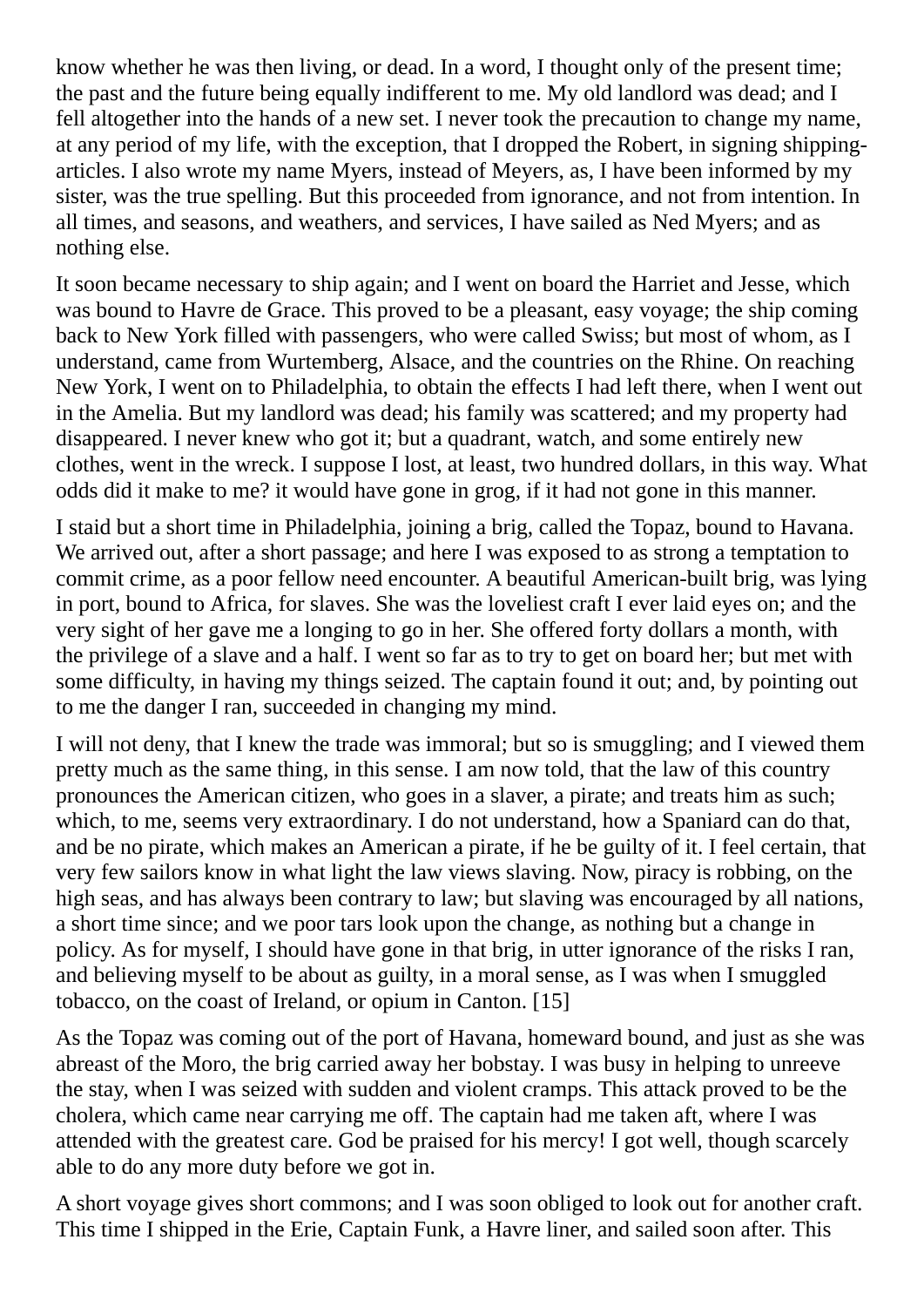was a noble ship, with the best of usage. Both our passages were pleasant, and give me nothing to relate. While I was at work in the hold, at Havre, a poor female passenger, who came to look at the ship, fell through the hatch, and was so much injured as to be left behind. I mention the circumstance merely to show how near I was to a meeting with my old shipmate, who is writing these pages, and yet missed him. On comparing notes, I find he was on deck when this accident happened, having come to see after some effects he was then shipping to New York. These very effects I handled, and supposed them to belong to a passenger who was to come home in the ship; but, as they were addressed to another name, I could not recognise them. Mr. Cooper did not come home in the Erie, but passed over to England, and embarked at London, and so I failed to see him.

In these liners, the captains wish to keep the good men of their crews as long as they can. We liked the Erie and her captain so much, that eight or ten of us stuck by the ship, and went out in her again. This time our luck was not so good. The passage out was well enough, but homeward-bound we had a hard time of it. While in Havre, too, we had a narrow escape. Christmas night, a fire broke out in the cabin, and came near smothering us all, forward, before we knew anything about it. Our chief mate, whose name was Everdy, [16] saved the vessel by his caution and exertions; the captain not getting on board until the fire had come to a head. We kept everything closed until an engine was ready, then cut away the deck, and sent down the hose This expedient, with a free use of water, saved the ship. It is not known how the fire originated. A good deal of damage was done, and some property was lost.

Notwithstanding this accident, we had the ship ready for sea early in January, 1834. For the first week out, we met with head winds and heavy weather; so heavy, indeed, as to render it difficult to get rid of the pilot. The ship beat down channel with him on board, as low as the Eddystone. Here we saw the Sully, outward bound, running up channel before the wind. Signals were exchanged, and our ship, which was then well off the land, ran in and spoke the Sully. We put our pilot on board this ship, which was doing a good turn all round. The afternoon proving fair, and the wind moderating, Captain Funk filled and stood in near to the coast, as his best tack. Towards night, however, the gale freshened, and blew into the bay, between the Start Point and the Lizard, in a heavy, steady manner.

The first thing was to ware off shore; after which, we were compelled to take in nearly all our canvass. The gale continued to increase, and the night set in dark. There were plenty of ports to leeward, but it was ticklish work to lose a foot of ground, unless one knew exactly where he was going. We had no pilot, and the captain decided to hold on. I have seldom known it to blow harder than it did that night; and, for hours, everything depended on our main-top-sail's standing, which sail we had set, close-reefed. I did not see anything to guide us, but the compass, until about ten o'clock, when I caught a view of a light close on our lee bow. This was the Eddystone, which stands pretty nearly in a line between the Start and the Lizard, and rather more than three leagues from the land. As we headed, we might lay past, should everything stand; but, if our topsail went, we should have been pretty certain of fetching up on those famous rocks, where a three-decker would have gone to pieces in an hour's time in such a gale.

I suppose we passed the Eddystone at a safe distance, or the captain would not have attempted going to windward of it; but, to me, it appeared that we were fearfully near. The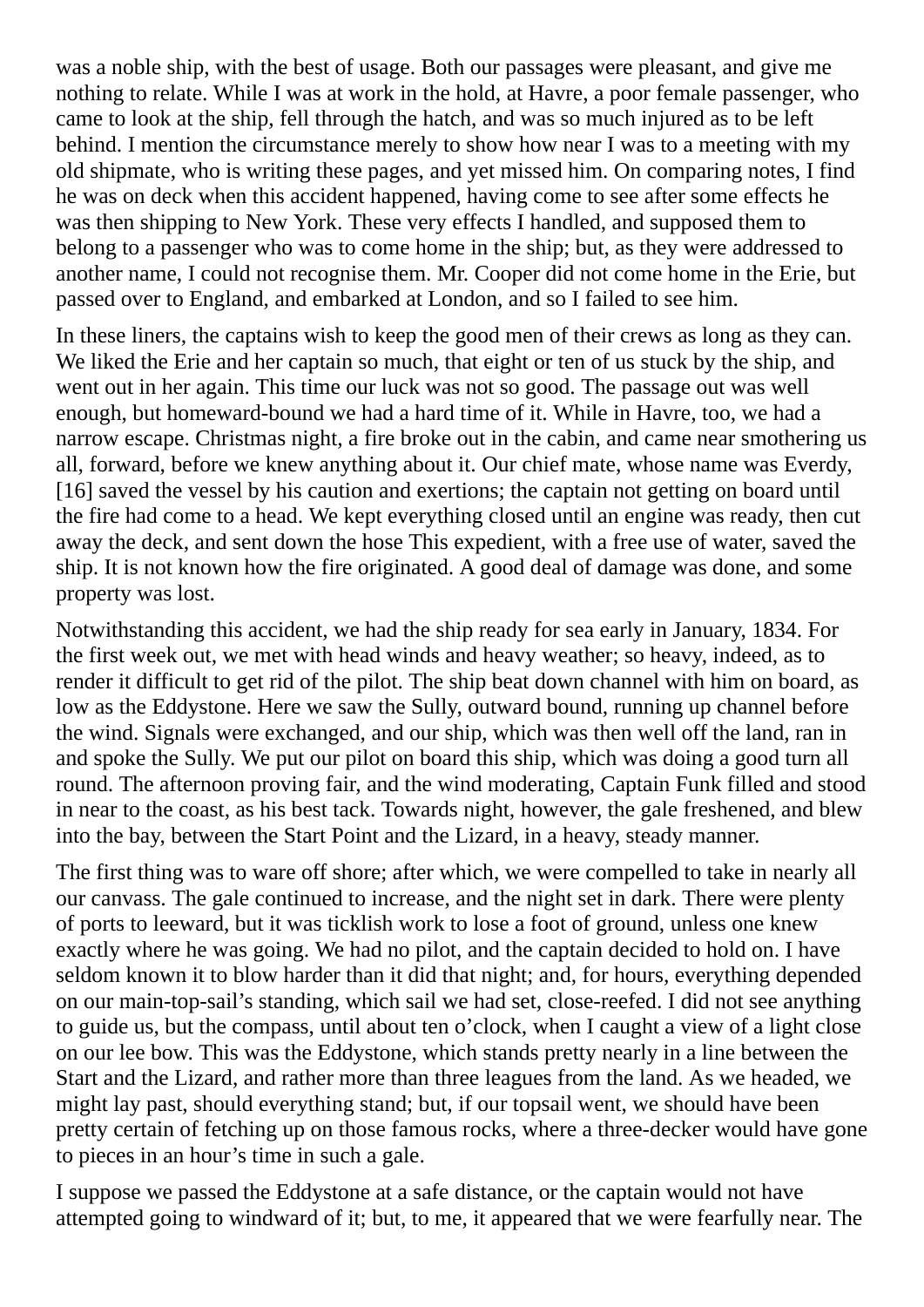sea was breaking over the light tremendously, and could be plainly seen, as it flashed up near the lantern. We went by, however, surging slowly ahead, though our drift must have been very material.

The Start, and the point to the westward of it, were still to be cleared. They were a good way off, and but a little to leeward, as the ship headed. In smooth water, and with a wholesail breeze, it would have been easy enough to lay past the Start, when at the Eddystone, with a south-west wind; but, in a gale, it is a serious matter, especially on a flood-tide. I know all hands of us, forward and aft, looked upon our situation as very grave. We passed several uneasy hours, after we lost sight of the Eddystone, before we got a view of the land near the Start. When I saw it, the heights appeared like a dark cloud hanging over us, and I certainly thought the ship was gone. At this time, the captain and mate consulted together, and the latter came to us, in a very calm, steady manner, and said—"Come, boys; we may as well go ashore without masts as with them, and our only hope is in getting more canvass to stand. We must turn-to, and make sail on the ship."

Everybody was in motion on this hint, and the first thing we did was to board fore-tack. The clews of that sail came down as if so many giants had hold of the tack and sheet. We set it, double-reefed, which made it but a rag of a sail, and yet the ship felt it directly. We next tried the fore-topsail, close-reefed, and this stood. It was well we did, for I feel certain the ship was now in the ground-swell. That black hill seemed ready to fall on our heads. We tried the mizen-topsail, but we found it would not do, and we furled it again, not without great difficulty. Things still looked serious, the land drawing nearer and nearer; and we tried to get the mainsail, double-reefed, on the ship. Everybody mustered at the tack and sheet, and we dragged down that bit of cloth as if it had been muslin. The good ship now quivered like a horse that is over-ridden, but in those liners everything is strong, and everything stood. I never saw spray thrown from a ship's bows, as it was thrown from the Erie's that night. We had a breathless quarter of an hour after the mainsail was set, everybody looking to see what would go first. Every rope and bolt in the craft was tried to the utmost, but all stood! At the most critical moment, we caught a glimpse of a light in a house that was known to stand near the Start; and the mate came among us, pointed it out, and said, if we weathered *that*, we should go clear. After hearing this, my eyes were never off that light, and glad was I to see it slowly drawing more astern, and more under our lee. At last we got it on our quarter, and knew that we had gone clear! The gloomy-looking land disappeared to leeward, in a deep, broad bay, giving us plenty of searoom.

We now took in canvass, to ease the ship. The mainsail and fore-topsail were furled, leaving her to jog along under the main-topsail, foresail, and fore-topmast staysail. I look upon this as one of my narrowest escapes from shipwreck; and I consider the escape, under the mercy of God, to have been owing to the steadiness of our officers, and the goodness of the ship and her outfit. It was like pushing a horse to the trial of every nerve and sinew, and only winning the race under whip and spur. Wood, and iron, and cordage, and canvass, can do no more than they did that night.

Next morning, at breakfast, the crew talked the matter over. We had a hard set in this ship, the men being prime seamen, but of reckless habits and characters. Some of the most thoughtless among them admitted that they had prayed secretly for succour, and, for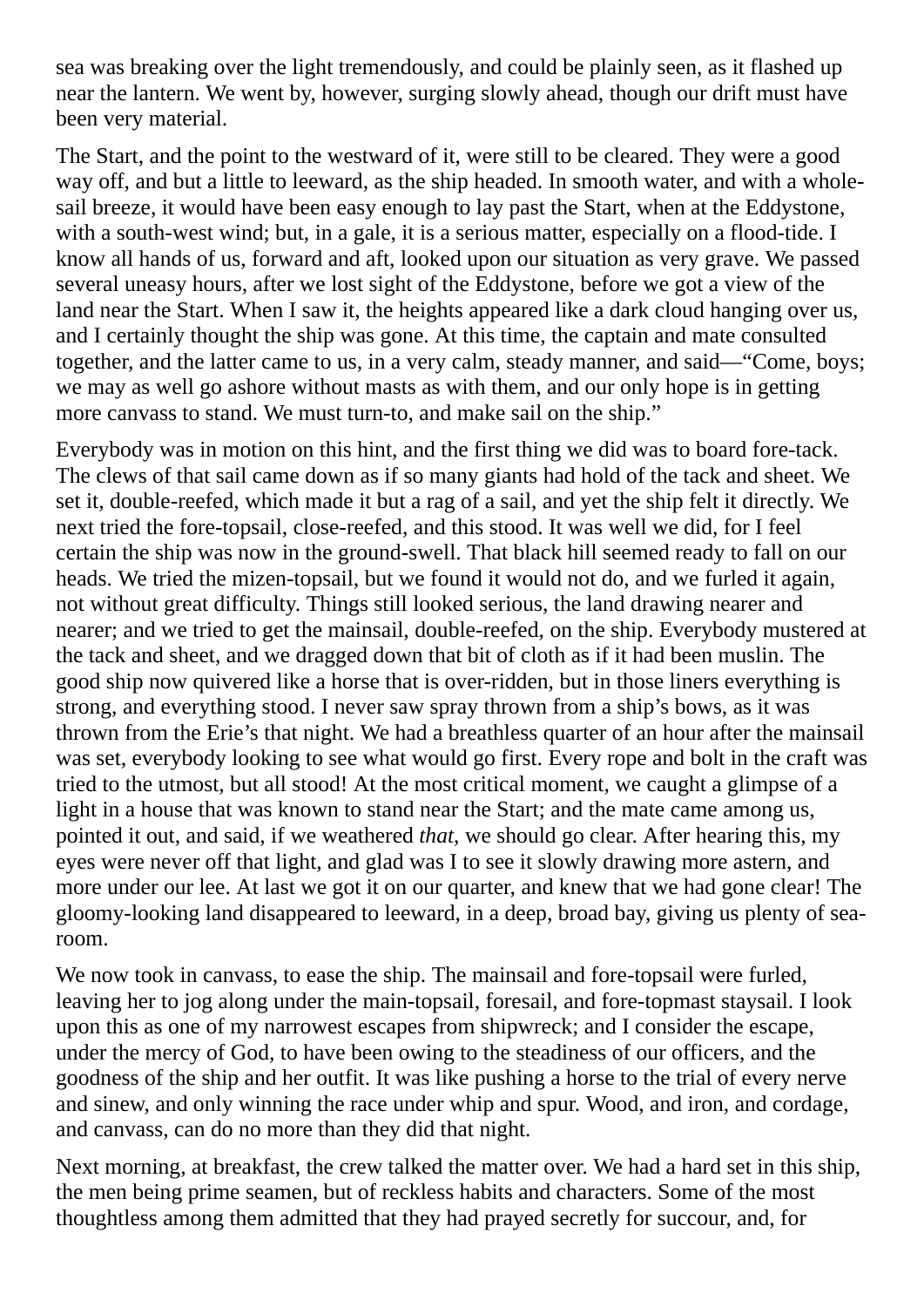myself, I am most thankful that *I* did. These confessions were made half-jestingly, but I believe them to have been true, judging from my own case. It may sound bravely in the ears of the thoughtless and foolish, to boast of indifference on such occasions; but, few men can face death under circumstances like those in which we were placed, without admitting to themselves, however reluctantly, that there is a Power above, on which they must lean for personal safety, as well as for spiritual support. More than usual care was had for the future welfare of sailors among the Havre liners, there being a mariners' church at Havre, at which our captain always attended, as well as his mates; and efforts were made to make us go also. The effect was good, the men being better behaved, and more sober, in consequence.

The wind shifted a day or two after this escape, giving us a slant that carried us past Scilly, fairly out into the Atlantic. A fortnight or so after our interview with the Eddystone we carried away the pintals of the rudder, which was saved only by the modern invention that prevents the head from dropping, by means of the deck. To prevent the strain, and to get some service from the rudder, however, we found it necessary to sling the latter, and to breast it into the stern-post by means of purchases. A spar was laid athwart the coachhouse, directly over the rudder, and we rove a chain through the tiller-hole, and passed it over this spar. For this purpose the smallest chain-cable was used, the rudder being raised from the deck by means of sheers. We then got a set of chain-topsail sheets, parcelled them well, and took a clove hitch with them around the rudder, about half-way up. One end was brought into each main-chain, and set up by tackles. In this manner the wheel did tolerably well, though we had to let the ship lie-to in heavy weather.

The chain sheets held on near a month, and then gave way. On examination, it was found that the parcelling had gone under the ship's counter, and that the copper had nearly destroyed the iron. After this, we mustered all the chains of the ship, of proper size, parcelled them very thoroughly, got another clove hitch around the rudder as before, and brought the ends to the hawse-holes, letting the bights fall, one on each side of the ship's keel. The ends were next brought to the windlass and hove taut. This answered pretty well, and stood until we got the ship into New York. Our whole passage was stormy, and lasted seventy days, as near as I can recollect. The ship was almost given up when we got in, and great was the joy at our arrival.

As the Erie lost her turn, in consequence of wanting repairs, most of us went on board the Henry IVth, in the same line. This voyage was comfortable, and successful, a fine ship and good usage. On our return to New York most of us went back to the Erie, liking both vessel and captain, as well as her other officers. I went twice more to Havre and back in this ship, making four voyages in her in all. At the end of the fourth voyage our old mate left us, to do business ashore, and we took a dislike to his successor, though it was without trying him. The mate we lost had been a great favourite, and we seemed to think if he went we must go too. At any rate, nearly all hands went to the Silvie de Grasse, where we got another good ship, good officers, and good treatment. In fact, all these Havre liners were very much alike in these respects, the Silvie de Grasse being the fourth in which I had then sailed, and to me they all seemed as if they belonged to the same family. I went twice to Havre in this ship also, when I left her for the Normandy, in the same line. I made this change in consequence of an affair about some segars in Havre, in which I had no other concern than to father another man's fault. The captain treated me very handsomely,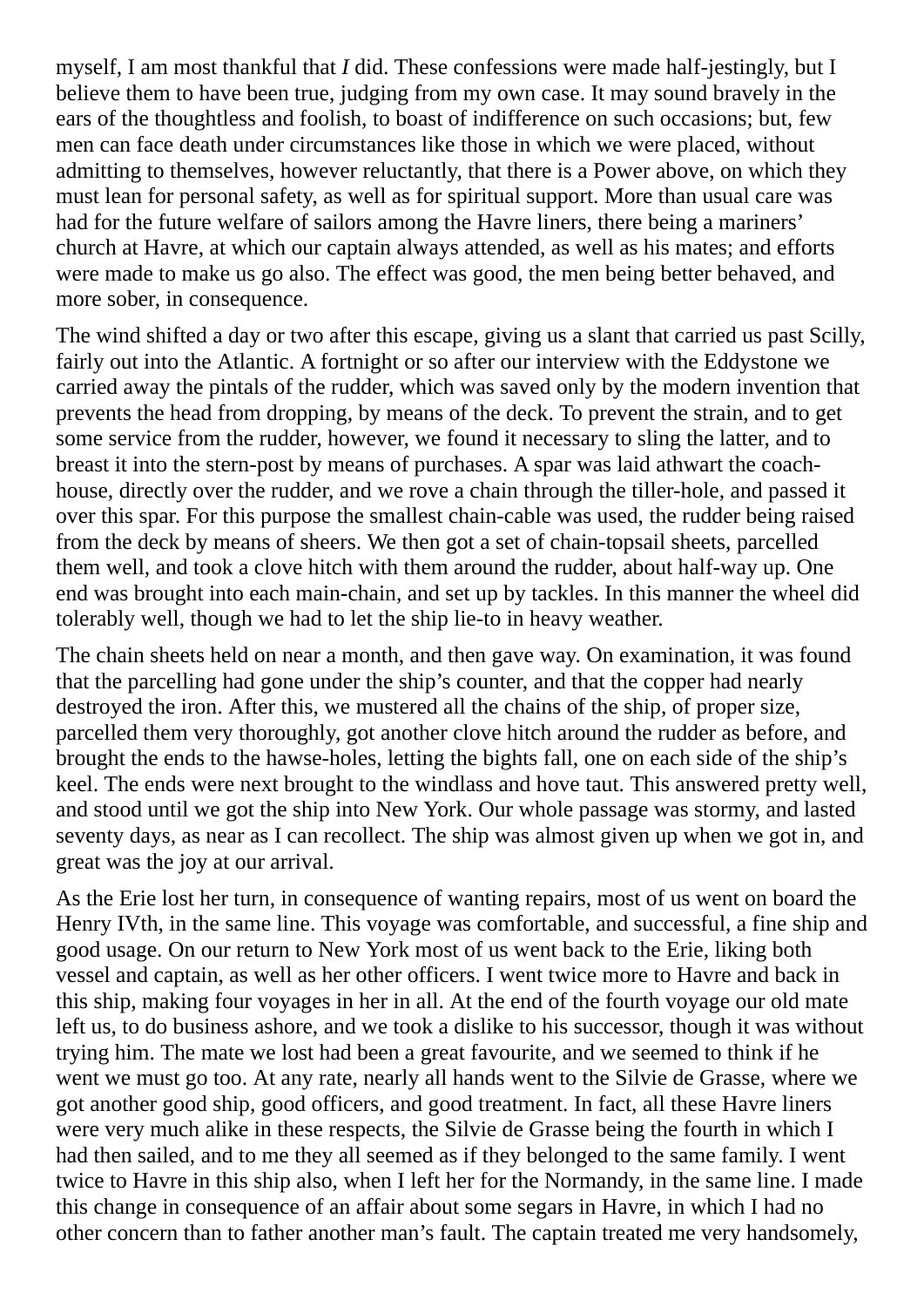but my temperament is such that I am apt to fly off in a tangent when anything goes up stream. It was caprice that took me from the Silvie de Grasse, and put me in her sisterliner.

I liked the Normandy as well as the rest of these liners, except that the vessel steered badly. I made only one voyage in her, however, as will be seen in the next chapter.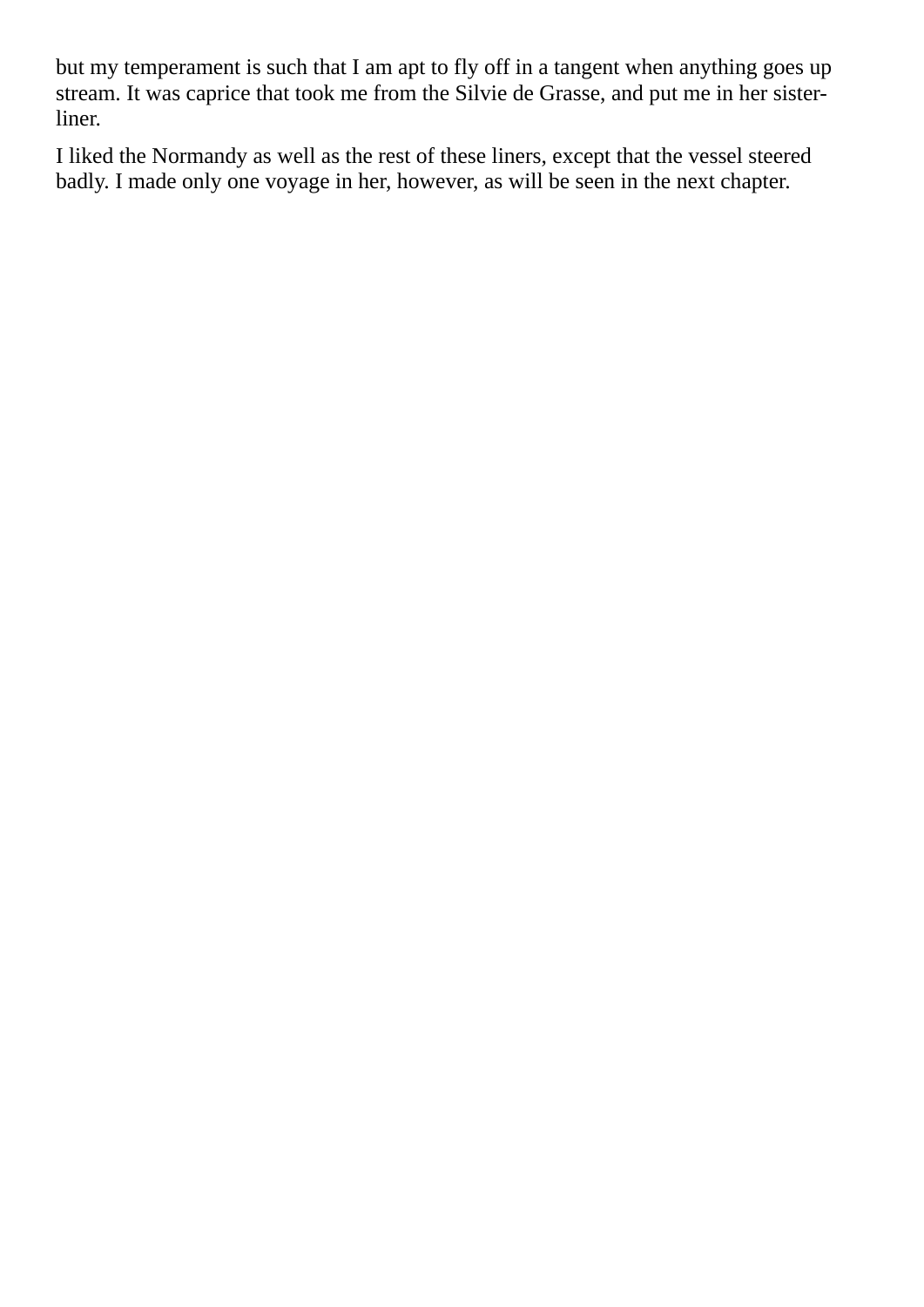## **CHAPTER XVII.**

I had now been no less than eight voyages in the Havre trade, without intermission. So regular had my occupation become, that I began to think I was a part of a liner myself. I liked the treatment, the food, the ships, and the officers. Whenever we got home, I worked in the ship, at day's work, until paid off; after which, no more was seen of Ned until it was time to go on board to sail. When I got in, in the Normandy, it happened as usual, though I took a short swing only. Mr. Everdy, our old mate in the Erie, was working gangs of stevedores, riggers, &c., ashore; and when I went and reported myself to him, as ready for work in the Normandy again, he observed that her gang was full, but that, by going uptown next morning, to the screw-dock, I should find an excellent job on board a brig. The following day, accordingly, I took my dinner in a pail, and started off for the dock, as directed. On my way, I fell in with an old shipmate in the navy, a boatswain's-mate, of the name of Benson. This man asked me where I was bound with my pail, and I told him. "What's the use," says he, "of dragging your soul out in these liners, when you have a man-of-war under your lee!" Then he told me he meant to ship, and advised me to do the same. I drank with him two or three times, and felt half persuaded to enter; but, recollecting the brig, I left him, and pushed on to the dock. When I got there, it was so late that the vessel had got off the dock, and was already under way in the stream.

My day's work was now up, and I determined to make a full holiday of it. As I went back, I fell in with Captain Mix, the officer with whom I had first gone on the lakes, and my old first-lieutenant in the Delaware, and had a bit of navy talk with him; after which I drifted along as far as the rendezvous. The officer in charge was Mr. M'Kenny, my old firstlieutenant in the Brandywine, and, before I quitted the house, my name was down, again, for one of Uncle Sam's sailor-men. In this accidental manner have I floated about the world, most of my life—not dreaming in the morning, what would fetch me up before night.

When it was time to go off, I was ready, and was sent on board the Hudson, which vessel Captain Mix then commanded. I have the consolation of knowing that I never ran, or thought of running, from either of the eleven men-of-war on board of which I have served, counting big and little, service of days and service of years. I had so long a pull in the receiving-ship, as to get heartily tired of her; and, when an opportunity offered, I put my name down for the Constellation 38, which was then fitting out for the West India station, in Norfolk. A draft of us was sent round to that ship accordingly, and we found she had hauled off from the yard, and was lying between the forts. When I got on board, I ascertained that something like fifty of my old liners were in this very ship, some common motive inducing them to take service in the navy, all at the same time. As for myself, it happened just as I have related, though I always liked the navy, and was ever ready to join a ship of war, for a pleasant cruise.

Commodore Dallas's pennant was flying in the Constellation when I joined her. A short time afterwards, the ship sailed for the West Indies. As there was nothing material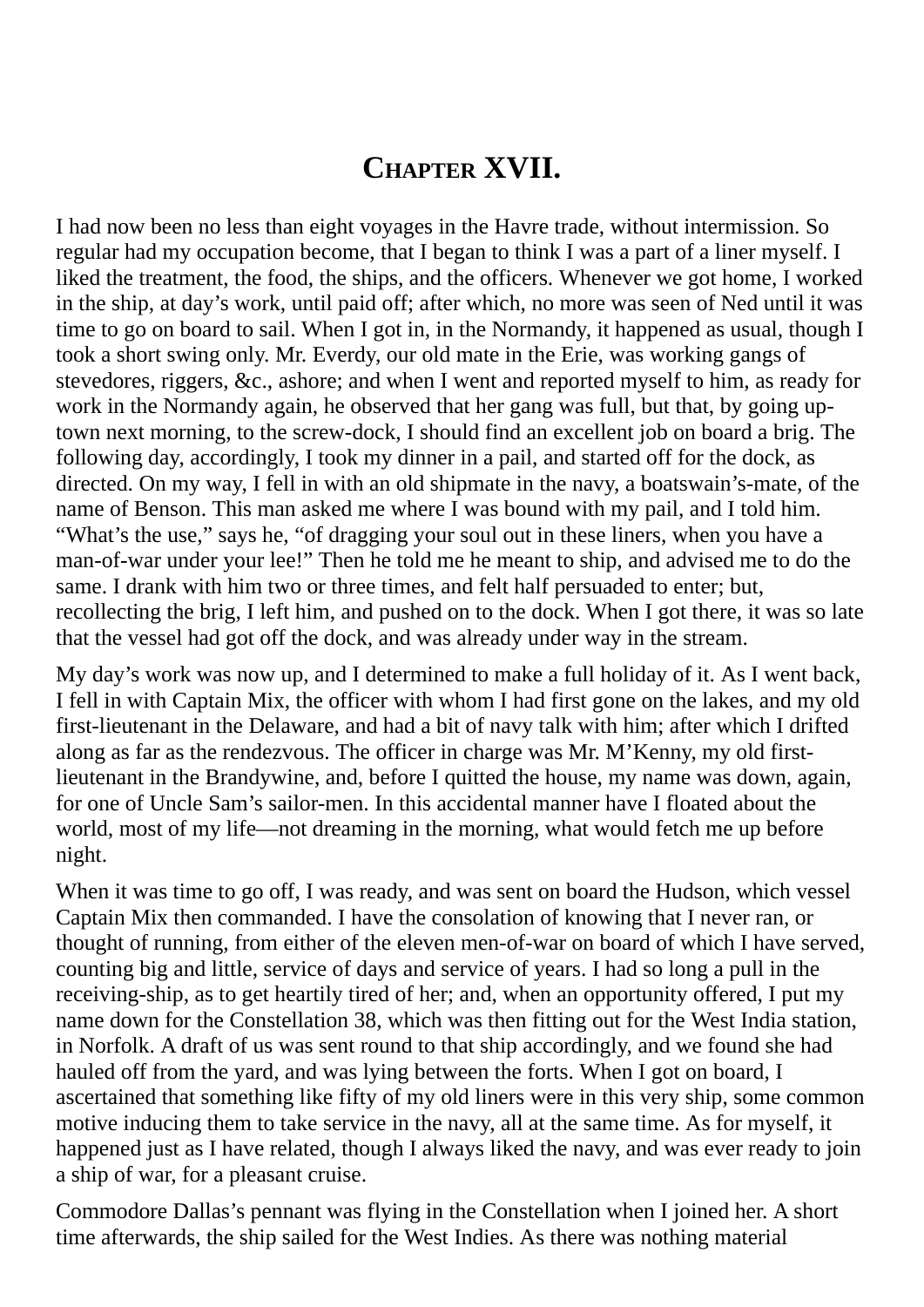occurred in the cruise, it is unnecessary to relate things in the order in which they took place. The ship went to Havana, Trinidad, Curaçoa, Laguayra, Santa Cruz, Vera Cruz, Campeachy, Tampico, Key West, &c. We lay more or less time at all these ports, and in Santa Cruz we had a great ball on board. After passing several months in this manner, we went to Pensacola. The St. Louis was with us most of this time, though she did not sail from America in company. The next season the whole squadron went to Vera Cruz in company, seven or eight sail of us in all, giving the Mexicans some alarm, I believe.

But the Florida war gave us the most occupation. I was out in all sorts of ways, on expeditions, and can say I never saw an Indian, except those who came to give themselves up. I was in steamboats, cutters, launches, and on shore, marching like a soldier, with a gun on my shoulder, and precious duty it was for a sailor.

The St. Louis being short of hands, I was also drafted for a cruise in her; going the rounds much as we had done in the frigate. This was a fine ship, and was then commanded by Captain Rousseau, an officer much respected and liked, by us all. Mr. Byrne, my old shipmate in the Delaware, went out with us as first-lieutenant of the Constellation, but he did not remain out the whole cruise.

Altogether I was out on the West India station three years, but got into the hospital, for several months of the time, in consequence of a broken bone. While in the hospital, the frigate made a cruise, leaving me ashore. On her return, I was invalided home, in the Levant, Captain Paulding, another solid, excellent officer. In a word, I was lucky in my officers, generally; the treatment on board the frigate being just and good. The duty in the Constellation was very hard, being a sort of soldier duty, which may be very well for those that are trained to it, but makes bad weather for us blue-jackets. Captain Mix, the officer with whom I went to the lakes, was out on the station in command of the Concord, sloop of war, and, for some time, was in charge of our ship, during the absence of Commodore Dallas, in his own vessel. In this manner are old shipmates often thrown together, after years of separation.

In the hospital I was rated as porter, Captain Bolton and Captain Latirner being my commanding officers; the first being in charge of the yard, and the second his next in rank. From these two gentlemen I received so many favours, that it would be ungrateful in me not to mention them. Dr. Terrill, the surgeon of the hospital, too, was also exceedingly kind to me, during the time I was under his care.

As I had much leisure time in the hospital, I took charge of a garden, and got to be somewhat of a gardener. It was said I had the best garden about Pensacola, which is quite likely true, as I never saw but one other.

The most important thing, however, that occurred to me while in the hospital, was a disposition that suddenly arose in my mind, to reflect on my future state, and to look at religious things with serious eyes. Dr. Terrill had some blacks in his service, who were in the habit of holding little Methodist meetings, where they sang hymns, and conversed together seriously. I never joined these people, being too white for that, down at Pensacola, but I could overhear them from my own little room. A Roman Catholic in the hospital had a prayer-book in English, which he lent to me, and I got into the habit of reading a prayer in it, daily, as a sort of worshipping of the Almighty. This was the first act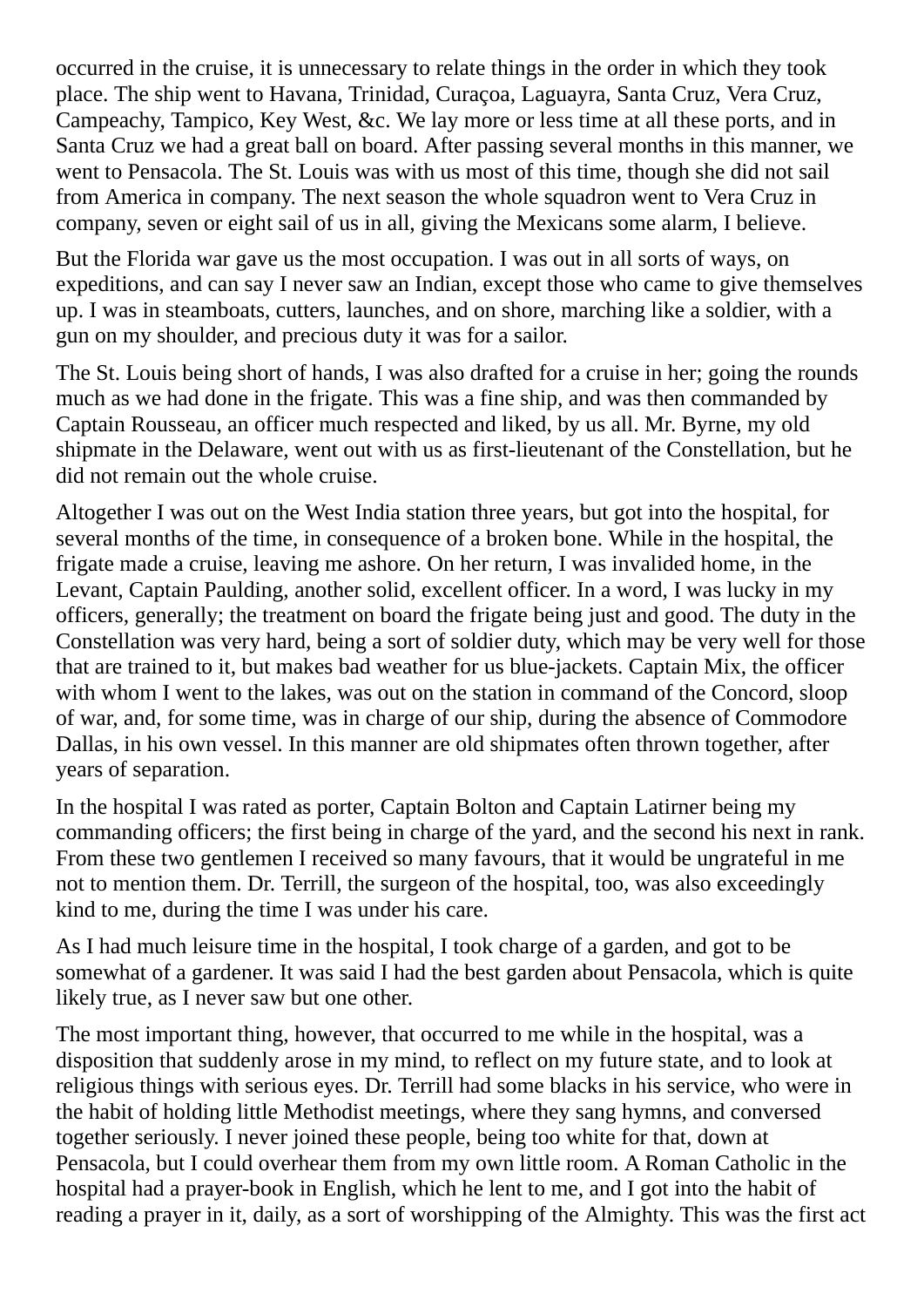of mine, that approached private worship, since the day I left Mr. Marchinton's; if I except the few hasty mental petitions put up in moments of danger.

After a time, I began to think it would never do for me, a Protestant born and baptised, to be studying a Romish prayer-book; and I hunted up one that was Protestant, and which had been written expressly for seamen. This I took to my room, and used in place of the Romish book. Dr. Terrill had a number of bibles under his charge, and I obtained one of these, also, and I actually got into the practice of reading a chapter every night, as well as of reading a prayer, also knocked off from drink, and ceased to swear. My reading in the bible, now, was not for the stories, but seriously to improve my mind and morals.

I must have been several months getting to be more and more in earnest on the subject of morality, if not of vital religion, when I formed an acquaintance with a new steward, who had just joined the hospital. This man was ready enough to converse with me about the bible, but he turned out to be a Deist, Notwithstanding my own disposition to think more seriously of my true situation, I had many misgivings on the subject of the Saviour's being the Son of God. It seemed improbable to me, and I was falling into the danger which is so apt to beset the new beginner—that of self-sufficiency, and the substituting of human wisdom for faith. The steward was not slow in discovering this; and he produced some of Tom Paine's works, by way of strengthening me in the unbelief. I now read Tom Paine, instead of the bible, and soon had practical evidence of the bad effects of his miserable system. I soon got stern-way on me in morals; began to drink, as before, though seldom intoxicated, and grew indifferent to my bible and prayer-book, as well as careless of the future. I began to think that the things of this world were to be enjoyed, and he was the wisest who made the most of his time.

I must confess, also, that the bad examples which I saw set by men professing to be Christians, had a strong tendency to disgust me with religion. The great mistake I made was, in supposing I had undergone any real change of heart. Circumstances disposed me to reflect, and reflection brought me to be serious, on subjects that I had hitherto treated with levity; but the grace of God was still, in a great degree, withheld from me, leaving me a prey to such arguments as those of the steward, and his great prophet and master, Mr. Paine.

In the hospital, and that, too, at a place like Pensacola there was little opportunity for me to break out into my old excesses; though I found liquor, on one or two occasions, even there, and got myself into some disgrace in consequence. On the whole, however, the discipline, my situation, and my own resolution, kept me tolerably correct. It is the restraint of a ship that alone prevents sailors from dying much sooner than they do; for it is certain no man could hold out long who passed three or four months every year in the sort of indulgencies into which I myself have often run, after returning from long voyages. This is one advantage of the navy; two or three days of riotous living being all a fellow *can* very well get in a three years' cruise. Any man who has ever been in a vessel of war, particularly in old times, can see the effect produced by the system, and regular living of a ship. When the crew first came on board, the men were listless, almost lifeless, with recent dissipation; some suffering with the "horrors," perhaps; but a few weeks of regular living would bring them all round; and, by the end of the cruise, most of the people would come into port, and be paid off, with renovated constitutions. It is a little different, now, to be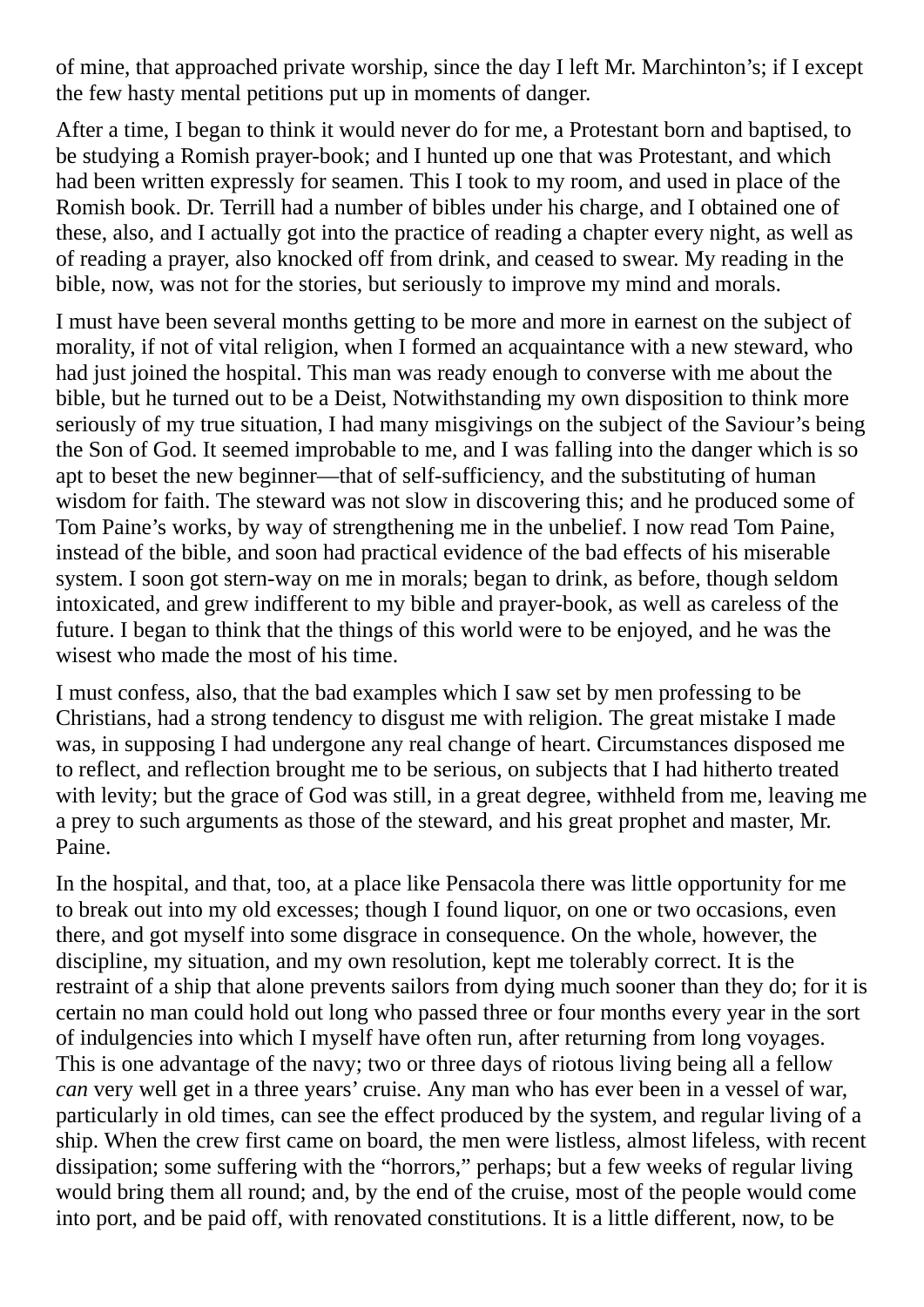sure, as the men ship for general service, and commonly serve a short apprenticeship in a receiving vessel, before they are turned over to the sea-going craft. This brings them on board the last in a little better condition than used to be the case; but, even now, six months in a man-of-war is a new lease for a seaman's life.

I say I got myself into disgrace in the hospital of Pensacola, in consequence of my habit of drinking. The facts were as follows, for I have no desire to conceal, or to parade before the world, my own delinquencies; but, I confess them with the hope that the pictures they present, may have some salutary influence on the conduct of others. The doctor, who was steadily my friend, and often gave me excellent advice, went north, in order to bring his wife to Pensacola. I was considered entitled to a pension for the hurt which had brought me into the hospital, and the doctor had promised to see something about it, while at Washington. This was not done, in consequence of his not passing through Washington, as had been expected. Now, nature has so formed me, that any disgust, or disappointment, makes me reckless, and awakens a desire to revenge myself, on myself, as I may say. It was this feeling which first carried me from Halifax; it was this feeling that made me run from the Sterling; and which has often changed and sometimes marred my prospects, as I have passed through life. As soon as I learned that nothing had been said about my pension, this same feeling came over me, and I became reckless. I had not drawn my grog for months, and, indeed, had left off drinking entirely; but I now determined to have my fill, at the first good opportunity. I meant to make the officers sorry, by doing something that was very wrong, and for which I should be sorry myself.

I kept the keys of the liquor of the hospital. The first thing was to find a confederate, which I did in the person of a Baltimore chap, who entered into my plan from pure love of liquor. I then got a stock of the wine, and we went to work on it, in my room. The liquor was sherry, and it took nine bottles of it to lay us both up. Even this did not make me beastly drunk, but it made me desperate and impudent. I abused the doctor, and came very near putting my foot into it, with Captain Latimer, who is an officer that it will not do, always, to trifle with. Still, these gentlemen, with Captain Bolton, had more consideration for me, than I had for myself, and I escaped with only a good reprimand. It was owing to this frolic, however, that I was invalided home—as they call it out there, no one seeming to consider Pensacola as being in the United States.

When landed from the Levant, I was sent to the Navy Yard Hospital, Brooklyn. After staying two or three days here, I determined to go to the seat of government, and take a look at the great guns stationed there, Uncle Sam and all. I was paid off from the Levant, accordingly, and leaving the balance with the purser of the yard, I set off on my journey, with fifty dollars in my pockets, which they tell me is about a member of Congress' mileage, for the distance I had to go. Of course this was enough, as a member of Congress would naturally take care and give himself as much as he wanted.

When I got on board the South-Amboy boat, I found a party of Indians there, going to head-quarters, like myself. The sight of these chaps set up all my rigging, and I felt ripe for fun. I treated them to a breakfast each, and gave them as much to drink as they could swallow. We all got merry, and had our own coarse fun, in the usual thought less manner of seamen. This was a bad beginning, and by the time we reached a tavern, I was ready to anchor. Where this was, is more than I know; for I was not in a state to keep a ship's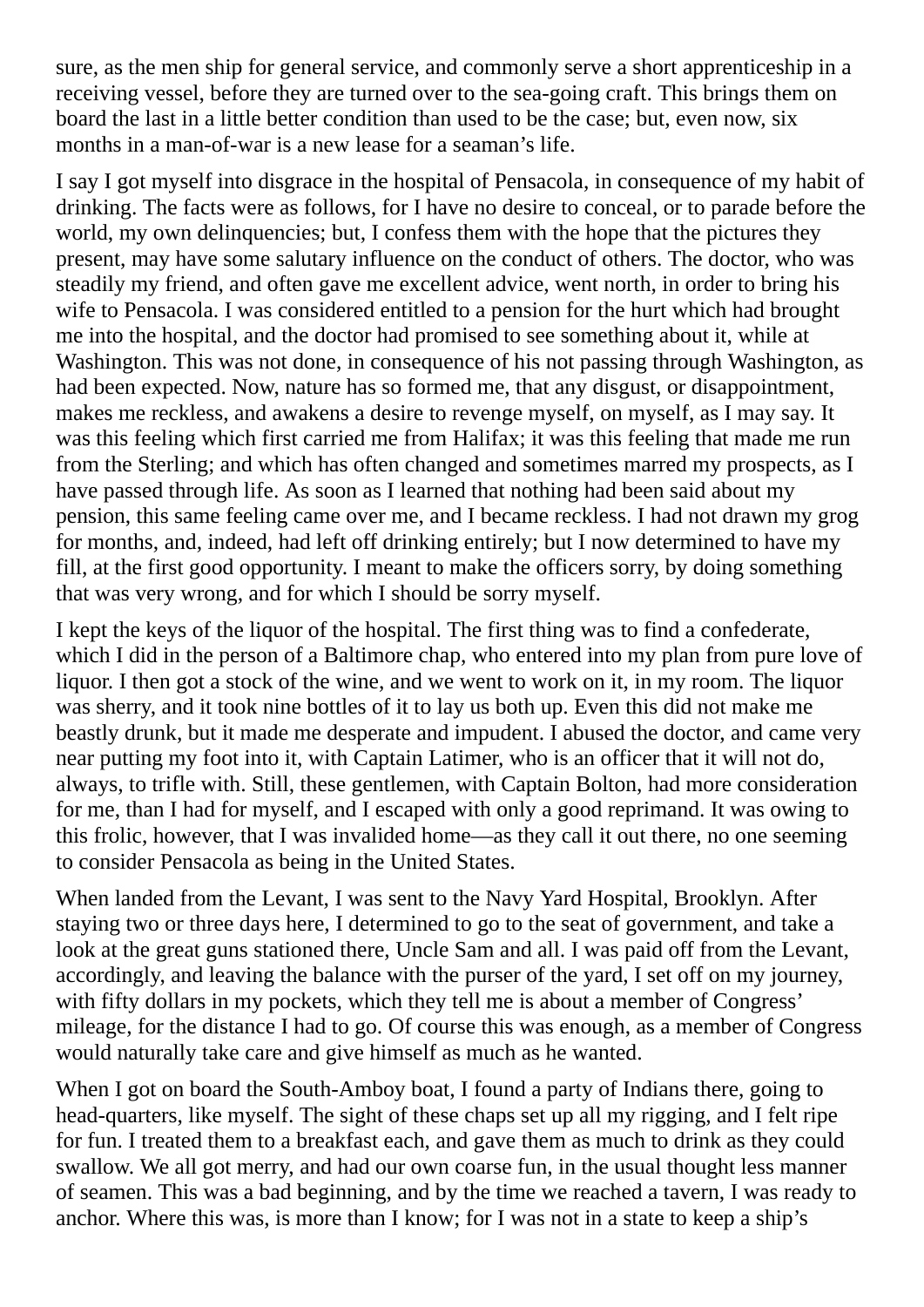reckoning. Whether any of my money was stolen or not, I cannot say, but I know that some of my clothes were. Next day I got to Philadelphia, where I had another frolic. After this, I went on to Washington, keeping it up, the whole distance. I fell in with a soldier chap, who was out of cash, and who was going to Washington to get a pension, too; and so we lived in common. When we reached Washington, my cash was diminished to three dollars and a half, and all was the consequences of brandy and folly. I had actually spent forty-six dollars and a half, in a journey that might have been made with ten, respectably!

I got my travelling companion to recommend a boarding-house, which he did. I felt miserable from my excesses, and went to bed. In the morning, the three dollars and a half were gone. I felt too ill to go to the Department that day, but kept on drinking—eating nothing. Next day, my landlord took the trouble to inquire into the state of my pocket, and I told him the truth. This brought about a pretty free explanation between us, in which I was given to understand that my time was up in that place. I afterwards found out I had got into a regular soldier-house, and it was no wonder they did not know how to treat an old salt.

Captain Mix had given me a letter to Commodore Chauncey, who was then living, and one of the Commissioners. I felt pretty certain the old gentleman would not let one of the Scourges founder at head-quarters, and so I crawled up to the Department, and got admission to him. The commodore seemed glad to see me; questioned me a good deal about the loss of the schooner, and finally gave me directions how to proceed. I then discovered that my pension ticket had actually reached Washington, but had been sent back to Pensacola, to get some informality corrected. This would compel me to remain some time at Washington. I felt unwell, and got back to my boarding-house with these tidings. The gentleman who kept the house was far from being satisfied with this, and he gave me a hint that at once put the door between us. This was the first time I ever had a door shut upon me, and I am thankful it happened at a soldier rendezvous. I gave the man all my spare clothes in pawn, and walked away from his house.

I had undoubtedly brought on myself a fit of the "horrors," by my recent excesses. As I went along the streets, I thought every one was sneering at me; and, though burning with thirst, I felt ashamed to enter any house to ask even for water. A black gave me the direction of the Navy Yard, and I shaped my course for it, feeling more like lying down to die, than anything else. When about half-way across the bit of vacant land between the Capitol and the Yard, I sat down under a high picket-fence, and the devil put it into my head, that it would be well to terminate sufferings that seemed too hard to be borne, by hanging myself on that very fence. I took the handkerchief from my neck, made a running bow-line, and got so far as to be at work at a standing bow-line, to hitch over the top of one of the poles of the fence.

I now stood up, and began to look for a proper picket to make fast to, when, in gazing about, I caught sight of the mast-heads of the shipping at the yard, and of the ensign under which I had so long served! These came over me, as a light-house comes over a mariner in distress at sea, and I thought there must be friends for me in that quarter. The sight gave me courage and strength, and I determined no old shipmate should hear of a blue-jacket's hanging himself on a picket, in a fit of the horrors. Casting off the bowlines, I replaced the handkerchief on my neck, and made the best of my way towards those blessed mast-heads,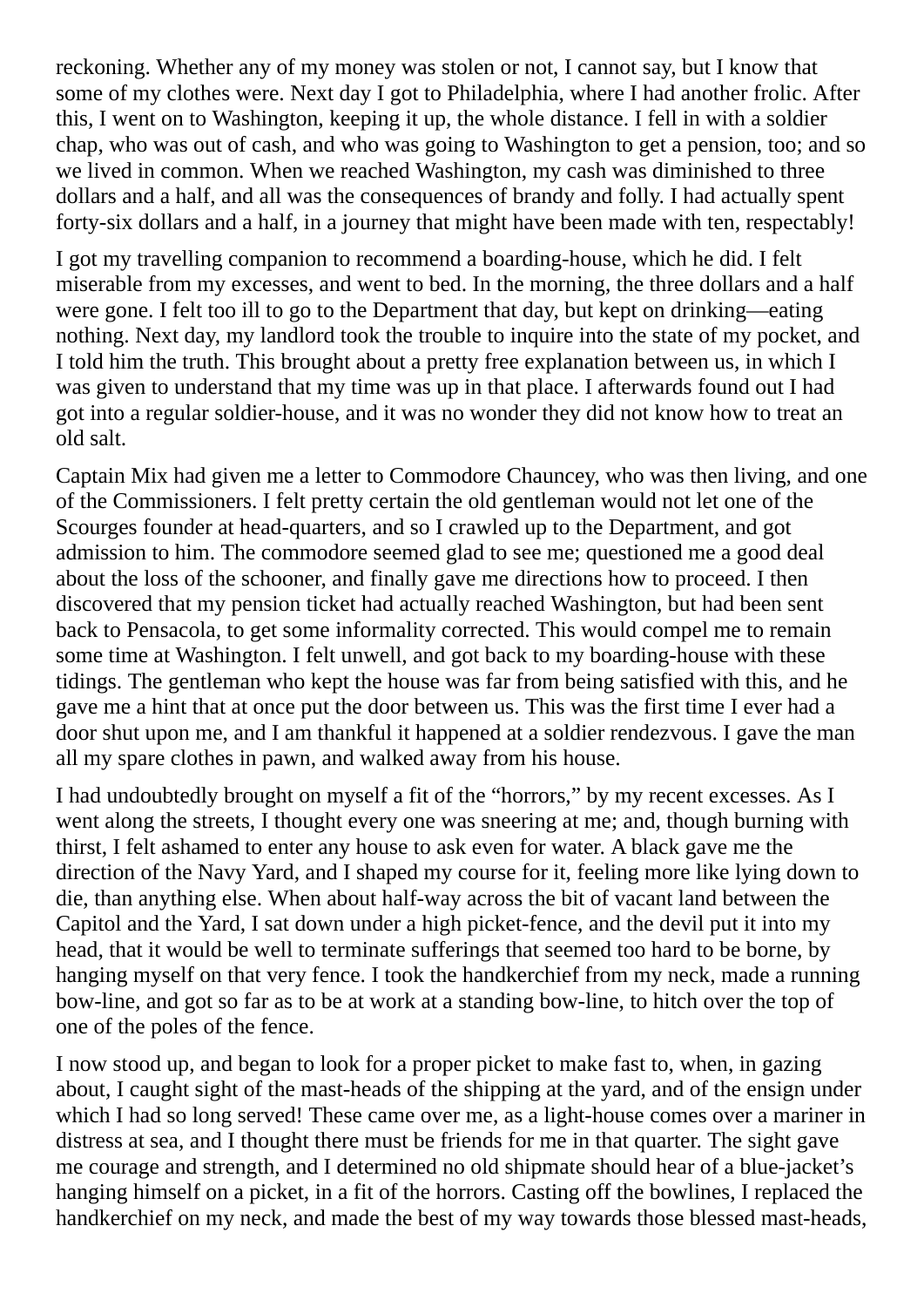which, under God's mercy, were the means of preventing me from committing suicide.

As I came up to the gate of the yard, the marine on post sung out to me, "Halloo, Myers, where are you come from? You look as if you had been dragged through h—, and beaten with a soot-bag!" This man, the first I met at the Navy Yard, had been with me three years in the Delaware, and knew me in spite of my miserable appearance. He advised me to go on board the Fulton, then lying at the Yard, where he said I should find several more old Delawares, who would take good care of me. I did as he directed, and, on getting on board, I fell in with lots of acquaintances. Some brought me tea, and some brought me grog. I told my yarn, and the chaps around me laid a plan to get ashore on liberty that night, and razée the house from which I had been turned away. But I persuaded them out of the notion, and the landlord went clear.

Alter a while, I got a direction to a boarding-house near the Yard, and went to it, with a message from my old shipmates that they would be responsible for the pay. But to this the man would not listen; he took me in on my own account, saying that no blue-jacket should be turned from *his* door, in distress. Here I staid and got a comfortable night's rest. Next day I was a new man, holy-stoned the decks, and went a second time to the Department.

All the gentlemen in the office showed a desire to serve and advise me. The Pension Clerk gave me a letter to Mr. Boyle, the Chief Clerk, who gave me another letter to Commodore Patterson, the commandant of the Navy-Yard. It seems that government provides a boarding-house for us pensioners to stay in, while at Washington, looking after our rights. This letter of Mr. Boyle's got me a berth in that house, where I was supplied with everything, even to washing and mending, for six weeks. Through the purser, I drew a stock of money from the purser at New York, and now began, again, to live soberly and respectably, considering all things.

The house in which I lived was a sort of half-hospital, and may have had six or eight of us in it, altogether. Several of us were cripples from wounds and hurts, and, among others, was one Reuben James, a thorough old man-of-war's man, who had been in the service ever since he was a youth. This man had the credit of saving Decatur's life before Tripoli; but he owned to me that he was not the person who did it. He was in the fight, and boarded with Decatur, but did not save his commander's life. He had been often wounded, and had just had a leg amputated for an old wound, received in the war of 1812, I believe. Liquor brought him to that.

The reader will remember that the night the Scourge went down I received a severe blow from her jib-sheet blocks. A lump soon formed on the spot where the injury had been inflicted, and it had continued to increase until it was now as large as my fist, or even larger. I showed this lump to James, one day, and he mentioned it to Dr. Foltz, the surgeon who attended the house. The doctor took a look at my arm, and recommended an operation, as the lump would continue to increase, and was already so large as to be inconvenient. I cannot say that it hurt me any, though it was an awkward sort of swab to be carrying on a fellow's shoulder. I had no great relish for being carved, and think I should have refused to submit to the operation, were it not for James, who told me he would not be carrying Bunker Hill about on *his* arm, and would show me his own stump by way of encouragement. This man seemed to think an old sailor ought to have a wooden leg, or something of the sort, after he had reached a certain time of life. At all events, he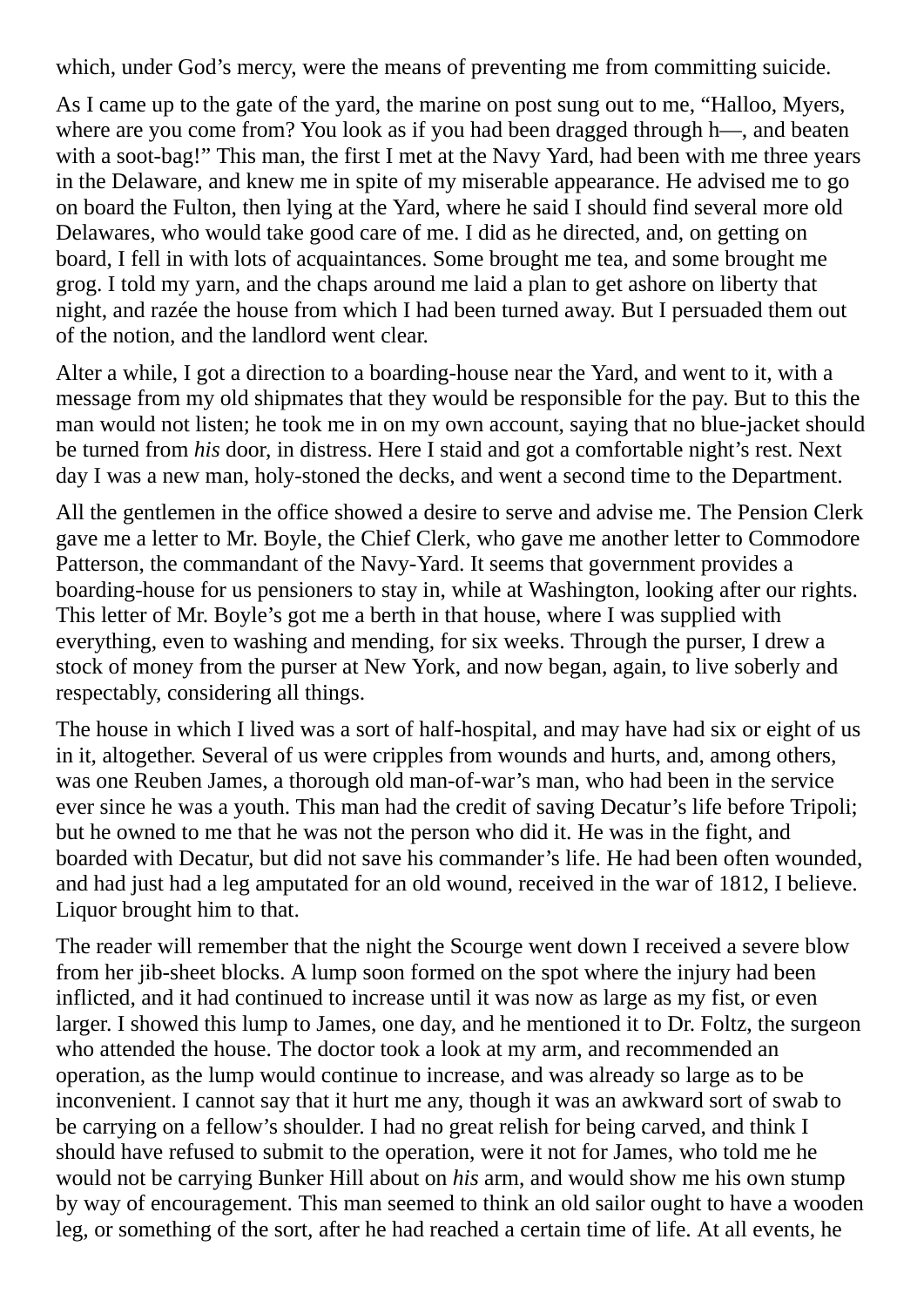persuaded me to let the doctor go to work, and I am now glad I did, as everything turned out well. Doctor Foltz operated, after I had been about a week under medicine, doing the job as neatly as man could wish. He told me the lump he removed weighed a pound and three quarters, and of course I was so much the lighter. I was about a month, after this, under his care, when he pronounced me to be sea-worthy again.

I now got things straight as regards my pension, for the hurt received on board the Constellation. It was no great matter, only three dollars a month, being one of the small pensions; and the clerks, when they came to hear about the hurt, for which Dr. Foltz had operated, advised me to get evidence and procure a pension for *that*. I saw the Secretary, Mr. Paulding, on this subject, and the gentlemen were so kind as to overhaul their papers, in order to ascertain who could be found as a witness. They wrote to Captain Deacon, the officer who commanded the Growler; but he knew nothing of me, as I never was on board his schooner. This gentleman, however, wrote me a letter, himself, inviting me to come and see him, which I had it not in my power to do. I understand he is now dead. Mr. Trant had been dead many years, and, as for Mr. Bogardus, I never knew what became of him. He was not in the line of promotion, and probably left the navy at the peace. In overhauling the books, however, the pension-clerk came across the name of Lemuel Bryant. This man received a pension for the wound he got at Little York, and was one of those I had hauled into the boat when the Scourge went down. He was then living at Portland, in Maine, his native State. Mr. Paulding advised me to get his certificate, for all hands in the Department seemed anxious I should not go away without something better than the three dollars a month. I promised to go on, and see Lemuel Bryant, and obtain his testimony.

Quitting Washington, I went to Alexandria and got on board a brig, called the Isabella, bound to New York, at which port we arrived in due time. Here I obtained the rest of my money, and kept myself pretty steady, more on account of my wounds, I fear, than anything else. Still I drank too much; and by way of putting a check on myself, I went to the Sailor's Retreat, Staten Island, and of course got out of the reach of liquor. Here I staid eight or ten days, until my wounds healed. While at the Retreat, the last day I remained there indeed, which was a Sunday, the physician came in, and told me that a clergyman of the Dutch Reformed Church, of the name of Miller, was about to have service down stairs, and that I had better go down and be present. To this request, not only civilly but kindly made, I answered that I had seen enough of the acts of religious men to satisfy me, and that I believed a story I was then reading in a Magazine, would do me as much good as a sermon. The physician said a little in the way of reproof and admonition, and left me. As soon as his back was turned, some of my companions began to applaud the spirit I had shown, and the answer I had given the doctor. But I was not satisfied with myself. I had more secret respect for such things than I was willing to own, and conscience upbraided me for the manner in which I had slighted so well-meaning a request. Suddenly telling those around me that my mind was changed, and that I *would* go below and hear what was said, I put this new resolution in effect immediately.

I had no recollection of the text from which Mr. Miller preached; it is possible I did not attend to it, at the moment it was given out; but, during the whole discourse, I fancied the clergyman was addressing himself particularly to me, and that his eyes were never off me. That he touched my conscience I know, for the effect produced by this sermon, though not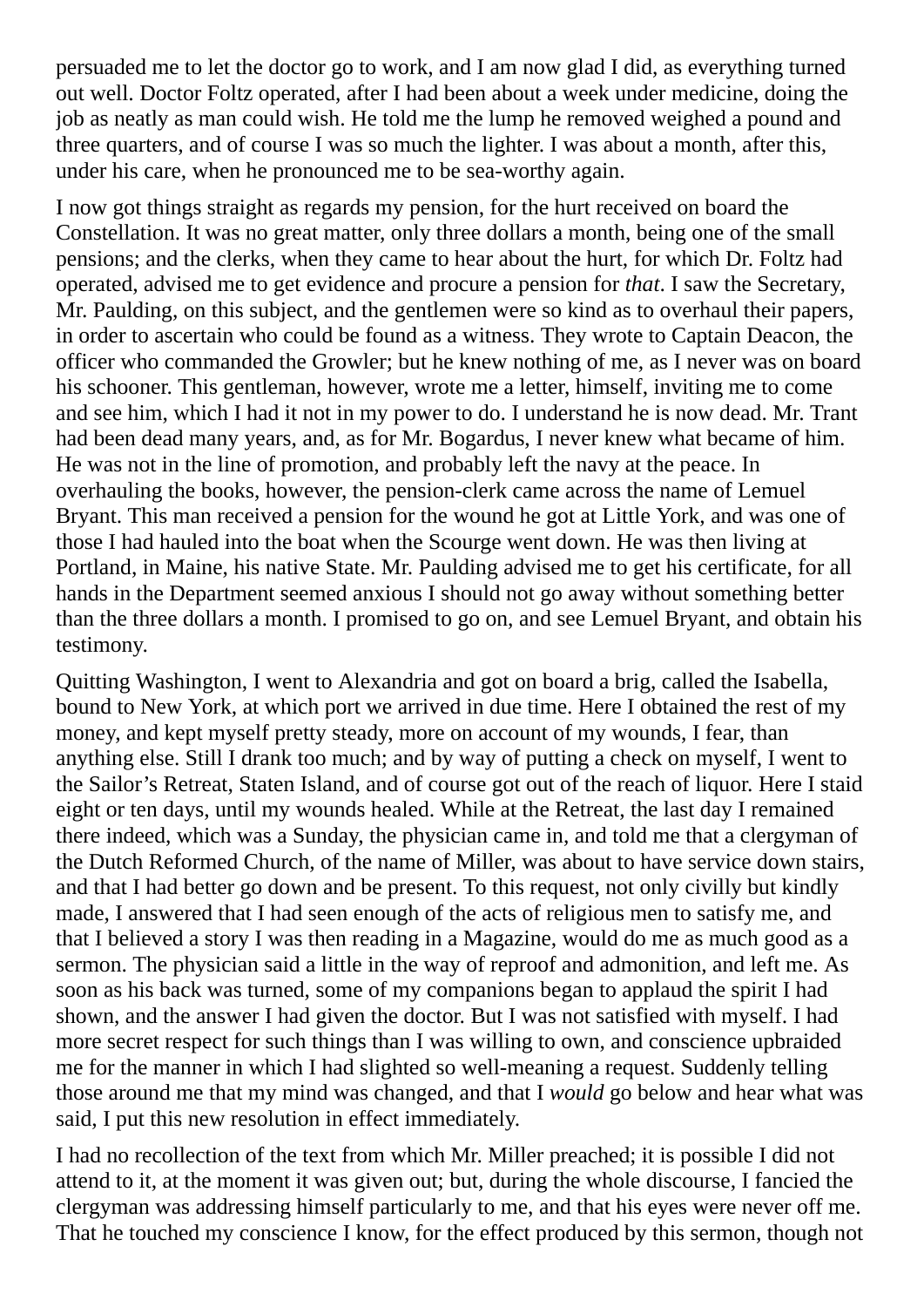uninterruptedly lasting, is remembered to the present hour. I made many excellent resolutions, and secretly resolved to reform, and to lead a better life. My thoughts were occupied the whole night with what I had heard, and my conscience was keenly active.

The next morning I quitted the Retreat, and saw no more of Mr. Miller, at that time; but I carried away with me many resolutions that would have been very admirable, had they only been adhered to. How short-lived they were, and how completely I was the slave of a vicious habit, will be seen, when I confess that I landed in New York a good deal the worse for having treated some militia-men who were in the steamer, to nearly a dozen glasses of hot-stuff, in crossing the bay. I had plenty of money, and a sailor's disposition to get rid of it, carelessly, and what I thought generously. It was Evacuation-Day, and severely cold, and the hot-stuff pleased everybody, on such an occasion. Nor was this all. In passing Whitehall slip, I saw the Ohio's first-cutter lying there, and it happened that I not only knew the officer of the boat, who had been one of the midshipmen of the Constellation, but that I knew most of its crew. I was hailed, of course, and then I asked leave to treat the men. The permission was obtained, and this second act of liberality reduced me to the necessity of going into port, under a pilot's charge. Still I had not absolutely forgotten the sermon, nor all my good resolutions.

At the boarding-house I found a Prussian, named Godfrey, a steady, sedate man, and I agreed with him to go to Savannah, to engage in the shad-fishery, for the winter, and to come north together in the spring. My landlord was not only ill and poor, but he had many children to support, and it is some proof that all my good resolutions were not forgotten, that I was ready to go south before my money was gone, and willing it should do some good, in the interval of my absence. A check for fifty dollars still remained untouched, and I gave it to this man, with the understanding he was to draw the money, use it for his own wants, and return it to me, if he could, when I got back. The money was drawn, but the man died, and I saw no more of it.

Godfrey and I were shipped in a vessel called the William Taylor, a regular Savannah packet. It was our intention to quit her as soon as she got in—by running, if necessary. We had a bad passage, and barely missed shipwreck on Hatteras, saving the brig by getting a sudden view of the light, in heavy, thick weather. We got round, under close-reefed topsails, and that was all we did. After this, we had a quick run to Savannah. Godfrey had been taken with the small-pox before we arrived, and was sent to a hospital as soon as possible. In order to prevent running, I feigned illness, too, and went to another. Here the captain paid me several visits, but my conscience was too much hardened by the practices of seamen, to let me hesitate about continuing to be ill. The brig was obliged to sail without me, and the same day I got well, as suddenly as I had fallen ill.

I was not long in making a bargain with a fisherman to aid in catching shad. All this time, I lived at a sailor boarding-house, and was surrounded by men who, like myself, had quitted the vessels in which they had arrived. One night the captain of a ship, called the Hope, came to the house to look for a crew. He was bound to Rotterdam, and his ship lay down at the second bar, all ready for sea. After some talk, one man signed the articles; then another, and another, and another, until his crew was complete to one man. I was now called on to ship, and was ridiculed for wishing to turn shad-man. My pride was touched, and I agreed to go, leaving my fisherman in the lurch.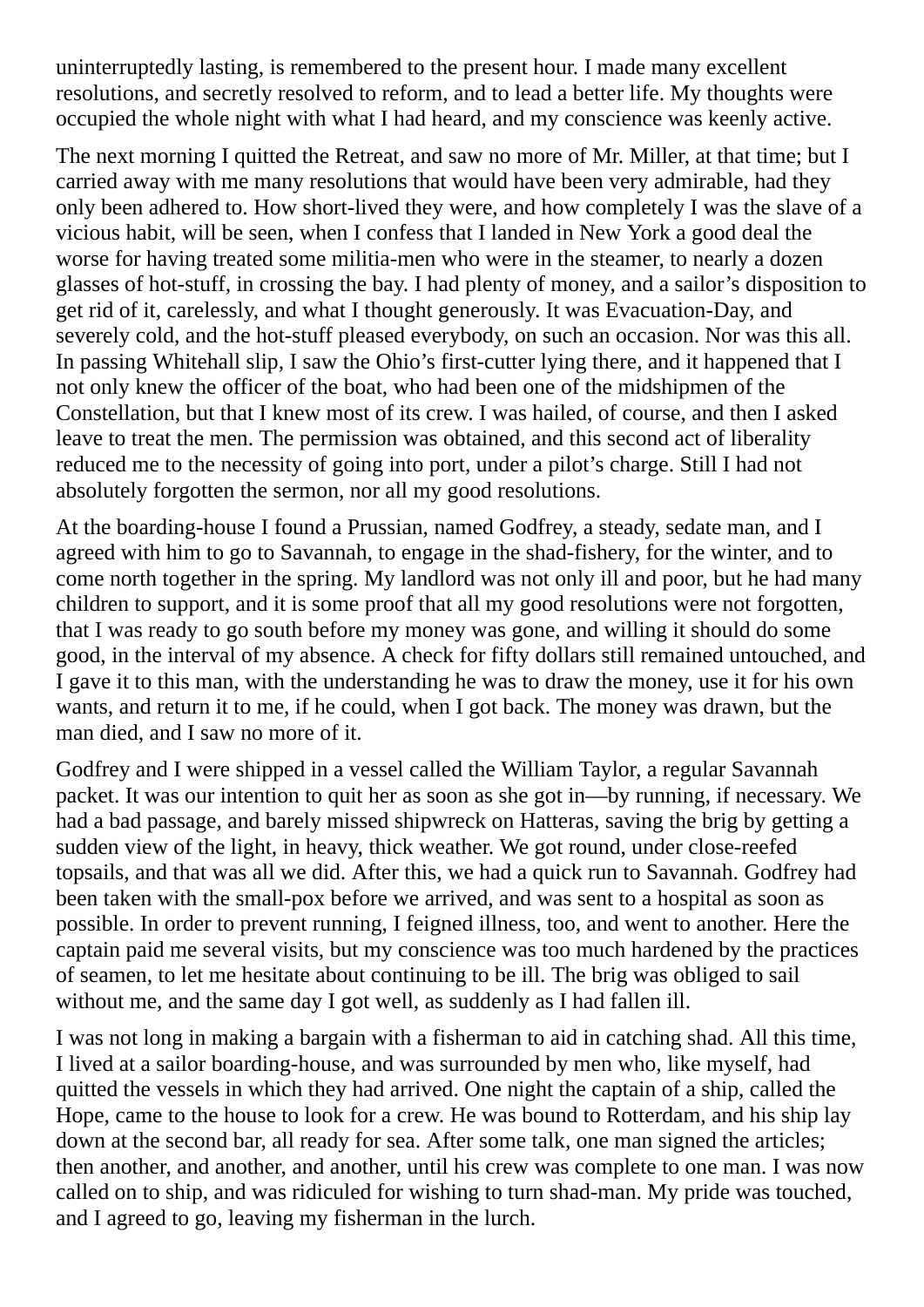The Hope turned out to be a regular down-east craft, and I had been in so many flyers and crack ships as to be saucy enough to laugh at the economical outfit, and staid ways of the vessel. I went on board half drunk, and made myself conspicuous for such sort of strictures from the first hour. The captain treated me mildly, even kindly; but I stuck to my remarks during most of the passage. I was a seaman, and did my duty; but this satisfied me. I had taken a disgust to the ship; and though I had never blasphemed since the hour of the accident in the way I did the day the Susan and Mary was thrown on her beam-ends, I may be said to have crossed the Atlantic in the Hope, grumbling and swearing at the ship. Still, our living and our treatment were both good.

At Rotterdam, we got a little money, with liberty. When he last was up, I asked for more, and the captain refused it. This brought on an explosion, and I swore I would quit the ship. After a time, the captain consented, as well as he could, leaving my wages on the cabintable, where I found them, and telling me I should repent of what I was then doing. Little did I then think he would prove so true a prophet.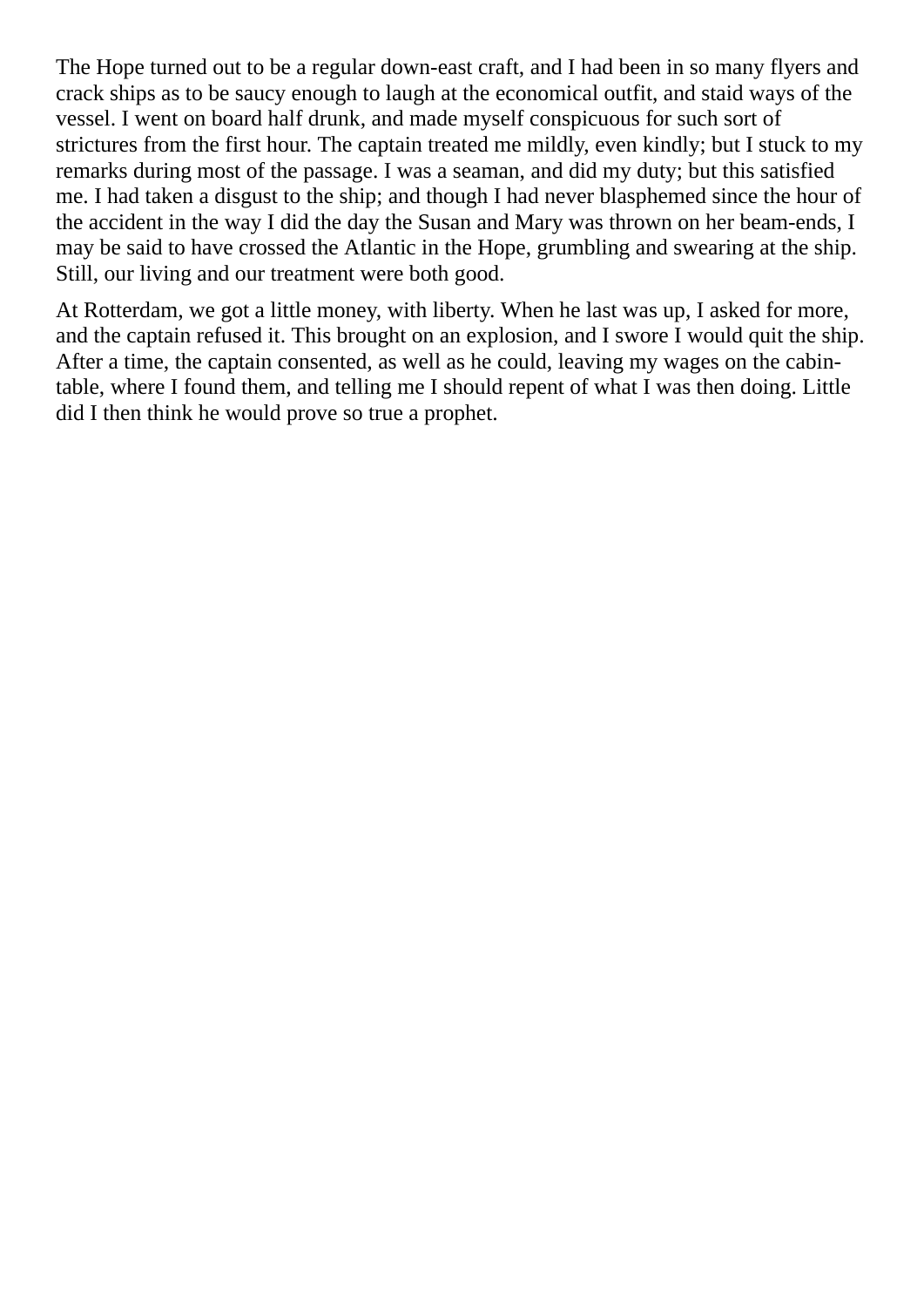## **CHAPTER XVIII.**

I had left the Hope in a fit of the sulks. The vessel never pleased me, and yet I can now look back, and acknowledge that both her master and her mate were respectable, considerate men, who had my own good in view more than I had myself. There was an American ship, called the Plato, in port, and I had half a mind to try my luck in her. The master of this vessel was said to be a tartar, however, and a set of us had doubts about the expediency of trusting ourselves with such a commander. When we came to sound around him, we discovered he would have nothing to do with us, as he intended to get a crew of regular Dutchmen. This ship had just arrived from Batavia, and was bound to New York. How he did this legally, or whether he did it at all, is more than I know, for I only tell what I was told myself, on this subject.

There was a heavy Dutch Indiaman, then fitting out for Java, lying at Rotterdam. The name of this vessel was the Stadtdeel—so pronounced; how spelt, I have no idea—and I began to think I would try a voyage in her. As is common with those who have great reason to find fault with themselves, I was angry with the whole world. I began to think myself a sort of outcast, forgetting that I had deserted my natural relatives, run from my master, and thrown off many friends who were disposed to serve me in everything in which I could be served. I have a cheerful temperament by nature, and I make no doubt that the sombre view I now began to take of things, was the effects of drink. It was necessary for me to get to sea, for there I was shut out from all excesses, by discipline and necessity.

After looking around us, and debating the matter among ourselves, a party of five of us shipped in the Stadtdeel. What the others contemplated I do not know, but it was my intention to double Good Hope, and never to return. Chances enough would offer on the other side, to make a man comfortable, and I was no stranger to the ways of that quarter of the world. I could find enough to do between Bombay and Canton; and, if I could not, there were the islands and all of the Pacific before me. I could do a seaman's whole duty, was now in tolerable health and strength, and knew that such men were always wanted. Wherever a ship goes, Jack must go with her, and ships, dollars and hogs, are now to be met with all over the globe.

The Stadtdeel lay at Dort, and we went to that place to join her. She was not ready for sea, and as things moved Dutchman fashion, slow and sure, we were about six weeks at Dort before she sailed. This ship was a vessel of the size of a frigate, and carried twelve guns. She had a crew of about forty souls, which was being very short-handed. The ship's company was a strange mixture of seamen, though most of them came from the north of Europe. Among us were Russians, Danes, Swedes, Prussians, English, Americans, and but a very few Dutch. One of the mates, and two of the petty officers, could speak a little English. This made us eight who could converse in that language. We had to learn Dutch as well as we could, and made out tolerably well. Before the ship sailed, I could understand the common orders, without much difficulty. Indeed, the language is nothing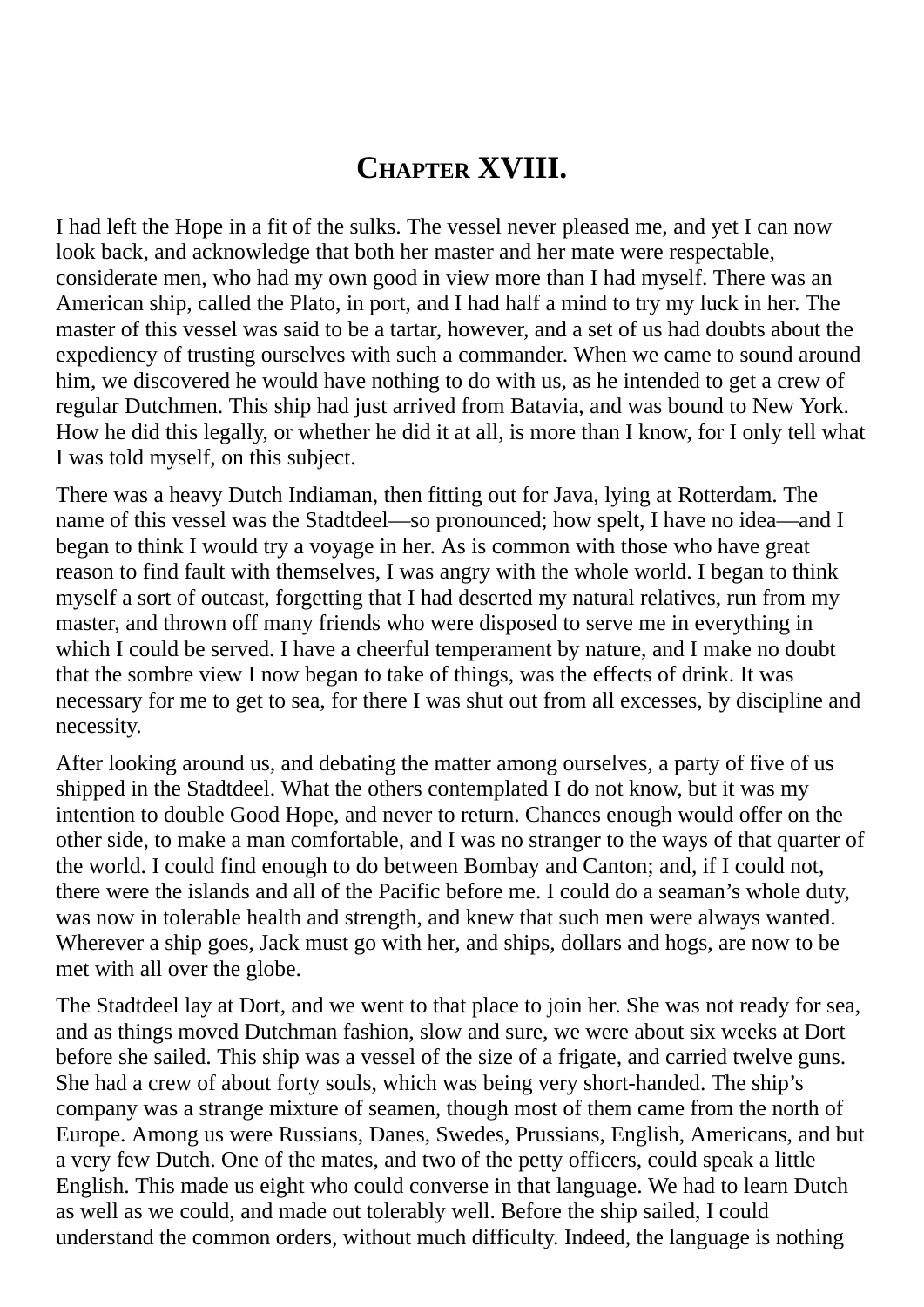but English a little flattened down.

So long as we remained at Dort, the treatment on board this vessel was well enough. We were never well fed, though we got enough food, such as it was. The work was hard, and the weather cold; but these did not frighten me. The wages were eight dollars a month;—I had abandoned eighteen, and an American ship, for this preferment! A wayward temper had done me this service.

The Stadtdeel no sooner got into the stream, than there was a great change in the treatment. We were put on an allowance of food and water, in sight of our place of departure; and the rope's-end began to fly round among the crew we five excepted. For some reason, that I cannot explain neither of us was ever struck. We got plenty of curses, in Low Dutch, as we supposed; and we gave them back, with interest, in high English. The expression of our faces let the parties into the secret of what was going on.

It is scarcely necessary to add, that we English and Americans soon repented of the step we had taken. I heartily wished myself on board the Hope, again, and the master's prophecy became true, much sooner, perhaps, than he had himself anticipated. This time, I conceive that my disgust was fully justified; though I deserved the punishment I was receiving, for entering so blindly into a service every way so inferior to that to which I properly belonged. The bread in this ship was wholesome, I do suppose, but it was nearly black, and such as I was altogether unused to. Inferior as it was, we got but five pounds, each, per week. In our navy, a man gets, per week, seven pounds of such bread as might be put on a gentleman's table. The meat was little better than the bread in quality, and quite as scant in quantity. We got one good dish in the Stadtdeel, and that we got every morning. It was a dish of boiled barley, of which I became very fond, and which, indeed, supplied me with the strength necessary for my duty. It was one of the best dishes I ever fell in with at sea; and I think it might be introduced, to advantage, in our service. Good food produces good work.

As all our movements were of the slow and easy order, the ship lay three weeks at the Helvoetsluys, waiting for passengers. During this time, our party, three English and two Americans, came to a determination to abandon the ship. Our plan was to seize a boat, as we passed down channel, and get ashore in England. We were willing to run all the risks of such a step, in preference of going so long a voyage under such treatment and food. By this time, our discontent amounted to disgust.

At length we got all our passengers on board. These consisted of a family, of which the head was said to be, or to have been, an admiral in the Dutch navy. This gentleman was going to Java to remain; and he took with him his wife, several children, servants, and a lady, who seemed to be a companion to his wife. As soon as this party was on board, the wind coming fair, we sailed. The Plato went to sea in company with us, and little did I then think, while wishing myself on board her, how soon I should be thrown into this very ship—the last craft in which I ever was at sea. I was heaving the lead as we passed her; our ship, Dutchman or not, having a fleet pair of heels. The Stadtdeel, whatever might be her usage, or her food, sailed and worked well, and was capitally found in everything that related to the safety of the vessel. This was her first voyage, and she was said to be the largest ship out of Rotterdam.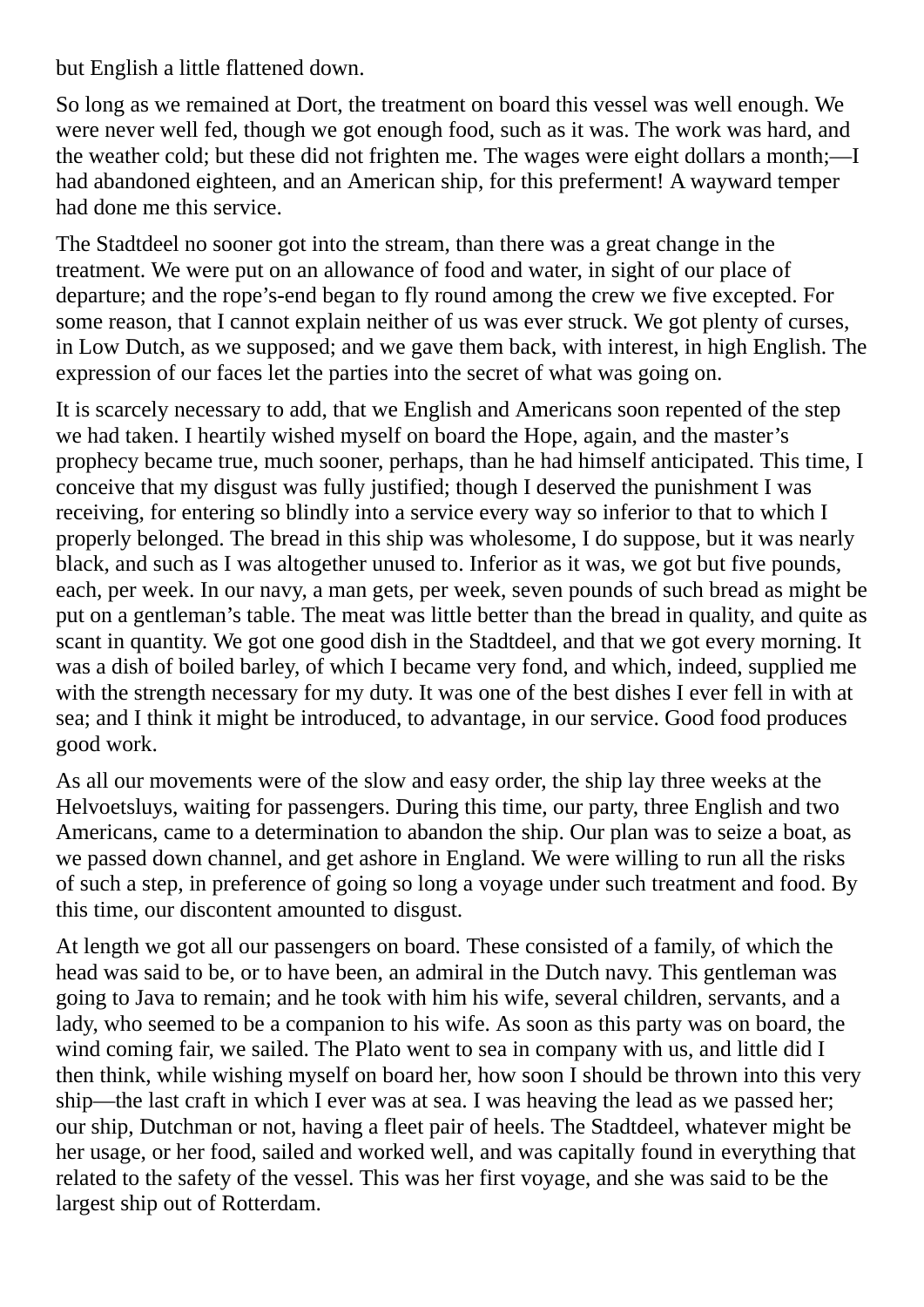The Stadtdeel must have sailed from Helvoetsluys in May, 1839, or about thirty-three years after I sailed from New York, on my first voyage, in the Sterling. During all this time I had been toiling at sea, like a dog, risking my health and life, in a variety of ways; and this ship, with my station on board her, was nearly all I had to show for it! God be praised! This voyage, which promised so little, in its commencement, proved, in the end, the most fortunate of any in which I embarked.

There was no opportunity for us to put our plans in execution, in going down channel. The wind was fair, and it blew so fresh, it would not have been easy to get a boat into the water; and we passed the Straits of Dover, by day-light, the very day we sailed. The wind held in the same quarter, until we reached the north-east trades, giving us a quick run as low down as the calm latitudes. All this time, the treatment was as bad as ever, or, if anything, worse; and our discontent increased daily. There were but one or two native Hollanders in the forecastle, boys excepted; but among them was a man who had shipped as an ordinary seaman. He had been a soldier, I believe; at all events, he had a medal, received in consequence of having been in one of the late affairs between his country and Belgium. It is probable this man may not have been very expert in a seaman's duty, and it is possible he may have been drinking, though to me he appeared sober, at the time the thing occurred which I am about to relate. One day the captain fell foul of him, and beat him with a rope severely. The ladies interfered, and got the poor fellow out of the scrape; the captain letting him go, and telling him to go forward. As the man complied, he fell in with the chief mate, who attacked him afresh, and beat him very severely. The man now went below, and was about to turn in, as the captain had ordered,—which renders it probable he had been drinking,—when the second mate, possibly ignorant of what had occurred, missing him from his duty, went below, and beat him up on deck again. These different assaults seem to have made the poor fellow desperate. He ran and jumped into the sea, just forward of the starboard lower-studdingsail-boom. The ship was then in the north-east trades, and had eight or nine knots way on her; notwithstanding, she was rounded to, and a boat was lowered—but the man was never found. There is something appalling in seeing a fellow-creature driven to such acts of madness; and the effect produced on all of us, by what we witnessed, was profound and sombre.

I shall not pretend to say that this man did not deserve chastisement, or that the two mates were not ignorant of what had happened; but brutal treatment was so much in use on board this ship, that the occurrence made us five nearly desperate. I make no doubt a crew of Americans, who were thus treated, would have secured the officers, and brought the ship in. It is true, that flogging seems necessary to some natures, and I will not say that such a crew as ours could very well get along without it. But we might sometimes be treated as men, and no harm follow.

As I have said, the loss of this man produced a great impression in the ship, generally. The passengers appeared much affected by it, and I thought the captain, in particular, regretted it greatly. He might not have been in the least to blame, for the chastisement he inflicted was such as masters of ships often bestow on their men, but the crew felt very indignant against the mates; one of whom was particularly obnoxious to us all. As for my party, we now began to plot, again, in order to get quit of the ship. After a great deal of discussion, we came to the following resolution: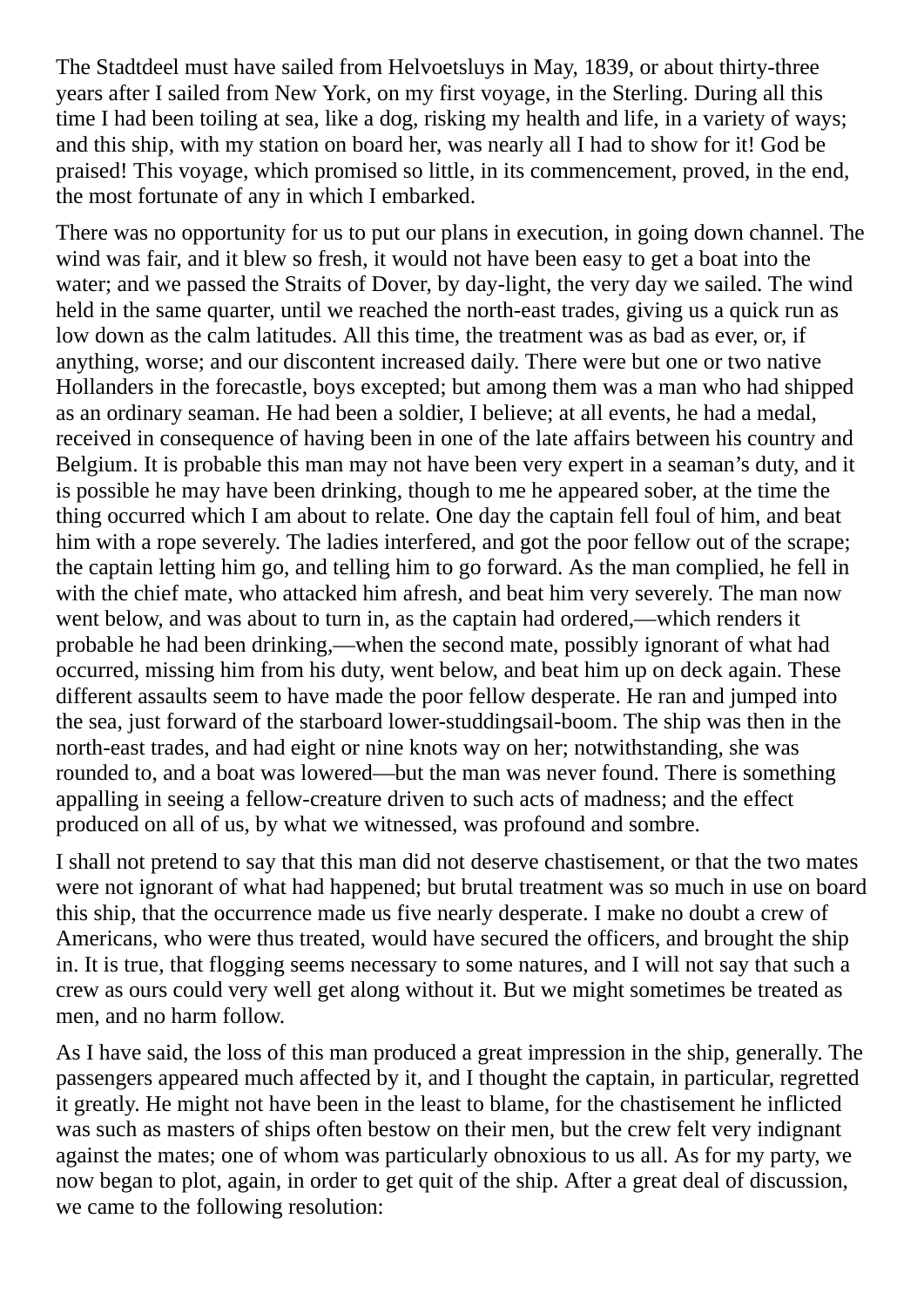About a dozen of us entered into the conspiracy. We contemplated no piracy, no act of violence, that should not be rendered necessary in self-defence, nor any robbery beyond what we conceived indispensable to our object. As the ship passed the Straits of Sunda, we intended to lower as many boats as should be necessary, arm ourselves, place provisions and water in the boats, and abandon the ship. We felt confident that if most of the men did not go with us, they would not oppose us. I can now see that this was a desperate and unjustifiable scheme; but, for myself, I was getting desperate on board the ship, and preferred risking my life to remaining. I will not deny that I was a ringleader in this affair, though I know I had no other motive than escape. This was a clear case of mutiny, and the only one in which I was ever implicated. I have a thousand times seen reason to rejoice that the attempt was never made, since, so deep was the hostility of the crew to the officers,—the mates, in particular,—that I feel persuaded a horrible scene of bloodshed must have followed. I did not think of this at the time, making sure of getting off unresisted; but, if we had, what would have been the fate of a parcel of seamen who came into an English port in ship's boats? Tried for piracy, probably, and the execution of some, if not all of us.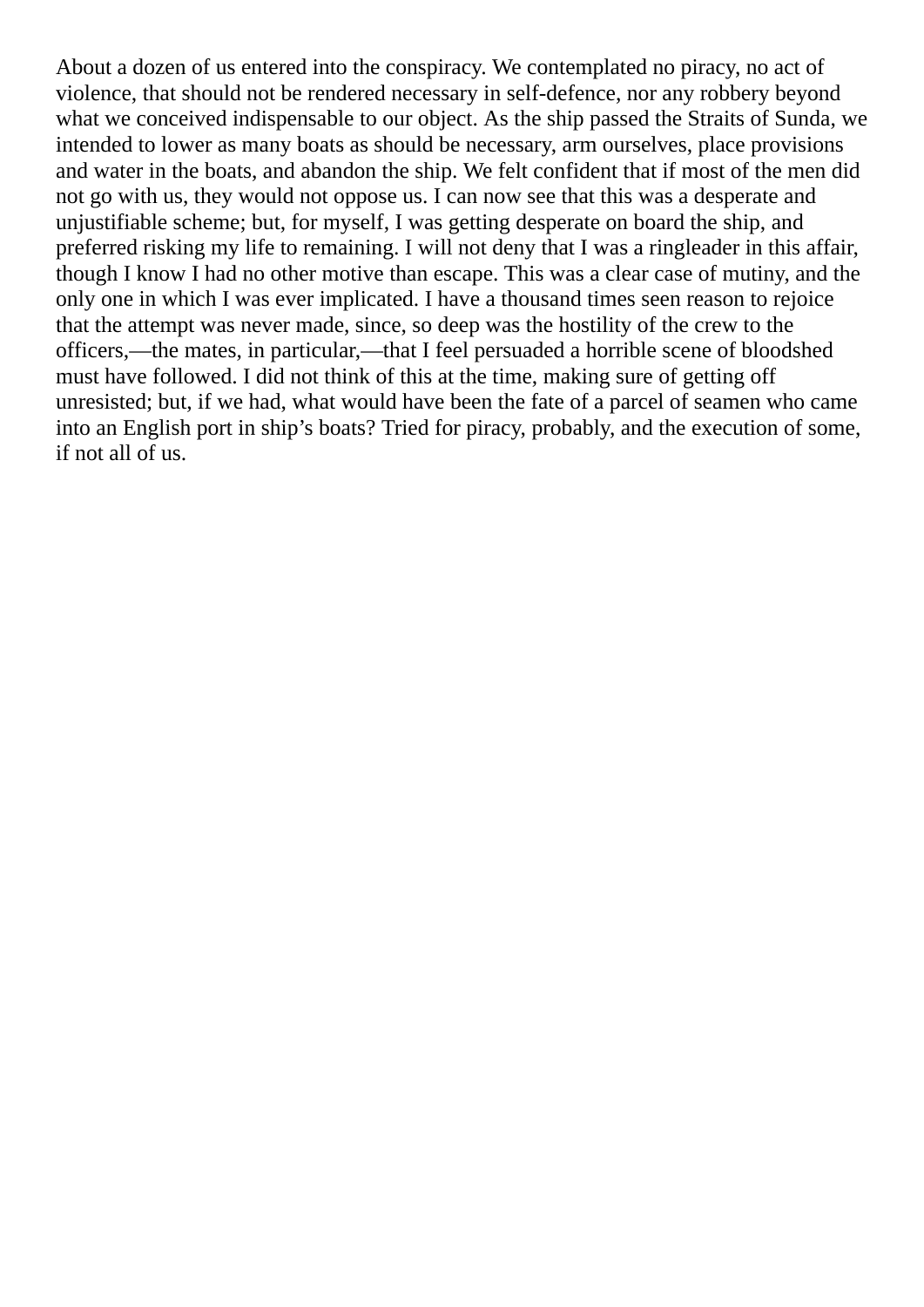The ship had passed the island of St. Pauls, and we were impatiently waiting for her entrance into the Straits of Sunda, when an accident occurred that put a stop to the contemplated mutiny, and changed the whole current, as I devoutly hope, of all my subsequent life. At the calling of the middle watch, one stormy night, the ship being under close-reefed topsails at the time, with the mainsail furled, I went on deck as usual, to my duty. In stepping across the deck, between the launch and the galley, I had to cross some spars that were lashed there. While on the pile of spars, the ship lurched suddenly, and I lost my balance, falling my whole length on deck, upon my left side. Nothing broke the fall, my arms being raised to seize a hold above my head, and I came down upon deck with my entire weight, the hip taking the principal force of the fall. The anguish I suffered was acute, and it was some time before I would allow my shipmates even to touch me.

After a time, I was carried down into the steerage, where it was found necessary to sling me on a grating, instead of a hammock. We had a doctor on board, but he could do nothing for me. My clothes could not be taken off, and there I lay wet, and suffering to a degree that I should find difficult to describe, hours and hours.

I was now really on the stool of repentance. In body, I was perfectly helpless, though my mind seemed more active than it had ever been before. I overhauled my whole life, beginning with the hour when I first got drunk, as a boy, on board the Sterling, and underrunning every scrape I have mentioned in this sketch of my life, with many of which I have not spoken; and all with a fidelity and truth that satisfy me that man can keep no log-book that is as accurate as his own conscience. I saw that I had been my own worst enemy, and how many excellent opportunities of getting ahead in the world, I had wantonly disregarded. Liquor lay at the root of all my calamities and misconduct, enticing me into bad company, undermining my health and strength, and blasting my hopes. I tried to pray, but did not know how; and, it appeared to me, as if I were lost, body and soul, without a hope of mercy.

My shipmates visited me by stealth, and I pointed out to them, as clearly as in my power, the folly, as well as the wickedness, of our contemplated mutiny. I told them we had come on board the ship voluntarily, and we had no right to be judges in our own case; that we should have done a cruel thing in deserting a ship at sea, with women and children on board; that the Malays would probably have cut our throats, and the vessel herself would have been very apt to be wrecked. Of all this mischief, we should have been the fathers, and we had every reason to be grateful that our project was defeated. The men listened attentively, and promised to abandon every thought of executing the revolt. They were as good as their words, and I heard no more of the matter.

As for my hurt, it was not easy to say what it was. The doctor was kind to me, but he could do no more than give me food and little indulgencies. As for the captain, I think he was influenced by the mate, who appeared to believe I was feigning an injury much greater than I had actually received. On board the ship, there was a boy, of good parentage, who had been sent out to commence his career at sea. He lived aft, and was a sort of genteel cabin-boy He could not have been more than ten or eleven years old but he proved to be a ministering angel to me. He brought me delicacies, sympathised with me, and many a time did we shed tears in company. The ladies and the admiral's children sometimes came to see me, too, manifesting much sorrow for my situation; and then it was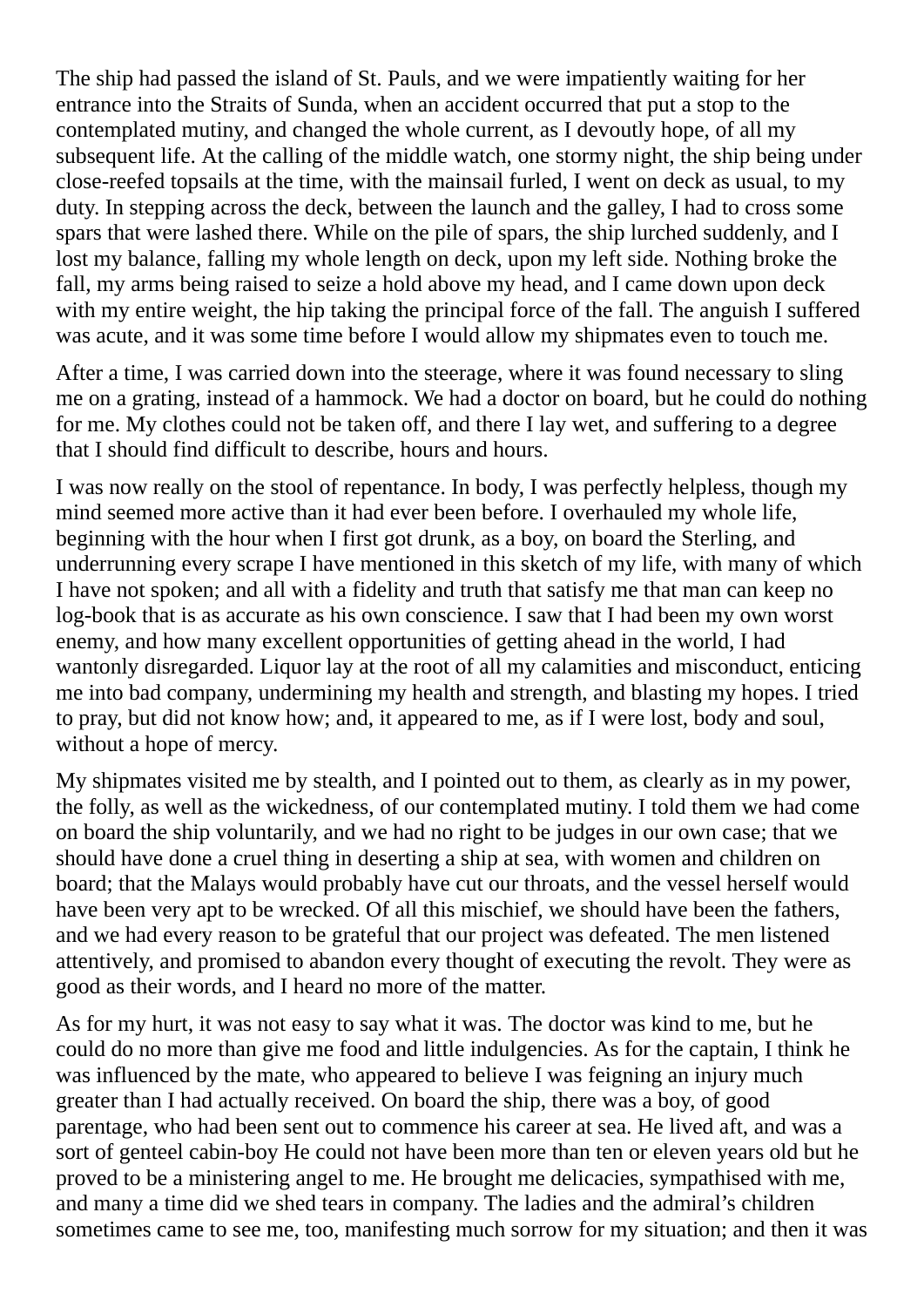that my conscience pricked the deepest, for the injury, or risks, I had contemplated exposing them to. Altogether, the scenes I saw daily, and my own situation, softened my heart, and I began to get views of my moral deformity that were of a healthful and safe character.

I lay on that grating two months, and bitter months they were to me. The ship had arrived at Batavia, and the captain and mate came to see what was to be done with me. I asked to be sent to the hospital, but the mate insisted nothing was the matter with me, and asked to have me kept in the ship. This was done, and I went round to Terragall in her, where we landed our passengers. These last all came and took leave of me, the admiral making me a present of a good jacket, that he had worn himself at sea, with a quantity of tobacco. I have got that jacket at this moment. The ladies spoke kindly to me, and all this gave my heart fresh pangs.

From Terragall we went to Sourabaya, where I prevailed on the captain to send me to the hospital, the mate still insisting I was merely shamming inability to work. The surgeons at Sourabaya, one of whom was a Scotchman, thought with the mate; and at the end of twenty days, I was again taken on board the ship, which sailed for Samarang. While at Sourabaya there were five English sailors in the hospital. These men were as forlorn and miserable as my self, death grinning in our faces at every turn. The men who were brought into the hospital one day, were often dead the next, and none of us knew whose turn would come next. We often talked together, on religious subjects, after our own uninstructed manner, and greatly did we long to find an English bible, a thing not to be had there. Then it was I thought, again, of the sermon I had heard at the Sailors' Retreat, of the forfeited promises I had made to reform; and, more than once did it cross my mind, should God permit me to return home, that I would seek out that minister, and ask his prayers and spiritual advice.

On our arrival at Samarang, the mate got a doctor from a Dutch frigate, to look at me, who declared nothing ailed me. By these means nearly all hands in the ship were set against me, but my four companions, and the little boy fancying that I was a skulk, and throwing labour on them. I was ordered on deck, and set to work graffing ring-bolts for the guns. Walk I could not, being obliged, literally, to crawl along the deck on my hands and knees. I suffered great pain, but got no credit for it. The work was easy enough for me, when once seated at it, but it caused me infinite suffering to move. I was not alone in being thought a skulk, however. The doctor himself was taken ill, and the mate accused him, too, very much as he did me, of shirking duty. Unfortunately, the poor man gave him the lie, by dying.

I was kept at the sort of duty I have mentioned until the ship reached Batavia again. Here a doctor came on board from another ship, on a visit, and my case was mentioned. The mate ordered me aft, and I crawled upon the quarter-deck to be examined. They got me into the cabin, where the strange doctor looked at me. This man said I must be operated on by a burning process, all of which was said to frighten me to duty. After this I got down into the forecastle, and positively refused to do anything more. There I lay, abused and neglected by all but my four friends. I told the mate I suffered too much to work, and that I must be put ashore. Suffering had made me desperate, and I cared not for the consequences.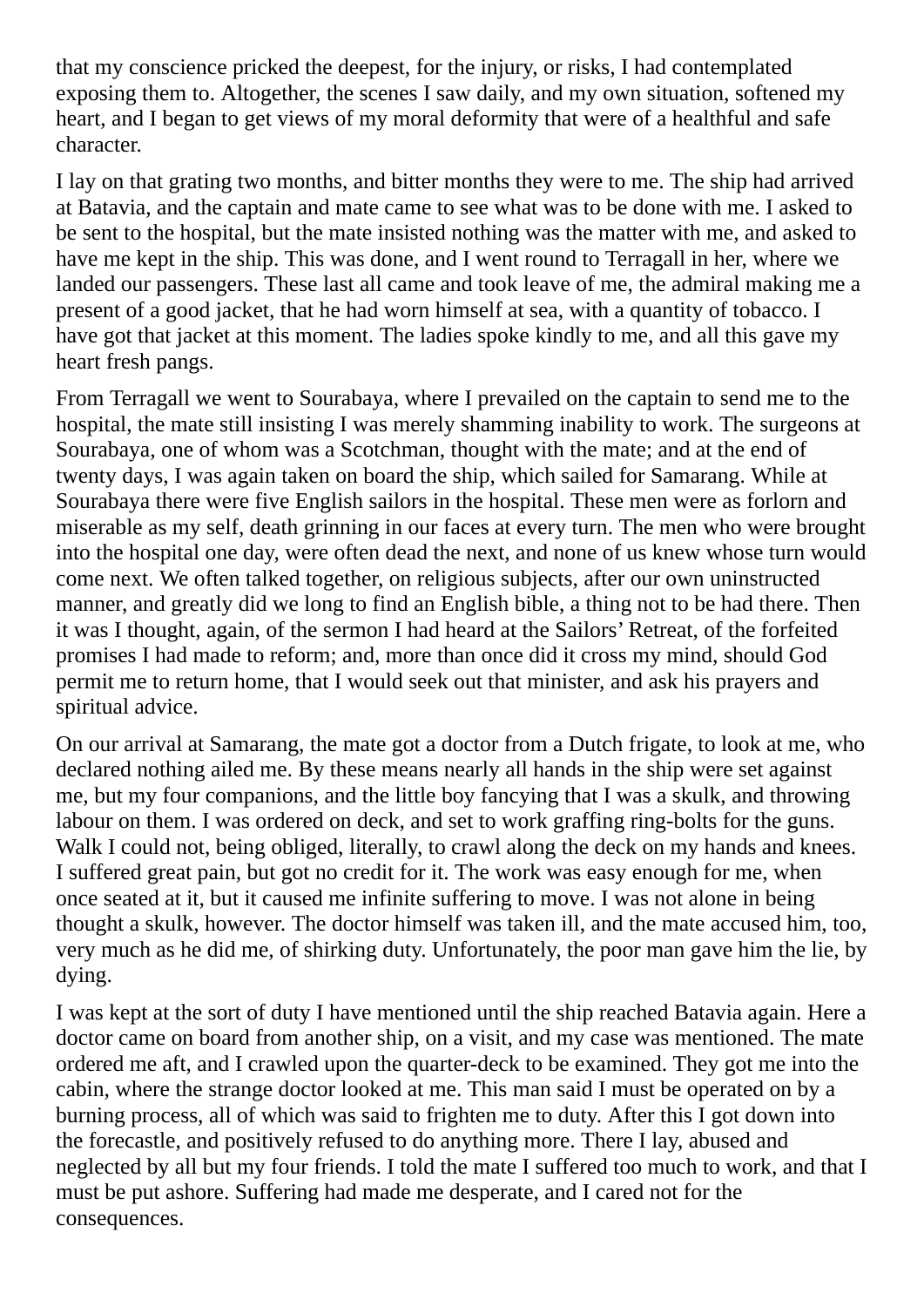Fortunately for me, there were two cases of fever and ague in the ship. Our own doctor being dead, that of the admiral's ship was sent for to visit the sick. The mate seemed anxious to set evidence against me, and he asked the admiral's surgeon to come down and see me. The moment this gentleman laid eyes on me, he raised both arms, and exclaimed that they were killing me. He saw, at once, that I was no impostor, and stated as much in pretty plain language, so far as I could understand what he said. The mate appeared to be struck with shame and contrition; and I do believe that every one on board was sorry for the treatment I had received. I took occasion to remonstrate with the mate, and to tell him of the necessity of my being sent immediately to the hospital. The man promised to represent my case to the captain, and the next day I was landed.

My two great desires were to get to the hospital and to procure a bible. I did not expect to live; one of my legs being shrivelled to half its former size, and was apparently growing worse; and could I find repose for my body and relief for my soul, I felt that I could be happy. I had heard my American shipmate, who was a New Yorker, a Hudson river man, say he had a bible; but I had never seen it. It lay untouched in the bottom of his chest, sailor-fashion. I offered this man a shirt for his bible; but he declined taking any pay, cheerfully giving me the book. I forced the shirt on him, however, as a sort of memorial of me. Now I was provided with the book, I could not read for want of spectacles. I had reached a time of life when the sight begins to fail, and I think my eyes were injured in Florida. In Sourayaba hospital I had raised a few rupees by the sale of a black silk handkerchief, and wanted now to procure a pair of spectacles. I sold a pair of boots, and adding the little sum thus raised to that which I had already, I felt myself rich and happy, in the prospect of being able to study the word of God. On quitting the ship, everybody, forward and aft, shook hands with me, the opinion of the man-of-war surgeon suddenly changing all their opinions of me and my conduct.

The captain appeared to regret the course things had taken, and was willing to do all he could to make me comfortable. My wages were left in a merchant's hands, and I was to receive them could I quit this island, or get out of the hospital. I was to be sent to Holland, in the latter case, and everything was to be done according to law and right. The reader is not to imagine I considered myself a suffering saint all this time. On the contrary, while I was thought an impostor, I remembered that I had shammed sickness in this very island, and, as I entered the hospital, I could not forget the circumstances under which I had been its tenant fifteen or twenty years before. Then I was in the pride of my youth and strength; and, now, as if in punishment for the deception, I was berthed, a miserable cripple, within half-a-dozen beds of that on which I was berthed when feigning an illness I did not really suffer. Under such circumstances, conscience is pretty certain to remind a sinner of his misdeeds.

The physician of the hospital put me on very low diet and gave me an ointment to "smear" myself with, as he called it; and I was ordered to remain in my berth. By means of one of the coolies of the hospital, I got a pair of spectacles from the town, and such a pair, as to size and form, that people in America regard what is left of them as a curiosity. They served my purpose, however, and enabled me to read the precious book I had obtained from my north-river shipmate. This book was a copy from the American Bible Society's printing-office, and if no other of their works did good, this must be taken for an exception. It has since been placed in the Society's Library, in memory of the good it has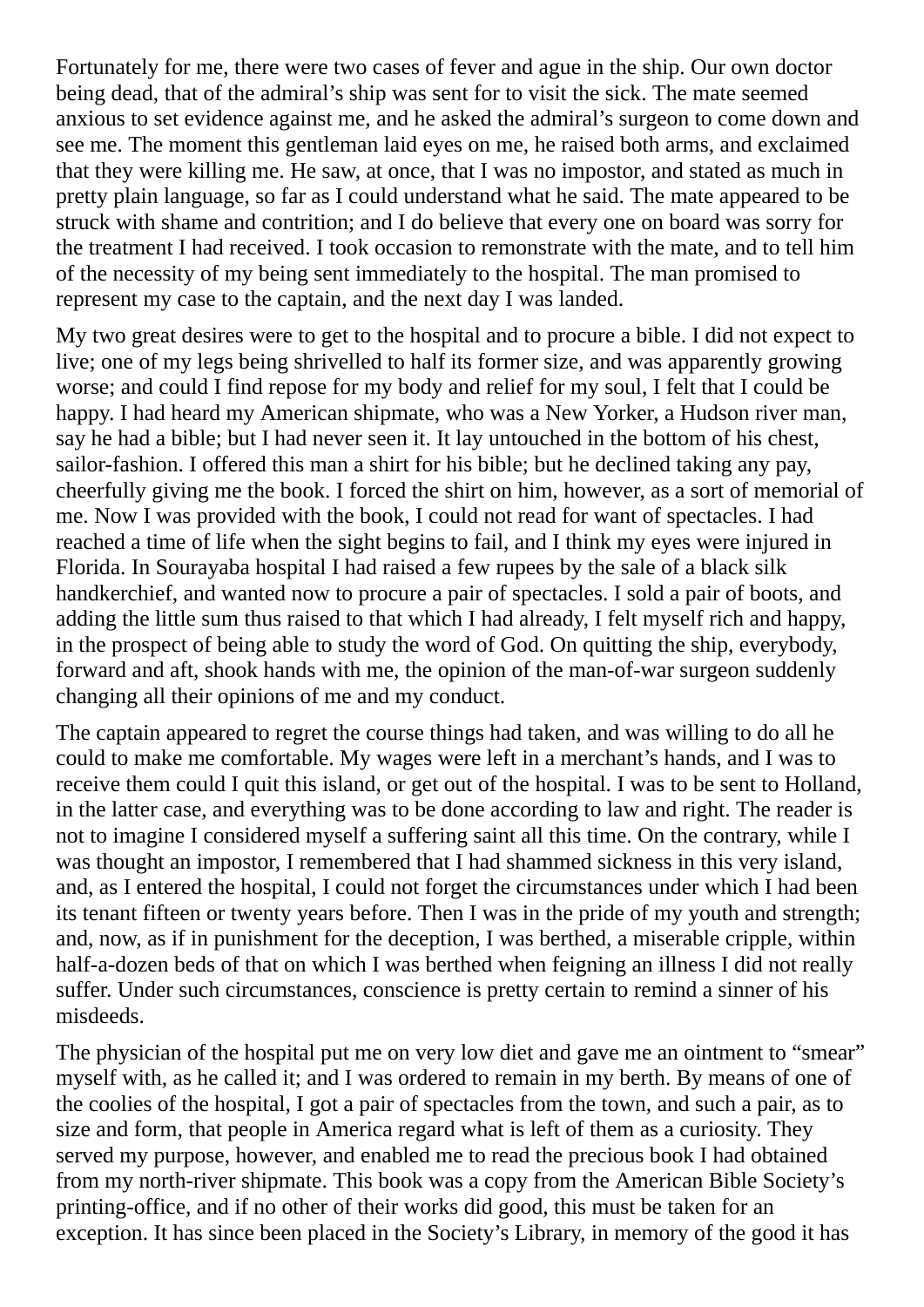done.

My sole occupation was reading and reflecting. There I lay, in a distant island, surrounded by disease, death daily, nay hourly making his appearance, among men whose language was mostly unknown to me. It was several weeks before I was allowed even to quit my bunk. I had begun to pray before I left the ship, and this practice I continued, almost hourly, until I was permitted to rise. A converted Lascar was in the hospital, and seeing my occupation, he came and conversed with me, in his broken English. This man gave me a hymn-book, and one of the first hymns I read in it afforded me great consolation. It was written by a man who had been a sailor like myself, and one who had been almost as wicked as myself, but who has since done a vast deal of good, by means of precept and example. This hymn-book I now read in common with my bible. But I cannot express the delight I felt at a copy of Pilgrim's Progress which this same Lascar gave me. That book I consider as second only to the bible. It enabled me to understand and to apply a vast deal that I found in the word of God, and set before my eyes so many motives for hope, that I began to feel Christ had died for me, as well as for the rest of the species. I thought if the thief on the cross could be saved, even one as wicked as I had been had only to repent and believe, to share in the Redeemer's mercy. All this time I fairly pined for religious instruction, and my thoughts would constantly recur to the sermon I had heard at the Sailor's Retreat, and to the clergyman who had preached it.

There was an American carpenter in the Fever Hospital, who, hearing of my state, gave me some tracts that he had brought from home with him. This man was not pious, but circumstances had made him serious; and, being about to quit the place, he was willing to administer to my wants He told me there were several Englishmen and one American in his hospital, who wanted religious consolation greatly, and he advised me to crawl over and see them; which I did, as soon as it was in my power.

At first, I thought myself too wicked to offer to pray and converse with these men, but my conscience would not let me rest until I did so. It appeared to me as if the bible had been placed in my way, as much for their use as my own, and I could not rest until I had offered them all the consolation it was in my power to bestow. I read with these men for two or three weeks; Chapman, the American, being the man who considered his own moral condition the most hopeless. When unable to go myself, I would send my books, and we had the bible and Pilgrim's Progress, watch and watch, between us.

All this time we were living, as it might be, on a bloody battle-field. Men died in scores around us, and at the shortest notice. Batavia, at that season, was the most sickly; and, although the town was by no means as dangerous then as it had been in my former visit, it was still a sort of Golgotha, or place of skulls. More than half who entered the Fever Hospital, left it only as corpses.

Among my English associates, as I call them, was a young Scotchman, of about five-andtwenty. This man had been present at most of our readings and conversations, though he did not appear to me as much impressed with the importance of caring for his soul, as some of the others. One day he came to take leave of me. He was to quit the hospital the following morning. I spoke to him concerning his future life, and endeavoured to awaken in him some feelings that might be permanent, he listened with proper respect, but his answers were painfully inconsiderate, though I do believe he reasoned as nine in ten of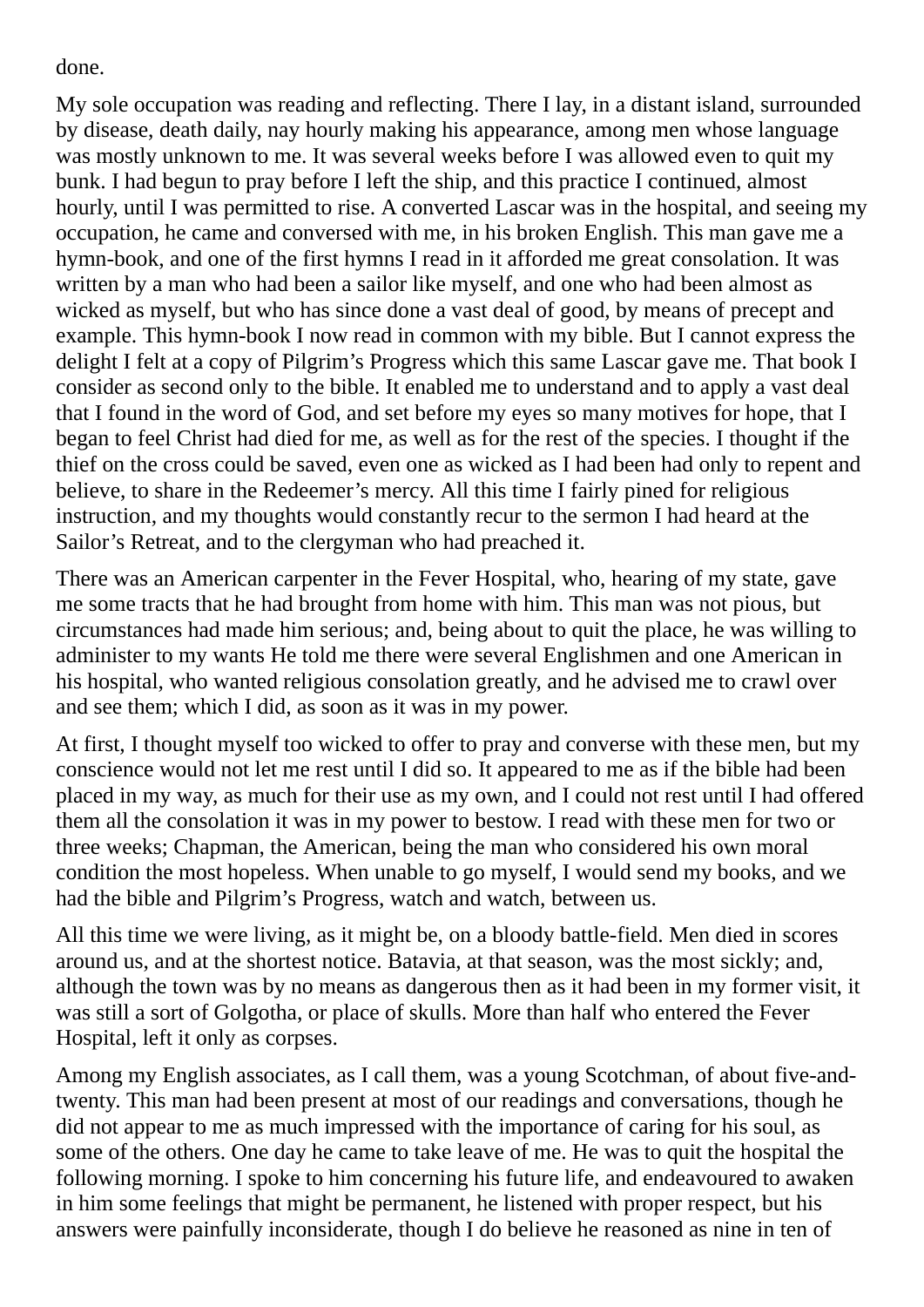mankind reason, when they think at all on such subjects. "What's the use of my giving up so soon," he said; "I am young, and strong, and in good health, and have plenty of searoom to leeward of me, and can fetch up when there is occasion for it. If a fellow don't live while he can, he'll never live." I read to him the parable of the wise and foolish virgins, but he left me holding the same opinion, to the last.

Directly in front of my ward was the dead-house. Thither all the bodies of those who died in the hospital were regularly carried for dissection. Scarcely one escaped being subjected to the knife. This dead-house stood some eighty, or a hundred, yards from the hospital, and between them was an area, containing a few large trees. I was in the habit, after I got well enough to go out, to hobble to one of these trees, where I would sit for hours, reading and meditating. It was a good place to make a man reflect on the insignificance of worldly things, disease and death being all around him. I frequently saw six or eight bodies carried across this area, while sitting in it, and many were taken to the dead-house, at night. Hundreds, if not thousands, were in the hospital, and a large proportion died.

The morning of the day but one, after I had taken leave of the young Scotchman, I was sitting under a tree, as usual, when I saw some coolies carrying a dead body across the area. They passed quite near me, and one of the coolies gave me to understand it was that of this very youth! He had been seized with the fever, a short time after he left me, and here was a sudden termination to all his plans of enjoyment and his hopes of life; his schemes of future repentance.

Such things are of frequent occurrence in that island, but this event made a very deep impression on me. It helped to strengthen me in my own resolutions, and I used it, I hope, with effect, with my companions whose lives were still spared.

All the Englishmen got well, and were discharged. Chapman, the American, however, remained, being exceedingly feeble with the disease of the country. With this poor young man, I prayed, as well as I knew how, and read, daily, to his great comfort and consolation, I believe. The reader may imagine how one dying in a strange land, surrounded by idolaters, would lean on a single countryman who was disposed to aid him. In this manner did Chap man lean on me, and all my efforts were to induce him to lean on the Saviour. He thought he had been too great a sinner to be entitled to any hope, and my great task was to overcome in him some of those stings of conscience which it had taken the grace of God to allay in myself. One day, the last time I was with him, I read the narrative of the thief on the cross. He listened to it eagerly, and when I had ended, for the first time, he displayed some signs of hope and joy. As I left him, he took leave of me, saying we should never meet again. He asked my prayers, and I promised them. I went to my own ward, and, while actually engaged in redeeming my promise, one came to tell me he had gone. He sent me a message, to say he died a happy man. The poor fellow—happy fellow, would be a better term—sent back all the books he had borrowed; and it will serve to give some idea of the condition we were in, in a temporal sense, if I add, that he also sent me a few coppers, in order that they might contribute to the comfort of his countrymen.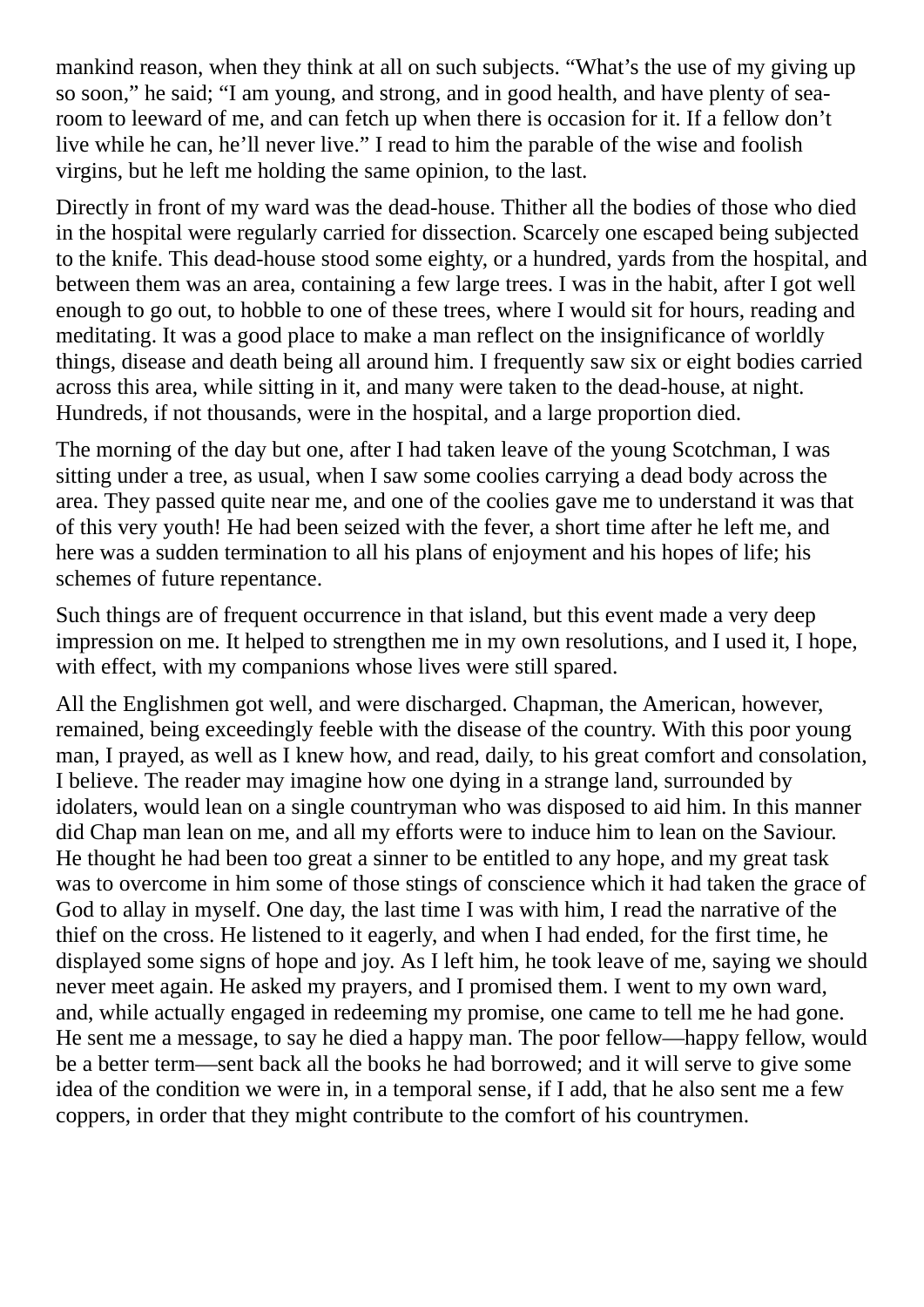## **CHAPTER XIX.**

About three months after the death of Chapman, I was well enough to quit the hospital. I could walk, with the aid of crutches, but had no hope of ever being a sound man again. Of course, I had an anxious desire to get home; for all my resolutions, misanthropical feelings, and resentments, had vanished in the moral change I had undergone. My health, as a whole, was now good. Temperance, abstinence, and a happy frame of mind, had proved excellent doctors; and, although I had not, and never shall, altogether, recover from the effects of my fall, I had quite done with the "horrors." The last fit of them I suffered was in the deep conviction I felt concerning my sinful state. I knew nothing of Temperance Societies—had never heard that such things existed, or, if I had, forgot it as soon as heard; and yet, unknown to myself, had joined the most effective and most permanent of all these bodies. Since my fall, I have not tasted spirituous liquors, except as medicine, and in very small quantities, nor do I now feel the least desire to drink. By the grace of God, the great curse of my life has been removed, and I have lived a perfectly sober man for the last five years. I look upon liquor as one of the great agents of the devil in destroying souls, and turn from it, almost as sensitively as I could wish to turn from sin.

I wrote to the merchant who held my wages, on the subject of quitting the hospital, but got no answer. I then resolved to go to Batavia myself, and took my discharge from the hospital, accordingly. I can truly say, I left that place, into which I had entered a miserable, heart-broken cripple, a happy man. Still, I had nothing; not even the means of seeking a livelihood. But I was lightened of the heaviest of all my burthens, and felt I could go through the world rejoicing, though, literally, moving on crutches.

The hospital is seven miles from the town, and I went this distance in a canal-boat, Dutch fashion. Many of these canals exist in Java, and they have had the effect to make the island much more healthy, by draining the marshes. They told me, the canal I was on ran fifty miles into the interior. The work was done by the natives, but under the direction of their masters, the Dutch.

On reaching the town, I hobbled up to the merchant, who gave me a very indifferent reception. He said I had cost too much already, but that I must return to the hospital, until an opportunity offered for sending me to Holland. This I declined doing. Return to the hospital I would not, as I knew it could do no good, and my wish was to get back to America. I then went to the American consul, who treated me kindly. I was told, however, he could do nothing for me, as I had come out in a Dutch ship, unless I relinquished all claims to my wages, and all claims on the Dutch laws. My wages were a trifle, and I had no difficulty in relinquishing them, and as for claims, I wished to present none on the laws of Holland.

The consul then saw the Dutch merchant, and the matter was arranged between them. The Plato, the very ship that left Helvoetsluys in company with us, was then at Batavia, taking in cargo for Bremenhaven. She had a new cap tain, and he consented to receive me as a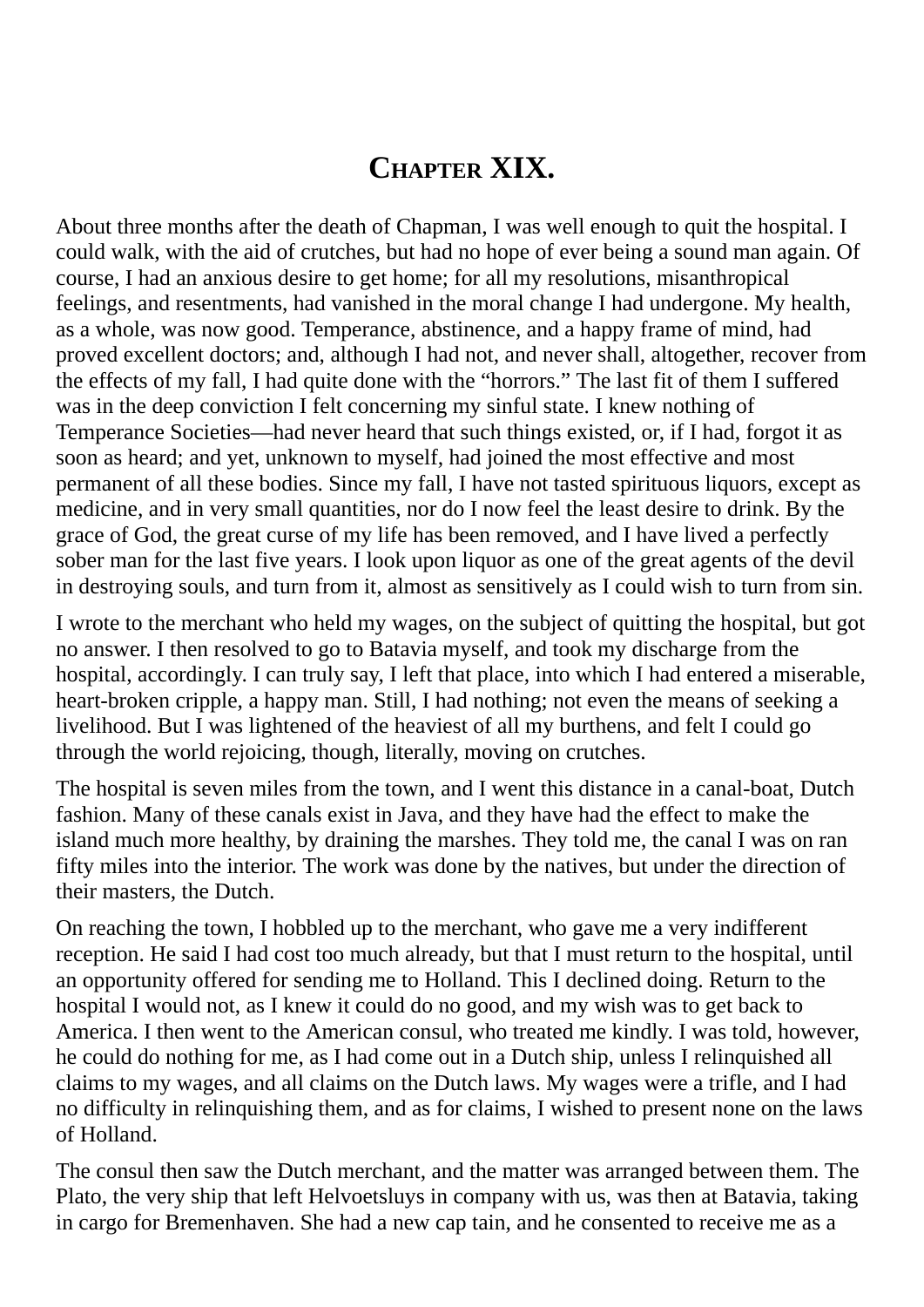consul's man. This matter was all settled the day I reached the town, and I was to go on board the ship in the morning.

I said nothing to the consul about money, but left his office with the expectation of getting some from the Dutch merchant. I had tasted no food that day, and, on reaching the merchant's, I found him on the point of going into the country; no one sleeping in the town at that season, who could help it. He took no notice of me, and I got no assistance; perhaps I was legally entitled to none. I now sat down on some boxes, and thought I would remain at that spot until morning. Sleeping in the open air, on an empty stomach, in that town, and at that season, would probably have proved my death, had I been so fortunate as to escape being murdered by the Malays for the clothes I had on. Providence took care of me. One of the clerks, a Portuguese, took pity on me, and led me to a house occupied by a negro, who had been converted to Christianity. We met with a good deal of difficulty in finding admission. The black said the English and Americans were so wicked he was afraid of them; but, finding by my discourse that I was not one of the Christian heathen, he altered his tone, and nothing was then too good for me. I was fed, and he sent for my chest, receiving with it a bed and three blankets, as a present from the charitable clerk. Thus were my prospects for that night suddenly changed for the better! I could only thank God, in my inmost heart, for all his mercies.

The old black, who was a man of some means, was also about to quit the town; but, before he went, he inquired if I had a bible. I told him yes; still, he would not rest until he had pressed upon me a large bible, in English, which language he spoke very well. This book had prayers for seamen bound up with it. It was, in fact, a sort of English prayer-book, as well as bible. This I accepted, and have now with me. As soon as the old man went away, leaving his son behind him for the moment, I began to read in my Pilgrim's Progress. The young man expressed a desire to examine the book, understanding English perfectly. After reading in it for a short time, he earnestly begged the book, telling me he had two sisters, who would be infinitely pleased to possess it. I could not refuse him, and he promised to send another book in its place, which I should find equally good. He thus left me, taking the Pilgrim's Progress with him. Half an hour later a servant brought me the promised book, which proved to be Doddridge's Rise and Progress. On looking through the pages, I found a Mexican dollar wafered between two of the leaves. All this I regarded as providential, and as a proof that the Lord would not desert me. My gratitude, I hope, was in proportion. This whole household appeared to be religious, for I passed half the night in conversing with the Malay servants, on the subject of Christianity; concerning which they had already received many just ideas. I knew that my teaching was like the blind instructing the blind; but it had the merit of coming from God, though in a degree suited to my humble claims on his grace.

In the morning, these Malays gave me breakfast, and then carried my chest and other articles to the Plato's boat. I was happy enough to find myself, once more, under the stars and stripes, where I was well received, and humanely treated. The ship sailed for Bremen about twenty days after I got on board her.

Of course, I could do but little on the passage. Whenever I moved along the deck, it was by crawling, though I could work with the needle and palm. A fortnight out, the carpenter, a New York man, died. I tried to read and pray with him, but cannot say that he showed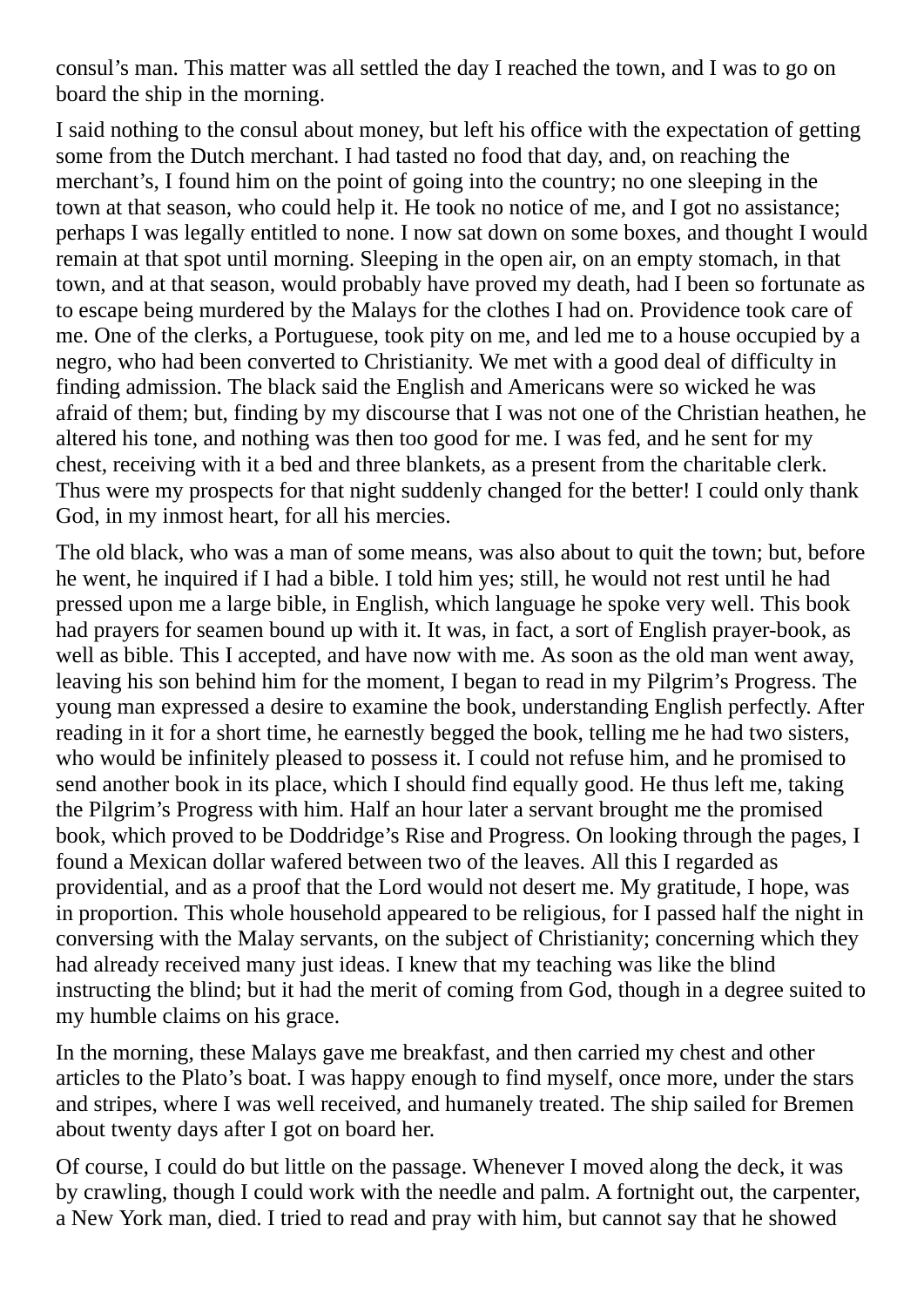any consciousness of his true situation. We touched at St. Helena for water, and, Napoleon being then dead, had no difficulty in getting ashore. After watering we sailed again, and reached our port in due time.

I was now in Europe, a part of the world that I had little hopes of seeing ten months before. Still it was my desire to get to America, and I was permitted to remain in the ship. I was treated in the kindest manner by captain Bunting, and Mr. Bowden, the mate, who gave me everything I needed. At the end of a few weeks we sailed again, for New York, where we arrived in the month of August, 1840,

I left the Plato at the quarantine ground, going to the Sailor's Retreat. Here the physician told me I never could recover the use of my limb as I had possessed it before, but that the leg would gradually grow stronger, and that I might get along without crutches in the end. All this has turned out to be true. The pain had long before left me, weakness being now the great difficulty. The hip-joint is injured, and this in a way that still compels me to rely greatly on a stick in walking.

At the Sailor's Retreat, I again met Mr. Miller. I now, for the first time, received regular spiritual advice, and it proved to be of great benefit to me. After remaining a month at the Retreat, I determined to make an application for admission to the Sailor's Snug Harbour, a richly endowed asylum for seamen, on the same island. In order to be admitted, it was necessary to have sailed under the flag five years, and to get a character. I had sailed, with two short exceptions, thirty-four years under the flag, and I do believe in all that time, the nineteen months of imprisonment excluded, I had not been two years unattached to a ship. I think I must have passed at least a quarter of a century out of sight of land.[17]

I now went up to New York, and hunted up captain Pell, with whom I had sailed in the Sully and in the Normandy. This gentleman gave me a certificate, and, as I left him, handed me a dollar. This was every cent I had on earth. Next, I found captain Witheroudt, of the Silvie de Grasse who treated me in precisely the same way. I told him I had *one* dollar already, but he insisted it should be *two.* With these two dollars in my pocket, I was passing up Wall street, when, in looking about me, I saw the pension office. The reader will remember that I left Washington with the intention of finding Lemuel Bryant, in order to obtain his certificate, that I might get a pension for the injury received on board the Scourge. With this project, I had connected a plan of returning to Boston, and of getting some employment in the Navy Yard. My pension-ticket had, in consequence, been made payable at Boston. My arrival at New York, and the shadding expedition, had upset all this plan; and before I went to Savannah, I had carried my pension-ticket to the agent in this Wall street office, and requested him to get another, made payable in New York. This was the last I had seen of my ticket, and almost the last I had thought of my pension. But, I now crossed the street, went into the office, and was recognised immediately. Everything was in rule, and I came out of the office with fifty-six dollars in my pockets! I had no thought of this pension, at all, in coming up to town. It was so much money showered down upon me, unexpectedly.

For a man of my habits, who kept clear of drink, I was now rich. Instead of remaining in town, however, I went immediately down to the Harbour, and presented myself to its respectable superintendant, the venerable Captain Whetten.[18] I was received into the institution without any difficulty, and have belonged to it ever since. My entrance at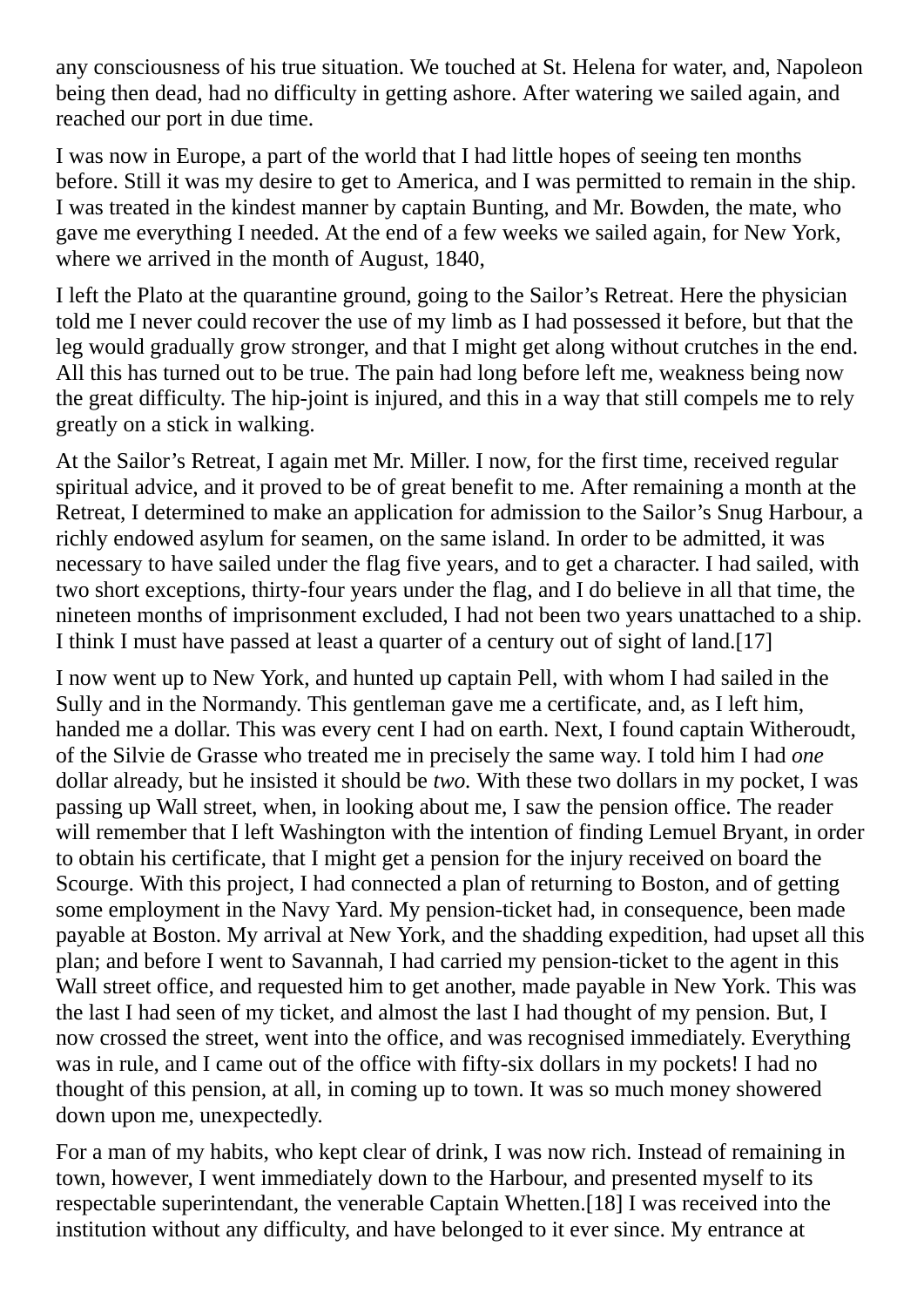Sailors' Snug Harbour took place Sept. 17, 1840; just one month after I landed at Sailors' Retreat. The last of these places is a seamen's hospital, where men are taken in only to be cured; while the first is an asylum for worn-out mariners, for life. The last is supported by a bequest made, many years ago, by an old ship-master, whose remains lie in front of the building.

Knowing myself now to be berthed for the rest of my days, should I be so inclined, and should I remain worthy to receive the benefits of so excellent an institution, I began to look about me, like a man who had settled down in the world. One of my first cares, was to acquit myself of the duty of publicly joining some church of Christ, and thus acknowledge my dependence on his redemption and mercy. Mr. Miller, he whose sermons had made so deep an impression on my mind, was living within a mile and a half of the Harbour, and to him I turned in my need. I was an Episcopalian by infant baptism, and I am still as much attached to that form of worship, as to any other; but sects have little weight with me, the heart being the main-stay, under God's grace. Two of us, then, joined Mr. Miller's church; and I have ever since continued one of his communicants. I have not altogether deserted the communion in which I was baptized; occasionally communing in the church of Mr. Moore. To me, there is no difference; though I suppose more learned Christians may find materials for a quarrel, in the distinctions which exist between these two churches. I hope never to quarrel with either.

To my surprise, sometime after I was received into the Harbour, I ascertained that my sister had removed to New York, and was then living in the place. I felt it, now, to be a duty to hunt her up, and see her. This I did; and we met, again, after a separation of fiveand-twenty years. She could tell me very little of my family; but I now learned, for the first time, that my father had been killed in battle. Who, or what he was, I have not been able to ascertain, beyond the facts already stated in the opening of the memoir.

I had ever retained a kind recollection of the treatment of Captain Johnston, and accident threw into my way some information concerning him. The superintendant had put me in charge of the library of the institution; and, one day, I overheard some visiters talking of Wiscasset. Upon this, I ventured to inquire after my old master, and was glad to learn that he was not only living, but in good health and circumstances. To my surprise I was told that a nephew of his was actually living within a mile of me. In September, 1842, I went to Wiscasset, to visit Captain Johnston, and found myself received like the repentant prodigal. The old gentleman, and his sisters, seemed glad to see me; and, I found that the former had left the seas, though he still remained a ship-owner; having a stout vessel of five hundred tons, which is, at this moment, named after our old craft, the Sterling.

I remained at Wiscasset several weeks. During this time, Captain Johnston and myself talked over old times, as a matter of course, and I told him I thought one of our old shipmates was still living. On his asking whom, I inquired if he remembered the youngster, of the name of Cooper, who had been in the Sterling. He answered, perfectly well, and that he supposed him to be the Captain Cooper who was then in the navy. I had thought so, too, for a long time; but happened to be on board the Hudson, at New York, when a Captain Cooper visited her. Hearing his name, I went on deck expressly to see him, and was soon satisfied it was not my old shipmate. There are two Captains Cooper in the navy,—father and son,—but neither had been in the Sterling. Now, the author of many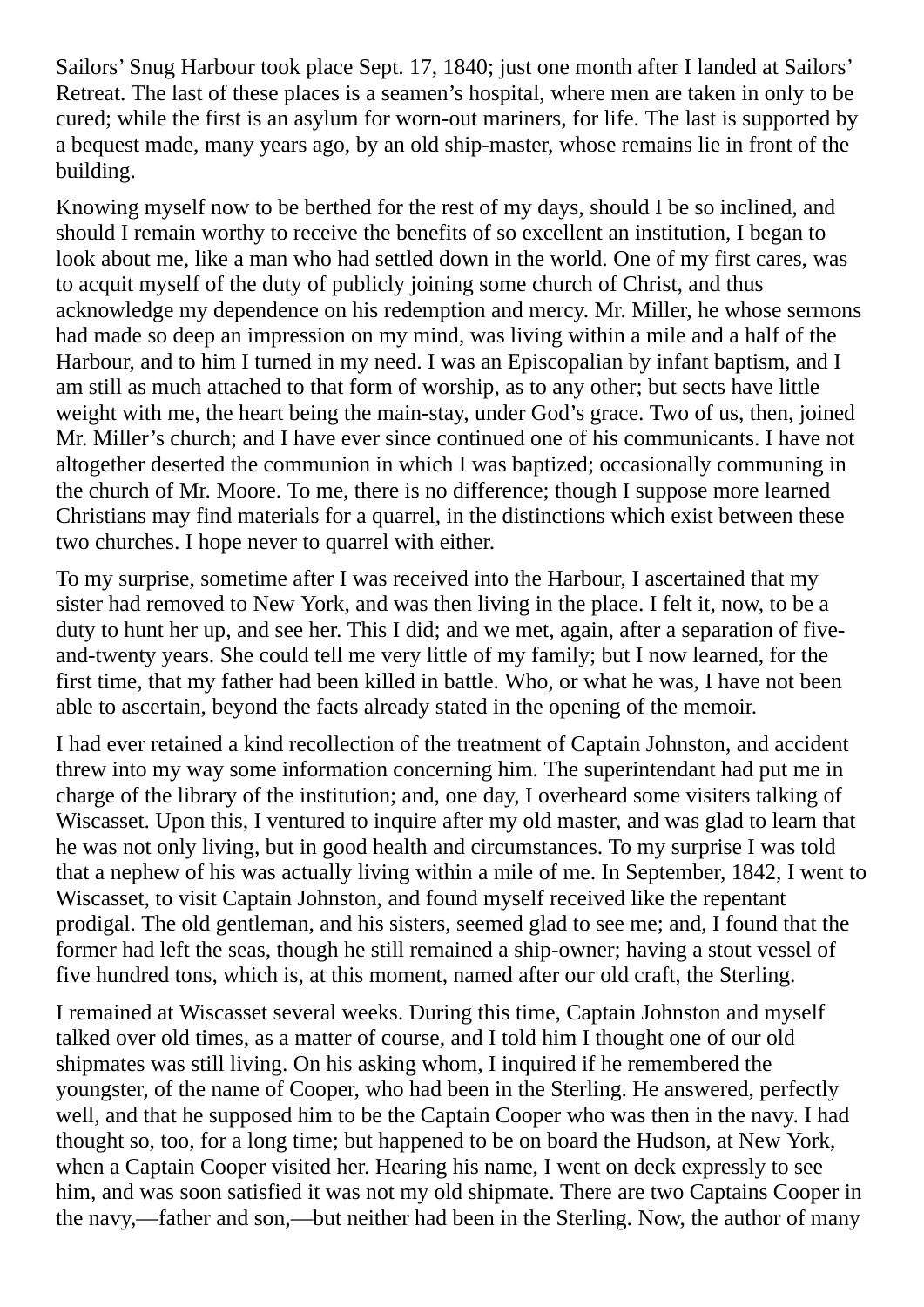naval tales, and of the Naval History, was from Cooperstown, New York; and I had taken it into my head this was the very person who had been with us in the Sterling. Captain Johnston thought not; but I determined to ascertain the fact, immediately on my return to New York.

Quitting Wiscasset, I came back to the Harbour, in the month of November, 1842. I ought to say, that the men at this institution, who maintain good characters, can always get leave to go where they please, returning whenever they please. There is no more restraint than is necessary to comfort and good order; the object being to make old tars comfortable. Soon after my return to the Harbour, I wrote a letter to Mr. Fenimore Cooper, and sent it to his residence, at Cooperstown, making the inquiries necessary to know if he were the person of the same family who had been in the Sterling. I got an answer, beginning in these words —"I am your old shipmate, Ned." Mr. Cooper informed me when he would be in town, and where he lodged.

In the spring, I got a message from Mr. Blancard, the keeper of the Globe Hotel, and the keeper, also, of Brighton, near the Harbour, to say that Mr. Cooper was in town, and wished to see me. Next day, I went up, accordingly; but did not find him in. After paying one or two visits, I was hobbling up Broadway, to go to the Globe again, when my old commander at Pensacola, Commodore Bolton, passed down street, arm-in-arm with a stranger. I saluted the commodore, who nodded his head to me, and this induced the stranger to look round. Presently I heard "Ned!" in a voice that I knew immediately, though I had not heard it in thirty-seven years. It was my old shipmate—the gentleman who has written out this account of my career, from my verbal narrative of the facts.

Mr. Cooper asked me to go up to his place, in the country, and pass a few weeks there. I cheerfully consented, and we reached Cooperstown early in June. Here I found a neat village, a beautiful lake, nine miles long, and, altogether, a beautiful country. I had never been as far from the sea before, the time when I served on Lake Ontario excepted. Cooperstown lies in a valley, but Mr. Cooper tells me it is at an elevation of twelve hundred feet above tide-water. To me, the clouds appeared so low, I thought I could almost shake hands with them; and, altogether, the air and country were different from any I had ever seen, or breathed, before.

My old shipmate took me often on the Lake, which I will say is a slippery place to navigate. I thought I had seen all sorts of winds before I saw the Otsego, but, on this lake it sometimes blew two or three different ways at the same time. While knocking about this piece of water, in a good stout boat, I related to my old shipmate many of the incidents of my wandering life, until, one day, he suggested it might prove interesting to publish them. I was willing, could the work be made useful to my brother sailors, and those who might be thrown into the way of temptations like those which came so near wrecking all my hopes, both for this world, and that which is to come. We accordingly went to work between us, and the result is now laid before the world. I wish it understood, that this is literally my own story, logged by my old shipmate.

It is now time to clew up. When a man has told all he has to say, the sooner he is silent the better. Every word that has been related, I believe to be true; when I am wrong, it proceeds from ignorance, or want of memory. I may possibly have made some trifling mistakes about dates, and periods, but I think they would turn out to be few, on inquiry. In many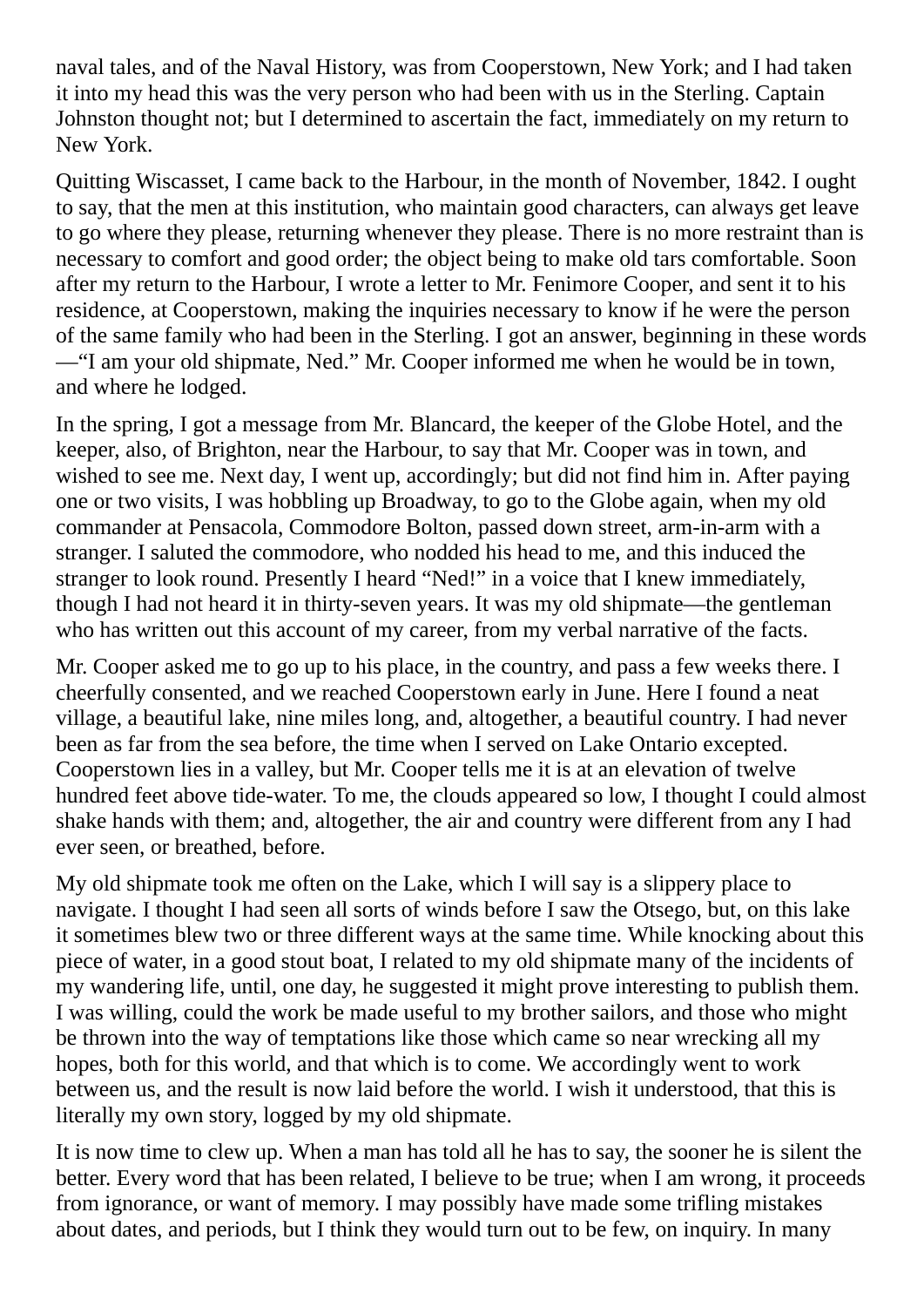instances I have given my impressions, which, like those of other men, may be right, or may be wrong. As for the main facts, however, I know them to be true, nor do I think myself much out of the way, in any of the details.

This is the happiest period of my life, and has been so since I left the hospital at Batavia. I do not know that I have ever passed a happier summer than the present has been. I should be perfectly satisfied with everything, did not my time hang so idle on my hands at the Harbour. I want something to occupy my leisure moments, and do not despair of yet being able to find a mode of life more suitable to the activity of my early days. I have friends enough—more than I deserve—and, yet, a man needs occupation, who has the strength and disposition to be employed. That which is to happen is in the hands of Providence, and I humbly trust I shall be cared for, to the end, as I have been cared for, through so many scenes of danger and trial.

My great wish is that this picture of a sailor's risks and hardships, may have some effect in causing this large and useful class of men to think on the subject of their habits. I entertain no doubt that the money I have disposed of far worse than if I had thrown it into the sea, which went to reduce me to that mental hell, the 'horrors,' and which, on one occasion, at least, drove me to the verge of suicide, would have formed a sum, had it been properly laid by, on which I might now have been enjoying an old age of comfort and respectability. It is seldom that a seaman cannot lay by a hundred dollars in a twelvemonth—oftentimes I have earned double that amount, beyond my useful outlays—and a hundred dollars a year, at the end of thirty years, would give such a man an independence for the rest of his days. This is far from all, however; the possession of means would awaken the desire of advancement in the calling, and thousands, who now remain before the mast, would long since have been officers, could they have commanded the self-respect that property is apt to create.

On the subject of liquor, I can say nothing that has not often been said by others, in language far better than I can use. I do not think I was as bad, in this respect, as perhaps a majority of my associates; yet, this narrative will show how often the habit of drinking to excess impeded my advance. It was fast converting me into a being inferior to a man, and, but for God's mercy, might have rendered me the perpetrator of crimes that it would shock me to think of, in my sober and sane moments.

The past, I have related as faithfully as I have been able so to do. The future is with God; to whom belongeth power, and glory, for ever and ever!

THE END.

## **FOOTNOTES**

[1]: The writer left a blank for this regiment, and now inserts it from memory. It is probable he is wrong.

[2]: Edward, Duke of Kent, was born November 2, 1767, and made a peer April 23, 1799;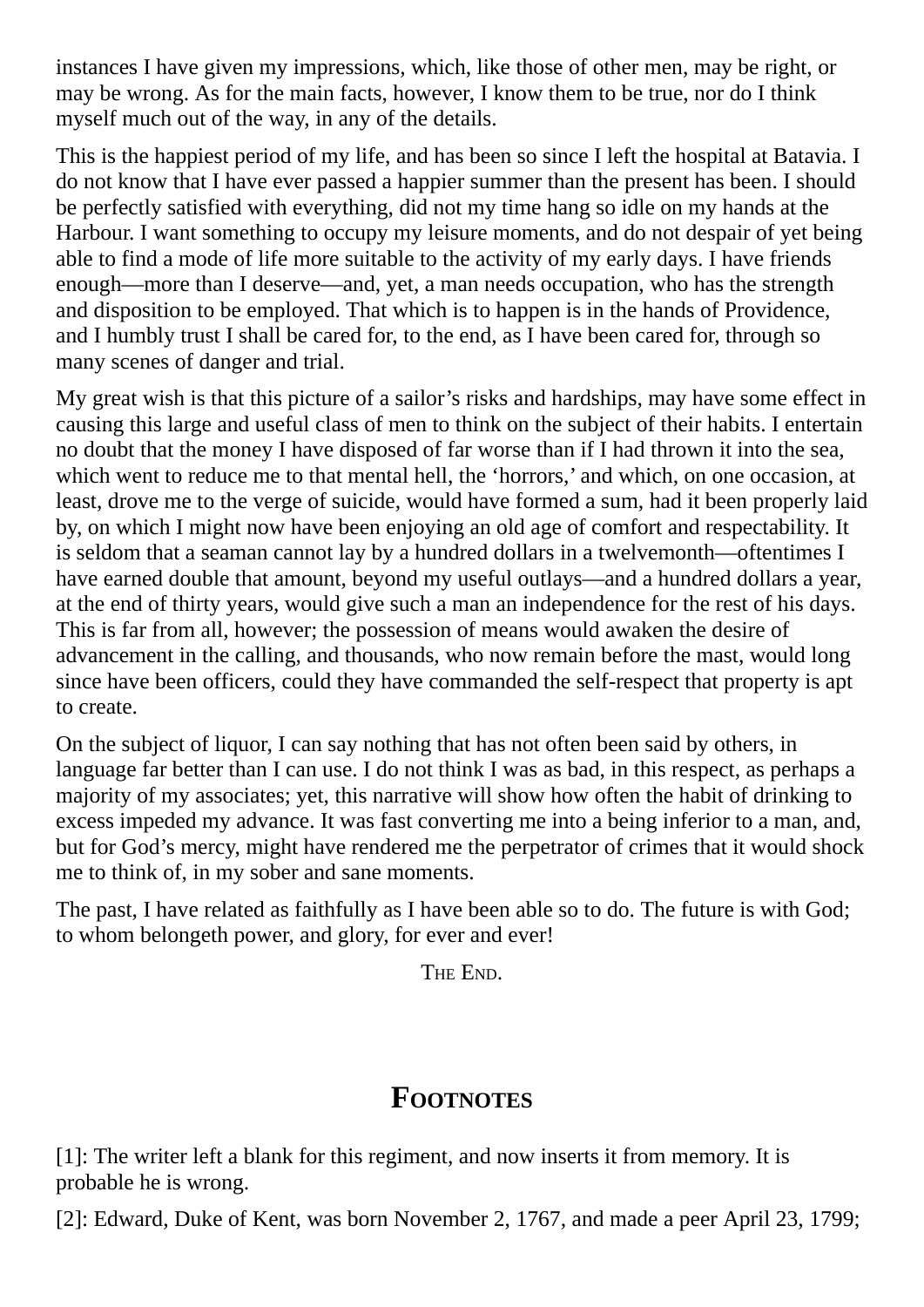when he was a little turned of one-and-thirty. It is probable that this creation took place on his return to England; after passing some six or eight years in America and the West Indies. He served in the West Indies with great personal distinction, during his stay in this hemisphere.—Editor.

[3]: This is Ned's pronunciation; though it is probable the name is not spelt correctly. The names of Ned are taken a good deal at random; and, doubtless, are often misspelled.— Editor.

[4]: I well remember using these arguments to Ned; though less with any expectations of being admitted, than the boy seemed to believe. There was more roguery, than anything else, in my persuasion; though it was mixed with a latent wish to see the interior of the palace.—Editor.

[5]: Second-mate.

[6]: 22d—Editor.

[7]: When Myers related this circumstance, I remembered that a Lieutenant-Colonel Meyers had been killed in the affair at Fort George, something in the way here mentioned. On consulting the American official account, I found that my recollection was just, so far as this—a Lieutenant-Colonel Meyers was reported as wounded and taken prisoner. I then recollected to have been present at a conversation between Major-General Lewis and Major Baker, his adjutant-general, shortly after the battle, in which the question arose whether the same shot had killed Colonel Meyers that killed his horse. General Lewis thought not; Major Baker thought it had. On my referring to the official account as reporting this gentleman to have been only *wounded*, I was told it was a mistake, he having been *killed*. Now for the probabilities. Both Ned and his sister understand that their father was slain in battle, about this time. Ned thought this occurred at Waterloo, but the sister thinks not. Neither knew anything of the object of my inquiry. The sister says letters were received from *Quebec* in relation to the father's personal effects. It would be a strange thing, if Ned had actually found his own father's body on the field, in this extraordinary manner! I pretend not to say it is so; but it must be allowed it looks very much like it. The lady may have been a wife, married between the years 1796 and 1813, when Mr. Meyers had got higher rank. This occurrence was related by Ned without the slightest notion of the inference that I have here drawn.—Editor.

[8]: It is supposed that Capt. Deacon died, a few years since, in consequence of an injury he received on board the Growler, this night. A shot struck her main-boom, within a short distance of one of his ears, and he ever after complained of its effects. At his death this side of his head was much swollen and affected.—Editor.

[9]: By this, Ned means six men had to subsist on the usual allowance of four men; a distinction that was made between men on duty and men off. Prisoners, too, are commonly allowed to help themselves in a variety of ways.—Editor.

[10]: The name of this young officer was King. He is now dead, having been lost in the Lynx, Lt. Madison.—Editor. [11]: If this be true, this could hardly have been a court, but must have been a mere investigation; as Sir John Borlase Warren was commander-inchief, and would scarcely sit in a court of his own ordering.—Editor.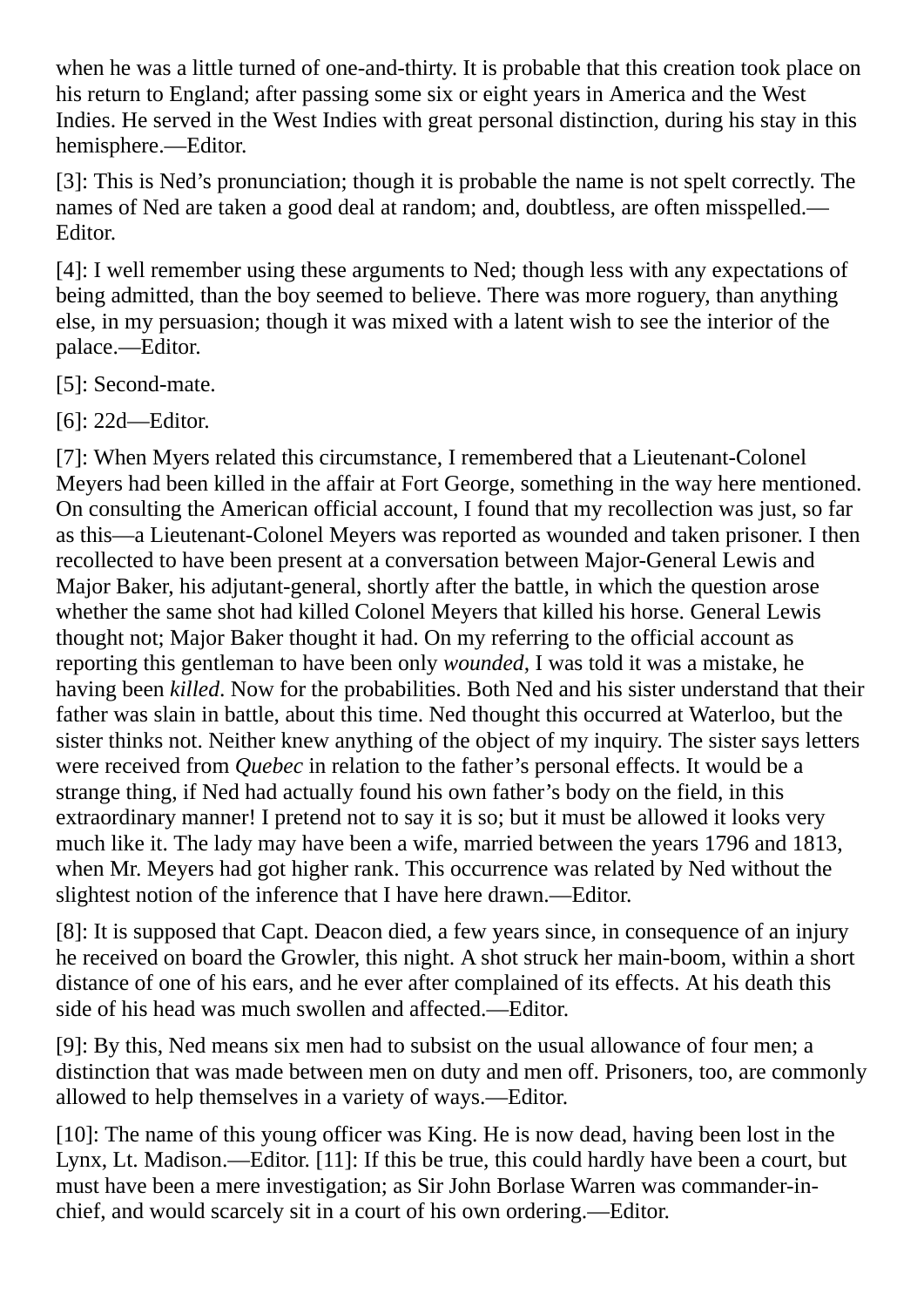[12]: Ned means Loto, probably.—Editor.

[13]: Ned might have added "few duchesses." The ambassadors' bags in Europe, might ten many a tale of *foulards*, &c., sent from one court to another. The writer believes that the higher class of American gentlemen and ladies smuggle less than those of any other country. It should be remembered, too, that no seaman goes in a smuggler, thut is not sent by traders ashore.—Editor.

[14]: A friend, who was then American Consul at Gibraltar, and an old navy officer, tells me Ned is mistaken as to the nature of the anchorage. The ship was a little too far out for the best holding ground. The same friend adds that the character of this gale is not at all overcharged, the vessels actually lost, including small craft of every description, amounting to the every way extraordinary number of just three hundred and sixty-five.— Editor.

[15]: This is the reasoning of Ned. I have always looked upon the American law as erroneous in principle, and too severe in its penalties. Erroneous in principle, as piracy is a crime against the law of nations, and it is not legal for any one community to widen, or narrow, the action of international law. It is peculiarly the policy of this country, rigidly to observe this principle, since she has so many interests dependent on its existence. The punishment of death is too severe, when we consider that nabobs are among us, who laid the foundations of their wealth, as slaving *merchants*, when slaving *was* legal. Sudden mutations in morals, are not to be made by a dash of the pen; and even public sentiment can hardly be made to consider slaving much of a crime, in a slave-holding community. But, even the punishment of death might be inflicted, without arrogating to Congress a power to say what is, and what is not, piracy.

It will probably be said, the error is merely one of language; the jurisdiction being clearly legal. Is this true? Can Congress, legally or constitutionally, legislate for American citizens, when undeniably within the jurisdiction of foreign states? Admit this as a principle, and what is to prevent Congress from punishing acts, that it may be the policy of foreign countries to exact from even casual residents. If Congress can punish me, as a pirate, for slaving under a foreign flag, and in foreign countries, it can punish me for carrying arms against all American allies; and yet military service may be exacted of even an American citizen, resident in a foreign state, under particular circumstances. The same difficulty, in principle, may be extended to the whole catalogue of legal crime.

Congress exists only for specified purposes. It can *punish* piracy, but it cannot declare what shall, or shall not, be piracy; as this would be invading the authority of international law. Under the general power to pass laws, that are necessary to carry out the system, it can derive no authority; since there can be no legal necessity for any such double legislation, under the comity of nations. Suppose, for instance, England should legalize slaving, again. Could the United States claim the American citizen, who had engaged in slaving, under the English flag, and from a British port, under the renowned Ashburton treaty? Would England give such a man up? No more than she will now give up the slaves that run from the American vessel, which is driven in by stress of weather. One of the vices of philanthropy is to overreach its own policy, by losing sight of all collateral principles and interests.—Editor.